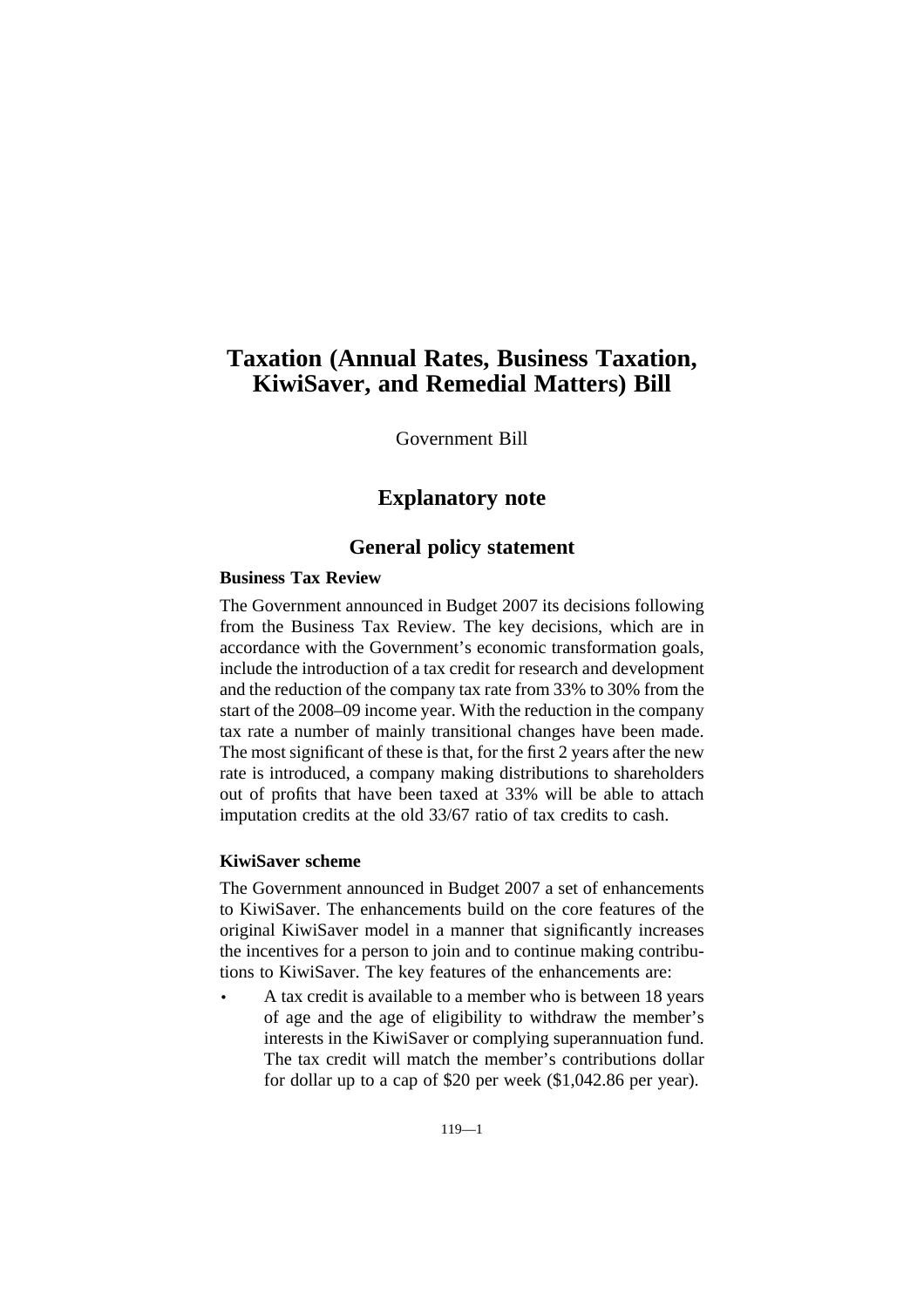| <b>Taxation (Annual Rates, Business)</b> |                  |
|------------------------------------------|------------------|
| Taxation, KiwiSaver, and                 |                  |
| <b>Remedial Matters</b> )                | Explanatory note |

- Employees contributing to KiwiSaver or complying superannuation funds through the workplace receive compulsory employer contributions if the employee is between 18 years of age and the age of eligibility to withdraw the member's interests. The compulsory contributions are phased in over 4 years, starting at 1% from 1 April 2008 and reaching 4% of gross salary or wages from 1 April 2011.
- Employers receive a tax credit, reimbursing their contributions to KiwiSaver or complying superannuation funds, of up to \$20 a week per employee.

Encouraging saving contributes, in particular, to the Government's Economic Transformation and Families—Young and Old themes, with the following broad objectives:

*A better retirement*

• ensuring all New Zealanders have the opportunity to save to secure a better standard of living in retirement.

*A stronger economy*

- helping to reduce pressure on inflation and the current account deficit;
- furthering development of stronger and deeper capital markets; and
- offering a more competitive package of workplace rewards.

*A fairer society*

- providing a greater and broader ownership stake in New Zealand; and
- reducing large inequalities in wealth, which tend to undermine social cohesion.

# **Tax incentives for giving to charitable organisations**

Budget 2007 introduces measures to remove the current caps on the dollar amount of charitable donations that are eligible for tax relief. This will generally mean that the total of all donations made in a tax year will be limited only by the amount of the donor's net income. The changes will remove some of the tax barriers to even more generous contributions to charities and other non-profit organisations by individuals, companies and Maori authorities. The changes are a direct result of the Confidence and Supply Agreement between United Future and Labour.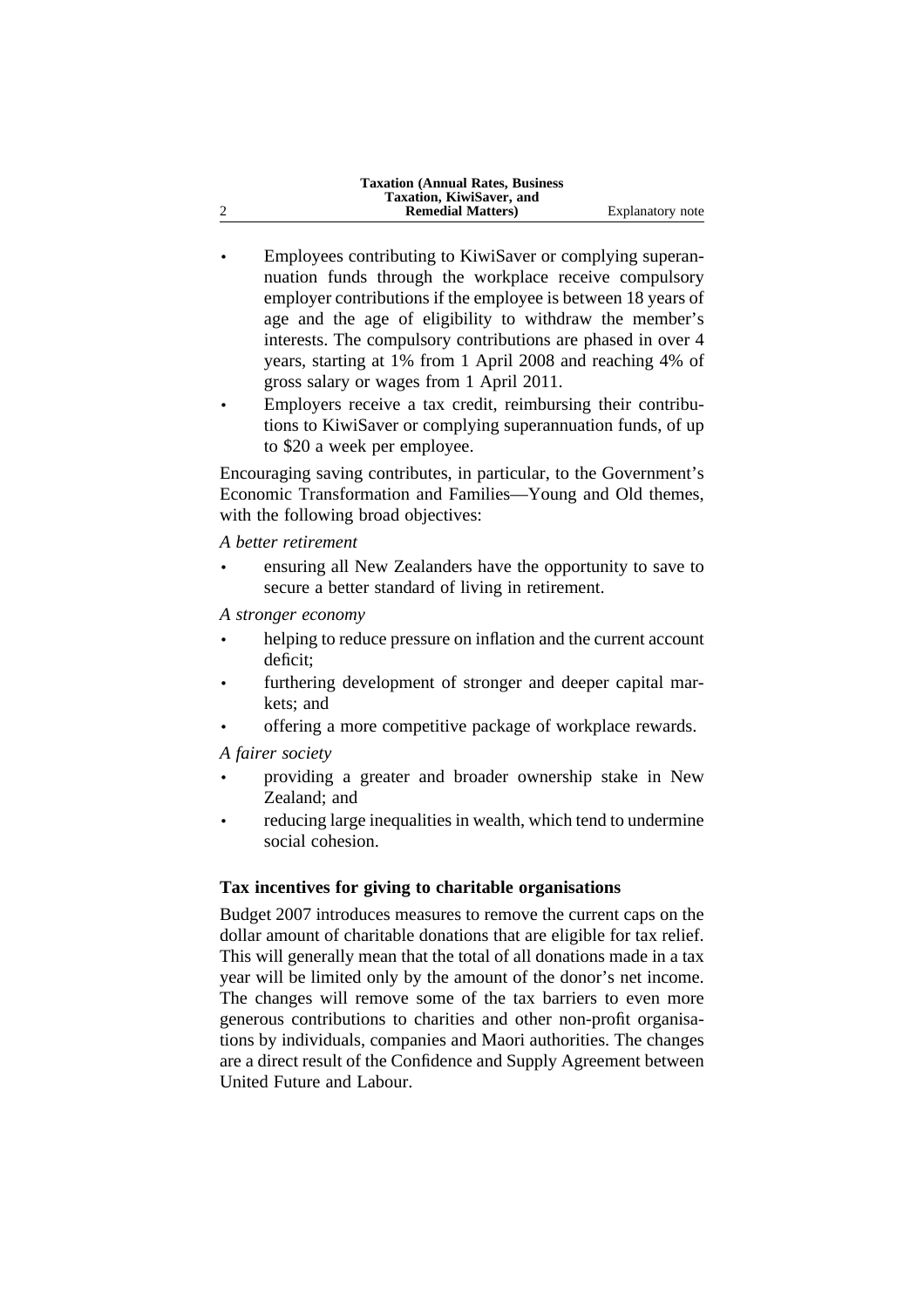### **Part 1 Annual rates of income tax, amendments to Income Tax Act 2004**

### *Annual rates of income tax for 2007–08 tax year*

This provision sets the annual income tax rates that will apply for the 2007–08 tax year. The rates that will apply are those in schedule 1 of the Income Tax Act 2004.

# *General amendments to Income Tax Act 2004*

### **Tax credits for research and development**

The bill introduces a tax credit for research and development (R&D) conducted predominantly in New Zealand by New Zealand businesses. The aim of the incentive is to improve the productivity and international competitiveness of New Zealand businesses by encouraging businesses to invest more in R&D.

The credit applies only to businesses that satisfy the general eligibility criteria, conduct eligible R&D activities and incur eligible R&D expenditure. The credit applies at the rate of 15% of eligible expenditure in a year. It is a refundable credit—that is, the credit will be paid out to people with exempt income and to taxpayers in loss.

Consequential changes are made to the Tax Administration Act 1994 and the Goods and Services Tax (Grants and Subsidies) Order 1992.

### *General eligibility criteria*

A claimant for an R&D tax credit must satisfy the general eligibility criteria given below.

- A claimant must be in business, and the expenditure for which a claim is made must relate to that business. An exception exists for industry research co-operatives, which have special rules. Crown Research Institutes, tertiary institutions, and District Health Boards and entities associated with them are not eligible for the credit.
- More than \$20,000 of eligible expenditure must be incurred in the year for which a claim is made, except if the R&D services are purchased from a listed research provider.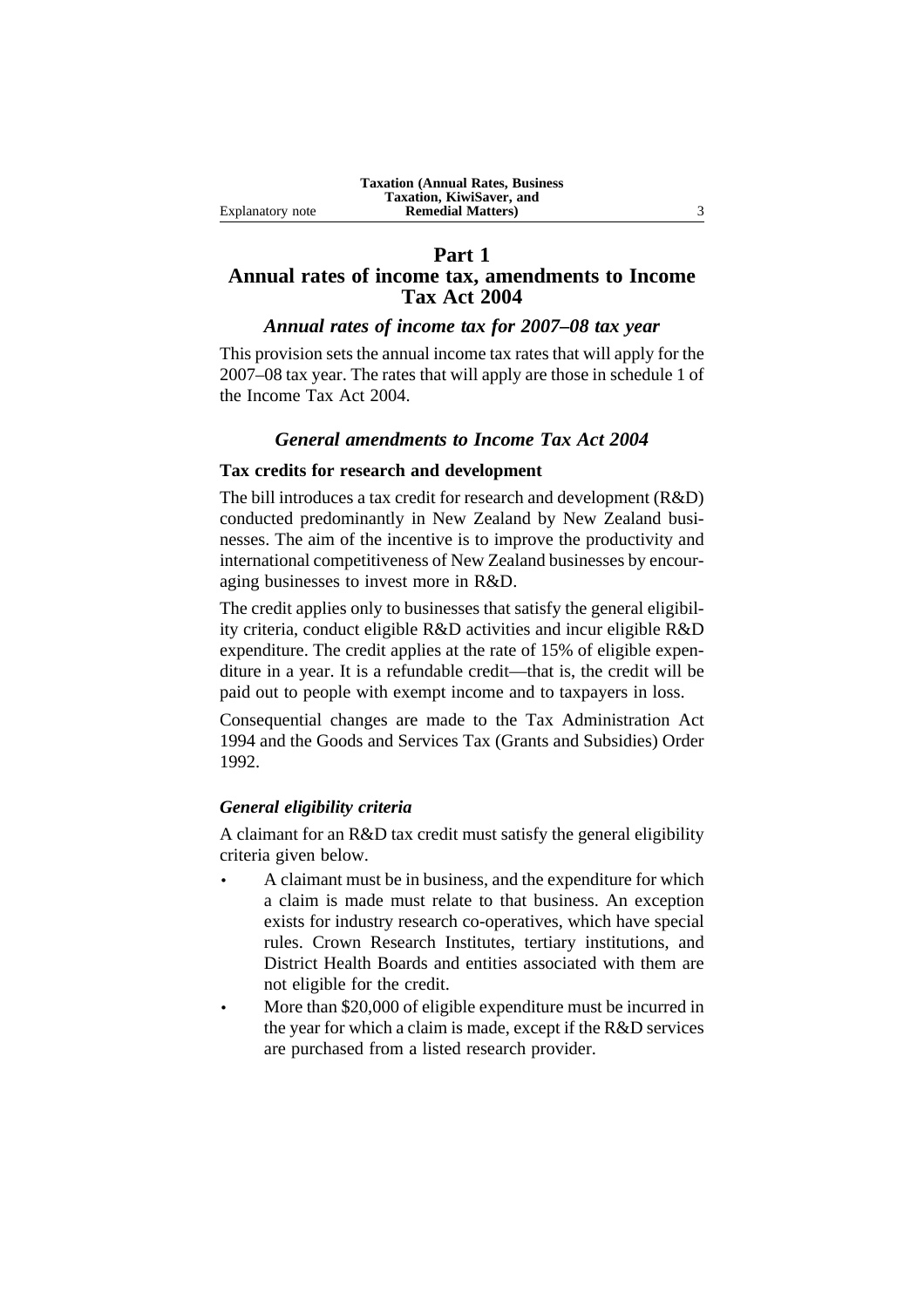| <b>Taxation (Annual Rates, Business)</b><br>Taxation, KiwiSaver, and |                  |
|----------------------------------------------------------------------|------------------|
| <b>Remedial Matters</b> )                                            | Explanatory note |
|                                                                      |                  |

- A claimant must bear the financial and technical risk associated with the project, have control over the R&D work, and own the project results.
- R&D must be conducted predominantly in New Zealand (see ineligible expenditure).

# *Eligible R&D activities*

R&D activities are defined as:

- (a) systematic, investigative and experimental activities that seek to resolve scientific or technological uncertainty or that involve an appreciable element of novelty and that are carried on for the purposes of:
	- acquiring new knowledge; or
	- creating new or improved materials, products, devices, processes or services;
- (b) other activities that are commensurate with, required for, and integral to, the carrying on of the activities in paragraph (a).

There is a list of activities that are excluded from being core activities referred to in paragraph (a) (though they may be support activities referred to in paragraph (b)). The main activities are:

- exploring for minerals, petroleum, natural gas or geothermal energy;
- research in social sciences, arts or humanities;
- market research or market development;
- quality control or routine testing of products, processes or services;
- cosmetic or stylistic changes to products, processes or services; and
- routine collection of information.

# *Eligible expenditure*

The credit can be claimed for eligible R&D costs. The main types are:

- the cost of employee salaries, training, recruitment, relocation and travel;
- depreciation of tangible assets used wholly or mainly in conducting R&D;
- the cost of consumables: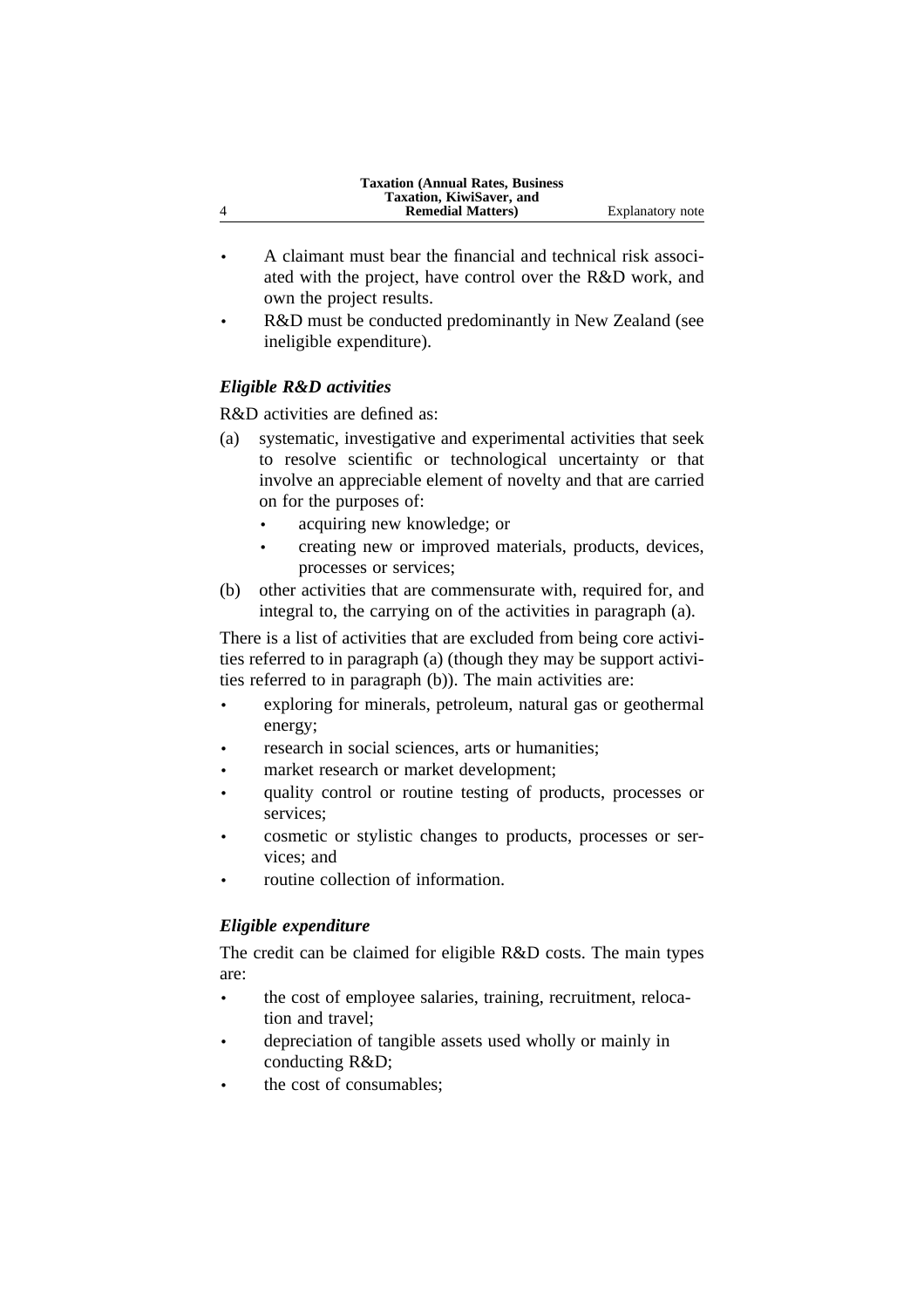- overhead costs that relate to administration, personnel, repairs and maintenance, cleaning and security, rates, utilities, insurance, and leasing of buildings, plant and equipment; and
- payments to people and entities conducting R&D on behalf of the claimant.

Some expenditure is not eligible. The main exclusions are:

- expenditure on R&D conducted overseas (the credit may be claimed for R&D conducted overseas only for an amount up to 10% of eligible expenditure on R&D conducted in New Zealand);
- interest;
- core technology (technology used as a basis for further R&D);
- expenditure funded by a government grant and any required co-funding;
- expenditure on intangible assets; and
- professional fees in determining eligibility for the credit.

#### *Cap on in-house-use software development*

There is a cap of \$2,000,000 on eligible expenditure where the core R&D activity is in-house-use software development. The Minister of Finance has a discretion to raise the cap if that is in the national interest.

#### *Application*

The credit will apply from the 2008–09 income year.

#### **Company tax rate**

Following the reduction in the company tax rate and the top rate for widely held savings vehicles and portfolio investment entities from 33% to 30%, the bill introduces a number of mainly transitional amendments to the Income Tax Act 2004 and the Tax Administration Act 1994. The amendments relate to the maximum imputation credit ratio, the dividend withholding payment (DWP) credit ratio, qualifying company election tax (QCET), branch equivalent and conduit memorandum accounts, and foreign investor tax credits (FITC).

Most of the amendments apply from the commencement of the 2008–09 income year. The exceptions are: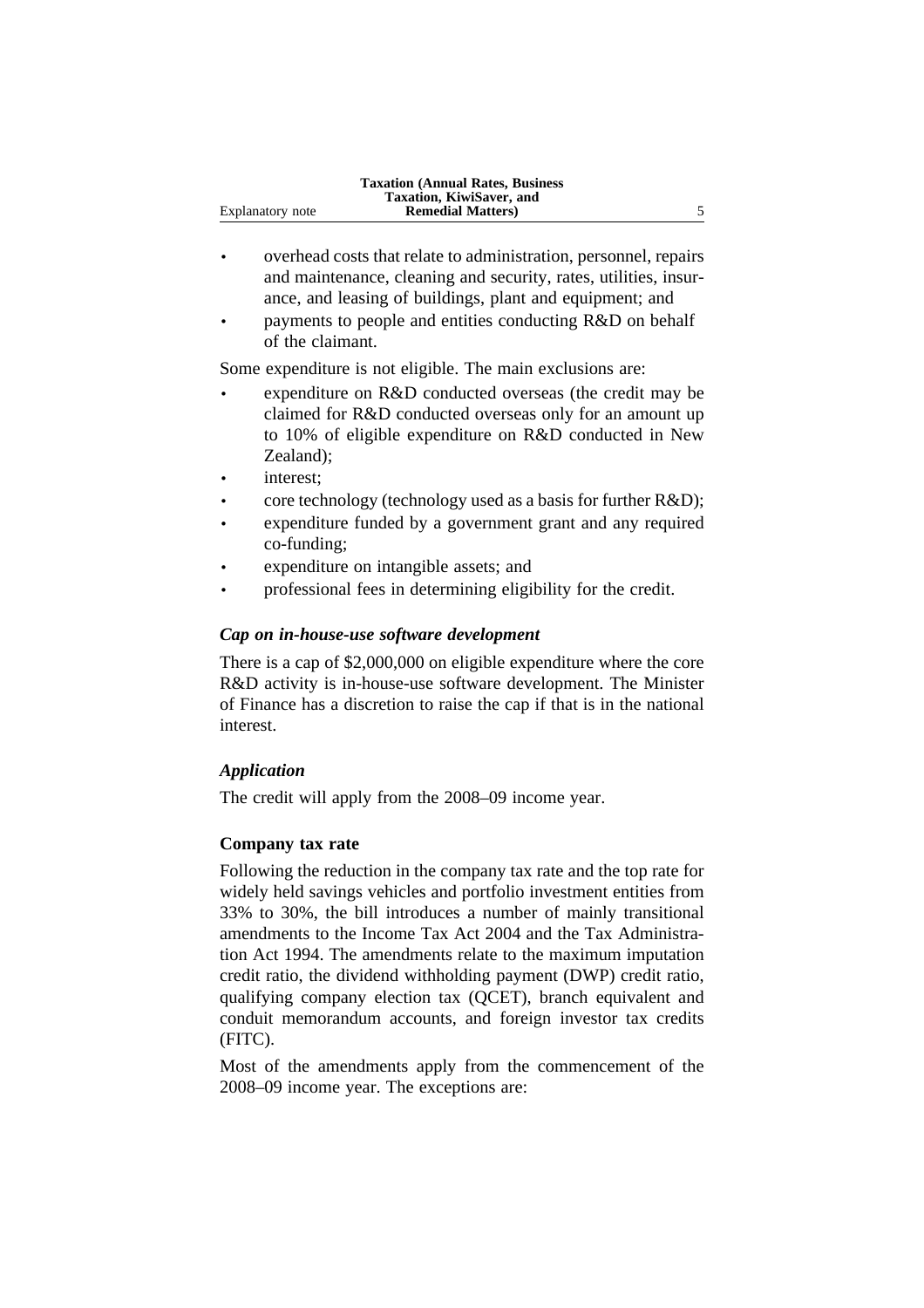|   | <b>Taxation (Annual Rates, Business)</b> |                  |
|---|------------------------------------------|------------------|
|   | Taxation, KiwiSaver, and                 |                  |
| 6 | <b>Remedial Matters</b> )                | Explanatory note |

- the amendments relating to a portfolio tax rate entity that does not choose to be subject to section HL 22, which will apply from 1 April 2008; and
- the amendments relating to adjustments for QCET in imputation credit accounts, which will apply from the date of introduction.

#### *Imputation credit and dividend withholding payment credit ratios*

A reduction in the company tax rate to 30% will automatically cause the ratio of credit to cash (''the tax credit ratio'') for imputation credits and DWP credits to fall to 30/70. To ensure that shareholders are not disadvantaged by this fall, the bill introduces a transitional period. Under the rules, a company will be able to allocate imputation and DWP credits at a maximum tax credit ratio of 33/67 to the extent that there are credits. The transitional period will apply from the beginning of a company's 2008–09 income year to the end of its 2009–10 imputation year (being 31 March 2010). Appropriate changes are also made to the benchmark dividend rules.

Under the rules, if the 33/67 tax credit ratio is used during the transitional period, the amount of imputation or DWP credits included as a credit against the income tax liability of a shareholder company or widely–held savings vehicle will be capped applying the 30/70 tax credit ratio. This is to ensure that credits attached to dividends received cannot be used to shelter other income.

The bill also introduces a special imputation and DWP penalty tax payable in some circumstances. Under the proposed rules, if a company elects to over-impute dividends using the 33/67 tax credit ratio during the transitional period and, in doing so, causes a debit balance to arise in relation to the number of these credits, a new 10% transitional imputation penalty tax will apply.

The penalty will only be applied once when the taxpayer has a debit balance in its 33/67 imputation credit account or DWP account as at 31 March 2010.

#### *Qualifying company election tax*

Following the reduction in the company tax rate, the rate of QCET will automatically fall to 30%.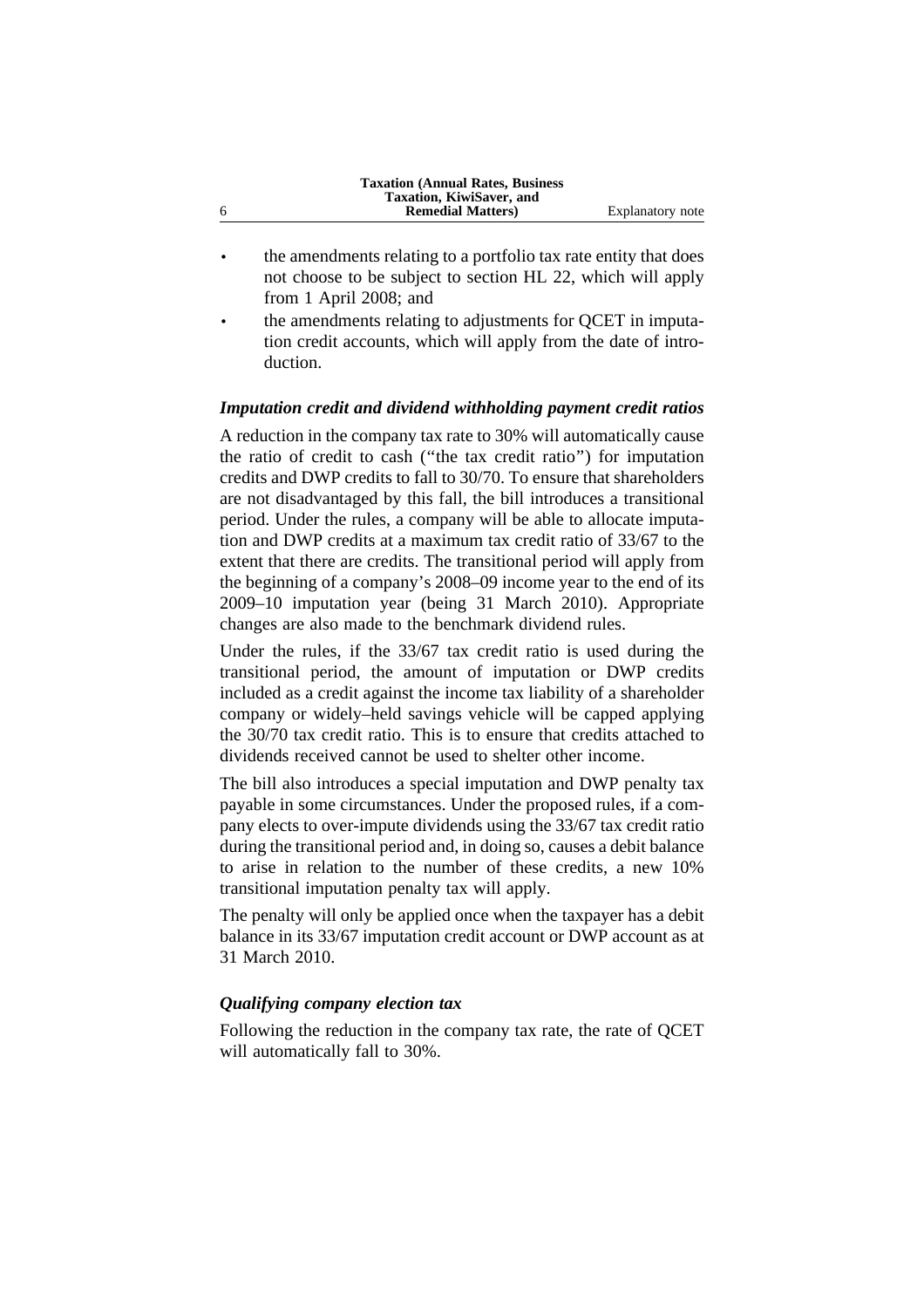|                  | <b>Taxation (Annual Rates, Business)</b> |  |
|------------------|------------------------------------------|--|
|                  | Taxation, KiwiSaver, and                 |  |
| Explanatory note | <b>Remedial Matters</b> )                |  |

The bill introduces new rules to allow payments of QCET to be credited to a company's imputation credit account. These rules are required to prevent incentives for companies that are contemplating winding up to convert to qualifying company status in order to reduce the shareholders' resultant tax liability on distributions.

### *Branch equivalent and conduit memorandum accounts*

The bill introduces new tax rules to reduce the entries in these accounts that relate to periods when the tax rate was 33%. The reductions reflect the reduction in the company tax rate.

A reduction is necessary because credits in these accounts will be used to match future actual or potential income tax liabilities that will have been calculated using the lower company tax rate.

#### *Foreign investor tax credits*

A reduction in the company tax rate and the introduction of a transitional period (discussed above) will affect how foreign investor tax credits (FITC) are calculated. The bill introduces new tax rules that amend the FITC formula to be consistent with the reduced company tax rate and allow the use of 2 FITC formulas during the transitional period.

Under the proposed rules, if a dividend is imputed at 30/70 or less, the new 30/70 FITC formula will apply. If the tax credit ratio for imputation credits exceeds 30/70, the credits will be apportioned between 33% credits and 30% credits.

### **Changes relating to International Financial Reporting Standards**

The proposed amendments prompted by the International Financial Reporting Standards (IFRSs) change tax rules relating to research or development expenditure, trading stock valuation, and timing of income and expenditure under financial arrangements. These changes are necessary to ensure that taxpayers who adopt IFRSs for the purpose of financial reporting can continue to use the tax rules relating to research or development and trading stock and use, for tax purposes, the methods of timing income and expenditure of financial arrangements specified by IFRSs. The key changes are described below.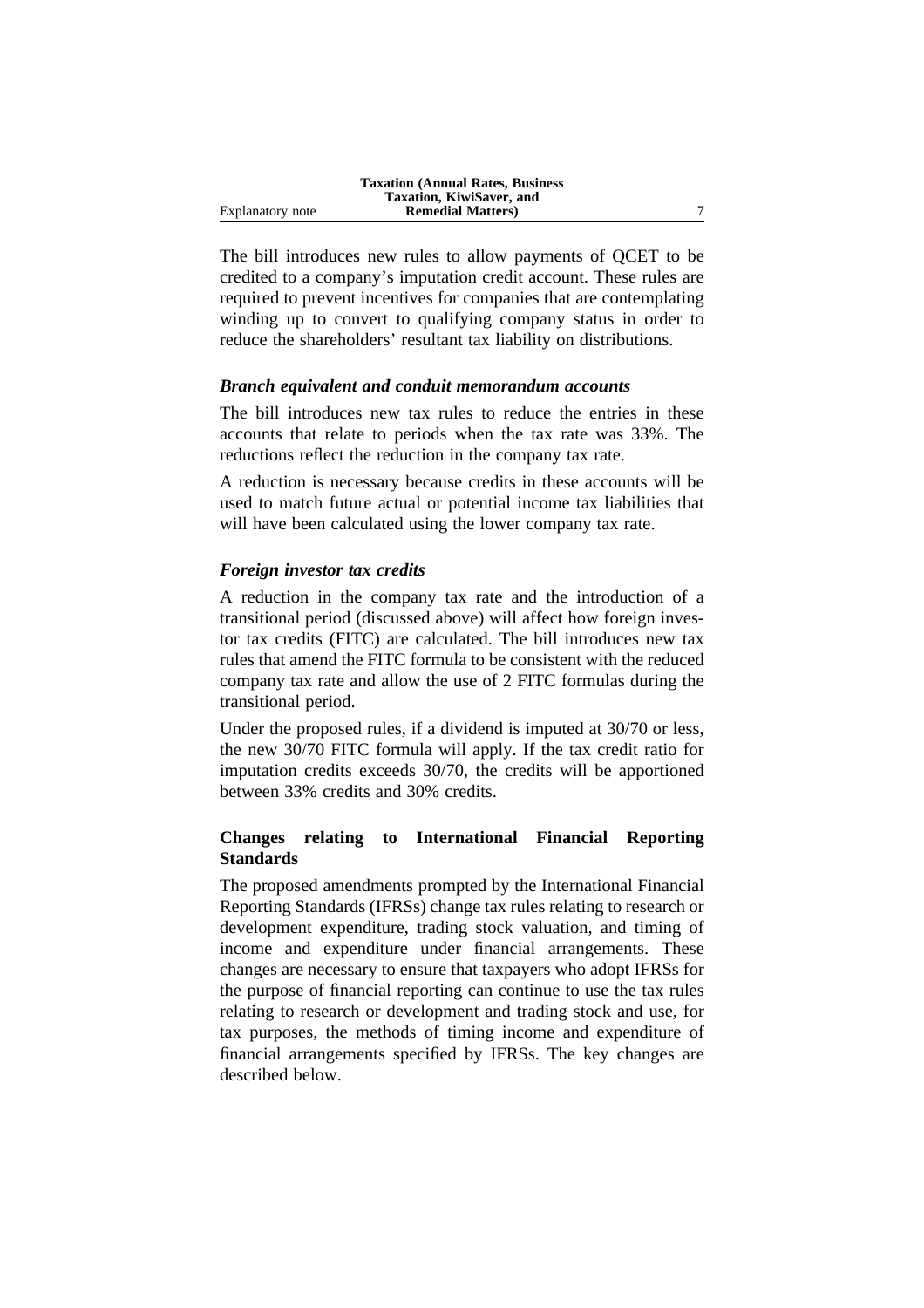**Taxation (Annual Rates, Business Taxation, KiwiSaver, and** 8 **Remedial Matters**) Explanatory note

- **Research or development expenditure—the research or** development expenditure rules in section DB 26 of the Income Tax Act 2004 are updated to reflect changes brought about by IFRSs. Some provisions in the old standard FRS 13 (such as paragraphs 2.3 and 5.4) are no longer applicable and the tax law has been amended accordingly.
- **Trading stock rules**—the trading stock valuation rules are updated to refer to the new accounting standard, NZIAS 2. Section EB 6(1B) of the Income Tax Act 2004 is inserted so that primary sector producers who use IFRSs can value their trading stock at cost for taxation purposes despite having to account for them at fair value under NZIAS 41.
- **Financial arrangement rules***—*the financial arrangement spreading rules have been re-ordered so that taxpayers who adopt IFRSs for financial reporting purposes will use the IFRS timing rules for taxation purposes. However, credit impairment timing rules have not changed. Credit impairments are not deductible for tax purposes until actually written-off as being bad in the income year, in accordance with section DB 23 of the Income Tax Act 2004.
- **Exemption from unacceptable tax position penalties***—*a legislative relief from unacceptable tax position penalties under the Tax Administration Act 1994 is provided for early adopters of IFRSs who may be filing their tax returns prior to the enactment of the proposed amendments.
- **Application dates**—taxpayers who adopt IFRSs for financial reporting purposes are required to apply IFRSs for taxation purposes contemporaneously, or from the 2007–08 income year at the latest. However, taxpayers can elect to use the existing financial arrangement rules in the 2005–06 and 2006–07 income years even if they have adopted IFRSs for financial reporting purposes.

# **Remedial amendments relating to the offshore portfolio share investment rules**

Several remedial amendments are proposed for the new offshore portfolio share investment rules. The more significant of these amendments are described below.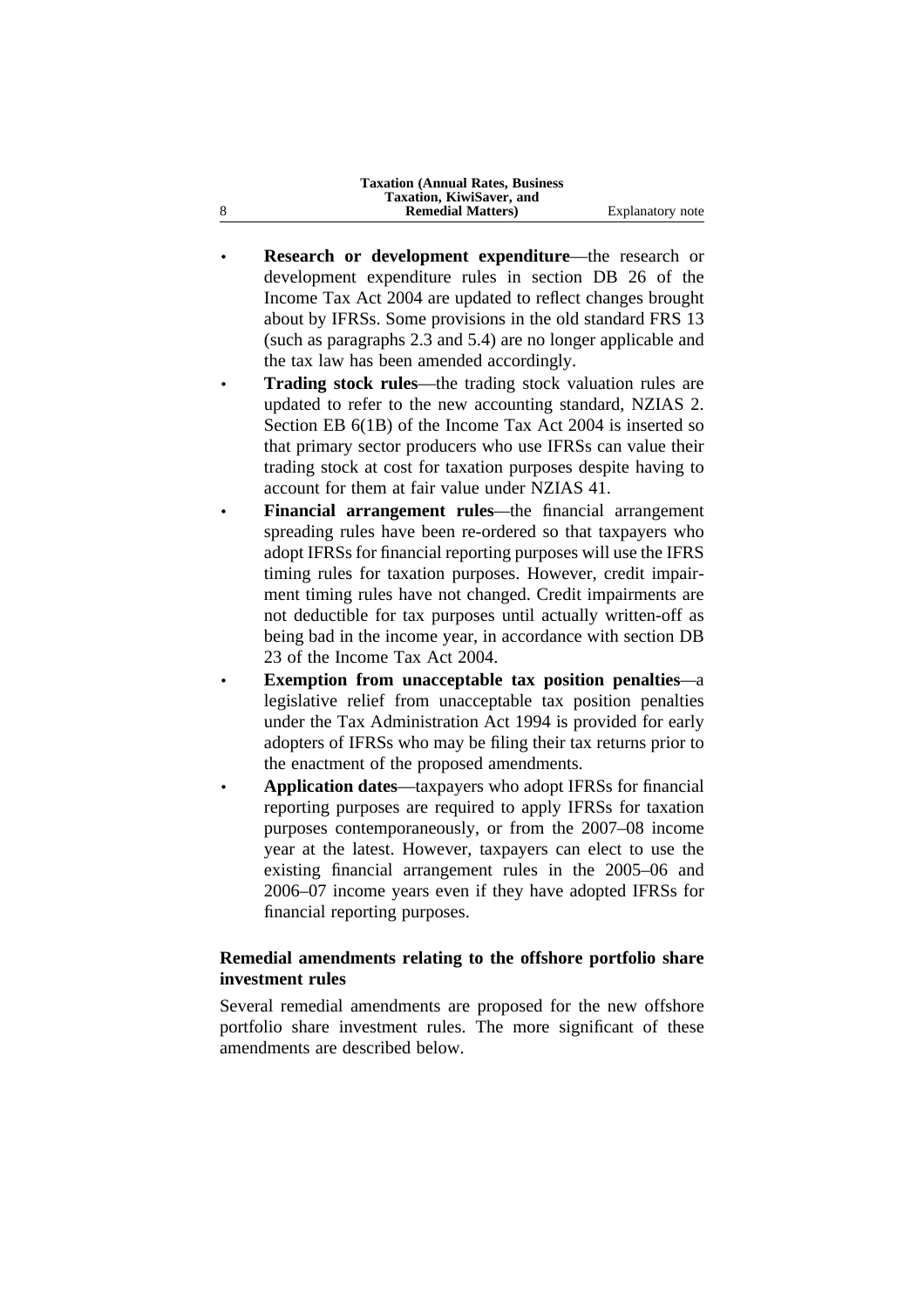|                  | <b>Taxation (Annual Rates, Business)</b> |  |
|------------------|------------------------------------------|--|
|                  | Taxation, KiwiSaver, and                 |  |
| Explanatory note | <b>Remedial Matters</b> )                |  |

- It is proposed that the fair dividend rate method not be used for an interest in a non-resident if the non-resident has assets of which 80% or more by value consist, directly or indirectly, of debt instruments denominated in New Zealand dollars or are hedged to achieve the effect of being denominated in New Zealand dollars.
- The exemption for shares in certain Australian-resident companies currently requires the Australian company to be included in an approved Australian Stock Exchange index at all times during the income year. It is proposed to amend this listing requirement so that the Australian company may meet the requirement at any time during the year for shareholders who are not managed funds or who do not do daily valuations. For managed funds, or any other shareholder applying the fair dividend rate method on a daily basis, the Australian company must meet the requirement on the first day of the shareholder's income year.

A number of other amendments have been proposed to give full effect to policy decisions or to rectify technical deficiencies in the legislation.

### **Retirement scheme contributions withholding tax (RSCWT)**

These provisions introduce a new withholding tax that can be applied to certain contributions to retirement savings schemes. The withholding tax will replace income tax on the contributions. In addition, the contributions will not be taken into account for social assistance purposes, because they will be locked in, and so will not be available for day-to-day living costs. Replacing income tax with a withholding tax, and ensuring that contributions are not taken into account for social assistance purposes will reduce savers' compliance costs, and thus reduce barriers to saving.

Contributing entities will be able to apply the withholding tax rules provided that the criteria below are met.

- Contributing entities must be: a company but not a close company; a widely held unit trust; or a Maori authority.
- Contributions must be made by virtue of a saver's shareholding, unit holding or membership in the contributing entity.
- The savings scheme must be a portfolio investment entity (PIE).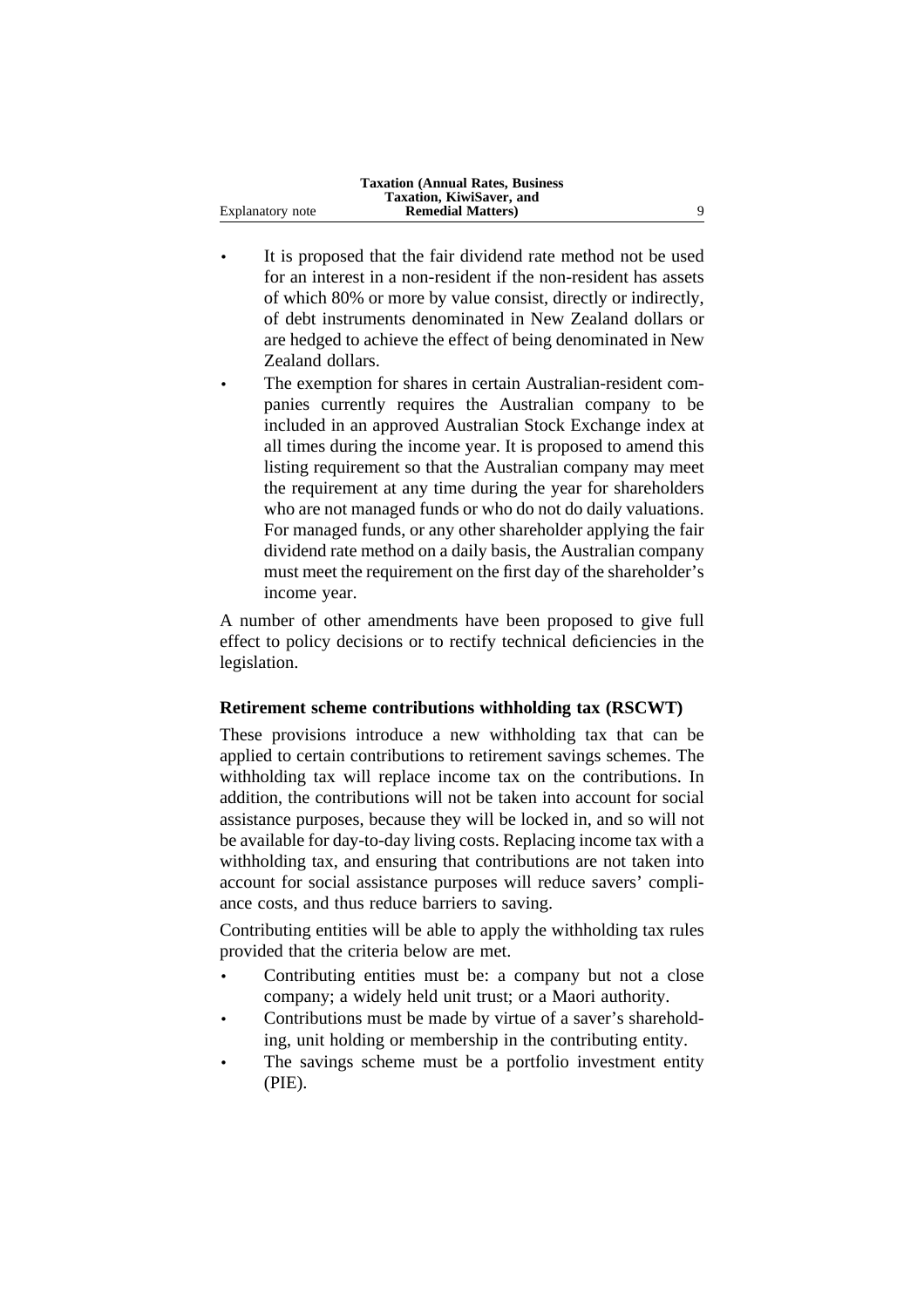|    | <b>Taxation (Annual Rates, Business)</b> |                  |
|----|------------------------------------------|------------------|
|    | Taxation, KiwiSaver, and                 |                  |
| 10 | <b>Remedial Matters</b> )                | Explanatory note |
|    |                                          |                  |

- Contributions must be locked in until retirement, but withdrawals may be permitted for: first home purchase; significant financial hardship; serious illness; permanent emigration; and repaying student loans.
- The Commissioner of Inland Revenue must be satisfied that the scheme's rules are fair and reasonable, and the Commissioner's approval must be given for the withholding tax rules to be used.

Individual savers will be required to declare a tax rate to the contributing entity. The applicable tax rates are:

- 19.5% if the saver's taxable income in the preceding income year is \$38,000 or less;
- 33% if the saver's taxable income in the preceding income year is more than \$38,000 and less than or equal to \$60,000; and
- 39% if the saver's taxable income in the preceding income year is more than \$60,000.

### **Life insurance**

The bill introduces 2 amendments to the taxation of life insurers. Under the first, life insurers can elect to exclude realised New Zealand and listed Australian equity gains in unit-linked life insurance products. The second amendment accounts for the fair dividend rate method in a life insurer's policyholder base tax calculation.

The amendments may apply to a life insurer for the 2008–09 and later income years, unless the life insurer makes an election before 1 April 2008, in which case, the amendments may apply from 1 October 2007, or for an income year beginning on or after 1 April 2007.

### **Write-down rates for bloodstock (shuttle stallions)**

This provision enables shuttle stallions to qualify for the same writedown rates as other stallions that are new to New Zealand ownership.

# **Tax incentives for giving to charitable organisations**

The bill introduces amendments that will substantially increase the tax relief for donations of money made by individuals, companies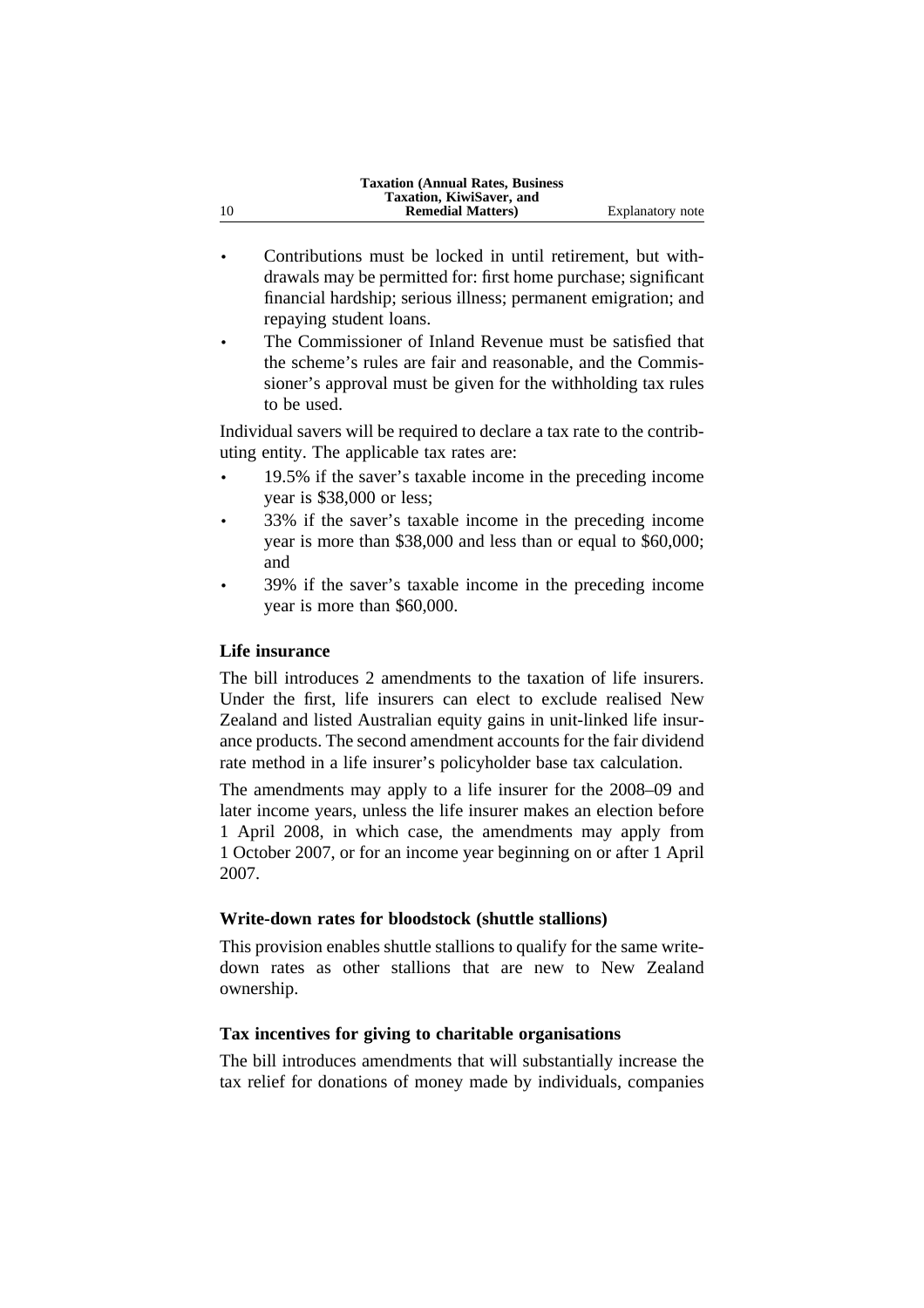|                  | <b>Taxation (Annual Rates, Business)</b> |  |
|------------------|------------------------------------------|--|
|                  | Taxation, KiwiSaver, and                 |  |
| Explanatory note | <b>Remedial Matters</b> )                |  |

and Maori authorities to donee organisations. These proposed changes are aimed at facilitating greater giving to such organisations and encouraging a culture of generosity in New Zealand. The proposed changes are part of the Government's response to the options canvassed and submissions received from a wide range of people and organisations in relation to the Government's October 2006 discussion document *Tax incentives for giving to charities and other non-profit organisations*. In particular, the proposed amendments will:

- remove the individual rebate threshold limit of \$1,890;
- remove the company deduction limit of 5% of the entity's net income;
- remove the Maori authority deduction limit of 5% of the entity's net income; and
- extend the company deduction provision to close companies not listed on a recognised stock exchange.

Under the proposed rules, the tax relief available will be limited only by the amount of the donor's net income. It is proposed that these new rules apply for the 2008–09 and later tax years.

### **Working for Families tax credits**

The bill introduces changes to the names of the credits in the Income Tax Act 2004, the Tax Administration Act 1994, and various other Acts and regulations. The changes are as follows:

| <b>Current names</b> | <b>New names</b>                 |
|----------------------|----------------------------------|
| family assistance    | Working for Families tax credits |
| family support       | family tax credit                |
| in-work payment      | in-work tax credit               |
| parental tax credit  | parental tax credit (unchanged)  |
| family tax credit    | minimum family tax credit        |

It also contains the following remedial amendments:

- modifications to the formula for the calculation of the parental tax credit to be used when parents choose to receive the credit as a lump sum and the child has been born within the last 56 days of a tax year;
- a replacement definition of ''net specified income'' to ensure that the minimum family tax credit is calculated from a base of after-tax income in all cases; and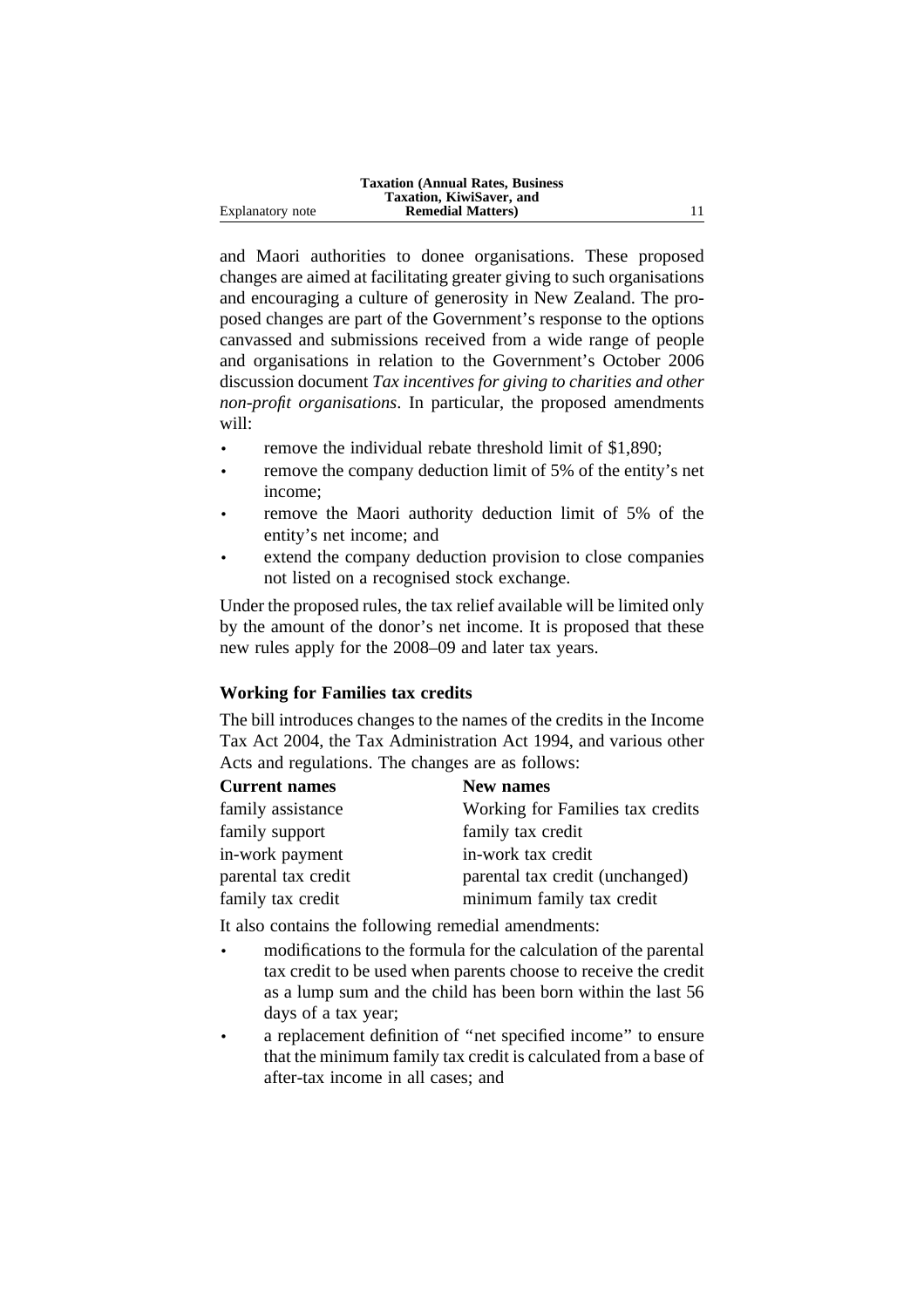|    | <b>Taxation (Annual Rates, Business)</b> |                  |
|----|------------------------------------------|------------------|
|    | Taxation, KiwiSaver, and                 |                  |
| 12 | <b>Remedial Matters</b> )                | Explanatory note |

• provisions for the automatic write-off of a 53rd interim weekly instalment or a 27th interim fortnightly instalment, regardless of whether the instalments have been paid by the Inland Revenue Department or the Ministry of Social Development, to ensure no-one is disadvantaged.

# **Remedial provisions arising from the** *Rewriting the Income Tax Act* **project**

### *Major Land Developments – Section CB 11*

Section CB 11 of the Income Tax Act 2004 has been the subject of a number of submissions to the Rewrite Advisory Panel. These submissions asserted that the drafting of the provision contains an unintended change in law. The Panel did not agree that the provision contained an unintended change in law. But it considered that the rule contained uncertainty about whether the provision applies to developments undertaken by a landowner for the purposes of and use in their own commercial undertakings.

The amendment ensures that the rule in section CB 11 will not apply to sales of land made after commencement of the Act if the landowner uses the land for the purposes of and use in their own commercial undertakings, including rental income. However, these exclusions will not generally apply if the landowner is a land developer.

Transitional provisions are intended to ensure that this policy extends back to open tax years where a person has taken a tax position consistent with the policy of the amendment.

#### *Unintended changes*

The Rewrite Advisory Panel has identified that the Income Tax Act 2004, as originally enacted, contains some unintended changes in legislative outcomes when compared with the Income Tax Act 1994. The Panel has recommended that these changes in outcome should be corrected with the remedial amendment applying from the beginning of the 2005–06 income year. The provisions affected are:

Section CT 6. The amendment to section CT 6 clarifies that exploration and prospecting activities are included in the meaning of petroleum mining operations.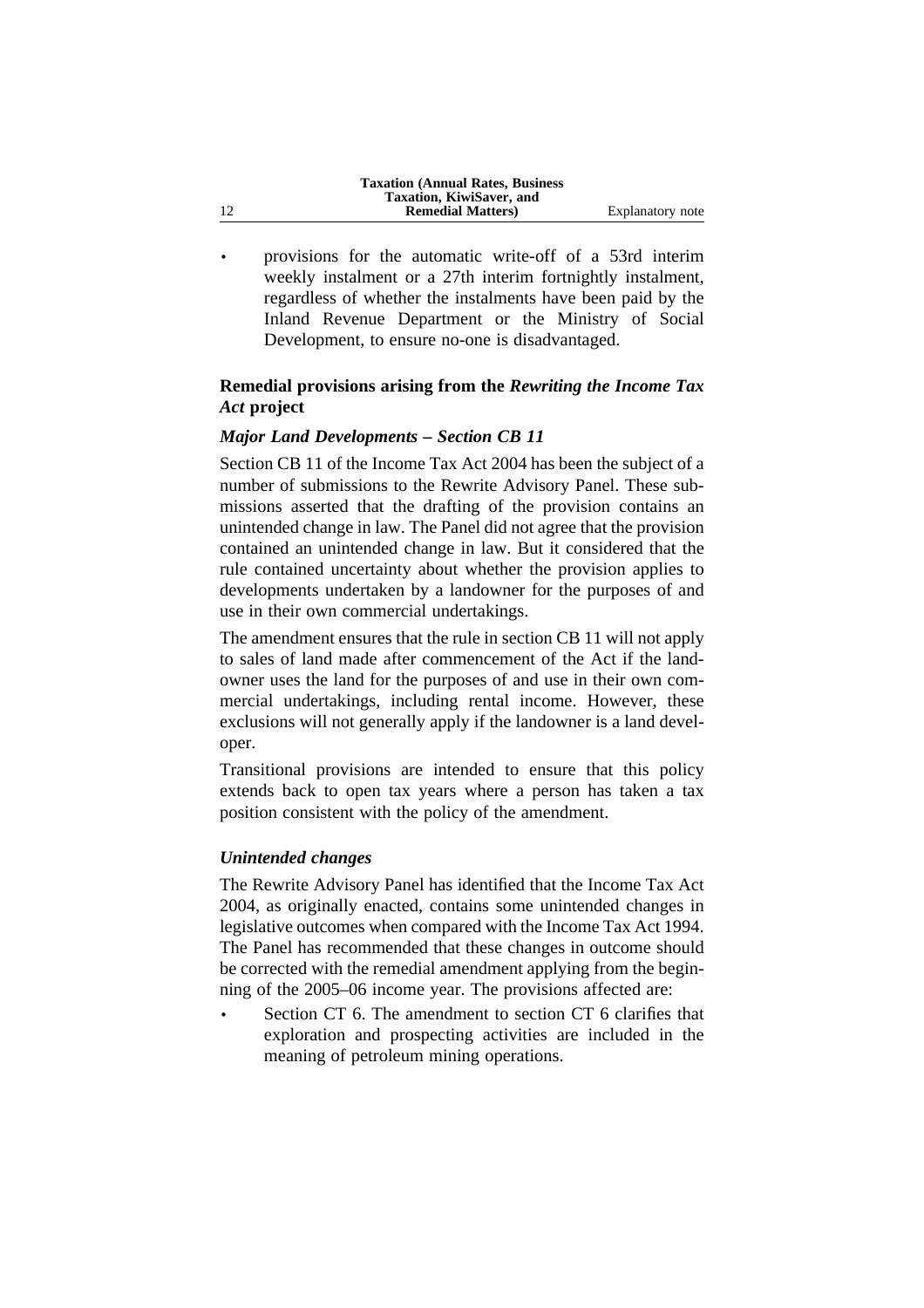|                  | <b>Taxation (Annual Rates, Business)</b> |    |
|------------------|------------------------------------------|----|
|                  | Taxation, KiwiSaver, and                 |    |
| Explanatory note | <b>Remedial Matters</b> )                | 13 |

- Section DC 9. The amendment ensures that, on the transfer of a business with continuing employees, the purchaser is allowed a deduction for satisfying transferred employment obligations to the extent that the amount paid in satisfying the obligations exceeds the valuation of the obligations in the transfer (sale and purchase) agreement.
- Section IG 2(9). A cross-reference is corrected.
- Section 10(7) of the GST Act. A cross-reference is corrected.

#### **Minor, remedial, or consequential matters**

#### *Donee status*

The Hamlin Charitable Fistula Hospitals Trust, the Hope Foundation Development Trust, the Hope International Charitable Trust, the Limbs 4 All Charitable Trust, the New Zealand Disaster Assistance Response Team Trust, the Operation Restore Hope Charitable Trust, and The World Swim for Malaria Foundation (New Zealand) are engaged in activities which come within the guidelines established by Cabinet for granting donee status to organisations which send moneys offshore. Proposed amendments add them to the list of approved organisations in section KC 5(1) of the Income Tax Act 2004.

#### *Tax exemption for Tokelau and Niue International Trust Funds*

Amendments are proposed to ensure that the contributions received, income earned, and distributions made, by the Tokelau International Trust Fund and the Niue International Trust Fund are exempt from taxation. The proposed amendments will apply to each fund from the date that the fund was established.

#### *Branch equivalent tax accounts*

Amendments are proposed to tighten and clarify the rules applying to branch equivalent tax accounts, ensuring they are not used inappropriately to offset or defer tax on income that is properly taxable in New Zealand.

### *Other minor, remedial, or consequential matters*

A number of proposed amendments affect the legislation aligning payments of provisional tax with GST payments and providing a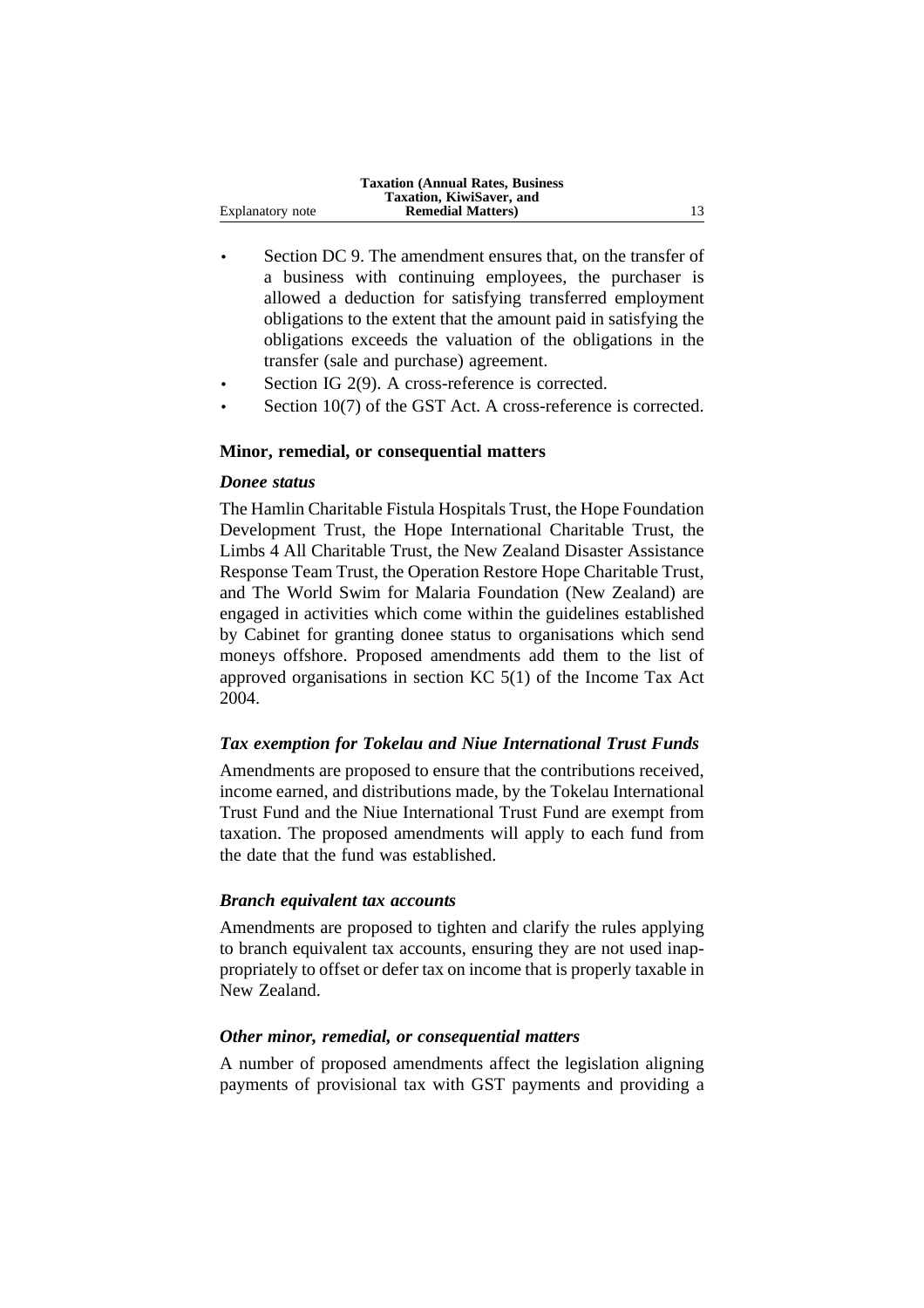method of calculating provisional tax by using a percentage of the figure for the taxpayer's GST taxable supplies. The amendments are intended to do the following:

- ensure that taxpayers who cease using the ratio method and commence paying GST 6-monthly will be required to make only 2 provisional tax payments;
- allow a taxpayer, with an extension of time to file a return, to use information which is 3 years old to calculate the ratio if this is the latest information available;
- extend the late payment penalty to late payments of provisional tax where the taxpayer uses the GST ratio method to calculate provisional tax;
- ensure taxpayers who account for GST on a payments basis can adjust the ratio method calculation for asset sales only to the extent that they have received payment for the asset;
- enable taxpayers to apply by phone, instead of in writing, to continue to use the GST ratio method in circumstances where the default is due to circumstances beyond their control;
- provide additional time to file special GST returns where the returns are due over the Christmas and Easter periods;
- enable taxpayers to receive interest on any voluntary payments made where they cease using the GST ratio method prior to their first instalment; and
- correct minor cross referencing errors and insert correct references to the term ''income year''.

# *KiwiSaver-related amendments to Income Tax Act 2004*

# *Tax credit for employer contributions to a KiwiSaver scheme or a complying superannuation fund*

The bill introduces a new subpart KJ of the Income Tax Act 2004 to provide a tax credit for employer contributions to a KiwiSaver scheme or a complying superannuation fund. The tax credit reimburses employers for the contributions they have to make to an employee's KiwiSaver or complying superannuation fund. The amount of the tax credit will be equal to the lesser of the employer's contribution or \$20 a week for each employee.

The credit will be payable in respect of employer contributions (both compulsory and voluntary) to an employee's KiwiSaver scheme or complying superannuation fund. The credit will only be available in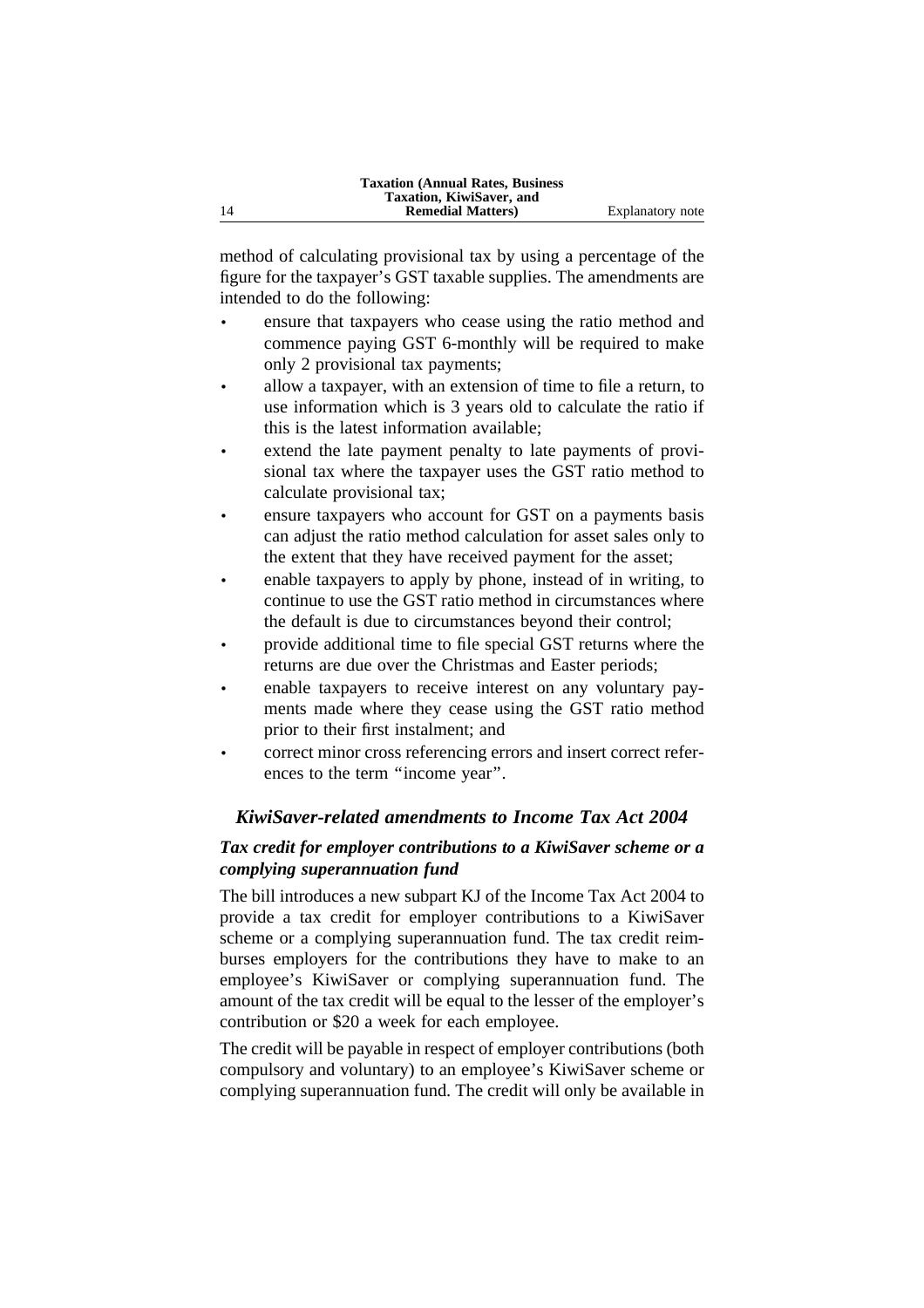|                  | <b>Taxation (Annual Rates, Business)</b> |  |
|------------------|------------------------------------------|--|
|                  | Taxation, KiwiSaver, and                 |  |
| Explanatory note | <b>Remedial Matters</b> )                |  |

respect of contributions made for employees that are aged between 18 years of age and the age of eligibility for withdrawal from a KiwiSaver scheme (that is the age of eligibility for New Zealand superannuation or 5 years of membership, whichever, is the later).

The credit will be integrated into the PAYE process so that value for the credit can be given to the employer at the same time the employer is required to remit the employer contributions to the provider or the Inland Revenue Department. For employer contributions to a KiwiSaver scheme, the tax credit will be offset against the amount of the employer contributions payable in the first instance. If a credit still remains, then it will be offset against the other PAYE liabilities due, then against any tax arrears owed by the employer. If a tax credit still remains after the various offsets, it will be refunded. In the case of a tax credit for employer contributions to a complying superannuation fund, the tax credit will be offset against the PAYE liabilities due in the first instance and then offset against any tax arrears owed by the employer. If a tax credit still remains after the various offsets, it will be refunded. The bill amends the Tax Administration Act 1994 to ensure that compulsory employer contributions are treated as a tax for administrative purposes.

To prevent associated employers from claiming more than 1 credit in respect of an employee, associated employers will be treated as 1 employer for the purposes of claiming the credit.

For income tax purposes the deduction that an employer will be able to make for an employer contribution will be limited to the amount for which there is no tax credit. Furthermore, the credit will not be subject to GST or income tax.

#### *KiwiSaver technical amendments*

A number of amendments are being made as a consequence of the compulsory employer contribution to a KiwiSaver scheme or complying superannuation fund.

In addition, the Income Tax Act is being amended to ensure that no permitted KiwiSaver withdrawal or complying superannuation fund withdrawal is subject to the fund withdrawal tax.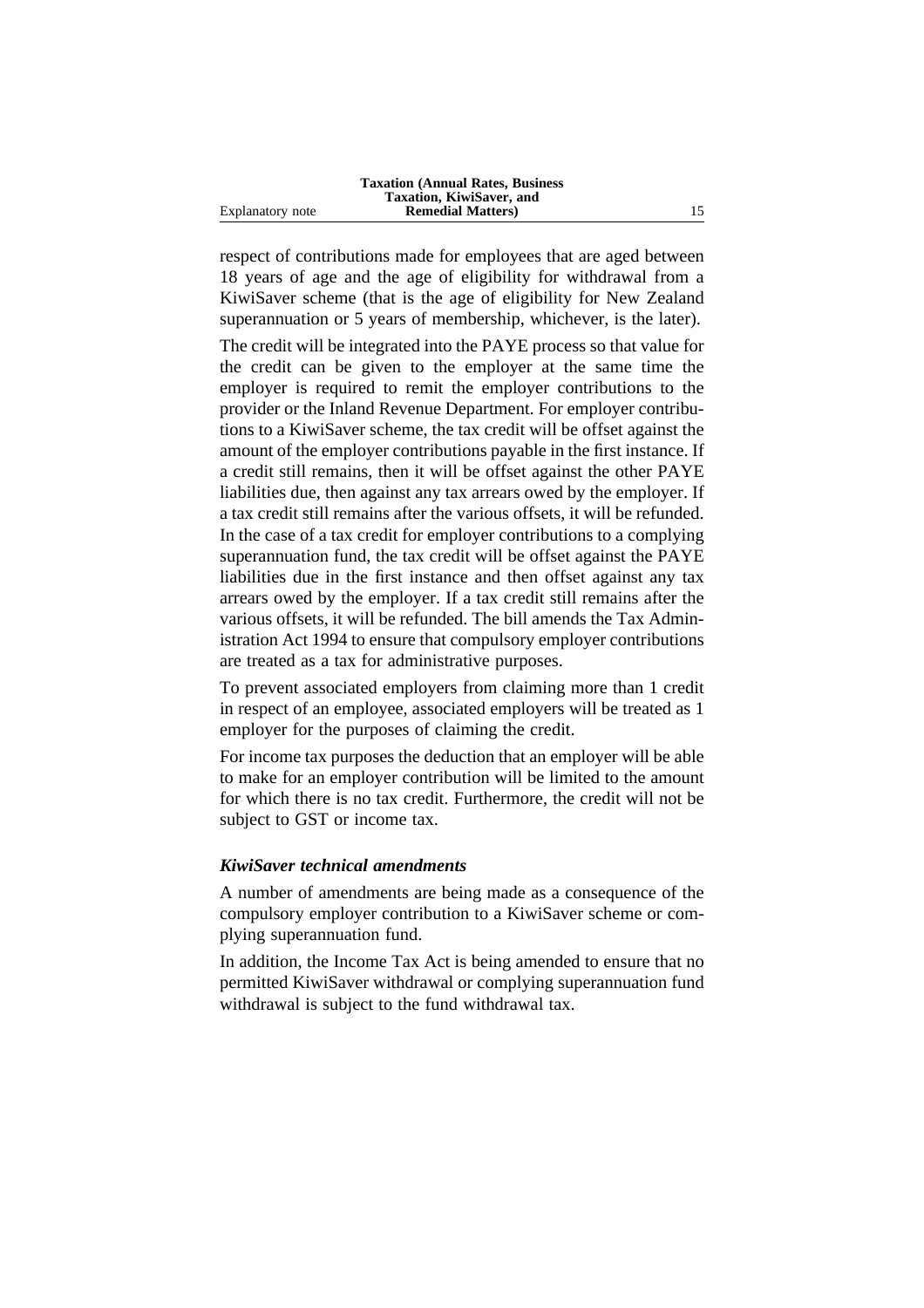# **Part 2**

# **Amendments to Tax Administration Act 1994**

*General amendments to Tax Administration Act 1994*

### **Tax penalties, tax agents, and disclosures**

The bill introduces amendments aimed at encouraging taxpayers to voluntarily comply with their tax obligations. These changes bring into effect the proposals set out in the October 2006 Government discussion document *Tax penalties, tax agents and disclosures*. The amendments include:

- amending the definition of "tax agent" to give the Commissioner a discretion to withhold recognition or remove a person as a tax agent when the action is necessary to protect the integrity of the tax system;
- clarifying that when an employer monthly schedule is filed late a warning will be given—the warning will include a statement that late filing penalties will be imposed on subsequent late filing;
- introducing late filing penalties for late GST returns which will apply in the same way the late filing penalty applies to late employer monthly schedules;
- notifying a taxpayer the first time their payment is late rather than imposing an immediate late payment penalty;
- allowing the Commissioner to treat return periods that overlap as the same return period for associated persons and allowing tax refunds to be used to reduce as associated person's tax shortfall;
- prescribing the circumstances in which a shortfall penalty for not taking reasonable care can be imposed when the taxpayer has used a tax agent;
- reducing the scope of the unacceptable tax position shortfall penalty by assessing the penalty only in relation to income tax shortfalls and increasing the thresholds;
- repealing the threshold for the assessment of the abusive tax position shortfall penalty;
- introducing a new graduated penalty to apply when an employer files an employer monthly schedule but does not pay the associated PAYE;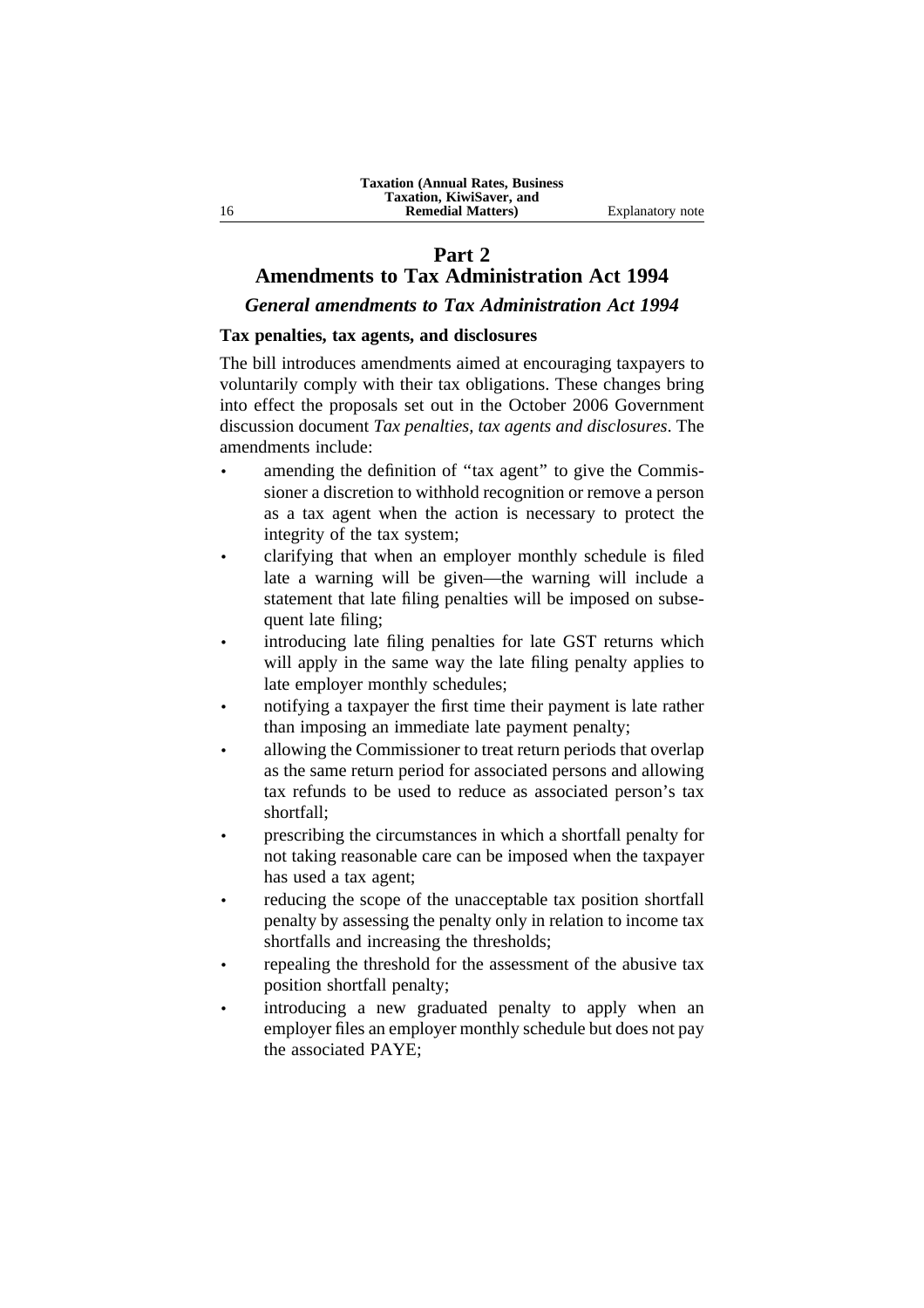|                  | <b>Taxation (Annual Rates, Business)</b> |  |
|------------------|------------------------------------------|--|
|                  | Taxation, KiwiSaver, and                 |  |
| Explanatory note | <b>Remedial Matters</b> )                |  |

- not imposing the shortfall penalty for not taking reasonable care or an unacceptable tax position when the tax shortfall is voluntarily disclosed before notification of a pending tax audit or investigation;
- clarifying the temporary shortfall legislation so that a tax shortfall is treated as permanently reversed or corrected if it appears from the taxpayer's actions or through operation of law that the shortfall will be remedied—for a shortfall to be considered temporary it must be permanently reversed or corrected within 2 years of the tax position being taken; and
- giving the Commissioner of Inland Revenue the power to offer limited amnesties to specific industries in respect of which tax evasion is a significant concern.

The voluntary disclosure amendment, once enacted, will apply to disclosures made from the date this bill is introduced. The changes to the definition of ''tax agent'' and the power to offer amnesties will apply from the date the bill is enacted. The other changes apply from 1 April 2008.

# **Commissioner's acceptance of a taxpayer's notice of proposed adjustment**

The amendment will make it clear that the Commissioner cannot issue a notice of proposed adjustment (NOPA) in respect of the same issue after accepting (or being treated as having accepted) a taxpayer NOPA except when the taxpayer:

- was fraudulent:
- wilfully misled the Commissioner; or
- failed to supply the Commissioner with relevant information.

# *KiwiSaver-related amendments to Tax Administration Act 1994*

The bill amends the Tax Administration Act 1994 to ensure that compulsory employer contributions are treated as a tax for administrative purposes.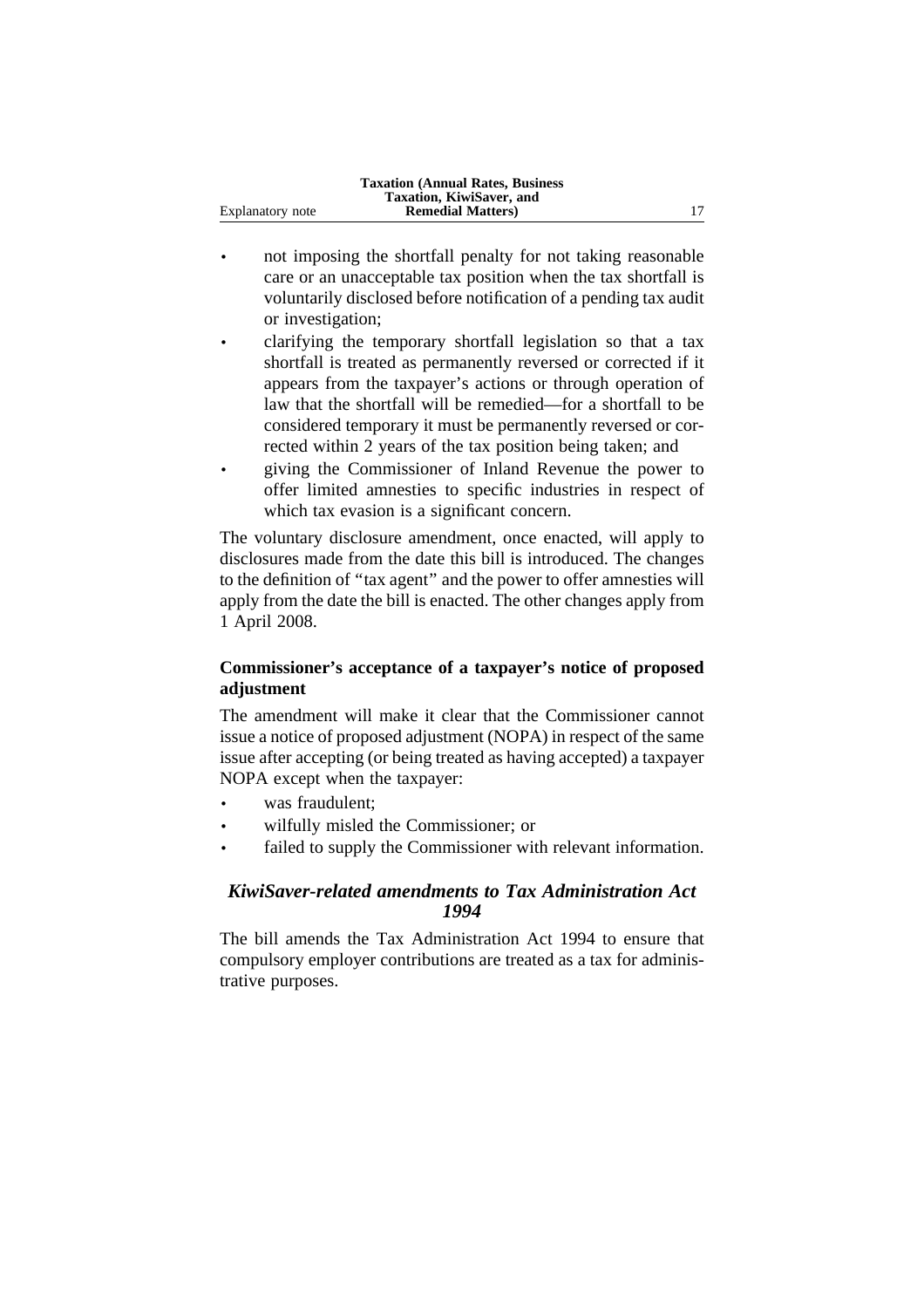### **Part 3**

# **Amendments to other Acts and Regulations**

# *Amendments to KiwiSaver Act 2006*

# *Compulsory employer contributions to KiwiSaver schemes or complying superannuation funds*

New subpart 3A will be added to Part 3 of the KiwiSaver Act 2006 and will require employers to contribute compulsory employer contributions to a KiwiSaver scheme or complying superannuation fund to match an employee's contributions deducted from their gross salary or wages. The amount of the compulsory employer contribution will be phased in as follows:

| Tax year | Employer compulsory contribution rate |
|----------|---------------------------------------|
|          | (percentage of gross salary or wages) |
| -------- |                                       |

| $1\%$ |
|-------|
| 2%    |
| 3%    |
| 4%    |
|       |

An employer will be required to make contributions only in respect of employees that are aged between 18 years of age and the age of eligibility for withdrawal from their KiwiSaver scheme or complying superannuation fund (that is the age of eligibility for New Zealand superannuation or 5 years of membership, whichever is the later). Such contributions will vest in the employee immediately.

Employer contributions to an existing registered superannuation scheme will count towards the compulsory amount in some circumstances. This is to mitigate the risk of wind-up of existing schemes. Again such contributions will need to vest in the employee immediately.

Currently, the KiwiSaver Act allows employer contributions to count towards the employee's contribution rate if the employee so chooses. From 1 April 2008, this ability will be removed and employees will have to contribute a minimum 4% of their gross salary or wages to a KiwiSaver scheme or complying superannuation scheme. Transitional rules will apply in respect of those employees who have chosen during the period 1 July 2007 to 31 March 2008 that employer contributions will count towards their contribution rate. The effect of these transitional rules is to increase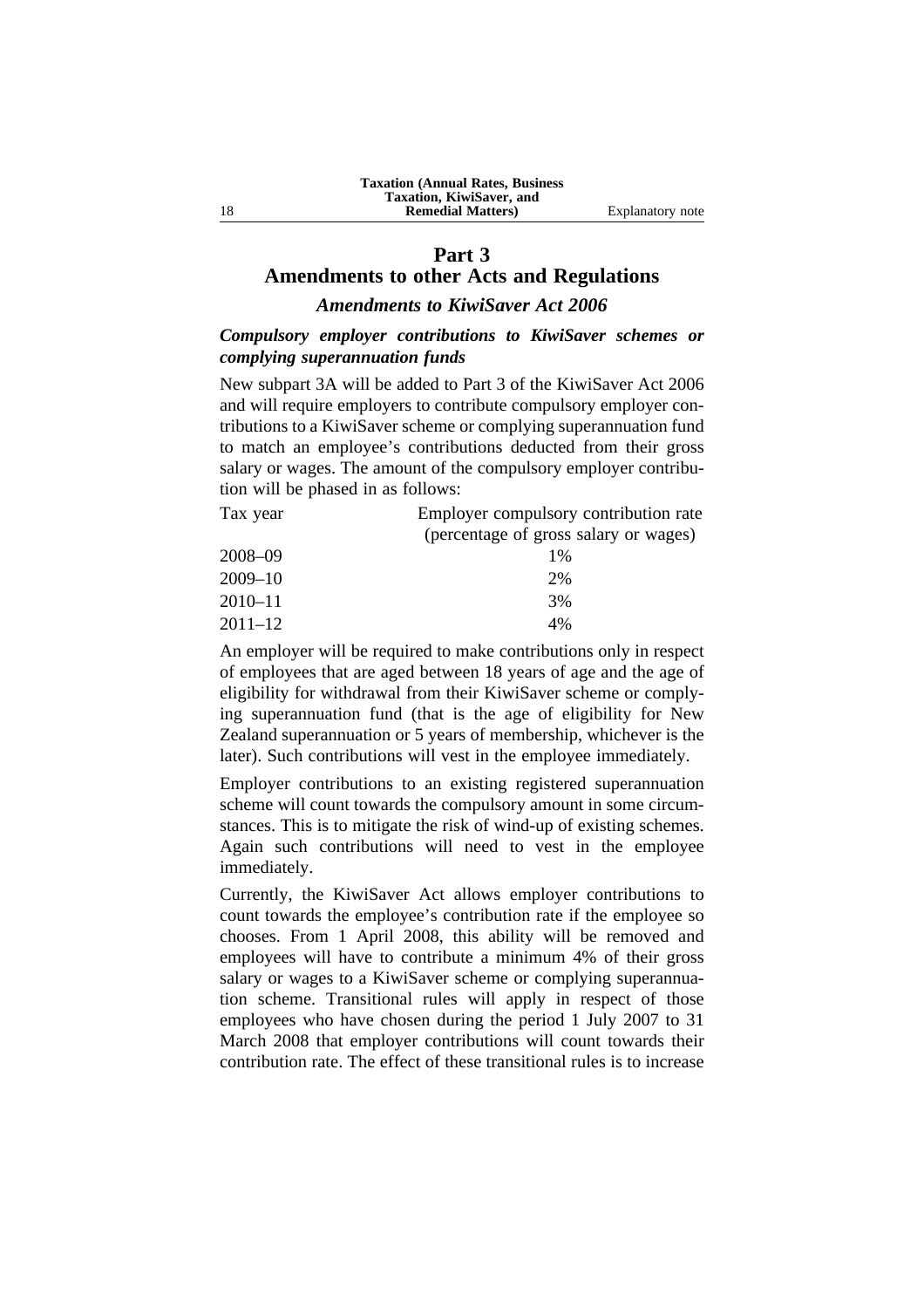the employee's contribution rate incrementally to 4% by the 2011–12 tax year.

Employees will be able to withdraw compulsory employer contributions in the following circumstances:

- to assist with the purchase of the member's first home;
- in the case of significant financial hardship;
- in the case of serious illness;
- on permanent emigration from New Zealand;
- on the death of the member;
- as required by any statute such as an order made under section 31 of the Property (Relationships) Act; and
- upon the age of eligibility of New Zealand superannuation or 5 years of membership, whichever is the later.

Employer contributions will not be able to be diverted as part of a mortgage diversion mechanism.

All employer contributions (both compulsory and voluntary) to a KiwiSaver scheme must be paid to the Inland Revenue Department as part of the PAYE process. This will allow the Inland Revenue Department to ensure that the compulsory contributions are paid by employers and the necessary enforcement action to collect short payments or identify non-compliance is taken. Where a short payment is made by an employer, the value of the employer tax credit will be paid by the Inland Revenue Department to the KiwiSaver scheme provider (to be deposited into the member's account) and the difference between the employer contribution and the tax credit will be recovered from the employer using existing tax collection mechanisms. When such short payments are collected, the Inland Revenue Department will pay the difference to the KiwiSaver scheme provider.

In the case of a complying superannuation fund, as is the current situation, the onus will be on the provider to ensure that employer contributions are made. The bill will provide that, after taking reasonable steps to ensure payment, the provider will be required to inform the Government Actuary of short payments. The Government Actuary will investigate the matter to determine the amount of the short payment. Once there is agreement between the employer and the Government Actuary as to the amount of the short payment, the amount will be passed on to the Inland Revenue Department for collection. Such amounts will be passed on to the Inland Revenue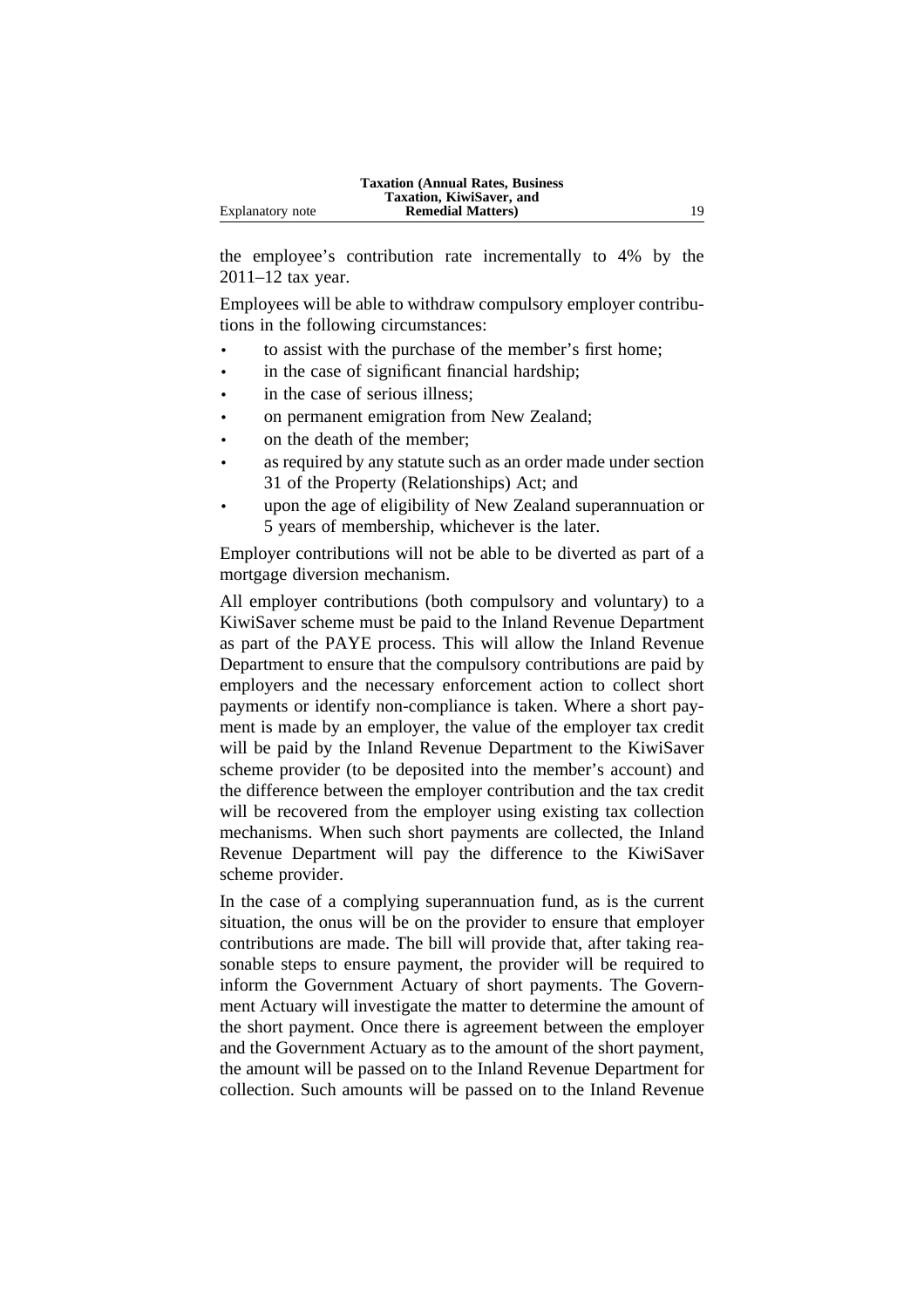Department on or after 1 April 2009. In such situations, the Inland Revenue Department will pay to the provider the value of the employer tax credit, but collect the full amount of the short payment from the employer.

The bill also contains a number of consequential amendments to the KiwiSaver Act to ensure that the requirement for compulsory employer contributions operates within the existing KiwiSaver framework.

The requirement for compulsory employer contributions will apply from 1 April 2008.

# *KiwiSaver technical amendments*

The bill makes a number of technical amendments to the KiwiSaver Act 2006 to give full effect to the initial policy decisions or to rectify technical deficiencies in the legislation. The more significant of the proposed amendments:

- include in the definition of "temporary employment" casual employment that is ''intermittent or irregular'' in nature and as a result such an employee will not be subject to automatic enrolment rules;
- require a person to be living, or normally living in New Zealand, to join KiwiSaver;
- ensure that when a person is transferred from a complying superannuation fund to a KiwiSaver scheme they are eligible to receive the \$1000 Crown contribution; and
- apply the serious illness withdrawal facility only in cases where the member is permanently and totally disabled or where death is imminent and allow the member to withdraw the \$1000 Crown contribution in such cases.

# *KiwiSaver-related amendments to other Acts and Regulations*

Several technical KiwiSaver related amendments are being made to the Superannuation Schemes Act 1989 and the KiwiSaver Regulations 2006.

The Superannuation Schemes Act 1989 is being amended: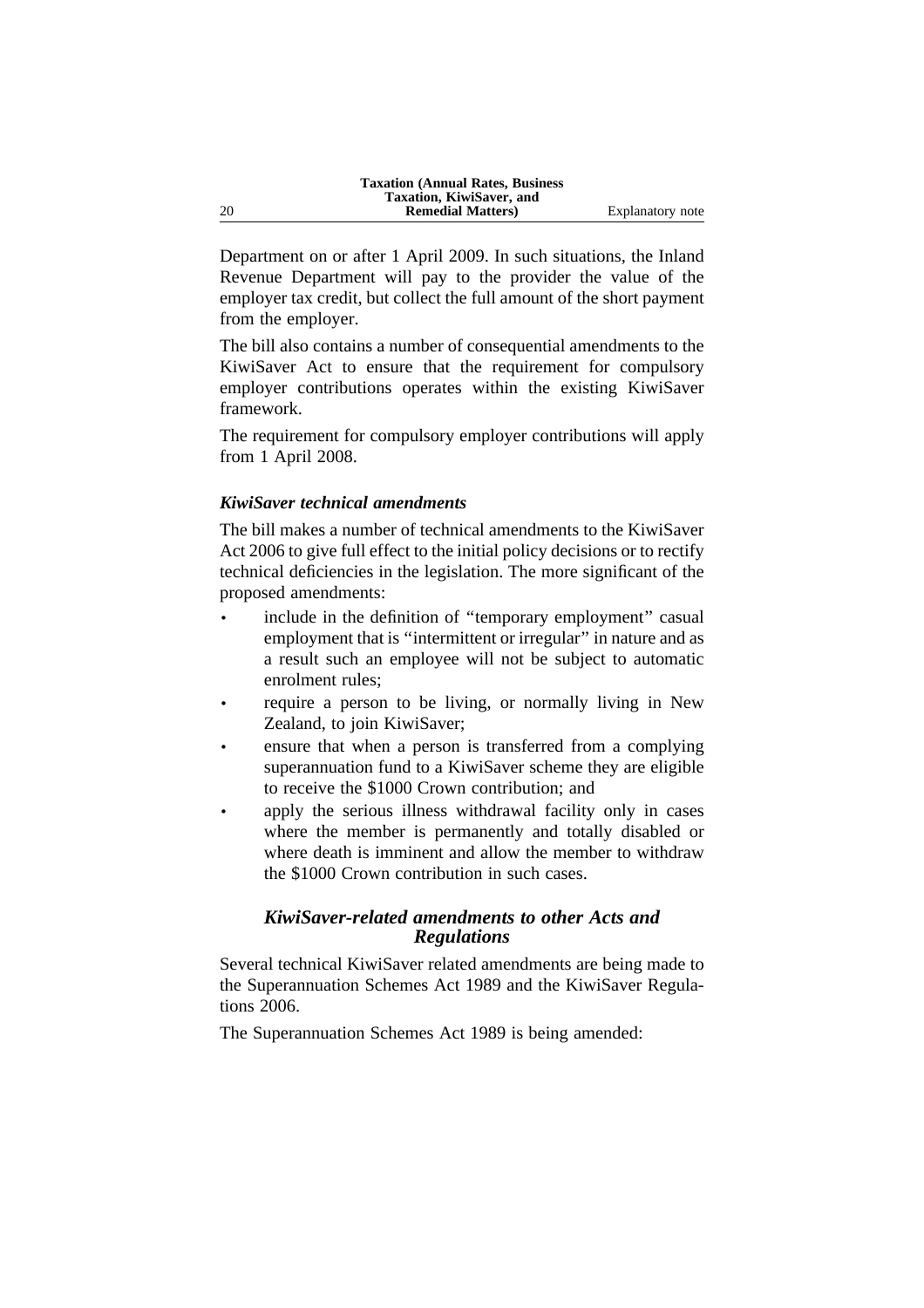|                  | <b>Taxation (Annual Rates, Business)</b> |  |
|------------------|------------------------------------------|--|
|                  | Taxation, KiwiSaver, and                 |  |
| Explanatory note | <b>Remedial Matters</b> )                |  |

- to ensure that provisions in superannuation scheme and KiwiSaver trust deeds do not override the statutory provisions enabling transfers to alternate schemes without member consent; and
- so that a complying superannuation fund continues to be approved as such if a participation agreement entered into on or before 1 July 2007 is replaced due to commercial necessity after that date.

The KiwiSaver Regulations 2006 are being amended to replace and repeal redundant clauses as a result of the inclusion in the KiwiSaver Act of the requirement for a trustee to file an annual report.

# *Goods and Services Tax Act 1985*

### **GST and consumable stores**

Proposed amendments to the Goods and Services Tax Act 1985 clarify that the zero-rating rules apply to consumable stores (such as fuel) supplied to aircraft and ships that depart New Zealand or are present in New Zealand as part of a wider international journey.

#### **GST and shared invoicing**

Amendments are proposed to simplify the disclosures required on a "tax invoice" when 2 or more suppliers use 1 invoice to charge customers for supplies of goods and services. The change applies to suppliers that are in the same GST group or are required under statute to invoice on behalf of another person.

# *Income Tax Act 1994*

#### **Branch equivalent tax accounts**

Amendments are proposed to tighten and clarify the rules applying to branch equivalent tax accounts, ensuring they are not used inappropriately to offset or defer tax on income that is properly taxable in New Zealand.

### **Consequential remedial matters**

Other proposed amendments to the Income Tax Act 1994 are all consequential remedial matters.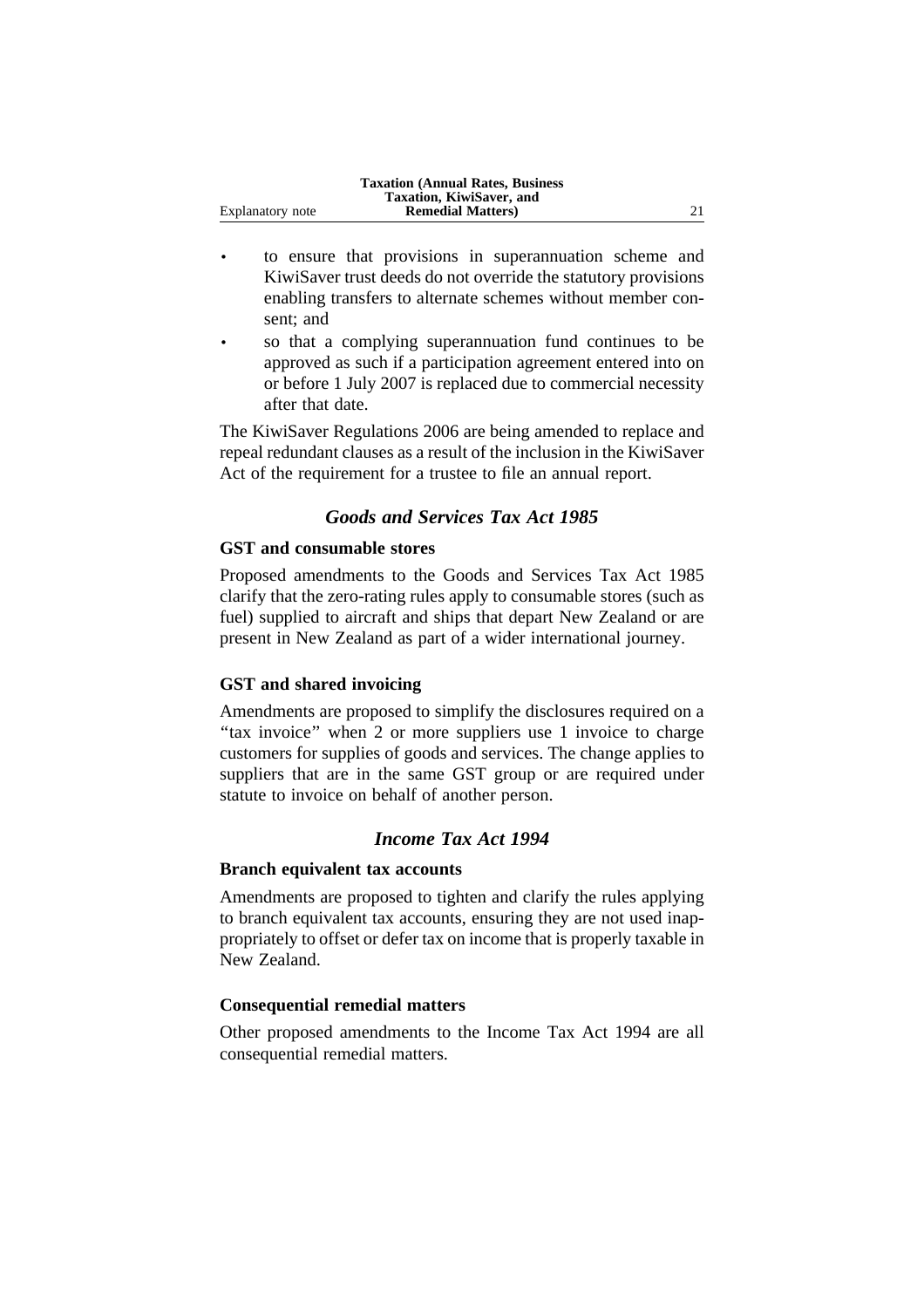### *Taxation Review Authorities Act 1994*

Proposed amendments to the Taxation Review Authorities Act 1994 allow the Taxation Review Authority to make an award of costs for the Authority's filing fees and empower the Governor-General to make regulations in relation to the Authority's filing fees and fee waiver.

### *Taxation (Depreciation, Payment Dates Alignment, FBT, and Miscellaneous Provisions) Act 2006*

### **ACC attendant care payments**

The commencement date is deferred for amendments, made last year in the Taxation (Depreciation, Payment Dates Alignment, FBT, and Miscellaneous Provisions) Act 2006, to the taxation of payments by the Accident Compensation Corporation (ACC) to attendant caregivers. The deferral is to be from 1 April 2008 to 1 July 2008.

# *Customs and Excise Act 1996*

# **Information sharing between Inland Revenue Department and Customs**

Proposed amendments to the Customs and Excise Act 1996, the Tax Administration Act 1994, and the Privacy Act 1993 allow for the introduction of an information sharing system between the Inland Revenue Department and New Zealand Customs. The purpose of the information match is to allow the Inland Revenue Department to identify when certain persons with outstanding child support debt are entering or leaving New Zealand.

### *Income Tax (Withholding Payments) Regulations 1979*

The Income Tax (Withholding Payments) Regulations 1979 are being amended to set, at 15 cents in the dollar, the withholding rate from payments by the Accident Compensation Corporation (ACC) to attendant caregivers.

# **Clause-by-clause analysis**

*Clause 1* gives the title of the Act.

*Clause 2* gives the commencement dates for provisions in the Act.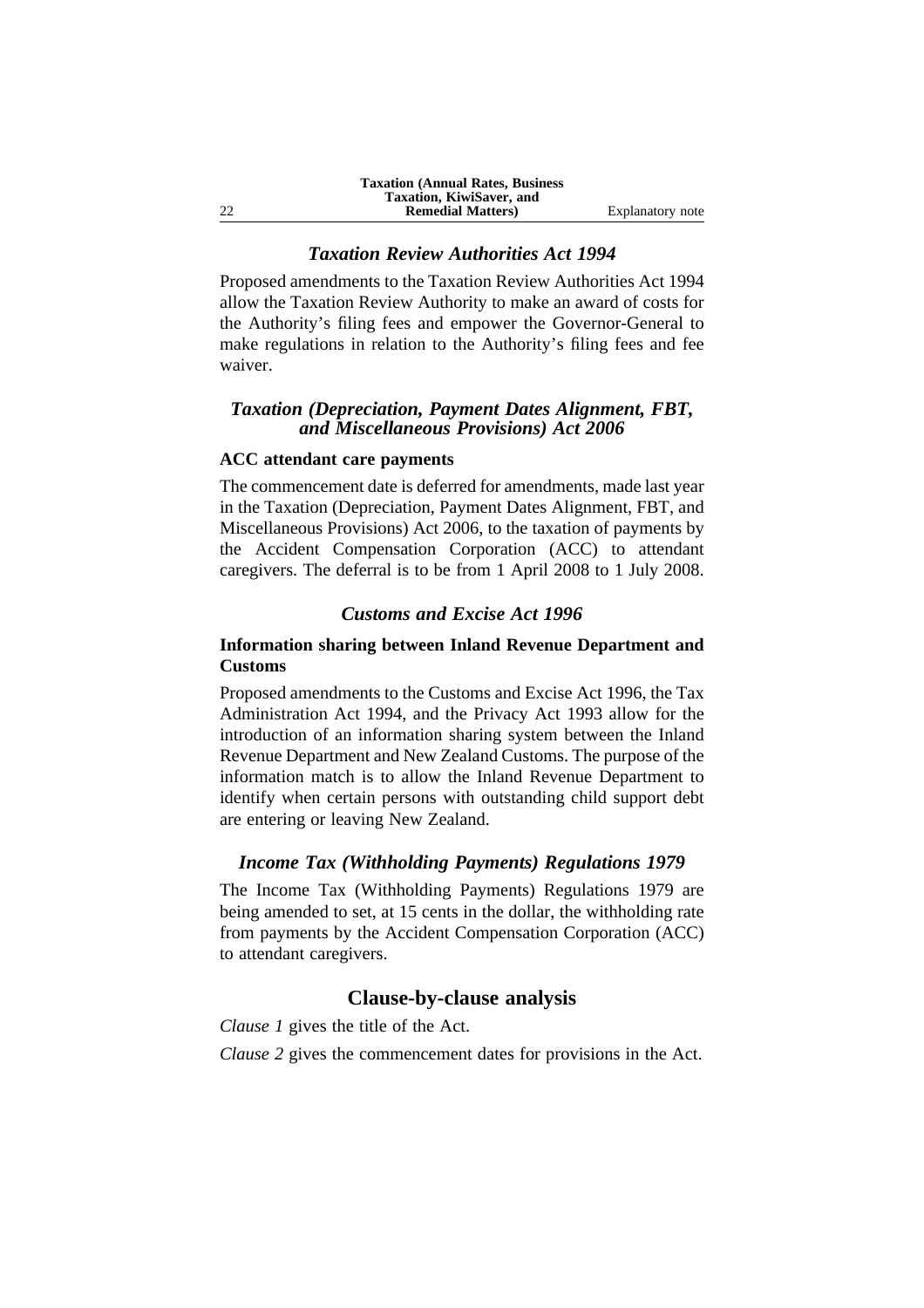### **Part 1 Annual rates of income tax, amendments to Income Tax Act 2004**

# *Annual rates of income tax for 2007–08 tax year*

*Clause 3* sets the income tax imposed by *section BB 1* of the Income Tax Act 2004 for the 2007–08 tax year at the basic rates specified in *schedule 1* of the Income Tax Act 2004.

# *General amendments to Income Tax Act 2004*

*Clauses 5 to 139* amend the *Income Tax Act 2004*.

*Clause 5* inserts new *section BE 1(5B)*, which requires the payment of retirement scheme contribution withholding tax on a retirement scheme contribution to a retirement savings scheme.

*Clause 6* amends *section CB 11*, which relates to the disposal of land involved in development or division work, by replacing *subsection (2)* to make the section subject to additional exclusions for business premises and for investment land.

*Clause 7* amends *section CB 18*, consequential to the amendment in *clause 6*.

*Clause 8* amends *section CB 21*, consequential to the amendment in *clause 6*.

*Clause 9* amends *section CD 32(26)* to provide for transitional effects, relating to tax credits, of the change in the tax rate for companies.

*Clause 10* consequentially amends a cross-reference in *section CD 42(5)* to the heading of *schedule 1*.

*Clause 11* inserts new *section CE 12*, which provides that tax credits allowed under new *section LD 1B*, inserted by *clause 95*, are added to a caregiver's income.

*Clause 12* amends the definition of *accident compensation payment* in *section CF 1(2)* by adding new *paragraph (g)*.

*Clause 13* inserts new *section CQ 5(1B)*, providing that certain transactions deemed to occur under the foreign investment fund rules are ignored under the section.

*Clause 14* consequentially amends a cross-reference in *section CS 1(5)* to the heading of *schedule 1*.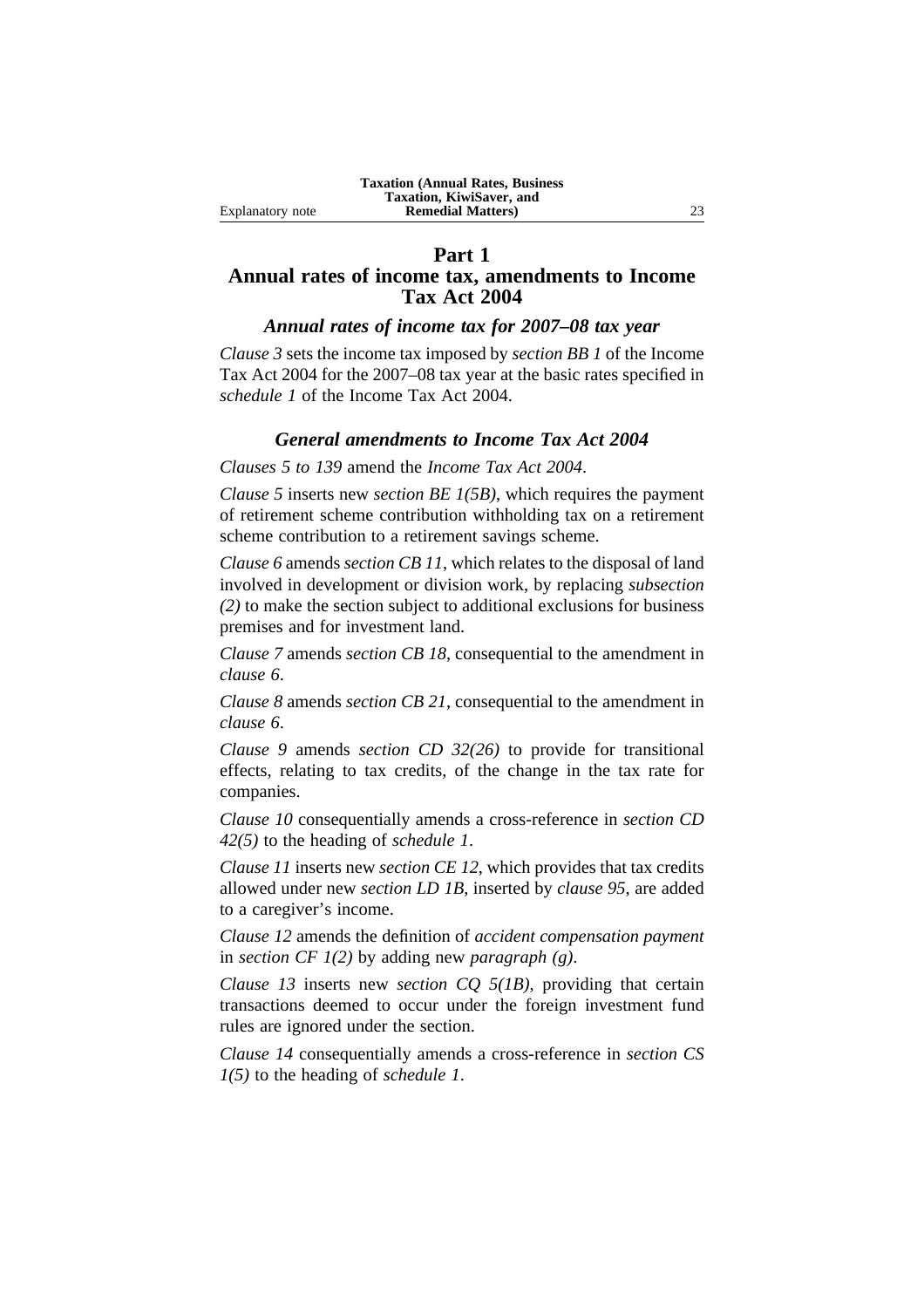*Clause 15* repeals *section CS 2(4B)*.

*Clause 16* amends the definition of *petroleum miner* in *section CT 6(1)* and repeals *section CT 6(3) and (4)*, as part of the correction of an unintended change in the law made by the Act.

*Clause 17* inserts new *section CT 6B* defining *petroleum mining operations*, as part of the correction of an unintended change in the law made by the Act.

*Clause 18* inserts new *section CW 28B*, providing that certain payments by the Accident Compensation Corporation to a claimant towards the cost of attendant care by a caregiver are exempt income of the claimant.

*Clause 19* replaces *section CW 32(4)(c)(i)* to provide that a local authority derives exempt income from a council-controlled organisation if the organisation is operating a hospital as a charitable activity on behalf of the local authority.

*Clause 20* replaces *section CW 34(3)*, to provide that if a charity operating a hospital is a council-controlled organisation and derives non-business income, the council-controlled organisation and the local authority controlling the organisation derive exempt income.

*Clause 21* replaces *section CW 35(2)*, to provide that if a charity operating a hospital is a council-controlled organisation and derives business income, the council-controlled organisation and the local authority controlling the organisation derive exempt income.

*Clause 22* inserts a new *heading* and *sections CW 49C and CW 49D*. The new sections provide that income of the trustees of the Niue International Trust Fund and the Tokelau International Trust Fund is exempt income and distributions by the trustees are exempt income for the recipients.

*Clause 23* replaces the heading above *section CX 42*.

*Clause 24* inserts new *section CX 42B*, providing that a retirement scheme contribution is excluded income of the trustee of the retirement savings scheme, and of the person who receives the benefit except in specified circumstances.

*Clause 25* amends *section DB 26*, as part of the adoption of New Zealand equivalents to International Financial Reporting Standards (*IFRS*s). The amendment also ensures that certain features of IFRSs relating to research or development are incorporated into the taxation regime.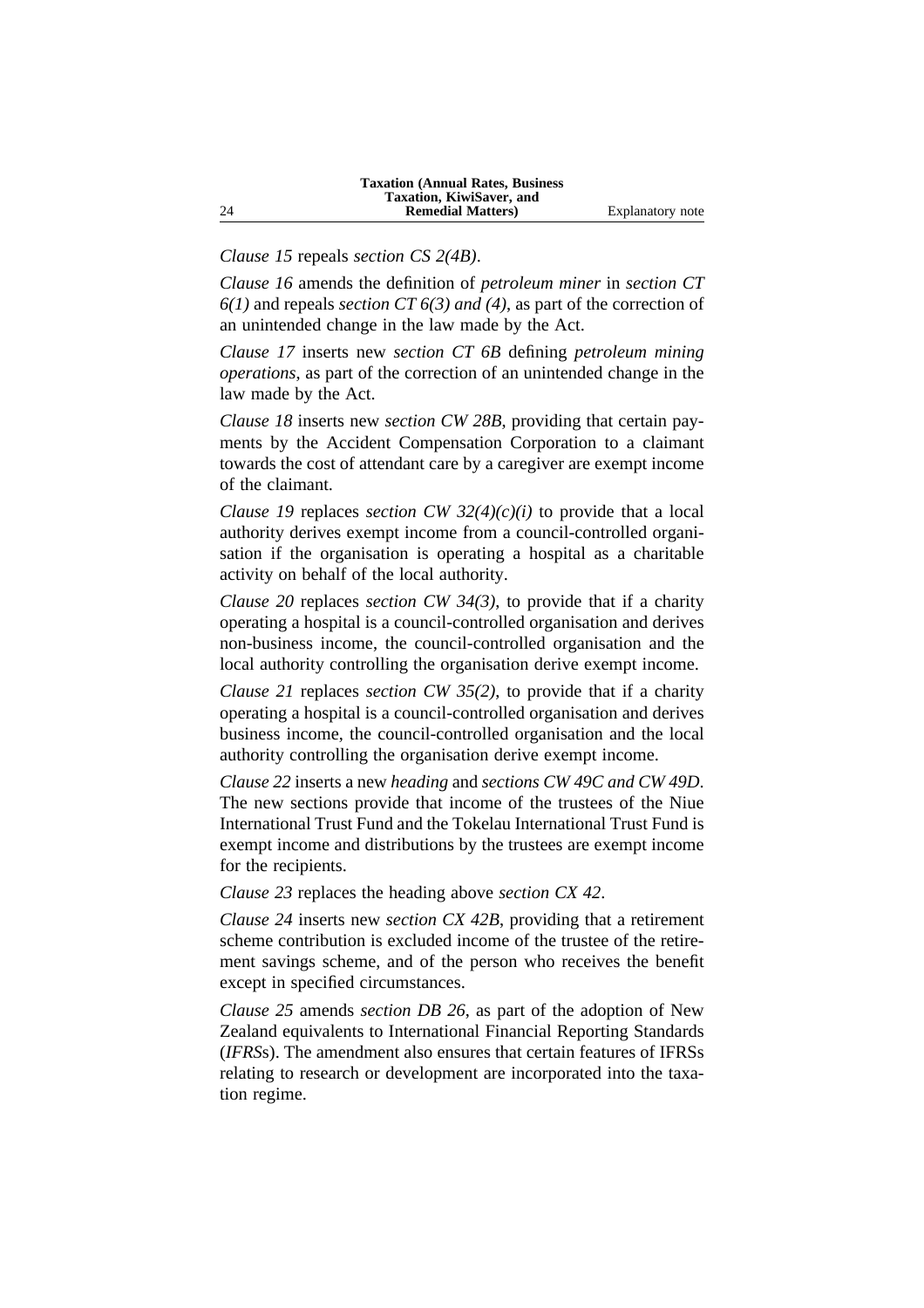|                  | <b>Taxation (Annual Rates, Business)</b> |    |
|------------------|------------------------------------------|----|
|                  | Taxation, KiwiSaver, and                 |    |
| Explanatory note | <b>Remedial Matters</b> )                | 25 |

*Clause 26* amends *section DB 27*, as part of the adoption of New Zealand equivalents to International Financial Reporting Standards (*IFRS*s). The amendment also ensures that certain features of IFRSs relating to research or development are incorporated into the taxation regime.

*Clause 27* amends *section DB 32(1) and (3)*, increasing the limit on the deductions that a company is allowed for donations.

*Clause 28* amends *section DC 9(2) and (3)*, and inserts new *subsection (3B)*, to allow a deduction for the purchaser of a business with greater employment income obligations than are allowed for in the purchase price.

*Clause 29* amends the heading to *subpart DF*.

*Clause 30* adds new *section DF 4*, providing that a person receiving certain accident compensation payments towards the cost of attendant care by a caregiver is allowed a deduction for payments to the caregiver from the amount received.

*Clause 31* inserts new *section DN 6(1B)*, providing that certain transactions deemed to occur under the foreign investment fund rules are ignored under the section.

*Clause 32* replaces *section DS 2(3) and (4)*, changing the timing of deductions for film production expenditure on a film for which a large budget screen production grant is made.

*Clause 33* amends *section DV 11(2)*, increasing the limit on the deductions that a Maori authority is allowed for donations.

*Clause 34* amends *section EB 6*, as part of the adoption of New Zealand equivalents to IFRSs. The amendment also ensures that certain features of IFRSs relating to primary production are modified for tax purposes.

*Clause 35* amends *section EB 9*, as part of the adoption of New Zealand equivalents to IFRSs.

*Clause 36* amends *section EB 12*, as part of the adoption of New Zealand equivalents to IFRSs.

*Clause 37* amends *section EB 19*, as part of the adoption of New Zealand equivalents to IFRSs.

*Clause 38* amends *section EB 22*, as part of the adoption of New Zealand equivalents to IFRSs.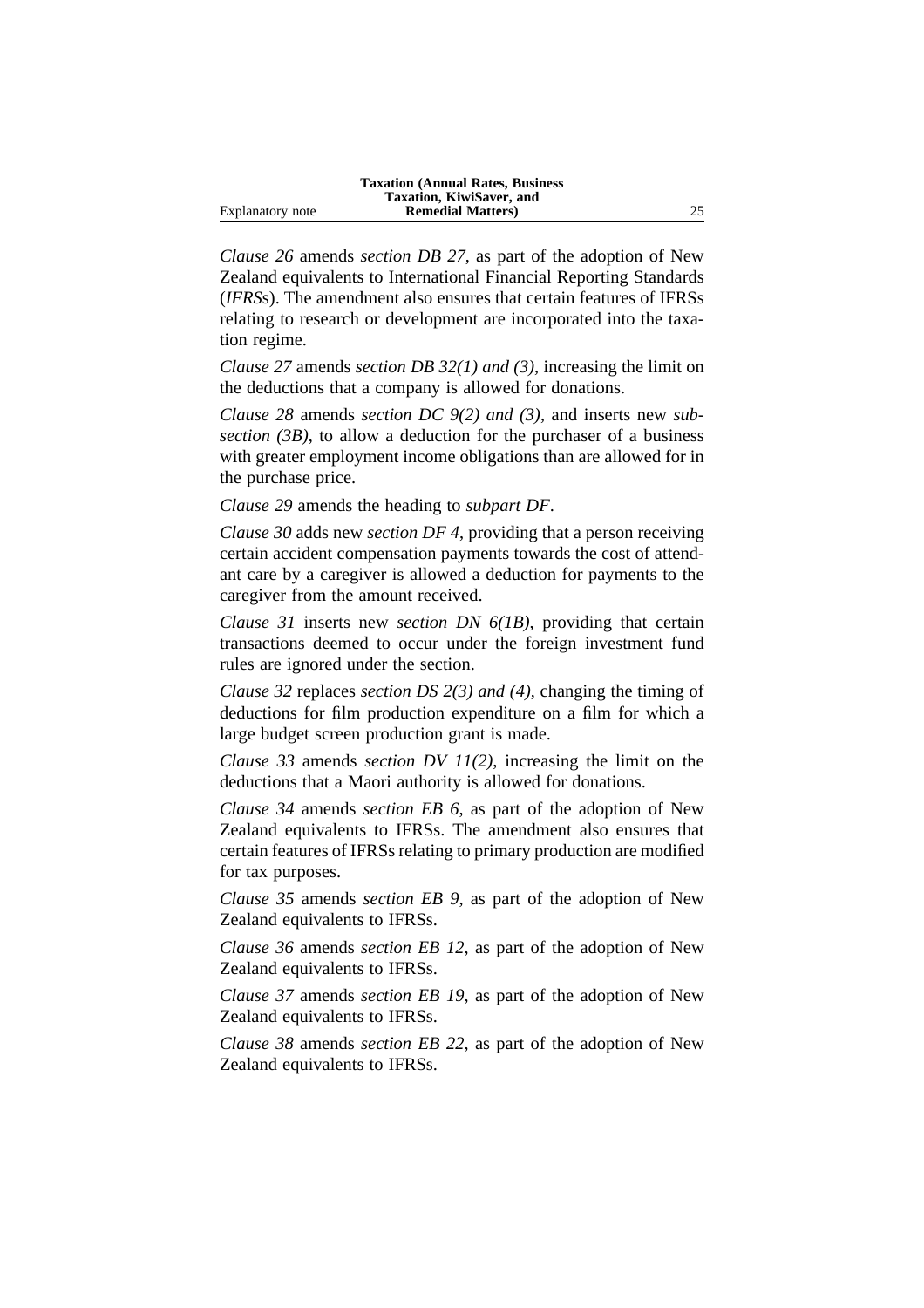*Clause 39* amends *section EC 41*, to extend the bloodstock writedown regime to ex-shuttle stallions.

*Clause 40* amends *section ED 1*, as part of the adoption of New Zealand equivalents to IFRSs.

*Clause 41* amends *section EJ 4(1)* so that the section provides for the allocation of a deduction of expenditure incurred in acquiring a film right in a feature film for which a large budget screen production grant is made.

*Clause 42* amends *section EJ 5(1)* so that the section provides for the allocation of a deduction of expenditure incurred in acquiring a film right in a film, other than a feature film, for which a large budget screen production grant is made.

*Clause 43* amends *section EJ 7* consequentially so that the section does not apply to allocate a deduction of expenditure incurred in acquiring a film right in a New Zealand film if the film is one for which a large budget screen production grant is made.

*Clause 44* amends *section EJ 8* consequentially so that the section does not apply to allocate a deduction of expenditure incurred in acquiring a film right in a non-New Zealand film if the film is one for which a large budget screen production grant is made.

*Clause 45* amends *section EW 14*, as part of the adoption of New Zealand equivalents to IFRSs. The amendment allows the use of a new spreading method for the purposes of the financial arrangements rules, based on IFRSs.

*Clause 46* amends *section EW 15*, as part of the adoption of New Zealand equivalents to IFRSs. The amendment allows the use of a new spreading method for the purposes of the financial arrangements rules, based on IFRSs, and accounts for fees under that method.

*Clause 47* inserts new *sections EW 15B and EW 15C*, as part of the adoption of New Zealand equivalents to IFRSs. The new sections allow the use of a new spreading method for the purposes of the financial arrangements rules, based on IFRSs.

*Clause 48* amends *section EW 16*, as part of the adoption of New Zealand equivalents to IFRSs. The amendment allows the use of a new spreading method for the purposes of the financial arrangements rules, based on IFRSs.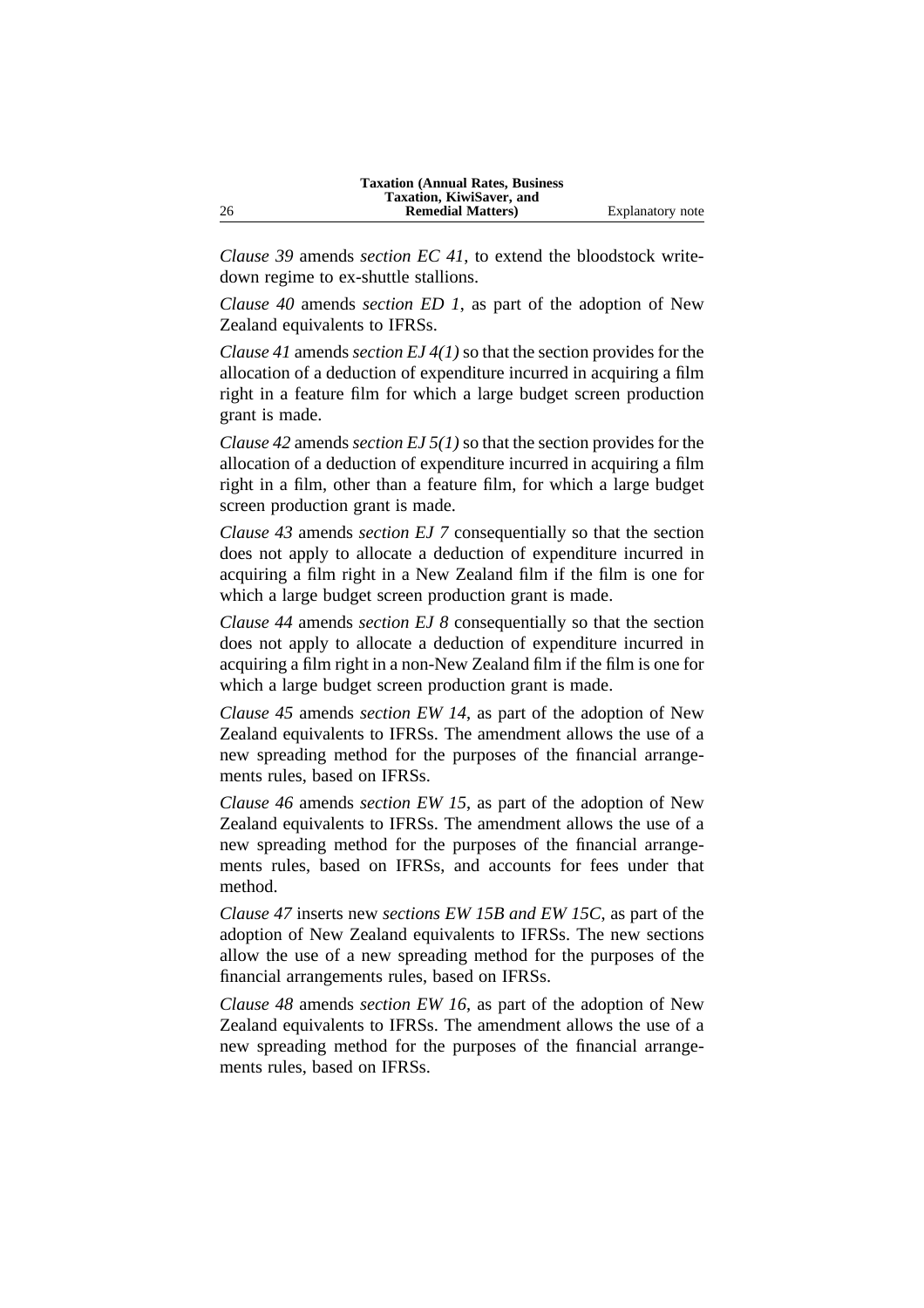|                  | <b>Taxation (Annual Rates, Business)</b> |    |
|------------------|------------------------------------------|----|
|                  | Taxation, KiwiSaver, and                 |    |
| Explanatory note | <b>Remedial Matters</b> )                | 27 |

*Clause 49* amends *section EW 17*, as part of the adoption of New Zealand equivalents to IFRSs. The amendment allows the use of a new spreading method for the purposes of the financial arrangements rules, based on IFRSs.

*Clause 50* amends *section EW 18*, as part of the adoption of New Zealand equivalents to IFRSs. The amendment allows the use of a new spreading method for the purposes of the financial arrangements rules, based on IFRSs.

*Clause 51* amends *section EW 19*, as part of the adoption of New Zealand equivalents to IFRSs. The amendment allows the use of a new spreading method for the purposes of the financial arrangements rules, based on IFRSs.

*Clause 52* amends *section EW 20*, as part of the adoption of New Zealand equivalents to IFRSs. The amendment allows the use of a new spreading method for the purposes of the financial arrangements rules, based on IFRSs.

*Clause 53* repeals *section EW 21*, as part of the adoption of New Zealand equivalents to IFRSs. The repeal removes the financial reporting spreading method for the purposes of the financial arrangements rules, in the light of the new IFRS-based method allowed.

*Clause 54* amends *section EW 23*, as part of the adoption of New Zealand equivalents to IFRSs. The amendment allows the use of a new spreading method for the purposes of the financial arrangements rules, based on IFRSs.

*Clause 55* amends *section EW 24*, as part of the adoption of New Zealand equivalents to IFRSs. The amendment is part of setting consistency requirements for the use of the new spreading method based on IFRSs.

*Clause 56* inserts new *section EW 25B*, as part of the adoption of New Zealand equivalents to IFRSs. The amendment is part of setting consistency requirements for the use of the new spreading method based on IFRSs.

*Clause 57* amends *section EW 26*, as part of the adoption of New Zealand equivalents to IFRSs. The amendment relates to changing spreading methods, in the context of the new spreading method based on IFRSs.

*Clause 58* amends *section EW 31*, as part of the adoption of New Zealand equivalents to IFRSs. The amendment allows the use of a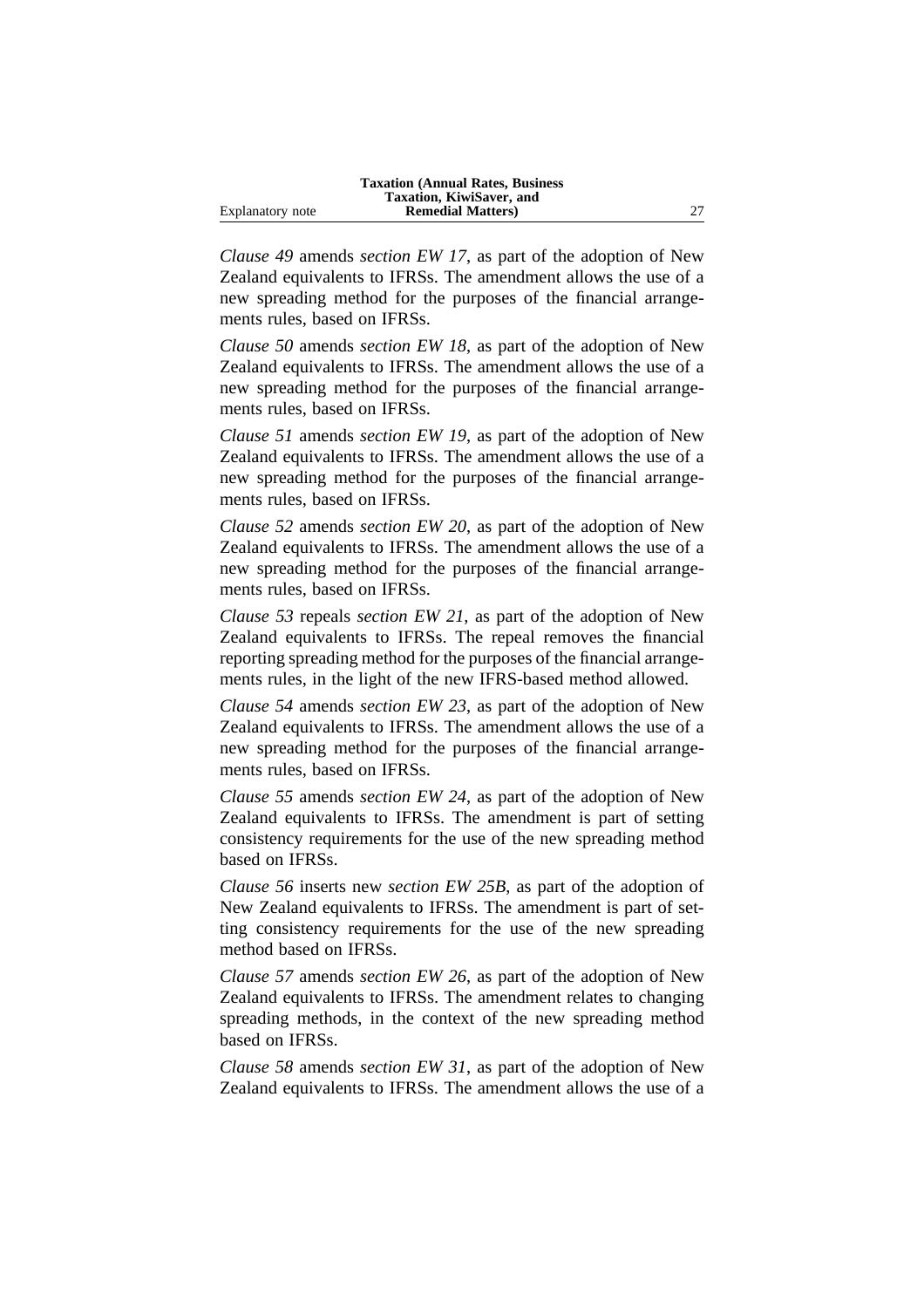new spreading method for the purposes of the financial arrangements rules, based on IFRSs, and accounts for fees under that method.

*Clause 59* consequentially amends a cross-reference in *section EX 19(4)* to the heading of *schedule 1*.

*Clause 60* makes minor remedial changes to *section EX 33*, relating to the description of direct income interests that are exempt under the new foreign investment fund (FIF) rules that were introduced by the *Taxation (Savings Investment and Miscellaneous Provisions) Act 2006*.

*Clause 61* makes minor remedial changes to *section EX 33B* relating to the description of direct income interests that are exempt under the new FIF income rules.

*Clause 62* amends the description in *section EX 33C* of the rights in a Australian company that are exempt under the new FIF income rules.

*Clause 63* amends the description in *section EX 33D* of the rights in certain listed Australian unit trusts that are exempt under the new FIF income rules.

*Clause 64* amends the rules in *section EX 40* relating to the availability under the new FIF rules of the fair dividend rate method for calculating FIF income or loss.

*Clause 65* amends a cross-reference in *section EX 40B*.

Clause 66 consequentially amends a cross-reference in *section EX 43(5)(c)* to the heading of *schedule 1*.

*Clause 67* inserts a cross-reference in *section EX 44(4)*.

*Clause 68* amends the rules in *section EX 44B(2)*, relating to the availability under the new FIF rules of the fair dividend rate method for calculating FIF income or loss, and inserts a new *subsection (5)* providing for the treatment under the method of a returning share transfer.

*Clause 69* makes remedial amendments to *section EX 44C*, relating to the fair dividend rate method of calculating FIF income or loss.

*Clause 70* makes remedial amendments to *section EX 44D*, relating to the fair dividend rate method of calculating FIF income or loss.

*Clause 71* makes a remedial amendment to *section EX 44E*, relating to the fair dividend rate method of calculating FIF income or loss.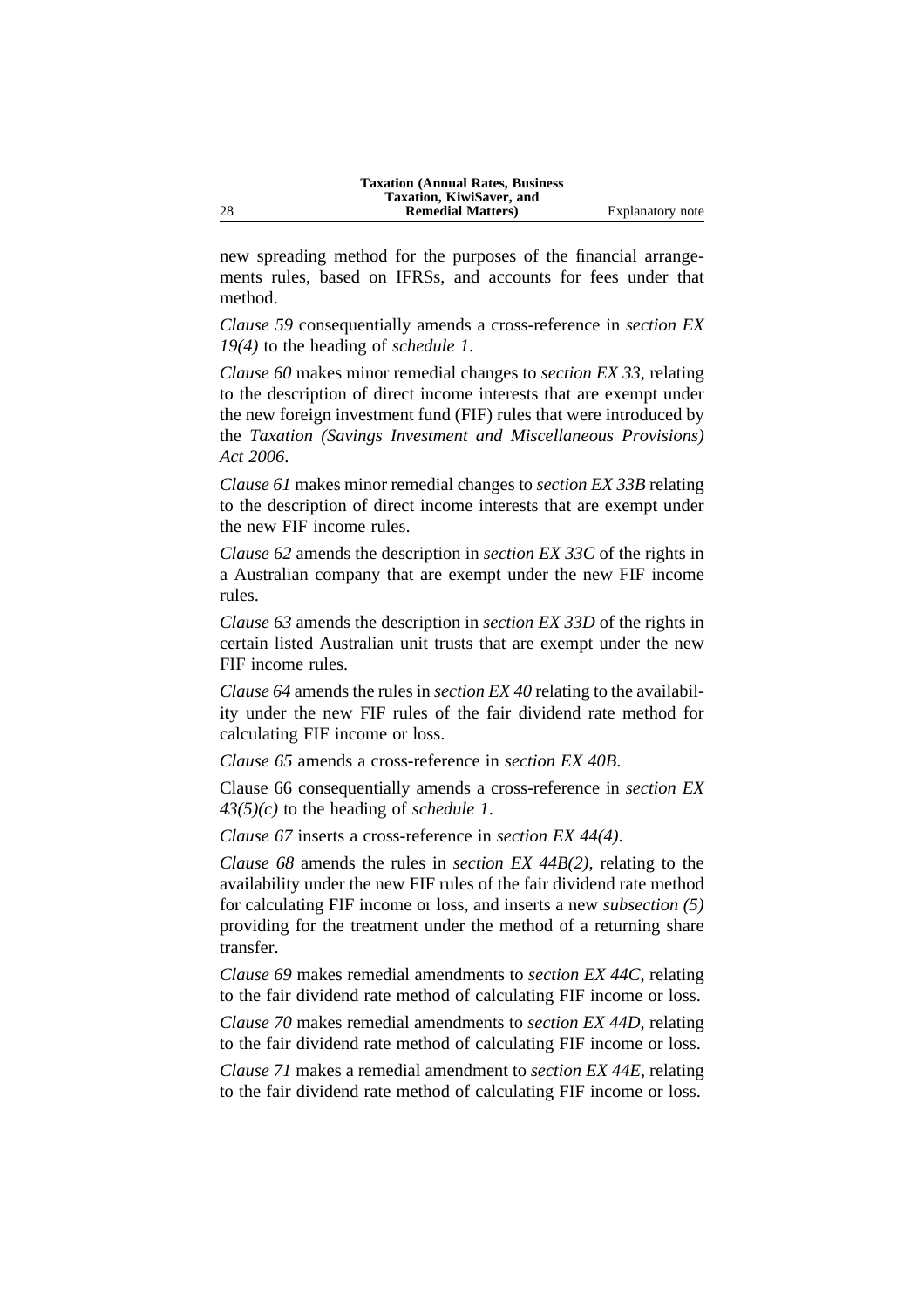|                  | <b>Taxation (Annual Rates, Business)</b> |    |
|------------------|------------------------------------------|----|
|                  | Taxation, KiwiSaver, and                 |    |
| Explanatory note | <b>Remedial Matters</b> )                | 29 |

*Clause 72* makes remedial amendments to *section EX 45B*, relating to the cost method of calculating FIF income or loss.

*Clause 73* makes a remedial amendment to *section EX 50(8)(c)*, relating to changes by trustees of methods of calculating FIF income or loss.

*Clause 74* adds a new *section EX 51(5)*, providing for the treatment of changes between the comparative value method for calculating FIF income or loss and the fair dividend rate method.

*Clause 75* replaces *section EX 54B(1)*, expanding the application of the rules relating to interests that produce FIF income or loss for the first time as a result of the new FIF rules.

*Clause 76* replaces *section EX 56(2)* to reinstate a method of determining the cost of interests in a FIF that cannot be specifically identified.

*Clause 77* amends *section EY 42(1)* and inserts new *section EY 42(5B) and (5C)* to provide for adjustments to the calculation of policyholder income by a life insurer using the fair dividend rate method of calculating FIF income or loss or having an investment in a portfolio investment entity (PIE).

*Clause 78* inserts new *section EY 42B*, which gives the adjustment required by *section EY 42* for a life insurer using the fair dividend rate method, and new *section EY 42C*, which gives the adjustment required by *section EY 42* for a life insurer having an investment in a PIE.

*Clause 79* amends *section GC 28* to provide for changes to the names of existing tax credits for families.

*Clause 80* amends *section HG 13* to provide for transitional effects, relating to tax credits, of the change in the tax rate for companies.

*Clause 81* amends *section HL 3(5)* to provide the eligibility criteria for a life insurer to be a PIE and portfolio investment-linked life fund.

*Clause 82* consequentially amends *section HL 8(1)* so that it does not apply to a portfolio investment-linked life fund.

*Clause 83* amends *section HL 11(2)* to provide for elections relating to portfolio investment-linked life funds.

*Clause 84* amends *section IG 2(9)*, correcting a cross-reference.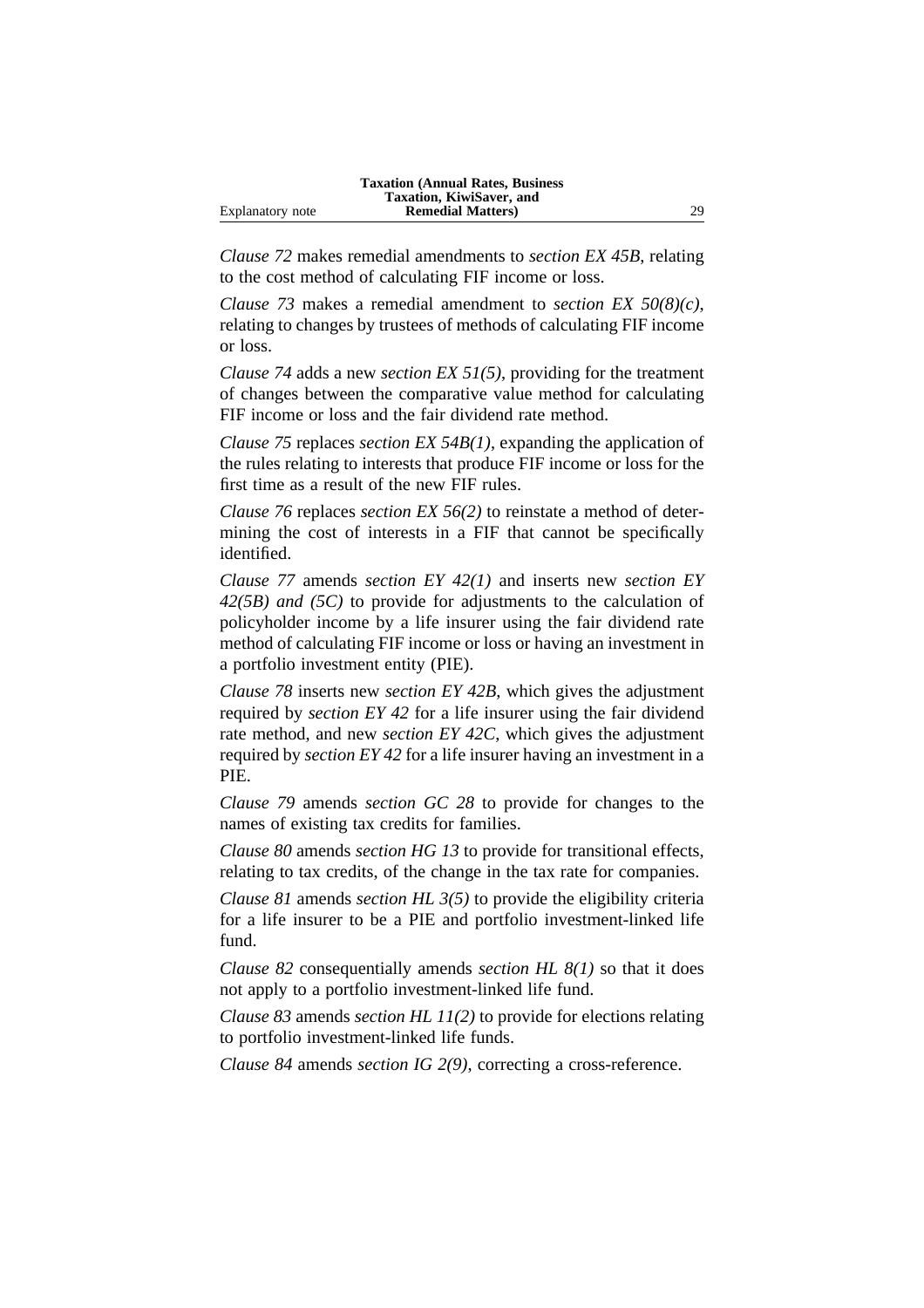*Clause 85* amends *section KC 5*, which allows a rebate of tax for donors of gifts to listed organisations. *Subclause (1)* changes the name of 1 organisation already on the list and *subclause (2)* adds 7 new organisations to the list. *Subclause (3)* removes a cap on the amount of gifts by a taxpayer that attract the rebate.

*Clause 86* applies to *subpart KD* the amendments specified in *schedule 1*, relating to the names of tax credits for families.

*Clause 87* amends *section KD 1(1)*, which relates to the calculation of the income of a family used to calculate tax credits for the family. The amendments exclude from the income a retirement scheme contribution, in some circumstances, and include in the income a distribution from a retirement savings scheme of a retirement scheme contribution, in some circumstances.

*Clause 88* amends *section KD 2(2)*, changing the names of tax credits for families.

*Clause 89* amends *section KD 2A*, consequential to the insertion of *section KD 2B*.

*Clause 90* inserts new *section KD 2B* providing for a person who elects to receive a parental tax credit in a lump sum relating to a birth occurring near the end of a tax year.

*Clause 91* amends *section KD 7A* to provide for tax credits received in weekly or fortnightly instalments.

*Clause 92* amends *section LB 1* to provide for transitional effects, relating to tax credits, of the change in the tax rate for companies.

*Clause 93(1)* amends *section LB 2(2)* to provide for transitional effects, relating to tax credits, of the change in the tax rate for companies. *Clause 93(2)* inserts new *section LB 2(8)*, allowing the use of imputation credits received with dividends that under *section EX 47* are not taxed.

*Clause 94* inserts new *section LB 3*, allowing an imputation credit attached to a retirement scheme contribution to be used to meet a liability for retirement scheme contribution withholding tax on the contribution.

*Clause 95* inserts new *sections LD 1B and LD 1C* providing tax credits for tax deductions from accident compensation payments made by the Accident Compensation Corporation towards the provision by a caregiver of attendant care for a claimant.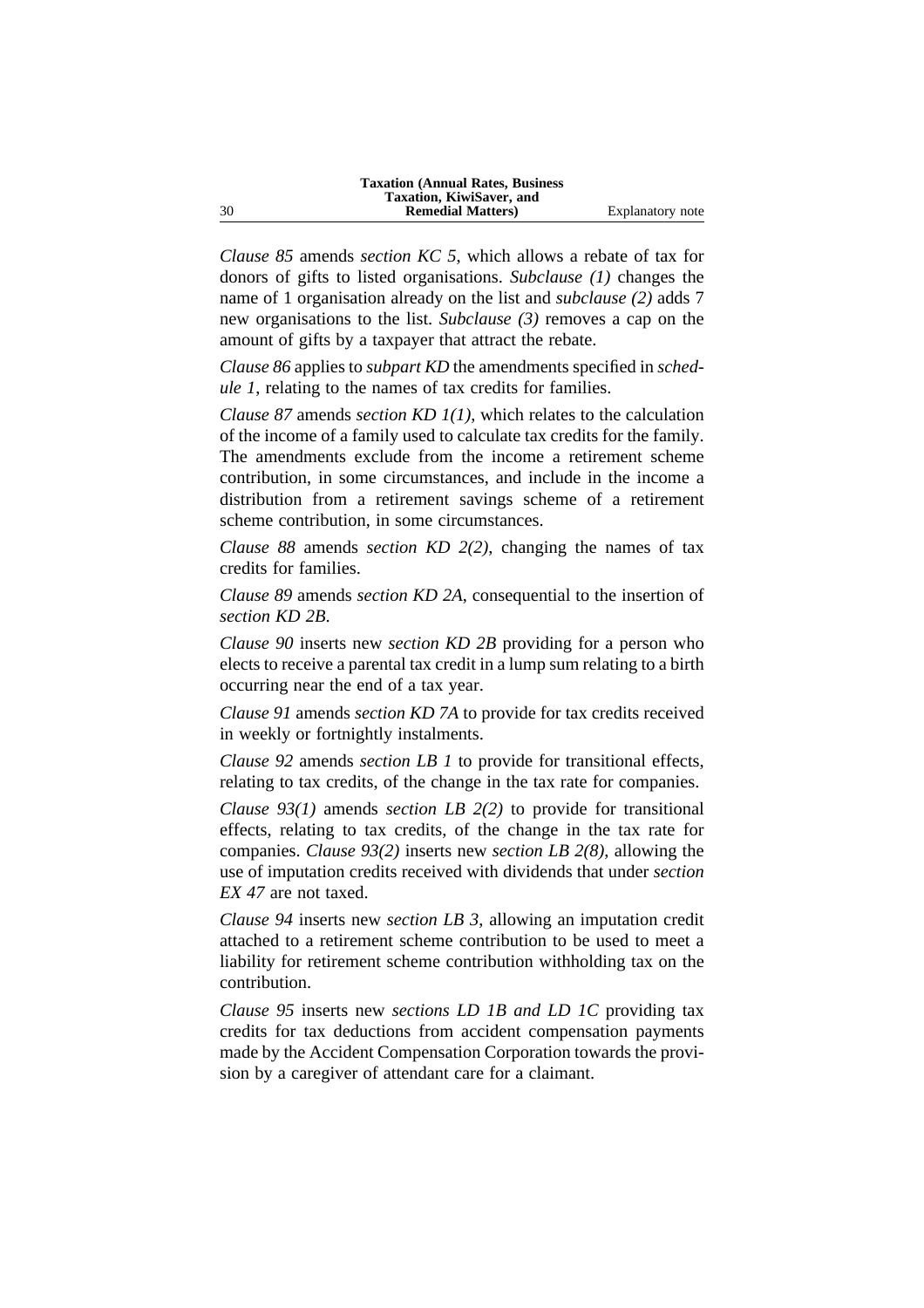|                  | <b>Taxation (Annual Rates, Business)</b> |  |
|------------------|------------------------------------------|--|
|                  | Taxation, KiwiSaver, and                 |  |
| Explanatory note | <b>Remedial Matters</b> )                |  |

*Clause 96* inserts new *section LD 4*, allowing a Maori authority credit attached to a retirement scheme contribution to be used to meet a liability for retirement scheme contribution withholding tax on the contribution.

*Clause 97* amends *section LD 8(1)(a)* to provide for transitional effects, relating to tax credits, of the change in the tax rate for companies.

*Clause 98* amends *section LE 2(2)* to provide for the change in the tax rate for companies and adds new *subsection (13)* to provide for transitional effects, relating to tax credits.

*Clause 99* amends *section LE 3(6)* to provide for transitional effects, relating to tax credits, of the change in the tax rate for companies.

*Clause 100* inserts new *subpart LH*, governing a tax credit for expenditure or depreciation loss incurred in research and development. *Section LH 1* provides for the tax credit and its treatment. *Section LH 2* gives the eligibility requirements for a person to have the tax credit and gives the minimum amount of expenditure or depreciation loss necessary. *Section LH 3* gives the amount of a tax credit in terms of the amount of eligible expenditure or depreciation loss. *Section LH 4* defines the following terms: *research and development activities*; *scientific or technological uncertainty*; *systematic, investigative, and experimental activities*; *novelty*; and *technology*. *Section LH 5* gives activities excluded from being systematic, investigative, and experimental activities. *Section LH 6* gives eligible types of expenditure and depreciation loss and types of expenditure and depreciation loss that are excluded. *Subsections (3) and (4)* give the meaning of *core technology* and *research and development project*. *Section LH 7* gives the requirements for a person to be a *listed research provider*. *Section LH 8* gives the requirements for a person to be an *industry research co-operative*. *Section LH 9* provides for a limit on the eligible amount of expenditure for a person or group of related persons involved in software development other than for sale or lease of the developed software. *Section LH 10* provides some special rules, for the purpose of the tax credit, relating to depreciation loss for depreciable property. *Section LH 11* defines several terms used in *section LH 10*.

*Clause 101* amends *section MB 6(5)*, providing for a taxpayer who changes their method of determining the taxpayer's liability for provisional tax after the date of an instalment.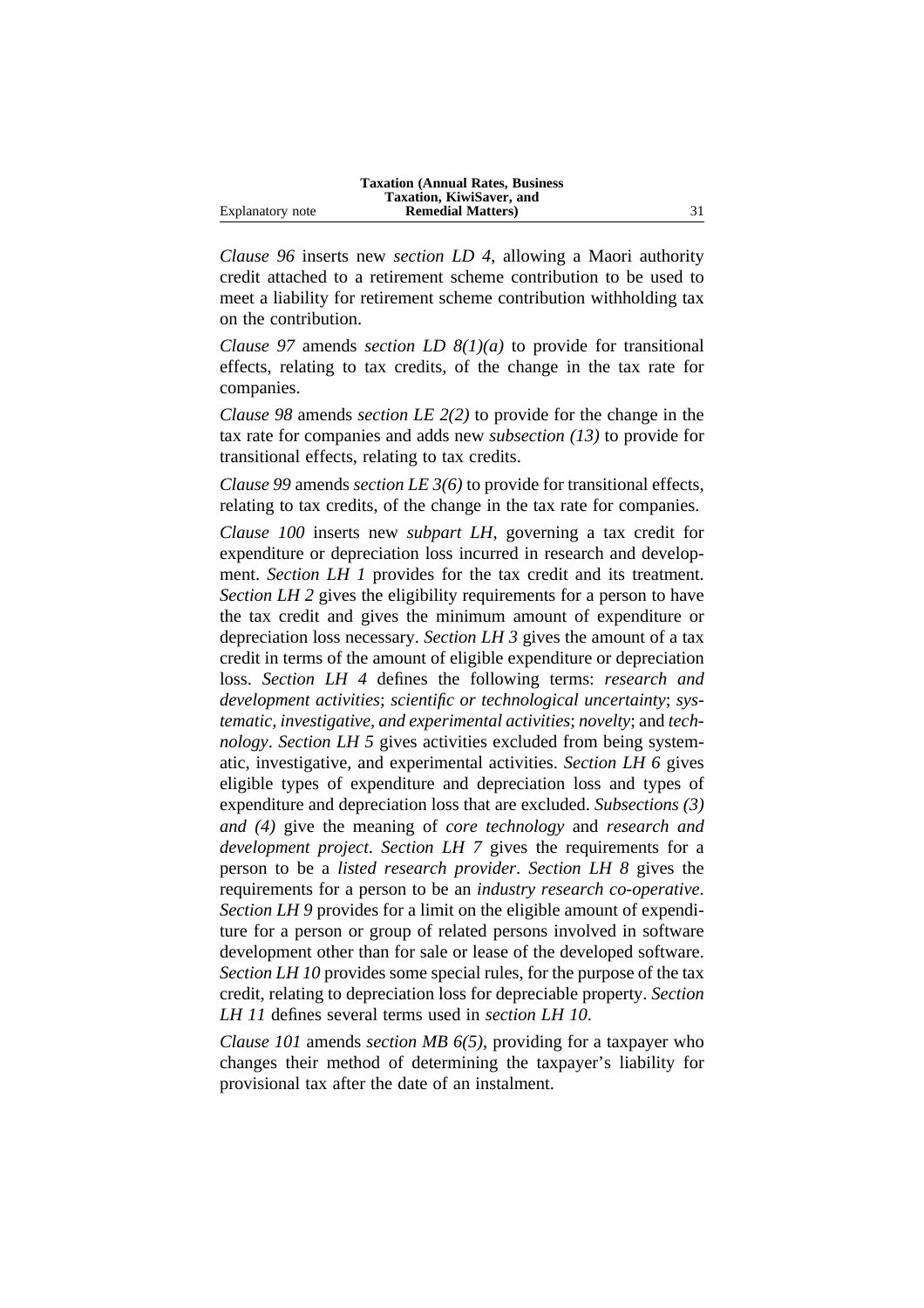*Clause 102* amends *section MB 7(3)*, which relates to the GST ratio method of determining provisional tax, and inserts new *subsection (3B)*, to provide for the situation in which a taxpayer has been given an extension of time to file a return for the preceding year.

*Clause 103* corrects a cross-reference in *section MB 8(6)*.

*Clause 104* makes some remedial amendments to *section MB 15(2) and (8)*.

*Clause 105* amends *section MB 17(2) and (4)*. It corrects a crossreference and clarifies the treatment of a taxpayer who changes their method of determining the taxpayer's liability for provisional tax.

*Clause 106* makes some remedial amendments to *section MB 18(2)*.

*Clause 107* amends *section MD 1(4)(a)*, changing a reference to tax credits for families.

*Clause 108* amends *section ME 4*, making a change as part of the change of the tax rate for companies, inserting a reference to qualifying company election tax, and providing for the new tax credit for research and development under *subpart LH*.

*Clause 109* amends *section ME 5(1)(c)*, changing the rate used to calculate the debit to the imputation credit account of a company making an on-market cancellation of a share.

*Clause 110* amends *section ME 8* to provide for transitional effects, relating to tax credits, of the change in the tax rate for companies.

*Clause 111* amends *section ME 11* to provide for the new tax credit for research and development under *subpart LH*.

*Clause 112* amends *section ME 31* to provide for transitional effects, relating to tax credits, of the change in the tax rate for companies.

*Clause 113* amends *section ME 33* to provide for transitional effects, relating to tax credits, of the change in the tax rate for companies.

*Clause 114* amends *section ME 36* to provide for transitional effects, relating to tax credits, of the change in the tax rate for companies.

*Clause 115* amends *section ME 38* to provide for transitional effects, relating to tax credits, of the change in the tax rate for companies.

*Clause 116* amends *section MF 3* to provide for transitional effects, relating to tax credits, of the change in the tax rate for companies.

*Clause 117* amends *section MF 4* to exclude dividends from some controlled foreign companies from producing debits in a company's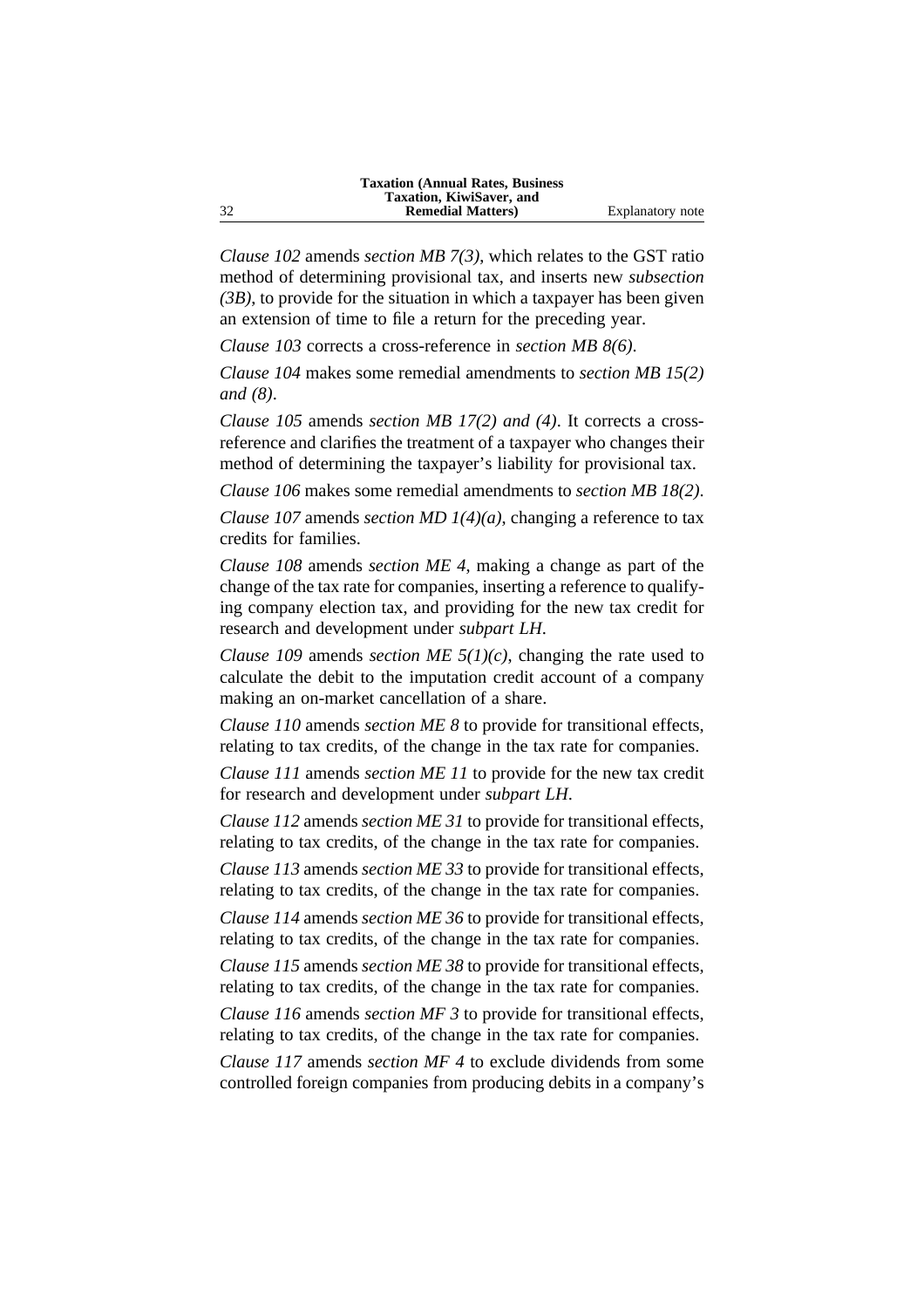|                  | <b>Taxation (Annual Rates, Business)</b> |    |
|------------------|------------------------------------------|----|
|                  | Taxation, KiwiSaver, and                 |    |
| Explanatory note | <b>Remedial Matters</b> )                | 33 |

BETA account and to provide for transitional effects, relating to tax credits, of the change in the tax rate for companies.

*Clause 118* amends *section MF 5* to limit the amount of credits that may be used in an election under the section.

*Clause 119* amends *section MF 8(4)*, and adds new *section MF 8(7)*, to exclude dividends from some controlled foreign companies from producing debits in a group's BETA account and to provide for transitional effects, relating to tax credits, of the change in the tax rate for companies.

*Clause 120* amends *section MF 10* to limit the amount of credits that may be used in an election under the section.

*Clause 121* amends *section MG 8* to provide for transitional effects, relating to tax credits, of the change in the tax rate for companies.

*Clause 122* amends *section MG 10* to provide for transitional effects, relating to tax credits, of the change in the tax rate for companies.

*Clause 123* amends *section MI 3* to provide for transitional effects, relating to tax credits, of the change in the tax rate for companies.

*Clause 124* amends *section MI 4* to provide for transitional effects, relating to tax credits, of the change in the tax rate for companies.

*Clause 125* amends *section MI 5* to provide for transitional effects, relating to tax credits, of the change in the tax rate for companies.

*Clause 126* amends *section MI 15* to provide for transitional effects, relating to tax credits, of the change in the tax rate for companies.

*Clause 127* amends *section MI 17* to provide for transitional effects, relating to tax credits, of the change in the tax rate for companies.

*Clause 128* amends *section MI 18* to provide for transitional effects, relating to tax credits, of the change in the tax rate for companies.

*Clause 129* amends *section MK 4* to provide for the new tax credit for research and development under *subpart LH*.

*Clause 130* inserts new *sections MZ 10 to MZ 19*, providing for transitional effects, relating to tax credits, of the change in the tax rate for companies. *Section MZ 10* relates to the allocation of imputation credits and dividend withholding payment credits. *Section MZ 11* relates to benchmark dividends. *Section MZ 12* relates to the determination of a credit. *Section MZ 13* provides for the modification of the amount of a credit of tax for imputation credits and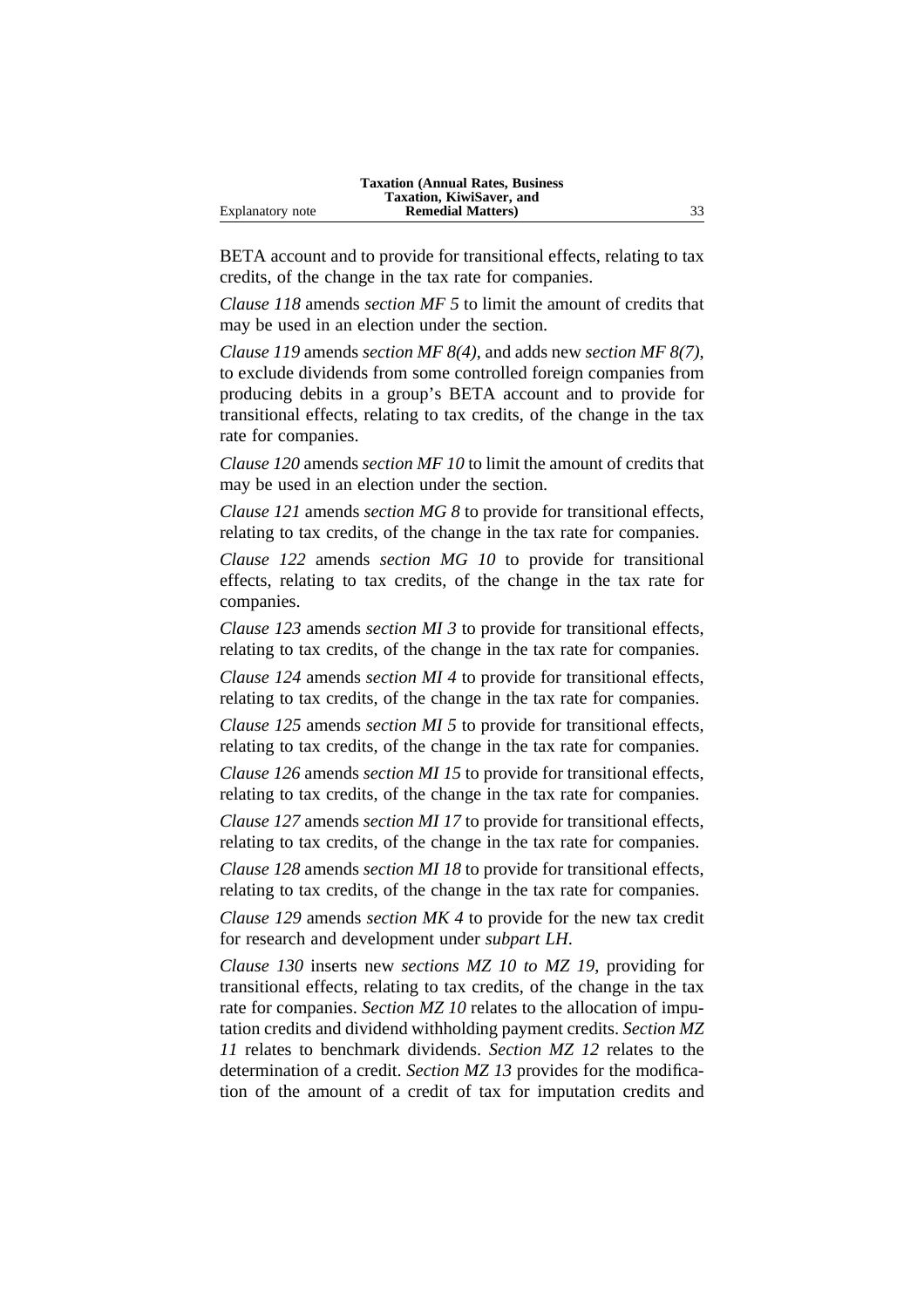dividend withholding payment credits. *Section MZ 14* relates to credits for non-resident investors. *Section MZ 15* relates to the definition of fully credited dividends. *Section MZ 16* relates to dividends from qualifying companies. *Section MZ 17* relates to a statutory producer board or a co-operative company attaching imputation credits or making notional distributions. *Section MZ 18* relates to credits and debits in a BETA account. *Section MZ 19* relates to credits and debits in a conduit tax relief account.

*Clause 131* corrects some cross-references in *section ND 1U*.

*Clause 132* corrects a cross-reference in *section ND 1V*.

*Clause 133* inserts new *subpart NEB*, which provides for retirement scheme contribution withholding tax. *Section NEB 1* imposes retirement scheme contribution withholding tax. *Section NEB 2* requires retirement scheme contribution withholding tax to be deducted. *Section NEB 3* provides for the payment and notice of the deductions made. *Section NEB 4* provides for consequences of a failure to make deductions. *Section NEB 5* gives the criteria for eligibility to be a retirement savings scheme. *Section NEB 6* gives the criteria for eligibility to be a retirement scheme contributor. *Section NEB 7* provides for the application of other provisions to retirement scheme contribution withholding tax.

*Clause 134* corrects a cross-reference in *section NF 8(1)*.

*Clause 135* amends *section OB 1*, which contains the definitions of terms used in the *Income Tax Act 2004*. *Subclause (2)* consequentially amends cross-references in the definition of *applicable basic tax rate*. *Subclause (3)* inserts the definition of *attendant care*. *Subclause (4)* consequentially amends a cross-reference in the definition of *basic rates*. *Subclause (5)* consequentially amends a cross-reference in the definition of *child*. *Subclause (6)* amends the name of a tax credit in the definition of *child*. *Subclause (7)* consequentially amends a cross-reference in the definition of *civil union partner*. *Subclause (8)* inserts the definition of *core technology*. *Subclause (9)* inserts the definition of *district health board*. *Subclause (10)* consequentially amends a cross-reference in the definition of *elected period*. *Subclause (11)* amends the name of a tax credit in the definition of *eligible period*. *Subclause (12)* consequentially amends a cross-reference in the definition of *employer's contributions to superannuation savings*. *Subclause (13)* consequentially amends a cross-reference in the definition of *employment*.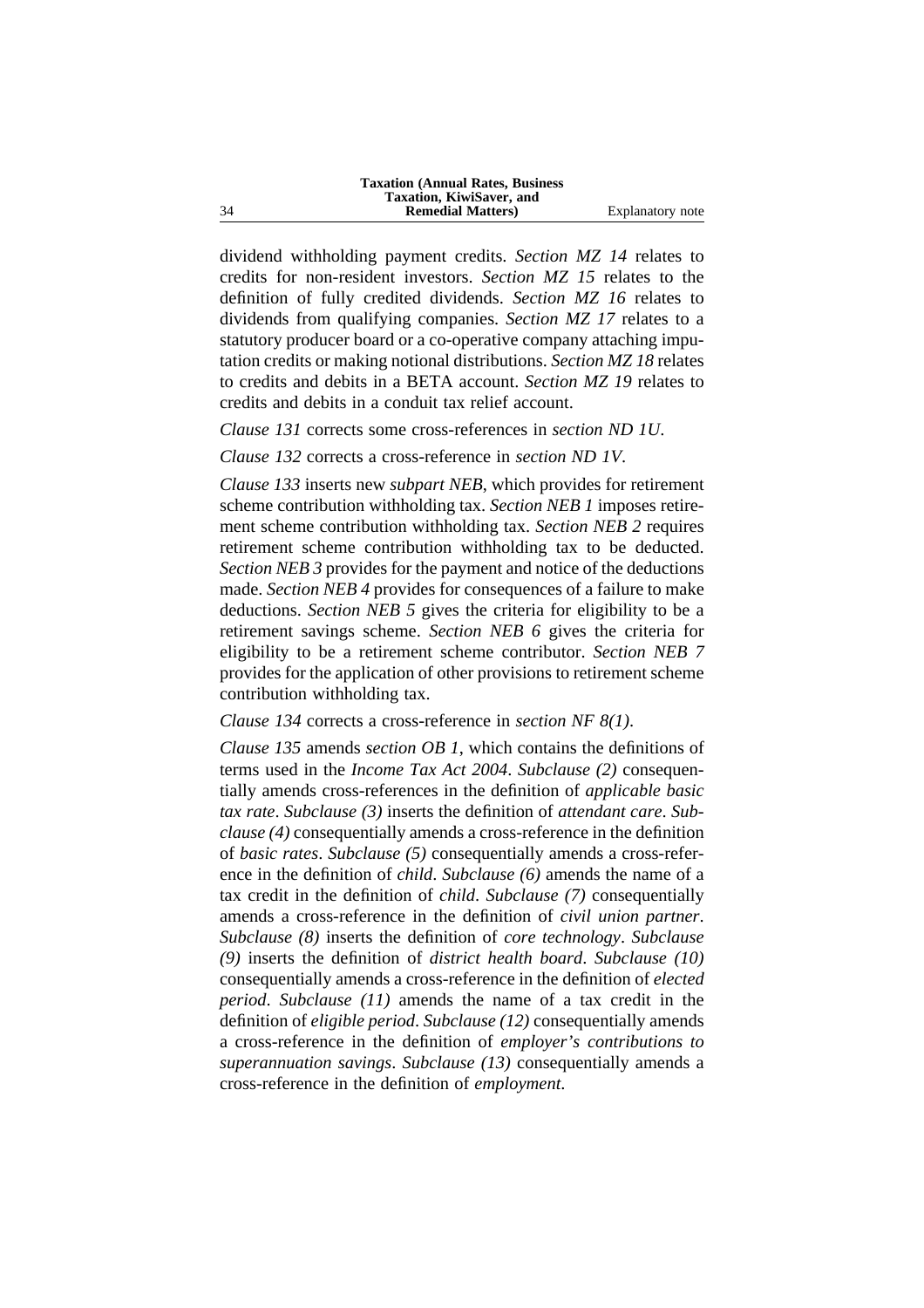|                  | <b>Taxation (Annual Rates, Business)</b> |    |
|------------------|------------------------------------------|----|
|                  | <b>Taxation, KiwiSaver, and</b>          |    |
| Explanatory note | <b>Remedial Matters</b> )                | 35 |

*Subclause (14)* amends the name of a tax credit in the definition of *employment*. *Subclause (15)* inserts the definition of *fair value method*. *Subclause (16)* consequentially repeals the definition of *family plus*. *Subclause (17)* amends the defined term in the definition of *family support credit*. *Subclause (18)* consequentially repeals the definition of *family tax credit*. *Subclause (19)* consequentially repeals the definition of *Financial Reporting Standard No 13 1995 (Accounting for Research and Development Activities)*. *Subclause (20)* consequentially amends a cross-reference in the definition of *fully conduit tax relief credited*. *Subclause (21)* inserts the definitions of *IFRS* and *impaired credit adjustment*. *Subclause (22)* inserts the definition of *industry research co-operative*. *Subclause (23)* inserts the definitions of *internal software development*, *internal software development controller*, and *internal software development group*. *Subclause (24)* amends the definition of *investor*, to provide for an investor in a portfolio investment-linked life fund. *Subclause (25)* replaces the definition of *in-work payment*. *Subclause (26)* inserts the definition of *listed research provider*. *Subclause (27)* consequentially amends a cross-reference in the definition of *Maori authority rules*. *Subclause (28)* inserts the definition of *minimum family tax credit*. *Subclause (29)* replaces the definition of *net specified income*. *Subclause (30)* inserts the definition of *new tax rate person*.

*Subclause (31)* inserts the definition of *Niue International Trust Fund*. *Subclause (32)* inserts the definition of *non-integral fee*. *Subclause (33)* inserts the definition of *novelty*. *Subclause (34)* inserts the definitions of *NZIAS 2*, *NZIAS 8*, *NZIAS 39*, and *NZIAS 41*. *Subclause (35)* inserts the definition of *old company tax rate*. *Subclause (36)* replaces the definition of *petroleum mining operations*. *Subclause (37)* amends the definition of *portfolio investment entity* to include a portfolio investment-linked life fund. *Subclause (38)* inserts the definition of *portfolio investment-linked life fund*. *Subclause (39)* amends the definition of *portfolio listed company* to exclude a portfolio investment-linked life fund. *Subclause (40)* amends the definition of *portfolio tax rate entity* to exclude a portfolio investment-linked life fund. *Subclause (41)* amends the name of a tax credit in the definition of *qualifying person*. *Subclause (42)* amends the definition of *refundable credit* to include a tax credit for research and development. *Subclause (43)* consequentially amends a cross-reference in the definition of *refundable rebate*. *Subclause*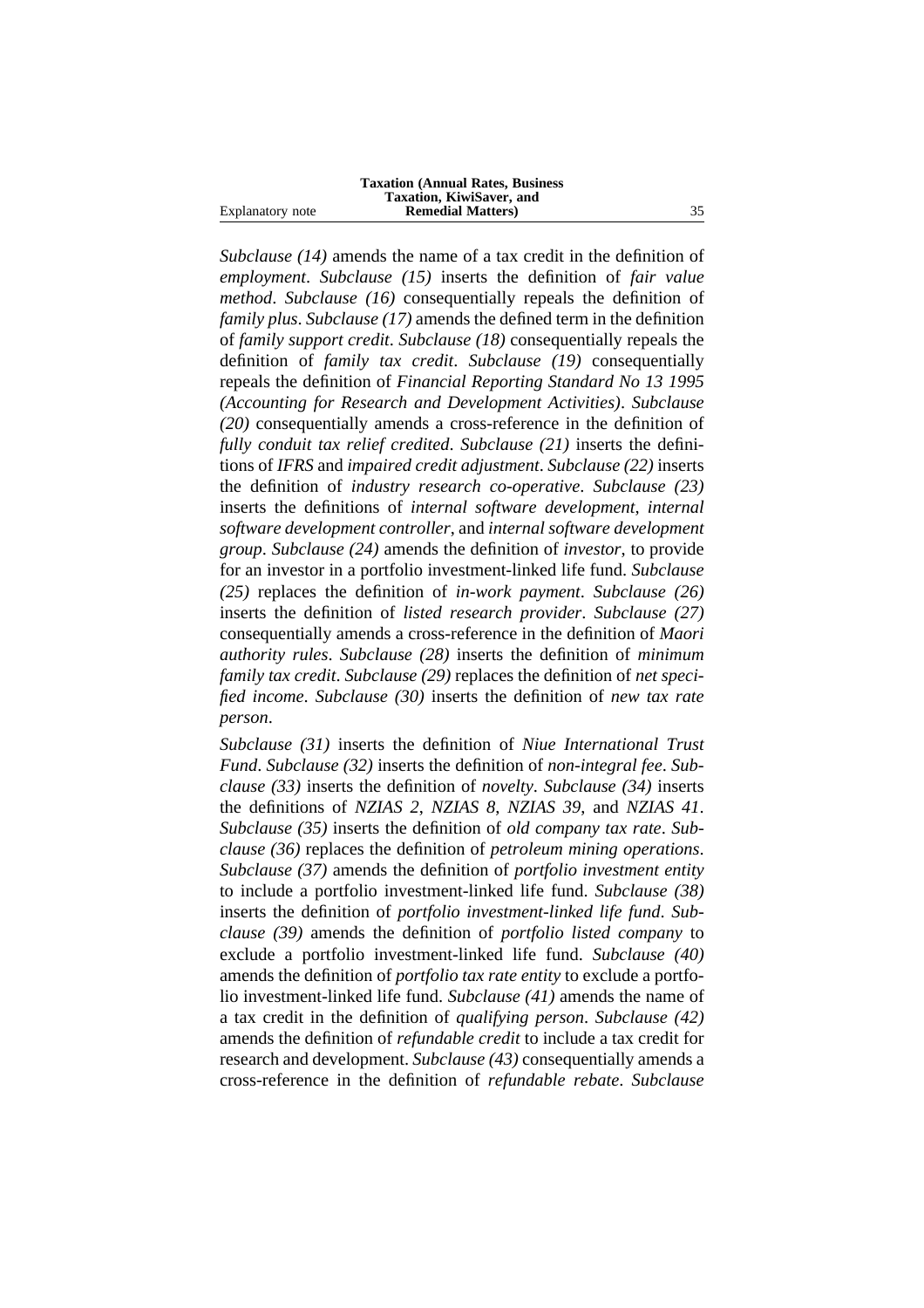*(44)* inserts the definitions of *research and development activities* and *research and development project*. *Subclause (45)* consequentially amends a cross-reference in the definition of *resident*. *Subclause (46)* consequentially amends a cross-reference in the definition of *residual income tax* and inserts provision for a tax credit for research and development.

*Subclause (47)* inserts the definitions of *retirement savings scheme*, *retirement scheme contribution*, *retirement scheme contribution withholding tax*, *retirement scheme contributor*, and *retirement scheme prescribed rate*. *Subclause (48)* inserts the definition of *RSCWT rules*. *Subclause (49)* inserts the definition of *scientific or technological uncertainty*. *Subclause (50)* consequentially amends a cross-reference in the definition of *separated person*. *Subclause (51)* inserts the definition of *sound commercial reason*. *Subclause (52)* consequentially amends a cross-reference in the definition of *specified period*. *Subclause (53)* consequentially amends a cross-reference in the definition of *spouse*. *Subclause (54)* inserts the definition of *systematic, investigative, and experimental activities*. *Subclause (55)* inserts the definition of *technology*. *Subclause (56)* inserts the definition of *tertiary institution*. *Subclause (57)* inserts the definition of *Tokelau International Trust Fund*.

*Clause 136* consequentially amends *section OB 2*, providing for an amount paid by a claimant to a caregiver for providing attendant care to the claimant.

*Clause 137* amends *section OB 6(1)(d)* to provide for retirement scheme contribution withholding tax.

*Clause 138* consequentially amends cross-references in *section OD 8*.

*Clause 139* amends s*chedule 1* to provide for the rate of retirement savings contribution withholding tax.

#### *KiwiSaver-related amendments to Income Tax Act 2004*

*Clauses 141 to 144* make KiwiSaver-related amendments to the *Income Tax Act 2004*.

*Clause 141* inserts *section CS 10B*, to exclude permitted withdrawals from KiwiSaver and complying superannuation funds from the superannuation fund withdrawal taxation regime.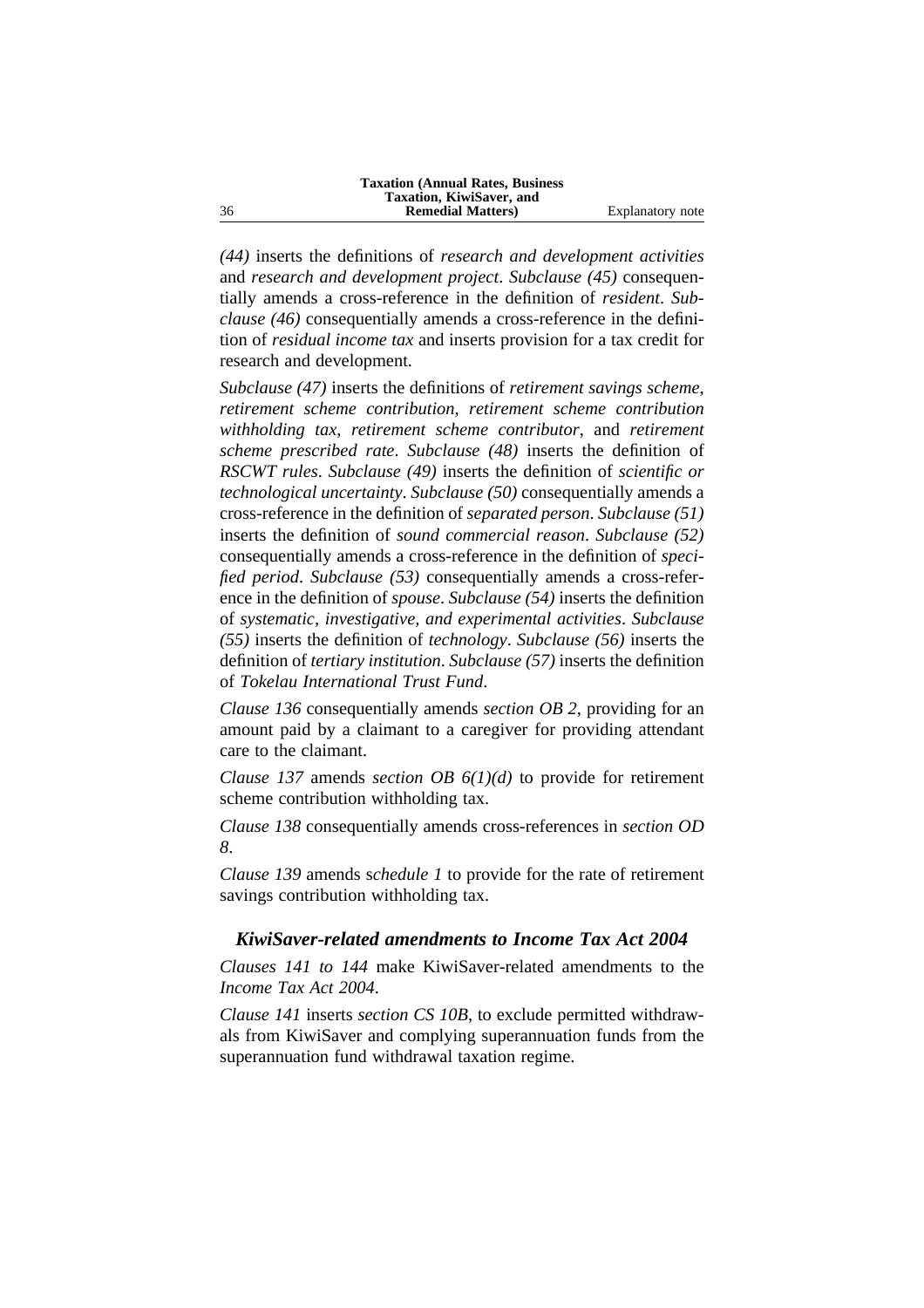|                  | <b>Taxation (Annual Rates, Business)</b> |    |
|------------------|------------------------------------------|----|
|                  | Taxation, KiwiSaver, and                 |    |
| Explanatory note | <b>Remedial Matters</b> )                | 37 |

*Clause 142* amends *section DC 6*, to deny a deduction to an employer for their superannuation contributions to the extent to which they have entitlement to the employer tax credit for the contribution.

*Clause 143* inserts a new *subpart KJ*, to provide a tax credit to an employer for their contributions to an employee's KiwiSaver scheme and complying superannuation fund (the *employer tax credit*). New *section KJ 1* provides for the employer tax credit. New *section KJ 2* gives the requirements for an employer to qualify for the employer tax credit. New *section KJ 3* calculates the amount of the employer tax credit. New *section KJ 4* gives rules for the use of the employer tax credit. New *section KJ 5* provides for changing the use of the employer tax credit in certain circumstances. New *section KJ 6* provides for clawback of the employer tax credit, for employees opting out. New *section KJ 7* gives a rule that treats certain groups of persons as 1 employer for the purposes of new *sections KJ 1 to KJ 6*.

*Clause 144* amends *section OB 1*. *Subsection (2)* amends the definition of *complying fund rules*, to allow for mortgage diversion, compulsory employer contributions, and a maximum age of joining. *Subsection (3)* inserts the definition of *compulsory employer contribution*. *Subsection (4)* amends the definition of *employee's superannuation accumulation*, to allow for compulsory employer contributions. *Subsection (5)* inserts a new definition of *employer contribution*, to allow for compulsory employer contributions. *Subsection (6)* inserts a new definition of *PAYE period*, as part of introducing the employer tax credit.

# **Part 2 Amendments to Tax Administration Act 1994**

# *General amendments to Tax Administration Act 1994*

#### *Clauses 146 to 195* amend the *Tax Administration Act 1994*.

*Clause 146* amends *section 3(1)*, which defines terms used in the Act. *Subclause (1)* inserts the definition of *business group amnesty*. *Subclause (2)* amends the definition of *response period* to provide for notices relating to the new tax credit under *subpart LH* of the Income Tax Act 2004 for research and development. *Subclause (3)* replaces the definition of *tax agent* to provide for listing of tax agents by the Commissioner under new *section 34B*.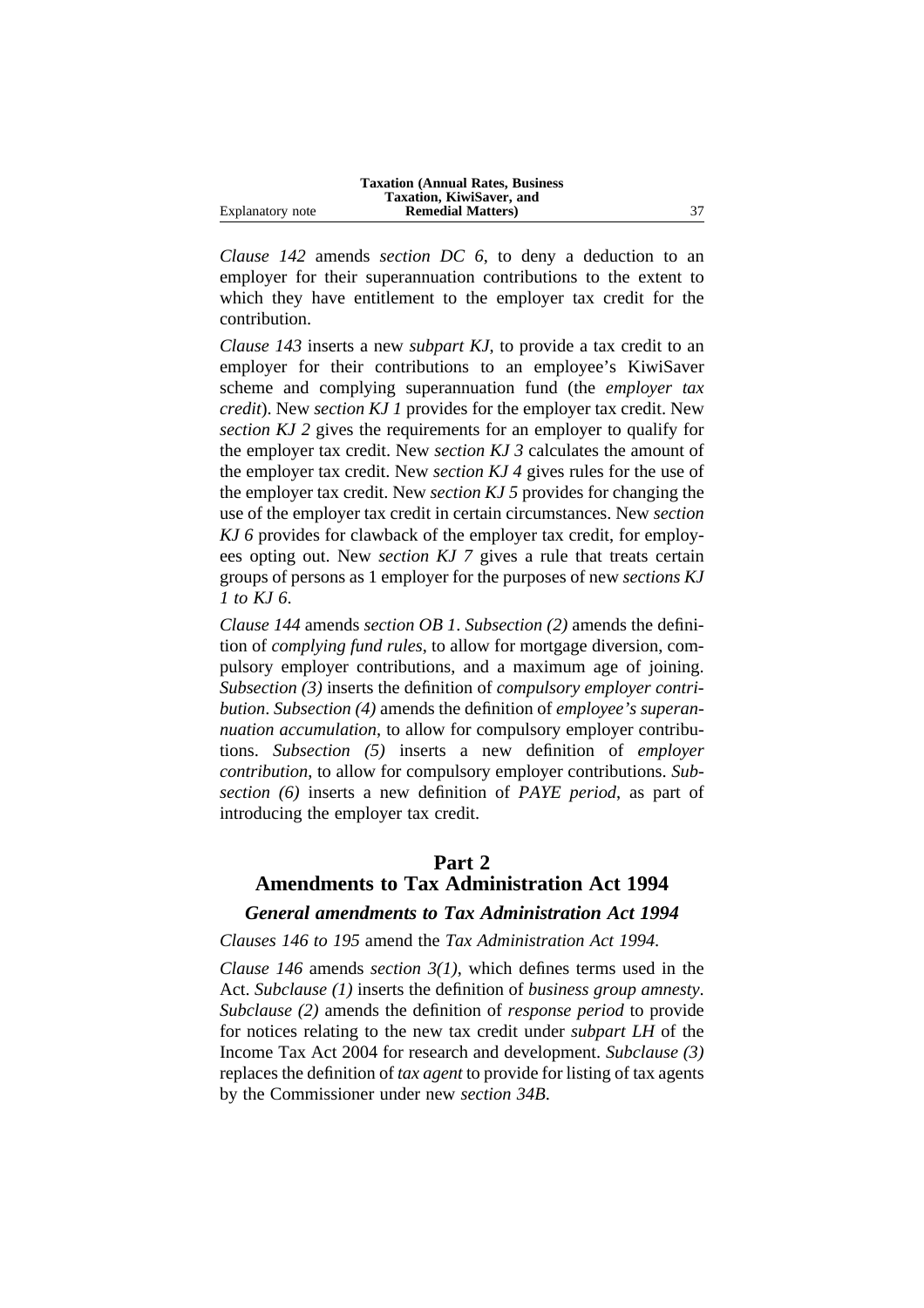*Clause 147* amends *section 22* to provide for the keeping of business records relating to retirement scheme contribution withholding tax and tax credits for research and development.

*Clause 148* inserts new *section 28C*, relating to notices of a person's retirement scheme prescribed rate.

*Clause 149* amends *section 29(1)* to provide for notice from a company to a shareholder of a retirement scheme contribution made for the shareholder.

*Clause 150* amends *section 31(1)* to provide for notice from a Maori authority to a member of a retirement scheme contribution made for the member.

*Clause 151* amends *section 33A*, which relates to taxpayers who are not required to make annual returns of income. *Subclause (1)* amends *subsection (1)(a)* to provide that a person is not required to make a return if the person's sole income is payments from the Accident Compensation Corporation towards care of the person by a caregiver. *Subclause (2)* corrects a cross-reference. *Subclause (3)* makes a consequential amendment to *subsection (2)*. *Subclause (4)* amends *subsection (2)* to provide that a person with a tax credit for research and development is required to make an annual return.

*Clause 152* inserts new *section 33C*, which provides that a person derives income for providing attendant care to a claimant receiving payments from the Accident Compensation Corporation towards the attendant care need not make an annual return in specified circumstances.

*Clause 153* inserts new *section 34B*, providing for the Commissioner to keep a list of tax agents.

*Clause 154* inserts new *section 37(4B)*, providing for the treatment of a tax return if the taxpayer is a client of a person who is removed from the list of tax agents before the tax return is provided to the Commissioner.

*Clause 155* amends the name of a tax credit in *section 41(3)(b)*.

*Clause 156* amends *section 43A(2)(d)* to provide that a non-active company with a tax credit for research and development must make an annual return.

*Clause 157* inserts new *section 48B*, requiring an annual reconciliation statement for a retirement scheme contributor.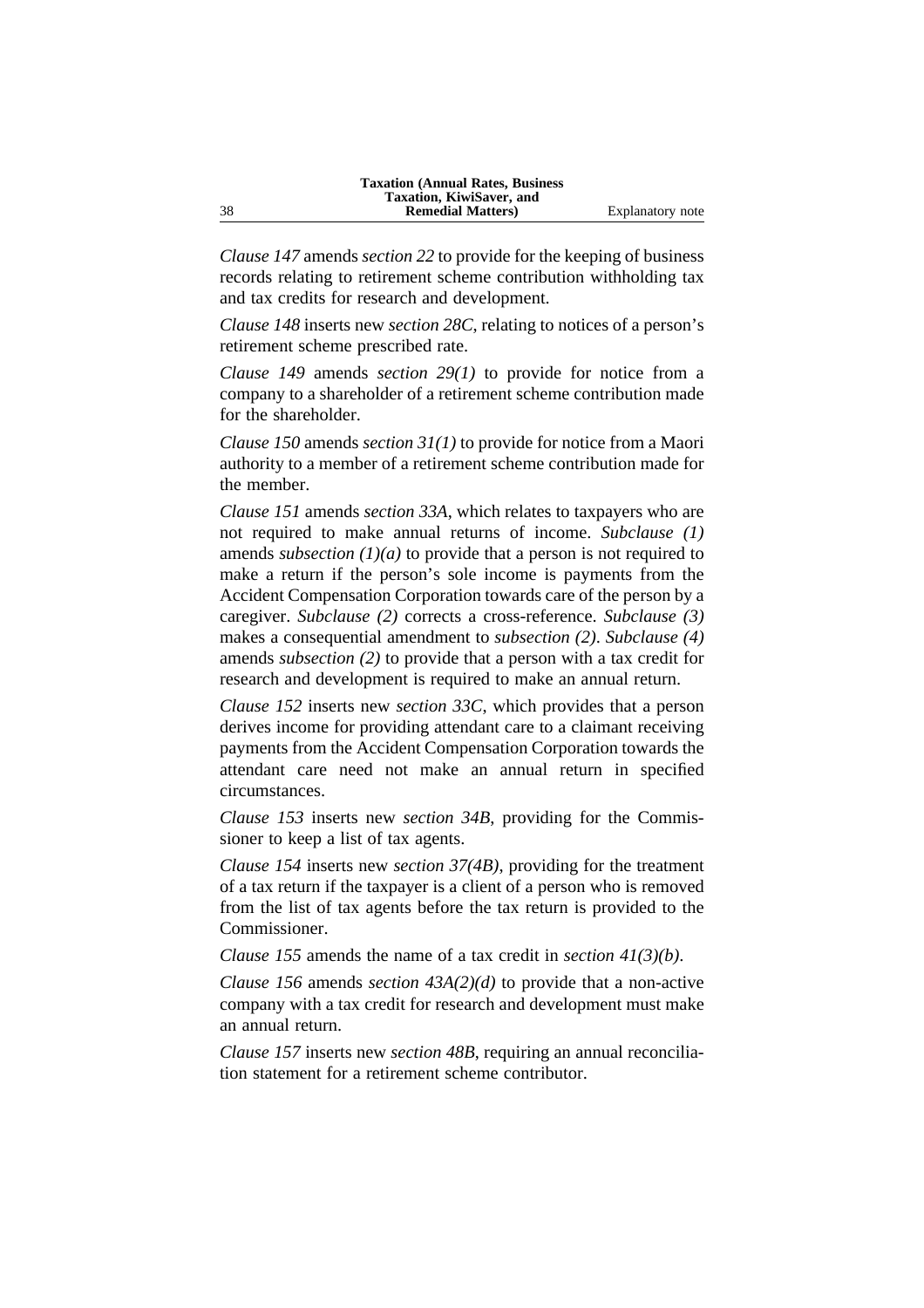|                  | <b>Taxation (Annual Rates, Business)</b> |    |
|------------------|------------------------------------------|----|
|                  | Taxation, KiwiSaver, and                 |    |
| Explanatory note | <b>Remedial Matters</b> )                | 39 |

*Clause 158* inserts new *sections 68D and 68E* requiring statements to be provided in relation to tax credits for research and development.

*Clause 159* amends the name of a tax credit in *section 80E(2)(ea)*.

*Clause 160* amends *section 81*, which provides for officers to maintain secrecy. *Subclause (1)* inserts *subsection (4)(fc)*, providing for the exchange of information between the Commissioner and the New Zealand Customs Service relating to persons liable to pay financial support under the Child Support Act 1991. *Subclause (2)* inserts new *subsection (4)(lc)*, providing for the Commissioner to provide information to the client of a person who is removed from the list of tax agents.

*Clause 161* amends *section 81B*, providing for the Commissioner to provide information to the professional association of a person who is removed from the list of tax agents.

*Clause 162* amends the name of a tax credit in *section 85G*.

*Clause 163* amends *section 89J* to clarify the consequences for future assessments if the Commissioner accepts an adjustment proposed by a disputant.

*Clause 164* inserts new *section 90AC(1)(ba)*, providing that the Commissioner may issue a determination concerning an alternative method for determining income derived or expenditure incurred for a financial arrangement or class of financial arrangements under *section EW 15C(5)*.

*Clause 165* repeals *section 91AAO(2)*.

*Clause 166* inserts new *section 91AAP*, providing for the Commissioner to issue determinations relating to research and development tax credits.

*Clause 167* corrects cross-references in *section 91C(1)* and inserts new *section 91C(4)*, providing that the Commissioner may not make a binding ruling on various matters relating to *subpart LH* of the Income Tax Act 2004.

*Clause 168* inserts new *section 98B*, providing for the assessment of retirement scheme contribution withholding tax

*Clause 169* inserts new *section 108(1B)*, providing for a time bar for amendment of an assessment of an amount of research and development tax credit.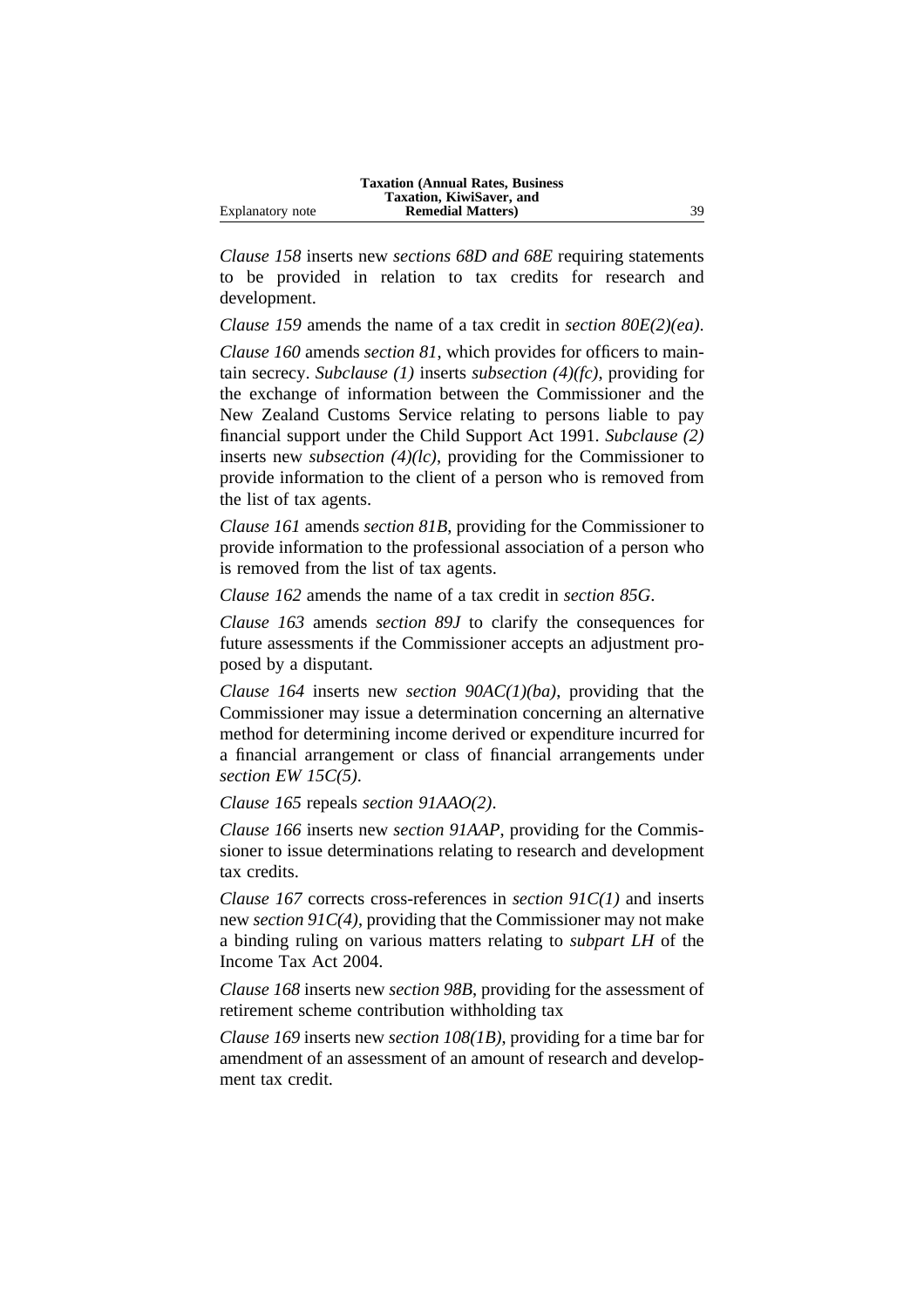*Clause 170* corrects a cross-reference in *section 108B(3)(d)*.

*Clause 171* corrects a cross-reference in *section 113(1)*.

*Clause 172* inserts new *section 113D*, limiting the amount by which a Commissioner may increase the amount of tax credit for research and development following a notice of proposed adjustment from the taxpayer.

*Clause 173* replaces *section 120KE(6)*, limiting the date from which a taxpayer is entitled to use of money interest for overpaid tax.

*Clause 174* amends the *heading of section 139A* and inserts new *section 139A(6)*, providing that in specified circumstances the Commissioner must give a notice to an employer who has failed to file an employer monthly schedule by the due date, rather than impose a late filing penalty.

*Clause 175* inserts new *section 139AAA*, providing for a late filing penalty for GST returns.

*Clause 176* replaces *section 139B(3) and (3A)* to provide that if a taxpayer has paid tax liabilities on the due dates for a period of 2 years before being late with a payment, a late payment penalty is not imposed in specified circumstances.

*Clause 177* amends *section 139C(2)* to provide for the calculation of provisional tax payable if, at the time of a default, the taxpayer has not been assessed for the last complete income year.

*Clause 178* amends *section 140B*, consequential to the insertion of new *section 140BB*.

*Clause 179* inserts new *section 140BB*, providing that an imputation penalty tax is payable in some circumstances.

*Clause 180* amends *section 140C*, consequential to the insertion of new *section 140CA*.

*Clause 181* inserts new *section 140CA*, providing that a dividend withholding payment penalty tax is payable in some circumstances.

*Clause 182* amends *section 141(7)* and inserts new *section 141(7B) to (7D)*. New *subsection (7B)* provides that if a taxpayer has an associated taxpayer with a different return period and the taxpayer is affected by an adjustment to a tax position of the associate, the Commissioner may correspondingly adjust the taxpayer's assessment for an overlapping return period. *Subsections (7C) and (7D)* provide for adjustment of a taxpayer's tax position relating to a tax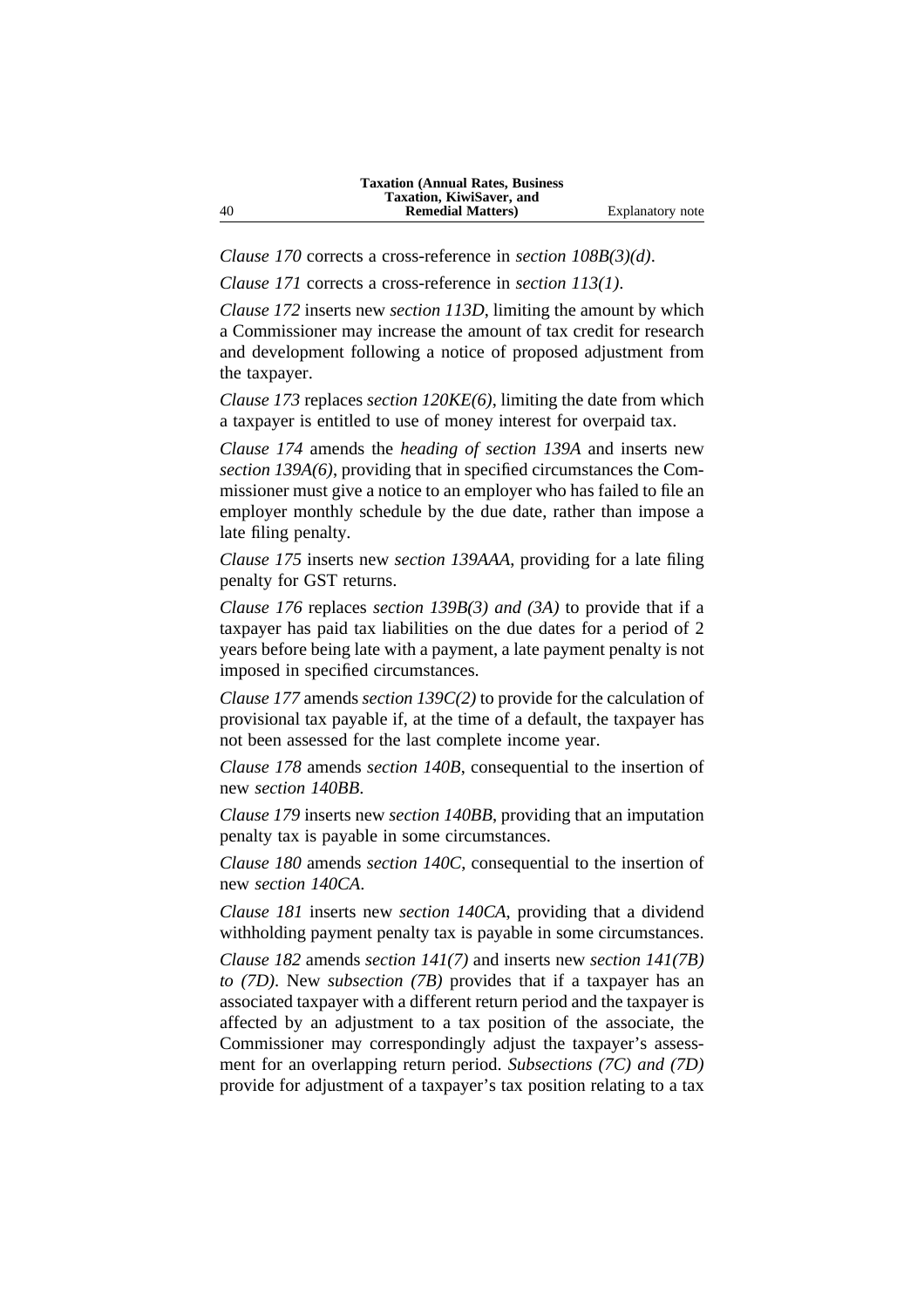|                  | <b>Taxation (Annual Rates, Business)</b> |  |
|------------------|------------------------------------------|--|
|                  | Taxation, KiwiSaver, and                 |  |
| Explanatory note | <b>Remedial Matters</b> )                |  |

credit for internal software development by members of an internal software development group.

*Clause 183* inserts new *section 141A(2B)*, giving the circumstances in which a taxpayer takes reasonable care in relying on the action or advice of a tax advisor.

*Clause 184* inserts new *section 141B(1C)*, giving circumstances in which a taxpayer who adopts IFRSs for the purposes of financial reporting before the 2007–08 income year does not take an unacceptable tax position. *Subclause (2)* replaces *section 141B(2)*, increasing the threshold amount of tax shortfall required for a penalty to be imposed.

*Clause 185* replaces *section 141D(4)*, removing the threshold tax shortfall required for the section to apply to an unacceptable tax position.

*Clause 186* inserts new *section 141E(2B)*, preventing the application of the section if new *section 141ED* applies.

*Clause 187* inserts new *section 141ED*, imposing a shortfall penalty on a person who provides an employer monthly schedule to the Commissioner but does not pay the amount shown as being payable.

*Clause 188* replaces *section 141G(3)(a)*, increasing the reduction in penalty for voluntary disclosures before notification of an audit.

*Clause 189* replaces *section 141I(3)(d)*, providing when a tax shortfall is regarded as being temporary.

*Clause 190* replaces *section 141J(d)*, consequentially limiting the total of multiple reductions in penalty.

*Clause 191* consequentially repeals *section 141KB*.

*Clause 192* amends *section 142(1)* and inserts new *section 142(1B)*, to provide for the late filing penalty for a GST return.

*Clause 193* inserts new *section 143A(5)(g)*, including a deduction of retirement scheme contribution withholding tax in the application of *subsection (4)*.

*Clause 194* amends *section 149* to exclude a shortfall penalty under *section 141ED* from the application of *subsections (2) and (5)*.

*Clause 195* inserts new *section 226B*, providing for the declaration of an amnesty for a group of persons carrying on a type of activity as a main business.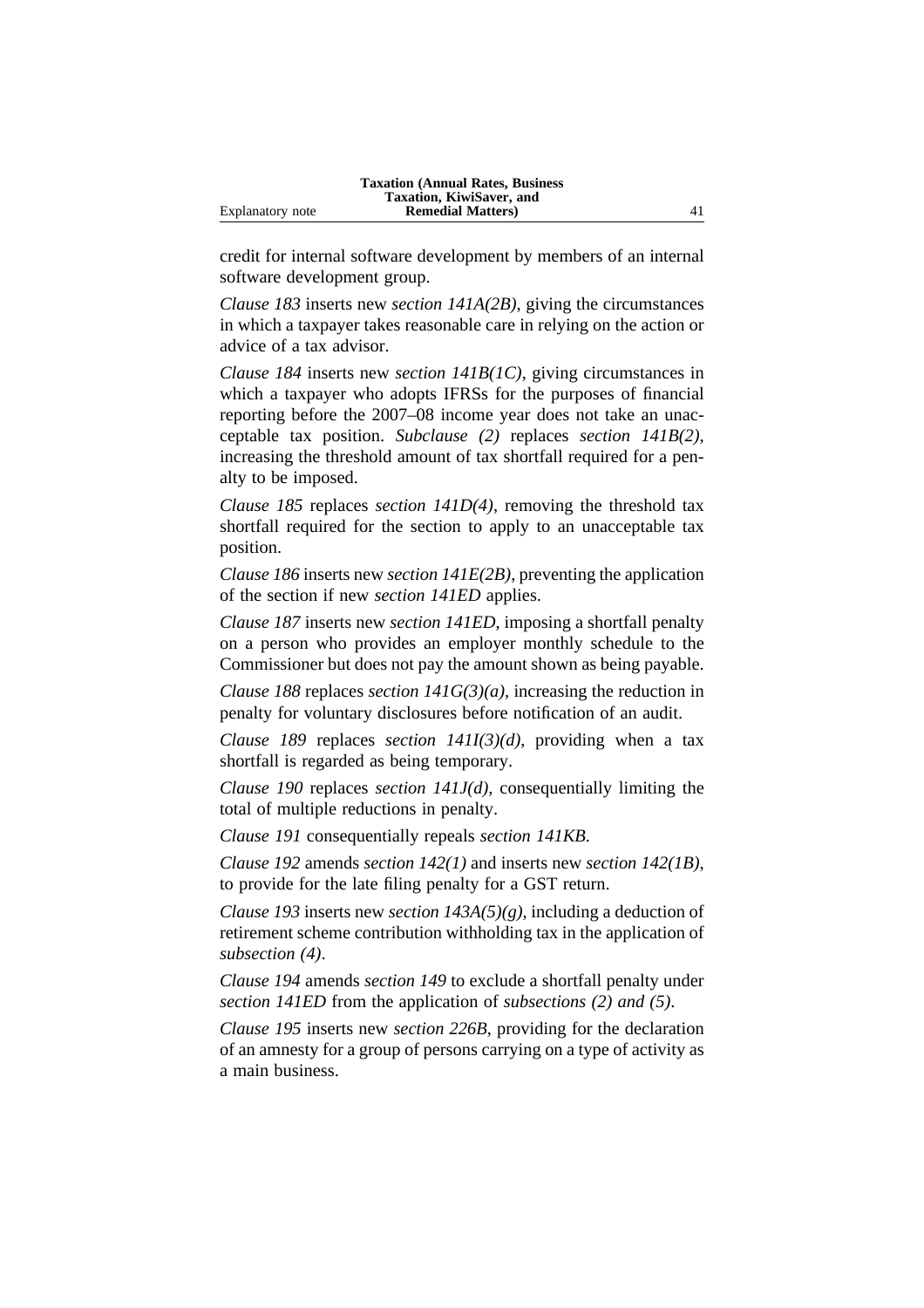## *KiwiSaver-related amendments to Tax Administration Act 1994*

*Clauses 197 to 199* make KiwiSaver-related amendments to the *Tax Administration Act 1994*.

*Clause 197* amends the definition of *tax* in *section 3(1)*, to include a compulsory employer contribution to a KiwiSaver scheme or complying superannuation fund.

*Clause 198* amends *section 4A*, so that a compulsory employer contribution to a KiwiSaver scheme or complying superannuation fund is treated as if it were a deduction under the PAYE rules.

*Clause 199* amends *section 120B*, so that a failure to pay a compulsory employer contribution does not result in a liability to pay use of money interest.

# **Part 3 Amendments to other Acts and Regulations**

# *Amendments to KiwiSaver Act 2006*

*Clauses 201 to 237* amend the *KiwiSaver Act 2006*.

*Clause 201* amends *section 4(1)*. *Subclause (2)* replaces the definition of *deduction rate*, as part of introducing compulsory employer contributions, as well as to remedy a cross-reference. *Subclause (3)* inserts a new definition of *employer contribution*, as part of introducing compulsory employer contributions. *Subclause (4)* inserts a cross-reference in the definition of *salary or wages*, as part of introducing compulsory employer contributions. *Subclause (5)* inserts a new definition of *specified superannuation contribution*, as part of introducing compulsory employer contributions.

*Clause 202* amends *section 6(1)(a)*, to require a person to be living in New Zealand, rather than be personally present, to be able to join KiwiSaver.

*Clause 203* amends *section 12*, to ensure that casual employees are not subject to the automatic enrolment rules.

*Clause 204* adds a new *section 17(6)*, to provide for PAYE intermediaries in the context of opting out for employees.

*Clause 205* amends *section 18(2)*, to clarify notice requirements in the context of opting out for employees.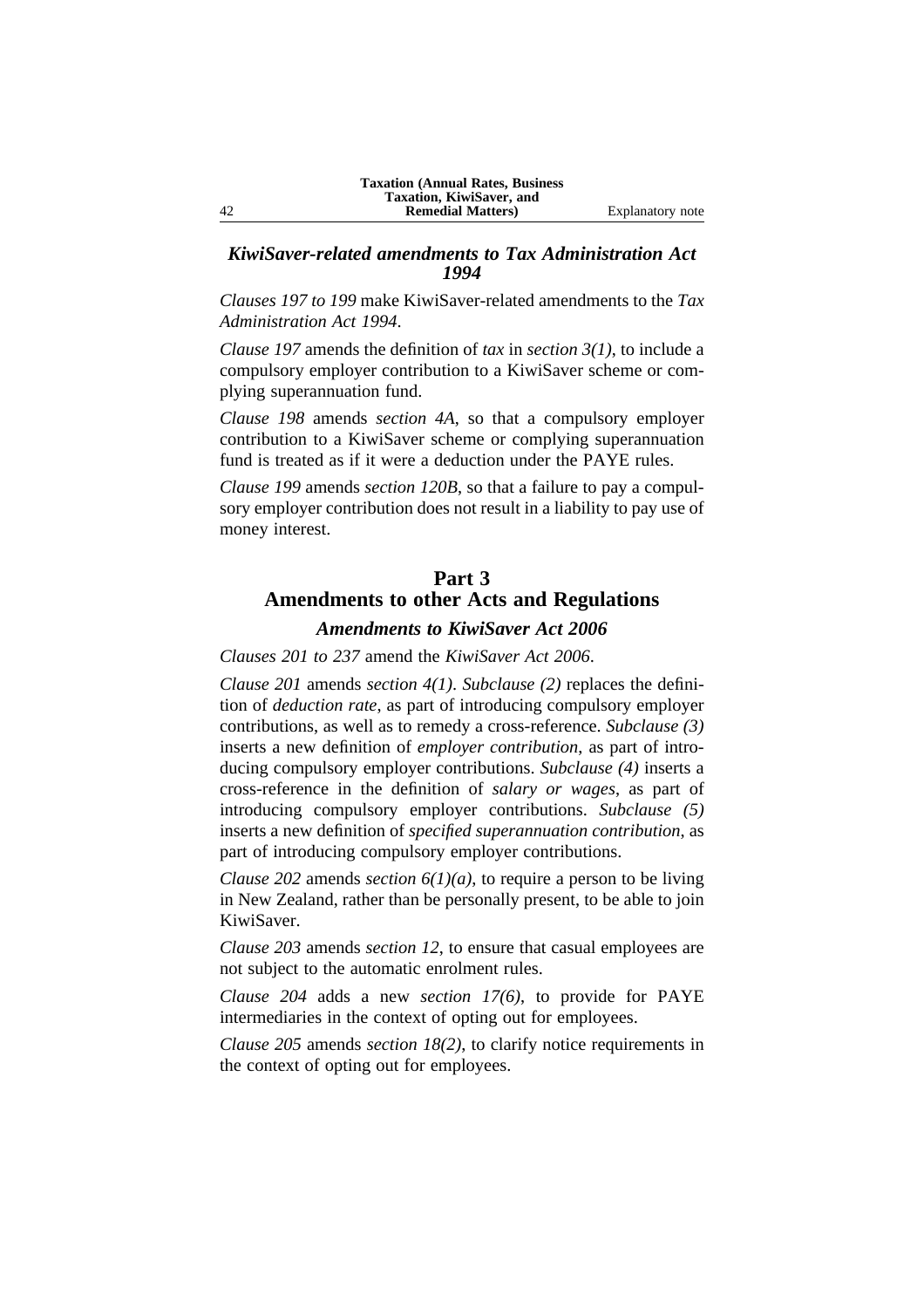|                  | <b>Taxation (Annual Rates, Business)</b> |  |
|------------------|------------------------------------------|--|
|                  | Taxation, KiwiSaver, and                 |  |
| Explanatory note | <b>Remedial Matters</b> )                |  |

*Clause 206* amends *section 40*, to clarify the supply of information packs by the Commissioner.

*Clause 207* amends *section 46(2)*, as a remedial matter.

*Clause 208* amends *section 48*, to ensure correct allocation to employer chosen KiwiSaver schemes.

*Clause 209* amends *section 50*, to remedy drafting issues.

*Clause 210* amends *section 51*, to remedy drafting issues.

*Clause 211* amends *section 57*, to remedy drafting issues.

*Clause 212* replaces *section 66* and adds a new *section 66A*. These sections provide for deductions from employees' salary or wages in the context of compulsory employer contributions. Transitional provisions for compulsory employer contributions are provided in *section 66A*.

*Clause 213* amends *section 80*, to remedy drafting issues.

*Clause 214* amends *section 81*, to remedy drafting issues.

*Clause 215* replaces *section 93*, to ensure employer contributions for KiwiSaver schemes are correctly paid to the Commissioner, as part of introducing compulsory employer contributions.

*Clause 216* adds *section 98(3)(e)*, as part of introducing compulsory employer contributions.

*Clause 217* inserts a new *section 98B*, to ensure employer contributions for KiwiSaver schemes are correctly paid to the Commissioner, as part of introducing compulsory employer contributions.

*Clause 218* amends *section 99*, to remedy operational issues, and as part of introducing compulsory employer contributions and the associated tax credit.

*Clause 219* inserts a new *Part 3*, *subpart 3A*, with a commencement date of 1 April 2008. New *section 101B* outlines compulsory employer contributions and new provisions related to employer contributions. A definition of *salary or wages* is also provided. New *section 101C* provides the requirements for an employee for which compulsory employer contributions are required. *Section 101D* calculates the amount of compulsory employer contribution for an employee. *Section 101E* provides some rules for paying the compulsory employer contribution, and *sections 101F and 101G* provide further rules in respect of the compulsory employer contribution. New *section 101H* provides some rules for when there is a failure by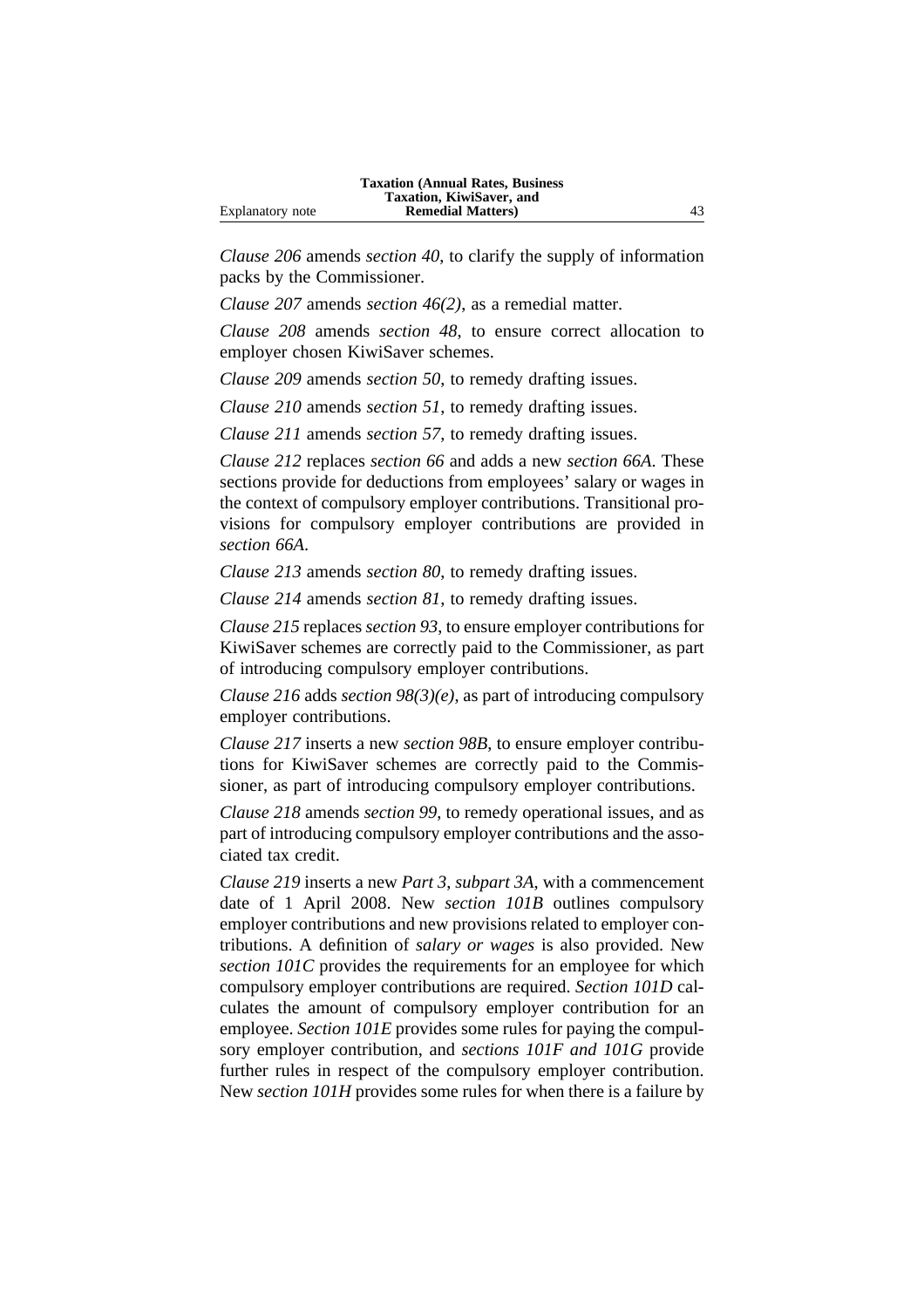an employer to pay compulsory employer contributions to a complying superannuation fund.

*Clause 220* inserts new *sections 101I to 101K* into new *Part 3*, *subpart 3A* (inserted by *clause 219)*, with a commencement date of 1 April 2009. New *sections 101I to 101K* provide more rules for when there is a failure by an employer to pay compulsory employer contributions to a complying superannuation fund, including investigating, confirming, and collecting of a debt for the failure to pay. The Government Actuary is involved in investigating and confirming the debt, and the Commissioner collects the debt.

*Clause 221* adds *section 102(b)(iii)*, to allow for complying superannuation funds.

*Clause 222* inserts a new *section 117B*, to regulate the transactions of small and self-managed KiwiSaver schemes.

*Clause 223* amends *section 121(3)(a)*, as a remedial matter.

*Clause 224* amends *section 123*, to provide reporting requirements.

*Clause 225* inserts a new *section 128B*, allowing terms relating to compulsory employer contributions to be implied into, and override, relevant trust deeds.

*Clause 226* amends *section 129*, as a remedial matter.

*Clause 227* amends *section 186(5)*, as part of introducing compulsory employer contributions. The amendment is related to the Government Actuary confirming a debt.

*Clause 228* amends *section 210(2)(b)(ii)*, to remedy drafting issues.

*Clause 229* amends *section 211*, to remedy drafting issues.

*Clause 230* replaces *section 215(2)(a)*, to ensure the penalties regime works as intended.

*Clause 231* repeals *section 216*, as part of introducing compulsory employer contributions. The repeal is related to the substitution of *Tax Administration Act 1994* penalties for employer contributions.

*Clause 232* amends *section 221*, as a minor remedial matter.

*Clause 233* corrects a reference in *section 225(2)*.

*Clause 234* inserts a new *section 226(1)(b)* to ensure members transferring into a KiwiSaver scheme from a complying superannuation fund get the Crown contribution.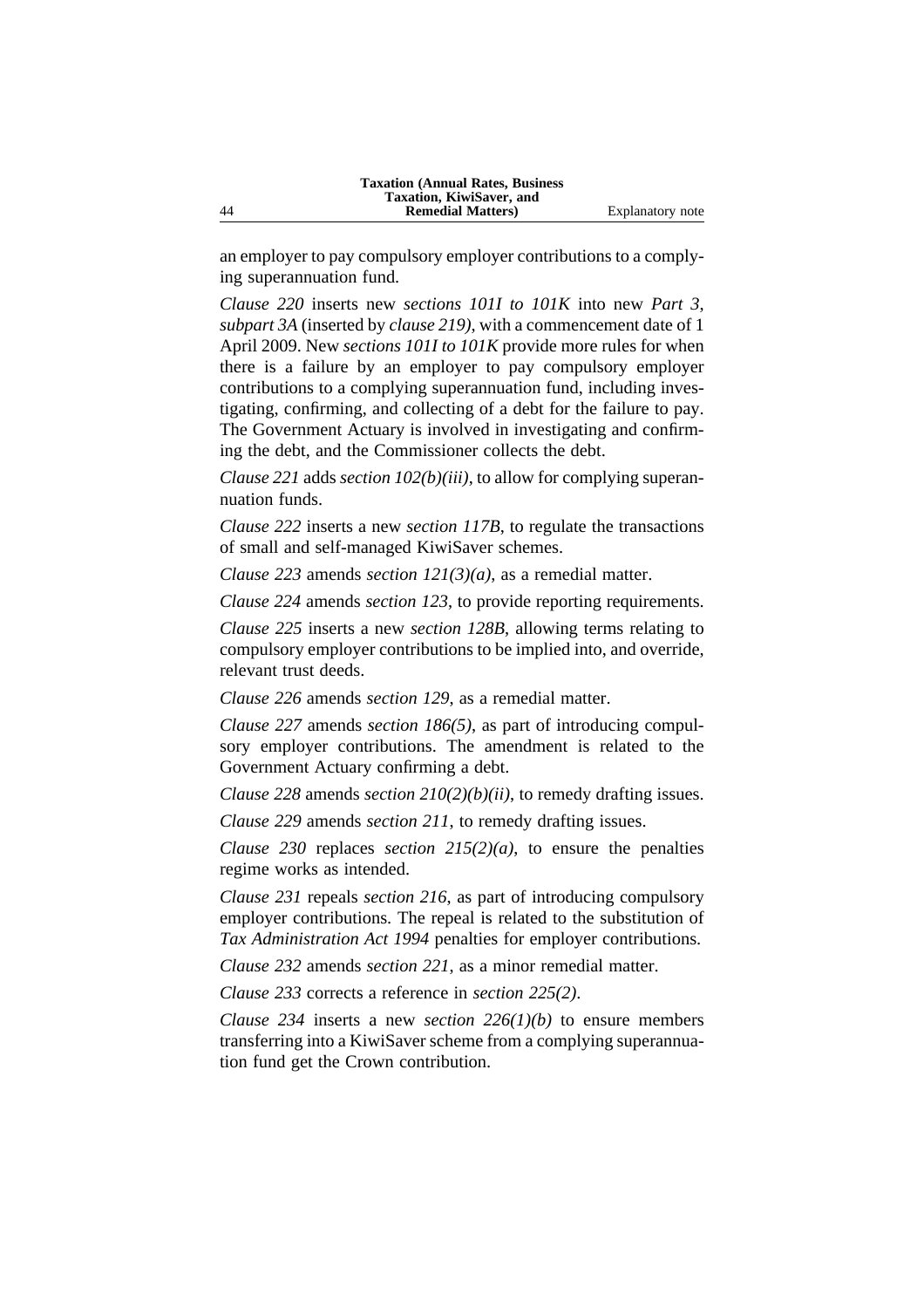|                  | <b>Taxation (Annual Rates, Business)</b> |  |
|------------------|------------------------------------------|--|
|                  | Taxation, KiwiSaver, and                 |  |
| Explanatory note | <b>Remedial Matters</b> )                |  |

*Clause 235* amends *section 229*, to accommodate complying superannuation funds in mortgage diversion facility regulations.

*Clause 236* makes various changes to the *KiwiSaver scheme rules* in *schedule 1*, including allowing Crown contributions to be withdrawn in the case of serious illness, and making remedial amendments.

*Clause 237* adds a new *schedule 4*, as part of introducing compulsory employer contributions. The new schedule sets out transitional rates for deductions from employees' salary or wages, in the context of compulsory employer contributions being phased in over 4 years.

## *Superannuation Schemes Act 1989*

*Clauses 239 and 240* amend the *Superannuation Schemes Act 1989*.

*Clause 239* inserts a new *section 9BAA(1B)*, to ensure the relevant provisions apply despite anything to the contrary in a trust deed.

*Clause 240* replaces *section 35(1)(e)*, to allow successor agreements to be entered into after 1 July 2007, and still qualify for complying superannuation fund status.

## *KiwiSaver Regulations 2006*

*Clauses 242 and 243* amend the *KiwiSaver Regulations 2006*.

*Clause 242* replaces *regulation 6*, to ensure the correct annual return requirements in the *KiwiSaver Act 2006* are referred to.

*Clause 243* repeals *regulation 7*, due to the relevant information requirements being in the *KiwiSaver Act 2006*.

#### *Estate and Gift Duties Act 1968*

*Clause 244* makes 2 amendments to *section 73(2)*, with the effect that gifts to the trustees of the Tokelau International Trust Fund and the Niue International Trust Fund are exempt from gift duty. The amendments commence on 1 April 1999 and 1 April 2003, respectively.

## *Goods and Services Tax Act 1985*

*Clauses 246 to 251* amend the *Goods and Services Tax Act 1985*.

*Clause 246* amends *section 2(1)*, which contains definitions of terms used in the Act. *Subclause (2)* inserts a cross-reference to new *section 24BA* in the definition of *tax invoice*.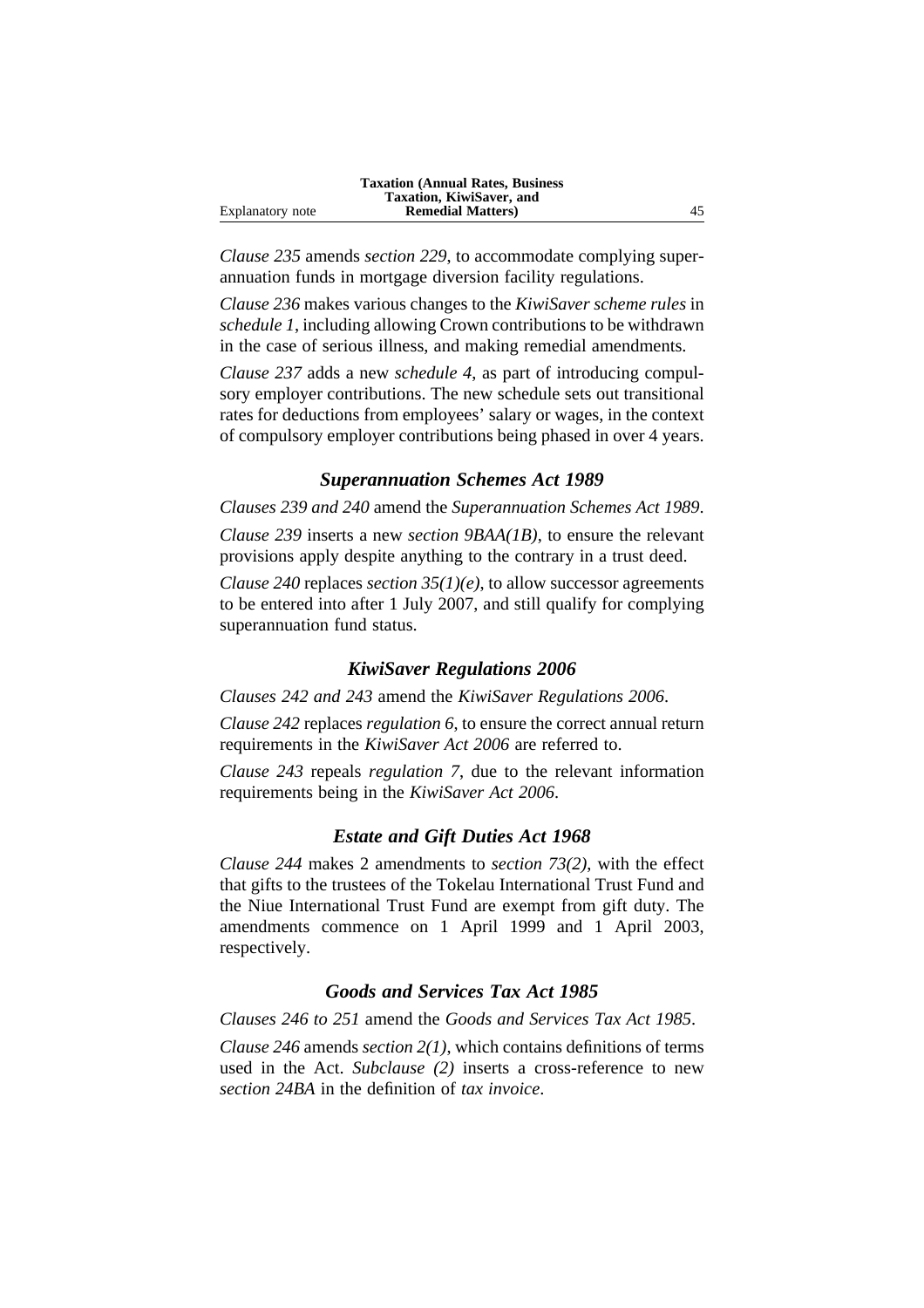*Clause 247* corrects a cross-reference in *section 10(7)* inserted by *section YA 2 and schedule 21 of the Income Tax Act 2004*.

*Clause 248* amends *section 11(1)(l)* by clarifying the situations in which supplies of consumable stores to ships are zero-rated and amends the definitions in *section 11(9)* of *consumable stores* and *foreign-going ship*.

*Clause 249* amends *section 17*, changing the dates by which special returns must be provided to the Commissioner for sales made in November or March.

*Clause 250* amends *section 20(2)(a)* by inserting a cross-reference to new *section 24BA*.

*Clause 251* inserts new *section 24BA*, which provides for shared tax invoices if more than 1 supplier is involved in a supply.

## *Income Tax Act 1994*

*Clauses 253 to 258* amend the *Income Tax Act 1994*.

*Clause 253* amends *section CB 3* so that a local authority derives exempt income from a council-controlled organisation operating a hospital as a charitable activity on behalf of the local authority. The amendment corresponds to that made by *clause 21*. It comes into force on *1 April 2001*.

*Clause 254* amends *section CB 4*. The amendments in *subclauses (1) and (2)* have the effect that income of the trustees of the Tokelau International Trust Fund and the Niue International Trust Fund is exempt income. The amendments correspond to an amendment made by *clause 22*. They apply from the 1999–2000 tax year and the 2003–04 tax year, respectively. The amendment in *subclause (3)* is consequential to the amendment made by *clause 253*.

*Clause 255* makes 2 amendments to *section CB 9*, with the effect that distributions from the trustees of the Tokelau International Trust Fund and the Niue International Trust Fund are exempt income for recipients. The amendments correspond to an amendment made by *clause 22*. They apply from the 1999–2000 tax year and the 2003–04 tax year, respectively.

*Clause 256* inserts new *subsections (5B) and (5C)* in *section MF 5*, providing for the effect of elections made by a company in relation to credits in a BETA account. The amendment applies from the 1997–98 income year.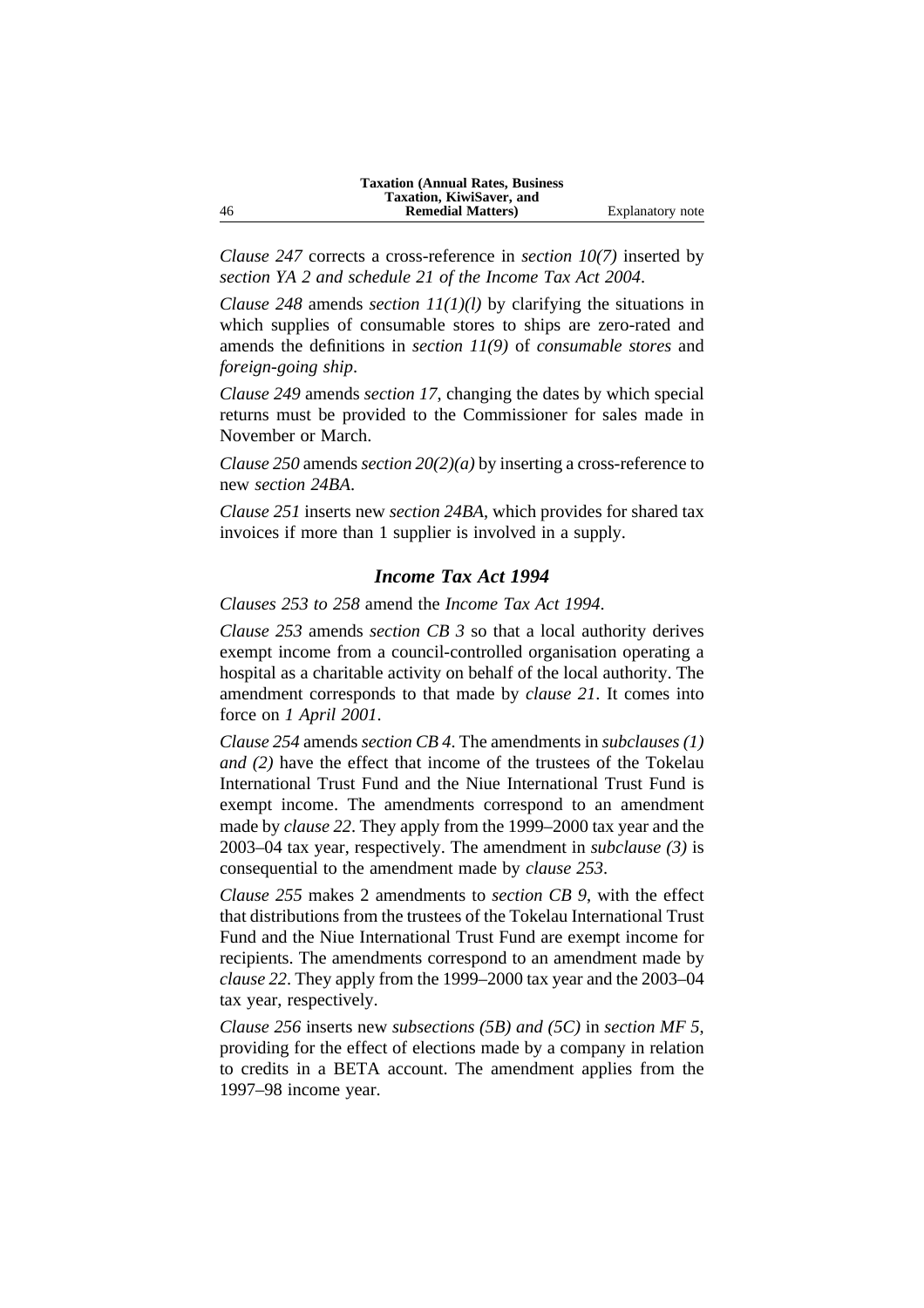|                  | <b>Taxation (Annual Rates, Business)</b> |  |
|------------------|------------------------------------------|--|
|                  | Taxation, KiwiSaver, and                 |  |
| Explanatory note | <b>Remedial Matters</b> )                |  |

*Clause 257* inserts new *subsections (4B), (4C), and (4D)* in *section MF 10*, providing for the effect of elections made by a consolidated group in relation to credits in a BETA account. The amendment applies from the 2005–06 income year.

*Clause 258* amends *section OB 1*, which contains definitions of terms used in the Act. *Subclause (2)* inserts the definition of *Niue International Trust Fund*. *Subclause (3)* amends the definition of *taxable bonus issue* with effect from 16 November 2004. *Subclause (4)* inserts the definition of *Tokelau International Trust Fund*.

## *Taxation Review Authorities Act 1994*

*Clauses 260 and 261* amend the *Taxation Review Authorities Act 1994*.

*Clause 260* inserts new *section 22B*, which provides for the order by an Authority of some costs against the Commissioner.

*Clause 261* inserts new *section 30(2)(e)*, which provides that a regulation may provide for the refund, remission, or waiver of filing fees.

## *Taxation (Depreciation, Payment Dates Alignment, FBT, and Miscellaneous Provisions) Act 2006*

*Clause 262* repeals *sections 18, 19, 26, 47, 49, 127, 192, 215, and 216 of the Taxation (Depreciation, Payment Dates Alignment, FBT, and Miscellaneous Provisions) Act 2006*, as part of the changes to the treatment of payments by the Accident Compensation Corporation for services of caregivers.

## *Customs and Excise Act 1996*

*Clause 263* inserts new *sections 280J, 280K, and 280L* after *section 280I of the Customs and Excise Act 1996*.

## *Housing Restructuring and Tenancy Matters Act 1992*

*Clause 264* applies the amendments to the *Housing Restructuring and Tenancy Matters Act 1992* made in *schedule 2*.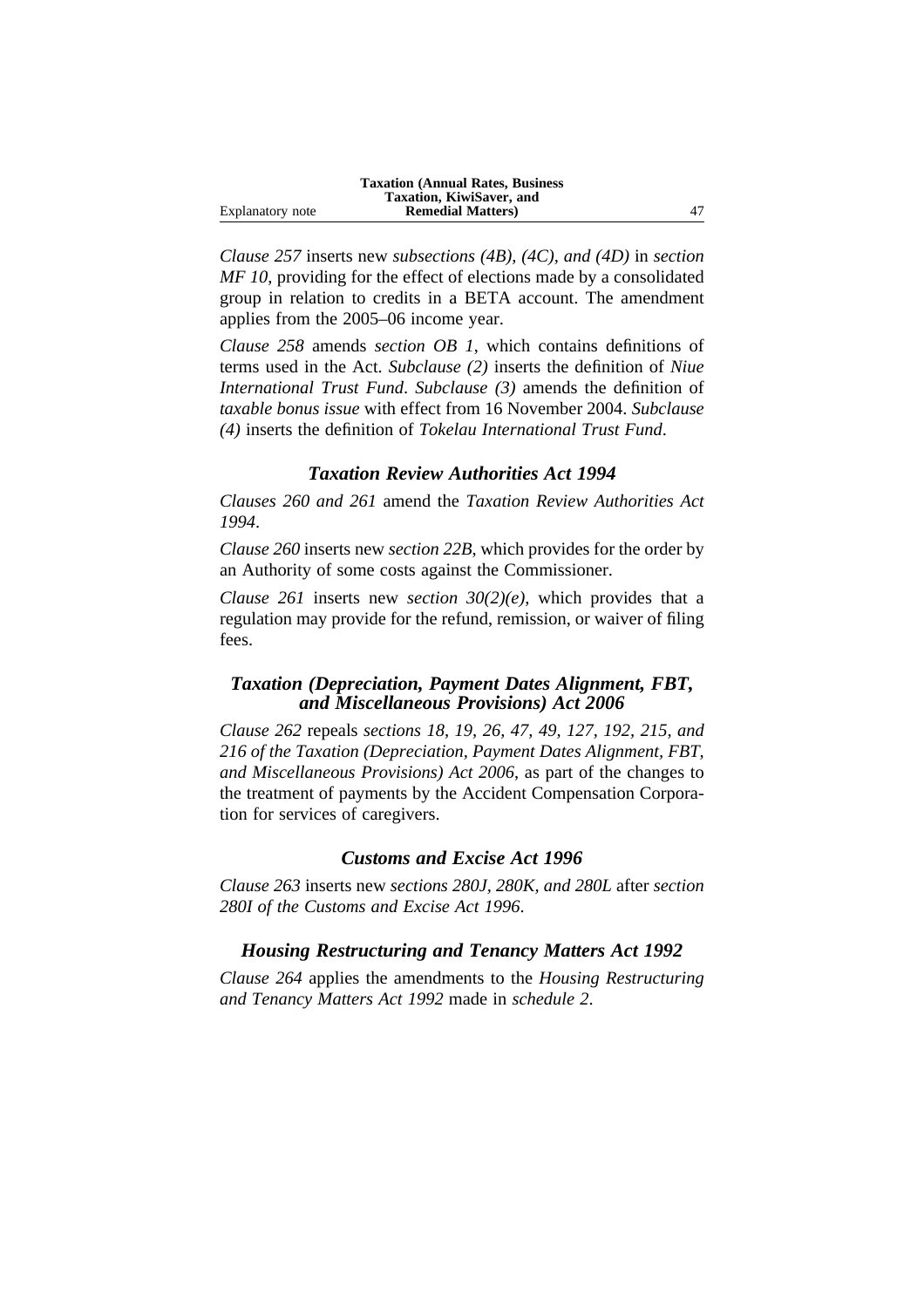## *Privacy Act 1993*

*Clauses 266 and 267* amend the *Privacy Act 1993*.

*Clause 266* inserts a new subsection after *section 103(1B)*, excusing the Commissioner from providing a notice of proposed action before recovering unpaid financial support from a person identified from information supplied under *section 280K or 280L of the Customs and Excise Act 1996*.

*Clause 267* inserts in s*chedule 3* a cross-reference to *sections 280K and 280L of the Customs and Excise Act 1996*.

## *Rates Rebate Act 1973*

*Clause 268* applies the amendments to the *Rates Rebate Act 1973* made in *schedule 2*.

## *Social Security Act 1964*

*Clause 269* applies the amendments to the *Social Security Act 1964* made in *schedule 2*.

## *Goods and Services Tax (Grants and Subsidies) Order 1992*

*Clause 270* adds a new clause to the *schedule of the Goods and Services Tax (Grants and Subsidies) Order 1992*, as part of introducing the tax credit for expenditure on research and development under *subpart LH of the Income Tax Act 2004*.

#### *Health Entitlement Cards Regulations 1993*

*Clause 271* applies the amendments to the *Health Entitlement Cards Regulations 1993* made in *schedule 2*.

#### *Income Tax (Withholding Payments) Regulations 1979*

*Clause 272* adds a new *Part F* to the *schedule of the Income Tax (Withholding Payments) Regulations 1979*, as part of the changes to the treatment of payments by the Accident Compensation Corporation for services of caregivers.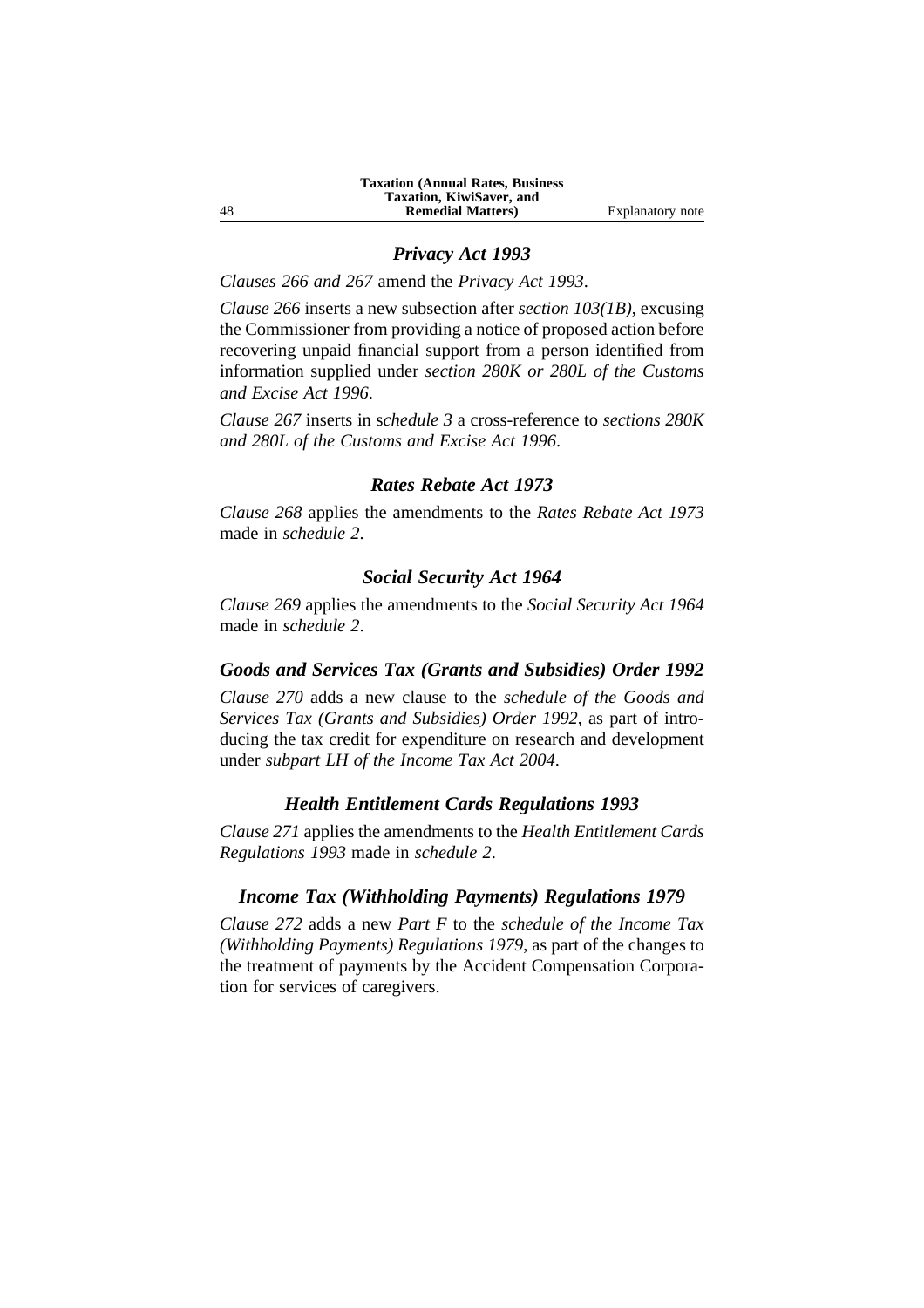# *Social Security (Temporary Additional Support) Regulations 2005*

*Clause 273* applies the amendments to the *Social Security (Temporary Additional Support) Regulations 2005* made in *schedule 2*.

## *Student Allowances Regulations 1998*

*Clause 274* applies the amendments to the *Student Allowances Regulations 1998* made in *schedule 2*.

## *Holidays Act 2003*

*Clause 275* inserts a new *section 14(c)(iii)* into the *Holidays Act 2003*, to ensure that employer contributions are excluded from gross earnings under that Act.

## *Schedule 1*

*Schedule 1* makes the amendments to *subpart KD of the Income Tax Act 2004* applied by *section 86*.

# *Schedule 2*

*Schedule 2* makes the amendments to other Acts and Regulations applied by *sections 264, 268, 269, 271, 273, and 274*.

# **Regulatory impact and compliance cost statement**

An objective in developing tax law is to ensure that costs associated with the functioning of the tax system are minimised. This objective must necessarily be balanced by the need to protect the tax base, to treat taxpayers fairly, and to ensure an efficient system.

## **Fair dividend rate and life insurers**

## *Statement of the public policy objective*

The public policy objective is to tax investment income on an efficient and equitable basis.

## *Statement of the nature and magnitude of the problem and the need for government action*

Last year Parliament enacted major changes to the taxation of offshore portfolio equity. As a result, all portfolio shares (interests of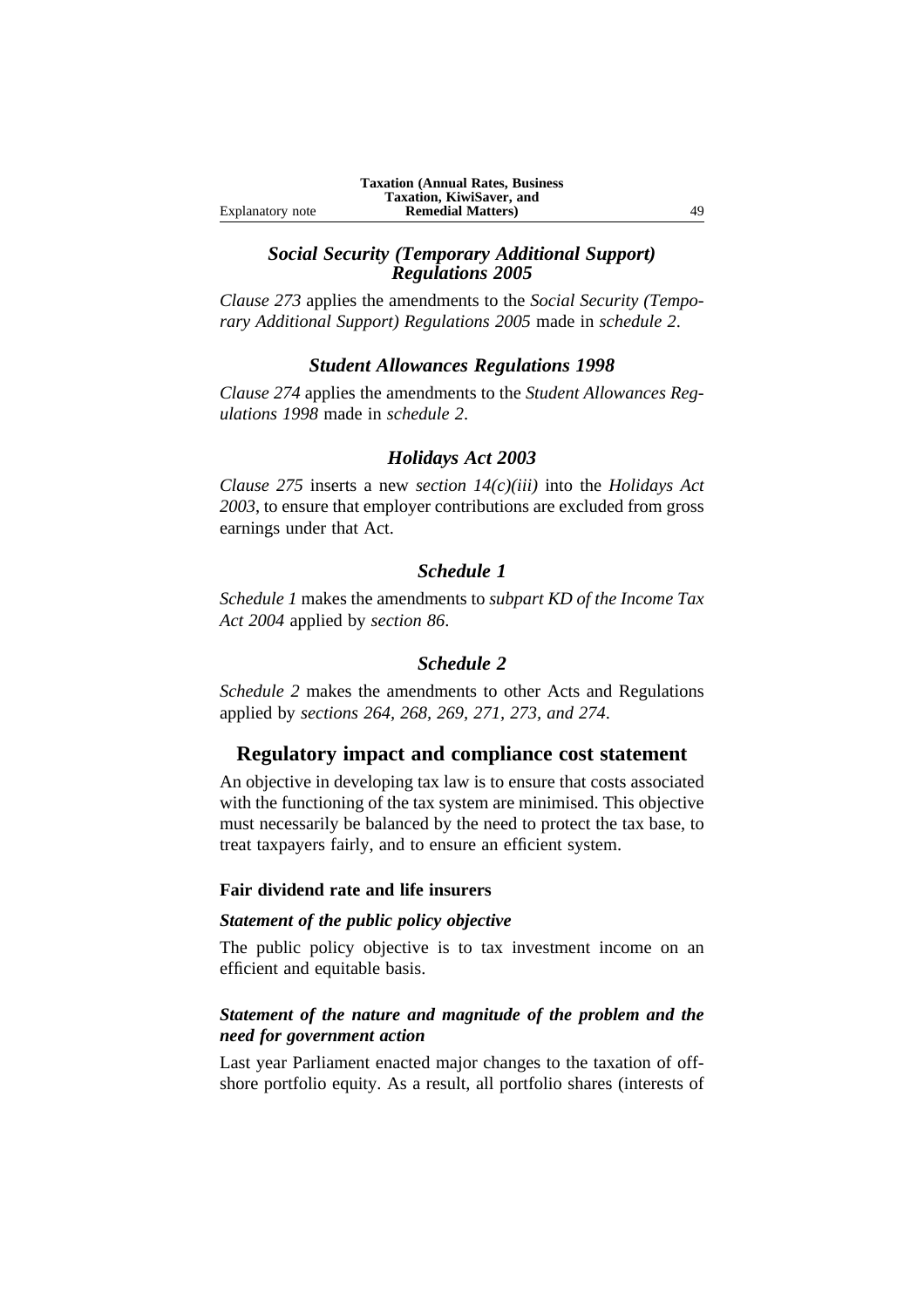less than 10%) in non-resident companies other than Australian listed companies will now be taxed on a deemed fair dividend rate of 5% instead of actual returns (dividends, plus realised gains in the case of revenue account holders).

Under the operation of the current life insurance tax rules a life insurer effectively pays tax on the higher of the life office base (LOB) which taxes underwriting profit and net investment income, and the policyholder base (PHB) which taxes movements in policyholder reserves. Where a life insurer's PHB tax liability is greater than its LOB, the life insurer is effectively paying tax on the actual movement in realised and unrealised gains on those portfolio interests, rather than at the fair dividend rate, as applies to all other investors. The total amount of this extra tax is estimated at \$8 million per year.

Life insurers will therefore, in some circumstances, pay tax on those interests on a different basis from that intended, purely as a consequence of a technical anomaly of the life insurance rules. Life insurers should be subject to the same tax consequences on offshore portfolio investments as other savings vehicles. Otherwise, investment decisions will be based on considerations of entity choice and tax, rather than the merits of the investment itself. This will lead to distortionary investment decision-making. An unexpected technical consequence of the fair dividend rate rules means that life insurers are not taxed on an equivalent basis to other savings vehicles.

# *Statement of feasible options (regulatory and/or non-regulatory) that may constitute viable means for achieving the desired objective*

#### *Status quo*

Under the current life insurance tax rules, a life insurer effectively pays tax on the higher of the LOB and the PHB. Tax on investment income on the LOB is determined under ordinary rules, so the fair dividend rate is applied to the relevant shares. However, tax on the PHB is calculated on actual returns (through movements in reserves) on those shares, and not at the fair dividend rate.

#### *Preferred option: Amending the policyholder base*

It is proposed that the PHB tax calculation be changed so that the fair dividend rate will apply to both the LOB and to the PHB on an equivalent basis.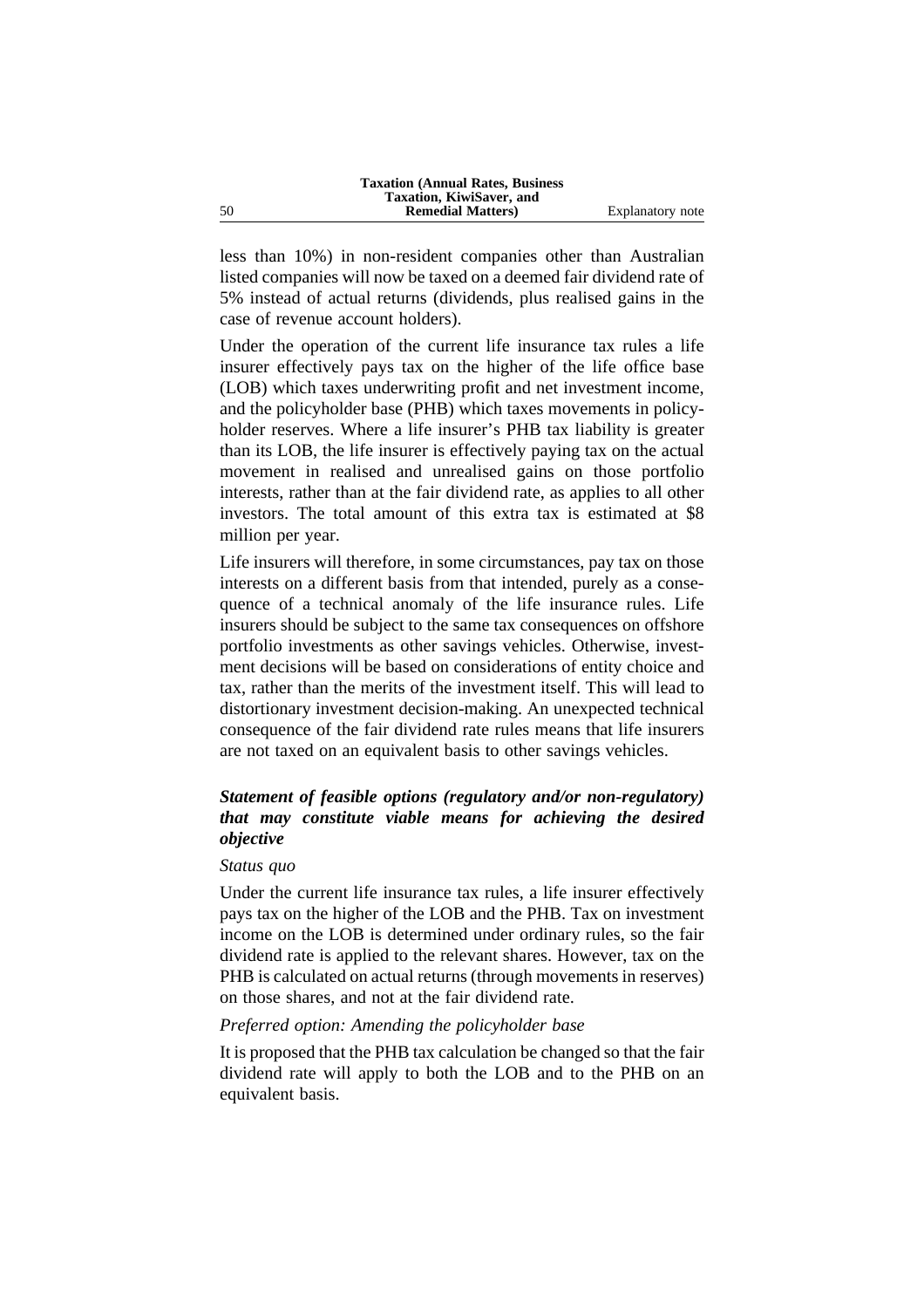*Statement of the net benefit of the proposal, including the total regulatory costs (administrative, compliance, and economic costs) and benefits (including non-quantifiable benefits) of the proposal, and other feasible options*

#### *Government*

Based on industry statistics, life insurers owned approximately \$2.47 billion in offshore non-Australian equities as of 31 December 2006. Assuming a 6% total return on offshore equities, that would indicate a revenue cost of \$8 million per year. A 6% total return assumption was used in costing the fair dividend rate tax reform and is about the average return earned over the last 9 years. However, the actual returns varied widely from year to year, ranging from +37% in 1998 to −37% in 2002. In addition, owing to the various anomalies in the current rules, a number of life insurers do not actually have PHB tax liabilities so the actual fiscal cost or fiscal gain will vary widely from year to year.

## *Life insurers*

Life insurers will pay \$8 million per year less in tax. The compliance cost implications for business are outlined in the attached Business Compliance Cost Statement. The equal treatment of life insurers with other investments will mean that life insurers are a more attractive investment than they are now (but equally attractive on a tax basis to other investments). This may increase investment, but any effect will be small as the tax reduction is small relative to the total equity and policyholder funds invested in life insurers.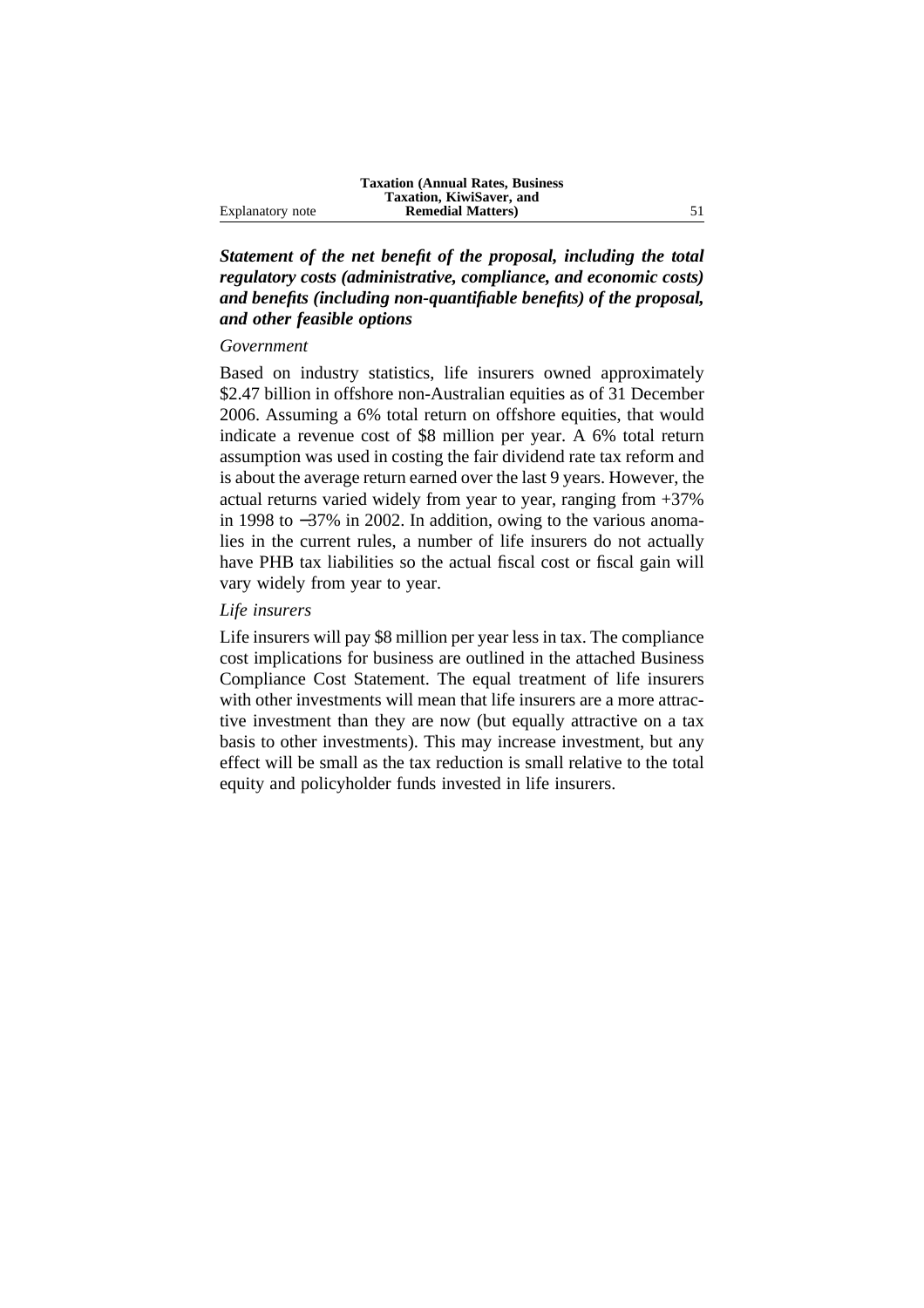## *Society*

The proposed reform will have no impact on the tax obligations of individual investors. There will be small benefits to individual investors as the lower tax increases dividends and share prices, but the effect will be very small as the tax reduction is small relative to the total equity and policyholder funds invested in life insurers.

#### *Statement of consultation undertaken*

#### *Stakeholders consulted*

Officials have regularly and comprehensively consulted with the body that represents the life insurance industry, the Investment Savings and Insurance Association of New Zealand. No significant concerns were raised.

#### *Government departments and agencies consulted*

The Treasury and the Inland Revenue Department have been consulted in the reform and agree with the recommendations.

#### *Compliance costs*

The proposed reform will require life insurers to understand the new rules and update work programmes and spreadsheets. It has not been possible to quantify the level of compliance costs but as the required changes are minor and apply to a relatively small number of large businesses which are already expert in life insurance taxation, the costs are expected to be minimal.

## **Tax Agents**

## *Statement of the public policy objective*

The key objective is to enhance the integrity of the tax system by reducing the risk some tax agents pose.

## *Statement of the nature and magnitude of the problem and the need for government action*

Currently, more than 4500 tax agents are registered with the Inland Revenue Department, representing more than 1.7 million taxpayers. The services tax agents provide have a significant influence on raising voluntary compliance levels and reducing compliance and administrative costs.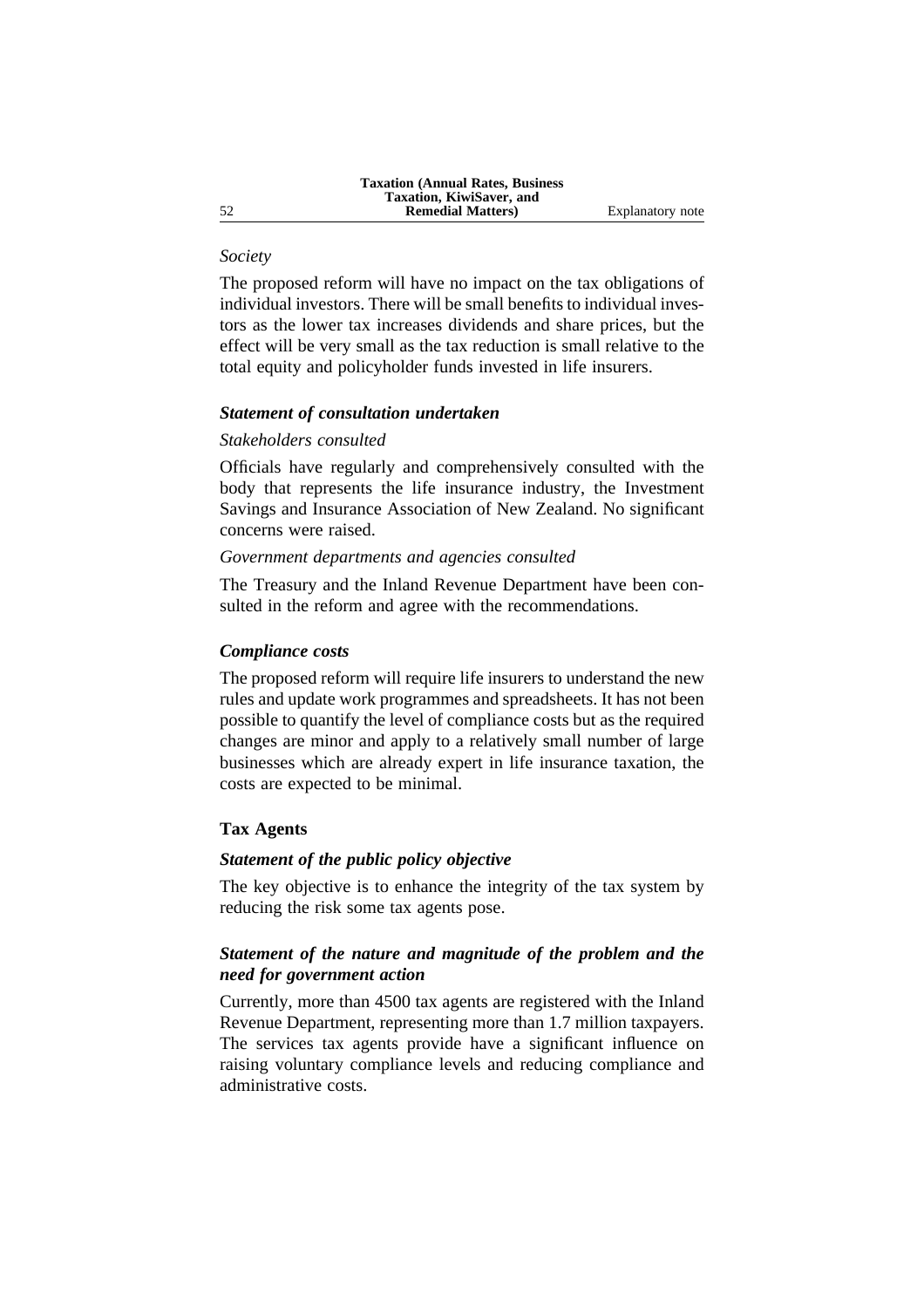|                  | <b>Taxation (Annual Rates, Business)</b> |    |
|------------------|------------------------------------------|----|
|                  | Taxation, KiwiSaver, and                 |    |
| Explanatory note | <b>Remedial Matters</b> )                | 53 |

To be recognised as a tax agent, a person must apply to the Inland Revenue Department by making an application to be a tax agent or agency. Currently, tax agent status is not limited to natural persons, and includes individuals, partnerships, companies and other entities. Provided that an agent meets the very limited criteria, the Inland Revenue Department cannot refuse to register the entity as a tax agent. A person who meets the criteria must be registered even if, for example, they have a long record of non-compliance in their own tax affairs or in the tax affairs of their clients, or if they have been convicted of offences involving serious dishonesty. This risks undermining the integrity of the tax system.

As the Inland Revenue Department continues to provide tax agents with a greater range of self-service options and greater online access, the ability to place a high level of trust in tax agents assumes much greater importance.

The current ability of an individual or an entity to engage with the Inland Revenue Department and taxpayers as a tax agent with very limited restrictions is inconsistent with similar positions of trust that have strict criteria for eligibility. In tax legislation, for example, the Income Tax Act 2004 contains comprehensive rules on who may be accredited as a PAYE intermediary.

The Inland Revenue Department does not maintain a publicly accessible list of people who are registered as tax agents.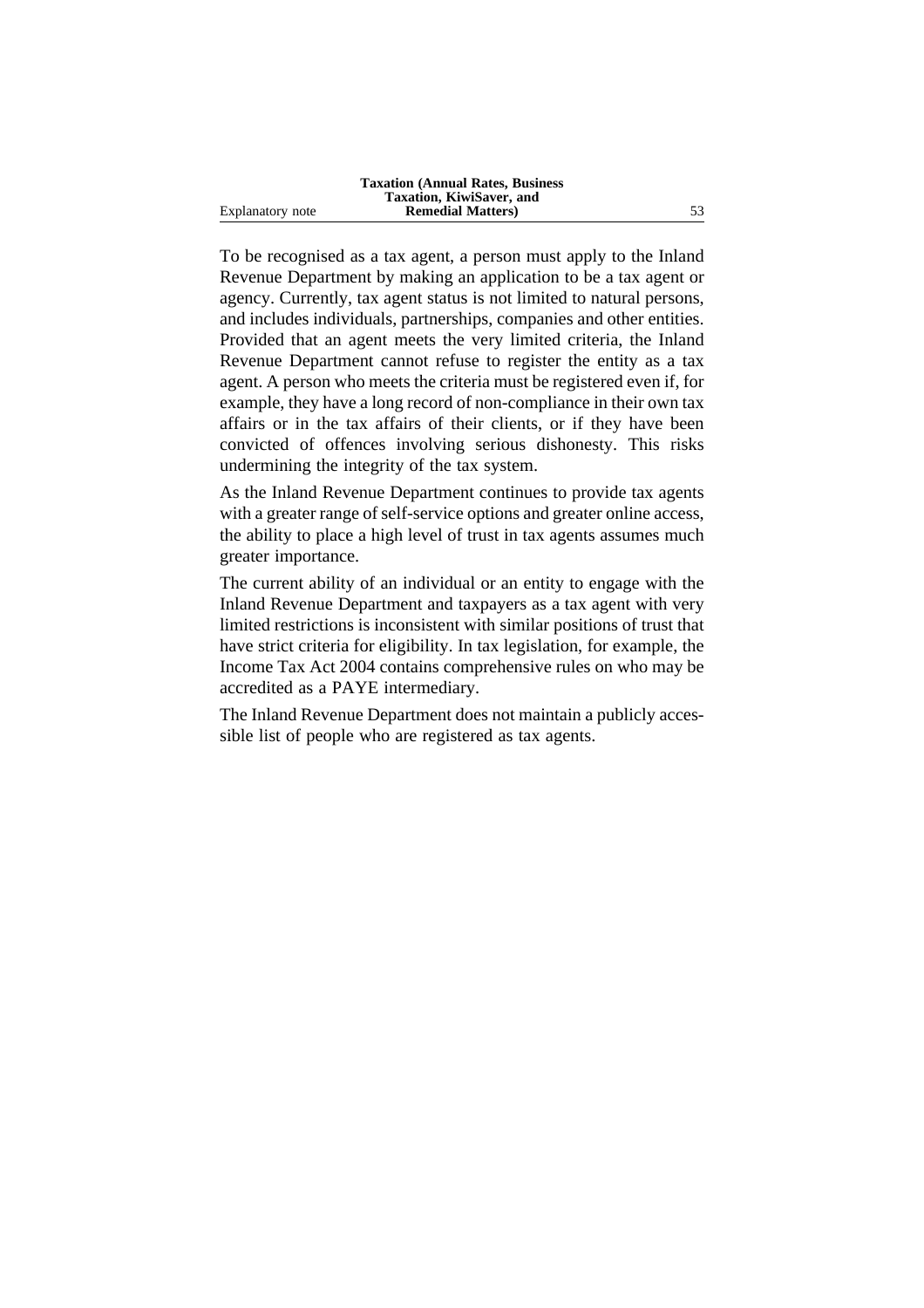## *Statement of feasible options (regulatory and/or non-regulatory) that may constitute viable means for achieving the desired objective*

#### *Status quo*

A tax agent is defined in the Tax Administration Act 1994 as *a person who prepares the returns of income required to be furnished for 10 or more taxpayers and who—*

- (a) *carries on a professional public practice; or*
- (b) *carries on any business in which returns of income are prepared; or*
- (c) *is the Maori Trustee.*

Professional bodies, such as the New Zealand Institute of Chartered Accountants and others with a significant function of providing tax advice, have their own membership criteria based on standards of integrity.

## *Alternative option: regulated tax agent rules*

This option would regulate tax agent rules. Regulated rules such as Australia's would require, for example, relevant qualifications, experience in a wide range of tax issues, and continuing education. On balance, it appears that any benefit from such rules would be outweighed by higher compliance and administrative costs.

## *Preferred option*

The definition of "tax agent" is amended by adding a requirement that the Commissioner of the Inland Revenue Department must be satisfied that listing a person as a tax agent is consistent with the protection of the integrity of the tax system. Operational guidelines will be provided on the circumstances in which the Commissioner's discretion might be exercised. These guidelines will be publicly available from the Inland Revenue Department. Potential factors might include, whether a person has been found guilty of an offence or breach by the disciplinary body of a professional organisation of which they are a member (such as the New Zealand Institute of Chartered Accountants), whether the person is an undischarged bankrupt or an insolvent entity, or whether the person is an individual or a body corporate that has been convicted of a crime involving dishonesty (within the meaning of section 2(1) of the Crimes Act 1961) and has been sentenced for that crime within the last 7 years.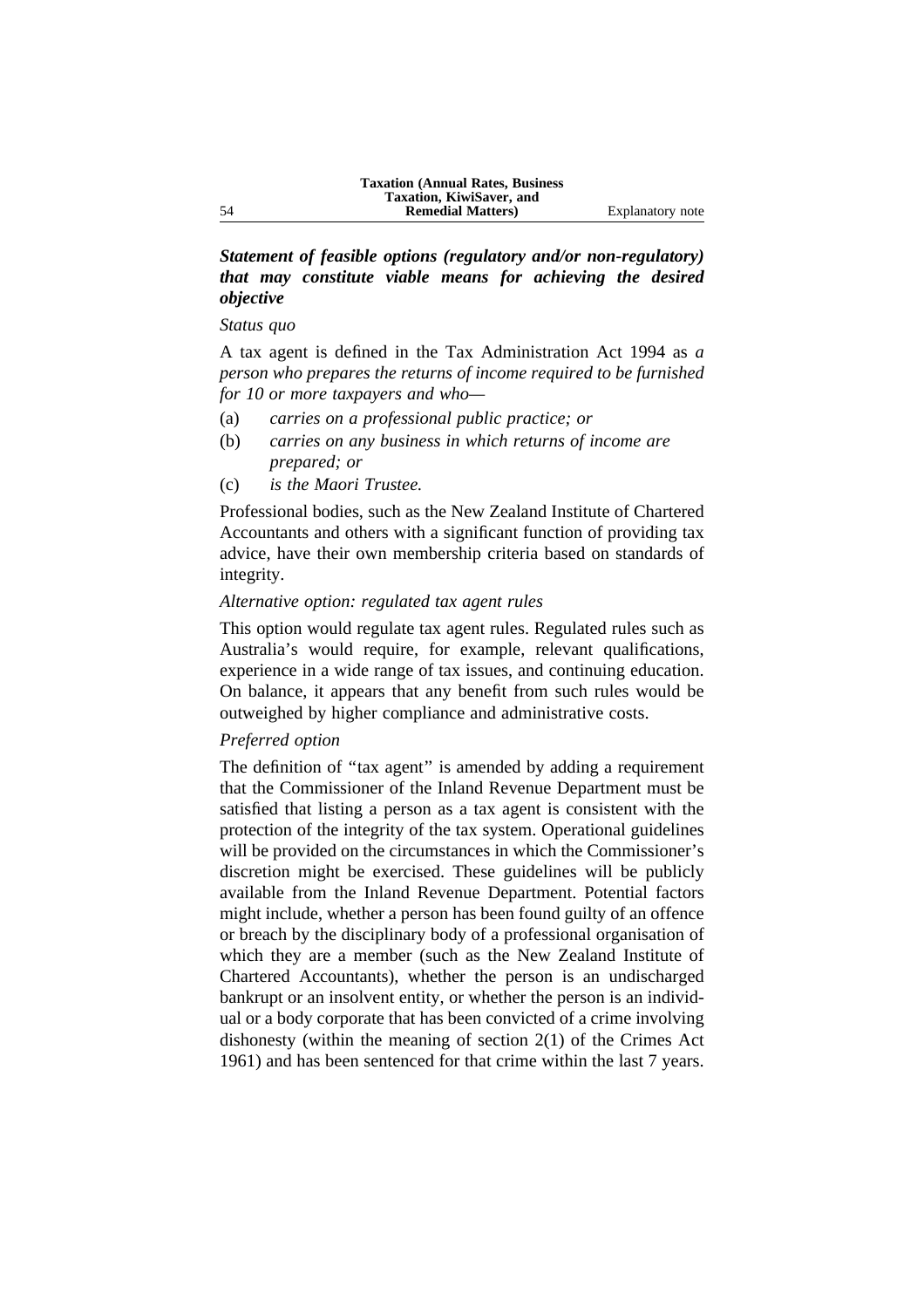Amending the definition provides the Commissioner with the discretion to withhold recognition, or remove a person as a tax agent when the Commissioner thinks the action is necessary to protect the integrity of the tax system. The person could still work as a tax agent but they would not be entitled to the benefits of being a tax agent, for example, an extended period of time in which to file their clients' income tax returns, extension by 2 months of the terminal tax date for taxpayers linked to a tax agent, and the services the Inland Revenue Department specifically provides to tax agents and their clients.

The Inland Revenue Department will give a tax agent notice of the intention to revoke the agent's listing and give reasons for the intended revocation. If the agent does not resolve the matters listed in the notice of intended revocation to the satisfaction of the Commissioner, their agency status will be revoked and the agent and the taxpayers linked to that agent advised accordingly.

An exception to the Inland Revenue Department's secrecy obligations will be made allowing the Inland Revenue Department to provide information to professional bodies about the agency listings it has revoked.

# *Statement of the net benefit of the proposal, including the total regulatory costs (administrative, compliance, and economic costs) and benefits (including non-quantifiable benefits) of the proposal, and other feasible options*

#### *Government*

The major benefit is protecting the integrity of the tax system.

There are no significant administrative costs to the Government in implementing this reform and any costs can be met within existing baselines.

## *Tax agents*

It is envisaged that the decision not to grant, or remove tax agent status would be exercised only in a very small number of cases.

Removing tax agent status or not granting tax agent status will make it harder for a person to work as a tax agent as they will not have the extended period of time in which to file returns, pay terminal tax or the services the Inland Revenue Department provides to tax agents and their clients.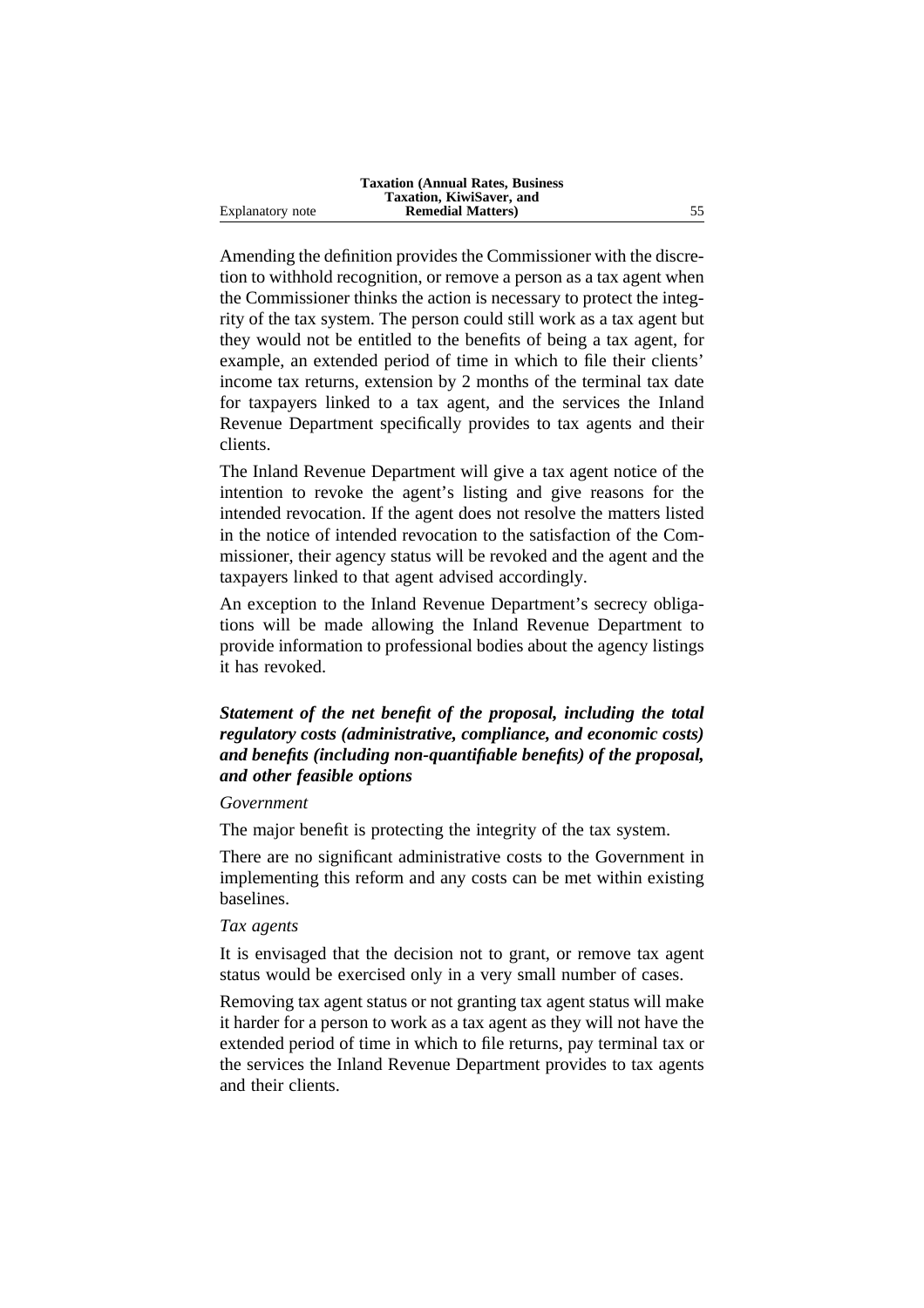## *Society*

There would be a benefit to society in that taxpayers will have the assurance that their tax agent does not pose a risk to the integrity of the tax system and to their tax matters.

#### *Statement of consultation undertaken*

## *Stakeholders consulted*

A discussion document *Tax penalties, tax agents and disclosures* was released in October 2006. Eleven submissions were received on the discussion document. Some submissions commented on factors that ought to be included in the guidelines (and where necessary legislation), for example, that Corporate taxpayers can also be tax agents, tax agents should be given notice of the Inland Revenue Department's intention to revoke the tax agent's listing and reasons for the intended revocation, allowing sufficient time to remedy any matters identified. These factors have been incorporated into the proposal.

One submission expressed concern that the discretion could be abused by the Inland Revenue Department in situations where unrelated disputes exist with the tax agent. Officials disagree and consider that the decision to remove a tax agent's status as an agent should never be a factor discussed in connection with an investigation, but rather an independent decision at a senior level.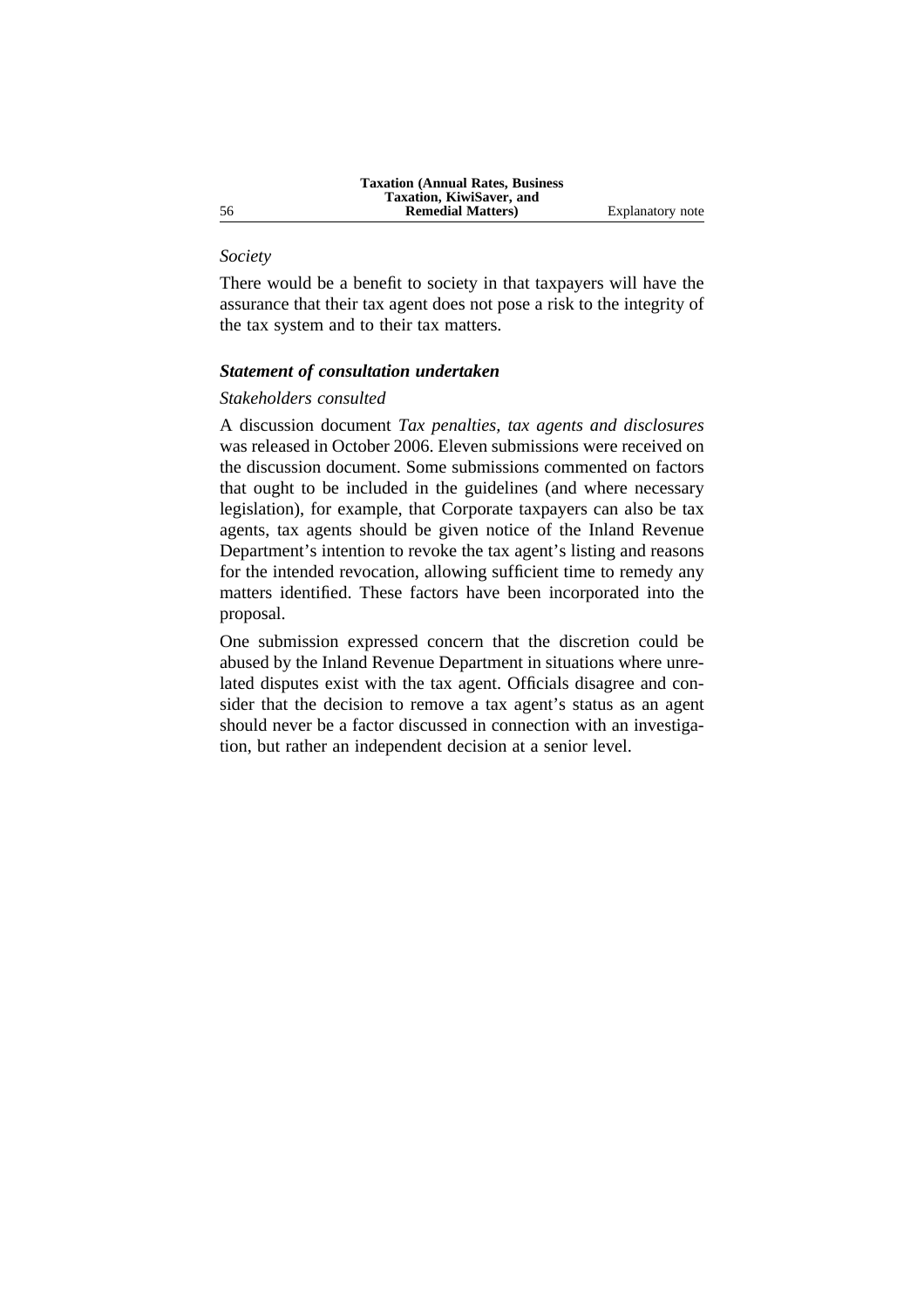## *Government departments and agencies consulted*

The government departments consulted are the Inland Revenue Department and the Treasury. No concerns were raised.

## *Business compliance cost statement*

Individual agents currently registered as tax agents will not be required to reapply for their agency status. Entities will continue to be listed as tax agents provided they supply the Inland Revenue Department with the names of:

- all individuals who are members of the entity, if the entity is an unincorporated body;
- each person acting as a director, secretary or statutory officer, if the entity is a body corporate; and
- all partners if the entity is a partnership.

The information is necessary to enable the Commissioner to be satisfied on an ongoing basis that, given the involvement of these individuals, it is consistent with protection of the integrity of the tax system for the entity to have agency status.

The Inland Revenue Department will allow 12 months from the enactment of the new rules for this information to be provided.

## **Tax penalties**

## *Statement of the public policy objectives*

The public policy objectives are to:

- ensure that the scope of shortfall penalties, especially those for ''not taking reasonable care'' and ''unacceptable tax position'', is clear;
- provide better recognition of compliant behaviour, including recognition of voluntary disclosures; and
- encourage on-time filing of GST returns and payments of all tax types.

# *Statement of the nature and magnitude of the problem and the need for government action*

Because New Zealand's tax system relies on self-assessment, rules are necessary to encourage taxpayers to file their tax returns on time, to pay on time and, as far as possible, to correctly calculate their tax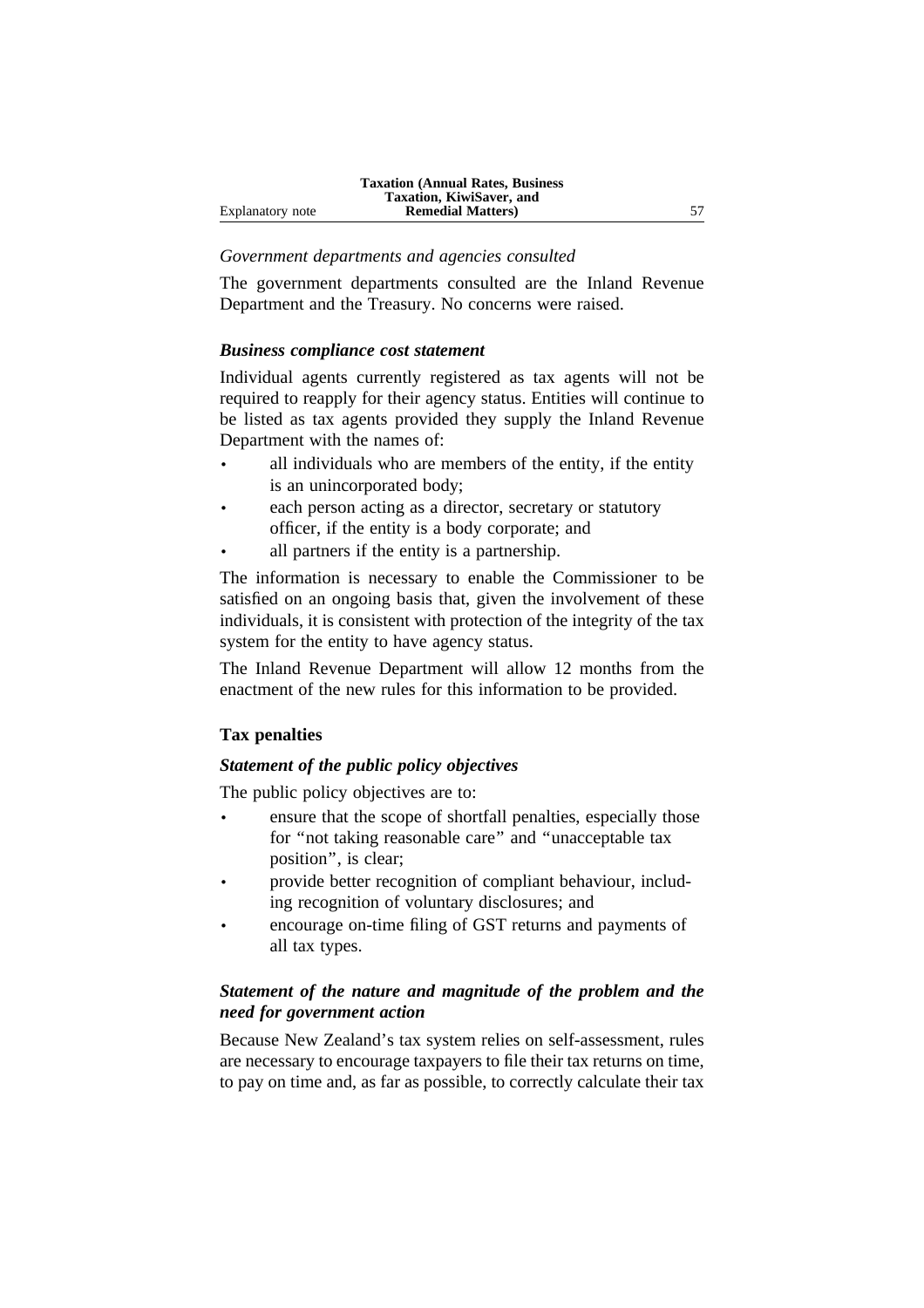liabilities. For the system to work, it is vital that those who do not comply with the rules are seen to face the consequences. It is also important that the penalties that result when someone has not complied are in keeping with the severity of the offence.

The current penalty rules are seen as being too harsh in some cases. For example, the unacceptable tax position shortfall penalty is aimed at ensuring that where there is a significant amount of tax at stake that taxpayers ensure their tax positions are correct. Often this penalty is assessed when the incorrect tax position relates to a one-off transaction and a mistake has been made by the taxpayer in determining the facts. In such cases the imposition of the penalty appears overly harsh. The rules are also seen as too harsh where the taxpayer is usually compliant but inadvertently misses a payment.

In some cases the penalty rules are also acting as a disincentive for taxpayers to comply. For example, taxpayers who voluntarily disclose tax shortfalls see the consequence of making the disclosure being the imposition of a shortfall penalty. Therefore, rather than disclosing the tax shortfall, taxpayers will correct the tax position in a later return and risk the possible imposition of a penalty if the return is audited.

## *Statement of feasible options (regulatory and/or non-regulatory) that may constitute viable means for achieving the desired objectives*

#### *Status quo*

Penalties are currently of 3 types—late payment penalties, late filing penalties and shortfall penalties. When taxpayers do not file their returns on time, late filing penalties of \$50 to \$500 may apply.

When a payment is not made on time, late payment penalties apply. The initial late payment penalty is imposed in 2 stages—1% the day after the due date and 4% six days later. If payment is not made, incremental late payment penalties of 1% are imposed each month that the amount remains unpaid.

If taxpayers do not accurately calculate their tax liabilities, shortfall penalties of 20% to 150% may be imposed. Shortfall penalties are imposed when a required standard of behaviour has been breached. The basic standard required is that taxpayers must take reasonable care. Use-of-money interest, while not a penalty, also applies to underpayments and overpayments.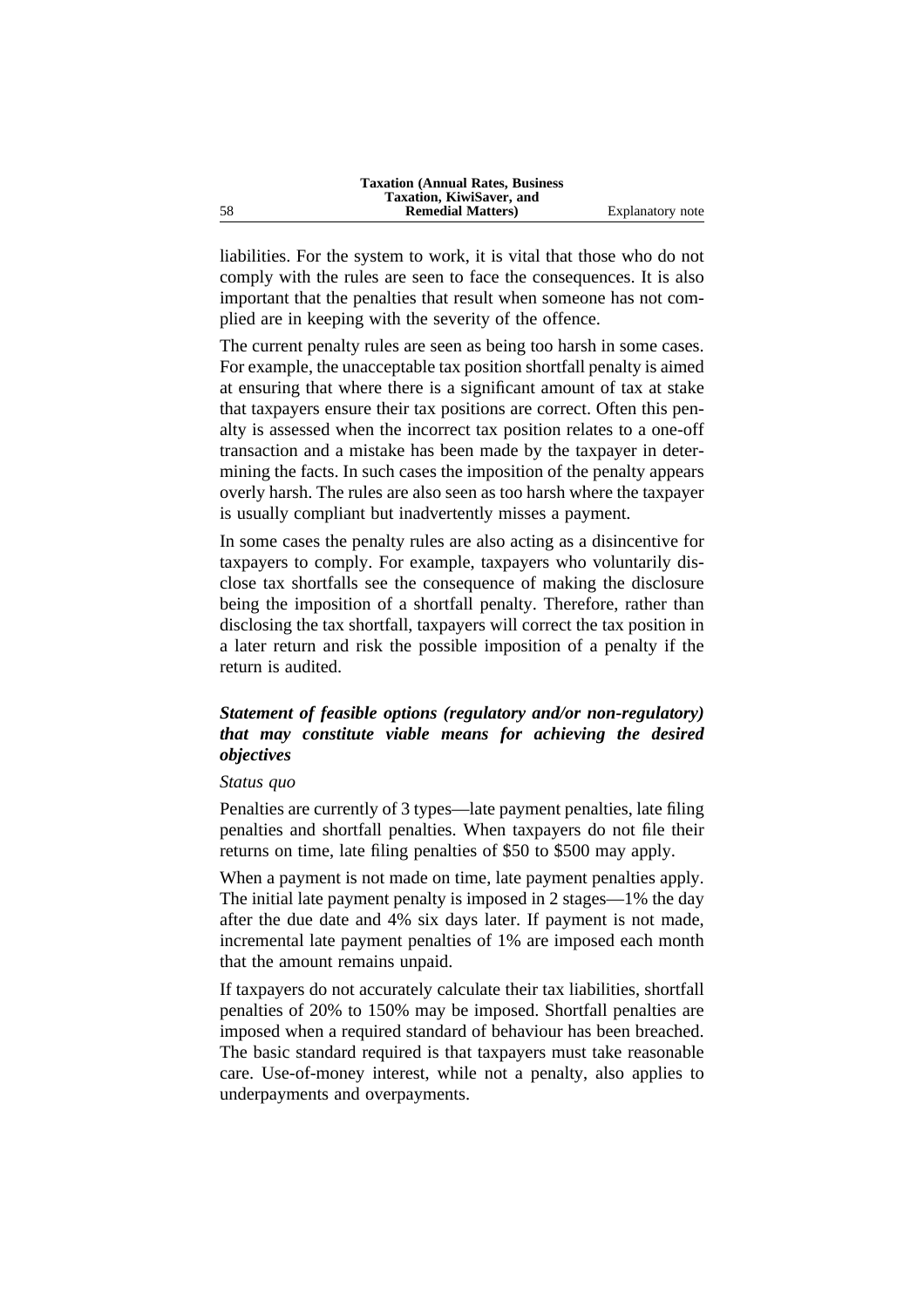## *Alternative options*

A number of alternatives were considered and they are detailed in the discussion document.

## *Preferred option*

The legislation is amended to provide further incentives to voluntarily comply, encourage filing of returns and payment of tax and ensure that any penalty assessed is in step with the breach. The amendments include:

- prescribing the circumstances when a shortfall penalty for not taking reasonable care may be imposed including when taxpayers have used a tax agent as
	- failing to provide adequate information to the agent;
	- failing to provide adequate instructions to the agent;
	- unreasonably relying on an agent or advisor; and
	- having had a tax shortfall previously which concerned the same error or action;
- refining the scope of the unacceptable tax position shortfall penalty by
	- removing GST and withholding-type taxes from the scope of the unacceptable tax position shortfall penalty so that the unacceptable tax position shortfall penalty applies only to tax positions taken in respect of income tax; and
	- increasing the thresholds for assessment of the unacceptable tax position shortfall penalty so that it will apply when the tax shortfall arising from the taxpayer's tax position is more than both \$50,000 and 1% of the taxpayer's total tax figure for the relevant return period;
	- improving recognition of good compliance by—
		- notifying a taxpayer the first time their payment is late rather than imposing an immediate late payment penalty, if payment was not made by a certain date the penalty would be imposed (if returns are filed on time for 2 years the process would reset, that is, the next late payment would receive a warning letter);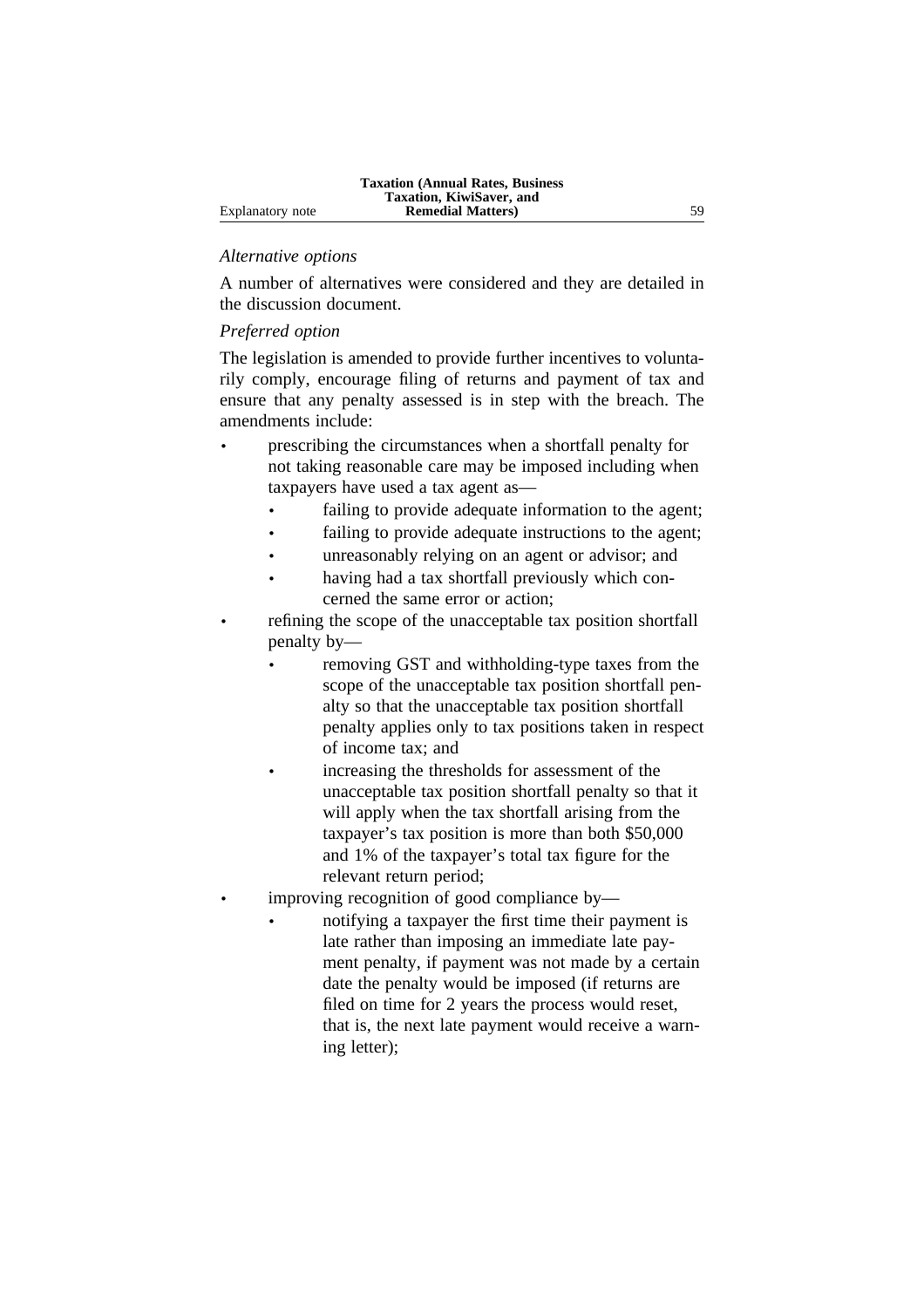- not imposing a shortfall penalty for not taking reasonable care or taking an unacceptable tax position when a tax shortfall is voluntarily disclosed before notification of a pending tax audit or investigation; and
- introducing a new graduated penalty to apply when an employer has filed an employer monthly schedule but not paid the PAYE; and
- extending the late filing penalty to GST returns that are not filed by the due date, with 2 levels of penalty: if the taxpayer's taxable supplies are more than \$1.3 million the late filing penalty will be \$250, and for taxpayers with taxable supplies less than or equal to \$1.3 million the penalty will be \$50.

# *Statement of the net benefit of the proposal, including the total regulatory costs (administrative, compliance, and economic costs) and benefits (including non-quantifiable benefits) of the proposal, and other feasible options*

#### *Government*

The major benefit is that taxpayers are encouraged to comply with their tax obligations. The legislation provides incentives to comply, rather than disincentives, so taxpayers will file their returns on time, pay their tax on time and correct mistakes.

These proposals will also have associated administrative costs which have not yet been quantified. Three of the proposals will require computer system changes—introducing the warning/notification before the imposition of the late payment penalty, imposing late filing penalties on late GST returns and the new PAYE shortfall penalty. Once the administrative costs are determined and the proposals finalised, funding will be sought as part of the Inland Revenue Department's normal budget bid.

While the fiscal costs of these proposals are difficult to estimate with accuracy, it is estimated (based on available information) that they will have a fiscal cost of approximately \$8.0 million per annum. Applying the voluntary disclosure proposal from an earlier date will increase the fiscal costs; this is expected to be less than \$1.0 million. The fiscal costs arise from the reduction in the level and number of penalties imposed. This fiscal cost may be offset to some extent as a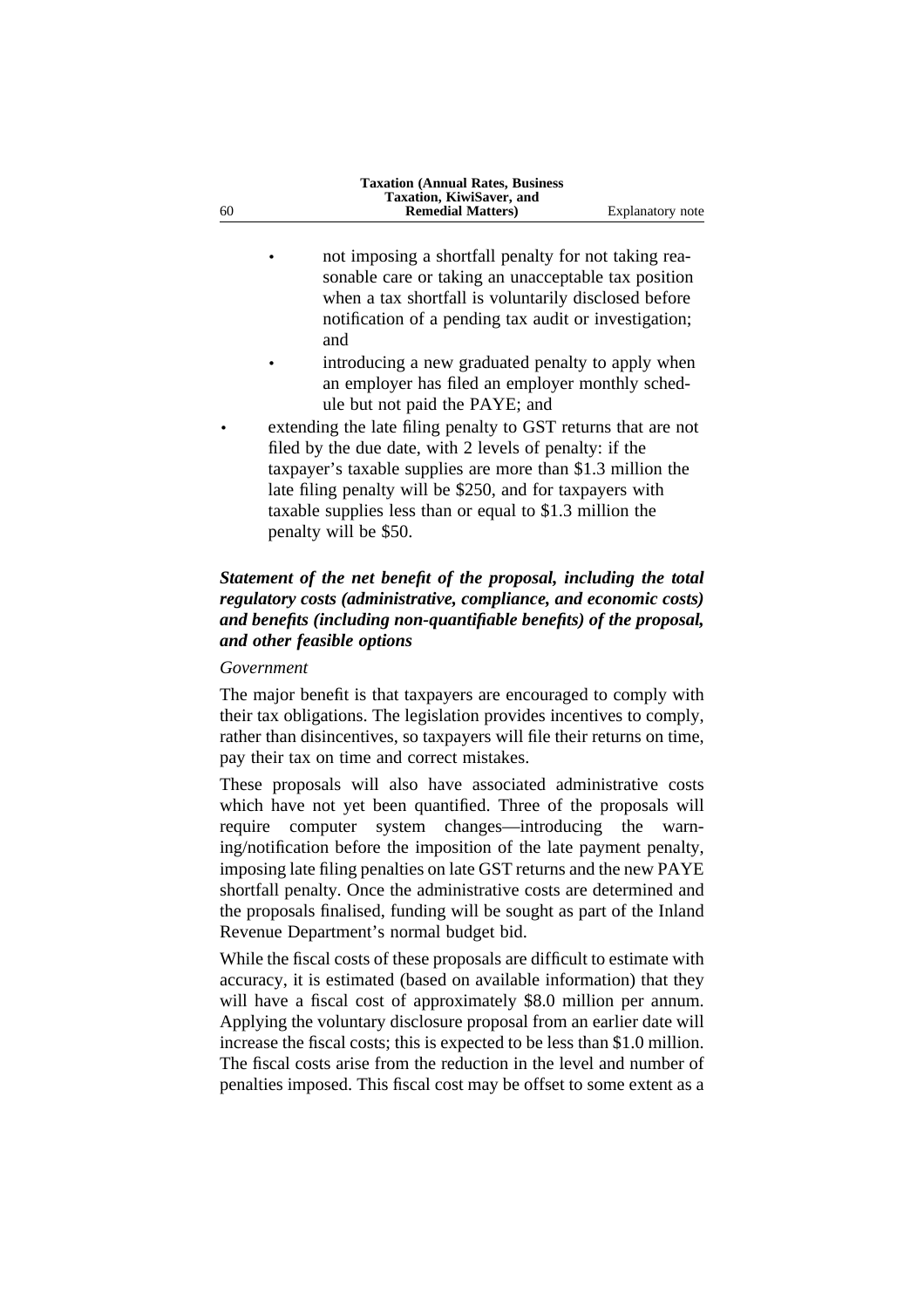result of the impost of the new GST late filing penalty. However, it is expected that the revenue generated from this new penalty will diminish quickly as taxpayers adjust their behaviour and file GST returns on time.

#### *Society*

By filing their returns on time and paying their tax on time taxpayers will incur fewer penalties. If taxpayers become aware of mistakes they are encouraged to come forward and notify the Inland Revenue Department of the mistake rather than correcting the mistake in a later return and fearing the imposition of a penalty that is disproportionate to their breach.

Taxpayers will pay approximately \$8.0 million less in penalties each year. The early application of the voluntary disclosure amendment will mean that taxpayers pay approximately \$1.0 million less in penalties in the next year.

The proposed amendments do not result in any compliance costs.

## *Statement of consultation undertaken*

A discussion document *Tax penalties, tax agents and disclosures* was released in October 2006. Eleven submissions were received on the discussion document. The submissions raised concerns that have been taken into account in developing the proposals. There were 3 changes made as a result of submissions.

The discussion document proposed that shortfall penalties for not taking reasonable care or for taking an unacceptable tax position not be applied if the taxpayer made a voluntary disclosure before being notified of a pending audit but only if the voluntary disclosure were made within 2 years of the tax position being taken. Submissions noted that the 2-year requirement meant that there would be a disincentive to disclose tax shortfalls more than 2 years old, even if they arose from the same issue as a tax shortfall occurring in the 2-year time span. The proposal now applies to voluntary disclosures regardless of when the tax position was taken.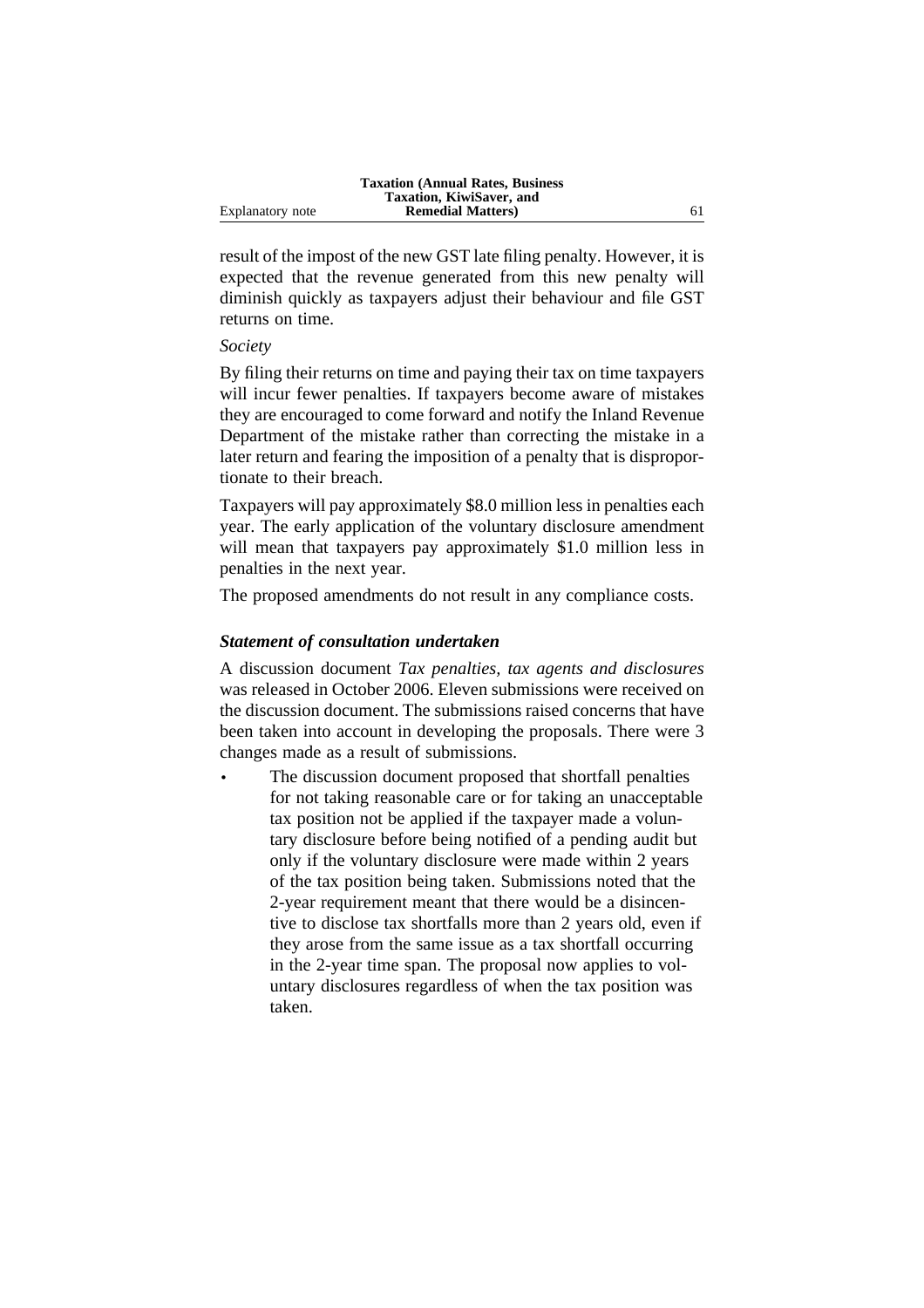| Explanatory note |
|------------------|
|                  |

- Also in relation to the voluntary disclosure proposal, submitters considered that the amendment to the voluntary disclosure rules should apply as soon as possible. They were concerned that taxpayers might delay making voluntary disclosures until the proposal is enacted. The proposal will apply from the date the bill is introduced.
- Submissions made on the introduction of the late filing penalty relating to GST returns expressed the concern that a \$250 late filing penalty was too high. It is proposed that there be 2 levels of penalty. If the taxpayer's taxable supplies are more than \$1.3 million (being the threshold for using the invoice basis) the late filing penalty will be \$250. For taxpayers with taxable supplies less than or equal to \$1.3 million, the penalty will be \$50.

The government agencies consulted were the Inland Revenue Department and the Treasury. No concerns were raised.

## **BETA accounts**

## *Statement of the public policy objective*

The objective is to prevent the BETA mechanism from being used inappropriately to offset or defer tax.

## *Statement of the nature and magnitude of the problem and the need for government action*

Branch equivalent tax accounts (or BETAs) prevent companies being taxed twice on their foreign income. Generally speaking, New Zealand companies are taxed on all foreign income as it is earned (know as ''accrual taxation''). Accrual taxation could give rise to economic double taxation where dividend withholding payment (DWP) is also imposed when foreign profits are repatriated as dividends. BETAs provide relief from such double taxation by allowing companies, in effect, to offset tax paid on 1 stream of income against tax due on the other stream through a system of debits and credits.

Currently, this BETA mechanism may give rise to scope for inappropriate avoidance or deferral of tax, contrary to the policy intent. Where DWP is imposed on dividends but there is no corresponding accrual taxation of the underlying profits, surplus BETA debits may be generated which can be used to offset tax on other income. In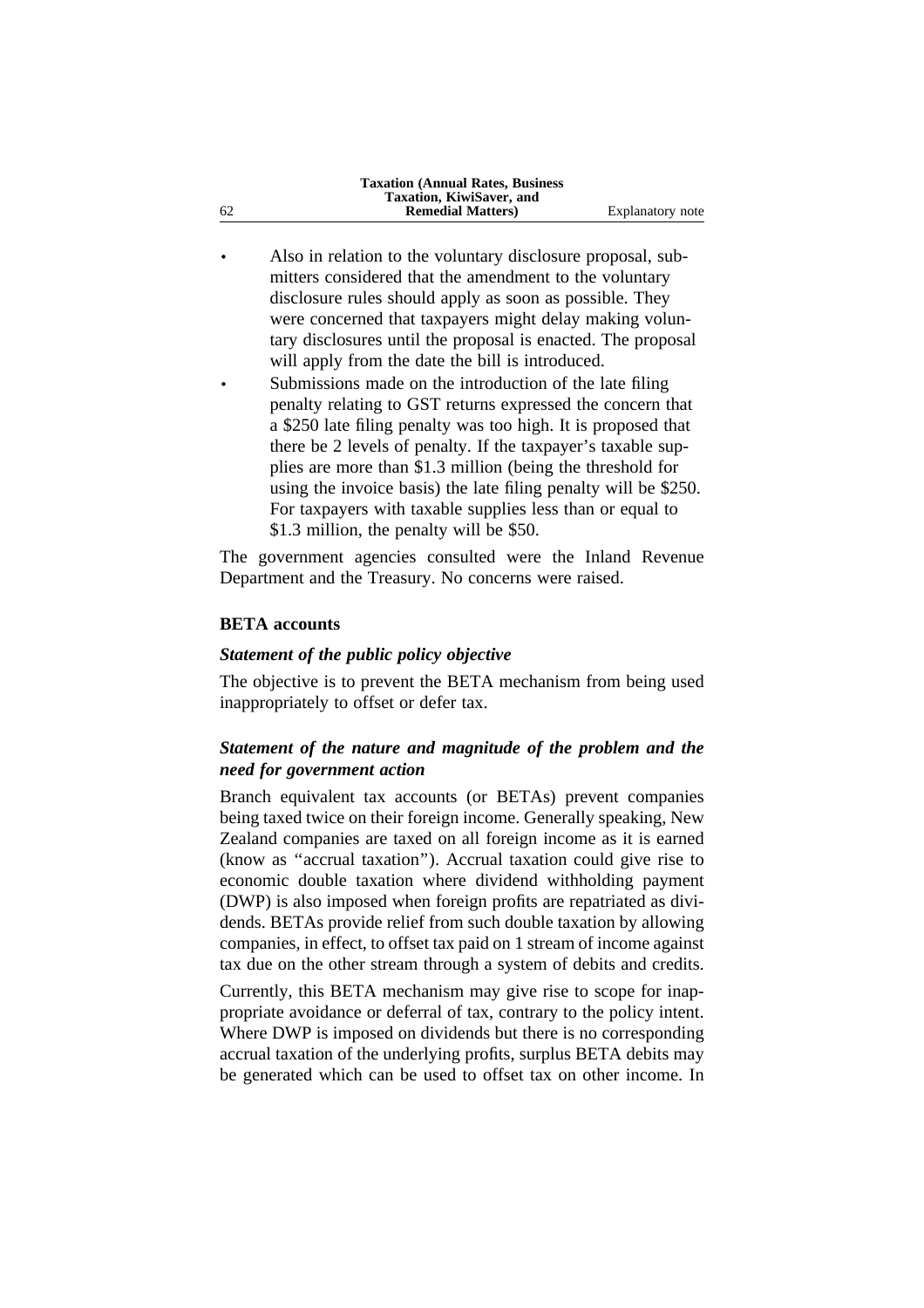|                  | <b>Taxation (Annual Rates, Business)</b> |  |
|------------------|------------------------------------------|--|
|                  | Taxation, KiwiSaver, and                 |  |
| Explanatory note | <b>Remedial Matters</b> )                |  |

addition, current law does not expressly limit the conversion of debits into a loss to the amount necessary to offset income tax on attributed CFC income in the absence of New Zealand losses. If companies could convert debits into losses regardless of the level of their attributed CFC income, they could use those losses to relieve other income that is properly taxable.

# *Statement of feasible options (regulatory and/or non-regulatory) that may constitute viable means for achieving the desired objectives*

#### *Status quo*

Maintaining the status quo is not considered appropriate.

# *Amend Income Tax Act*

Two changes are proposed:

- that the law be amended so that companies' access to BETA debits is limited by reference to their liability to tax on foreign income; and
- that the law be amended to prevent BETA debits being generated when DWP is paid on dividends received from "grey list" investments. (There is no accrual taxation of profits derived from direct investment into any of the 8 countries on the ''grey list'', which are considered to have tax systems similar to those of New Zealand.)

# *Statement of the net benefit of the proposal, including the total regulatory costs (administrative, compliance, and economic costs) and benefits (including non-quantifiable benefits) of the proposal, and other feasible options*

## *Government and society*

The proposed changes will ensure that the law clearly aligns with the established policy intent behind the BETA mechanism and prevent erosion of the tax base.

## *Business*

There should be no additional compliance costs for businesses.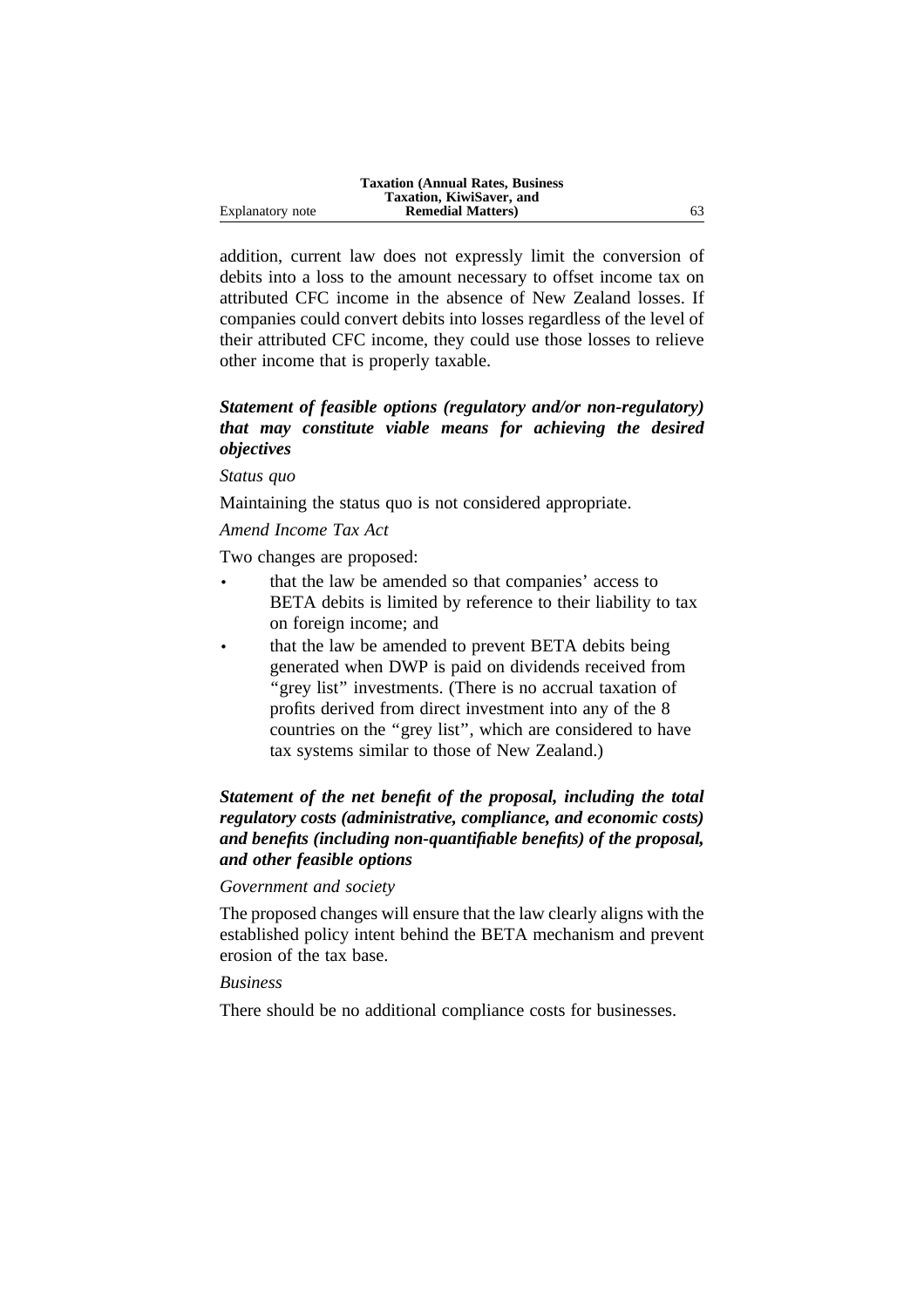#### *Statement of consultation undertaken*

#### *Government departments and agencies consulted*

The Treasury and the Inland Revenue Department have been consulted. No concerns were raised.

#### **Retirement scheme contribution withholding tax**

#### *Statement of the public policy objectives*

The public policy objectives are to ensure that taxes are equitable between taxpayers, and to decrease barriers to long term savings.

# *Statement of the nature and magnitude of the problem and the need for government action*

Under current rules, locked-in contributions to long term retirement savings schemes are part of taxable income, and are taken into account for the purposes of assessing eligibility for social assistance, where that social assistance is delivered through tax systems. This creates barriers to making contributions to retirement savings schemes, because people who receive such contributions may be required to file tax returns, and there may be an impact on any social assistance they receive.

Investment income earned through portfolio investment entities (PIEs), and employer contributions to employee superannuation schemes are excluded from taxable income and not taken into account for social assistance purposes, because the income is locked-in, or not readily available for day-to-day living expenses. Subjecting locked-in contributions to long term savings schemes to income tax, and taking them into account for social assistance purposes, would not be consistent with the treatment of PIE investment income and employer superannuation contributions.

Te Wananga o Ngai Tahu (TRoNT) is setting up a long term savings scheme for its members. The principal purpose of the scheme is to provide retirement savings. About 40,000 members of Ngai Tahu are expected to join the scheme. Although the individual contributions made by TRoNT will not be large, and thus any impact on members' social assistance will be minimal, it is possible that savers in this scheme (or in other schemes which may be set up) may suffer decreases in social assistance entitlements because they choose to save.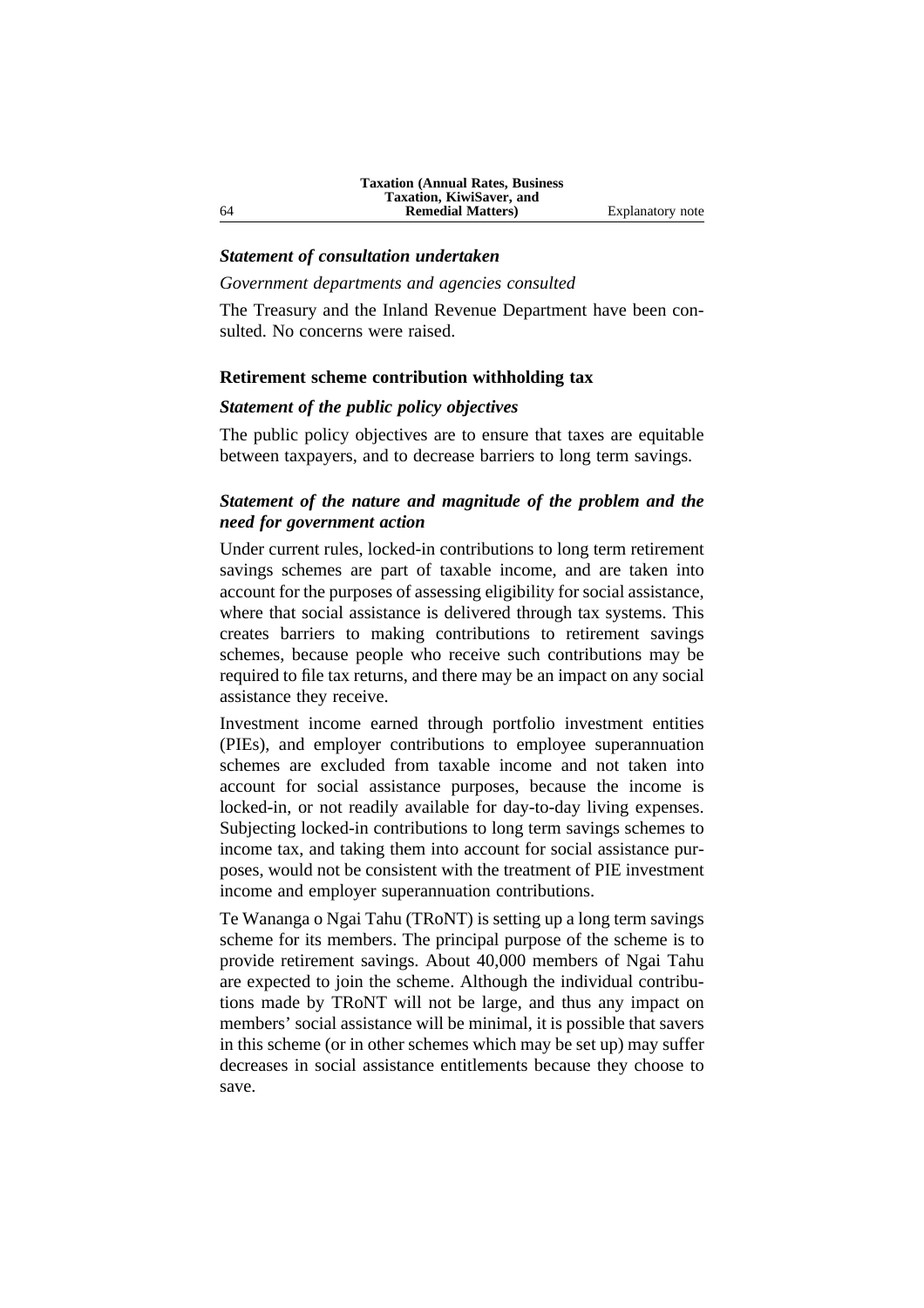# *Statement of feasible options (regulatory and/or non-regulatory) that may constitute viable means for achieving the desired objective*

#### *Status quo*

Under the Income Tax Act 2004, locked-in contributions to long term savings schemes are subject to income tax and are taxed at individual savers' marginal tax rates (varying according to savers' circumstances). The contributions are also taken into account for social assistance purposes where that social assistance is delivered through the tax system. Entities making contributions are required to deduct resident withholding tax (RWT) at the applicable rates for dividends and Maori authority contributions. Savers receiving the contributions may be required to file tax returns to recover any overpaid RWT. Any social assistance that savers receive through the tax system may be reduced by 20c for each \$1 of contributions received. These costs might create barriers to savings through long term savings schemes.

#### *Alternative option*

The alternative option is the same as the preferred option below, except that contribution withholding tax rates could be set at different rates. This option is not preferred because it could create opportunities for taxpayers to avoid tax, by converting taxable income taxed at higher rates to retirement scheme contributions taxed at lower rates..

## *Preferred option: Amend the Income Tax Act 2004*

Amend the Income Tax Act 2004 to set up new rules for taxing locked-in contributions to long term retirement savings schemes. In particular the rules will:

- allow the rules to be used in respect of schemes set up by companies (but not closely held companies), widely held unit trusts, and Maori authorities, thus helping to ensure that there is an arm's-length relationship between contributors and savers;
- impose a final withholding tax on contributions to long term savings schemes, instead of income tax;
- exclude contributions to long term savings schemes from being taken into account for the purposes of social assistance delivered through the tax system;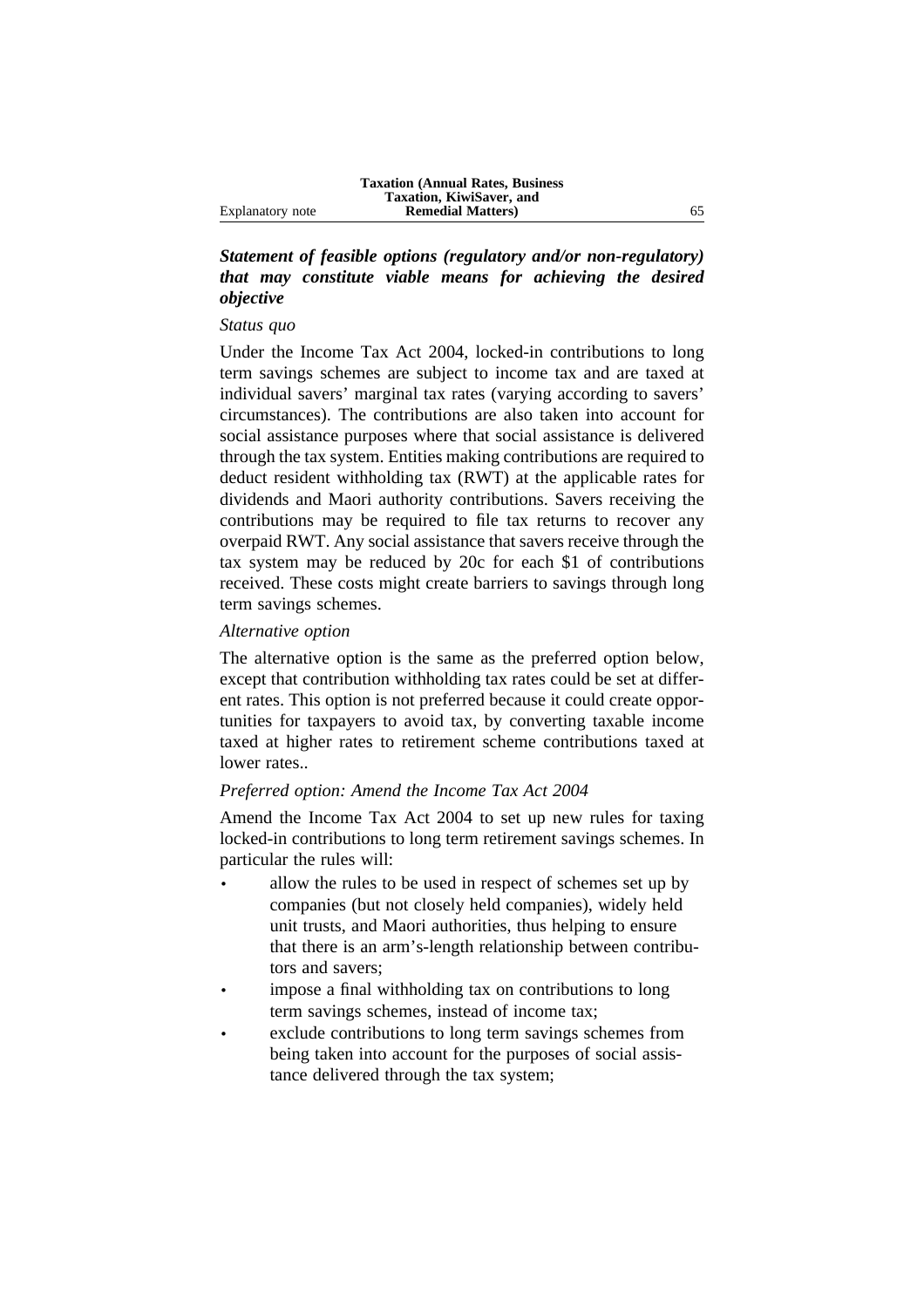| 66 | <b>Taxation (Annual Rates, Business)</b><br>Taxation, KiwiSaver, and<br><b>Remedial Matters)</b> | Explanatory note |
|----|--------------------------------------------------------------------------------------------------|------------------|
|    |                                                                                                  |                  |
|    | align tax rates on contributions with tax rates on income,                                       |                  |
|    | that is 19.5%, 33%, and 39%, with the applicable rate                                            |                  |
|    | dependent on individual savers' taxable income;                                                  |                  |
|    | require schemes to be PIEs, reinforcing the arm's-length                                         |                  |
|    | relationship between contributors and savers;                                                    |                  |
|    | allow withdrawals for retirement, first home purchase, terti-                                    |                  |
|    | ary education (repaying student loans), significant financial                                    |                  |
|    | hardship, serious illness (total and permanent disability, or                                    |                  |
|    | imminent death) and permanent emigration;                                                        |                  |
|    | require that retirement withdrawals will be taken into                                           |                  |
|    | account for the purposes of assessing entitlement to social                                      |                  |
|    | assistance if those withdrawals are made before the age of                                       |                  |
|    | eligibility for New Zealand Superannuation, and the mem-                                         |                  |
|    | ber is still eligible to receive contributions (this rule is                                     |                  |
|    | similar to existing rules for employer superannuation con-                                       |                  |
|    | tributions);                                                                                     |                  |
|    | require members who declare an incorrect rate to entities to                                     |                  |
|    | file tax returns and pay any outstanding tax, but continue to                                    |                  |
|    | exclude such income from being taken into account for                                            |                  |
|    |                                                                                                  |                  |

- social assistance purposes (similar to existing rules with respect to declaring an incorrect rate for PIE purposes); and
- require the reasonableness of a scheme's lock-in rules, and thus the eligibility of contributors to use the withholding tax rules, to be assessed by the Commissioner of Inland Revenue.

# *Statement of the net benefit of the proposal, including the total regulatory costs (administrative, compliance, and economic costs) and benefits (including non-quantifiable benefits) of the proposal, and other feasible options*

#### *Government*

There may be an increase in the cost of family assistance if savers elect to receive income that might otherwise have been included in taxable income as savings scheme contributions. However, it is not certain that any increase will occur, because it is not certain that savers would have received the income in any form other than savings contributions, and it is not likely that savers will be able to convert other forms of income into savings contributions, given the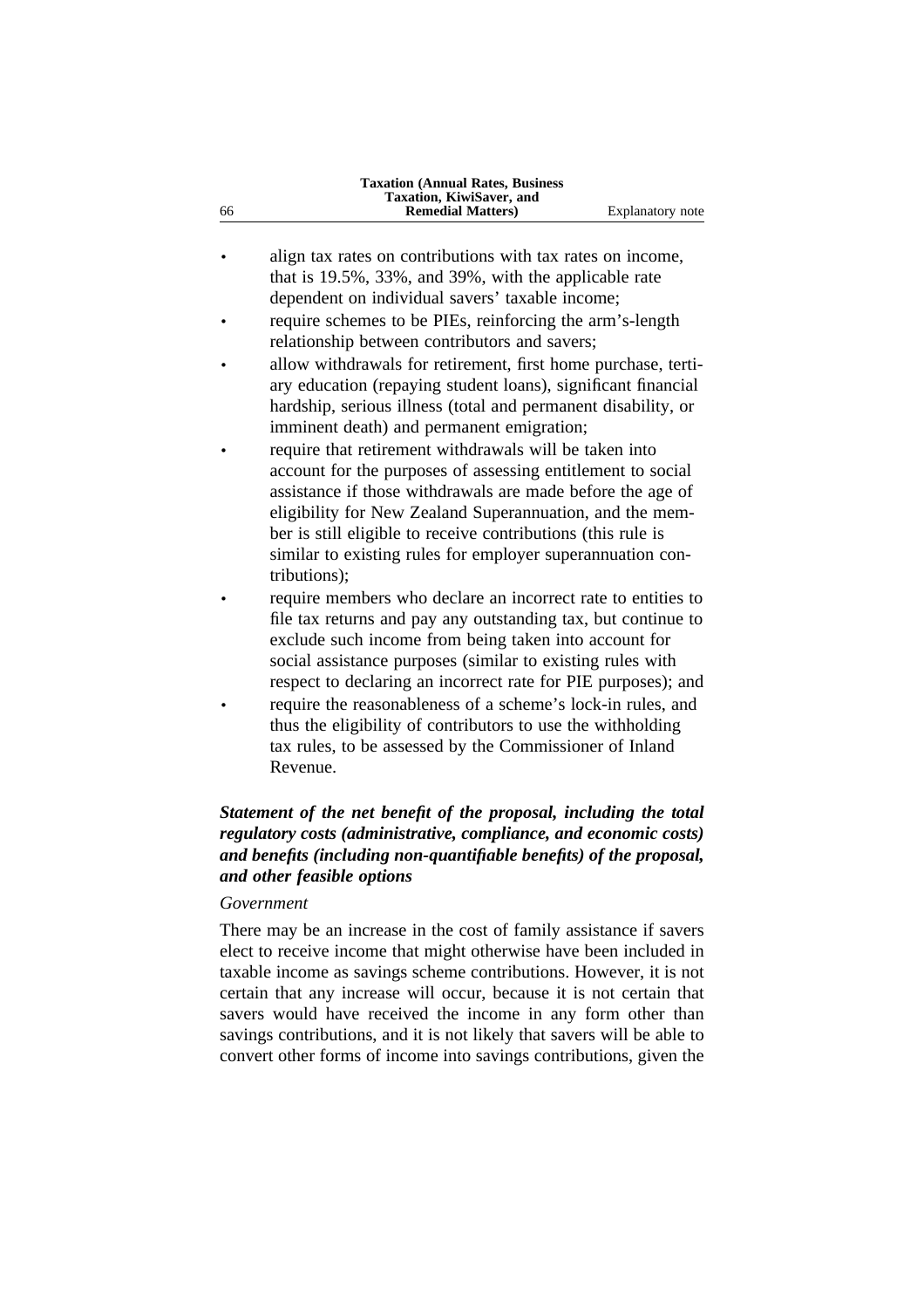|                  | <b>Taxation (Annual Rates, Business)</b> |  |
|------------------|------------------------------------------|--|
|                  | Taxation, KiwiSaver, and                 |  |
| Explanatory note | <b>Remedial Matters</b> )                |  |

rules promoting arm's–length relationships between contributors and savers.

The cost of administering the new tax will be minimised by collecting the tax through existing mechanisms for specified superannuation contribution withholding tax.

## *Contributing entities*

Contributing entities will incur extra compliance costs in administering the withholding tax. However, they will only incur these costs if they elect to use the withholding tax rules, and by doing so, they will reduce compliance costs for savers. These costs are discussed in greater detail in the business compliance cost statement.

#### *Savers*

Overall, savers' costs in complying with tax rules will be reduced. Savers will incur some costs because they will have to declare a tax rate to the contributing entity. However, this will be less than the costs they would have incurred if the contributions were taxed through income tax, because they will not be required to file tax returns.

Some savers might have received less social assistance if the contributions were taxed through income tax, but taxing the contributions through the withholding tax will prevent this potential cost. Some savers may be able to increase entitlements to social assistance if they are able to arrange for income taxed through income tax to be converted into contributions taxed through the withholding tax. However, this is not a likely outcome given the rules promoting an arm's-length relationship between contributors and savers.

#### *Society*

Society will benefit through the reduction in barriers to saving, and through maintaining equity between taxpayers.

## *Statement of consultation undertaken*

#### *Stakeholders consulted*

Te Rununga o Ngai Tahu, the Investment Savings and Insurance Association of New Zealand and the New Zealand Institute of Chartered Accountants were consulted in the development of this proposal. No significant concerns were raised.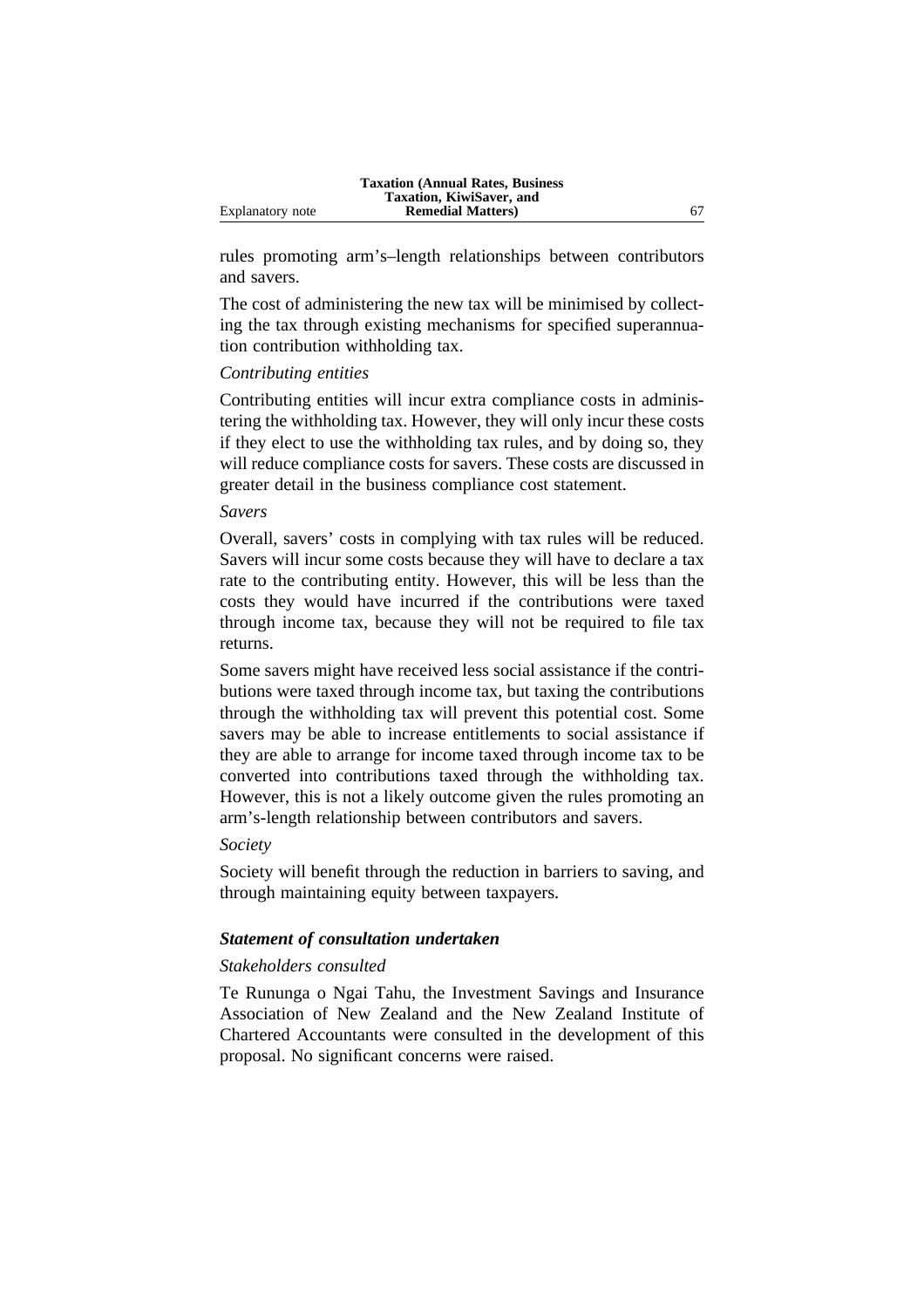#### *Government departments and agencies consulted*

The Treasury, the Inland Revenue Department, the Ministry of Economic Development, the Ministry of Social Welfare and Te Puni Kokiri were consulted in the development of this proposal. No significant concerns were raised.

#### *Initial application*

In the first instance, only Te Rununga o Ngai Tahu is known to be planning to use the withholding tax rules.

The Inland Revenue Department will publish an explanation of the new rules in the *Tax Information Bulletin* once the new rules are enacted.

#### Compliance cost statement

The majority of changes to current law in the bill are remedial in nature and so are expected to decrease compliance costs, or keep them the same. The following changes to current law that are contained in the bill are expected to increase compliance costs.

#### *Retirement scheme contribution withholding tax*

Companies, unit trusts and Maori authorities that elect to set up long term savings schemes, or savings schemes as their nominees, will incur one-off compliance costs setting up systems for calculating and deducting the withholding tax. There will be on-going compliance costs in administering the withholding tax, including collecting tax rates from savers, calculating and deducting the withholding tax, paying it over to the Inland Revenue Department, and keeping records. The likely extent of the compliance costs has not been quantified, but they are expected to be low, given that they are a marginal cost in addition to existing tax compliance costs.

## Consultation

Most proposals contained in the bill were subject to the generic tax policy process. Exceptions were changes relating to the KiwiSaver scheme, changes relating to the proposed new tax rate for companies, and a number of minor remedial amendments.

The generic tax policy process is a robust consultative policy development process focussed on tax policy development. For the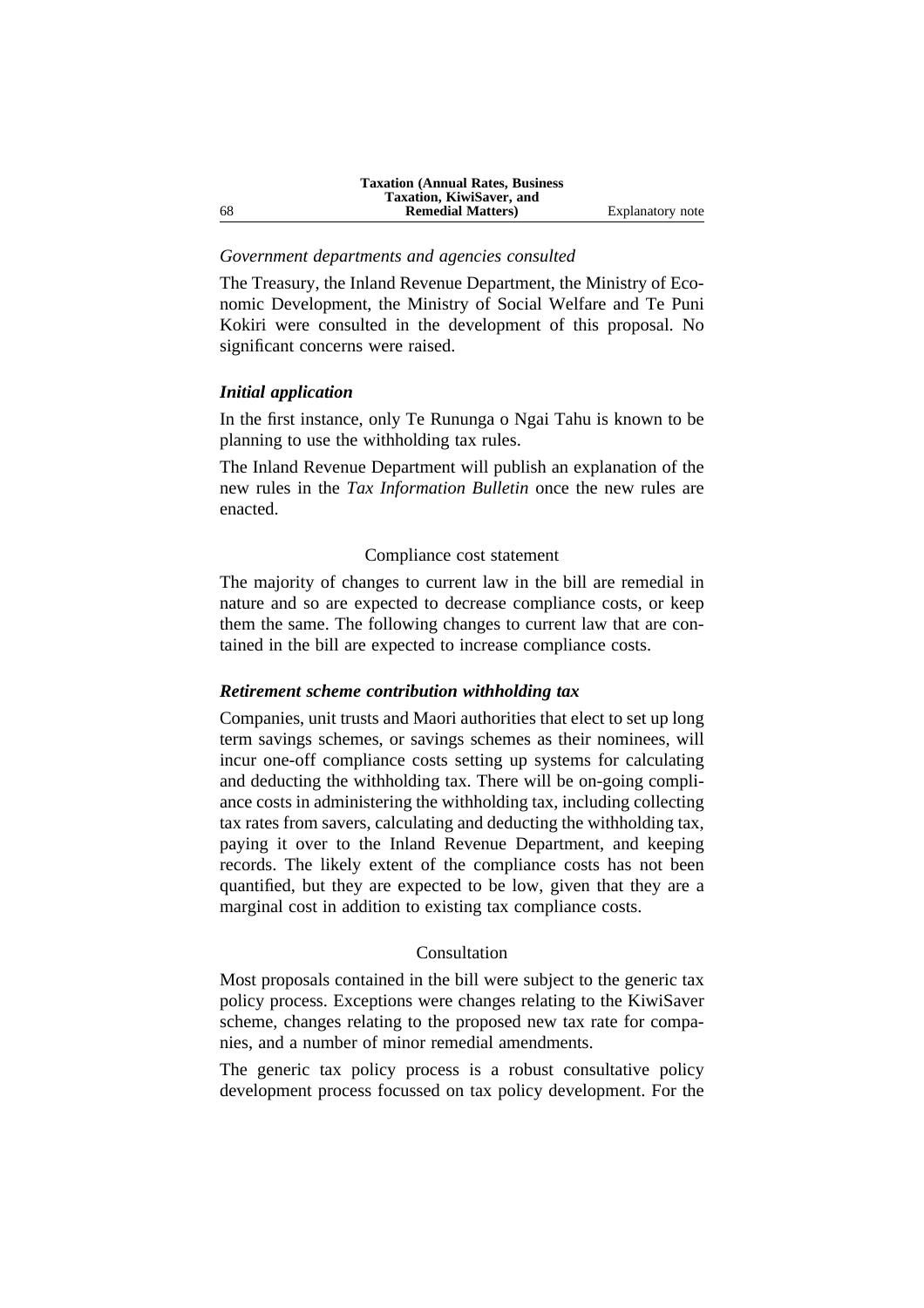|                  | <b>Taxation (Annual Rates, Business)</b> |    |
|------------------|------------------------------------------|----|
|                  | Taxation, KiwiSaver, and                 |    |
| Explanatory note | <b>Remedial Matters</b> )                | 69 |

major measures in the bill, this process included the release of the following discussion documents or issues papers:

## *R & D tax credits*

*Tax incentives for giving to charities and other non-profit organisations*

*Tax penalties, tax agents and disclosures*

Consultation on specific matters was undertaken with other professional groups, industry representatives, and individual taxpayers, according to their expertise on the proposed amendments. This included consultation with:

- Accident Compensation Corporation
- Air New Zealand Limited
- AMP
- ASFONZ
- Chapman Tripp
- Charities Commission
- Corporate Taxpayers Group
- **Deloitte**
- Department of Prime Minister and Cabinet
- Ernst & Young
- ING
- Investment Savings and Insurance Association of New Zealand
- Kensington Swan
- KPMG
- NZ Funds Management
- New Zealand Institute of Chartered Accountants
- New Zealand Law Society
- New Zealand Screen Council
- New Zealand Superannuation Fund
- Office for the Community and Voluntary Sector
- Owens Tax Advisors Limited
- PricewaterhouseCoopers
- Russell McVeagh
- Shell New Zealand Limited
- Sport and Recreation New Zealand
- Superannuation industry participants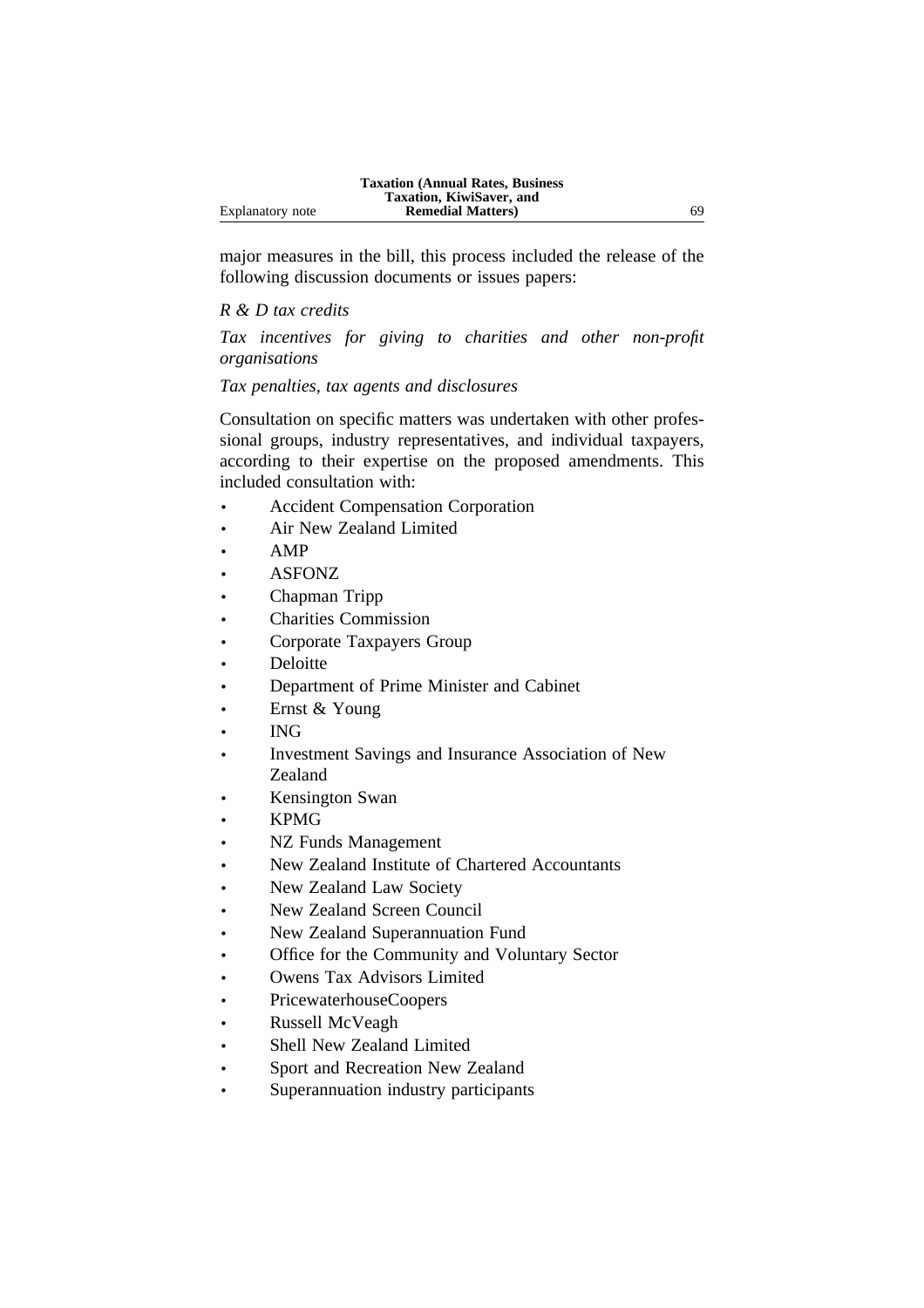- Tertiary Education Commission
- Te Rununga o Ngai Tahu
- Waitaki District Council.

The Treasury was consulted and involved in the policy development of the amendments in the bill. Other agencies consulted were:

- Department of Internal Affairs
- Department of Labour—Immigration
- Ministry of Economic Development
- Ministry of Education
- Ministry of Foreign Affairs and Trade
- Ministry of Justice
- Ministry of Social Development
- NZAID
- New Zealand Customs Service
- New Zealand Trade and Enterprise
- Ministry of Research, Science and Technology
- Office of the Privacy Commissioner
- Ministry for Culture and Heritage
- Ministry of Research Science and Technology
- Ministry of Education and the Tertiary Education Commission
- NZ Police's Strategic Intelligence Unit
- Te Puni Kokiri.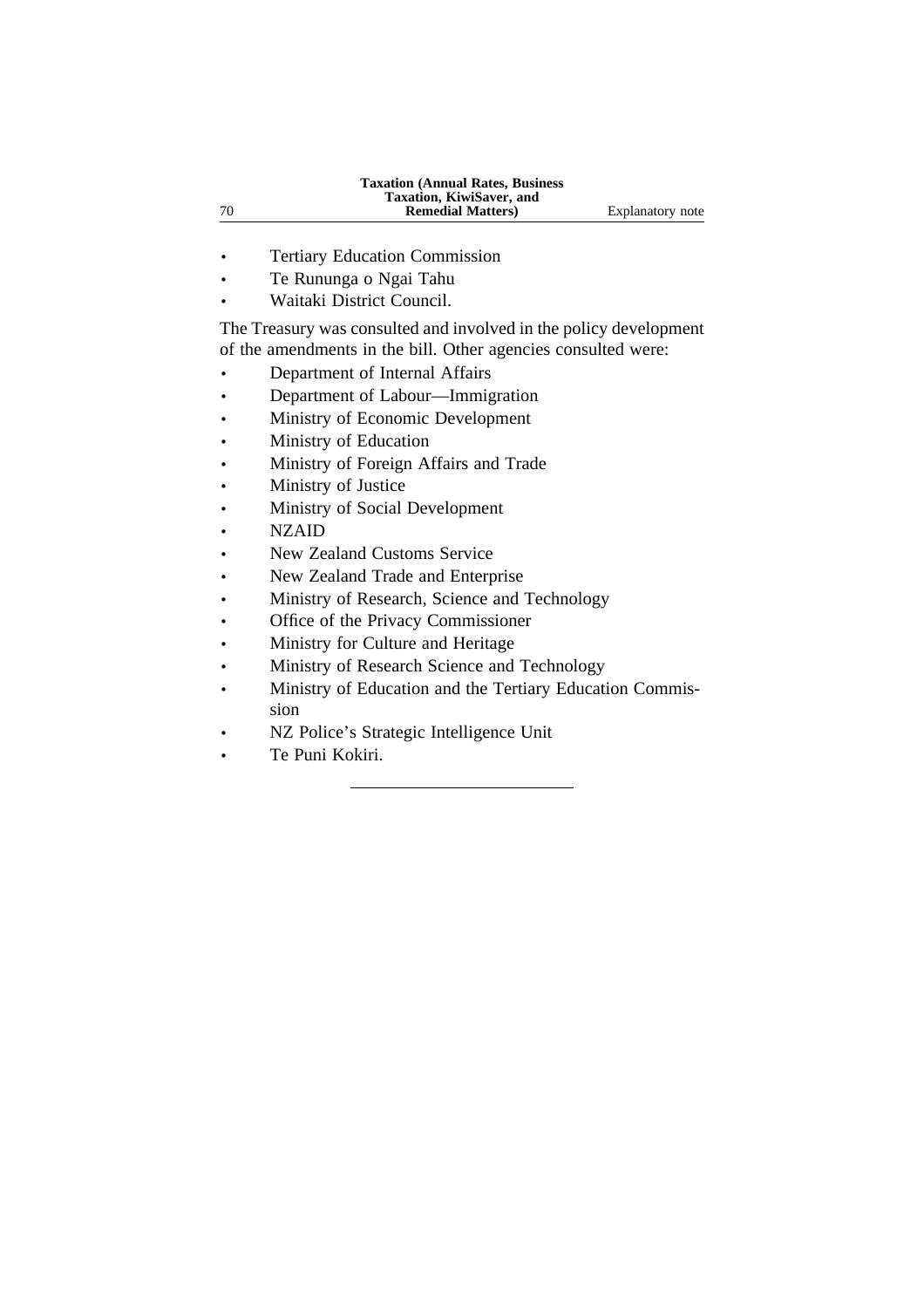# *Hon Peter Dunne*

# **Taxation (Annual Rates, Business Taxation, KiwiSaver, and Remedial Matters) Bill**

# Government Bill

#### **Contents**

|   |              | Page           |
|---|--------------|----------------|
|   | Title        | $\overline{4}$ |
| 2 | Commencement |                |

## **Part 1**

#### **Annual rates of income tax, amendments to Income Tax Act 2004**

|    | Annual rates of income tax for 2007-08 tax year                                  |    |
|----|----------------------------------------------------------------------------------|----|
| 3  | Rates of income tax for 2007–08 tax year                                         | 16 |
|    | <b>General amendments to Income Tax Act 2004</b>                                 |    |
| 4  | Income Tax Act 2004                                                              | 16 |
| 5  | Withholding liabilities                                                          | 16 |
| 6  | Disposal: amount from major development or division<br>and not already in income | 17 |
| 7  | Business exclusion from section CB 10                                            | 17 |
| 8  | Investment exclusion from section CB 10                                          | 18 |
| 9  | Determination of amount of credit in certain cases                               | 18 |
| 10 | Prevention of double taxation of share cancellation<br>dividends                 | 18 |
| 11 | New heading and section CE 12 inserted                                           | 19 |
|    | <b>Tax</b> credits                                                               |    |
|    | CE 12 Tax credits under section LD 1B added to<br>caregiver's income             | 19 |
| 12 | Benefits, pensions, compensation, and government grants                          | 19 |
| 13 | When FIF income arises                                                           | 19 |
| 14 | Withdrawals                                                                      | 20 |
| 15 | Exclusions of withdrawals of various kinds                                       | 20 |
| 16 | Meaning of petroleum miner                                                       | 20 |
| 17 | New section CT 6B inserted                                                       | 20 |
|    | CT 6B Meaning of petroleum mining operations                                     | 20 |
| 18 | New section CW 28B inserted                                                      | 21 |

119—1 1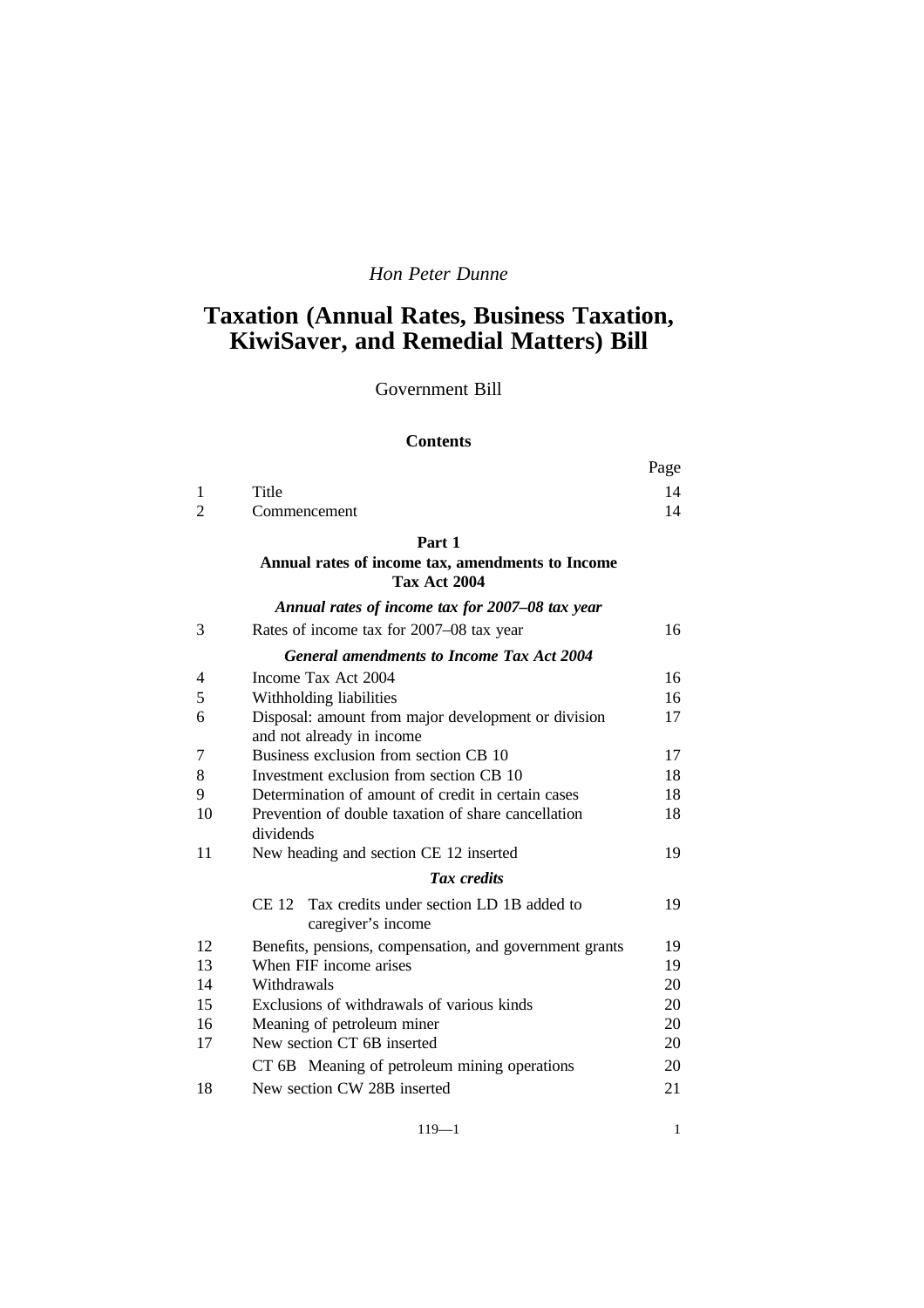|    | Taxation, KiwiSaver, and<br><b>Remedial Matters)</b>                                             |    |  |  |
|----|--------------------------------------------------------------------------------------------------|----|--|--|
|    | <b>CW 28B</b><br>Payment of certain accident compensation                                        | 21 |  |  |
|    | payments                                                                                         |    |  |  |
| 19 | Local authorities                                                                                | 21 |  |  |
| 20 | Charities: non-business income                                                                   | 22 |  |  |
| 21 | Charities: business income                                                                       | 22 |  |  |
| 22 | New heading and sections CW 49C and CW 49D<br>inserted                                           | 22 |  |  |
|    | Income of, and distributions by, certain                                                         |    |  |  |
|    | international funds                                                                              |    |  |  |
|    | <b>CW 49C</b><br>Income of certain international funds                                           | 22 |  |  |
|    | <b>CW 49D</b><br>Distributions by certain international funds                                    | 23 |  |  |
| 23 | Heading above section CX 42 replaced                                                             | 23 |  |  |
| 24 | New section CX 42B inserted                                                                      | 23 |  |  |
|    | CX <sub>42B</sub><br>Contributions to retirement savings scheme                                  | 23 |  |  |
| 25 | Research or development                                                                          | 24 |  |  |
| 26 | Some definitions                                                                                 | 24 |  |  |
| 27 | Gifts of money by company                                                                        | 25 |  |  |
| 28 | Sale of business: transferred employment income<br>obligations                                   | 25 |  |  |
| 29 | Heading to subpart DF                                                                            | 26 |  |  |
| 30 | New section DF 4 added                                                                           | 26 |  |  |
|    | Payment for attendant care by person receiving<br>DF 4<br>certain accident compensation payments | 26 |  |  |
| 31 | When FIF loss arises                                                                             | 27 |  |  |
| 32 | Film production expenditure                                                                      | 27 |  |  |
| 33 | Maori authorities: donations                                                                     | 28 |  |  |
| 34 | Cost                                                                                             | 28 |  |  |
| 35 | Discounted selling price                                                                         | 29 |  |  |
| 36 | Valuing closing stock consistently                                                               | 29 |  |  |
| 37 | Discounted selling price for low-turnover traders                                                | 29 |  |  |
| 38 | Valuing closing stock consistently for low-turnover<br>traders                                   | 30 |  |  |
| 39 | Reduction: bloodstock not previously used for breeding<br>in New Zealand                         | 30 |  |  |
| 40 | Valuation of excepted financial arrangements                                                     | 31 |  |  |
| 41 | Expenditure incurred in acquiring film rights in feature<br>films                                | 31 |  |  |
| 42 | Expenditure incurred in acquiring film rights in films<br>other than feature films               |    |  |  |
| 43 | Film production expenditure for New Zealand films                                                | 32 |  |  |
| 44 | Film production expenditure for films other than New<br>Zealand films                            | 32 |  |  |

**Taxation (Annual Rates, Business**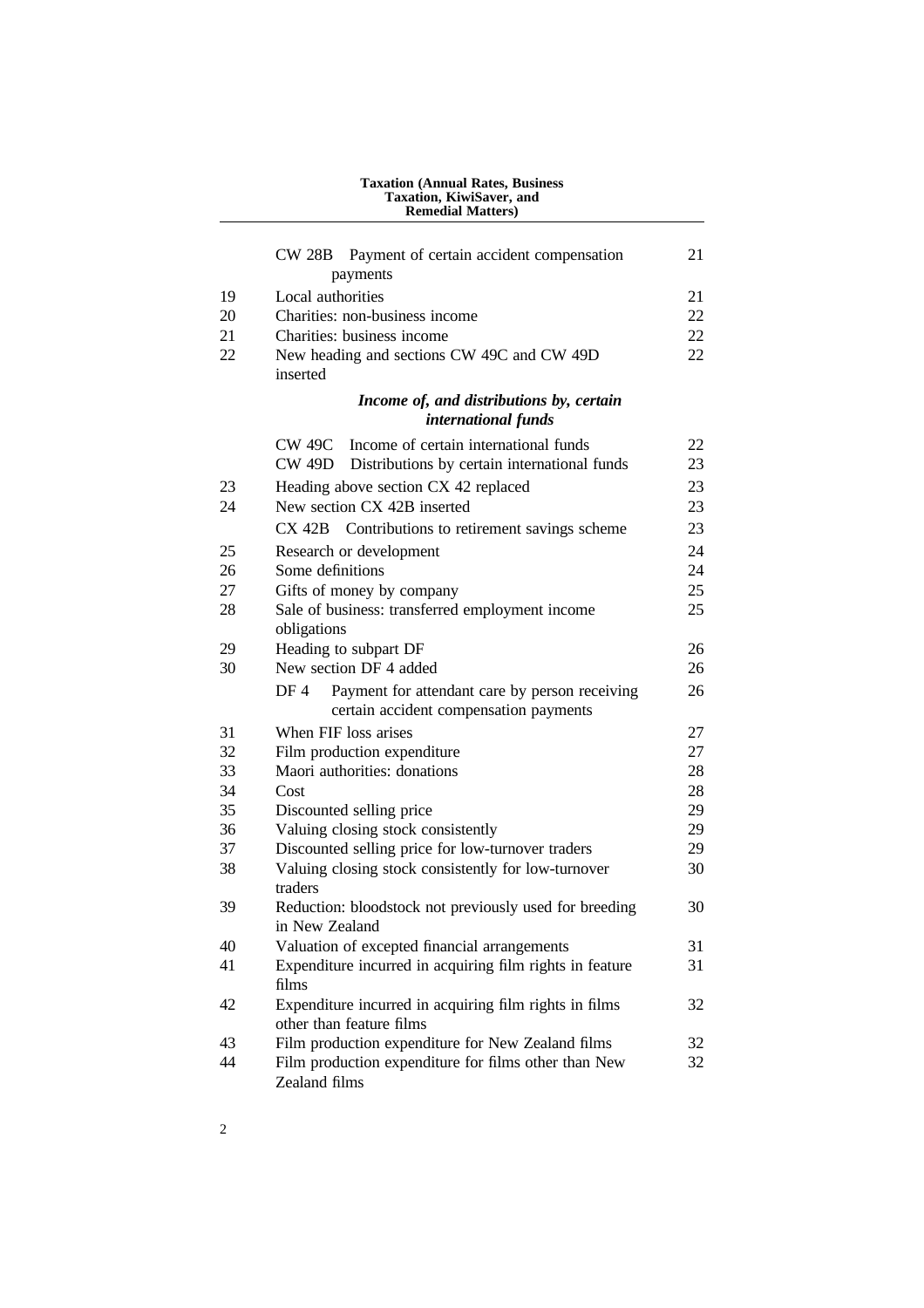| Taxation, KiwiSaver, and<br><b>Remedial Matters)</b> |                                                                               |          |
|------------------------------------------------------|-------------------------------------------------------------------------------|----------|
| 45                                                   | What spreading methods do                                                     | 33       |
| 46                                                   | What is included when spreading methods used                                  | 33       |
| 47                                                   | New sections EW 15B and EW 15C inserted                                       | 34       |
|                                                      | <b>IFRS</b> method<br><b>EW 15B</b>                                           | 34       |
|                                                      | <b>EW 15C</b><br>IFRS method: requirements                                    | 34       |
| 48                                                   | Yield to maturity method or alternative                                       | 36       |
| 49                                                   | Straight-line method                                                          | 36       |
| 50                                                   | Market valuation method                                                       | 37       |
| 51                                                   | Choice among first 3 spreading methods                                        | 37       |
| 52                                                   | Determination method or alternative                                           | 37       |
| 53                                                   | Section EW 21 repealed                                                        | 38       |
| 54                                                   | Failure to use method for financial reporting purposes                        | 38       |
| 55                                                   | Consistency of use of spreading method                                        | 38       |
| 56                                                   | New section EW 25B inserted                                                   | 39       |
|                                                      | EW 25B Consistency of use of IFRS method                                      | 39       |
| 57                                                   | Change of spreading method                                                    | 39       |
| 58                                                   | Base price adjustment formula                                                 | 40       |
| 59                                                   | Taxable distribution from non-qualifying trust                                | 40       |
| 60                                                   | Exemptions: direct income interests in FIF in grey list<br>country            | 40       |
| 61                                                   | Exemptions limited by income years: shares in certain<br>grey list companies  | 41       |
| 62                                                   | Exemption: shares in listed Australian company                                | 41       |
| 63                                                   | Exemption: units in certain Australian unit trusts                            | 42       |
| 64                                                   | Limits on choice of calculation methods                                       | 44       |
| 65                                                   | Use of particular calculation methods required                                | 45       |
| 66                                                   | Branch equivalent method                                                      | 45       |
| 67                                                   | Comparative value method                                                      | 45       |
| 68                                                   | Fair dividend rate method                                                     | 46       |
| 69                                                   | Fair dividend rate method: usual method                                       | 46       |
| 70                                                   | Fair dividend rate method: method for entities that value<br>investors' units | 47       |
| 71                                                   | Fair dividend rate method and cost method: calculating                        | 49       |
|                                                      | items in formulas for periods affected by share                               |          |
| 72                                                   | reorganisations<br>Cost method                                                | 49       |
| 73                                                   |                                                                               |          |
| 74                                                   | Limits on changes of method<br>Consequences of changes in method              | 50<br>50 |
| 75                                                   | FIF rules first applying to interest on or after 1 April                      | 51       |
|                                                      | 2007                                                                          |          |
| 76                                                   | Measurement of cost                                                           | 51       |
| 77                                                   | Policyholder income formula                                                   | 51       |
| 78                                                   | New sections EY 42B and 42C inserted                                          | 52       |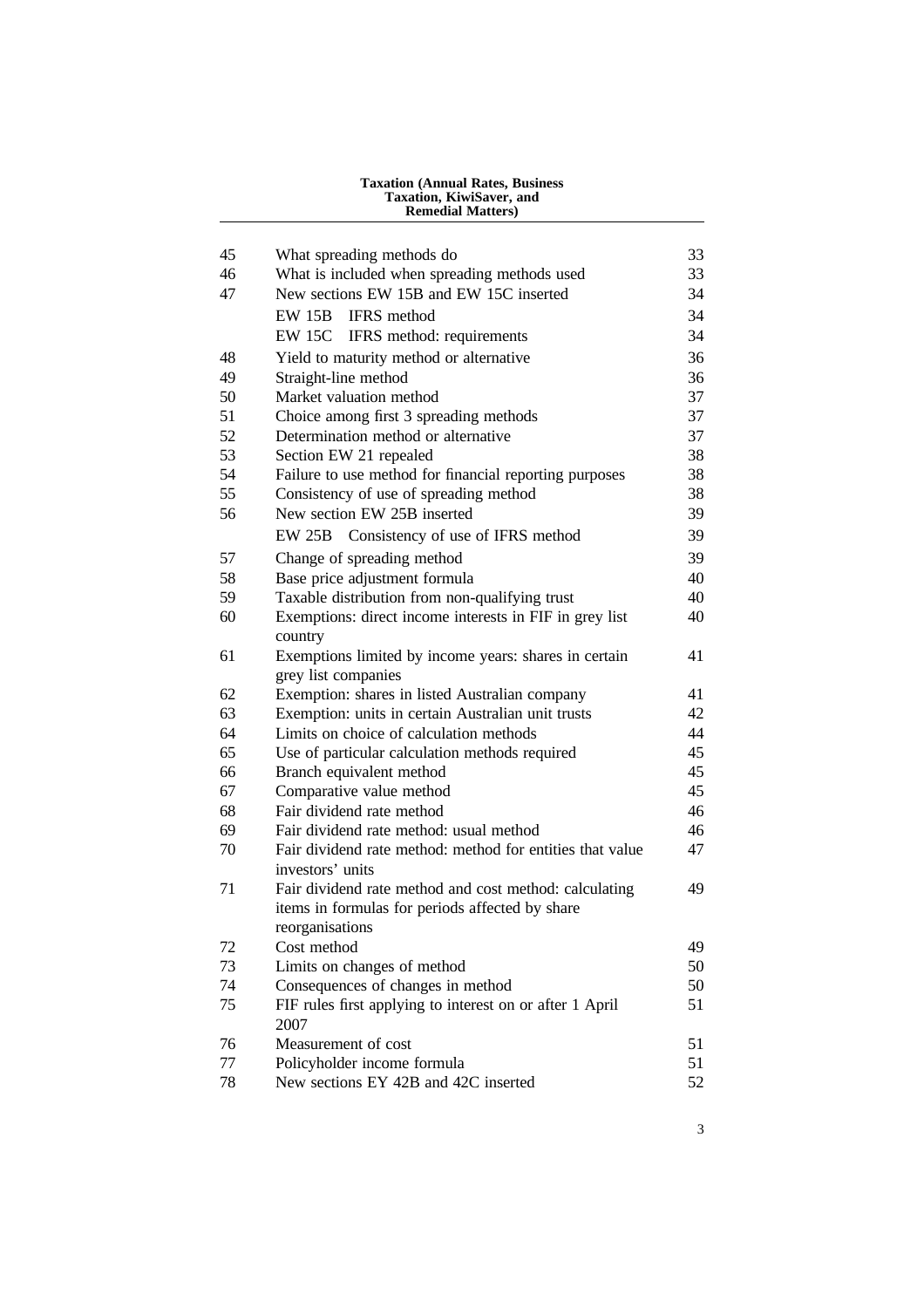|     | Taxation, KiwiSaver, and<br><b>Remedial Matters)</b>                                                                  |    |
|-----|-----------------------------------------------------------------------------------------------------------------------|----|
|     | EY 42B Policyholder income formula: FDR<br>adjustment                                                                 | 52 |
|     | EY 42C Policyholder income formula: PIE adjustment                                                                    | 53 |
| 79  | Tax credits for family support and family plus                                                                        | 55 |
| 80  | Dividends from qualifying company                                                                                     | 55 |
| 81  | Eligibility requirements for entities                                                                                 | 55 |
| 82  | Imputation credit distribution requirement: imputation<br>credit account company                                      | 56 |
| 83  | Election to become portfolio investment entity and can-<br>cellation of election                                      | 56 |
| 84  | Net loss offset between group companies                                                                               | 56 |
| 85  | Rebate in respect of gifts of money                                                                                   | 57 |
| 86  | Amendments to subpart KD made in schedule 1                                                                           | 57 |
| 87  | Determination of net income                                                                                           | 57 |
| 88  | Calculation of subpart KD credit                                                                                      | 58 |
| 89  | Calculating net contributions to family tax credit, in-<br>work tax credit, child tax credit, and parental tax credit | 58 |
| 90  | New section KD 2B inserted                                                                                            | 58 |
|     | KD 2B Parental tax credit abatement: lump sum at end<br>of tax year                                                   | 59 |
| 91  | Effect of extra interim instalment on entitlement to tax<br>credit                                                    | 59 |
| 92  | Determination of amount of credit in certain cases                                                                    | 60 |
| 93  | Credit of tax for imputation credit                                                                                   | 60 |
| 94  | New section LB 3 inserted                                                                                             | 60 |
|     | LB <sub>3</sub><br>Credit of retirement scheme contribution with-<br>holding tax for imputation credit                | 60 |
| 95  | New sections LD 1B and LD 1C inserted                                                                                 | 61 |
|     | LD 1B<br>Tax deductions from certain accident compensa-<br>tion payments: credit allowed to caregiver                 | 61 |
|     | Tax deductions from certain accident compensa-<br>LD 1C<br>tion payments: credit allowed to claimant                  | 62 |
| 96  | New section LD 4 inserted                                                                                             | 63 |
|     | Credit of retirement scheme contribution with-<br>LD 4<br>holding tax for Maori authority credit                      | 63 |
| 97  | Credit of tax for dividend withholding payment credit in                                                              | 63 |
|     | hands of shareholder                                                                                                  |    |
| 98  | Credits in respect of dividends to non-resident investors                                                             | 63 |
| 99  | Special rules for holding companies                                                                                   | 64 |
| 100 | New subpart LH inserted                                                                                               | 64 |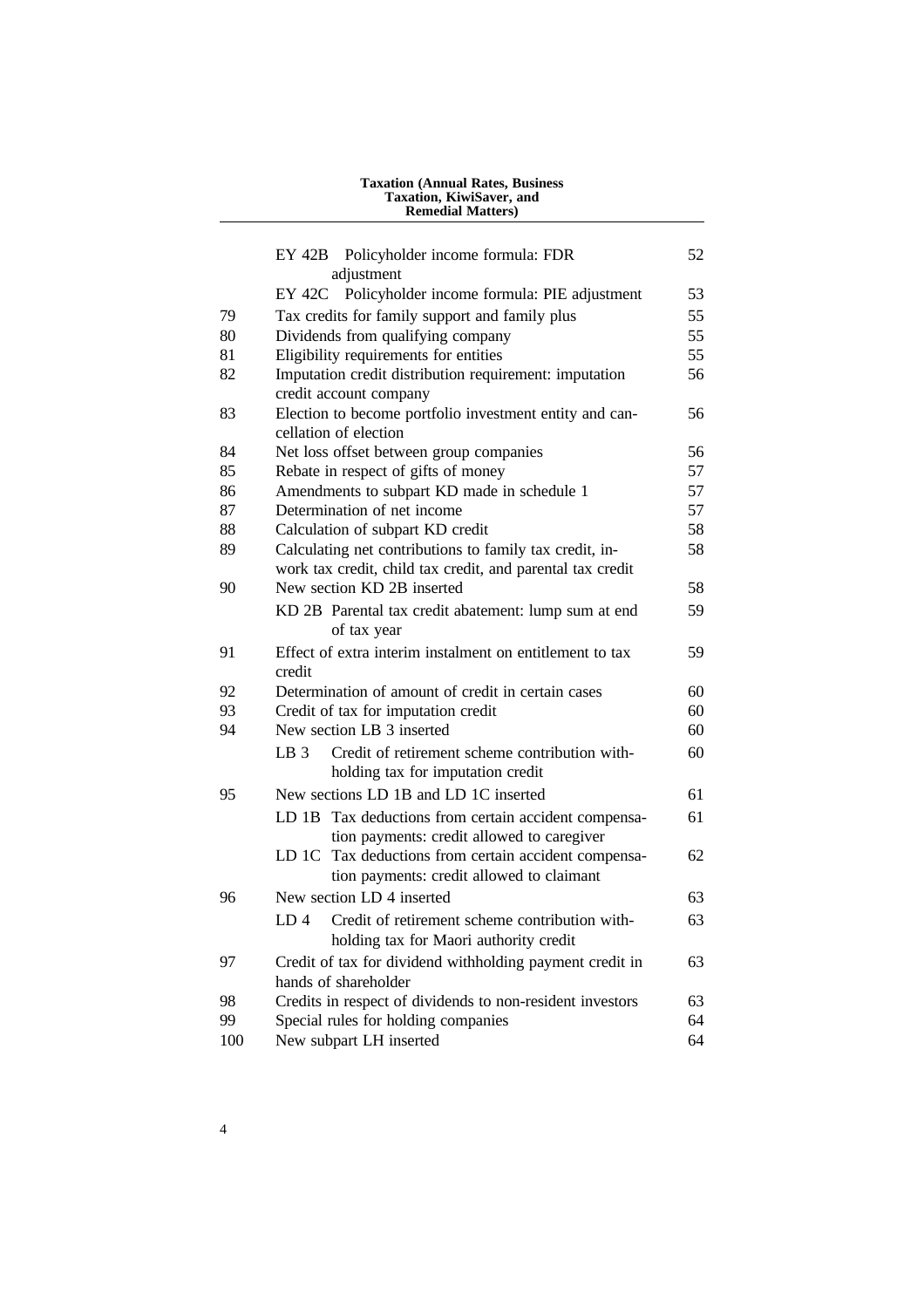#### **Taxation (Annual Rates, Business Taxation, KiwiSaver, and Remedial Matters)**

Subpart LH—Business expenditure tax credits

|     | LH1                    | Tax credit relating to expenditure for research<br>and development                                       | 64 |
|-----|------------------------|----------------------------------------------------------------------------------------------------------|----|
|     | LH <sub>2</sub>        | Expenditure by person for purposes of research<br>and development                                        | 65 |
|     | LH <sub>3</sub>        | Amount of tax credit                                                                                     | 68 |
|     | LH <sub>4</sub>        | Research and development activities and related<br>terms                                                 | 68 |
|     | LH <sub>5</sub>        | Activities excluded from being systematic,<br>investigative, and experimental activities                 | 69 |
|     | LH <sub>6</sub>        | Eligibility of types of expenditure and deprecia-<br>tion loss                                           | 70 |
|     | LH 7                   | Listed research providers                                                                                | 74 |
|     | LH <sub>8</sub>        | Industry research co-operatives                                                                          | 75 |
|     | LH <sub>9</sub>        | Limits on eligible amount for internal software<br>development                                           | 76 |
|     | <b>LH 10</b>           | Depreciation loss for depreciable property: some<br>special rules for tax credit                         | 80 |
|     | LH 11                  | Definitions                                                                                              | 81 |
| 101 |                        | Estimation method                                                                                        | 82 |
| 102 |                        | GST ratio method                                                                                         | 82 |
| 103 |                        | Provisional tax payable in instalments                                                                   | 83 |
| 104 | Who may use GST ratio? |                                                                                                          | 83 |
| 105 |                        | Changing determination method                                                                            | 83 |
| 106 |                        | Disposal of assets                                                                                       | 84 |
| 107 |                        | Refund of excess tax                                                                                     | 84 |
| 108 |                        | Credits arising to imputation credit account                                                             | 84 |
| 109 |                        | Debits arising to imputation credit account                                                              | 85 |
| 110 |                        | Allocation rules for imputation credits                                                                  | 85 |
| 111 |                        | Credits arising to imputation credit account of group                                                    | 85 |
| 112 | distribution           | Amount of imputation credit to be attached to cash                                                       | 86 |
| 113 |                        | Notional distribution deemed to be dividend                                                              | 86 |
| 114 | distribution           | Amount of imputation credit to be attached to cash                                                       | 86 |
| 115 |                        | Notional distribution deemed to be dividend or taxable<br>Maori authority distribution                   | 86 |
| 116 |                        | Branch equivalent tax account of company                                                                 | 86 |
| 117 |                        | Credits and debits arising to branch equivalent tax<br>account of company                                | 86 |
| 118 |                        | Use of credit to reduce dividend withholding payment,<br>or use of debit to satisfy income tax liability | 87 |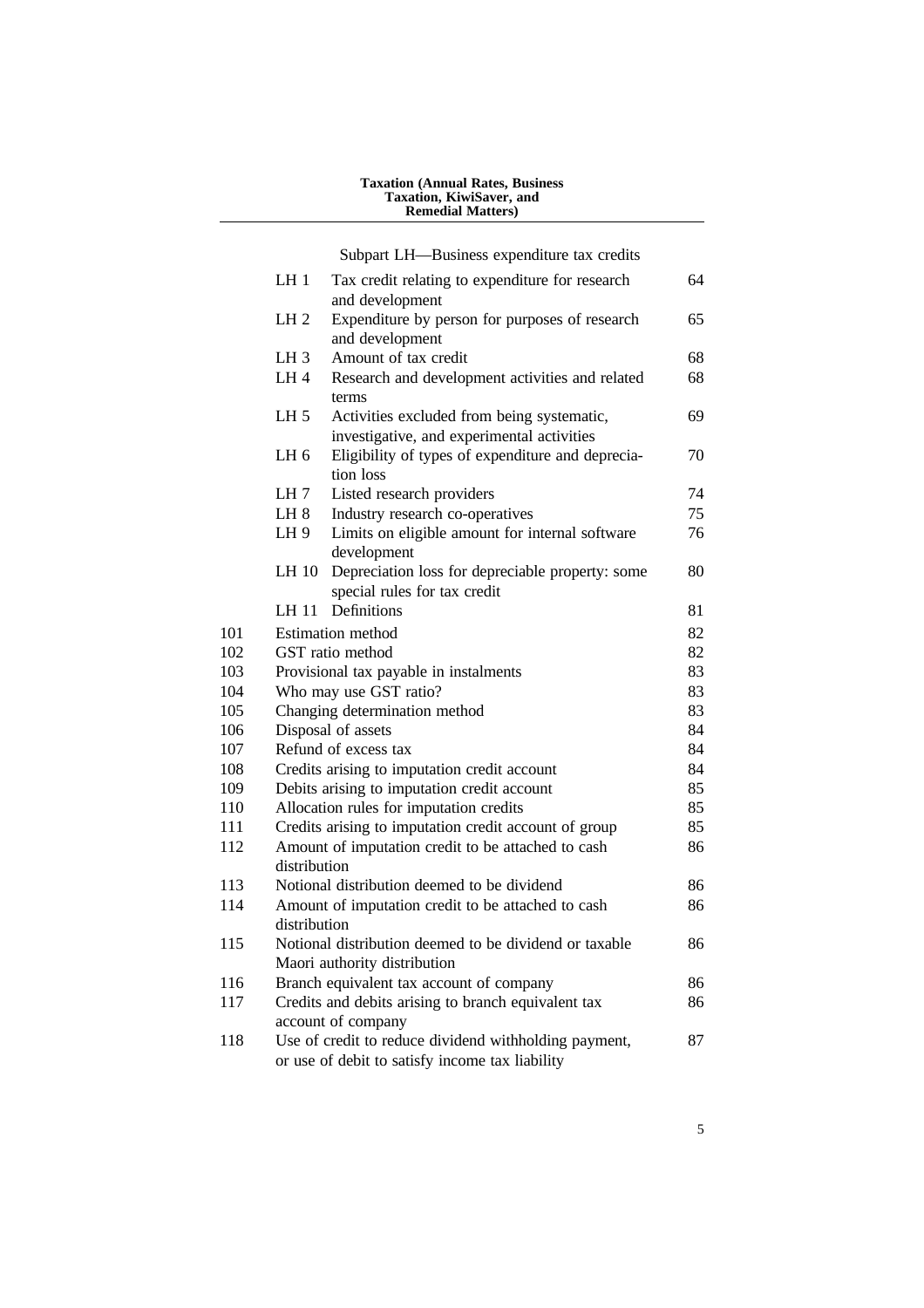|     | Taxation, KiwiSaver, and<br><b>Remedial Matters)</b>                                                                    |    |
|-----|-------------------------------------------------------------------------------------------------------------------------|----|
|     |                                                                                                                         |    |
| 119 | Debits and credits arising to group branch equivalent tax<br>account                                                    | 87 |
| 120 | Use of consolidated group credit to reduce dividend                                                                     | 87 |
|     | withholding payment, or use of group or individual debit                                                                |    |
|     | to satisfy income tax liability                                                                                         |    |
| 121 | Allocation rules for dividend withholding payment<br>credits                                                            | 88 |
| 122 | Dividend with both imputation credit and dividend with-                                                                 | 89 |
|     | holding payment credit attached                                                                                         |    |
| 123 | Conduit tax relief account                                                                                              | 89 |
| 124 | Credits arising to conduit tax relief account                                                                           | 89 |
| 125 | Debits arising to conduit tax relief account                                                                            | 89 |
| 126 | Consolidated group conduit tax relief account                                                                           | 89 |
| 127 | Credits arising to group conduit tax relief account                                                                     | 89 |
| 128 | Debits arising to group conduit tax relief account                                                                      | 89 |
| 129 | Credits arising to Maori authority credit account                                                                       | 90 |
| 130 | New sections MZ 10 to MZ 19 added                                                                                       | 90 |
|     | MZ 10 Allocation of imputation credits and dividend<br>withholding payment credits: modifying maxi-<br>mum credit ratio | 90 |
|     | MZ 11 Benchmark dividends: credit ratio change                                                                          | 91 |
|     | MZ 12 Determination of credit: modifying maximum<br>ratios                                                              | 91 |
|     | MZ 13 Credit of tax for imputation credits and dividend<br>withholding payment credits: modifying amount                | 92 |
|     | MZ 14 Credits for non-resident investors                                                                                | 93 |
|     | MZ 15 Fully credited: modifying the actual ratio                                                                        | 94 |
|     | MZ 16 Dividends from qualifying companies: modify-<br>ing for tax rate change                                           | 94 |
|     | Attaching imputation credits and notional distri-<br>MZ 17<br>butions: modifying amounts                                | 95 |
|     | MZ 18 BETA reductions                                                                                                   | 96 |
|     | MZ 19 Conduit tax relief account reductions                                                                             | 96 |
| 131 | Private use of motor vehicle: when schedular value not<br>used                                                          | 97 |
| 132 | Private use of motor vehicle: when schedular value used                                                                 | 97 |
| 133 | New subpart NEB inserted                                                                                                | 97 |
|     | Subpart NEB-Retirement scheme contribution<br>withholding tax                                                           |    |
|     | NEB 1 Retirement scheme contribution withholding tax<br>imposed                                                         | 97 |
|     | Retirement scheme contribution withholding tax<br>NEB <sub>2</sub><br>to be deducted                                    | 98 |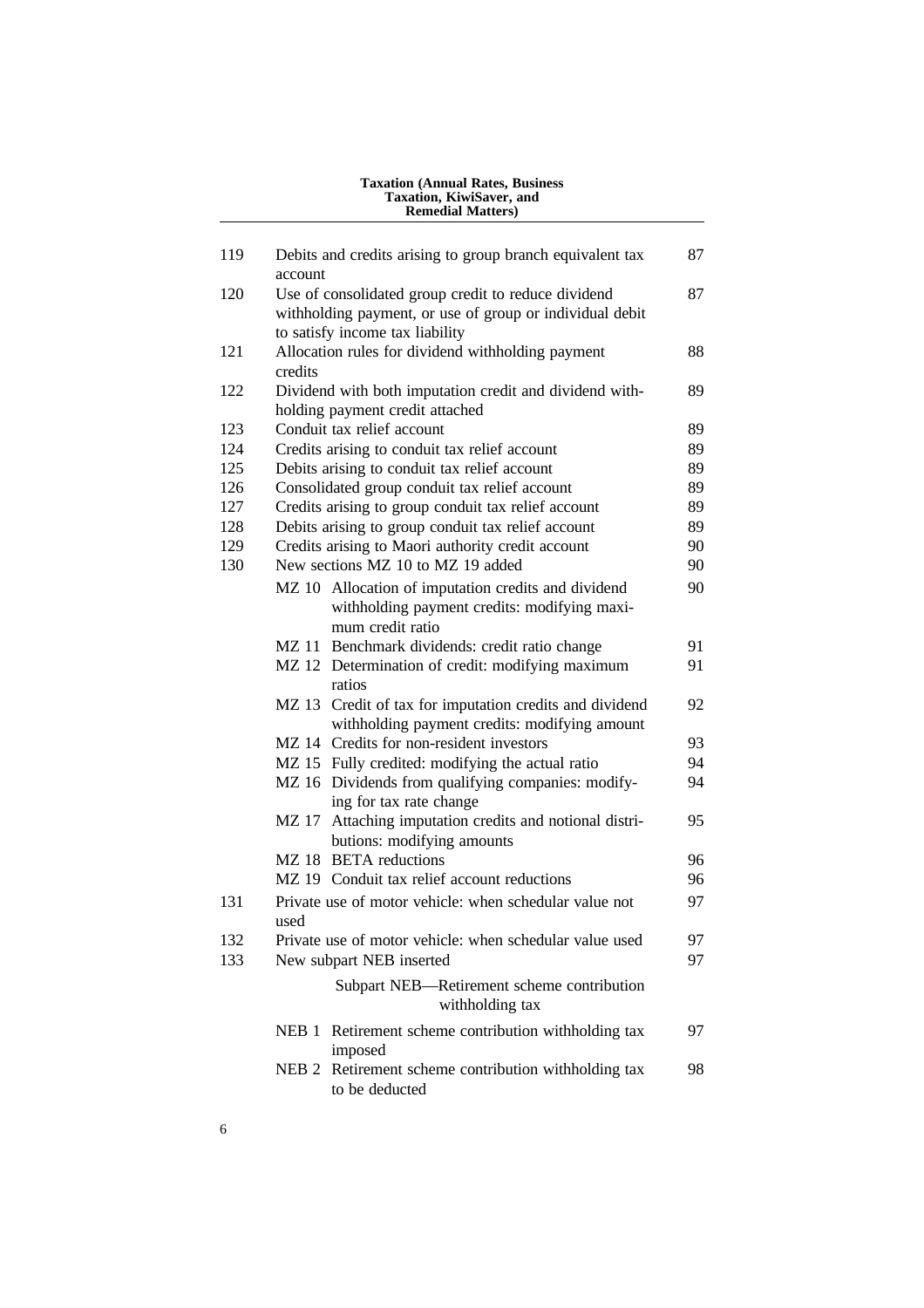|     |                 | <b>Taxation (Annual Rates, Business)</b><br>Taxation, KiwiSaver, and<br><b>Remedial Matters)</b>                      |     |
|-----|-----------------|-----------------------------------------------------------------------------------------------------------------------|-----|
|     |                 | NEB 3 Payment and notice of deductions                                                                                | 98  |
|     |                 | NEB 4 Failure to deduct                                                                                               | 99  |
|     |                 | NEB 5 Retirement savings schemes                                                                                      | 100 |
|     |                 | NEB 6 Retirement scheme contributors                                                                                  | 101 |
|     |                 | NEB 7 Application of other provisions to retirement<br>scheme contribution withholding tax                            | 102 |
| 134 |                 | Resident withholding tax deductions from dividends<br>deemed to be dividend withholding payment credits               | 102 |
| 135 | Definitions     |                                                                                                                       | 103 |
| 136 |                 | Meaning of source deduction payment: shareholder-<br>employees of close companies                                     | 112 |
| 137 |                 | Meaning of income tax                                                                                                 | 112 |
| 138 |                 | Further definitions of associated persons                                                                             | 112 |
| 139 |                 | Schedule 1—Basic rates of income tax and specified<br>superannuation contribution withholding tax                     | 112 |
|     |                 | KiwiSaver-related amendments to Income Tax Act<br>2004                                                                |     |
| 140 |                 | Income Tax Act 2004                                                                                                   | 113 |
| 141 |                 | New section CS 10B inserted                                                                                           | 113 |
|     | $CS$ 10B        | Exclusion of permitted withdrawals from<br>KiwiSaver schemes and complying superannua-<br>tion funds                  | 113 |
| 142 |                 | Contributions to employees' superannuation schemes                                                                    | 114 |
| 143 |                 | New subpart KJ inserted                                                                                               | 114 |
|     |                 | Subpart KJ-KiwiSaver scheme and complying<br>superannuation fund tax credits                                          |     |
|     | KJ <sub>1</sub> | Tax credits relating to employers contributing to<br>KiwiSaver schemes and complying superannua-<br>tion funds        | 114 |
|     | KJ <sub>2</sub> | <b>Employer requirements</b>                                                                                          | 114 |
|     | KJ 3            | Tax credit amount                                                                                                     | 115 |
|     | KJ 4            | Using the tax credit                                                                                                  | 116 |
|     | KJ 5            | Treatment when short payment and unpaid<br>amount of compulsory employer contributions<br>found after tax credit used | 117 |
|     | KJ 6            | Employees who opt out                                                                                                 | 117 |
|     | KJ 7            | Group of persons 1 employer                                                                                           | 118 |
|     |                 |                                                                                                                       |     |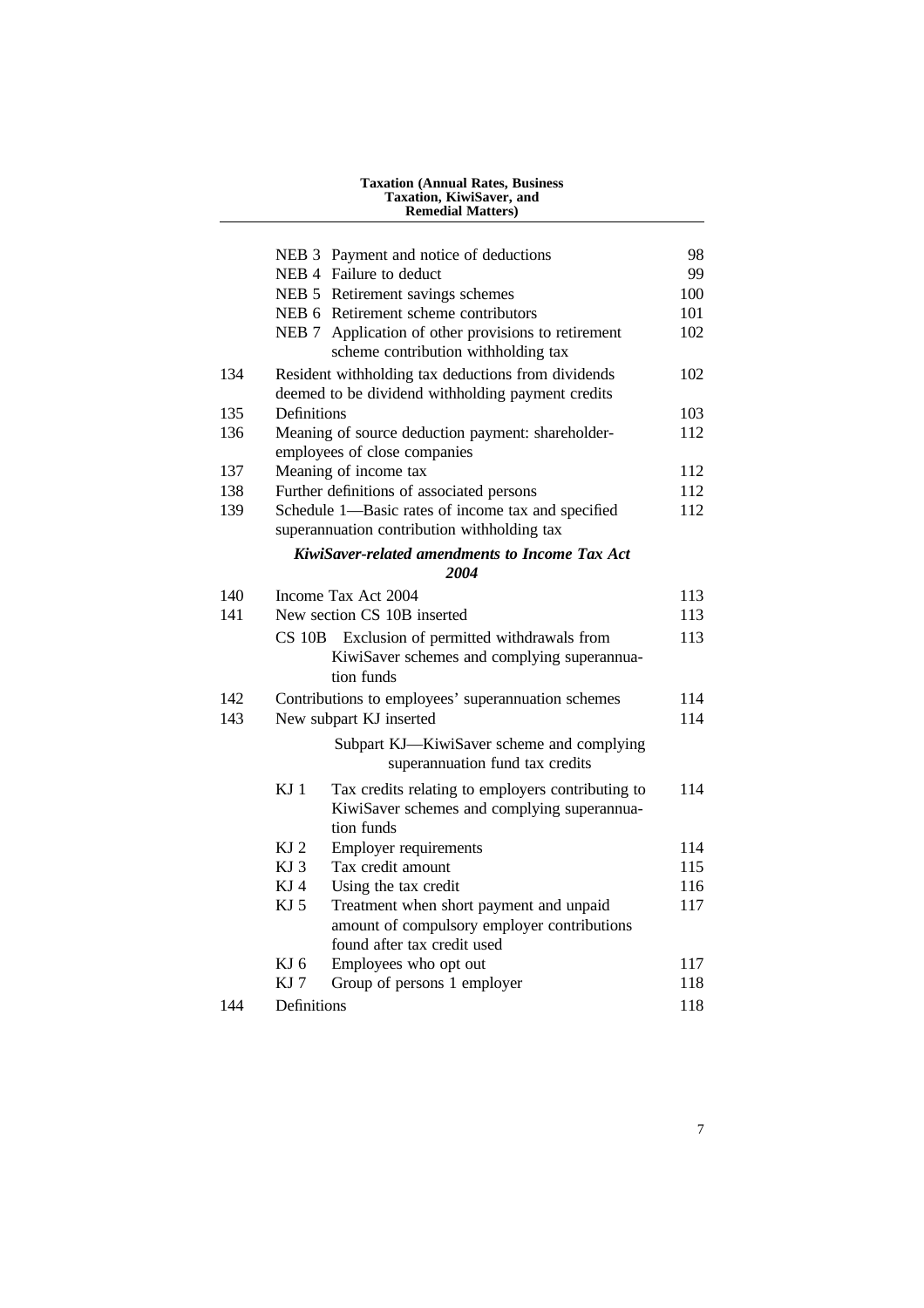#### **Taxation (Annual Rates, Business Taxation, KiwiSaver, and Remedial Matters)**

## **Part 2**

#### **Amendments to Tax Administration Act 1994**

## *General amendments to Tax Administration Act 1994*

| 145 | Tax Administration Act 1994<br>119                                                                                                   |     |  |
|-----|--------------------------------------------------------------------------------------------------------------------------------------|-----|--|
| 146 | Interpretation                                                                                                                       |     |  |
| 147 | Keeping of business records                                                                                                          | 121 |  |
| 148 | New section 28C inserted                                                                                                             | 122 |  |
|     | 28C<br>Person advising retirement savings scheme of<br>retirement scheme prescribed rate                                             | 122 |  |
| 149 | Shareholder dividend statement to be provided by<br>company                                                                          | 122 |  |
| 150 | Maori authority to give notice of amounts distributed                                                                                | 122 |  |
| 151 | Annual returns of income not required                                                                                                | 123 |  |
| 152 | New section 33C inserted                                                                                                             | 123 |  |
|     | 33C<br>Return not required for certain providers of<br>attendant care                                                                | 123 |  |
| 153 | New section 34B inserted                                                                                                             | 124 |  |
|     | 34B<br>Commissioner to list tax agents                                                                                               | 124 |  |
| 154 | Dates by which annual returns to be furnished                                                                                        | 126 |  |
| 155 | Annual returns by persons who receive subpart KD<br>credit                                                                           | 127 |  |
| 156 | Non-active companies may be excused from filing<br>returns                                                                           | 127 |  |
| 157 | New section 48B inserted                                                                                                             | 127 |  |
|     | 48B<br>Reconciliation statement for retirement scheme<br>contribution withholding tax                                                | 127 |  |
| 158 | New sections 68D and 68E inserted                                                                                                    | 129 |  |
|     | 68D<br>Statements in relation to research and develop-<br>ment tax credits: single persons                                           | 129 |  |
|     | 68E<br>Statements in relation to research and develop-<br>ment tax credits: internal software development<br>groups and partnerships | 130 |  |
| 159 | Particulars to be included in income statement                                                                                       | 130 |  |
| 160 | Officers to maintain secrecy                                                                                                         | 130 |  |
| 161 | Disclosure of information concerning actions of tax<br>advisor                                                                       | 131 |  |
| 162 | Disclosure of information in relation to family income<br>assistance                                                                 | 132 |  |
| 163 | Where Commissioner accepts adjustment proposed by<br>disputant                                                                       | 132 |  |
| 164 | Determinations relating to financial arrangements                                                                                    | 132 |  |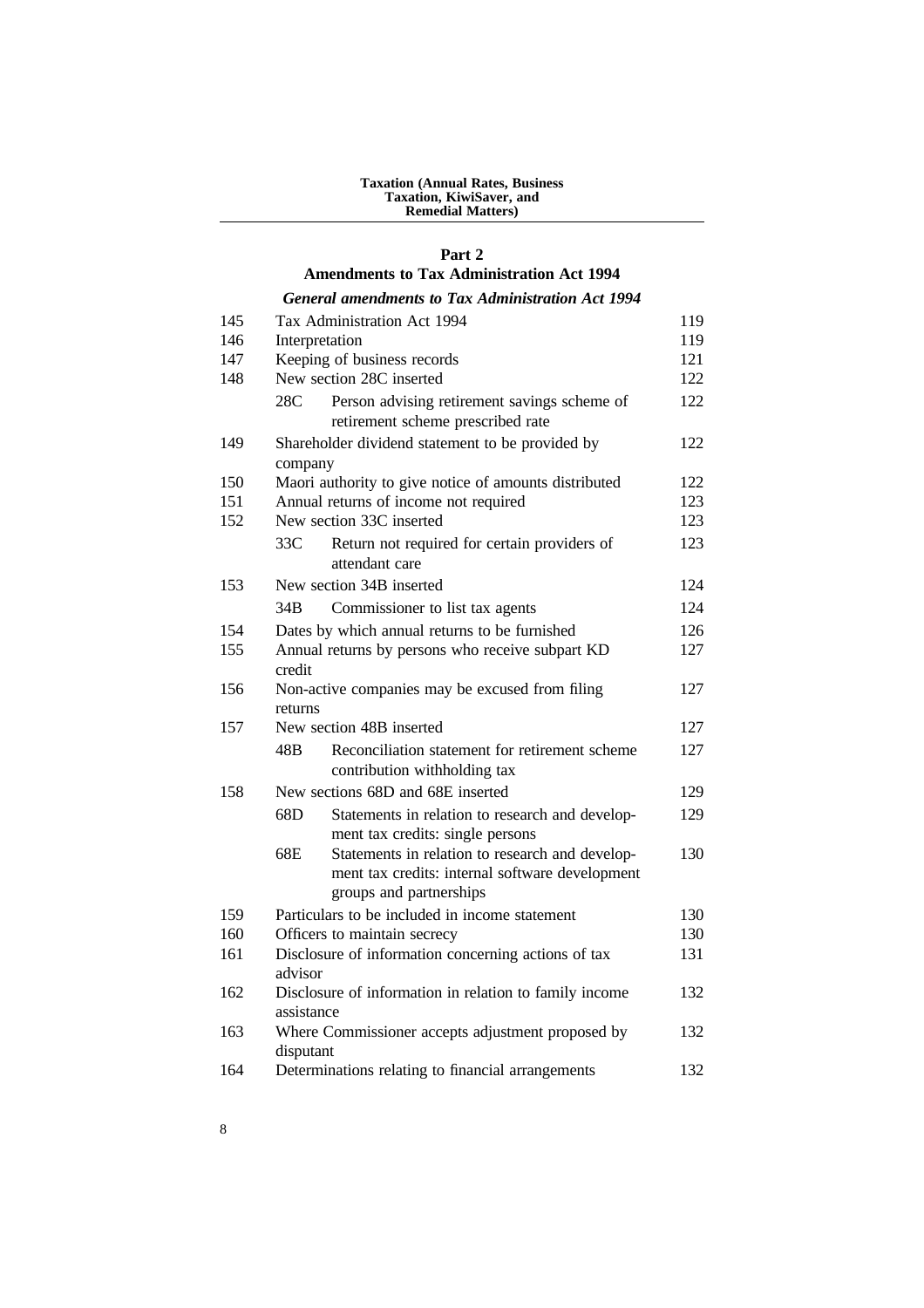|     | Taxation, KiwiSaver, and<br><b>Remedial Matters)</b>                                      |     |
|-----|-------------------------------------------------------------------------------------------|-----|
| 165 | Determination on type of interest in FIF and use of fair                                  | 133 |
|     | dividend rate method                                                                      |     |
| 166 | New section 91AAP inserted                                                                | 133 |
|     | Determinations relating to research and<br>development tax credits                        |     |
|     | 91AAP Determinations relating to requirements for<br>research and development tax credits | 133 |
| 167 | Taxation laws in respect of which binding rulings may<br>be made                          | 134 |
| 168 | New section 98B inserted                                                                  | 135 |
|     | Assessment of retirement scheme contribution<br>98B<br>withholding tax                    | 135 |
| 169 | Time bar for amendment of income tax assessment                                           | 135 |
| 170 | Extension of time bars                                                                    | 136 |
| 171 | Commissioner may at any time amend assessments                                            | 136 |
| 172 | New section 113D inserted                                                                 | 136 |
|     | 113D -<br>Amended assessments for research and develop-<br>ment tax credits               | 136 |
| 173 | Provisional tax and rules on use of money interest                                        | 136 |
| 174 | Late filing penalties                                                                     | 137 |
| 175 | New section 139AAA inserted                                                               | 137 |
|     | 139AAA Late filing penalty for GST returns                                                | 137 |
| 176 | Late payment penalty                                                                      | 138 |
| 177 | Late payment penalty and provisional tax                                                  | 139 |
| 178 | Imputation penalty tax payable where end of year debit<br>balance                         | 139 |
| 179 | New section 140BB inserted                                                                | 140 |
|     | 140BB Imputation penalty tax payable in some<br>circumstances                             | 140 |
| 180 | Dividend withholding payment penalty tax payable<br>where end of year debit balance       | 140 |
| 181 | New section 140CA inserted                                                                | 141 |
|     | 140CA Dividend withholding payment penalty tax pay-<br>able in some circumstances         | 141 |
| 182 | Tax shortfalls                                                                            | 141 |
| 183 | Not taking reasonable care                                                                | 143 |
| 184 | Unacceptable tax position                                                                 | 143 |
| 185 | Abusive tax position                                                                      | 144 |
| 186 | Evasion or similar act                                                                    | 144 |
| 187 | New section 141ED inserted                                                                | 144 |
|     | 141ED Notifying but not paying PAYE liability                                             | 145 |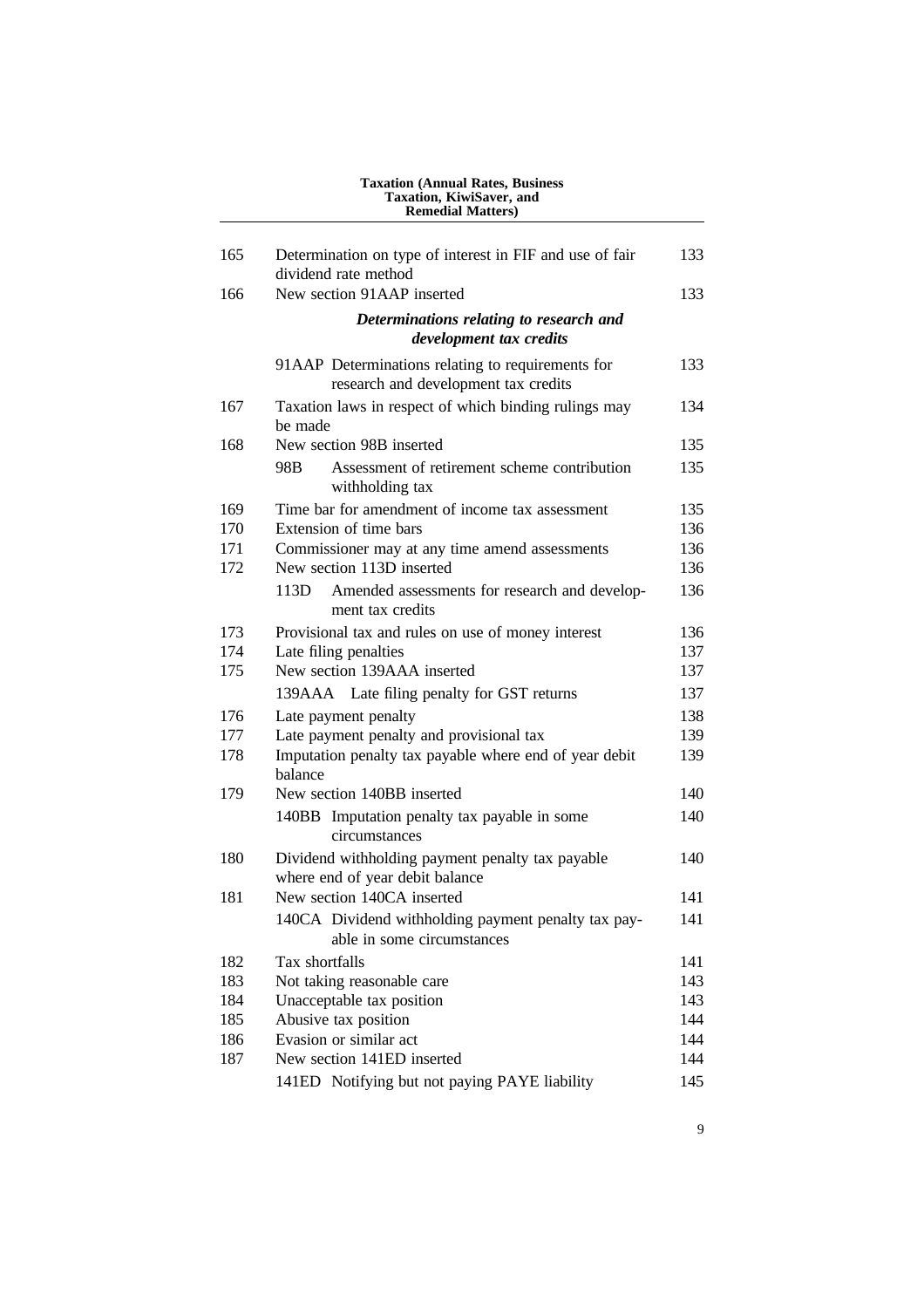## **Taxation (Annual Rates, Business Taxation, KiwiSaver, and Remedial Matters)** 188 Reduction in penalty for voluntary disclosure of tax 146 shortfall 189 Reduction where temporary shortfall 146 190 Limitation on reduction of shortfall penalty 147 191 Section 141KB repealed 147 192 Due date for payment of late filing penalty 147 193 Knowledge offences 148 194 Imposition of civil and criminal penalties 148 195 New section 226B inserted 148 226B Business group amnesties 148 *KiwiSaver-related amendments to Tax Administration Act 1994* 196 Tax Administration Act 1994 150 150 Interpretation 150 198 Construction of certain provisions 151 199 Persons excluded 151 **Part 3 Amendments to other Acts and Regulations** *Amendments to KiwiSaver Act 2006* 200 KiwiSaver Act 2006 152 201 Interpretation 152 202 Application 152 203 Temporary employment 152 204 How to opt out 153 205 Extension of opt-out period 153 206 Commissioner must supply information pack 153 207 Employer may choose scheme for employees 153 208 Effect of employer choice of KiwSaver scheme 153 209 Commissioner provisionally allocates certain people to 154 default KiwiSaver schemes and sends investment statement 210 Completion of allocation to default KiwiSaver scheme if 154 person does not choose KiwiSaver scheme 211 Involuntary transfer 154 212 Section 66 replaced 155 66 Obligation to make deductions: general rule 155 66A Obligation to make deductions: transitional rule 155 213 Refund by Commissioner of amounts paid in excess of 156 required amount of deduction or if employee opts out 214 Refund by provider of amounts paid in excess of 156 required amount of contribution 215 Section 93 replaced 156

10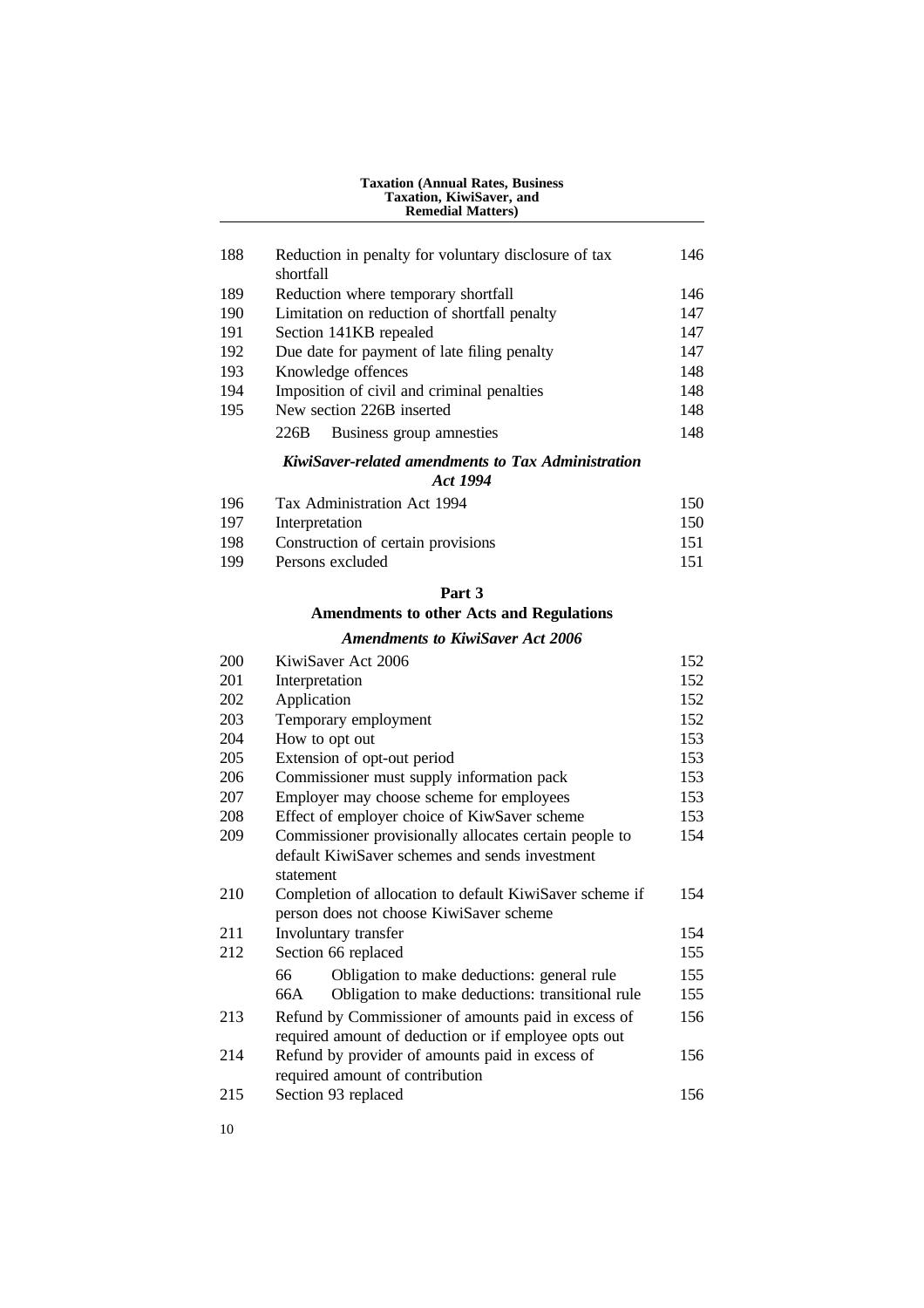| <b>Taxation (Annual Rates, Business)</b><br>Taxation, KiwiSaver, and<br><b>Remedial Matters)</b> |                 |                                                                                                                                                 |     |
|--------------------------------------------------------------------------------------------------|-----------------|-------------------------------------------------------------------------------------------------------------------------------------------------|-----|
|                                                                                                  | 93              | Employer contributions paid via Commissioner                                                                                                    | 156 |
| 216                                                                                              |                 | Short payments by employers if not enough money<br>remitted to Commissioner to cover all of employees'<br>deductions and employer contributions | 156 |
| 217                                                                                              |                 | New section 98B inserted                                                                                                                        | 157 |
|                                                                                                  | 98 <sub>B</sub> | Quantifying short payments for the purposes of<br>Income Tax Act 2004 and Tax Administration<br>Act 1994                                        | 157 |
| 218                                                                                              |                 | Short payments if not enough employer contribution<br>remitted to cover all employees                                                           | 157 |
| 219                                                                                              |                 | New subpart 3A of Part 3 inserted                                                                                                               | 158 |
|                                                                                                  |                 | Subpart 3A—Compulsory employer<br>contributions to KiwiSaver schemes and<br>complying superannuation funds                                      |     |
|                                                                                                  | 101B            | Outline, and a definition                                                                                                                       | 158 |
|                                                                                                  | 101C            | Employee's requirements                                                                                                                         | 158 |
|                                                                                                  | 101D            | Compulsory employer contribution amount:<br>general rule                                                                                        | 159 |
|                                                                                                  | 101E            | Payment                                                                                                                                         | 160 |
|                                                                                                  | 101F            | Rules: employers                                                                                                                                | 160 |
|                                                                                                  | 101G            | Rules: providers                                                                                                                                | 161 |
|                                                                                                  |                 | <b>Complying superannuation funds</b>                                                                                                           |     |
|                                                                                                  | 101H            | Failure to pay: provider notice                                                                                                                 | 161 |
| 220                                                                                              |                 | New sections 101I to 101K inserted                                                                                                              | 162 |
|                                                                                                  | 101I            | Failure to pay: Government Actuary's duties                                                                                                     | 162 |
|                                                                                                  | 101J            | Failure to pay: Commissioner                                                                                                                    | 163 |
|                                                                                                  | 101K            | Recovered amounts                                                                                                                               | 164 |
| 221                                                                                              |                 | Who may apply for contributions holiday                                                                                                         | 164 |
| 222                                                                                              |                 | New section 117B inserted                                                                                                                       | 164 |
|                                                                                                  | 117B            | Restrictions on transactions                                                                                                                    | 164 |
| 223                                                                                              |                 | Further modifications to application of section 8 to 11 of<br>Superannuation Schemes Act 1989                                                   | 165 |
| 224                                                                                              |                 | Requirement for annual report                                                                                                                   | 165 |
| 225                                                                                              |                 | New section 128B inserted                                                                                                                       | 165 |
|                                                                                                  | 128B            | Terms relating to compulsory employer contri-<br>butions implied into trust deed                                                                | 165 |
| 226                                                                                              |                 | Amendment of trust deed governing KiwiSaver scheme                                                                                              | 166 |
| 227                                                                                              | Actuary         | Objections and appeals against decisions of Government                                                                                          | 166 |
| 228                                                                                              |                 | Certain sections of Securities Act 1978 modified in rela-<br>tion to KiwiSaver scheme                                                           | 166 |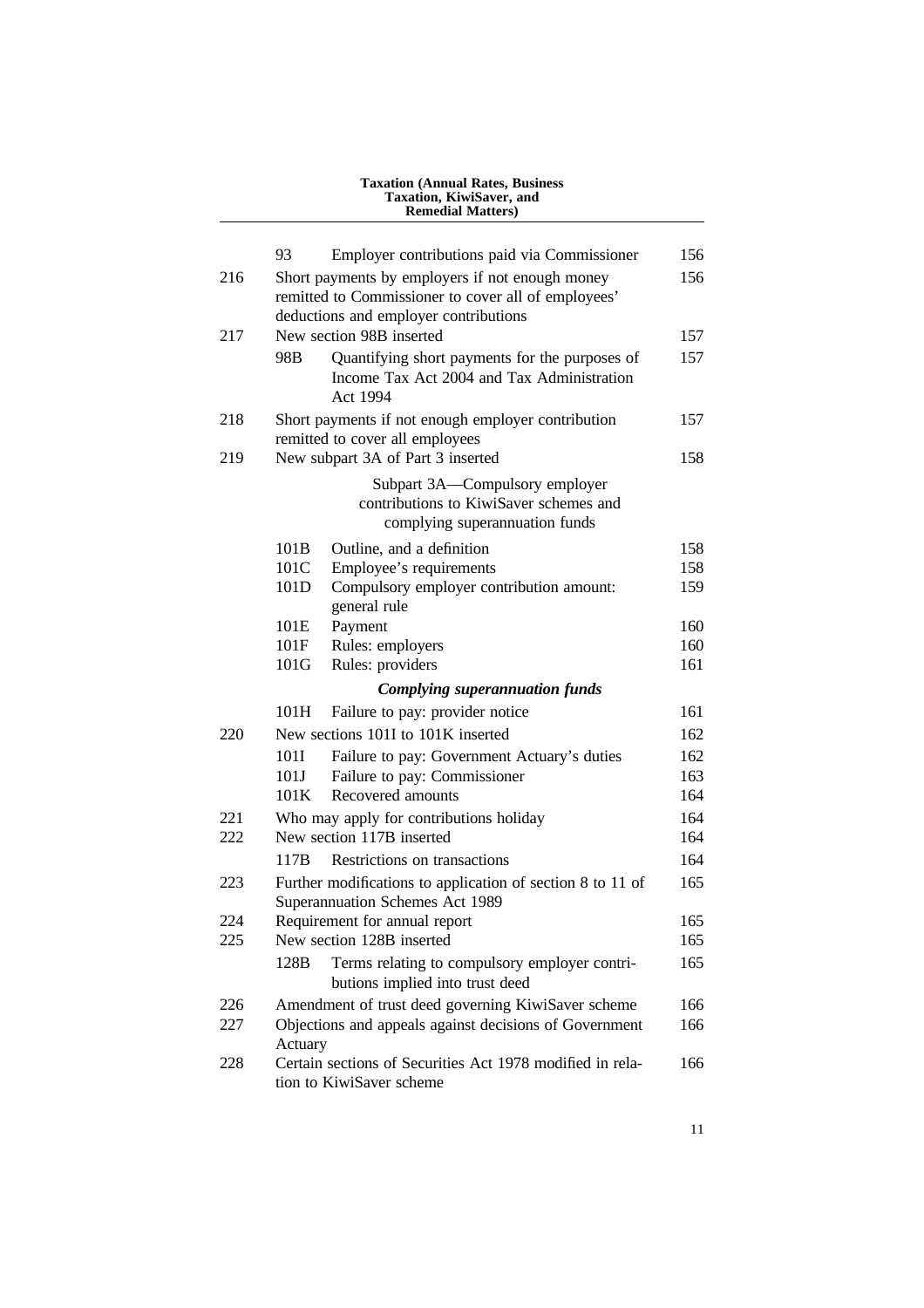|     | Taxation, KiwiSaver, and<br><b>Remedial Matters)</b>                                                     |     |
|-----|----------------------------------------------------------------------------------------------------------|-----|
| 229 | Duty of Commissioner under section 50 modified in                                                        | 166 |
|     | certain cases in which section 210 applies                                                               |     |
| 230 | Penalty for employer to fail to provide information                                                      | 167 |
| 231 | Section 216 repealed                                                                                     | 167 |
| 232 | Refunds made by direct credit to bank account                                                            | 167 |
| 233 | Fee subsidies                                                                                            | 167 |
| 234 | Crown contribution                                                                                       | 167 |
| 235 | Regulations relating to mortgage diversion facility                                                      | 167 |
| 236 | Schedule 1—KiwiSaver scheme rules                                                                        | 168 |
| 237 | New schedule 4-Transitional contribution rates                                                           | 169 |
|     | <b>Superannuation Schemes Act 1989</b>                                                                   |     |
| 238 | Superannuation Schemes Act 1989                                                                          | 170 |
| 239 | When Government Actuary may approve transfers with-                                                      | 170 |
|     | out consent of members and beneficiaries                                                                 |     |
| 240 | Dealing with applications for complying superannuation<br>funds                                          | 170 |
|     | <b>KiwiSaver Regulations 2006</b>                                                                        |     |
| 241 | KiwiSaver Regulations 2006                                                                               | 170 |
| 242 | Regulation 6 replaced                                                                                    | 171 |
|     | 6<br>Purpose of annual return regulations                                                                | 171 |
| 243 | Regulation 7 repealed                                                                                    | 171 |
|     | <b>Estate and Gift Duties Act 1968</b>                                                                   |     |
| 244 | Exemption for gifts to charities and certain bodies                                                      | 171 |
|     | <b>Goods and Services Tax Act 1985</b>                                                                   |     |
| 245 | Goods and Services Tax Act 1985                                                                          | 171 |
| 246 | Interpretation                                                                                           | 171 |
| 247 | Value of supply of goods and services                                                                    | 171 |
| 248 | Zero-rating of goods                                                                                     | 172 |
| 249 | Special returns                                                                                          | 172 |
| 250 | Calculation of tax payable                                                                               | 173 |
| 251 | New section 24BA inserted                                                                                | 173 |
|     | Shared tax invoices<br>24BA                                                                              | 173 |
|     | <b>Income Tax Act 1994</b>                                                                               |     |
| 252 | Income Tax Act 1994                                                                                      | 174 |
| 253 | Public and local authorities' exempt income                                                              | 174 |
| 254 | Non-profit bodies' and charities' exempt income                                                          | 174 |
| 255 | Other exempt income                                                                                      | 175 |
| 256 | Use of credit to reduce dividend withholding payment,<br>or use of debit to satisfy income tax liability | 175 |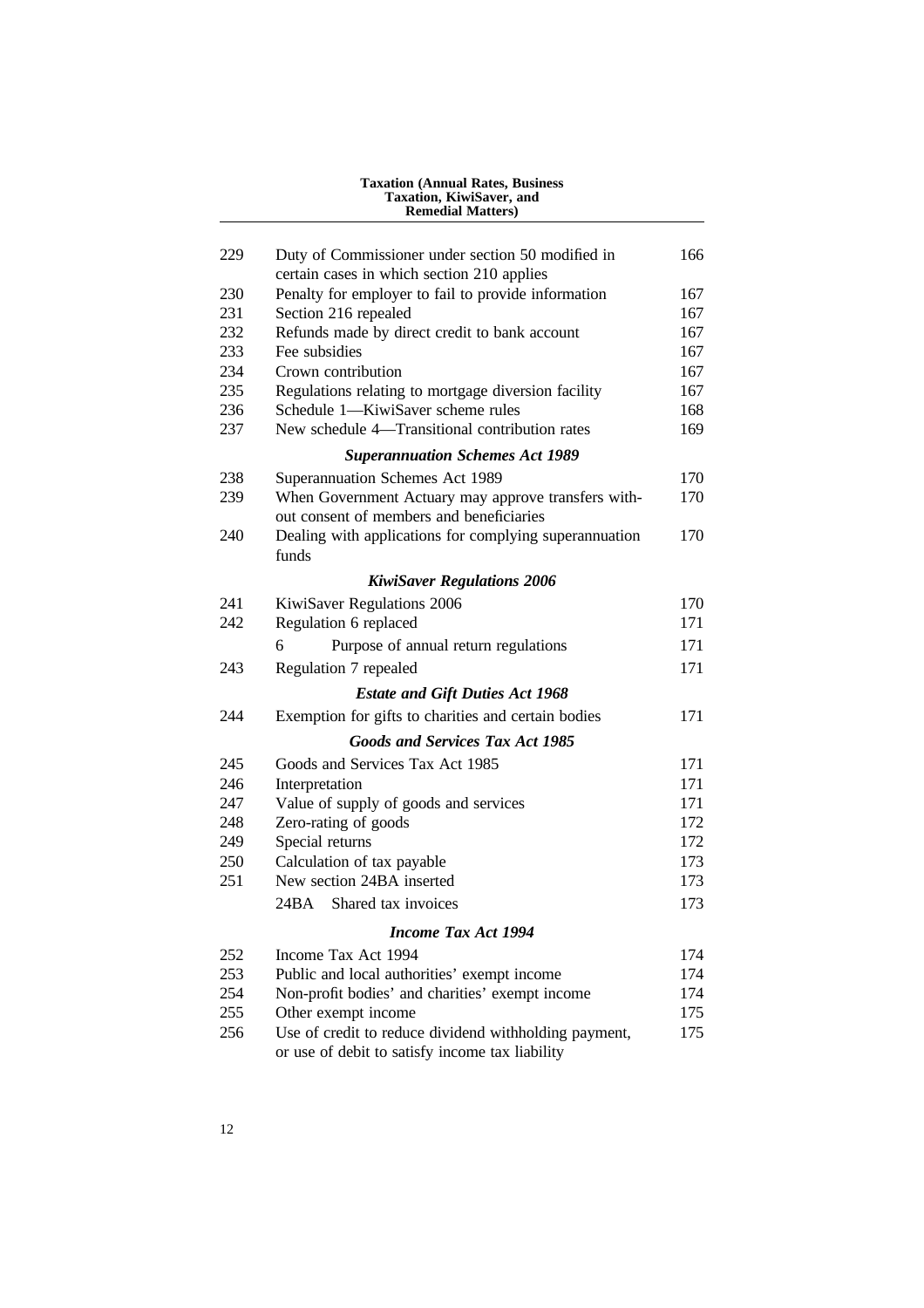| Taxation, KiwiSaver, and<br><b>Remedial Matters)</b> |                                                                                                                 |     |
|------------------------------------------------------|-----------------------------------------------------------------------------------------------------------------|-----|
| 257                                                  | Use of consolidated group credit to reduce dividend<br>withholding payment, or use of group or individual debit | 176 |
| 258                                                  | to satisfy income tax liability<br>Definitions                                                                  | 177 |
|                                                      | <b>Taxation Review Authorities Act 1994</b>                                                                     |     |
| 259                                                  | <b>Taxation Review Authorities Act 1994</b>                                                                     | 177 |
| 260                                                  | New section 22B inserted                                                                                        | 178 |
|                                                      | 22B<br>Power to order costs for filing fees                                                                     | 178 |
| 261                                                  | Regulations                                                                                                     | 178 |
|                                                      | <b>Taxation (Depreciation, Payment Dates Alignment,</b><br>FBT, and Miscellaneous Provisions) Act 2006          |     |
| 262                                                  | Taxation (Depreciation, Payment Dates Alignment, FBT,<br>and Miscellaneous Provisions) Act 2006                 | 178 |
|                                                      | <b>Customs and Excise Act 1996</b>                                                                              |     |
| 263                                                  | New sections 280J, 280K, and 280L inserted                                                                      | 178 |
|                                                      | 280J<br>Defined terms for sections 280K and 280L                                                                | 178 |
|                                                      | 280K<br>Disclosure of arrival and departure information<br>for purposes of Child Support Act 1991               | 179 |
|                                                      | 280L<br>Direct access to arrival and departure informa-<br>tion for purposes of Child Support Act 1991          | 180 |
|                                                      | <b>Housing Restructuring and Tenancy Matters Act 1992</b>                                                       |     |
| 264                                                  | Amendments to Housing Restructuring and Tenancy<br>Matters Act 1992 made in schedule 2                          | 181 |
|                                                      | Privacy Act 1993                                                                                                |     |
| 265                                                  | Privacy Act 1993                                                                                                | 181 |
| 266                                                  | Notice of adverse action proposed                                                                               | 181 |
| 267                                                  | Schedule 3-Information matching provisions                                                                      | 181 |
|                                                      | <b>Rates Rebate Act 1973</b>                                                                                    |     |
| 268                                                  | Amendments to Rates Rebate Act 1973 made in sched-<br>ule 2                                                     | 182 |
|                                                      | <b>Social Security Act 1964</b>                                                                                 |     |
| 269                                                  | Amendments to Social Security Act 1964 made in<br>schedule 2                                                    | 182 |
|                                                      | Goods and Services Tax (Grants and Subsidies) Order<br>1992                                                     |     |
| 270                                                  | Schedule—Goods and Services Tax (Grants and Subsi-<br>dies) Order 1992                                          | 182 |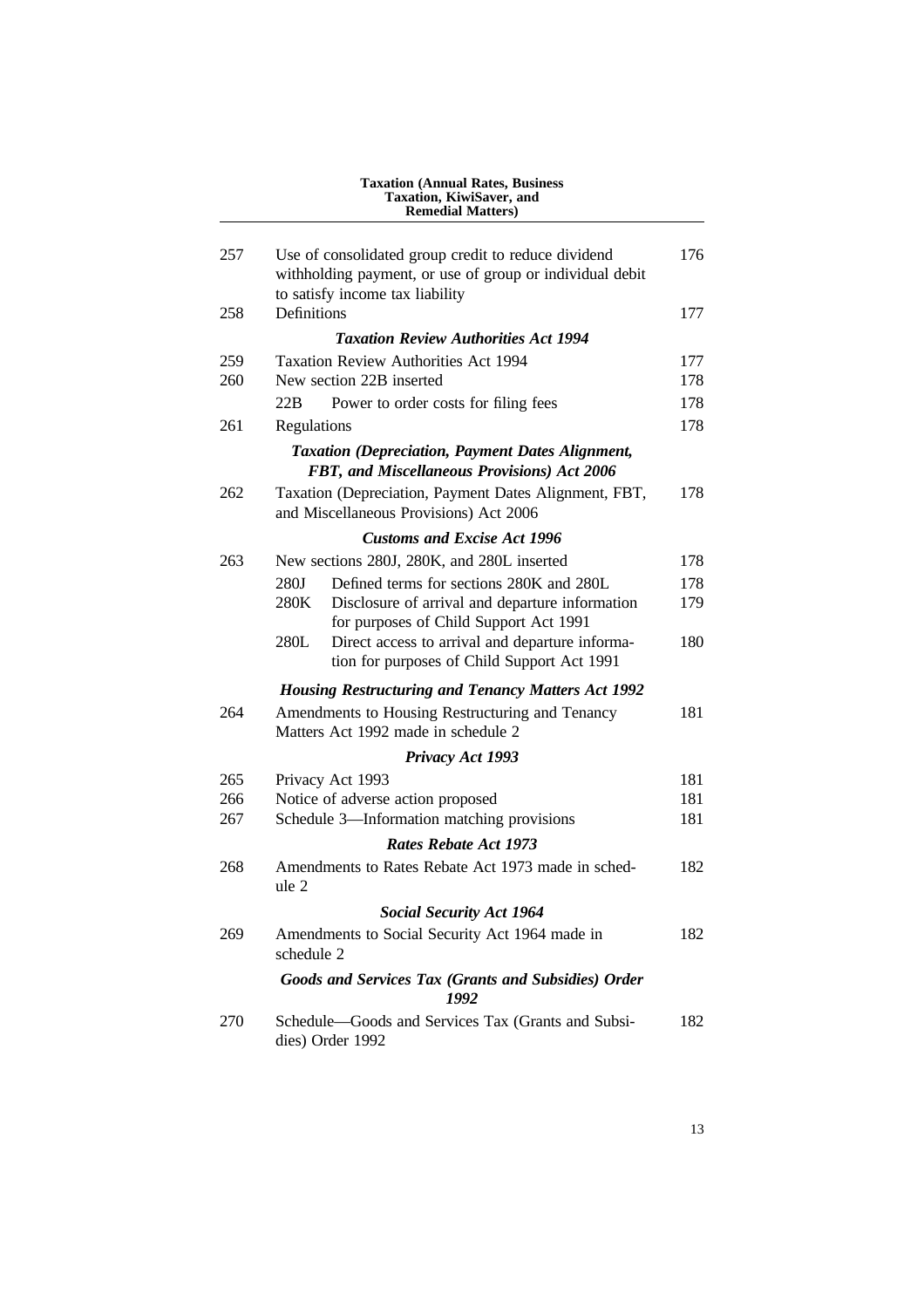| cl <sub>1</sub> | <b>Taxation (Annual Rates, Business</b><br>Taxation, KiwiSaver, and<br><b>Remedial Matters</b> )    |     |
|-----------------|-----------------------------------------------------------------------------------------------------|-----|
|                 | <b>Health Entitlement Cards Regulations 1993</b>                                                    |     |
| 271             | Amendments to Health Entitlement Cards Regulations<br>1993 made in schedule 2                       | 182 |
|                 | <b>Income Tax (Withholding Payments) Regulations 1979</b>                                           |     |
| 272             | Schedule—Tax deductions from withholding payments                                                   | 183 |
|                 | <b>Social Security (Temporary Additional Support)</b><br><b>Regulations 2005</b>                    |     |
| 273             | Amendments to Social Security (Temporary Additional<br>Support) Regulations 2005 made in schedule 2 | 183 |
|                 | <b>Student Allowances Regulations 1998</b>                                                          |     |
| 274             | Amendments to Student Allowances Regulations 1998<br>made in schedule 2                             | 183 |
|                 | <b>Holidays Act 2003</b>                                                                            |     |
| 275             | Meaning of gross earnings                                                                           | 183 |
|                 | <b>Schedule 1</b><br>Amendments to subpart KD of the Income Tax Act<br>2004                         | 184 |
|                 | <b>Schedule 2</b><br><b>Amendments to other Acts and Regulations</b>                                | 187 |

**The Parliament of New Zealand enacts as follows:**

## **1 Title**

This Act is the Taxation (Annual Rates, Business Taxation, KiwiSaver, and Remedial Matters) Act 2007.

#### **2 Commencement**

- (1) This Act comes into force on the date on which it receives the 5 Royal assent, except as provided in this section.
- (2) Sections 256 and 257 are treated as coming into force on 1 April 1997.
- (3) Section 244(1) is treated as coming into force on 1 April 1999.
- (4) **Sections 253 and 254(3)** are treated as coming into force on  $1 \t10$ April 2001.
- (5) Section 244(2) is treated as coming into force on 1 April 2003.
- (6) Section 88(2) is treated as coming into force on 4 June 2004.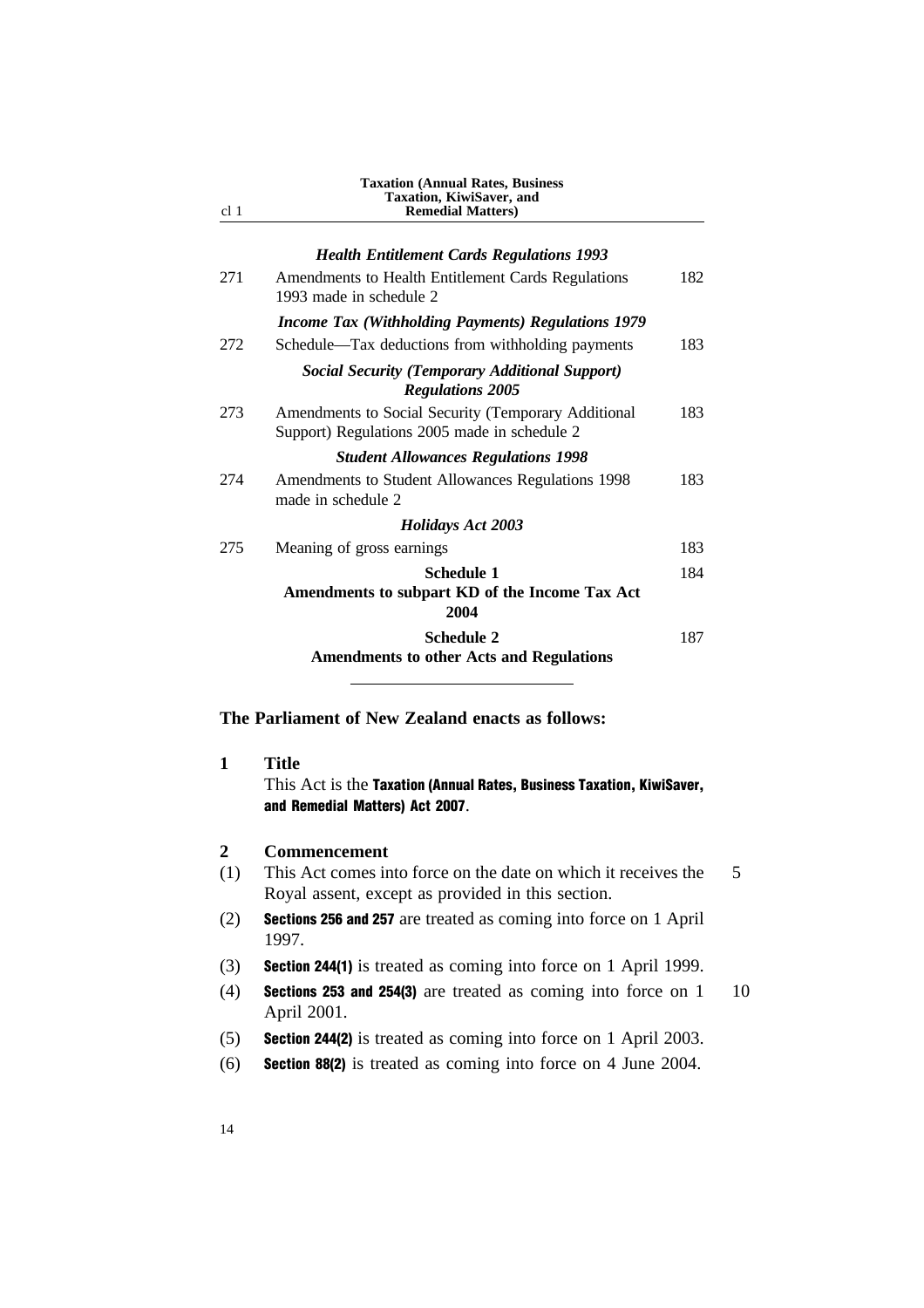#### **Taxation (Annual Rates, Business Taxation, KiwiSaver, and Remedial Matters**) cl 2

- (7) Section 258(3) is treated as coming into force on 16 November 2004.
- (8) Sections 16, 17, 19, 20, 21, 22, 28, 32, 41, 42, 43, 44, 84, 118, 120, 135(31), (36), and (57), 138(1), 167(1) and (2), and 247 are treated as coming into force on 1 April 2005.
- (9) Section 85(1) is treated as coming into force on 1 July 2005.
- (10) Sections 131 and 132 are treated as coming into force on 1 April 2006.
- (11) Sections 5, 10, 13, 14, 23, 24, 25, 26, 31, 34, 35, 36, 37, 38, 40, 45, 46, 47, 48, 49, 50, 51, 52, 53, 54, 55, 56, 57, 58, 60, 61, 62, 63, 64, 10 65, 66, 67, 68, 69, 70, 71, 72, 73, 74, 75, 76, 79, 86, 87, 93(2), 94, 96, 107, 133, 135(2), (4), (5), (6), (7), (10), (11), (12), (13), (14), (15), (16), (17), (18), (19), (20), (21), (25), (27), (28), (32), (34), (41), (43), (45), (46)(a), (47), (48), (50), (51), (52) and (53), 137, 139, 147(2) and (5), 148, 149, 150, 155, 159, 162, 164, 165, 168, 184(1), 193, 264, 268, 269, 15 271, 273, and 274 are treated as coming into force on 1 April 2007.
- (12) Sections 108(2) and (4), 117(1), 119(1), 188, 190, and 275 are treated as coming into force on 17 May 2007.
- $(13)$  Sections 141, 144(2)(a), 204, 205, 206, 208, 209, 210, 211, 213, 218(1), 20 229, 230, 232, 234, and 240 are treated as coming into force on 1 July 2007.
- (14) Sections 9, 77, 78, 80, 81, 82, 83, 92, 93(1), 97, 98, 99, 101, 102(1), 103, 104, 105, 106, 108(1), 109, 110, 112, 113, 114, 115, 116, 117(2), 119(2), 121, 122, 123, 124, 125, 126, 127, 128, 130, 134, 135(24), (30), 25 (35), (37), (38), (39), and (40), 173, 177, 178, 179, 180, and 181 are treated as coming into force on 1 October 2007.
- (15) Section 249 is treated as coming into force on 30 November 2007.
- $(16)$  Sections 88(1), 89, 90, 91, 135(29), 142, 143, 144(2)(b) to (d), (3), (4),  $30$ (5), and (6), 174, 176, 182(3), 183, 184(2), 185, 186, 187, 189, 191, 192, 194, 197, 198, 199, 201, 202, 203, 212, 215, 216, 217, 218(2), 219, 222, 225, 227, 231, 237, and 260 come into force on 1 April 2008.
- (17) Sections 11, 12, 18, 29, 30, 95, 135(3), 136, 151, 152, and 272 come 35 into force on 1 July 2008.
- (18) Section 220 comes into force on 1 April 2009.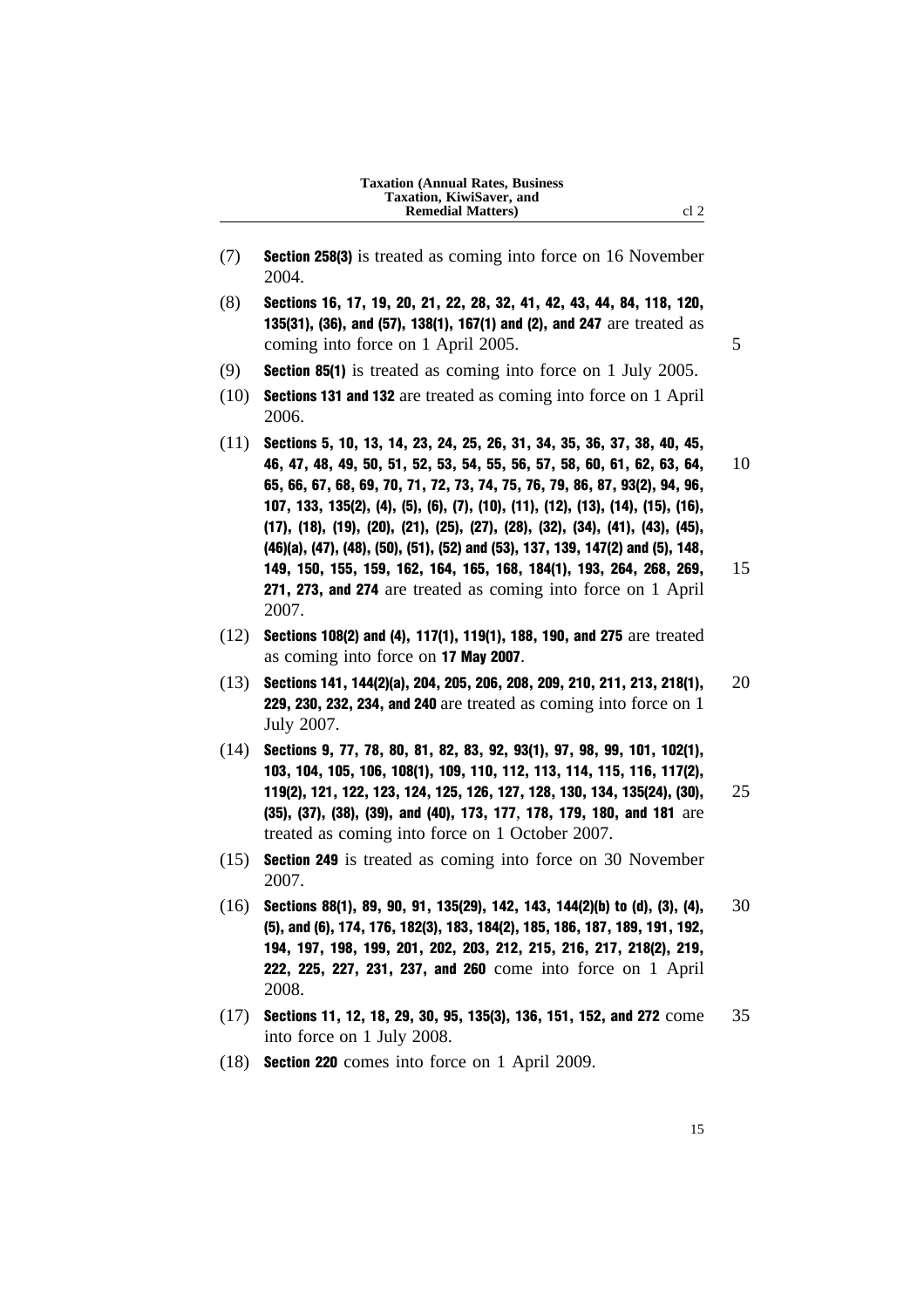|      | <b>Taxation (Annual Rates, Business)</b> |
|------|------------------------------------------|
|      | Taxation, KiwiSaver, and                 |
| cl 2 | <b>Remedial Matters</b> )                |

- (19) Sections 160(1), 263, 266, and 267 come into force on the earlier of the following:
	- (a) a date to be fixed by the Governor-General by Order in Council:
	- (b) 1 April 2009. 5

(20) Section 166 comes into force on the earlier of the following:

- (a) a date to be fixed by the Governor-General by Order in Council:
- (b) 1 April 2010.

# **Part 1** 10 **Annual rates of income tax, amendments to Income Tax Act 2004**

#### *Annual rates of income tax for 2007–08 tax year*

## **3 Rates of income tax for 2007–08 tax year**

- (1) Income tax imposed by section BB 1 of the Income Tax Act 15 2004 must, for the 2007–08 tax year, be paid at the basic rates specified in schedule 1 of that Act.
- (2) The Taxation (Annual Rates of Income Tax 2006–07) Act 2006 is repealed.

#### *General amendments to Income Tax Act 2004* 20

**4 Income Tax Act 2004** Sections 5 to 139 amend the Income Tax Act 2004.

#### **5 Withholding liabilities**

(1) After section BE 1(5), the following is inserted:

''*Retirement scheme contributions* 25

- ''(5B)A person who makes a retirement scheme contribution to a retirement savings scheme must pay retirement scheme contribution withholding tax under the RSCWT rules.''
- (2) In section BE 1, in the list of defined terms, ''retirement savings scheme", "retirement scheme contribution", "retire- 30 ment scheme contribution withholding tax'', and ''RSCWT rules'' are inserted.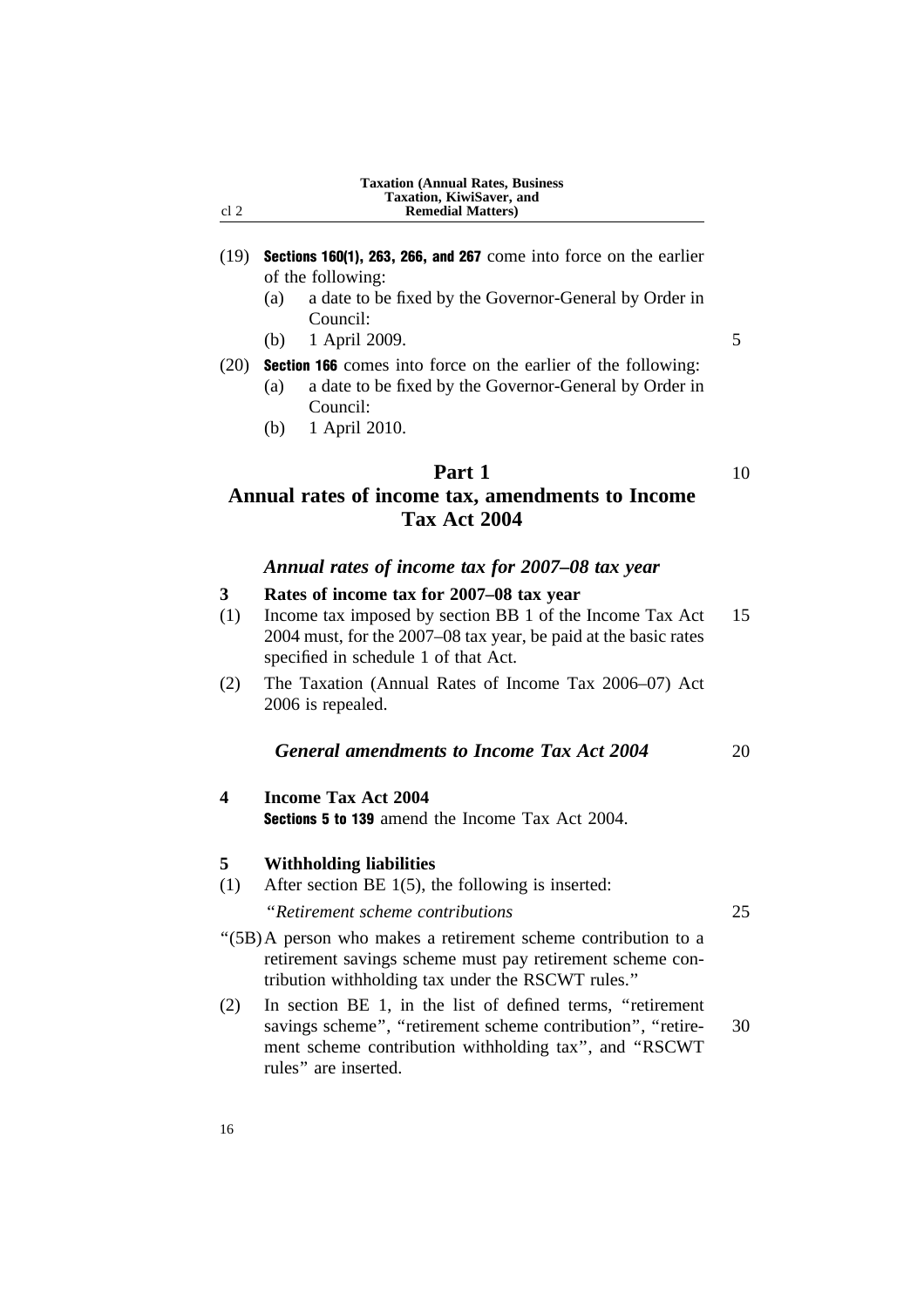|     | <b>Taxation (Annual Rates, Business</b><br>Taxation, KiwiSaver, and<br><b>Remedial Matters</b> )<br>Part 1 cl 7                                                                                                                                                                                                                                                                                                                                   |
|-----|---------------------------------------------------------------------------------------------------------------------------------------------------------------------------------------------------------------------------------------------------------------------------------------------------------------------------------------------------------------------------------------------------------------------------------------------------|
| 6   | Disposal: amount from major development or division<br>and not already in income                                                                                                                                                                                                                                                                                                                                                                  |
| (1) | Section CB $11(2)$ is replaced by the following:<br>"Exclusions"                                                                                                                                                                                                                                                                                                                                                                                  |
| (2) | Subsection (1) is overridden by the exclusions for residential<br>land in section CB 15, for business premises in section CB 18,<br>for farm land in section CB 19, and for investment land in<br>section CB 21."                                                                                                                                                                                                                                 |
| (2) | <b>Subsection (1)</b> applies for-<br>a disposal of land occurring on or after the date on<br>(a)<br>which this Act receives the Royal assent:<br>a person and a disposal of land occurring before the date<br>(b)<br>on which this Act receives the Royal assent, if the<br>person-                                                                                                                                                              |
|     | is the person disposing of the land; and<br>(i)<br>takes a tax position relating to the disposal in a<br>(ii)<br>return for the income year of the disposal; and<br>in taking the tax position, relies on the law that<br>(iii)<br>would apply if <b>subsection</b> (1) applied for the dispo-<br>sal; and                                                                                                                                        |
|     | provides the return to the Commissioner by the<br>(iv)<br>due date for the return.                                                                                                                                                                                                                                                                                                                                                                |
| 7   | <b>Business exclusion from section CB 10</b>                                                                                                                                                                                                                                                                                                                                                                                                      |
| (1) | In the heading to section CB 18, "section CB 10" is replaced<br>by "sections CB 10 and CB 11".                                                                                                                                                                                                                                                                                                                                                    |
| (2) | In section CB 18, in the words before paragraph (a), "Section<br>CB 10 does" is replaced by "Sections CB 10 and CB 11 do".                                                                                                                                                                                                                                                                                                                        |
| (3) | Subsection (2) applies for-<br>a disposal of land occurring on or after the date on<br>(a)<br>which this Act receives the Royal assent:<br>a person and a disposal of land occurring before the date<br>(b)<br>on which this Act receives the Royal assent, if the<br>person-<br>(i)<br>is the person disposing of the land; and<br>takes a tax position relating to the disposal in a<br>(ii)<br>return for the income year of the disposal; and |

17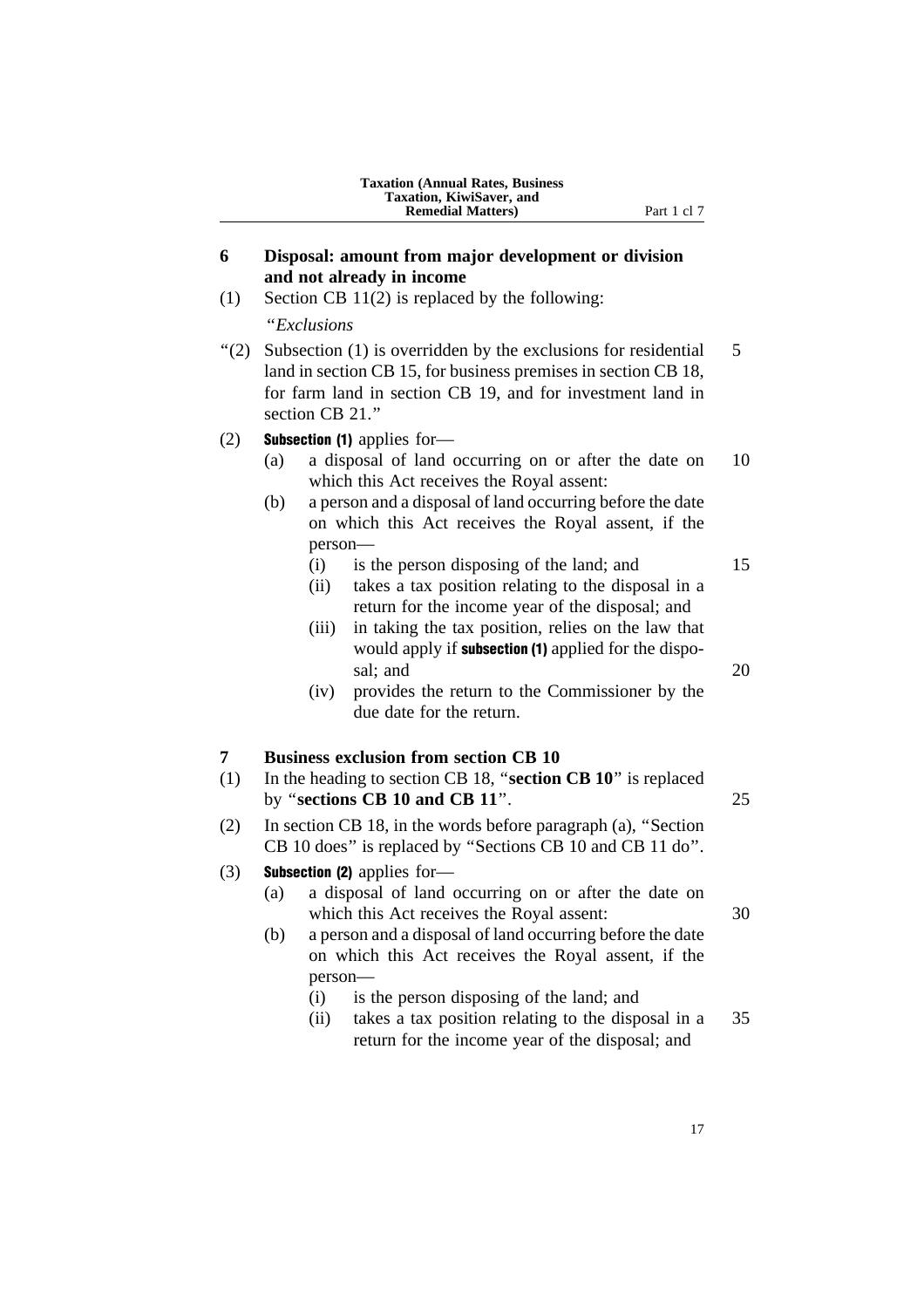| Part 1 cl 7 | <b>Taxation (Annual Rates, Business)</b><br>Taxation, KiwiSaver, and<br><b>Remedial Matters</b> )                                                                                                                                                        |
|-------------|----------------------------------------------------------------------------------------------------------------------------------------------------------------------------------------------------------------------------------------------------------|
|             | in taking the tax position, relies on the law that<br>(iii)<br>would apply if <b>subsection (2)</b> applied for the dispo-<br>sal; and                                                                                                                   |
|             | provides the return to the Commissioner by the<br>(iv)<br>due date for the return.                                                                                                                                                                       |
| 8           | <b>Investment exclusion from section CB 10</b>                                                                                                                                                                                                           |
| (1)         | In the heading to section CB 21, "section CB 10" is replaced<br>by "sections CB 10 and CB 11".                                                                                                                                                           |
| (2)         | In section CB 21, in the words before paragraph (a), "Section<br>CB 10 does" is replaced by "Sections CB 10 and CB 11 do".                                                                                                                               |
| (3)         | <b>Subsection (2)</b> applies for-                                                                                                                                                                                                                       |
|             | a disposal of land occurring on or after the date on<br>(a)<br>which this Act receives the Royal assent:                                                                                                                                                 |
|             | a person and a disposal of land occurring before the date<br>(b)                                                                                                                                                                                         |
|             | on which this Act receives the Royal assent, if the                                                                                                                                                                                                      |
|             | person-                                                                                                                                                                                                                                                  |
|             | is the person disposing of the land; and<br>(i)<br>takes a tax position relating to the disposal in a<br>(ii)<br>return for the income year of the disposal; and                                                                                         |
|             | in taking the tax position, relies on the law that<br>(iii)<br>would apply if subsection (2) applied for the dispo-<br>sal; and                                                                                                                          |
|             | provides the return to the Commissioner by the<br>(iv)<br>due date for the return.                                                                                                                                                                       |
| 9           | Determination of amount of credit in certain cases<br>In section CD $32(26)(b)$ , "dividend" is replaced by "dividend"<br>(section MZ 15 (Fully credited: modifying the actual ratio)<br>modifies this paragraph)".                                      |
| 10          | Prevention of double taxation of share cancellation<br>dividends                                                                                                                                                                                         |
|             | In section CD $42(5)(b)$ , "(Basic rates of income tax and speci-<br>fied superannuation contribution withholding tax)" is<br>replaced by "(Basic rates of income tax, specified superannu-<br>ation contribution withholding tax, and retirement scheme |

contribution withholding tax)". 35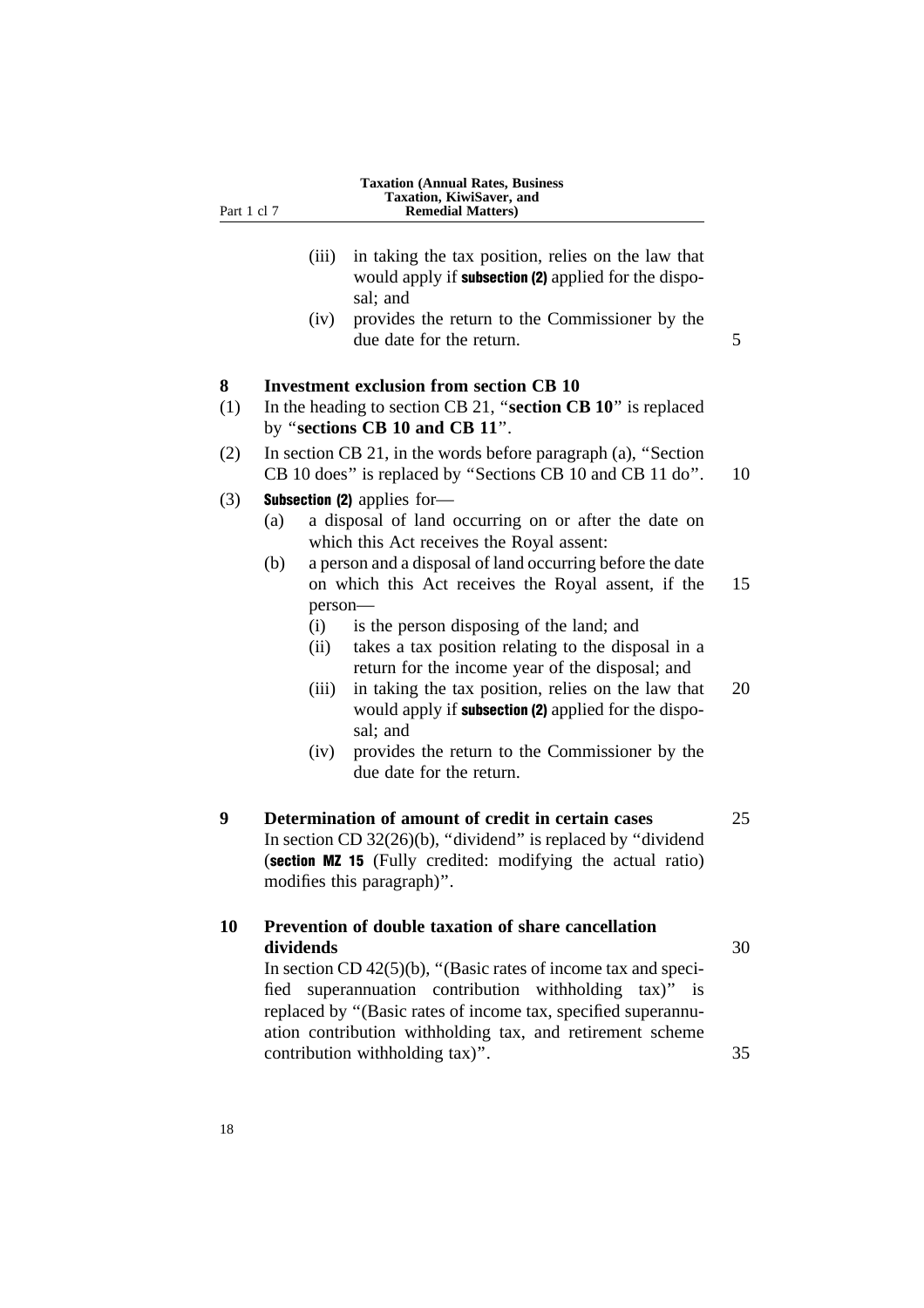**11 New heading and section CE 12 inserted** After section CE 11, the following is added:

## ''*Tax credits*

|         | "CE 12 Tax credits under section LD 1B added to caregiver's<br>income                                                                                                                                                                                 | 5  |
|---------|-------------------------------------------------------------------------------------------------------------------------------------------------------------------------------------------------------------------------------------------------------|----|
|         | "When this section applies"                                                                                                                                                                                                                           |    |
| " $(1)$ | This section applies when a person is allowed under section LD<br><b>1B</b> (Tax deductions from certain accident compensation pay-<br>ments: credit allowed to caregiver) a credit against the per-<br>son's income tax liability in an income year. | 10 |
|         | "Income                                                                                                                                                                                                                                               |    |
|         | "(2) An amount equal to the credit is income of the person in the<br>income year, if the amount is not income under any other<br>provision.                                                                                                           |    |
|         | "Defined in this Act: income, income year, payment".                                                                                                                                                                                                  | 15 |
| 12      | Benefits, pensions, compensation, and government<br>grants                                                                                                                                                                                            |    |
|         | In section CF $1(2)$ , in the definition of <b>accident compensa-</b><br><b>tion payment</b> (paragraph (f)), "of that Act" is replaced by "of<br>that Act:", and the following is added:                                                             | 20 |
|         | an amount paid under section $81(1)(b)$ of the Injury<br>" $(g)$ "<br>Prevention, Rehabilitation, and Compensation Act<br>2001."                                                                                                                      |    |
| 13      | <b>When FIF income arises</b>                                                                                                                                                                                                                         |    |
|         | After section $CQ$ 5(1), the following is inserted:                                                                                                                                                                                                   | 25 |
|         | "Treatment of deemed transaction under section EX 53 or<br>EX 54B                                                                                                                                                                                     |    |

''(1B)If a person is treated under section EX 53 (Changes in applications of FIF exemptions) or EX 54B (FIF rules first applying to interest for income year beginning on or after 1 April 2007) 30 as disposing of or acquiring rights in an income year, the disposal or acquisition is ignored for the purposes of subsection  $(1)(d)$  and  $(db)$ ."

19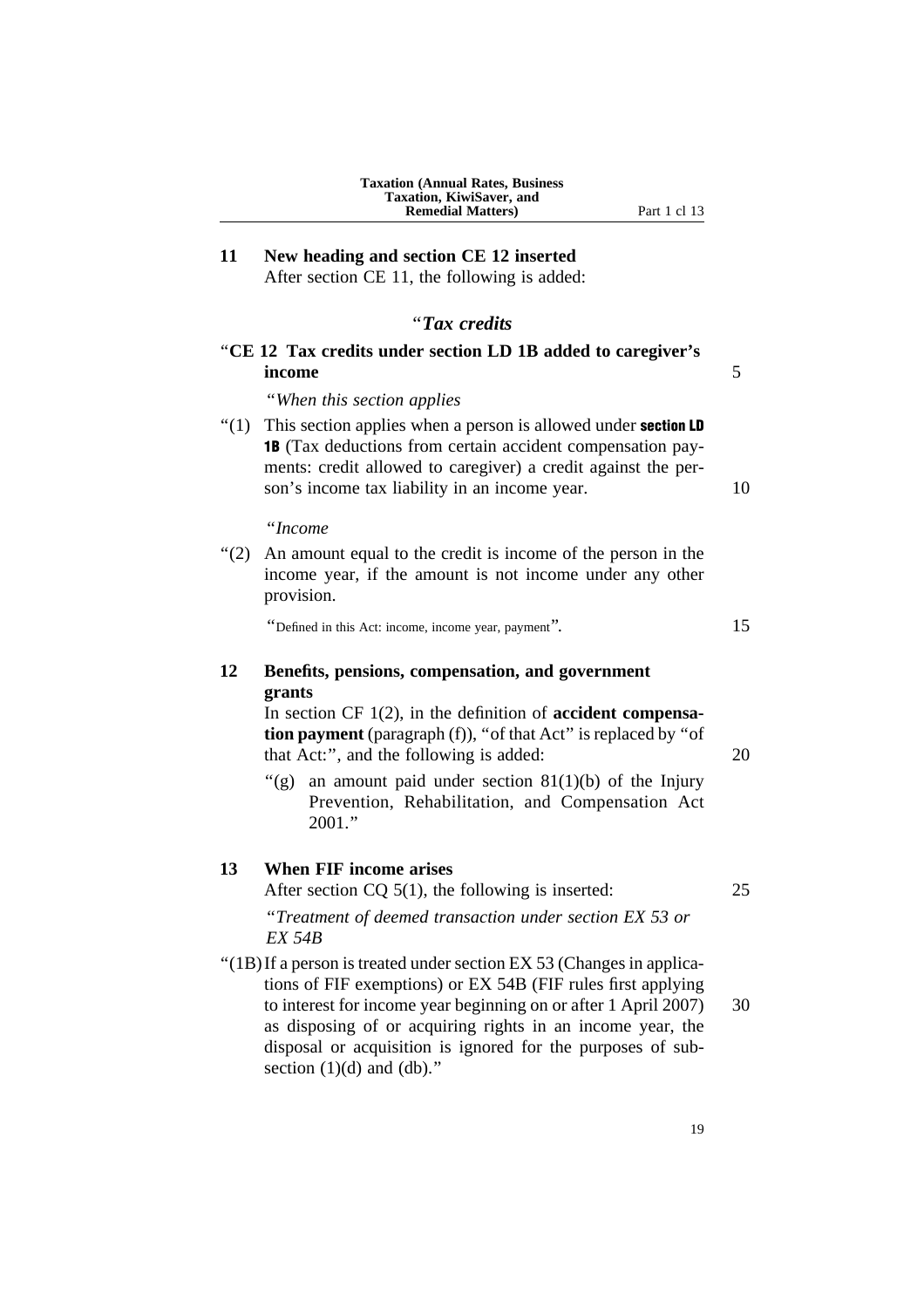| <b>Taxation (Annual Rates, Business)</b> |  |
|------------------------------------------|--|
| Taxation, KiwiSaver, and                 |  |
| <b>Remedial Matters</b> )                |  |

#### **14 Withdrawals**

**Part 1 cl 14** 

In section CS 1(5), "(Basic rates of income tax and specified superannuation contribution withholding tax)" is replaced by ''(Basic rates of income tax, specified superannuation contribution withholding tax, and retirement scheme contribution 5 withholding tax)".

## **15 Exclusions of withdrawals of various kinds** Section CS 2(4B) is repealed.

#### **16 Meaning of petroleum miner**

- (1) Section CT 6(1), other than the heading, is replaced by the 10 following:
- "(1) **Petroleum miner**, for a permit area, means a person who undertakes petroleum mining operations in the permit area.''
- (2) Section CT 6(3) and (4) are repealed.

# (3) In the list of defined terms in section CT 6,— 15 (a) ''petroleum mining operations'' is inserted:

- (b) ''removal or restoration operations'' is omitted.
- (4) Subsections (1) to (3) apply for the 2005–06 and later income years.

(1) After section CT 6, the following is inserted:

#### ''**CT 6B Meaning of petroleum mining operations**

## ''*Meaning*

''(1) **Petroleum mining operations** means an activity included in the activities described in **subsection (2)** and not excluded by 25 subsection (3).

#### ''*Activities: inclusions*

- ''(2) The activities are those carried out in connection with—
	- ''(a) prospecting or exploring for petroleum:
	- ''(b) developing a permit area for producing petroleum: 30
	- ''(c) producing petroleum:
	- ''(d) processing, storing, or transmitting petroleum before its dispatch to a buyer, consumer, processor, refinery, or user: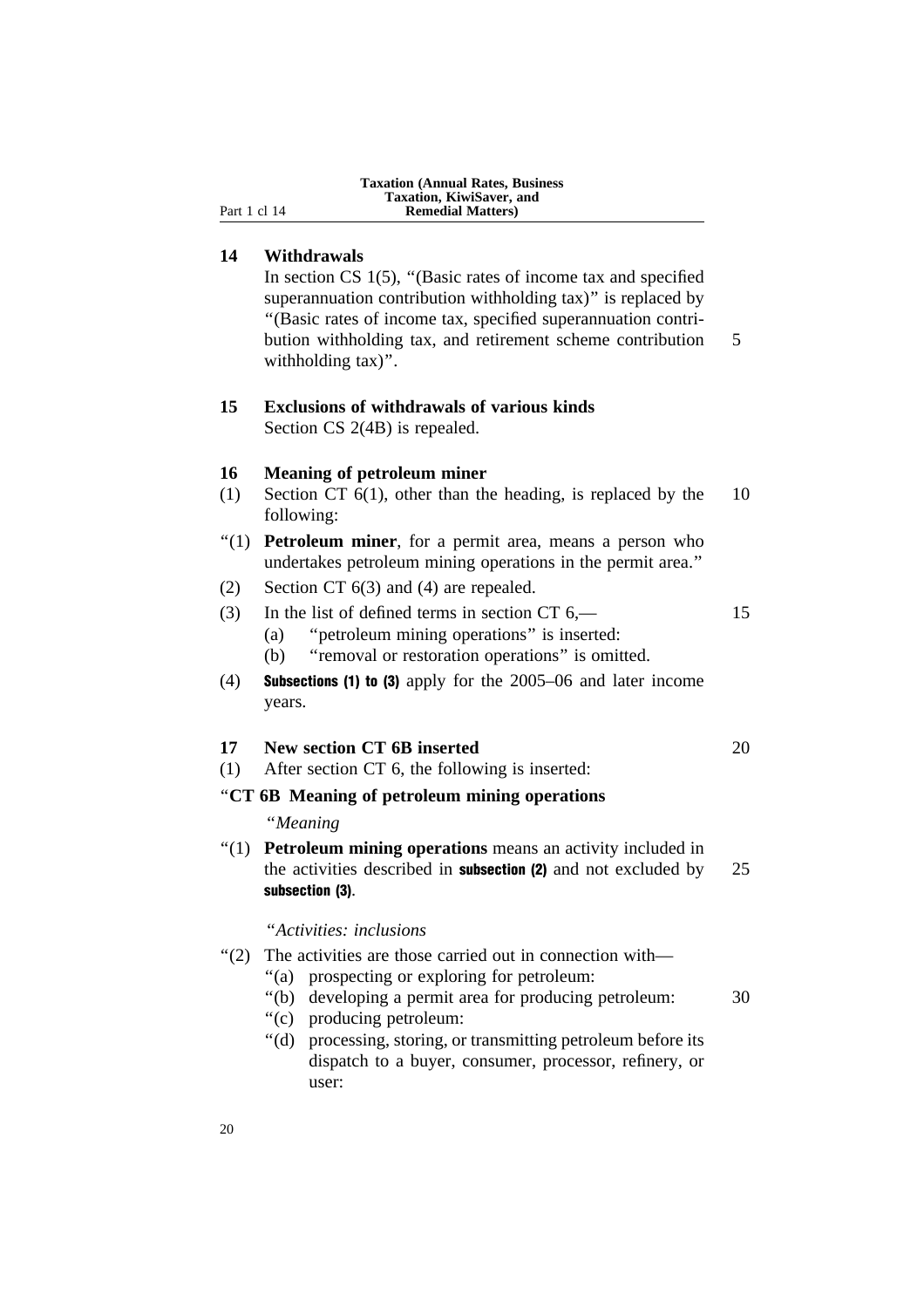#### **Taxation (Annual Rates, Business Taxation, KiwiSaver, and Remedial Matters)** Part 1 cl 19

''(e) removal or restoration operations.

#### ''*Activities: exclusions*

- ''(3) The activities do not include further treatment to which all the following apply:
	- "(a) it occurs after the well stream has been separated and 5 stabilised into crude oil, condensate, or natural gas; and
	- ''(b) it is done—
		- ''(i) by liquefaction or compression; or
		- ''(ii) for the extraction of constituent products; or
		- "(iii) for the production of derivative products; and  $10$
	- ''(c) it is not treatment at the production facilities.

''Defined in this Act: permit area, petroleum, petroleum mining operations, removal or restoration operations''.

(2) Subsection (1) applies for the 2005–06 and later income years.

# **18 New section CW 28B inserted** 15 After section CW 28, the following is inserted: ''**CW 28B Payment of certain accident compensation**

# **payments**

The amount paid to a person for an income year under section 81(1)(b) of the Injury Prevention, Rehabilitation, and Com- 20 pensation Act 2001 is exempt income of the person if— ''(a) the person is a claimant under that Act; and

- 
- ''(b) the person pays an amount to a caregiver for providing attendant care to the person in the year; and
- ''(c) the amount paid to the caregiver is equal to or more than 25 the amount, after any deduction of tax under this Act, paid to the person for the year under section  $81(1)(b)$  of that Act.

''Defined in this Act: attendant care, exempt income, income year, payment''.

#### **19 Local authorities** 30

Section CW  $32(4)(c)(i)$  is replaced by the following:

''(i) a council-controlled organisation, other than a council-controlled organisation operating a hospital as a charitable activity on behalf of the local authority:". 35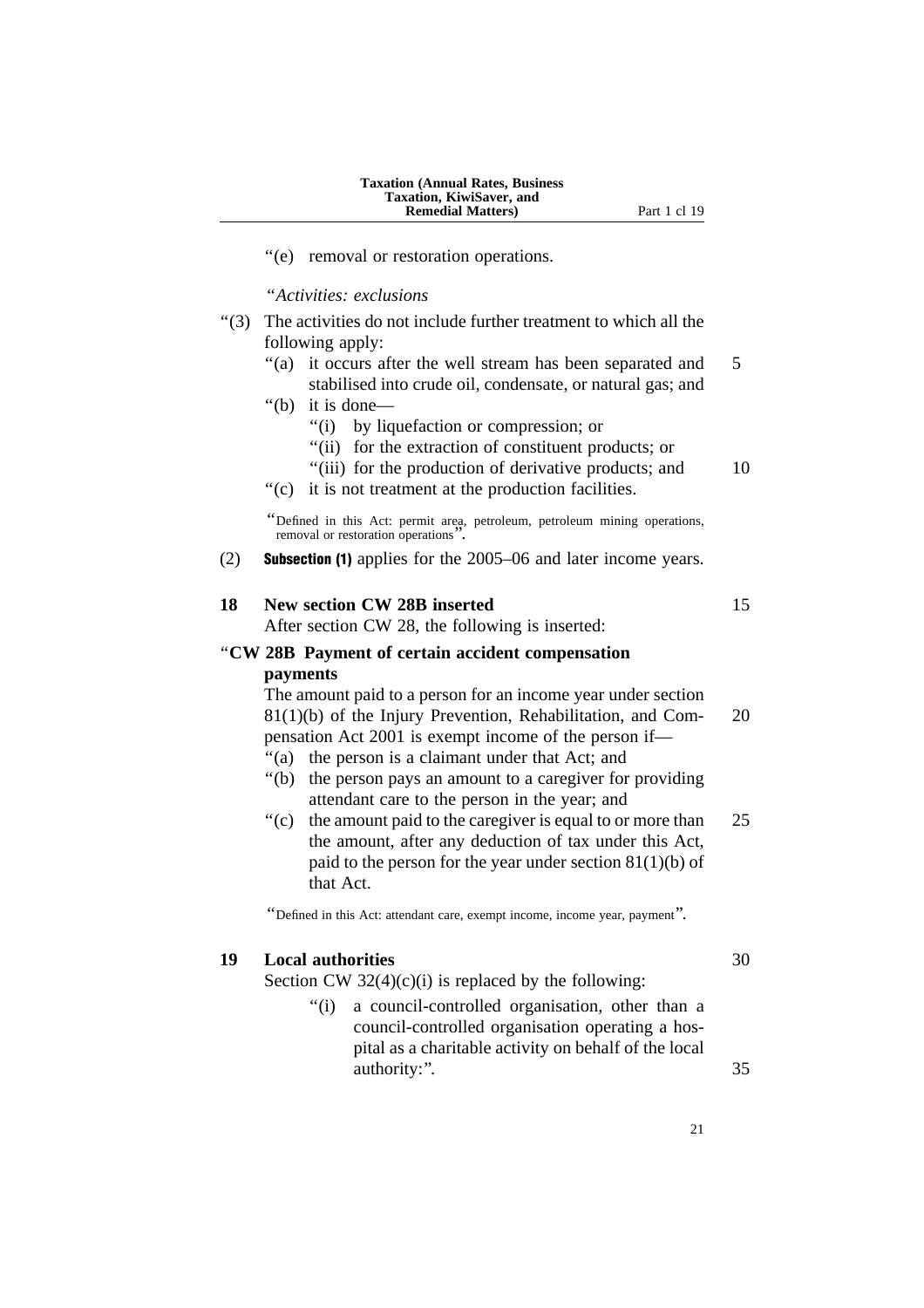| Part 1 cl 20 | <b>Taxation (Annual Rates, Business</b><br>Taxation, KiwiSaver, and<br><b>Remedial Matters)</b>                                                                                                                                                                                                                                            |          |
|--------------|--------------------------------------------------------------------------------------------------------------------------------------------------------------------------------------------------------------------------------------------------------------------------------------------------------------------------------------------|----------|
| 20           | <b>Charities: non-business income</b><br>Section CW 34(3), other than the heading, is replaced by the<br>following:                                                                                                                                                                                                                        |          |
| " $(3)$      | This section does not apply to income derived by—<br>a council-controlled organisation, other than a council-<br>" $(a)$<br>controlled organisation operating a hospital as a charita-<br>ble activity:<br>" $(b)$<br>a local authority from a council-controlled organisation,                                                            | 5        |
|              | other than from a council-controlled organisation oper-<br>ating a hospital as a charitable activity on behalf of the<br>local authority."                                                                                                                                                                                                 | 10       |
| 21           | <b>Charities: business income</b><br>Section CW $35(2)$ , other than the heading, is replaced by the<br>following:                                                                                                                                                                                                                         |          |
| (2)          | This section does not apply to income derived by—<br>a council-controlled organisation, other than a council-<br>" $(a)$<br>controlled organisation operating a hospital as a charita-<br>ble activity:<br>" $(b)$<br>a local authority from a council-controlled organisation,<br>other than from a council-controlled organisation oper- | 15<br>20 |
|              | ating a hospital as a charitable activity on behalf of the<br>local authority."                                                                                                                                                                                                                                                            |          |
| 22           | New heading and sections CW 49C and CW 49D<br>inserted                                                                                                                                                                                                                                                                                     |          |
| (1)          | After section CW 49B, the following is inserted:                                                                                                                                                                                                                                                                                           | 25       |
|              | "Income of, and distributions by, certain international<br>funds                                                                                                                                                                                                                                                                           |          |
|              | "CW 49C Income of certain international funds<br>An amount of income derived by a person is exempt income if<br>the person is—<br>the trustee of the Niue International Trust Fund:<br>" $(a)$<br>" $(b)$<br>the trustee of the Tokelau International Trust Fund.                                                                          | 30       |
|              | "Defined in this Act: amount, exempt income, income, Niue International Trust<br>Fund, Tokelau International Trust Fund, trustee                                                                                                                                                                                                           |          |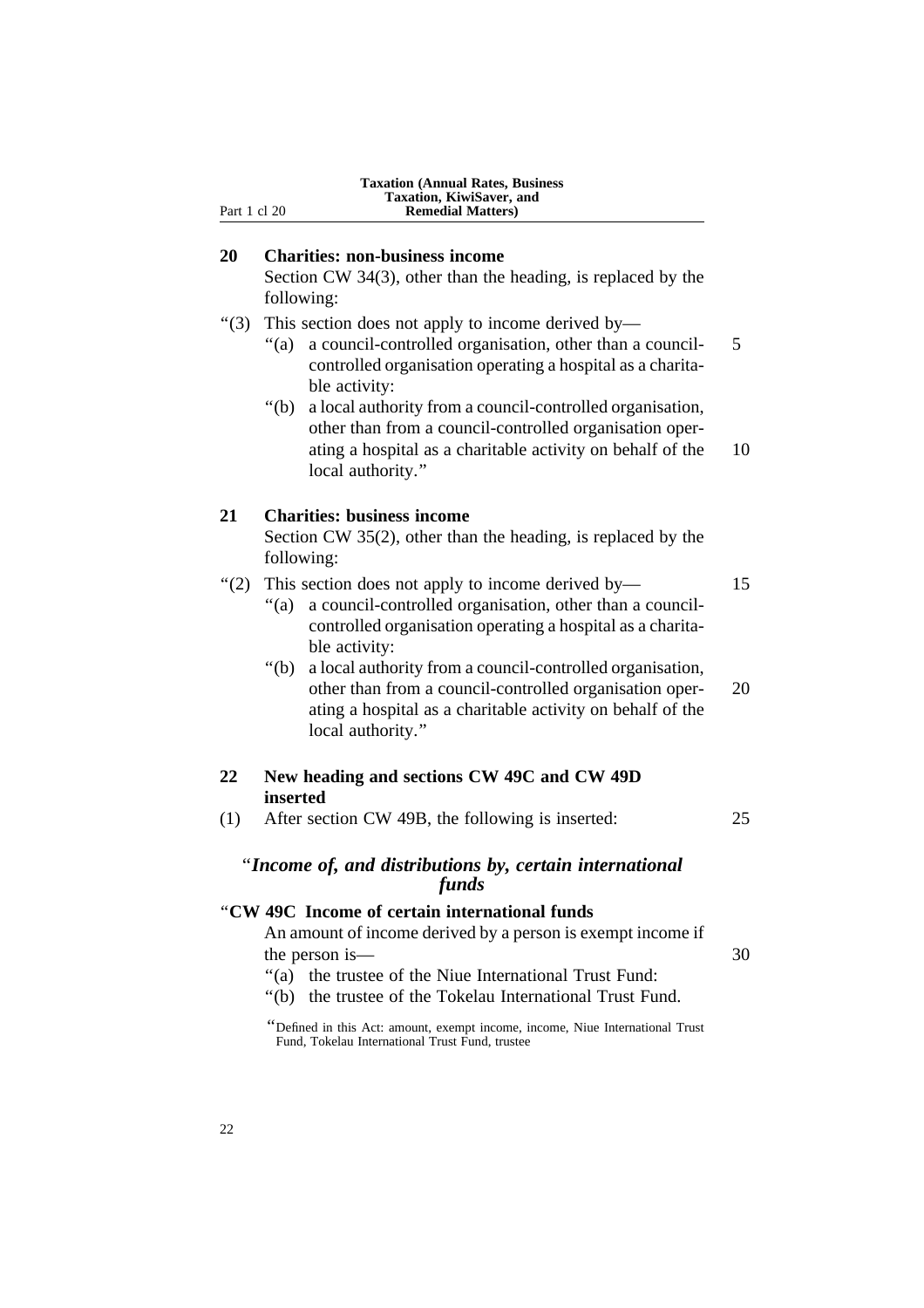|         | Taxation, KiwiSaver, and<br><b>Remedial Matters)</b><br>Part 1 cl 24                                                                               |    |
|---------|----------------------------------------------------------------------------------------------------------------------------------------------------|----|
|         | "CW 49D Distributions by certain international funds                                                                                               |    |
|         | An amount of income derived by a person is exempt income if                                                                                        |    |
|         | the income is a distribution by—                                                                                                                   |    |
|         | "(a) the trustee of the Niue International Trust Fund:                                                                                             |    |
|         | the trustee of the Tokelau International Trust Fund.<br>" $(b)$                                                                                    | 5  |
|         | "Defined in this Act: amount, distribution, exempt income, income, Niue Interna-<br>tional Trust Fund, Tokelau International Trust Fund, trustee". |    |
| (2)     | <b>Subsection (1)</b> applies for the 2005–06 and later income years.                                                                              |    |
| 23      | Heading above section CX 42 replaced                                                                                                               |    |
|         | The heading above section CX 42 is replaced by "Contribu-                                                                                          | 10 |
|         | tions to superannuation scheme or retirement savings                                                                                               |    |
|         | scheme".                                                                                                                                           |    |
| 24      | <b>New section CX 42B inserted</b>                                                                                                                 |    |
|         | After section CX 42, the following is inserted:                                                                                                    |    |
|         | "CX 42B Contributions to retirement savings scheme                                                                                                 | 15 |
|         | "Excluded income                                                                                                                                   |    |
| " $(1)$ | A retirement scheme contribution is excluded income of-                                                                                            |    |
|         | " $(a)$<br>the person for whose benefit the retirement scheme                                                                                      |    |
|         | contribution is provided, to the extent to which the                                                                                               |    |
|         | retirement scheme contribution is-                                                                                                                 | 20 |
|         | "(i)<br>money:                                                                                                                                     |    |
|         | "(ii) an amount of imputation credit or Maori autho-                                                                                               |    |
|         | rity credit that is used to meet the liability of the<br>retirement scheme contributor for retirement                                              |    |
|         | scheme contribution withholding tax on the                                                                                                         | 25 |
|         | retirement scheme contribution:                                                                                                                    |    |
|         | the trustee of the retirement savings scheme.<br>" $(b)$                                                                                           |    |
|         | "Exclusion                                                                                                                                         |    |
| " $(2)$ | <b>Subsection (1)(a)</b> does not apply if the person for whose benefit                                                                            |    |
|         | the retirement scheme contribution is provided—                                                                                                    | 30 |
|         | supplies to the retirement scheme contributor, or to the<br>" $(a)$                                                                                |    |
|         | trustee of the retirement savings scheme, a withholding                                                                                            |    |
|         | rate that is less than the retirement scheme prescribed                                                                                            |    |
|         | rate for the person:                                                                                                                               |    |

23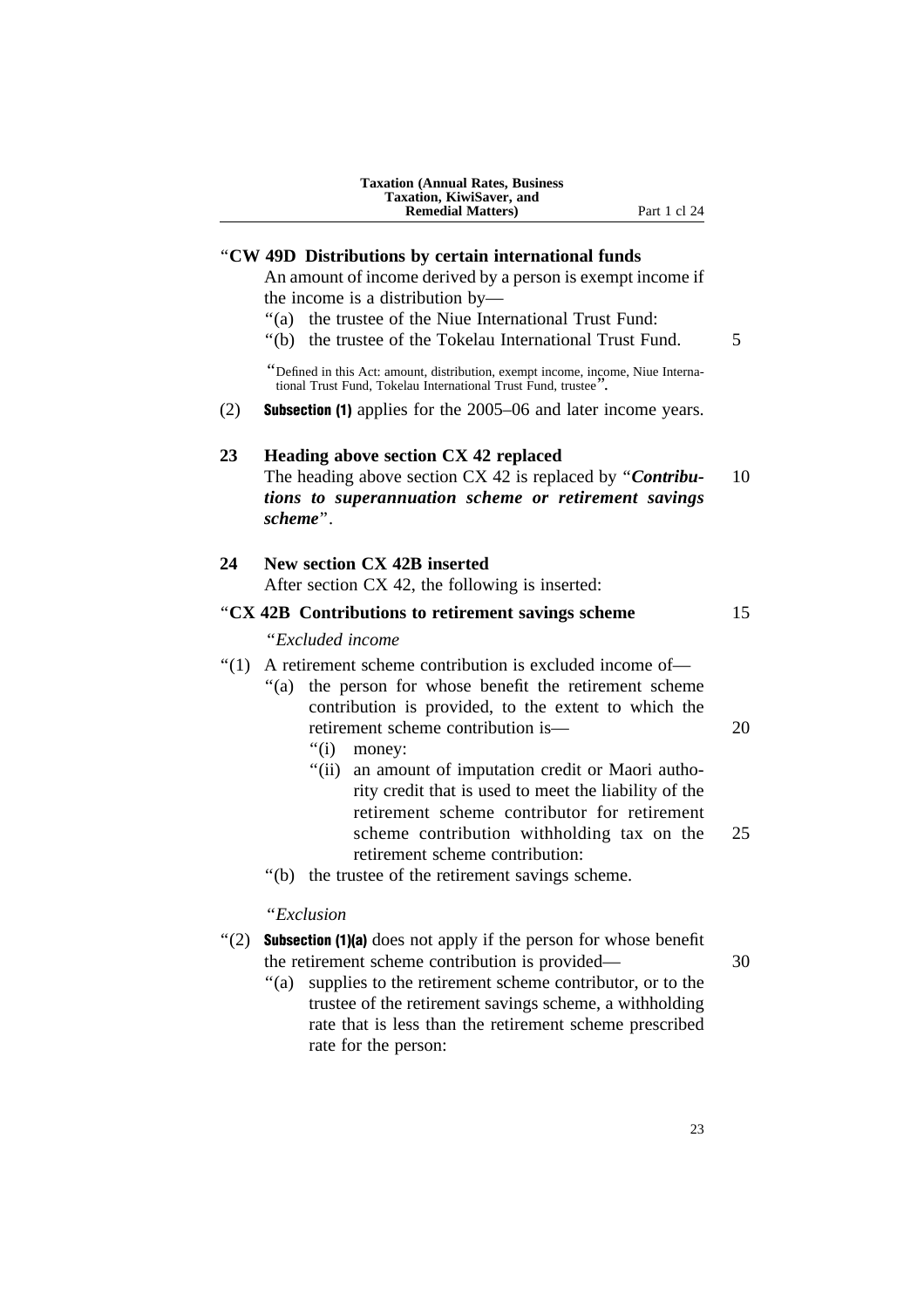''(b) includes the retirement scheme contribution in a return of income for the income year in which the retirement scheme contribution is provided.

''Defined in this Act: excluded income, income year, retirement savings scheme, retirement scheme contribution, retirement scheme contributor, retirement 5 scheme prescribed rate, return of income, trustee''.

#### **25 Research or development**

- (1) In section DB 26(2), ''paragraph 5.1 or 5.2 of the reporting standard'' is replaced by ''paragraph 68(a) of the reporting standard, applying, for the purposes of that paragraph, 10 paragraphs 54 to 67 of the reporting standard''.
- (2) Section DB 26(3) is repealed.
- (3) In section DB  $26(4)(a)$ , "of paragraph 2.3 of the reporting standard'' is replaced by ''it is an amount written off due to its being an immaterial amount for financial reporting purposes". 15
- (4) Section DB  $26(4)(b)$  is replaced by the following:
	- ''(b) would be required, if the expenditure were material, to recognise it for financial reporting purposes under paragraph 68(a) of the reporting standard, applying, for the purposes of that paragraph, paragraphs 54 to 67 of the 20 reporting standard.''
- (5) Section DB  $26(5)(b)$  is replaced by the following:
	- ''(b) has written off the expenditure due to its being an immaterial amount for financial reporting purposes; and".  $25$

#### (6) Subsections (1) to (5) apply for-

- (a) the  $2007-08$  and later income years, unless **paragraph (b)** applies; or
- (b) the first income year for which a person adopts IFRSs for the purposes of financial reporting and later income 30 years, if that first income year is before the 2007–08 income year.

#### **26 Some definitions**

(1) Section DB 27(1) is replaced by the following: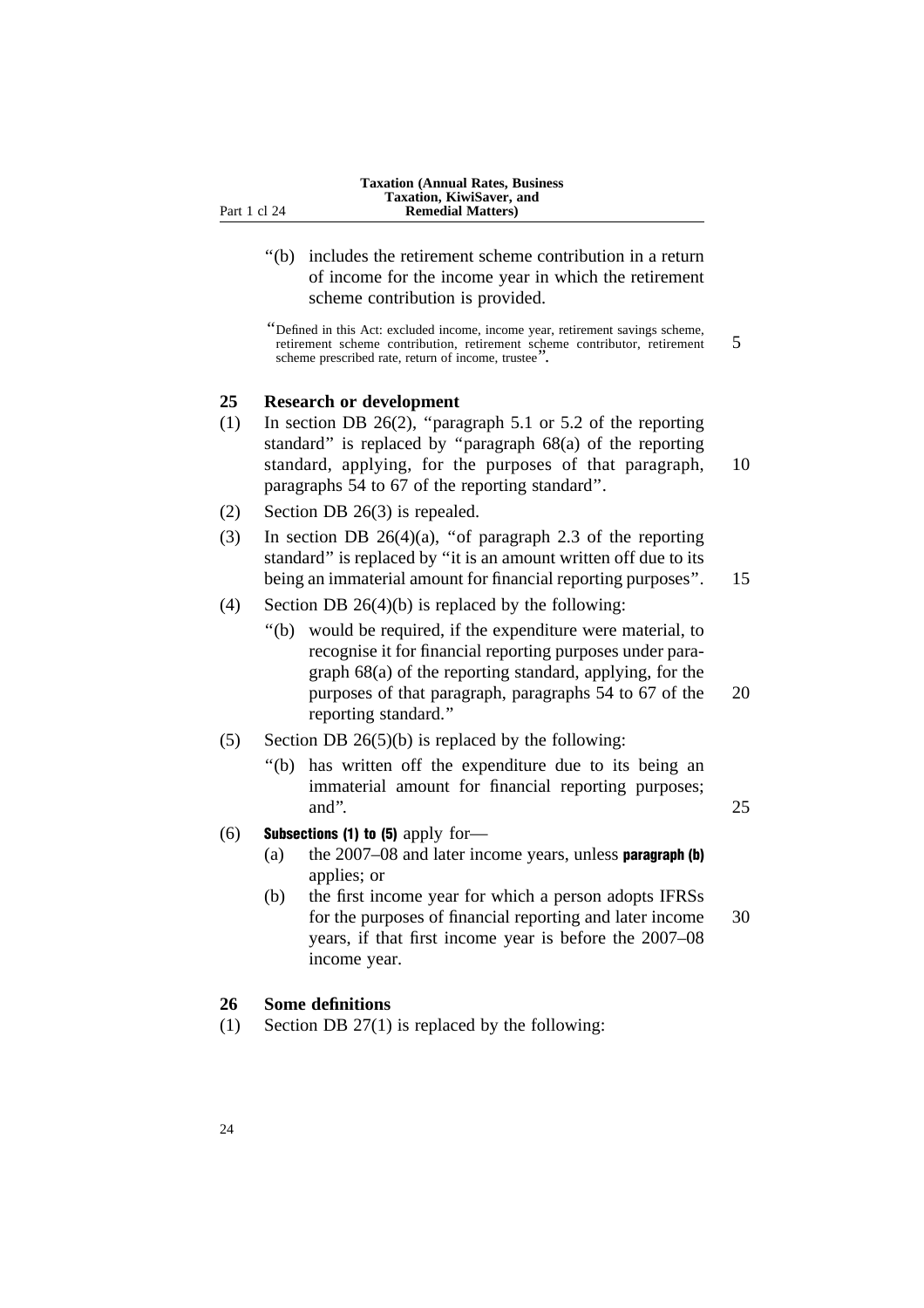''*Definitions*

 $''(1)$  In this section, and in section DB 26,— ''**development** is defined in paragraph 8 of the reporting standard ''**reporting standard** means the New Zealand Equivalent to 5 International Accounting Standard 38, approved by the Accounting Standards Review Board, and as amended from time to time or an equivalent standard issued in its place ''**research** is defined in paragraph 8 of the reporting standard." 10 (2) In section DB 27, in the list of defined terms, ''Financial Reporting Standard No 13 1995 (Accounting for Research and Development Activities)," is omitted.  $(3)$  Subsections (1) and (2) apply for-(a) the  $2007-08$  and later income years, unless **paragraph (b)** 15 applies; or (b) the first income year for which a person adopts IFRSs for the purposes of financial reporting and later income years, if that first income year is before the 2007–08 income year. 20 **27 Gifts of money by company** (1) Section DB 32(1), other than the heading, is replaced by the following: ''(1) This section applies to a company.'' (2) In section DB  $32(3)$ , "5% of" is omitted. 25 (3) Subsection (1) applies for the 2008–09 and later income years. **28 Sale of business: transferred employment income obligations** (1) In section DC  $9(2)(a)$ , "any part" is replaced by "the provision made by the seller for a part". 30 (2) In section DC  $9(2)(b)$ , "of the provision" is inserted after "the amount''. (3) Section DC 9(3), other than the heading, is replaced by the following:  $\degree$ (3) If the seller and the buyer are associated persons at the time of 35 the sale,—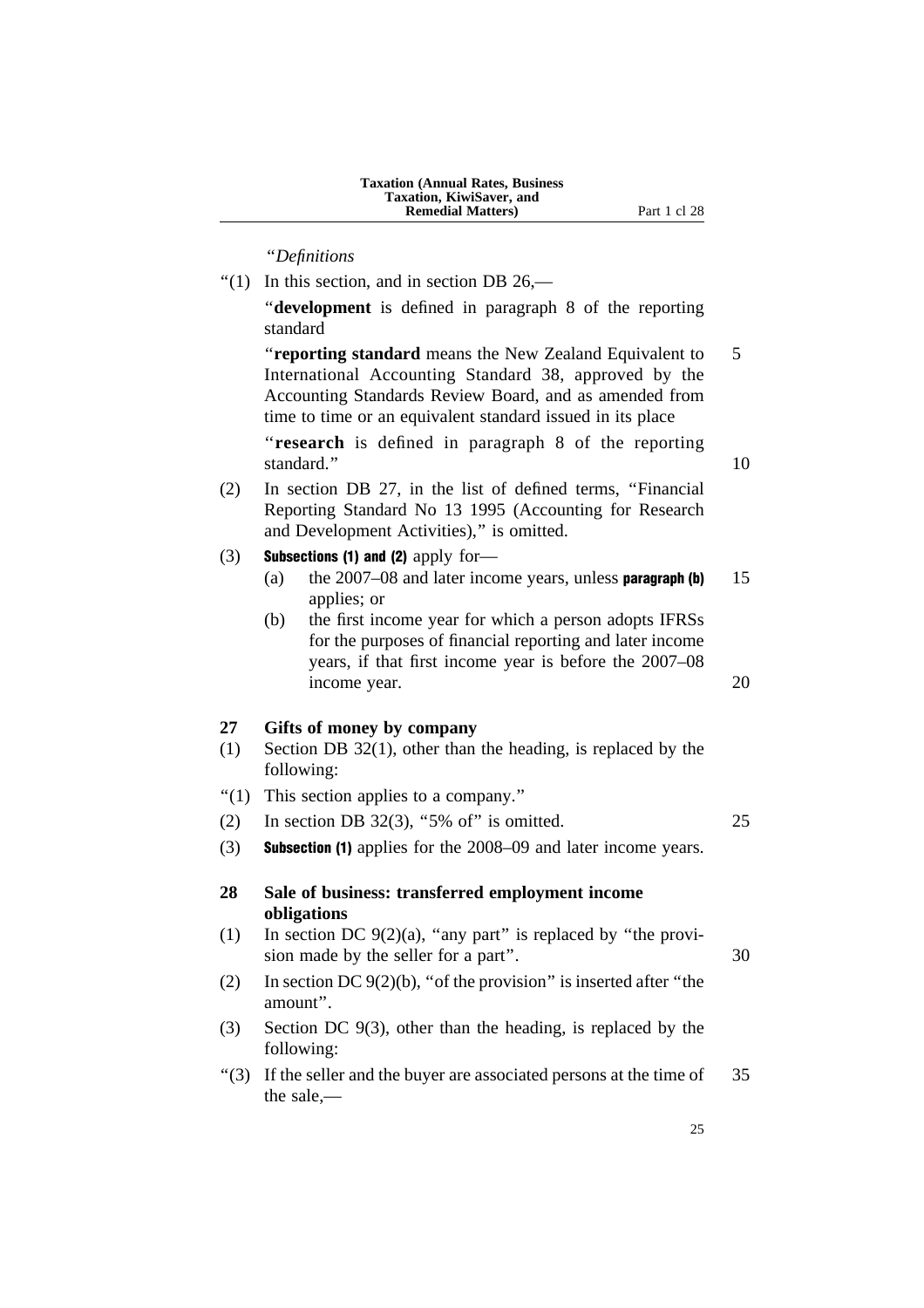| <b>Taxation (Annual Rates, Business)</b> |
|------------------------------------------|
| <b>Taxation, KiwiSaver, and</b>          |
| <b>Remedial Matters</b> )                |

- "(a) the buyer is allowed a deduction for the provision made by the seller for the amount of employment income if the seller would have been allowed a deduction for the amount if the business, or the part of the business, had not been sold; and 5
- ''(b) subsection (2) does not apply; and
- ''(c) section EA 4(5) (Deferred payment of employment income) applies.

#### ''*Deduction: Buyer's payment exceeding provision*

- ''(3B)The buyer is allowed a deduction for any part of the amount of 10 employment income that the buyer pays and that exceeds the provision made by the seller for that amount.''
- (4) In section DC  $9(4)(b)$ , "subsection (3) overrides" is replaced by ''subsections (3) and (3B) override''.
- (5) **Subsections (1) to (4)** apply for the  $2005-06$  and later income 15 years.

#### **29 Heading to subpart DF**

Part 1 cl 28

In the heading to subpart DF, "grants" is replaced by "grants" and compensation''.

#### **30 New section DF 4 added** 20

After section DF 3, the following is added:

''**DF 4 Payment for attendant care by person receiving certain accident compensation payments**

''*When this section applies*

 $''(1)$  This section applies when a person who is a claimant under 25 the Injury Prevention, Rehabilitation, and Compensation Act 2001 is paid an amount under section  $81(1)(b)$  of that Act for an income year, and the amount is assessable income.

## ''*Deduction*

"(2) The person is allowed a deduction for the amount paid by 30 them to a caregiver for providing attendant care to the person in the income year, to the extent to which the amount is equal to or less than the amount, after any deduction of tax under this Act, paid to the person under section  $81(1)(b)$  of that Act for the year. 35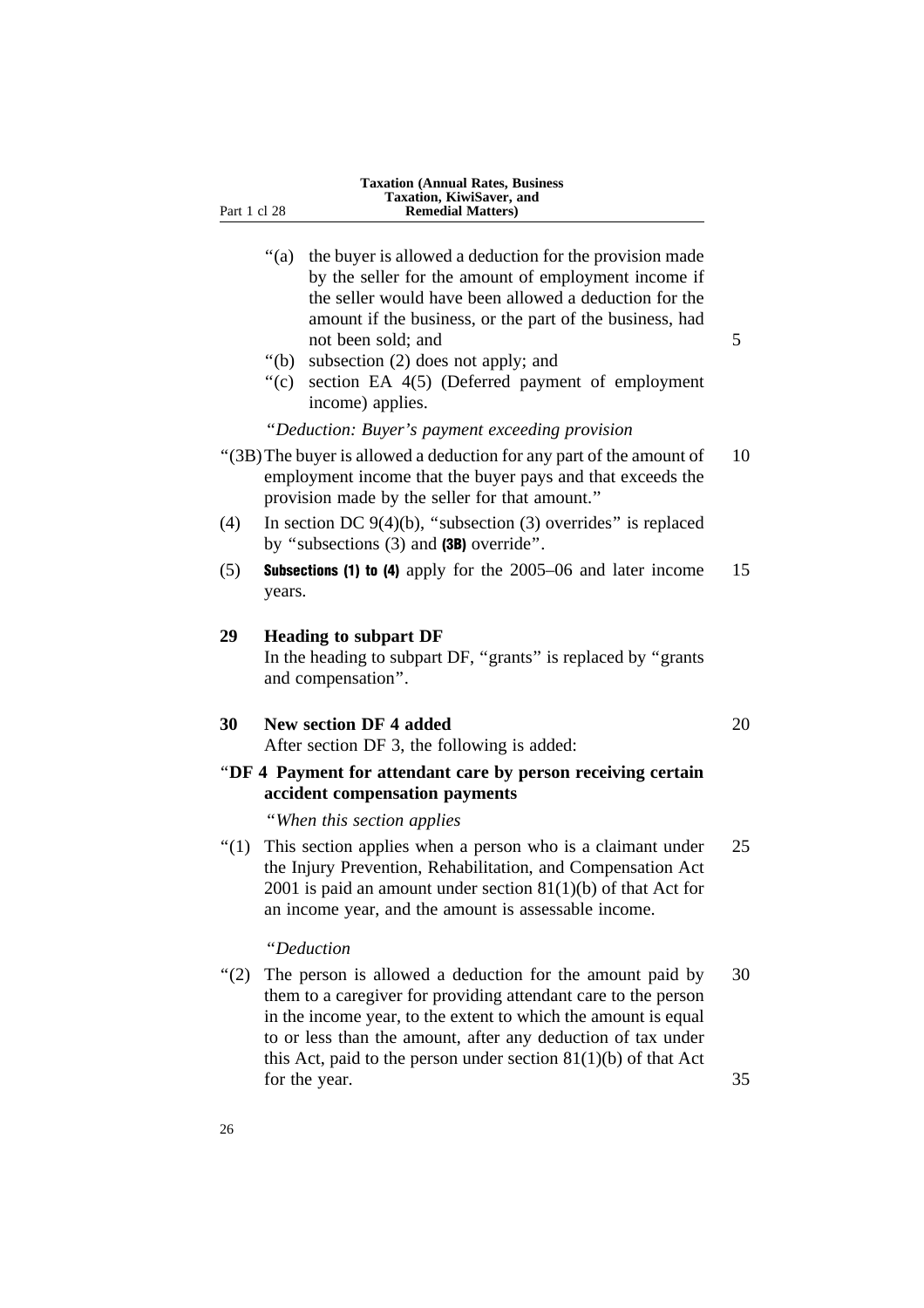| <b>Taxation (Annual Rates, Business)</b> |
|------------------------------------------|
| <b>Taxation, KiwiSaver, and</b>          |
| <b>Remedial Matters</b> )                |

''*Link with subpart DA*

''(3) This section supplements the general permission and overrides the capital limitation and private limitation for the amount described in **subsection (2)**. The other general limitations still apply. 5

''Defined in this Act: assessable income, attendant care, capital limitation, general limitation, general permission, income year, payment, private limitation

## **31 When FIF loss arises**

After section DN 6(1), the following is inserted:

''*Treatment of deemed transaction under section EX 53 or* 10 *EX 54B*

''(1B)If a person is treated under section EX 53 (Changes in applications of FIF exemptions) or EX 54B (FIF rules first applying to interest for income year beginning on or after 1 April 2007) as disposing of or acquiring rights in an income year, the 15 disposal or acquisition is ignored for the purposes of subsection  $(1)(d)$  and  $(db)$ ."

#### **32 Film production expenditure**

- (1) Section DS 2(3) and (4) are replaced by the following: ''*Exclusion* 20
- ''(3) This section does not apply to film production expenditure if—
	- "(a) the film is produced mainly for broadcast in New Zealand by a person who operates a television station, a television network, or a cable television system: 25
	- ''(b) the film is intended to be shown as an advertisement.

#### ''*Timing of deduction*

- ''(4) The deduction is allocated under—
	- ''(a) section EJ 7 (Film production expenditure for New Zealand films having no large budget screen production 30 grant) or EJ 8 (Film production expenditure for other films having no large budget screen production grant) if the film is not one for which a large budget screen production grant is made; or
	- ''(b) section EJ 4 (Expenditure incurred in acquiring film 35 rights in feature films) or EJ 5 (Expenditure incurred in

**Part 1 cl 32** 

27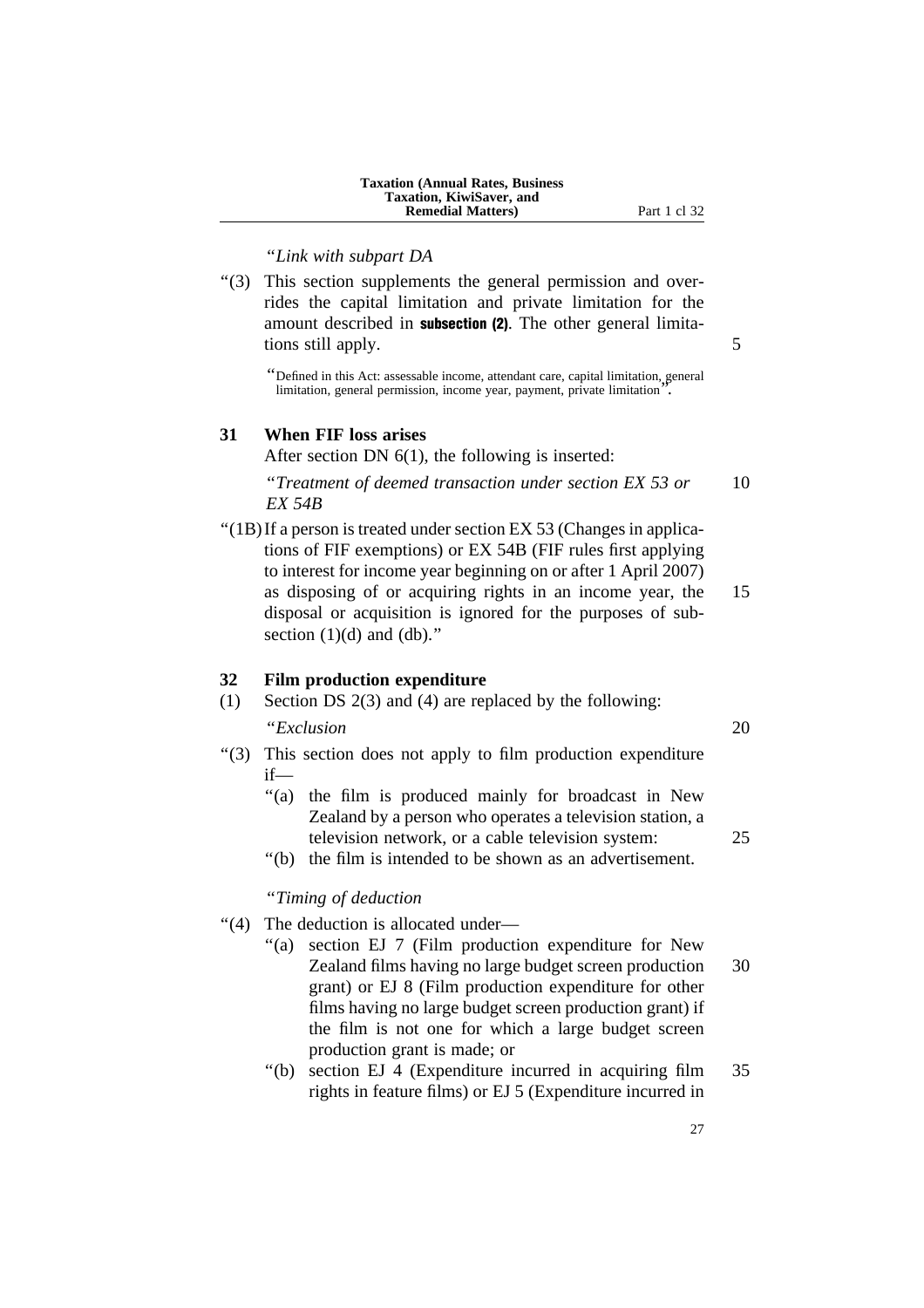| <b>Taxation (Annual Rates, Business)</b> |
|------------------------------------------|
| <b>Taxation, KiwiSaver, and</b>          |
| <b>Remedial Matters</b> )                |

acquiring film rights in films other than feature films) if the film is one for which a large budget screen production grant is made.''

(2) Subsection (1) applies for the 2005–06 and later income years.

#### **33 Maori authorities: donations** 5

- (1) In section DV 11(2), "5% of" is omitted.
- (2) Subsection (1) applies for the 2008–09 and later income years.

#### **34 Cost**

Part 1 cl 32

- (1) In section EB  $6(1)$ , ", unless subsection (1B) applies" is inserted after "accounting practice". 10
- (2) After section EB 6(1), the following is inserted:

''*Valuation at cost: agricultural produce*

''(1B)Despite subsection (1), a person who uses NZIAS 41 for their trading stock in their financial statements must—

- "(a) value their closing stock at cost; and 15
- ''(b) include and allocate costs so that the value of their closing stock is not materially different from the value of the closing stock obtained by applying NZIAS 2 ignoring paragraph 20 of NZIAS 2.''
- (3) In section EB 6(2), ''Financial Reporting Standard No 4 20 (Accounting for Inventories) approved under the Financial Reporting Act 1993'' is replaced by ''NZIAS 2''.
- (4) The following is added to section EB 6:

#### ''*Definitions*

| " $(3)$ |     | In this section, NZIAS 41 means New Zealand Equivalent to<br>International Accounting Standard 41, approved by the<br>Accounting Standards Review Board and as amended from<br>time to time, or an equivalent standard issued in its place." | 25 |
|---------|-----|----------------------------------------------------------------------------------------------------------------------------------------------------------------------------------------------------------------------------------------------|----|
| (5)     |     | In section EB 6, in the list of defined terms, "NZIAS 2" and<br>"NZIAS 41" are inserted.                                                                                                                                                     | 30 |
| (6)     | (a) | <b>Subsections (1) to (5)</b> apply for-<br>the $2007-08$ and later income years, unless <b>paragraph</b> (b)<br>applies; or                                                                                                                 |    |
|         | (b) | the first income year for which a person adopts IFRSs<br>for the purposes of financial reporting and later income                                                                                                                            | 35 |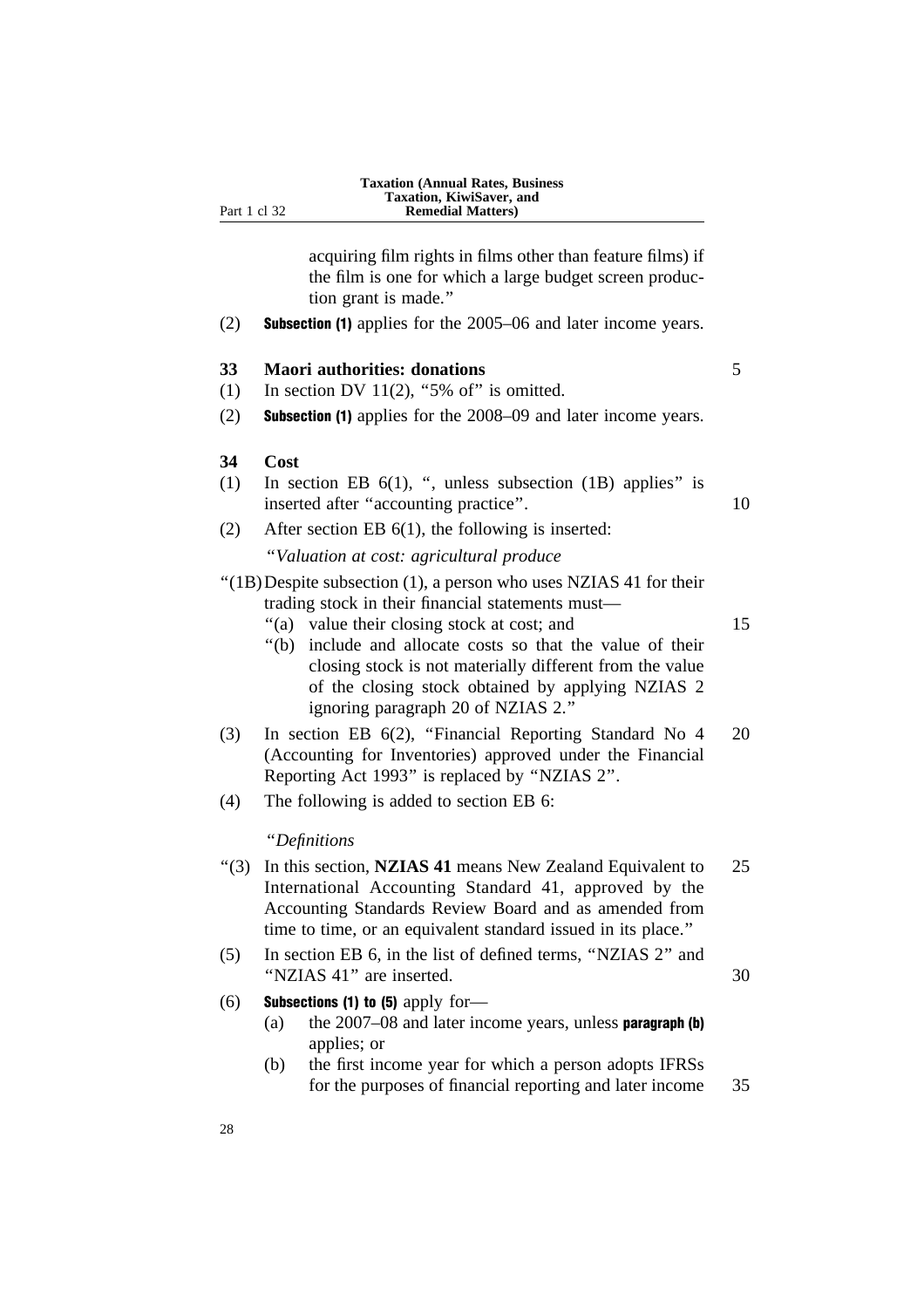| <b>Taxation (Annual Rates, Business)</b> |
|------------------------------------------|
| <b>Taxation, KiwiSaver, and</b>          |
| <b>Remedial Matters</b> )                |

years, if that first income year is before the 2007–08 income year.

#### **35 Discounted selling price**

- (1) In section EB 9(3)(a), ''Financial Reporting Standard No 4 (Accounting for Inventories) approved under the Financial 5 Reporting Act 1993'' is replaced by ''NZIAS 2''.
- (2) In section EB 9, in the list of defined terms, ''NZIAS 2'' is inserted.

#### (3) Subsections (1) and (2) apply for-

- (a) the  $2007-08$  and later income years, unless **paragraph (b)** 10 applies; or
- (b) the first income year for which a person adopts IFRSs for the purposes of financial reporting and later income years, if that first income year is before the 2007–08 income year. 15

#### **36 Valuing closing stock consistently**

- (1) In section EB 12, ''Financial Reporting Standard No 1 (Disclosure of Accounting Policies) approved under the Financial Reporting Act 1993'' is replaced by ''NZIAS 8''.
- (2) In section EB 9, in the list of defined terms, ''NZIAS 8'' is 20 inserted.

#### $(3)$  Subsections (1) and (2) apply for-

- (a) the  $2007-08$  and later income years, unless **paragraph (b)** applies; or
- (b) the first income year for which a person adopts IFRSs 25 for the purposes of financial reporting and later income years, if that first income year is before the 2007–08 income year.

#### **37 Discounted selling price for low-turnover traders**

- (1) In section EB 19(4)(a), ''Financial Reporting Standard No 4 30 (Accounting for Inventories) approved under the Financial Reporting Act 1993'' is replaced by ''NZIAS 2''.
- (2) In section EB 9, in the list of defined terms, ''NZIAS 2'' is inserted.
- $(3)$  Subsections (1) and (2) apply for 35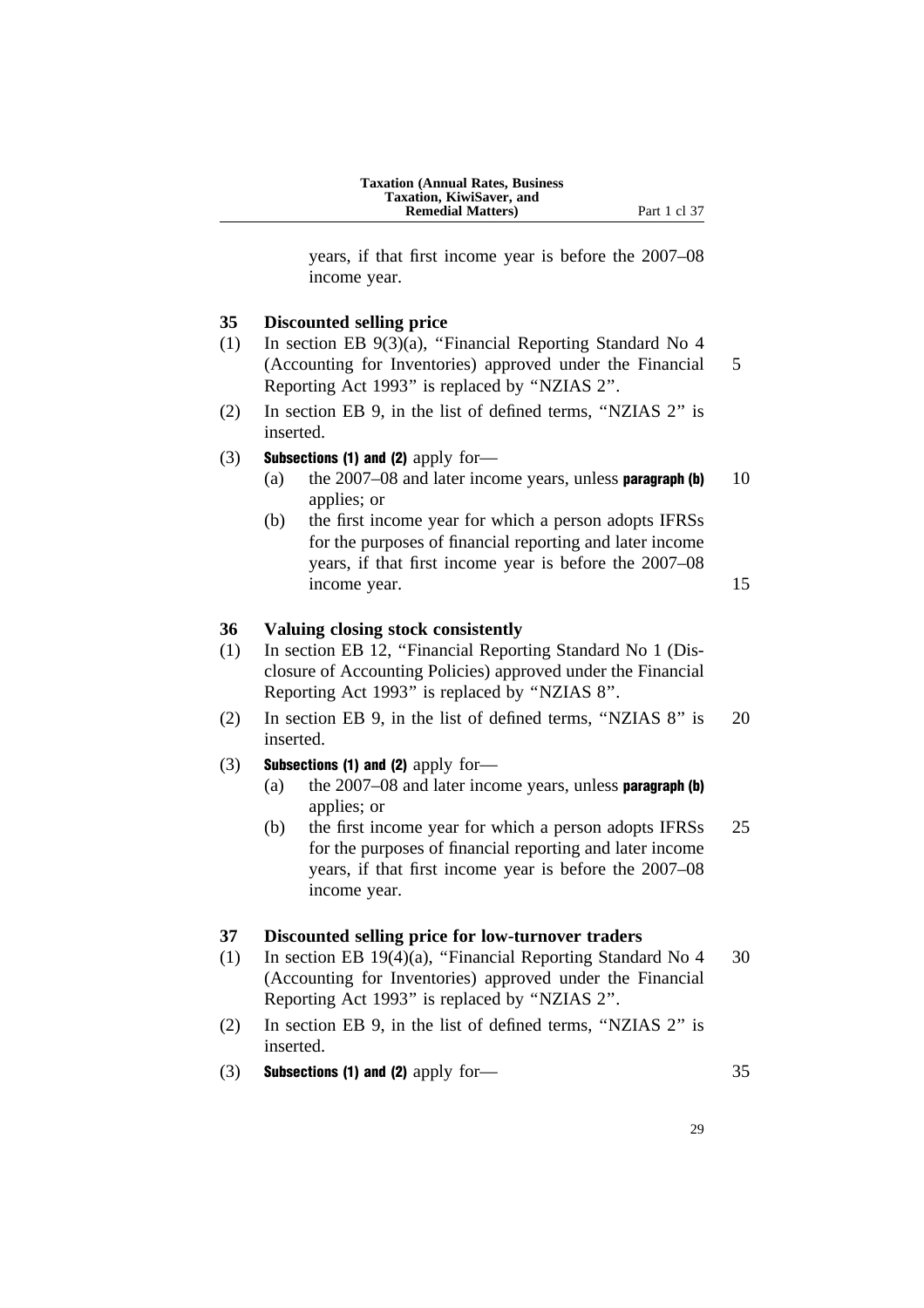| Part 1 cl 37 | <b>Taxation (Annual Rates, Business)</b><br>Taxation, KiwiSaver, and<br><b>Remedial Matters</b> )                                                                                                                                                                               |
|--------------|---------------------------------------------------------------------------------------------------------------------------------------------------------------------------------------------------------------------------------------------------------------------------------|
|              | the $2007-08$ and later income years, unless <b>paragraph</b> (b)<br>(a)<br>applies; or                                                                                                                                                                                         |
|              | the first income year for which a person adopts IFRSs<br>(b)<br>for the purposes of financial reporting and later income<br>years, if that first income year is before the 2007–08<br>income year.                                                                              |
| 38           | Valuing closing stock consistently for low-turnover<br>traders                                                                                                                                                                                                                  |
| (1)          | In section EB 22(1), "Financial Reporting Standard No 1<br>(Disclosure of Accounting Policies) approved under the<br>Financial Reporting Act 1993" is replaced by "NZIAS 8".                                                                                                    |
| (2)          | In section EB 22, in the list of defined terms, "NZIAS 8" is<br>inserted.                                                                                                                                                                                                       |
| (3)          | Subsections (1) and (2) apply for-<br>the 2007–08 and later income years, unless paragraph (b)<br>(a)<br>applies; or                                                                                                                                                            |
|              | the first income year for which a person adopts IFRSs<br>(b)<br>for the purposes of financial reporting and later income<br>years, if that first income year is before the 2007–08<br>income year.                                                                              |
| 39           | Reduction: bloodstock not previously used for breeding<br>in New Zealand                                                                                                                                                                                                        |
| (1)          | In the heading to section EC 41, "other than as shuttle<br>stallions" is added after "New Zealand".                                                                                                                                                                             |
| (2)          | Section EC $41(1)(b)$ is replaced by the following:<br>"(b) before a person ( <b>person A</b> ) acquired it, was not used for<br>breeding in New Zealand by any other person."                                                                                                  |
| (3)          | After section EC $41(1)$ , the following is inserted:                                                                                                                                                                                                                           |
|              | "Further bloodstock to which this section applies                                                                                                                                                                                                                               |
|              | "(1B) This section also applies to bloodstock that, before person A<br>acquired it, was used by another person for breeding in New<br>Zealand if-<br>" $(a)$<br>the other person transferred the bloodstock to person A<br>under a matrimonial agreement to which section FF 12 |
|              | (Bloodstock) applies:                                                                                                                                                                                                                                                           |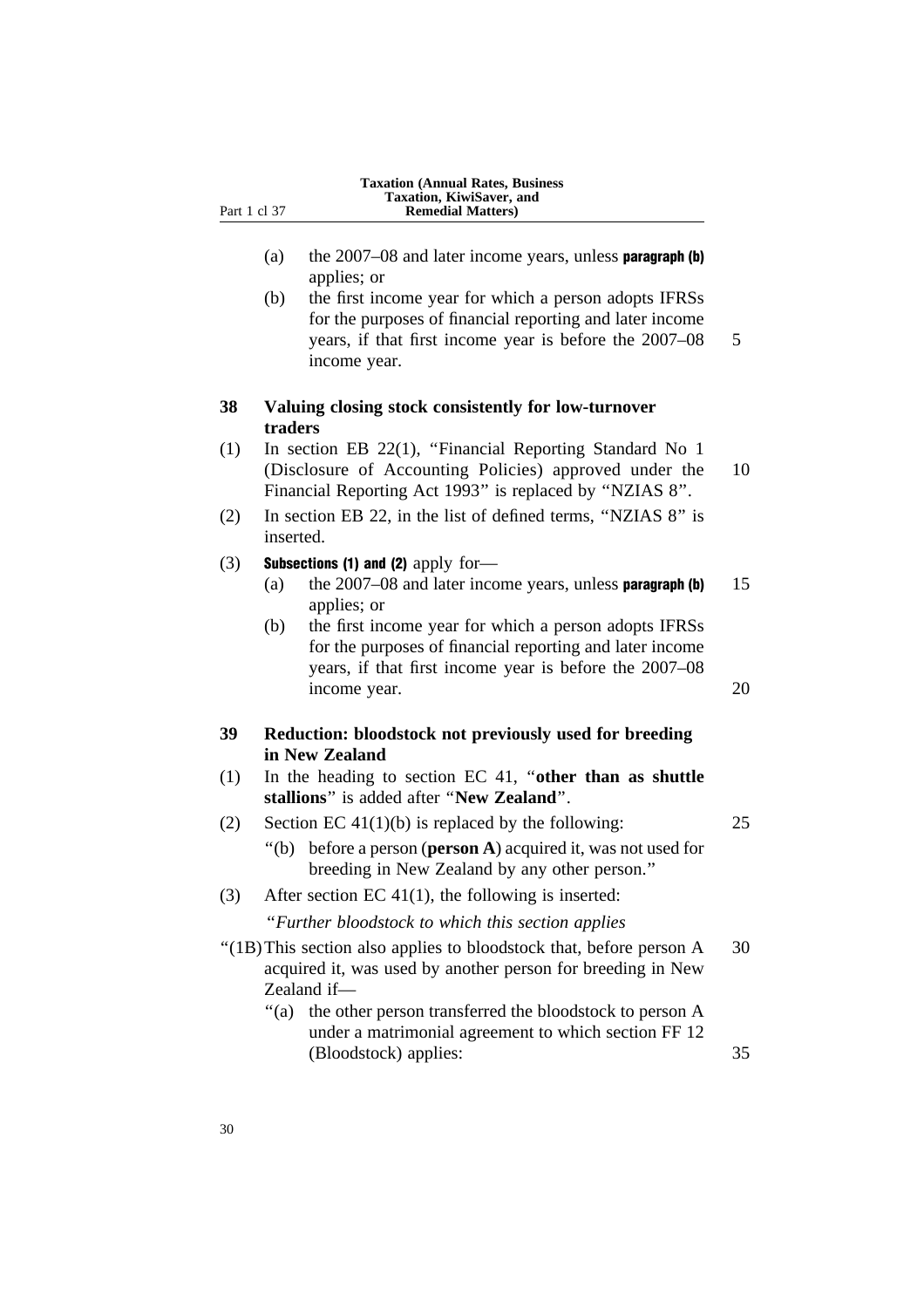|           | <b>Taxation (Annual Rates, Business</b><br>Taxation, KiwiSaver, and<br><b>Remedial Matters</b> )<br>Part 1 cl 41                                                                                                                                                                                                                    |          |
|-----------|-------------------------------------------------------------------------------------------------------------------------------------------------------------------------------------------------------------------------------------------------------------------------------------------------------------------------------------|----------|
|           | " $(b)$<br>the other person was a company in the same wholly-<br>owned group as person A at the time person A acquired<br>the bloodstock from the other person:                                                                                                                                                                     |          |
|           | the bloodstock is a stallion that, for each year in which<br>" $(c)$<br>the stallion was used for breeding in New Zealand<br>before being acquired by person A, was—<br>owned by a non-resident; and<br>"(i)<br>removed from New Zealand after the breeding<br>"(ii)<br>season; and                                                 | 5        |
| (4)       | "(iii) not subject to a reduction under this section."<br>Subsections (2) and (3) apply to bloodstock acquired on or after<br>1 August 2007.                                                                                                                                                                                        | 10       |
| 40<br>(1) | Valuation of excepted financial arrangements<br>In section ED 1(3), "Financial Reporting Standard No 1 (Dis-<br>closure of Accounting Policies) approved under the Financial<br>Reporting Act 1993" is replaced by "NZIAS 8".                                                                                                       | 15       |
| (2)       | In section EB 1, in the list of defined terms, "NZIAS 8" is<br>inserted.                                                                                                                                                                                                                                                            |          |
| (3)       | <b>Subsections (1) and (2)</b> apply for-<br>the $2007-08$ and later income years, unless paragraph (b)<br>(a)<br>applies; or<br>the first income year for which a person adopts IFRSs<br>(b)<br>for the purposes of financial reporting and later income<br>years, if that first income year is before the 2007–08<br>income year. | 20<br>25 |
| 41        | Expenditure incurred in acquiring film rights in feature                                                                                                                                                                                                                                                                            |          |
| (1)       | films<br>Section EJ $4(1)$ is replaced by the following:<br>"Feature films                                                                                                                                                                                                                                                          |          |
| " $(1)$   | A deduction for expenditure that a person incurs in acquiring a<br>film right is allocated under this section if the film is a feature<br>film and-<br>" $(a)$<br>the deduction is under section DS 1 (Acquiring film<br>rights):                                                                                                   | 30       |
|           | " $(b)$<br>the deduction is under section DS 2 (Film production<br>expenditure) and the film is one for which a large<br>budget screen production grant is made."                                                                                                                                                                   | 35       |
|           | 31                                                                                                                                                                                                                                                                                                                                  |          |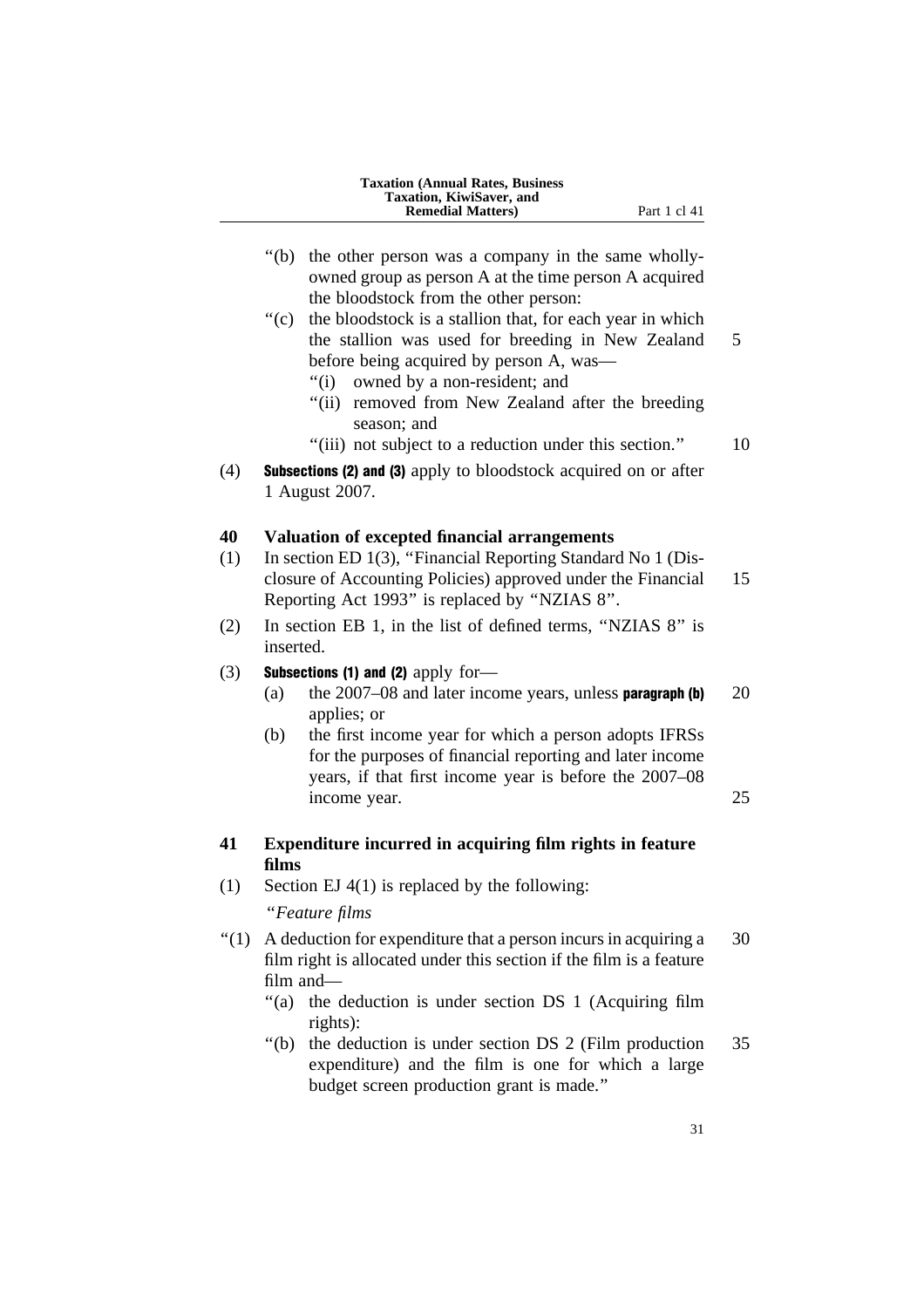| Part 1 cl 41 | Taxation, KiwiSaver, and<br><b>Remedial Matters)</b>                                                                                                                                                       |    |
|--------------|------------------------------------------------------------------------------------------------------------------------------------------------------------------------------------------------------------|----|
| (2)          | <b>Subsection (1)</b> applies for the 2005–06 and later income years.                                                                                                                                      |    |
| 42           | Expenditure incurred in acquiring film rights in films<br>other than feature films                                                                                                                         |    |
| (1)          | Section EJ $5(1)$ is replaced by the following:                                                                                                                                                            |    |
|              | "Films other than feature films"                                                                                                                                                                           | 5  |
| " $(1)$      | A deduction for expenditure that a person incurs in acquiring a<br>film right is allocated under this section if the film is not a<br>feature film and-                                                    |    |
|              | "(a) the deduction is under section DS 1 (Acquiring film<br>rights):                                                                                                                                       | 10 |
|              | the deduction is under section DS 2 (Film production<br>" $(b)$<br>expenditure) and the film is one for which a large<br>budget screen production grant is made."                                          |    |
| (2)          | <b>Subsection (1)</b> applies for the 2005–06 and later income years.                                                                                                                                      |    |
| 43<br>(1)    | Film production expenditure for New Zealand films<br>The heading to section EJ 7 is replaced by "Film production"<br>expenditure for New Zealand films having no large budget<br>screen production grant". | 15 |
| (2)          | Section EJ $7(1)$ is replaced by the following:                                                                                                                                                            |    |
|              | "New Zealand films                                                                                                                                                                                         | 20 |
| " $(1)$      | A deduction under section DS 2 (Film production expendi-<br>ture) for film production expenditure is allocated under this<br>section if-                                                                   |    |
|              | the film is not one for which a large budget screen<br>"(a)<br>production grant is made; and<br>"(b) the film has a final certificate under section EJ 6."                                                 | 25 |
| (3)          | Subsections (1) and (2) apply for the 2005–06 and later income<br>years.                                                                                                                                   |    |
| 44           | Film production expenditure for films other than New<br><b>Zealand films</b>                                                                                                                               | 30 |
| (1)          | The heading to section EJ 8 is replaced by "Film production"<br>expenditure for other films having no large budget screen<br>production grant".                                                            |    |
| (2)          | Section EJ $8(1)$ is replaced by the following:                                                                                                                                                            |    |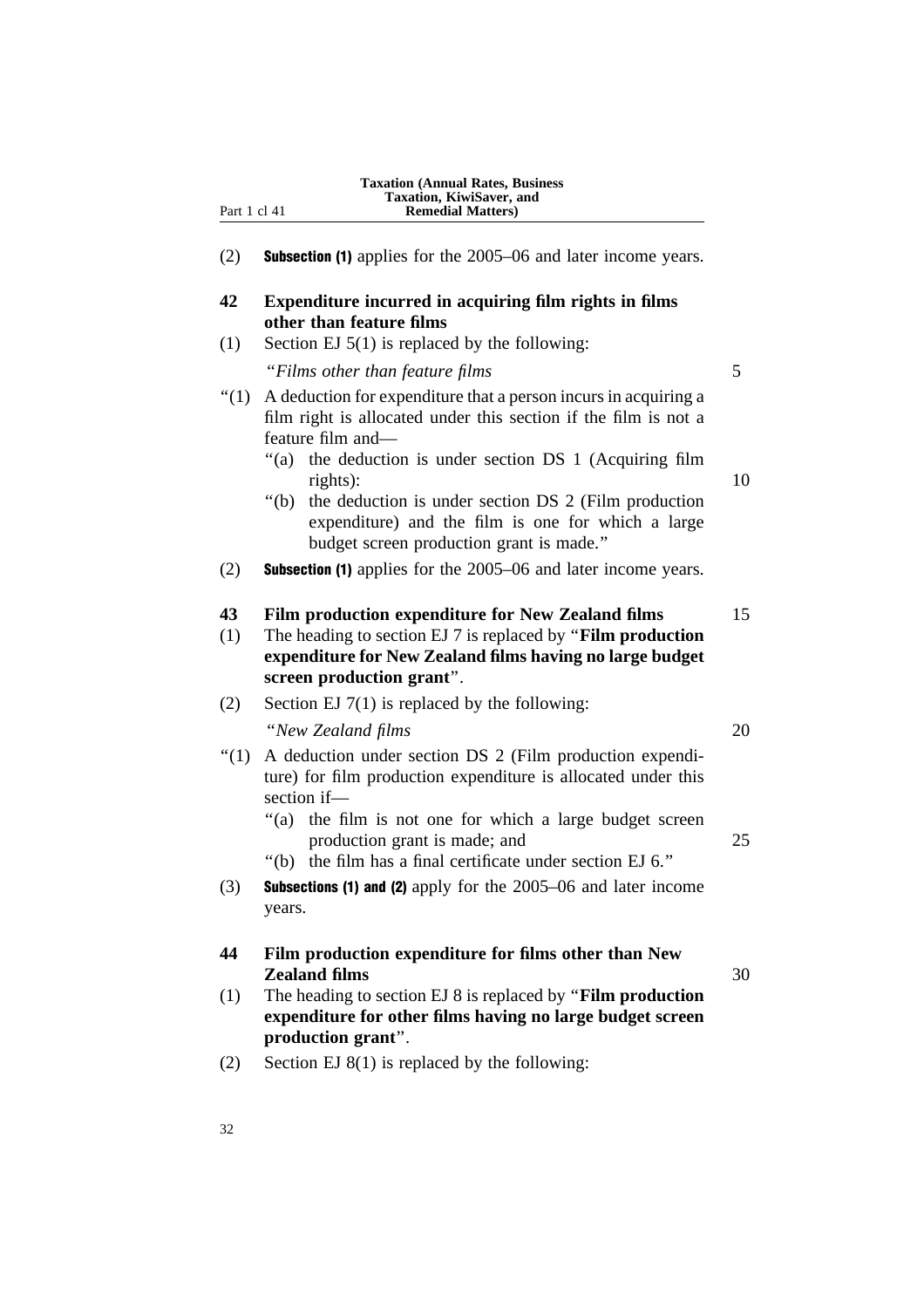| <b>Taxation (Annual Rates, Business)</b> |
|------------------------------------------|
| <b>Taxation, KiwiSaver, and</b>          |
| <b>Remedial Matters</b> )                |

**Part 1 cl 46** 

''*Films other than New Zealand films*

- ''(1) A deduction under section DS 2 (Film production expenditure) for film production expenditure is allocated under this section if—
	- "(a) the film is not one for which a large budget screen 5 production grant is made; and
	- ''(b) the film does not have a final certificate under section EJ 6.''
- (3) Subsections (1) and (2) apply for the 2005–06 and later income  $years.$  10

#### **45 What spreading methods do**

- (1) Before section EW 14(2)(a), the following is inserted:
	- "(aa) the IFRS method, to which sections EW 15B and EW 15C are relevant; or''.

## (2) Section EW  $14(2)(e)$  is repealed. 15

#### (3) Subsections (1) and (2) apply for-

- (a) the  $2007-08$  and later income years, unless **paragraph (b)** applies; or
- (b) the first income year for which a person adopts IFRSs for the purposes of financial reporting and later income 20 years, if that first income year is before the 2007–08 income year and the person chooses to apply subsections (1) and (2) in a return of income for that year.

#### **46 What is included when spreading methods used**

- (1) In section EW 15(1)(b), ''ignoring non-contingent fees; and'' 25 is replaced by ''ignoring—'', and the following is added:
	- ''(i) non-contingent fees, if the relevant spreading method is not the IFRS method:
	- "(ii) non-integral fees, if the relevant spreading method is the IFRS method; and". 30
- (2) In section EW 15, in the list of defined terms, ''non-integral fee'' is inserted.
- (3) Subsections (1) and (2) apply for-
	- (a) the  $2007-08$  and later income years, unless **paragraph (b)** applies; or 35

33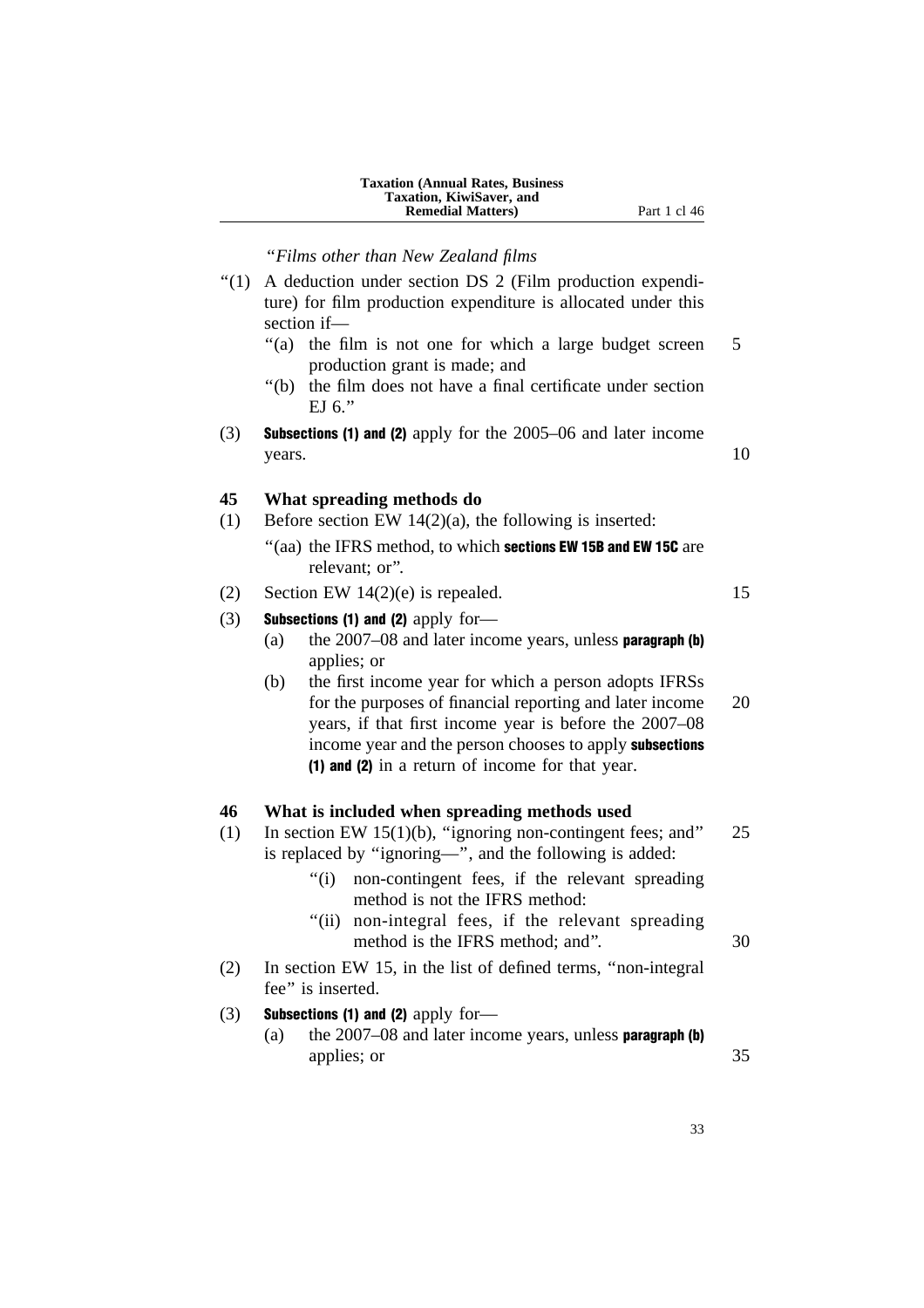(b) the first income year for which a person adopts IFRSs for the purposes of financial reporting and later income years, if that first income year is before the 2007–08 income year and the person chooses to apply subsections (1) and (2) in a return of income for that year.  $5 \frac{1}{2}$ 

## **47 New sections EW 15B and EW 15C inserted**

(1) After section EW 15, the following is inserted:

#### ''**EW 15B IFRS method**

Part 1 cl 46

''*Who must use the IFRS method*

 $\degree$ (1) A person who is a party to a financial arrangement must use 10 the IFRS method if the person prepares financial reports for financial arrangements using NZIAS 39.

#### ''*Compliance*

''(2) A person who must use the IFRS method for an arrangement must comply with the requirements of **section EW 15C**. 15

''Defined in this Act: financial arrangement, NZIAS 39

#### ''**EW 15C IFRS method: requirements**

''*Who this section applies to*

"(1) This section applies to a person who must use the IFRS method for a financial arrangement under **section EW 15B**. 20

''*Applying IFRS*

"(2) For the financial arrangement, a person must allocate an amount to an income year in accordance with NZIAS 39, as modified by **subsections (3) and (4)**, unless the exception in **sub**section (5) applies. 25

#### ''*Modification: impaired credit adjustment*

''(3) For a financial arrangement, an amount arising from an impaired credit adjustment under NZIAS 39 is not allocated to an income year.

#### ''*Modification: equity reserves* 30

"(4) For a financial arrangement, an amount arising from the fair value method under NZIAS 39 is allocated to an income year,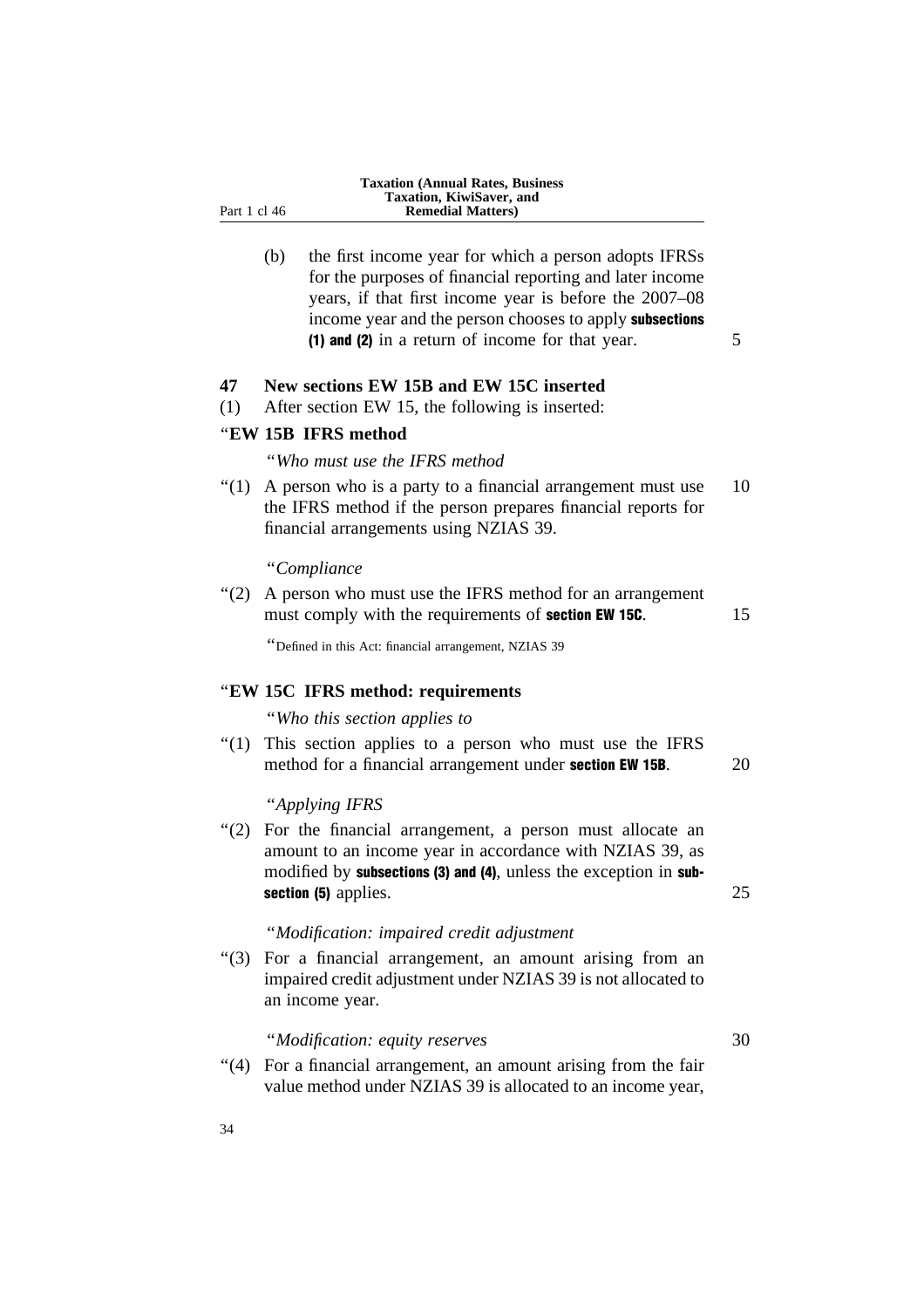even though the amount is allocated to equity reserves under NZIAS 39.

#### ''*Exception for determinations*

''(5) For a financial arrangement, a person who in the absence of this subsection would be required to allocate an amount aris- 5 ing from the fair value method under NZIAS 39 (as modified by this section) may instead apply the following alternative methods to the arrangement, if relevant:

- "(a) Determination G9C: Financial arrangements that are denominated in a currency other than New Zealand 10 dollars: an expected value approach:
- ''(b) Determination G14B: Forward contracts for foreign exchange and commodities: an expected value approach:
- ''(c) Determination G27: Swaps: 15

- ''(d) a determination made by the Commissioner under section 90AC(1)(ba) of the Tax Administration Act 1994:
- ''(e) an alternative method to 1 of those described in paragraphs (a) to (d), if that alternative—
	- "(i) has regard to the principles of accrual accounting; 20 and
	- "(ii) conforms with commercially acceptable practice; and
	- "(iii) results in the allocation to each income year of amounts that are not materially different from 25 those that would have been allocated using 1 of those described in paragraphs (a) to (d).

### ''*Some definitions*

''(6) In this section,—

''**fair value method** means a method of calculating income or 30 expenditure for an income year that takes into account movements in fair value as determined under NZIAS 39

#### ''**impaired credit adjustment** means,—

''(a) for a financial arrangement accounted for using the fair value method, the movement in fair value due to the 35 decline in credit quality of the arrangement: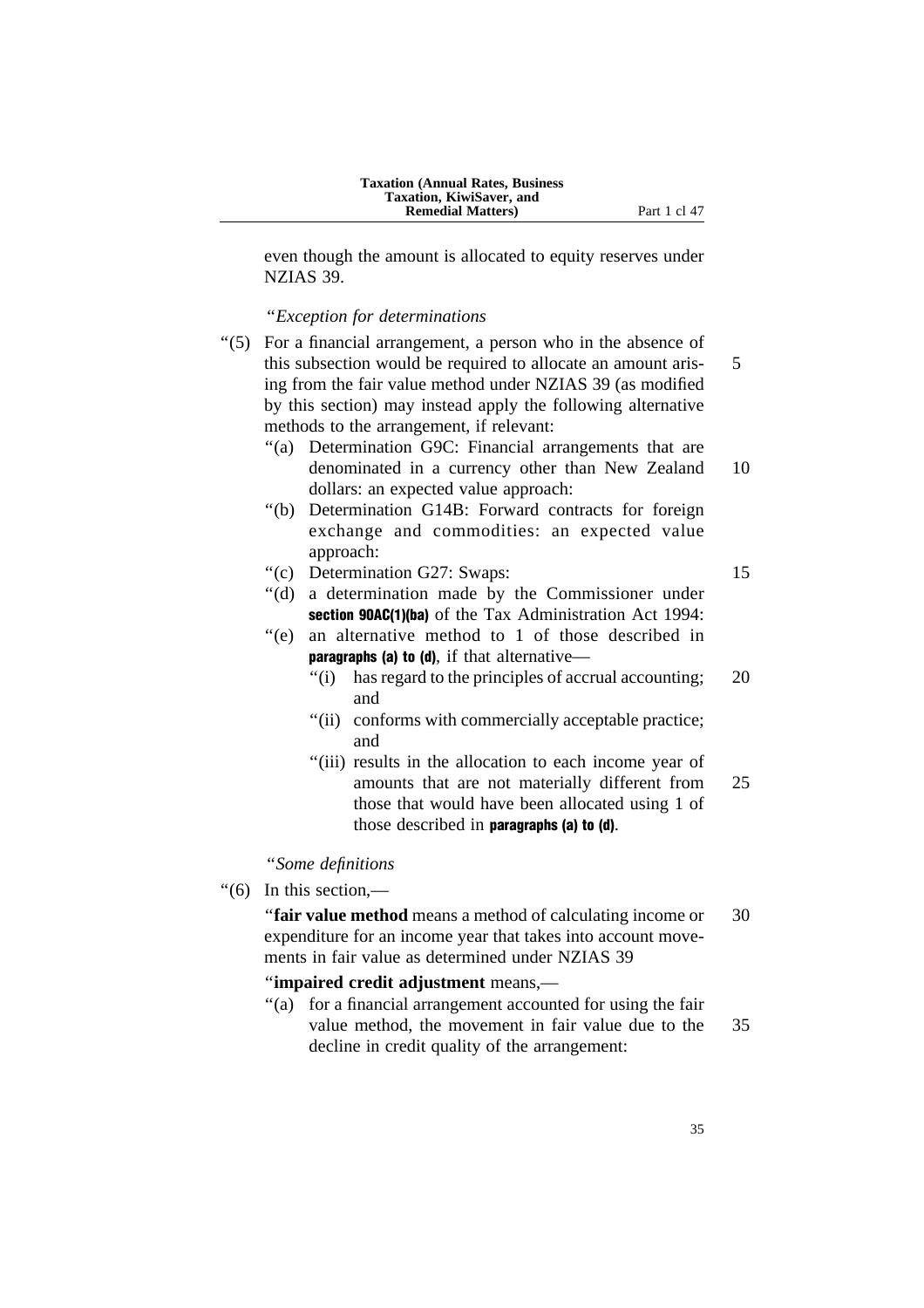''(b) for a financial arrangement not accounted for using the fair value method, credit impairment adjustments made under paragraph 63 or 66 of NZIAS 39.

''Defined in this Act: amount, Commissioner, fair value method, financial arrangement, forward contract, futures contract, impaired credit adjustment, income year, 5 NZIAS 39''.

#### (2) Subsection (1) applies for—

- (a) the  $2007-08$  and later income years, unless **paragraph (b)** applies; or
- (b) the first income year for which a person adopts IFRSs 10 for the purposes of financial reporting and later income years, if that first income year is before the 2007–08 income year and the person chooses to apply subsection (1) in a return of income for that year.

## **48 Yield to maturity method or alternative** 15

- (1) In section EW 16(1), ''method'' is replaced by ''method, if the person is not required to use the IFRS method under section EW 15B''.
- (2) In section EW 16(2), ''method,'' is replaced by ''method if the person is not required to use the IFRS method under **section EW** 20 15B,''.

#### (3) Subsections (1) and (2) apply for-

- (a) the 2007–08 and later income years; or
- (b) the first income year for which a person adopts IFRSs for the purposes of financial reporting and later income 25 years, if that first income year is before the 2007–08 income year and the person chooses to apply subsections (1) and (2) in a return of income for that year.

#### **49 Straight-line method**

- (1) In section EW 17(1)(b), "EW 25(1)." is replaced by "EW 30 25(1); and'', and the following is added:
	- ''(c) the person is not required to use the IFRS method under section EW 15B.''
- (2) Subsection (1) applies for—
	- (a) the  $2007-08$  and later income years, unless **paragraph (b)**  $35$ applies; or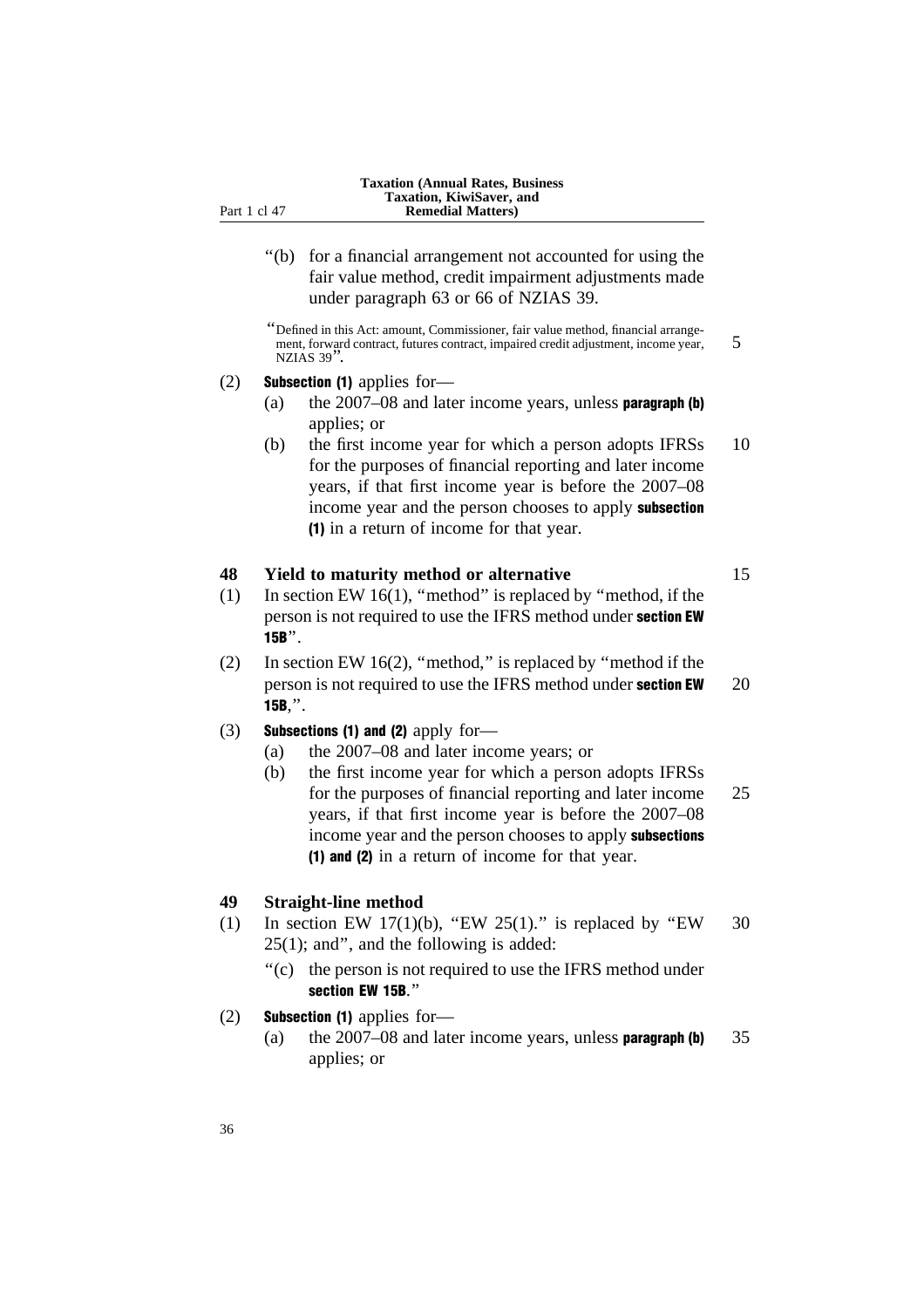| <b>Taxation (Annual Rates, Business)</b> |
|------------------------------------------|
| Taxation, KiwiSaver, and                 |
| <b>Remedial Matters</b> )                |
|                                          |

(b) the first income year for which a person adopts IFRSs for the purposes of financial reporting and later income years, if that first income year is before the 2007–08 income year and the person chooses to apply subsection (1) in a return of income for that year. 5

#### **50 Market valuation method**

- (1) In section EW 18(1)(f), "way)." is replaced by "way); and", and the following is added:
	- $'(g)$  the person is not required to use the IFRS method under section EW 15B. $'$  10
		-

#### (2) Subsection (1) applies for—

- (a) the  $2007-08$  and later income years, unless **paragraph (b)** applies; or
- (b) the first income year for which a person adopts IFRSs for the purposes of financial reporting and later income 15 years, if that first income year is before the 2007–08 income year and the person chooses to apply subsection (1) in a return of income for that year.

#### **51 Choice among first 3 spreading methods**

(1) In the heading to section EW 19, ''**first 3**'' is replaced by 20 ''**some**''.

#### (2) Subsection (1) applies for—

- (a) the  $2007-08$  and later income years, unless **paragraph (b)** applies; or
- (b) the first income year for which a person adopts IFRSs 25 for the purposes of financial reporting and later income years, if that first income year is before the 2007–08 income year and the person chooses to apply subsection (1) in a return of income for that year.

#### **52 Determination method or alternative** 30

- (1) In section EW 20(1)(b)(ii), "do so." is replaced by "do so; and'', and the following is added:
	- "(c) the person is not required to use the IFRS method under section EW 15B.''
- (2) After section EW 20(2)(b), the following is inserted:  $35$
- 

Part 1 cl 52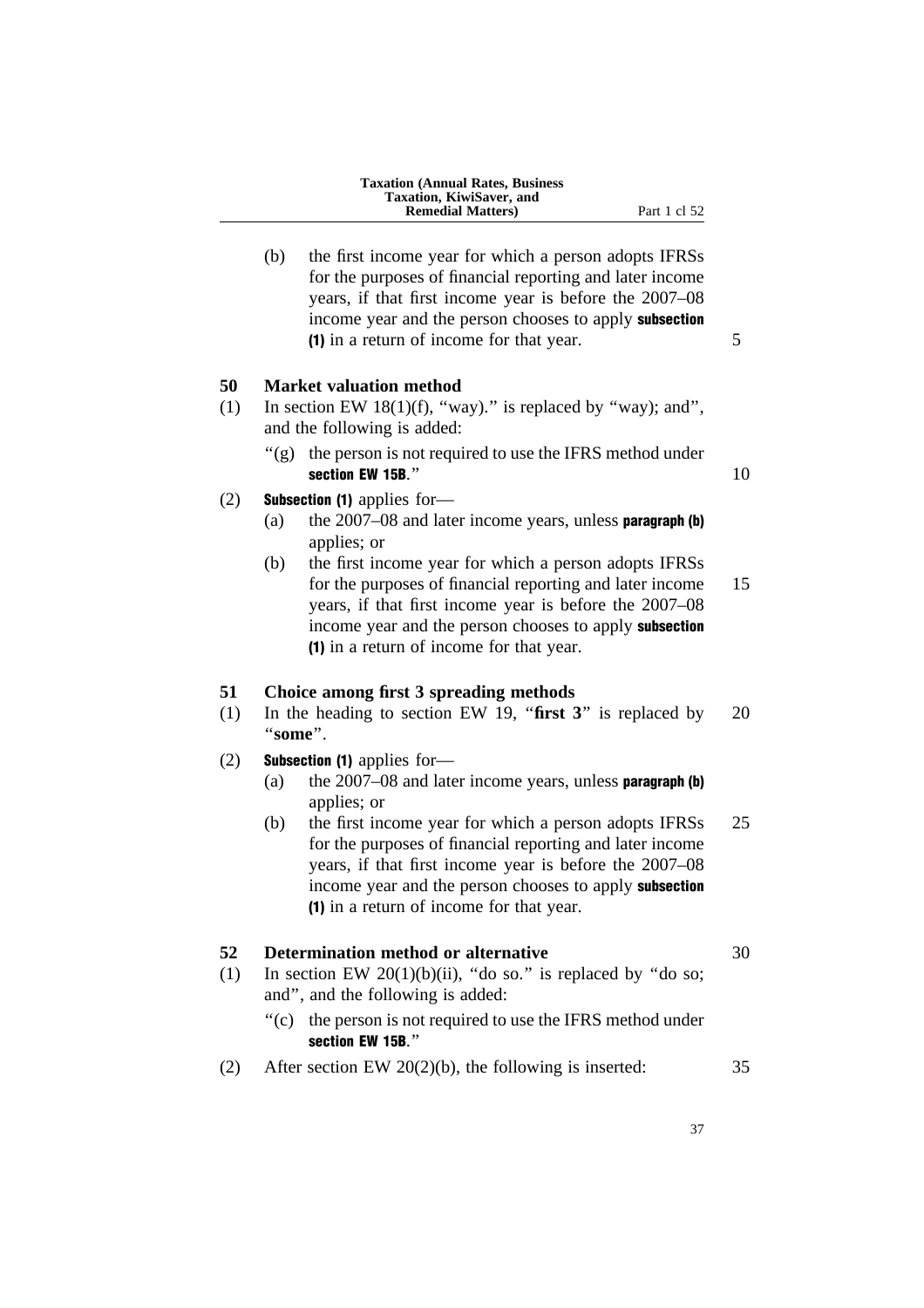| Part 1 cl 52 | <b>Taxation (Annual Rates, Business)</b><br>Taxation, KiwiSaver, and<br><b>Remedial Matters</b> )                                                                                                                                                                                                                |
|--------------|------------------------------------------------------------------------------------------------------------------------------------------------------------------------------------------------------------------------------------------------------------------------------------------------------------------|
|              | "(bb) the person is not required to use the IFRS method under<br>section EW 15B; and".                                                                                                                                                                                                                           |
| (3)          | <b>Subsections (1) and (2)</b> apply for-<br>the $2007-08$ and later income years, unless <b>paragraph</b> (b)<br>(a)                                                                                                                                                                                            |
|              | applies; or<br>the first income year for which a person adopts IFRSs<br>(b)<br>for the purposes of financial reporting and later income<br>years, if that first income year is before the 2007–08<br>income year and the person chooses to apply subsections<br>(1) and (2) in a return of income for that year. |
| 53<br>(1)    | <b>Section EW 21 repealed</b><br>Section EW 21 is repealed.                                                                                                                                                                                                                                                      |
| (2)          | <b>Subsection (1)</b> applies for-                                                                                                                                                                                                                                                                               |
|              | (a)<br>the $2007-08$ and later income years, unless <b>paragraph</b> (b)                                                                                                                                                                                                                                         |
|              | applies; or                                                                                                                                                                                                                                                                                                      |
|              | the first income year for which a person adopts IFRSs<br>(b)<br>for the purposes of financial reporting and later income<br>years, if that first income year is before the 2007–08<br>income year and the person chooses to apply subsection<br>(1) in a return of income for that year.                         |
| 54           | Failure to use method for financial reporting purposes                                                                                                                                                                                                                                                           |
| (1)          | In section EW 23(1) and (2), "EW 20(2)(f), and EW 21(e)" is<br>replaced by "and EW $20(2)(f)$ " in each place where it<br>appears.                                                                                                                                                                               |
| (2)          | <b>Subsection (1)</b> applies for-                                                                                                                                                                                                                                                                               |
|              | the $2007-08$ and later income years, unless <b>paragraph</b> (b)<br>(a)<br>applies; or                                                                                                                                                                                                                          |
|              | the first income year for which a person adopts IFRSs<br>(b)<br>for the purposes of financial reporting and later income<br>years, if that first income year is before the 2007–08<br>income year and the person chooses to apply subsection<br>(1) in a return of income for that year.                         |
| 55           | Consistency of use of spreading method                                                                                                                                                                                                                                                                           |

(1) After section EW 24(2), the following is inserted: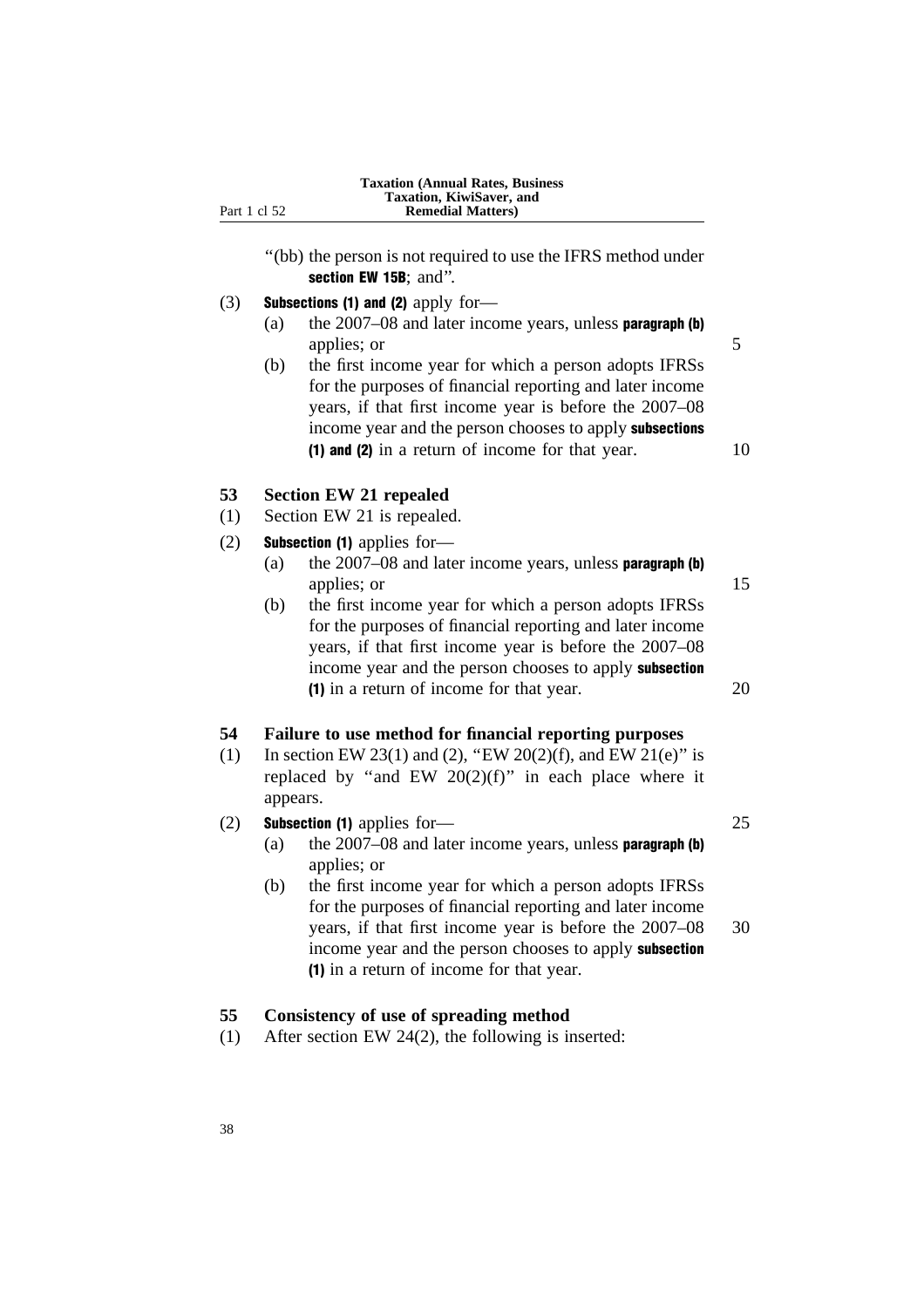| <b>Taxation (Annual Rates, Business)</b> |
|------------------------------------------|
| <b>Taxation, KiwiSaver, and</b>          |
| <b>Remedial Matters</b> )                |

Part 1 cl 57

#### ''*IFRS method*

- $\degree$ (2B) Section EW 25B sets out a particular consistency requirement for the IFRS method.''
- (2) Subsection (1) applies for—
	- (a) the  $2007-08$  and later income years, unless **paragraph (b)** 5 applies; or
	- (b) the first income year for which a person adopts IFRSs for the purposes of financial reporting and later income years, if that first income year is before the 2007–08 income year and the person chooses to apply **subsection** 10 (1) in a return of income for that year.

#### **56 New section EW 25B inserted**

(1) After section EW 25, the following is inserted:

# ''**EW 25B Consistency of use of IFRS method**

A person who starts to apply a method under **section EW 15C** for 15 a financial arrangement must use it over the arrangement's remaining term until section EW 29 requires them to calculate a base price adjustment for the arrangement, unless section EW 26(2) applies.

''Defined in this Act: financial arrangement, income year''. 20

#### (2) Subsection (1) applies for—

- (a) the  $2007-08$  and later income years, unless **paragraph (b)** applies; or
- (b) the first income year for which a person adopts IFRSs for the purposes of financial reporting and later income 25 years, if that first income year is before the 2007–08 income year and the person chooses to apply subsection (1) in a return of income for that year.

#### **57 Change of spreading method**

- (1) In section EW 26, the following is added: 30 ''*Sound commercial reason*
- ''(6) In this section, **sound commercial reason** includes starting to and ceasing to prepare financial accounts using IFRSs in accordance with the Financial Reporting Act 1993.''
- (2) In section EW 26, in the list of defined terms, ''IFRS'' is 35 inserted.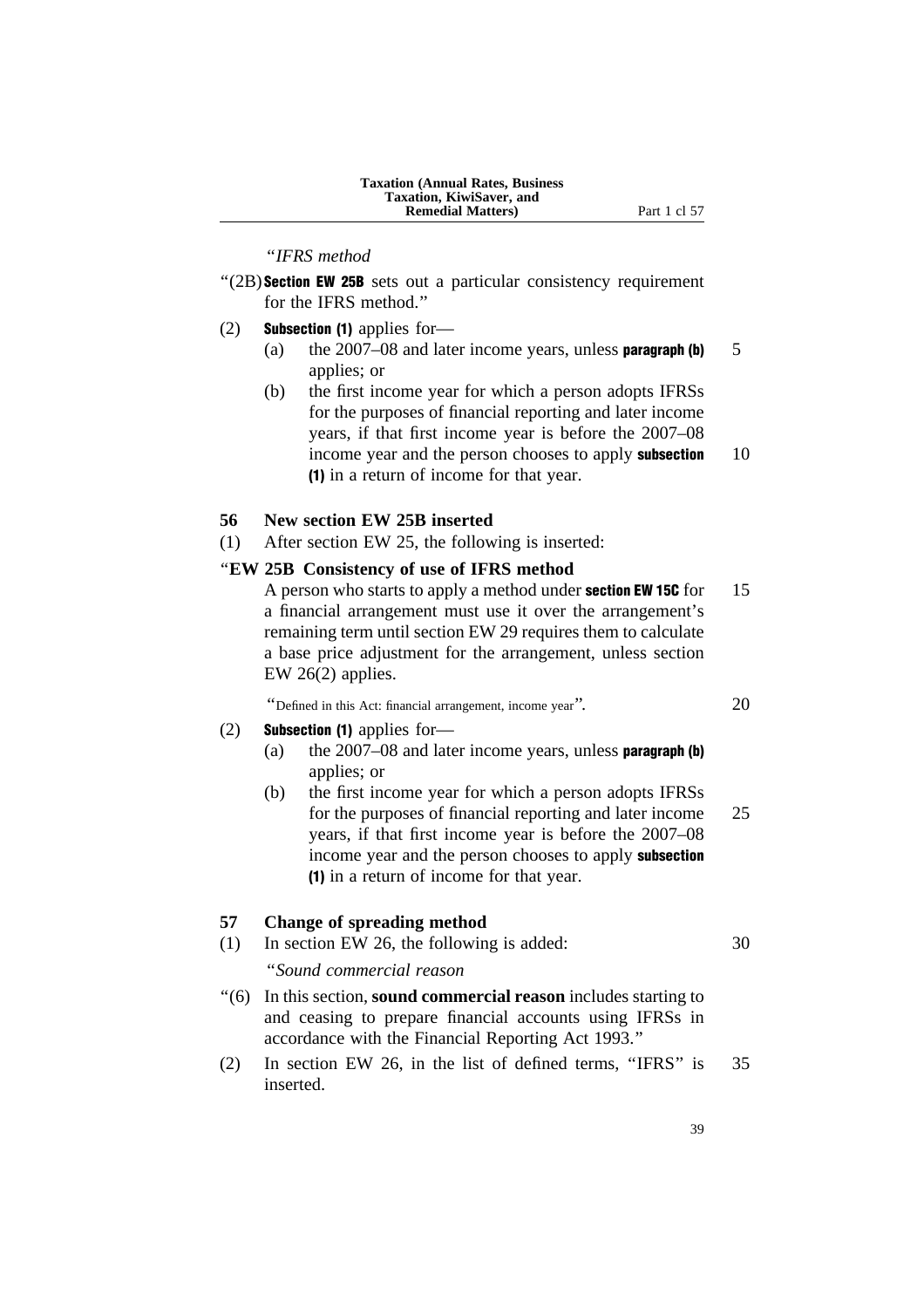| Part 1 cl 57 | Taxation, KiwiSaver, and<br><b>Remedial Matters)</b>                                                                                                                                                                                                                                                                                  |    |
|--------------|---------------------------------------------------------------------------------------------------------------------------------------------------------------------------------------------------------------------------------------------------------------------------------------------------------------------------------------|----|
| (3)          | Subsections (1) and (2) apply for-<br>the $2007-08$ and later income years, unless paragraph (b)<br>(a)<br>applies; or                                                                                                                                                                                                                |    |
|              | the first income year for which a person adopts IFRSs<br>(b)<br>for the purposes of financial reporting and later income<br>years, if that first income year is before the 2007–08<br>income year and the person chooses to apply subsections<br>(1) and (2) in a return of income for that year.                                     | 5  |
| 58           | Base price adjustment formula                                                                                                                                                                                                                                                                                                         |    |
| (1)          | In section EW 31(7), "ignoring non-contingent fees." is<br>replaced by "ignoring-", and the following is added:                                                                                                                                                                                                                       | 10 |
|              | " $(a)$<br>non-contingent fees, if the relevant spreading method is<br>not the IFRS method:                                                                                                                                                                                                                                           |    |
|              | " $(b)$<br>non-integral fees, if the relevant spreading method is<br>the IFRS method."                                                                                                                                                                                                                                                | 15 |
| (2)          | In section EW 31, in the list of defined terms, "non-integral<br>fee" is inserted.                                                                                                                                                                                                                                                    |    |
| (3)          | Subsections (1) and (2) apply for-<br>the 2007-08 and later income years, unless paragraph (b)<br>(a)<br>applies; or                                                                                                                                                                                                                  | 20 |
|              | the first income year for which a person adopts IFRSs<br>(b)<br>for the purposes of financial reporting and later income<br>years, if that first income year is before the 2007–08<br>income year and the person chooses to apply subsections                                                                                         |    |
|              | (1) and (2) in a return of income for that year.                                                                                                                                                                                                                                                                                      | 25 |
| 59           | Taxable distribution from non-qualifying trust<br>In section EX 19(4), "(Basic rates of income tax and specified<br>superannuation contribution withholding tax)" is replaced by<br>"(Basic rates of income tax, specified superannuation contri-<br>bution withholding tax, and retirement scheme contribution<br>withholding tax)". | 30 |
| 60           | Exemptions: direct income interests in FIF in grey list<br>country                                                                                                                                                                                                                                                                    |    |
| (1)          | In section EX $33(3)(c)$ , the words before subparagraph (i) are<br>replaced by the following:                                                                                                                                                                                                                                        | 35 |

**Taxation (Annual Rates, Business**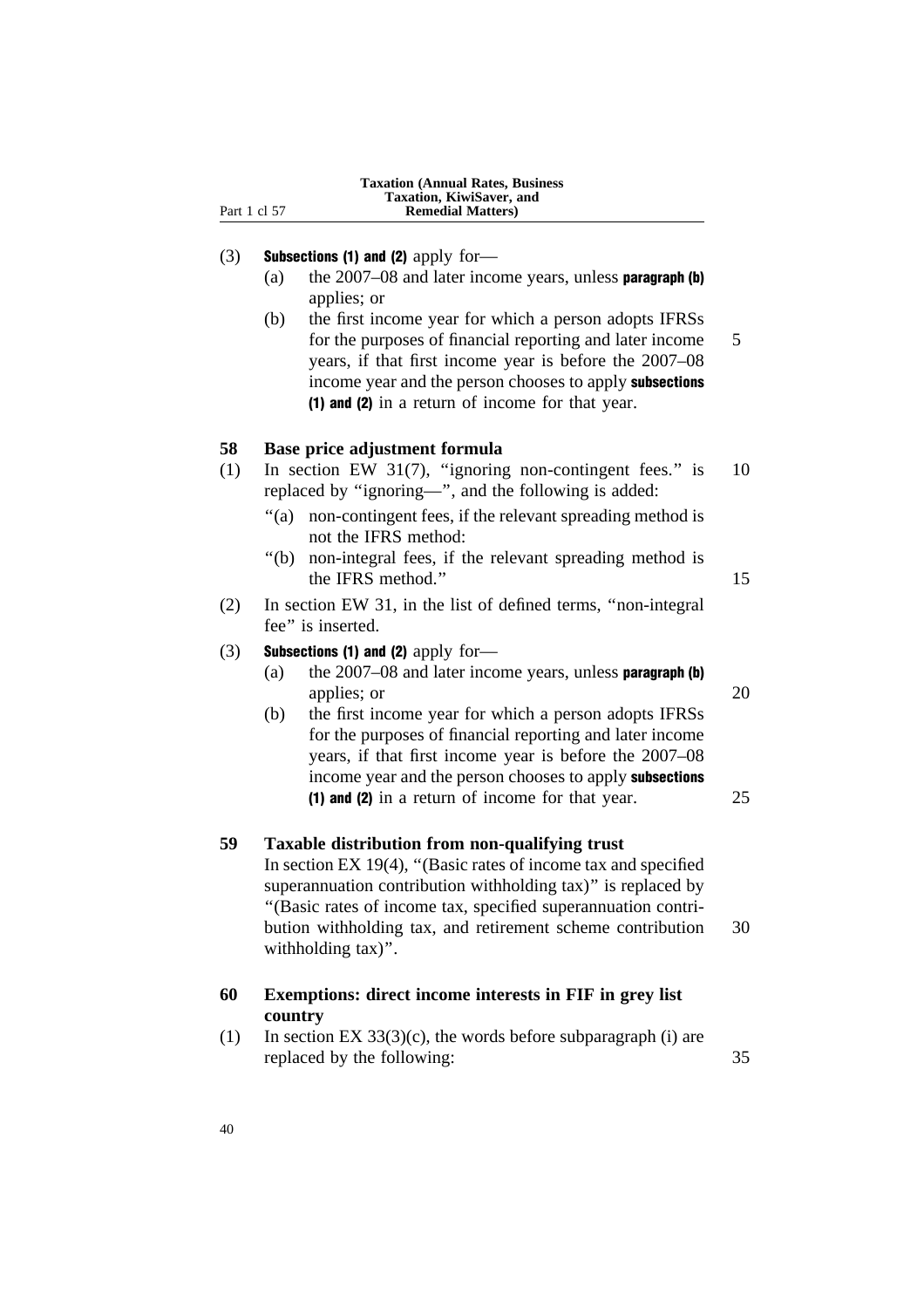|           | <b>Taxation (Annual Rates, Business</b><br>Taxation, KiwiSaver, and<br><b>Remedial Matters)</b><br>Part 1 cl 62                                                                                          |    |
|-----------|----------------------------------------------------------------------------------------------------------------------------------------------------------------------------------------------------------|----|
|           | " $(c)$<br>the person has held shares in the company at all times<br>after a time when—".                                                                                                                |    |
| (2)       | In section EX $33(3)(g)(i)$ , "or more" is added after<br>" $$1,000,000$ ".                                                                                                                              |    |
| (3)       | Section EX $33(4)(c)$ is replaced by the following:                                                                                                                                                      | 5  |
|           | the person has held shares in the grey list company at all<br>$\degree$ (c)<br>times after a time when the shares were not listed on a<br>recognised exchange; and".                                     |    |
| (4)       | In section EX $33(4)(d)$ , in the words before subparagraph (i),<br>"directly or indirectly owns" is replaced by "holds more than<br>50% of the voting interests in".                                    | 10 |
| (5)       | In section EX $33(4)(f)(i)$ , "or more" is added after<br>" $$1,000,000$ ".                                                                                                                              |    |
| (6)       | Section EX $33(5)(f)$ is replaced by the following:                                                                                                                                                      |    |
|           | the share purchase agreement includes a restriction on<br>" $(f)$<br>the disposal of the shares that affects for the income<br>year the value of the benefit to the person under the<br>agreement; and". | 15 |
| 61<br>(1) | Exemptions limited by income years: shares in certain<br>grey list companies<br>In section EX $33B(1)(a)(ii)$ , "is listed" is replaced by "has                                                          | 20 |
|           | shares in it listed".                                                                                                                                                                                    |    |
| (2)       | In section EX $33B(1)(a)(v)$ , "is listed" is replaced by "has<br>shares in it listed".                                                                                                                  |    |
| (3)       | In section EX $33B(2)(a)(ii)$ , "is listed" is replaced by "has<br>shares in it listed".                                                                                                                 | 25 |
| (4)       | In section EX $33B(2)(a)(iv)$ , "is listed" is replaced by "has<br>shares in it listed".                                                                                                                 |    |
| 62        | <b>Exemption: shares in listed Australian company</b><br>Section EX 33C, other than the heading and list of defined<br>terms, is replaced by the following:                                              | 30 |
|           | "Exemption                                                                                                                                                                                               |    |
| " $(1)$   | A person's rights in a FIF in an income year are not an<br>attributing interest if-<br>"(a) the rights are a share; and                                                                                  | 35 |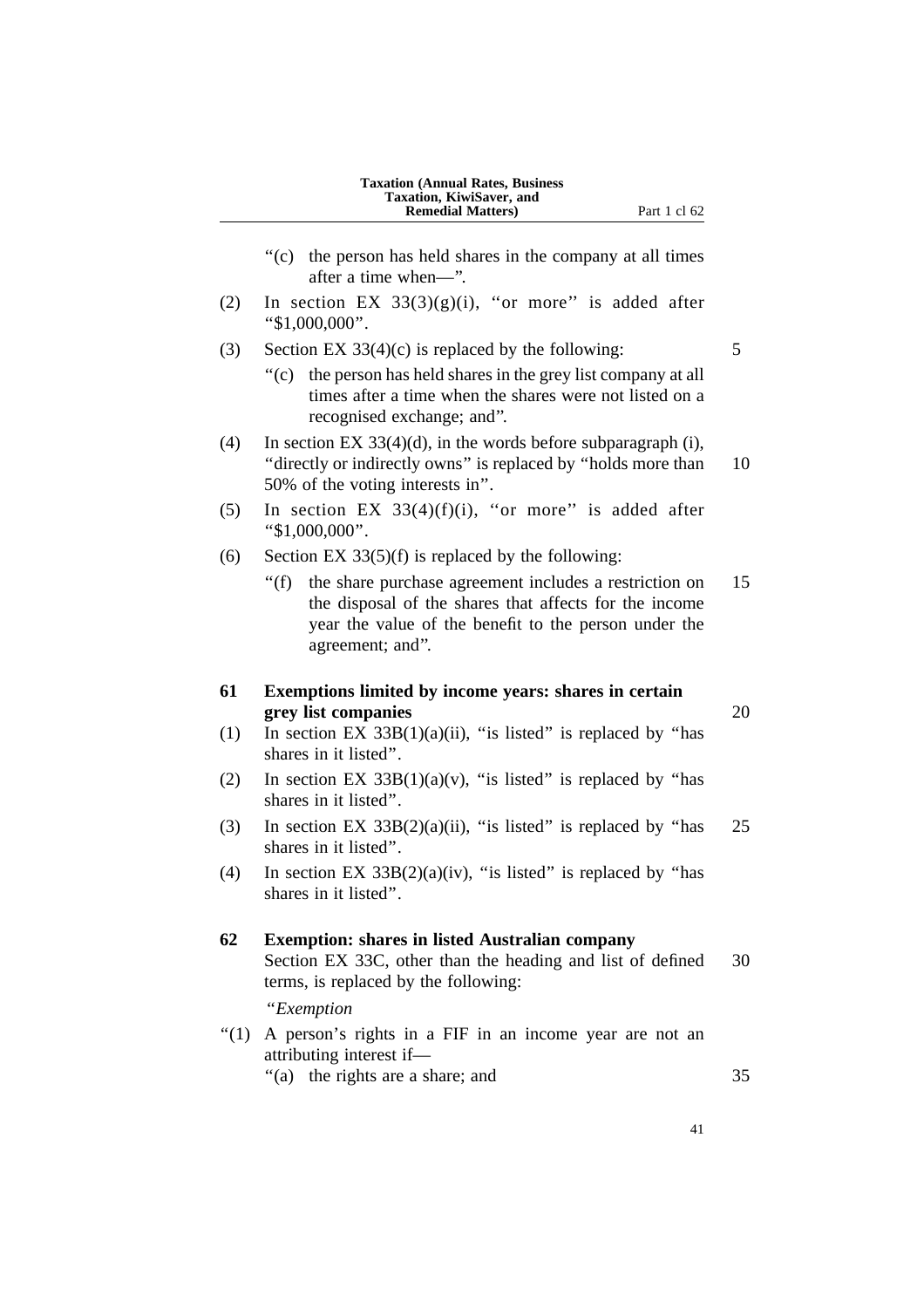| <b>Taxation (Annual Rates, Business)</b> |
|------------------------------------------|
| Taxation, KiwiSaver, and                 |
| <b>Remedial Matters</b> )                |

- ''(b) the share is not a share that may not, or ordinarily may not, be disposed of unless together with rights in another company; and
- ''(c) the FIF is a company that meets the requirements of subsection  $(2)$ .

#### ''*Australian listed company on approved index*

- ''(2) The company must—
	- ''(a) at all times in the income year, be resident in Australia and not treated under a double tax agreement between Australia and another country as being resident in a 10 country other than Australia or New Zealand; and
	- ''(b) have shares included in an index that is an approved index under the ASX Market Rules, made under Chapter 7 of the Corporations Act 2001 (Aust),—
		- $''(i)$  at a time in the income year, if **subparagraphs (ii) and** 15 (iii) do not apply; or
		- "(ii) for the first unit valuation period under section EX 44B(1) for the person in the income year, if the person is a unit valuer under that section; or
		- "(iii) for the first day in the income year, if the person 20 values the shares at market value for each day in the income year and would calculate FIF income or loss from the shares for the income year under section  $EX \, 44B(2)(b)$  in the absence of this section; and 25
	- ''(c) at all times in the income year, is not an entity described in schedule 4, part B (Foreign investment funds); and
	- ''(d) at all times in the income year, is required under the Income Tax Assessment Act 1997 (Aust) and Income Tax Assessment Act 1936 (Aust) to maintain a franking 30 account.''

# **63 Exemption: units in certain Australian unit trusts**

- (1) Section EX  $33D(1)(c)$  to (e) are replaced by the following:
	- ''(c) at all times in the year when the person holds a right in the FIF, the unit trust is resident in Australia; and 35
	- ''(d) at all times in the year when the unit trust makes a distribution to investors, there is an RWT proxy under section NF 2AA (Election to be RWT proxy) for the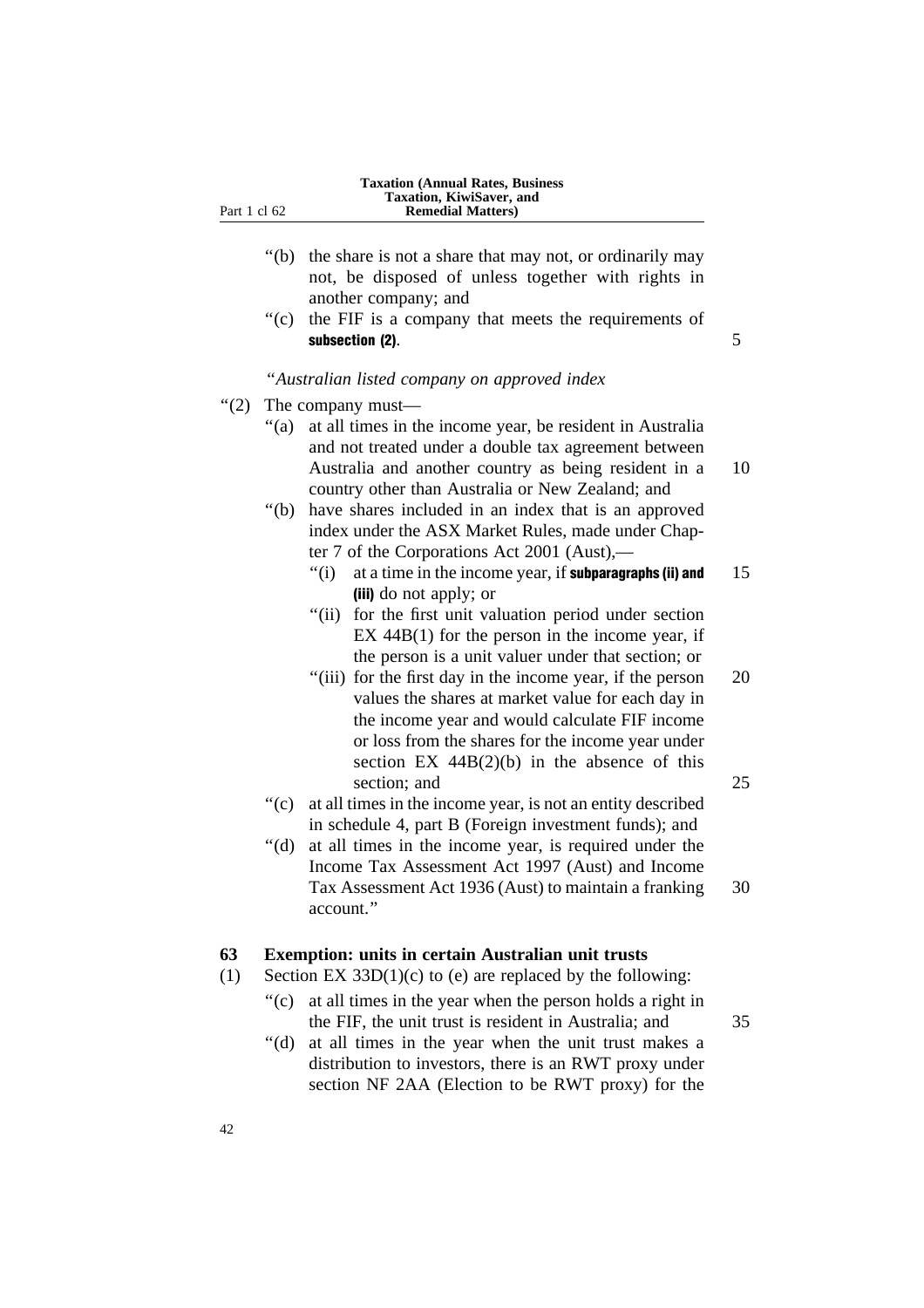| <b>Taxation (Annual Rates, Business)</b> |
|------------------------------------------|
| <b>Taxation, KiwiSaver, and</b>          |
| <b>Remedial Matters</b> )                |

unit trust and payments by the unit trust to the person; and

**Part 1 cl 63** 

- ''(e) the unit trust meets the requirements of—
	- ''(i) subsection (2) relating to the assets of the unit trust that are shares (the **held shares**) being held by the 5 unit trust at the end of the trust's accounting year (the **trust's year**) ending in the person's income year and having then a market value greater than or equal to the cost of the share for the unit trust:
	- $\degree$ (ii) subsection (4) relating to the distributions by the 10 unit trust during the trust's year.''
- (2) Section EX 33D(2) to (4) are replaced by the following: ''*Requirements for unit trust's assets that are shares*
- ''(2) A unit trust meets the requirements of this subsection if the total market value of the held shares exceeds the total cost of 15 the held shares by an amount that is less than or equal to 3 times the amount calculated using the formula—

disposal proceeds − share costs.

''*Definition of items in formula*

- "(3) In the formula in **subsection (2),**  $\qquad \qquad$  20 ''(a) **disposal proceeds** is the total proceeds derived by the unit trust during the year from disposals of shares during the year: ''(b) **share costs** is the total cost of the shares involved in the
	- disposals referred to in **paragraph (a)**. 25

#### ''*Requirements for unit trust's distributions*

''(4) A unit trust meets the requirements of this subsection if the total amount of distributions by the unit trust during the trust's year is equal to or more than the amount calculated using the  $formula \qquad \qquad 30$ 

$$
\frac{0.7}{0.3} \times \text{(closing – opening – contributions)}.
$$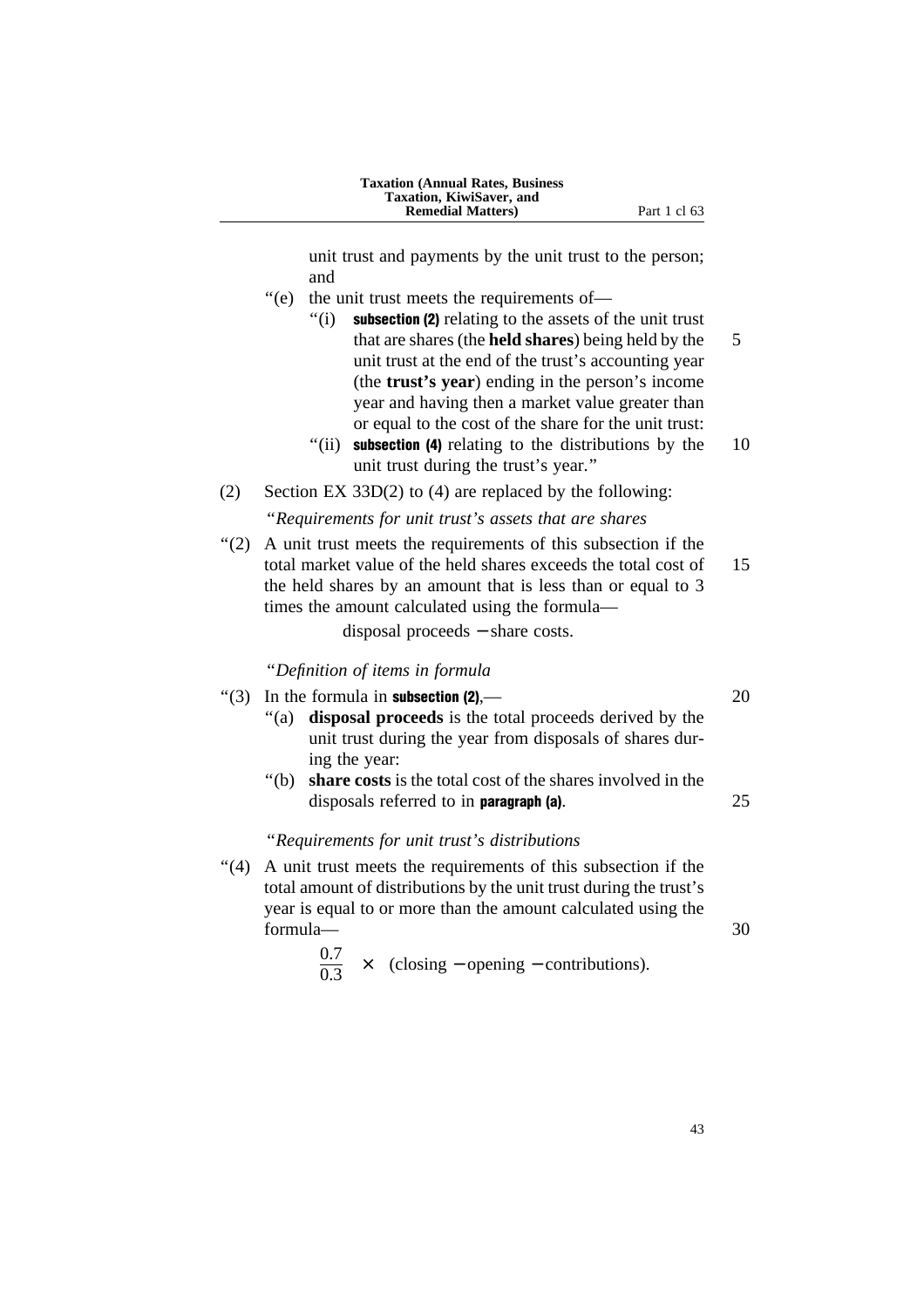| <b>Taxation (Annual Rates, Business)</b> |  |
|------------------------------------------|--|
| Taxation, KiwiSaver, and                 |  |
| <b>Remedial Matters</b> )                |  |

''*Definition of items in formula*

Part 1 cl 63

| $\cdot\cdot(5)$ | In the formula in subsection $(4)$ ,—                                                                                                                                                                                                  |    |
|-----------------|----------------------------------------------------------------------------------------------------------------------------------------------------------------------------------------------------------------------------------------|----|
|                 | closing is the amount by which, at the end of the trust's<br>" $(a)$<br>year, the market value of the unit trust's assets exceeds<br>the market value of the unit trust's liabilities:                                                 | 5  |
|                 | opening is the amount by which, at the beginning of the<br>" $(b)$<br>trust's year, the market value of the unit trust's assets<br>exceeds the market value of the unit trust's liabilities:                                           |    |
|                 | ``(c)<br>contributions is the total amount of contributions by<br>investors to the unit trust during the trust's year.                                                                                                                 | 10 |
|                 | "Currency of amounts in subsections $(2)$ to $(5)$ "                                                                                                                                                                                   |    |
| (6)             | In subsections (2) to (5), all amounts are expressed in the cur-<br>rency used in the unit trust's financial accounts."                                                                                                                |    |
| (3)             | In section EX 33D, in the list of defined terms, "accounting<br>year" is inserted.                                                                                                                                                     | 15 |
| 64              | Limits on choice of calculation methods                                                                                                                                                                                                |    |
| (1)             | In section EX $40(6)(d)(iii)$ , "or deceased person" is added<br>after "natural person".                                                                                                                                               |    |
| (2)             | Section EX $40(8)(a)$ is replaced by the following:                                                                                                                                                                                    |    |
|                 | the attributing interest is—<br>" $(a)$<br>of a type that the Commissioner has determined<br>" $(i)$<br>under section 91AAO of the Tax Administration<br>Act 1994 to be an interest for which the fair<br>dividend method may be used: | 20 |
|                 | "(ii)<br>not of a type that is listed in <b>subsection</b> (9); and".                                                                                                                                                                  | 25 |
| (3)             | Section EX $40(9)$ is replaced by the following:                                                                                                                                                                                       |    |
|                 | "Fair dividend rate method: interests for which method not<br>applicable                                                                                                                                                               |    |
| (9)             | An attributing interest of a person (the <b>investor</b> ) that is not<br>referred to in subsection (8)(a)(i) does not meet the requirements<br>of subsection (8) if the interest is-                                                  | 30 |
|                 | of a type that the Commissioner has determined under<br>" $(a)$<br>section 91AAO of the Tax Administration Act 1994 to<br>be an interest for which the fair dividend method may                                                        |    |
|                 | not be used:<br>" $(b)$<br>a fixed rate share under section LF $2(3)$ (Granting of<br>underlying foreign tax credit):                                                                                                                  | 35 |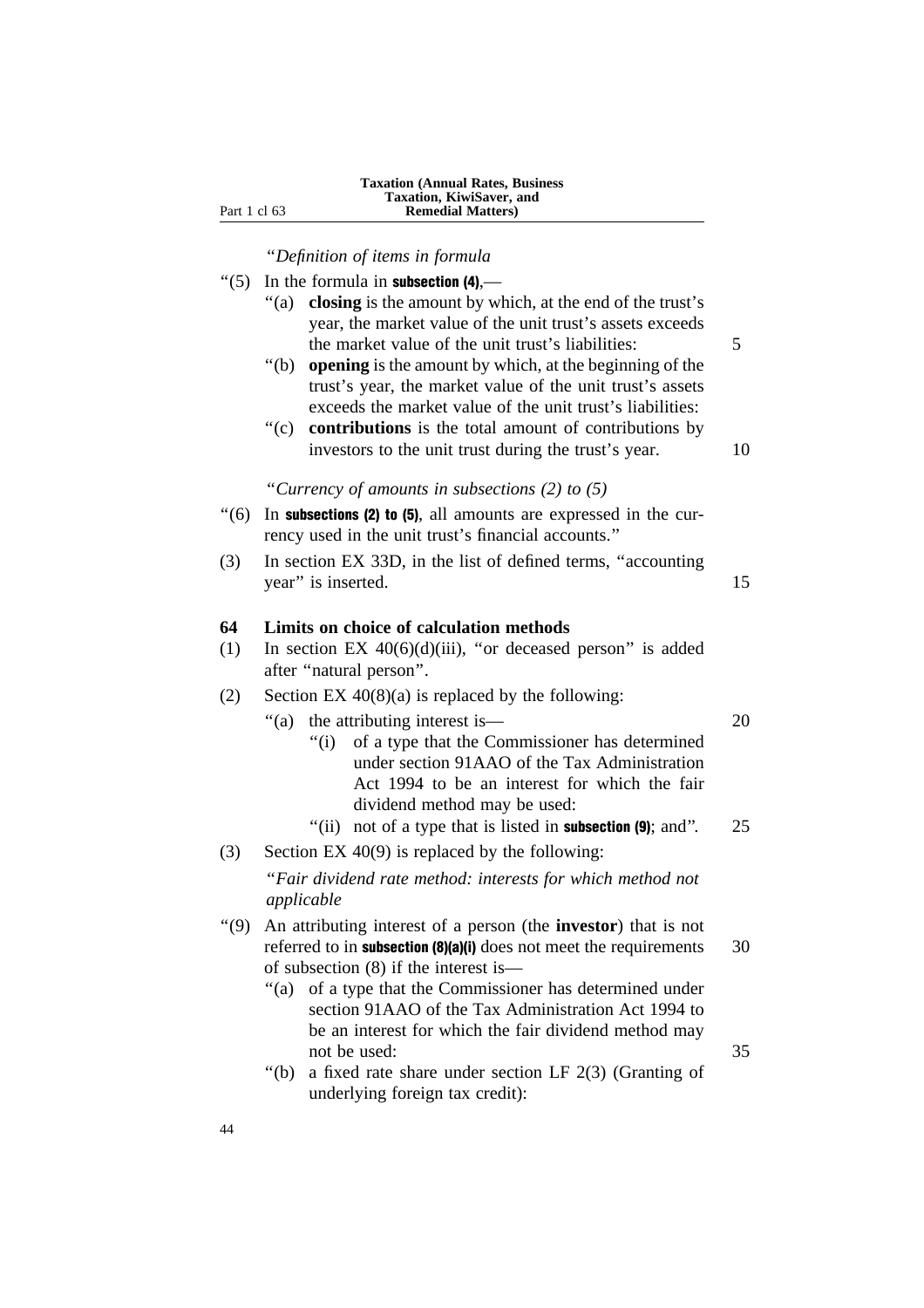- ''(c) a non-participating redeemable share:
- ''(d) an interest in a non-resident having assets of which 80% or more by value consist of financial arrangements denominated in New Zealand dollars:

# "(e) a share that involves an obligation— 5

- ''(i) of another person to provide to the investor an amount exceeding the issue price of the share; and
- "(ii) that is direct to the investor or indirect through an arrangement; and 10
	-
- "(iii) that is non-contingent or subject to a contingency that is sufficiently remote to be immaterial.''
- (4) Section EX  $40(9)(d)$  is replaced by the following:
	- ''(d) an interest in a non-resident having assets of which 80% or more by value consist, directly or indirectly, of debt 15 instruments that are each denominated in New Zealand dollars or part of an arrangement having an economic effect as if the instrument were denominated in New Zealand dollars:".
- (5) Subsection (4) applies for the 2008–09 and later income years. 20

# **65 Use of particular calculation methods required**

In section EX 40B, in the words before paragraph (a), "section EX  $40(8)(a)$ " is replaced by "section EX  $40(8)(a)(ii)$ ".

# **66 Branch equivalent method** 25

In section EX  $43(5)(c)$ , "(Basic rates of income tax and specified superannuation contribution withholding tax)'' is replaced by ''(Basic rates of income tax, specified superannuation contribution withholding tax, and retirement scheme contribution withholding tax)". 30

# **67 Comparative value method**

In section EX  $44(4)$ , "LB 2 (Credit of tax for imputation credit) or'' is inserted before ''LC 1''.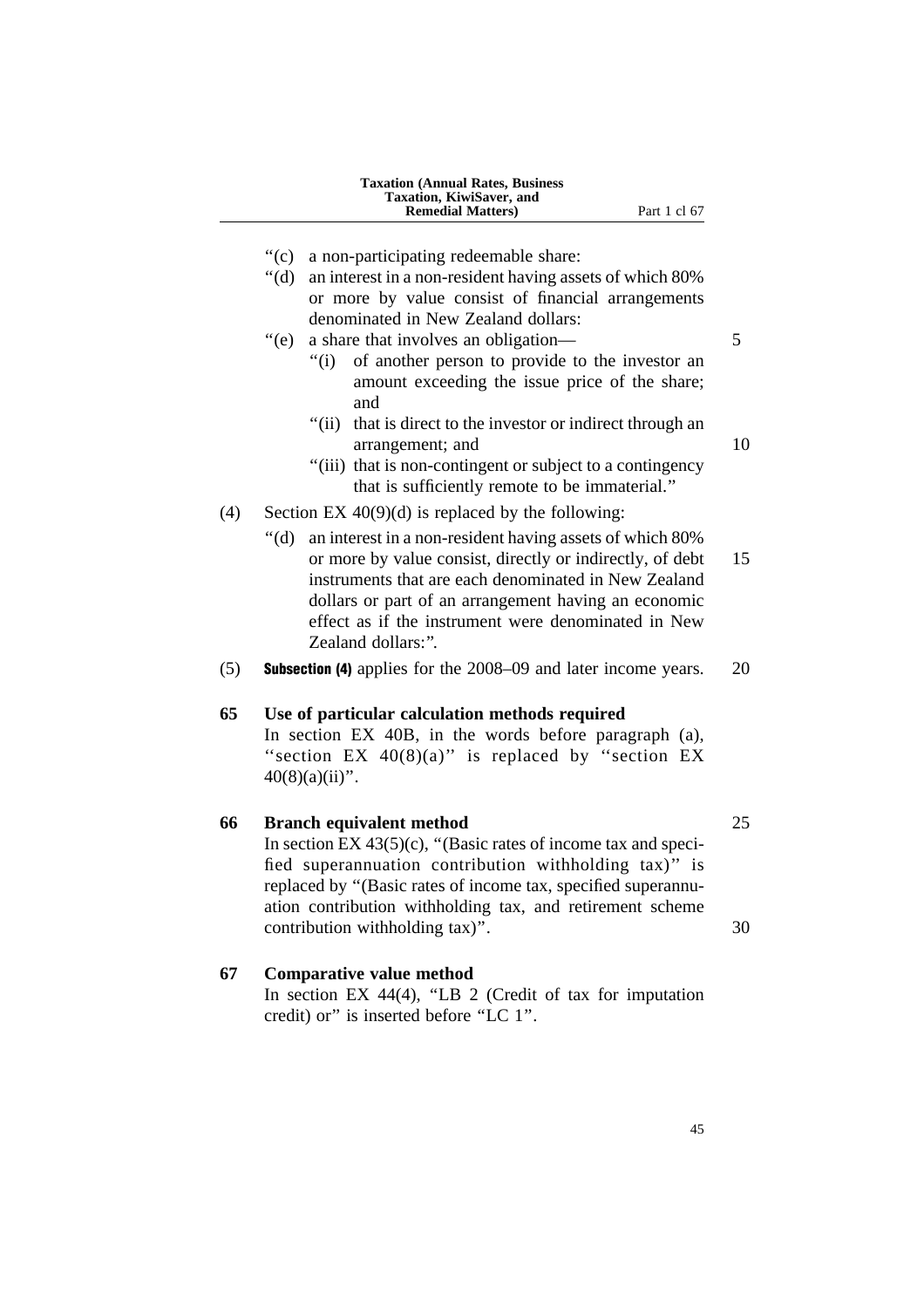| <b>Taxation (Annual Rates, Business)</b><br>Taxation, KiwiSaver, and<br><b>Remedial Matters</b> ) |
|---------------------------------------------------------------------------------------------------|
|                                                                                                   |

# **68 Fair dividend rate method**

Part 1 cl 68

(1) Section EX 44B(2), other than the heading, is replaced by the following:

''(2) For a person who is not a unit valuer, the FIF income or loss for an income year from the attributing interests in FIFs for 5 which the person uses the fair dividend rate method is the amount calculated for the income year using the method in—

"(a) section EX 44C, if **paragraph (b)** does not apply; or

- ''(b) section EX 44D, if the person—
	- "(i) determines the market value of the attributing 10 interest for each period of a day in the income year; and
	- ''(ii) chooses that this paragraph apply.''
- (2) After section EX 44B(4), the following is added:

''*Treatment of attributing interests subject to returning* 15 *share transfer*

- ''(5) If an attributing interest in a FIF is an original share subject to a returning share transfer, for the purposes of a person using the fair dividend rate method to calculate FIF income or  $\log_{\odot}$  20
	- "(a) the attributing interest is treated as being held by the share supplier; and
	- ''(b) the share supplier is treated as deriving a dividend paid on the original share; and
	- $\degree$  (c) the share supplier is treated as not deriving a replace- 25 ment payment for a dividend referred to in **paragraph** (b)."

# **69 Fair dividend rate method: usual method**

- (1) Section EX  $44C(5)(b)(ii)$  is replaced by the following:
	- ''(ii) the amount (the **quick sale gains**) determined under subsection (10B)." 30
- (2) In section EX 44C(10)(b), ''incurs during the income year in acquiring or increasing'' is replaced by ''incurs in acquiring or increasing during the income year''.
- (3) After section EX 44C(10), the following is inserted: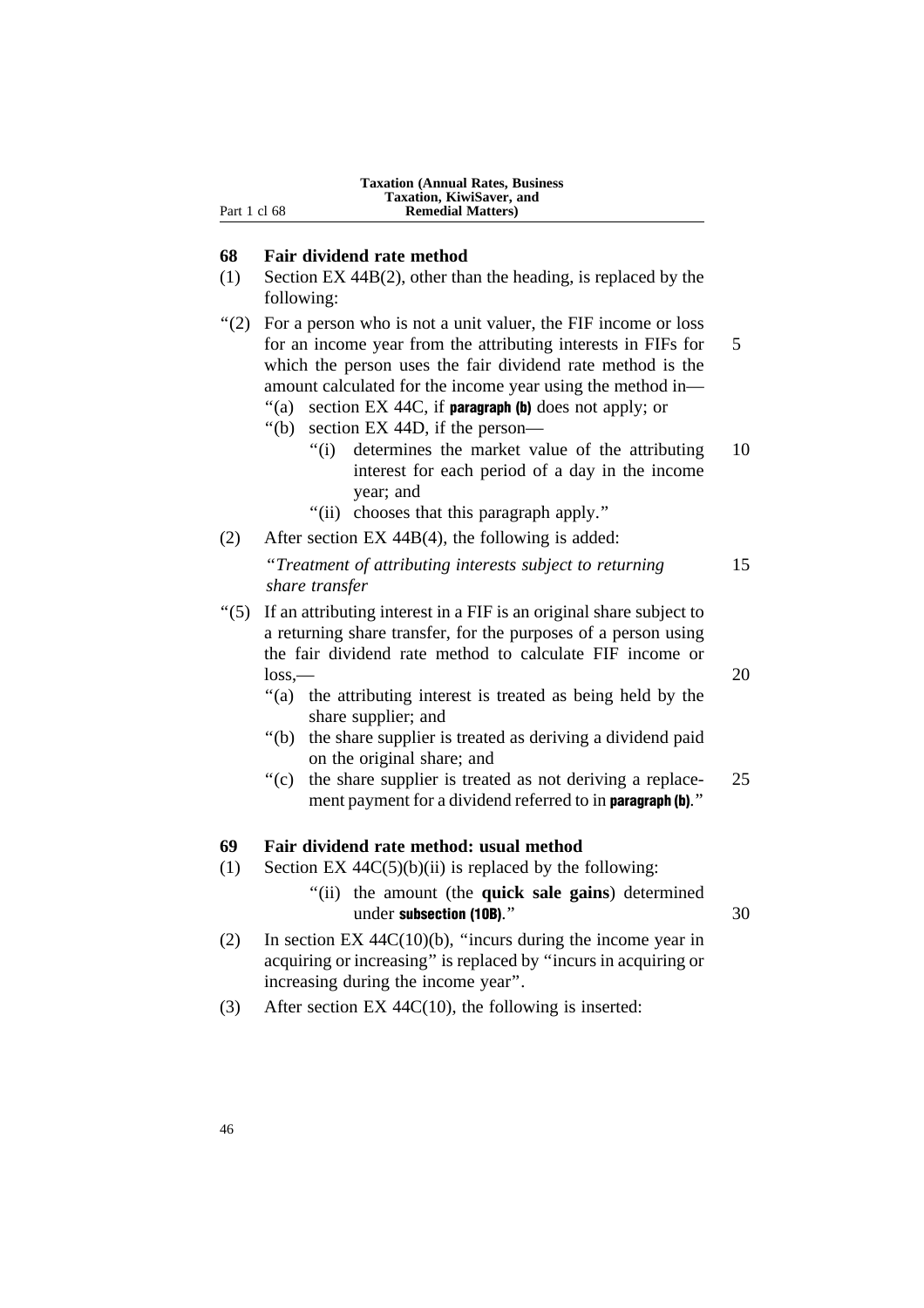| <b>Taxation (Annual Rates, Business)</b> |
|------------------------------------------|
| <b>Taxation, KiwiSaver, and</b>          |
| <b>Remedial Matters</b> )                |

**Part 1 cl 70** 

# ''*Quick sale gains*

''(10B) The quick sale gains is the greater of zero and the total for the income year of amounts calculated, for each attributing interest that is both acquired and disposed of in the income year, using the formula— 5

return − (interest × average cost).

#### ''*Definition of items in formula*

''(10C) In the formula—

- "(a) **return** is the total amount derived by the person from holding or disposing of the interest: 10
- ''(b) **interest** is the amount of the interest that is both acquired and disposed of in the income year:
- ''(c) **average cost** is the total amount of expenditure that the person incurs during the income year in acquiring or increasing the attributing interest in the FIF divided by 15 the total for the income year of the increase in the interest for each acquisition or increase.''
- (4) In section EX 44C(11), in the words before paragraph (a), "or is incurred on'' is replaced by ''or is derived from or incurred on".  $20$
- (5) In section EX  $44C(11)(a)$ , "incurred" is replaced by "derived" or incurred''.
- (6) After section EX 44C(12), the following is added:

#### ''*Treatment of deemed transaction under section EX 54B*

 $\degree$ (13) If a person is treated under section EX 54B as disposing of or 25 acquiring a share in an income year, the disposal or acquisition is ignored for the purposes of subsection (5).''

# **70 Fair dividend rate method: method for entities that value investors' units**

- (1) In the heading to section EX 44D, ''**entities that value inves-** 30 **tors' units**'' is replaced by ''**unit valuers and persons valuing interests daily**''.
- (2) Section EX 44D(1) is replaced by the following: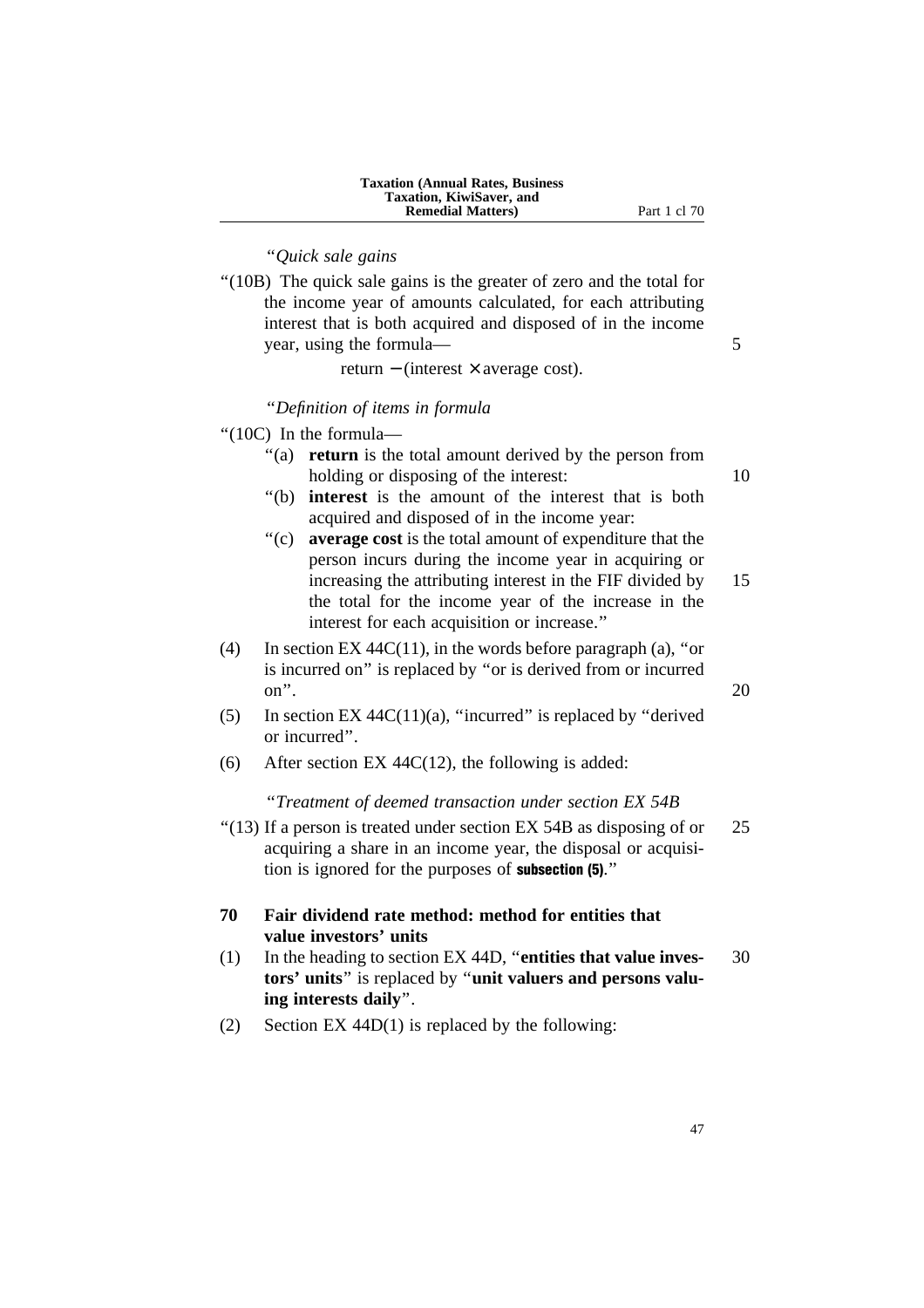# ''*FIF income*

- ''(1) If this section applies to an entity or person (the **entity**) who calculates FIF income from attributing interests in FIFs under the fair dividend rate method, the FIF income of the entity from the interests is the total of the amounts calculated using 5 the formula in subsection (2) for each period (the **unit valuation period**) of the income year for which the entity determines the value of the attributing interests or of investors' interests in the entity.''
- (3) Section EX  $44D(7)(c)(ii)$  is replaced by the following: 10
	- ''(ii) the amount (the **quick sale gains**) determined under subsection (12B).''
- (4) In section EX 44D(12)(b), ''incurs during the unit valuation period in acquiring or increasing'' is replaced by ''incurs in acquiring or increasing during the unit valuation period". 15
- (5) After section EX 44D(12), the following is inserted:

#### ''*Quick sale gains*

"(12B) The quick sale gains is the greater of zero and the total for the unit valuation period of amounts calculated, for each attributing interest that is both acquired and disposed of in the 20 unit valuation period, using the formula—

return − (interest × average cost).

''*Definition of items in formula*

- ''(12C) In the formula—
	- "(a) **return** is the total amount derived by the entity from 25 holding or disposing of the interest:
	- ''(b) **interest** is the amount of the interest:
	- ''(c) **average cost** is the total amount of expenditure that the entity incurs during the unit valuation period in acquiring or increasing the attributing interest in the FIF 30 divided by the total for the unit valuation period of the increase in the interest for each acquisition or increase.''
- (6) In section EX 44D(13), in the words before paragraph (a), "or is incurred on'' is replaced by ''or is derived from or incurred on".  $35$
- (7) In section EX 44D(13)(a), "incurred" is replaced by "derived" or incurred''.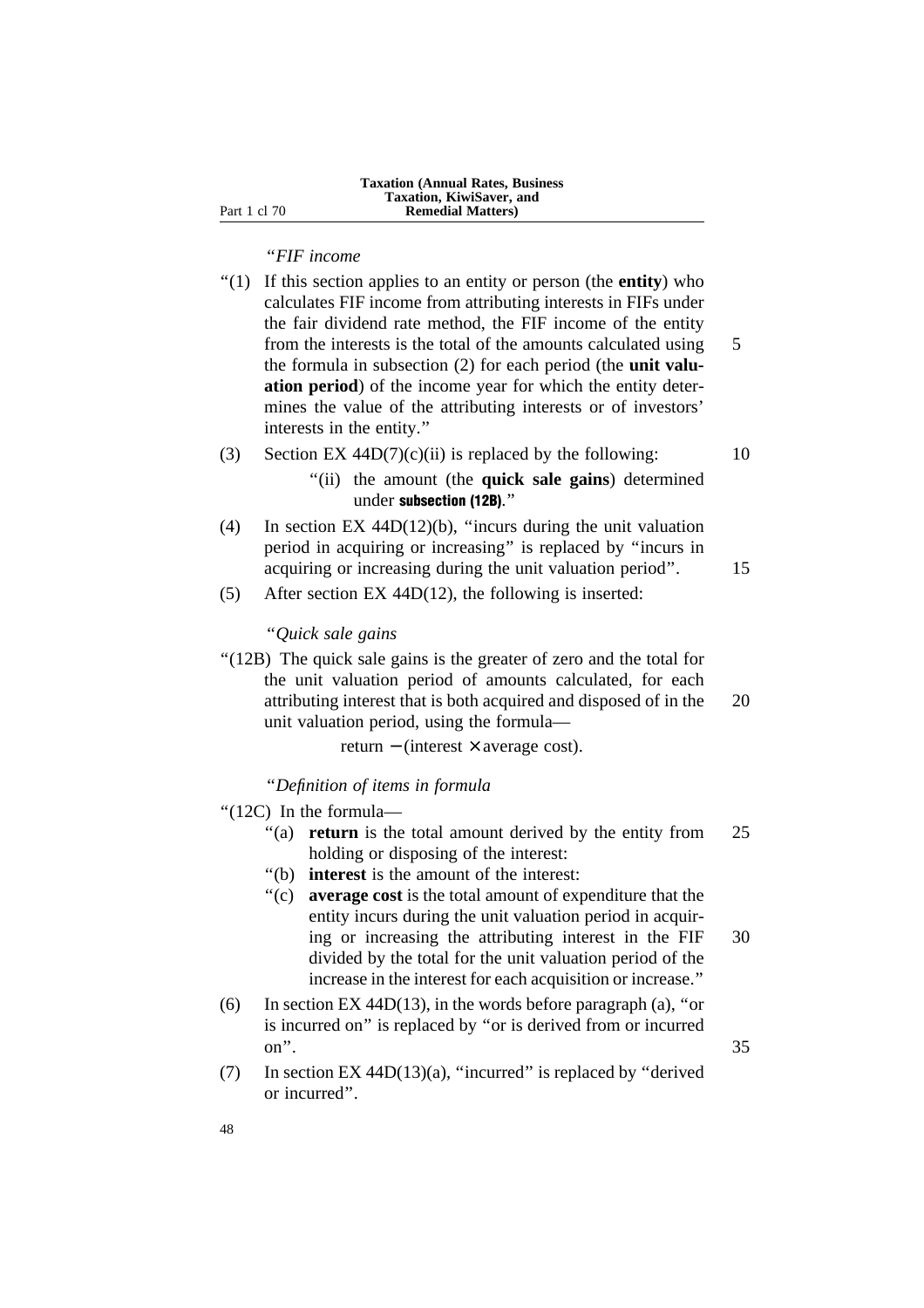(8) After section EX 44D(14), the following is added:

''*Treatment of deemed transaction under section EX 54B*

''(15) If a person is treated under section EX 54B as disposing of or acquiring a share in an income year, the disposal or acquisition is ignored for the purposes of **subsection (7)**." 5

# **71 Fair dividend rate method and cost method: calculating items in formulas for periods affected by share reorganisations**

In section EX 44E(4), ''incurs during the affected period in acquiring or increasing'' is replaced by ''incurs in acquiring or 10 increasing during the affected period''.

#### **72 Cost method**

- (1) After section EX 45B(4)(a), the following is inserted:
	- "(ab) the amount that is shown as the net asset value of the interest in audited financial statements of the person for 15 the relevant income year made available to the general public, if—
		- ''(i) paragraph (a) does not apply; and
		- ''(ii) the FIF makes available to the general public audited financial statements for its accounting 20 year ending in the relevant income year; and
		- ''(iii) the person chooses that this paragraph apply; or''.
- (2) In section  $EX\,45B(4)(b)$ , in the words before subparagraph (i), "paragraphs (a) and (ab) do not apply and" is inserted after "if".  $25$
- (3) In section EX  $45B(4)(b)(i)$ , "for which the person has FIF income or loss'' is inserted after ''attributing interest''.
- (4) In section EX  $45B(4)(c)$ , "paragraphs (a), (ab), and (b) do not apply and" is inserted after "if".
- (5) In section EX  $45B(4)(d)$ , "paragraphs (a), (ab), and (b) do not 30 apply and'' is inserted after ''if''.
- (6) In section EX  $45B(4)(e)$ , "paragraphs (a), (ab), and (b) do not apply and'' is inserted after ''if''.
- (7) In section EX 45B(6)(b), ''incurs during the relevant income year in acquiring or increasing'' is replaced by ''incurs in 35 acquiring or increasing during the relevant income year''.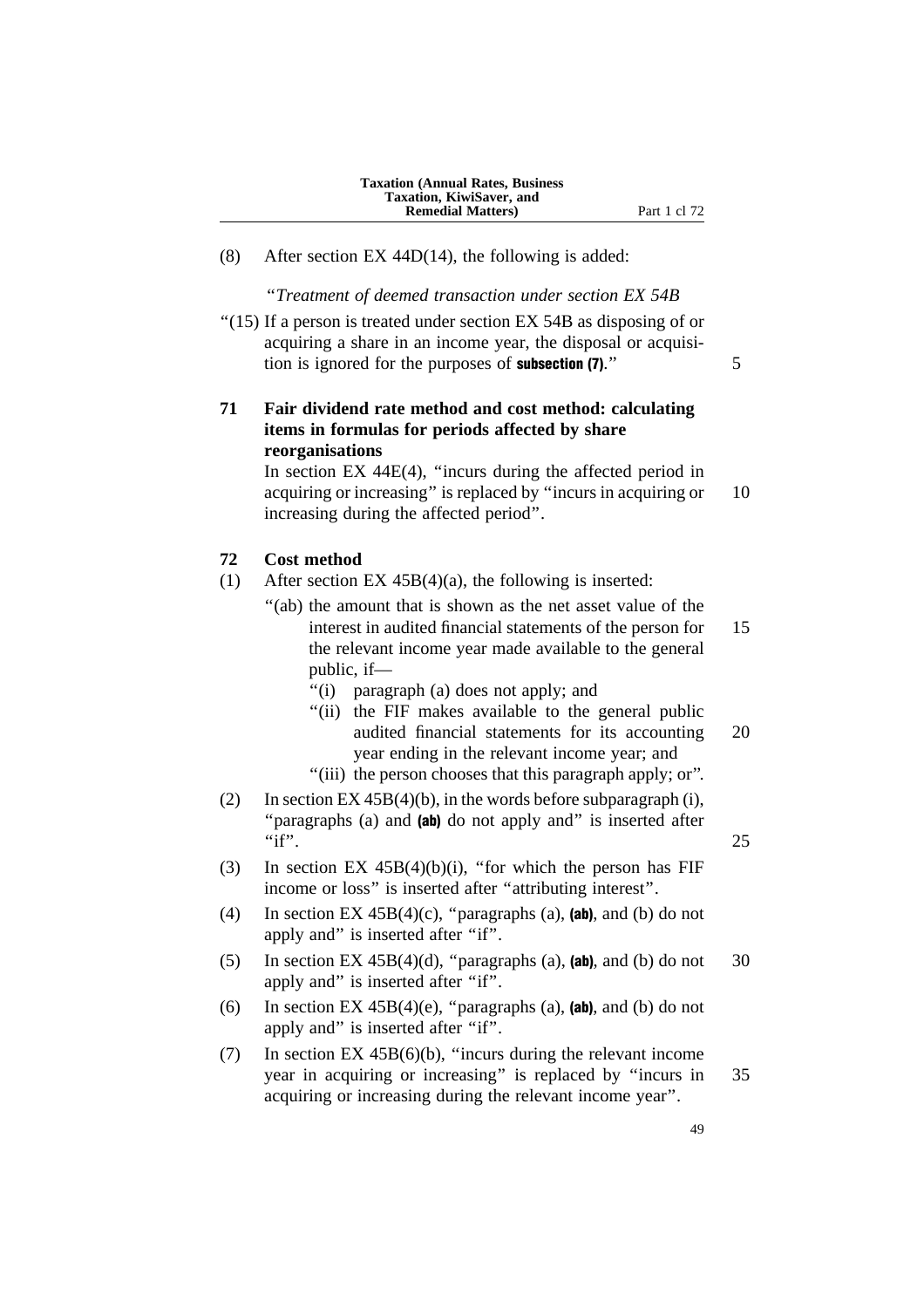|              | <b>Taxation, KiwiSaver, and</b> |  |
|--------------|---------------------------------|--|
| Part 1 cl 72 | <b>Remedial Matters</b> )       |  |
|              |                                 |  |

(8) In section EX  $45B(6)(c)$ , "section EX  $44C$ " is replaced by "section EX 44E".

**Taxation (Annual Rates, Business**

- (9) In section EX 45B(12)(b), ''incurs during the income year before the relevant income year in acquiring or increasing'' is replaced by ''incurs in acquiring or increasing during the 5 income year before the relevant income year''.
- (10) In section EX  $45B(12)$ (c), "section EX  $44C$ " is replaced by ''section EX 44E''.

#### **73 Limits on changes of method**

In section EX  $50(8)(c)$ , "or deceased person" is added after 10 "natural person".

# **74 Consequences of changes in method**

- (1) In section EX  $51(4)(c)(ii)$ , "year; or" is replaced by "year."
- (2) After section EX 51(4), the following is added: ''*Changes between comparative value method and fair* 15 *dividend rate method*
- ''(5) If a person holding an attributing interest in a FIF changes from either of the comparative value method and the fair dividend rate method to the other of the comparative value method and the fair dividend rate method for calculating the 20 FIF income or loss from the interest, the person is treated as having—
	- ''(a) disposed of the interest to an unrelated person immediately before the start of the first income year to which the new method applies; and 25
	- ''(b) reacquired the interest at the start of the income year; and
	- ''(c) received for the disposal and paid for the reacquisition an amount equal to the market value of the interest at the time of the disposal." 30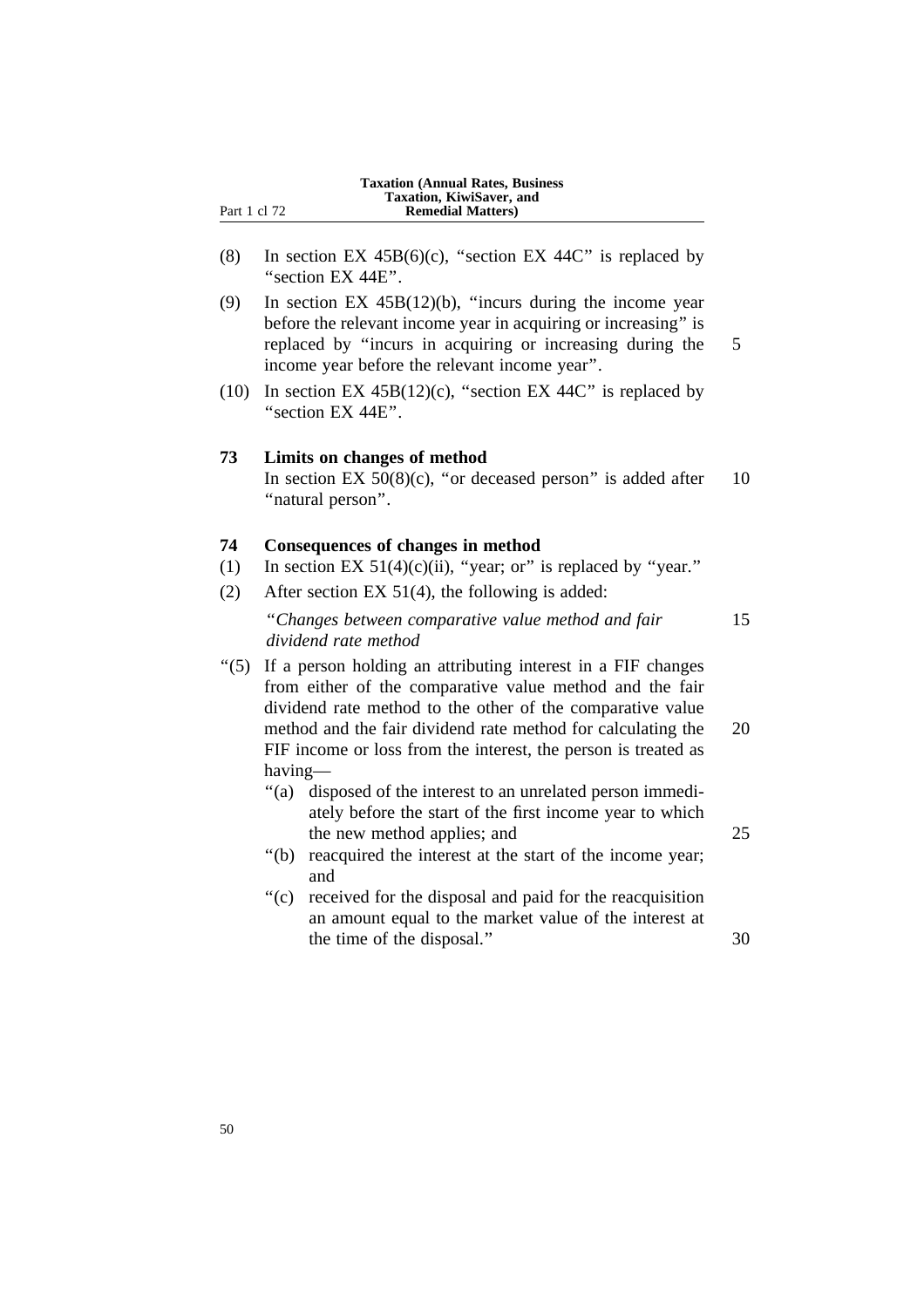# **75 FIF rules first applying to interest on or after 1 April 2007**

Section EX 54B(1) is replaced by the following:

''*When this section applies*

# "(1) This section applies when a person has rights in a FIF that  $-$  5

- ''(a) for the period ending on a day (the **preceding day**) are—
	- ''(i) not an attributing interest:
	- "(ii) an attributing interest for which the person does not have FIF income or loss; and 10
- ''(b) for the period beginning on the day (the **application day**) following the preceding day are an attributing interest for which the person has FIF income or loss.''

#### **76 Measurement of cost**

Section EX 56(2) is replaced by the following: 15 ''*FIFO cost flow identification* "(2) If sections EX 44C(12) and EX 44D(14) do not apply and it is not possible to specifically identify the cost of the interest

because of multiple acquisitions or dispositions or both by the person, the first-in-first-out (the **FIFO**) method of identifying 20 cost flows is applied.''

#### **77 Policyholder income formula**

(1) Section EY 42(1) is replaced by the following:

''*Formula*

| "(1) The policyholder income formula is—  | 25 |
|-------------------------------------------|----|
| claim due $+$ (closing actuarial reserves |    |
| - opening actuarial reserves)             |    |
| $-$ (FDR adjustment + PIE adjustment)     |    |
| $-$ (premium – underwriting result)       |    |
| $(1 - \text{tax rate})$ ."                | 30 |

(2) After section EY 42(5), the following is inserted:

#### ''*FDR adjustment*

''(5B)**FDR adjustment** is the amount given by section EY 42B to the extent to which it applies.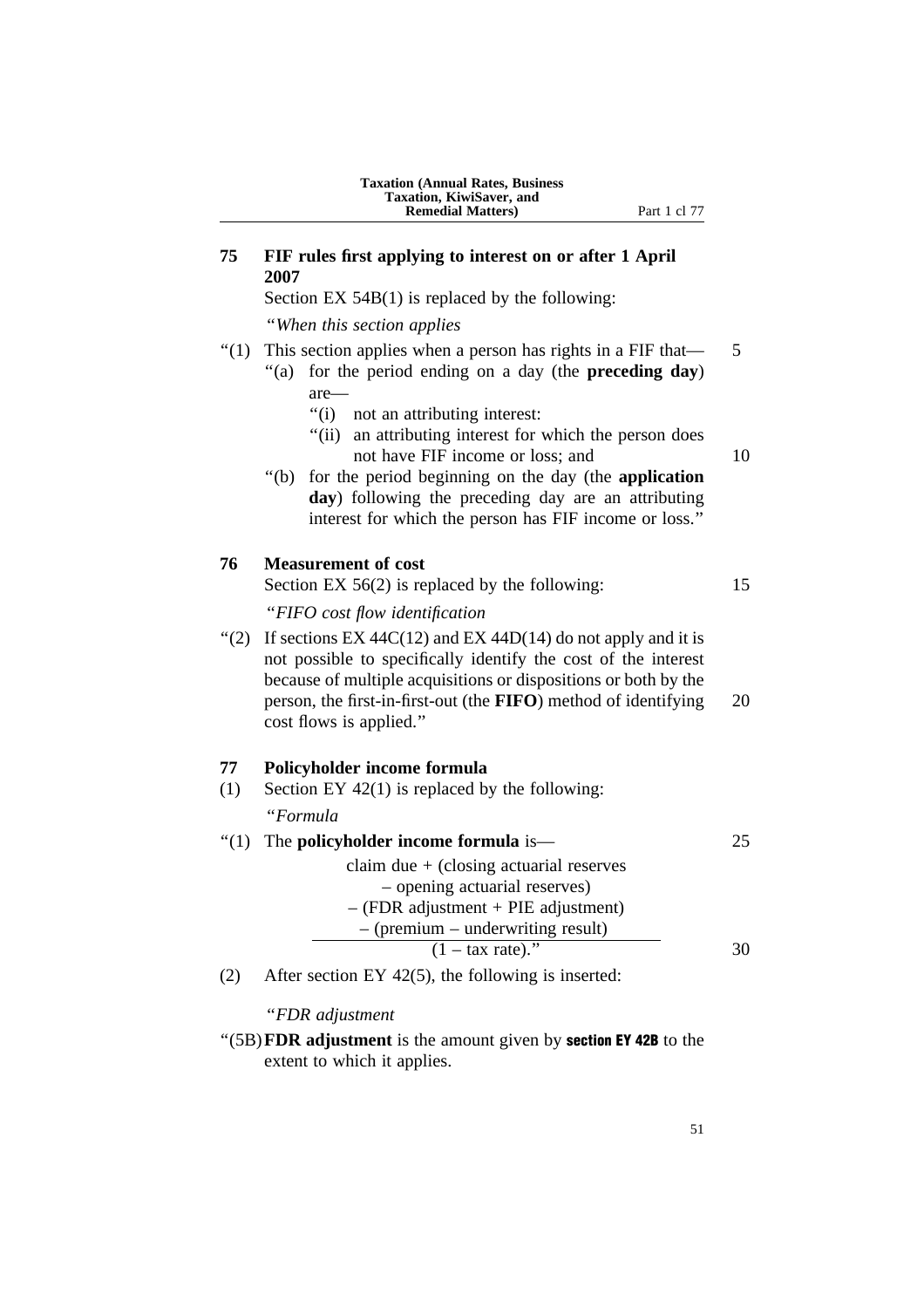''*PIE adjustment*

- ''(5C)**PIE adjustment** is the amount given by section EY 42C to the extent to which it applies.''
- (3) Subsections (1) and (2) apply to a life insurer,—
	- (a) for the 2008–09 and later income years, unless they 5 make an election under **paragraph (b) or (c)**; or
	- (b) on and after 1 October 2007, if they make an election under this paragraph, stating the relevant date in a notice received by the Commissioner before 1 April 2008; or 10
	- (c) for an income year beginning on or after 1 April 2007, if they make an election under this paragraph, stating the relevant date in a notice received by the Commissioner before 1 April 2008.

#### **78 New sections EY 42B and 42C inserted** 15

(1) After section EY 42, the following is inserted:

## ''**EY 42B Policyholder income formula: FDR adjustment**

''*When this section applies*

# $''(1)$  This section applies for the purposes of **section EY 42(5B)** to the extent to which— 20

- ''(a) property that the life insurer holds, to support actuarial reserves, is an attributing interest in a FIF; and
- ''(b) the life insurer uses the fair dividend rate method for the property; and
- ''(c) the property is not held in a portfolio investment entity 25 that is a portfolio investment-linked life fund.

''*Formula*

''(2) In using the policyholder income formula, the life insurer must calculate the item **FDR adjustment** using the following formula: 30

 $0.4 \times$  (FIF result – FDR income).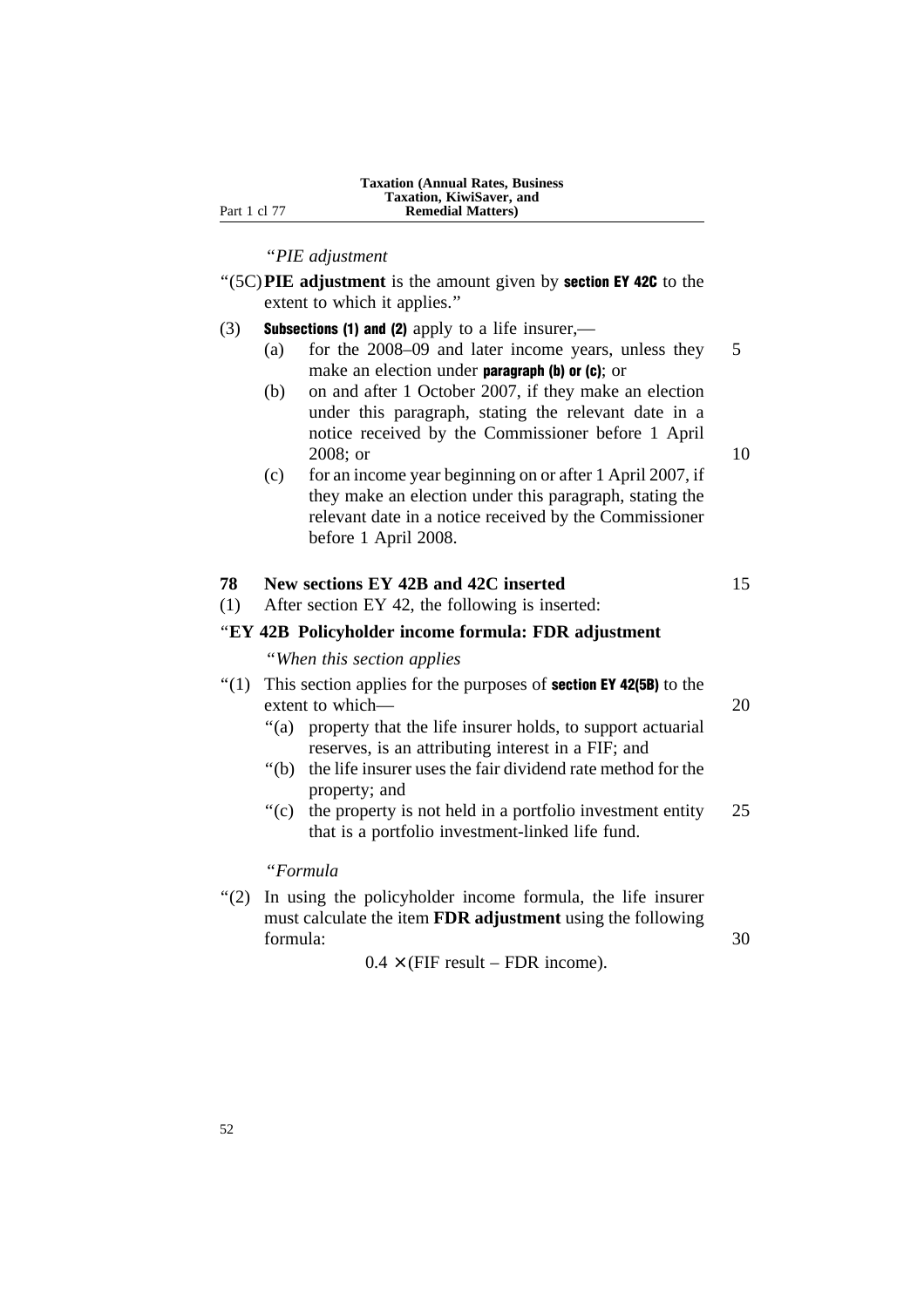''*Definition of items in formula*

 $'(3)$  The items in the formula are defined in **subsections (4) and (5)**.

# ''*FIF result*

- ''(4) **FIF result** is the gains and losses for the income year, for the property,— 5
	- "(a) calculated using accepted accounting practice; and
	- ''(b) not differing materially from the amounts of FIF income or FIF loss that would have arisen for the property in the absence of the law enacting the fair dividend rate method. 10

# ''*FDR income*

- ''(5) **FDR income** is the amount for the income year of the life insurer's income resulting from calculating their FIF income under the fair dividend rate method for the property.
	- "Defined in this Act: amount, attributing interest, fair dividend rate method, FIF,  $15$ FIF income, FIF loss, income, portfolio investment-linked life fund

# ''**EY 42C Policyholder income formula: PIE adjustment**

#### ''*When this section applies*

- $''(1)$  This section applies for the purposes of **section EY 42(5C)** to the extent to which property that the life insurer holds, to support 20 actuarial reserves for a portfolio investment entity that is a portfolio investment-linked life fund, is—
	- ''(a) an attributing interest in a FIF; and the life insurer uses the fair dividend rate method for it; or
	- ''(b) shares described in section CX 44C (Proceeds from 25 disposal of certain shares by portfolio investment entities).

#### ''*Formula*

"(2) In using the policyholder income formula, the life insurer must calculate the item **PIE adjustment** using the following 30 formula:

 $0.9 \times$  (FIF result – FDR income) +  $0.9 \times$  excluded shares.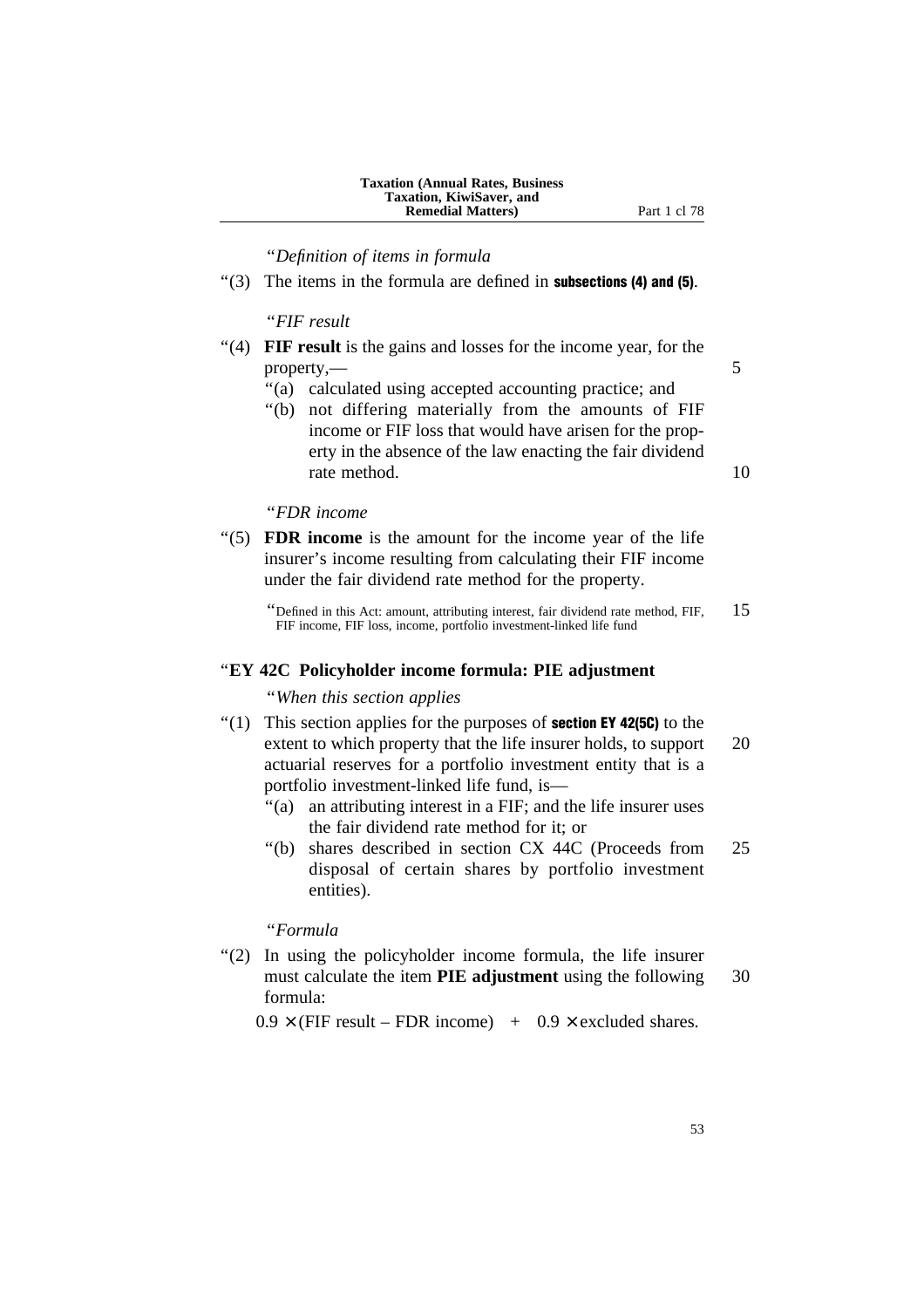''*Definition of items in formula*

 $\cdot$ (3) The items in the formula are defined in **subsections (4) to (6)**.

''*FIF result*

- ''(4) **FIF result** is the gains or losses for the income year, for the property described in **subsection (1)(a)**, 1) 5
	- ''(a) calculated using accepted accounting practice; and
	- ''(b) not differing materially from the amounts of FIF income or FIF loss that would have arisen for the property in the absence of the law enacting the fair dividend rate method. 10

''*FDR income*

''(5) **FDR income** is the amount for the income year of the life insurer's income resulting from calculating their FIF income under the fair dividend rate method for the property described in subsection  $(1)(a)$ . 15

# ''*Excluded shares*

- ''(6) **Excluded shares** is the total for the income year, for shares described in subsection (1)(b), of-
	- ''(a) the positive amount of income excluded by section CX 44C(2) (Proceeds from disposal of certain shares by 20 portfolio investment entities):
	- ''(b) the negative amount of a deduction not allowed by section DB 17(3)(b) (Cost of revenue account property):
	- ''(c) the gains and losses for the shares, calculated using 25 accepted accounting practice, but excluding—
		- "(i) amounts already accounted for under **paragraphs** (a) and (b); and
		- ''(ii) dividends for the shares.

"Defined in this Act: amount, attributing interest, deduction, dividend, excluded  $30$ income, fair dividend rate method, FIF, FIF income, FIF loss, income, portfolio investment-linked life fund, share''.

- (2) Subsection (1) applies to a life insurer,—
	- (a) for the 2008–09 and later income years, unless they make an election under **paragraph (b) or (c)**; or  $35$ 
		-
	- (b) on and after 1 October 2007, if they make an election under this paragraph, stating the relevant date in a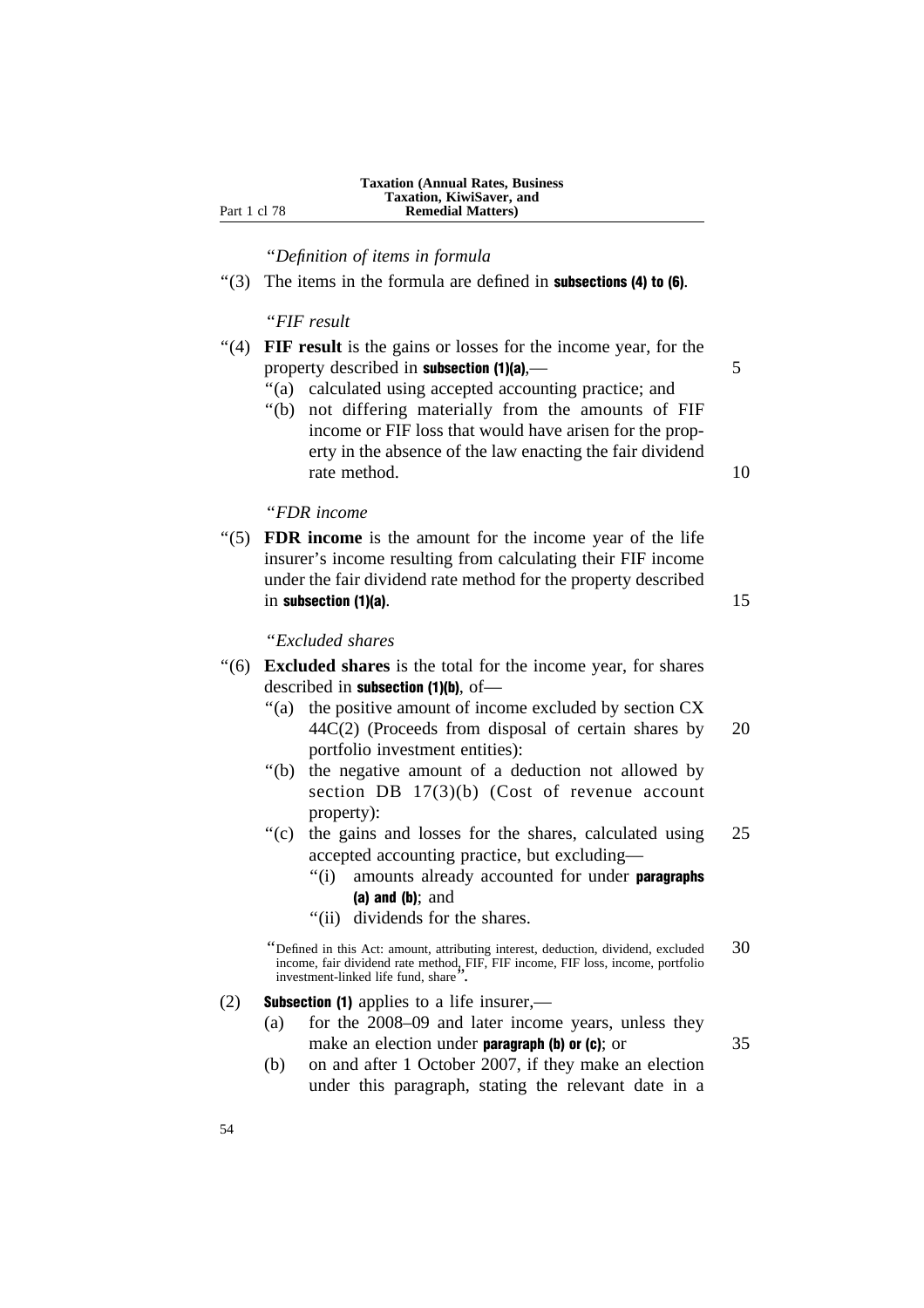| <b>Taxation (Annual Rates, Business)</b> |
|------------------------------------------|
| Taxation, KiwiSaver, and                 |
| <b>Remedial Matters</b> )                |

**Part 1 cl 81** 

notice received by the Commissioner before 1 April 2008; or

(c) for an income year beginning on or after 1 April 2007, if they make an election under this paragraph, stating the relevant date in a notice received by the Commissioner 5 before 1 April 2008.

#### **79 Tax credits for family support and family plus**

- (1) The heading before section GC 28 is replaced by ''*Tax credits for families*''.
- (2) In section GC 28, the heading is replaced by ''**Tax credits for** 10 **families**''.

# **80 Dividends from qualifying company**

- (1) In section HG 13(1)(a)(i), item **c**, ''in respect of the income year of the shareholder in which the dividend is derived'' is replaced by "at the time the shareholder derives the dividend 15 (section MZ 16 (Dividends from qualifying companies: modifying for tax rate change) modifies this item)''.
- (2) In section HG 13(3)(a), "section ME  $8(1)$ " is replaced by "section ME  $8(1)$  (section MZ 16 modifies this paragraph)".
- (3) In section HG 13(4)(a), "subsection (3)" is replaced by "sub-  $20$ section (3). **Section MZ 16** modifies this paragraph".
- (4) Subsection (1) applies for the 2008–09 and later income years.

#### **81 Eligibility requirements for entities**

(1) After section HL 3(5), the following is inserted:

''*Eligibility requirements for portfolio investment-linked life* 25 *fund and electing entity*

''(5B)A portfolio investment-linked life fund and an entity that is choosing under section HL 11 to be a portfolio investment entity and a portfolio investment-linked life fund must meet the eligibility requirements described in subsections  $(7)(a)$ , 30 (8), and (10).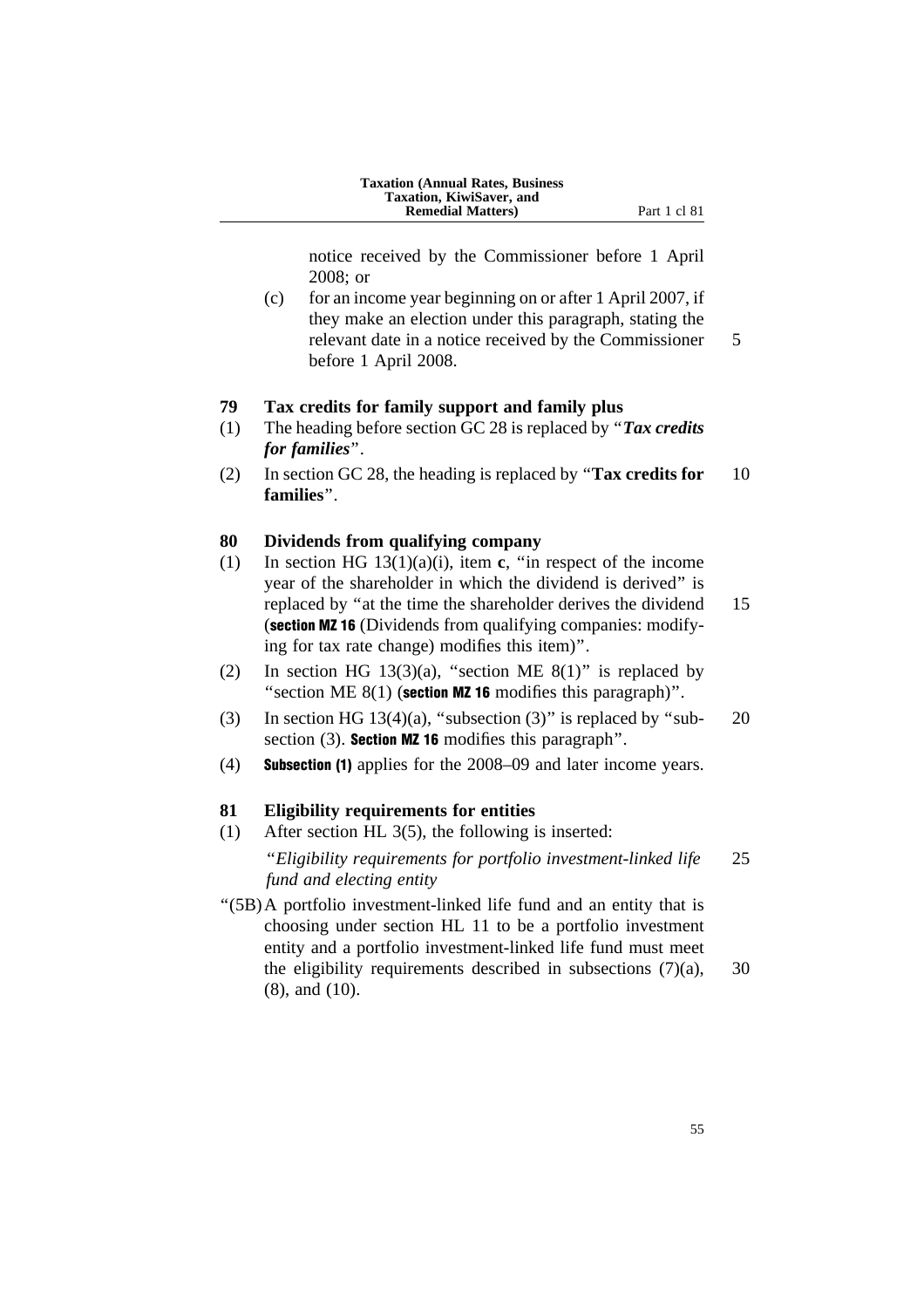''*Further eligibility requirements for portfolio investmentlinked life fund*

- ''(5C)A portfolio investment-linked life fund must meet the further eligibility requirements described in sections HL 6, HL 9, and  $HL 10.$ " 5
- (2) In section HL 3, in the list of defined terms, ''portfolio investment-linked life fund'' is inserted.

# **82 Imputation credit distribution requirement: imputation credit account company**

- (1) Section HL 8(1), except the heading, is replaced by the 10 following:
- ''(1) This section applies to a portfolio investment entity that— "(a) is an imputation credit account company; and
	- ''(b) is not a portfolio investment-linked life fund.''
- (2) In section HL 8, in the list of defined terms, ''portfolio invest- 15 ment-linked life fund'' is inserted.

# **83 Election to become portfolio investment entity and cancellation of election**

- (1) After section HL 11(2), the following is added: ''*Exception to when election effective: certain elections* 20 *relating to portfolio investment-linked life funds* ''(2B)Despite subsection (2), an election received by the Commis-
- sioner is effective on 1 October 2007, if—
	- ''(a) the election is in relation to an electing entity choosing to be a portfolio investment-linked life fund; and 25
	- ''(b) the date of receipt is before 1 April 2008; and
	- ''(c) 1 October 2007 is nominated in the notice.''
- (2) In section HL 11, in the list of defined terms, ''portfolio investment-linked life fund'' is inserted.

# **84 Net loss offset between group companies** 30

- (1) In section IG 2(9), ''''Section IE 1(4) is replaced by ''Sections CG 2 and DE 28''.
- (2) Subsection (1) applies for the 2005–06 and later income years.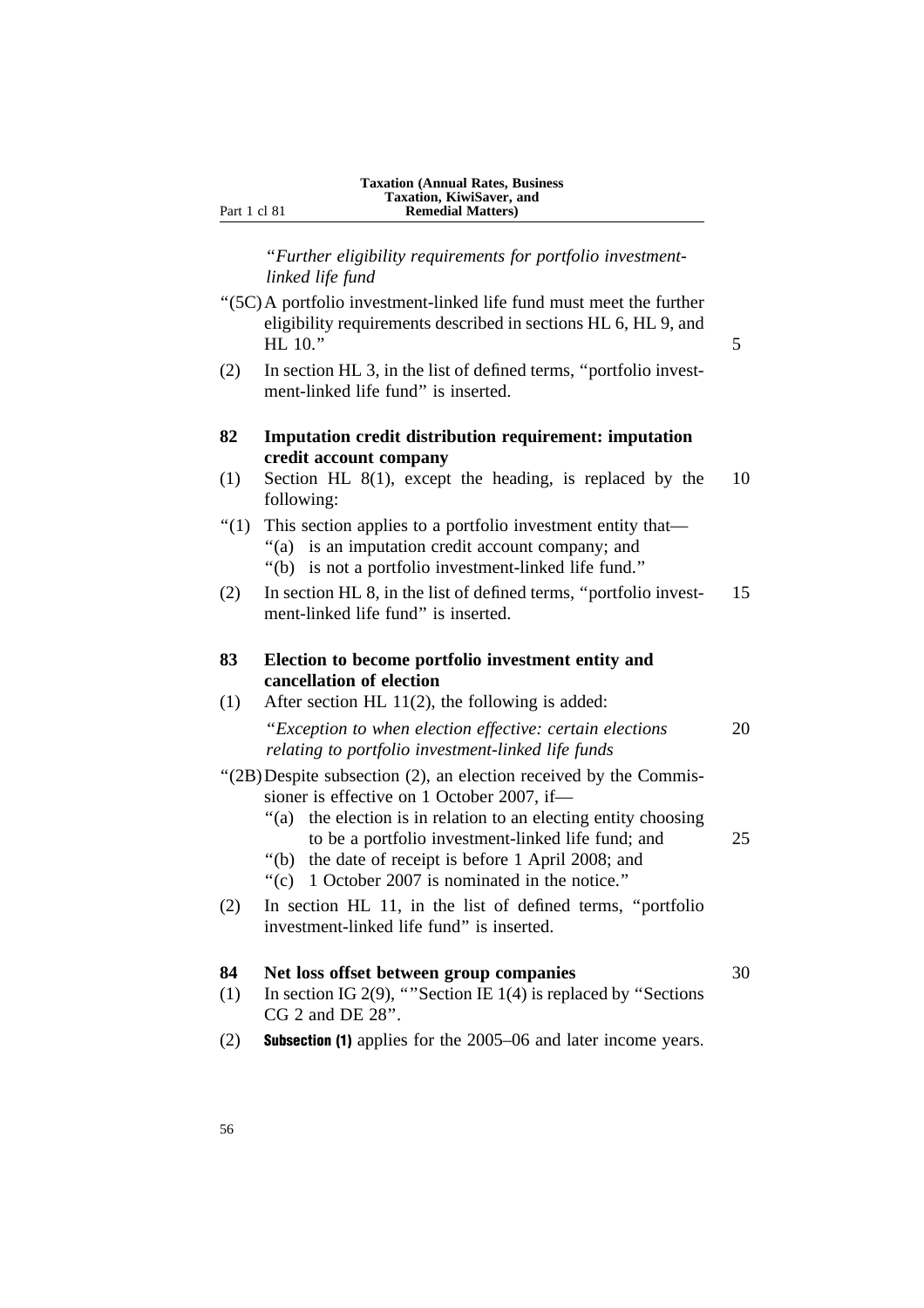|         | <b>Taxation (Annual Rates, Business</b><br>Taxation, KiwiSaver, and<br><b>Remedial Matters</b> )<br>Part 1 cl 87                                                                                            |    |
|---------|-------------------------------------------------------------------------------------------------------------------------------------------------------------------------------------------------------------|----|
| 85      | Rebate in respect of gifts of money                                                                                                                                                                         |    |
| (1)     | Section KC $5(1)(be)$ is replaced by the following:                                                                                                                                                         |    |
|         | "(be) Childfund New Zealand Limited:".                                                                                                                                                                      |    |
| (2)     | In section KC $5(1)(cu)$ , "Trust." is replaced by "Trust:" and<br>the following is added:                                                                                                                  | 5  |
|         | "(cv) Hamlin Charitable Fistula Hospitals Trust:<br>"(cw) Hope Foundation Development Trust:<br>"(cx) Hope International Charitable Trust:<br>"(cy) Limbs 4 All Charitable Trust:                           |    |
|         | "(cz) New Zealand Disaster Assistance Response Team<br>Trust:                                                                                                                                               | 10 |
|         | "(da) Operation Restore Hope Charitable Trust:<br>"(db) The World Swim for Malaria Foundation (New<br>Zealand)."                                                                                            |    |
| (3)     | Section KC $5(2)$ is replaced by the following:                                                                                                                                                             | 15 |
| " $(2)$ | The amount of the rebates provided for in this section is, for a<br>taxpayer and a tax year, 33%% of the total amount of all gifts<br>described in subsection (1) made by the taxpayer in the tax<br>year." |    |
| (4)     | <b>Subsection (2)</b> applies for the 2007–08 and later tax years.                                                                                                                                          | 20 |
| (5)     | <b>Subsection (3)</b> applies for the 2008–09 and later tax years.                                                                                                                                          |    |
| 86      | Amendments to subpart KD made in schedule 1                                                                                                                                                                 |    |
| (1)     | The amendments to subpart KD specified in <b>schedule 1</b> are<br>made in the manner shown in that schedule.                                                                                               |    |
| (2)     | <b>Subsection (1)</b> applies for the 2007–08 and later income years.                                                                                                                                       | 25 |
| 87      | <b>Determination of net income</b>                                                                                                                                                                          |    |
| (1)     | After section KD $1(1)(e)(viii)$ , the following is added:                                                                                                                                                  |    |
|         | "(ix) any amount of retirement scheme contribution<br>that is not excluded income of the person and<br>would be excluded income of the person in the<br>absence of section CX 42B(2); and".                 | 30 |
| (2)     | After section KD $1(1)(h)$ , the following is inserted:                                                                                                                                                     |    |
|         | "(hb) where the person receives a distribution from a retire-<br>ment savings scheme of a retirement scheme contribu-<br>tion, the distribution is treated as assessable income                             | 35 |
|         |                                                                                                                                                                                                             |    |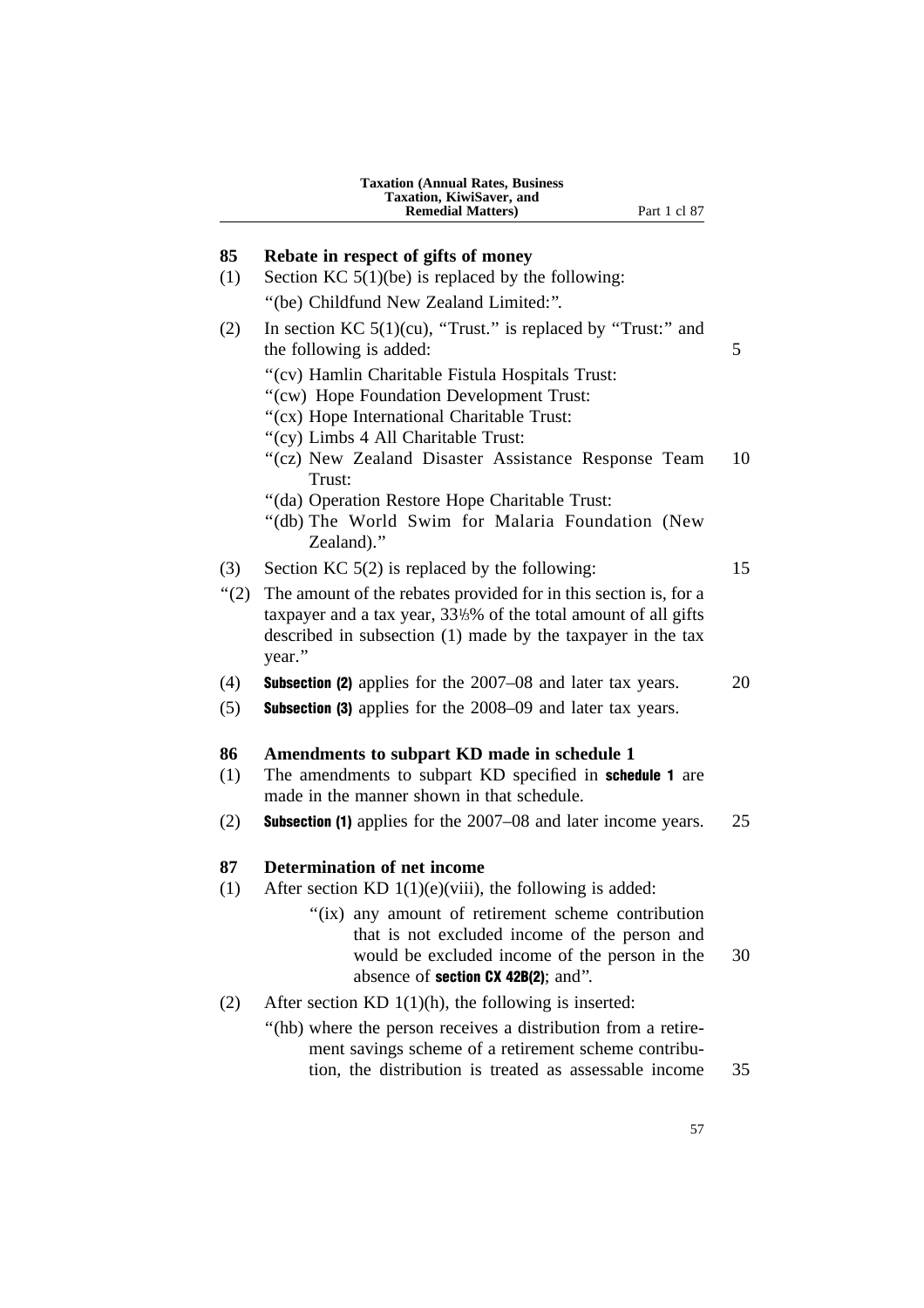derived by the person in the income year of the distribution if retirement scheme contribution withholding tax has been deducted from the contribution and, at the time of the distribution, the person is—

- "(i) not eligible to receive New Zealand superannua- 5 tion; and
- "(ii) eligible to receive a retirement scheme contribution from a retirement scheme contributor; and''.

# **88 Calculation of subpart KD credit**

- (1) In section KD 2(2), the item FCA is replaced by the following:  $10$ ''**FCA** is the total amount of—
	- ''(a) family credit abatement under subsection (6) for the eligible period, excluding any amount unable to be debited and applied because of sections KD 2A(2) and KD 2B; and 15
	- $"$ (b) parental tax credit abatement under **section KD 2B**, for the eligible period.''
- (2) In section KD 2(6), as the provision applies for income years corresponding to the 2006–07 and subsequent tax years, in paragraph (b) of the definition of **full year abatement**, 20 "spouse" is replaced by "spouse, civil union partner, or de facto partner''.

#### (3) Subsection (1) applies for the 2008–09 and later income years.

(4) Subsection (2) applies for the income year corresponding to the 2006–07 and later tax years. 25

# **89 Calculating net contributions to family tax credit, inwork tax credit, child tax credit, and parental tax credit**

- (1) In section KD 2A, the following is added as subsection (2):
- "(2) Subsection  $(1)(b)$  and  $(c)(iii)$  is overridden to the extent to which **section KD 2B** applies." 30
- (2) Subsection (1) applies for the 2008–09 and later income years.

# **90 New section KD 2B inserted**

(1) After section KD 2A, the following is inserted: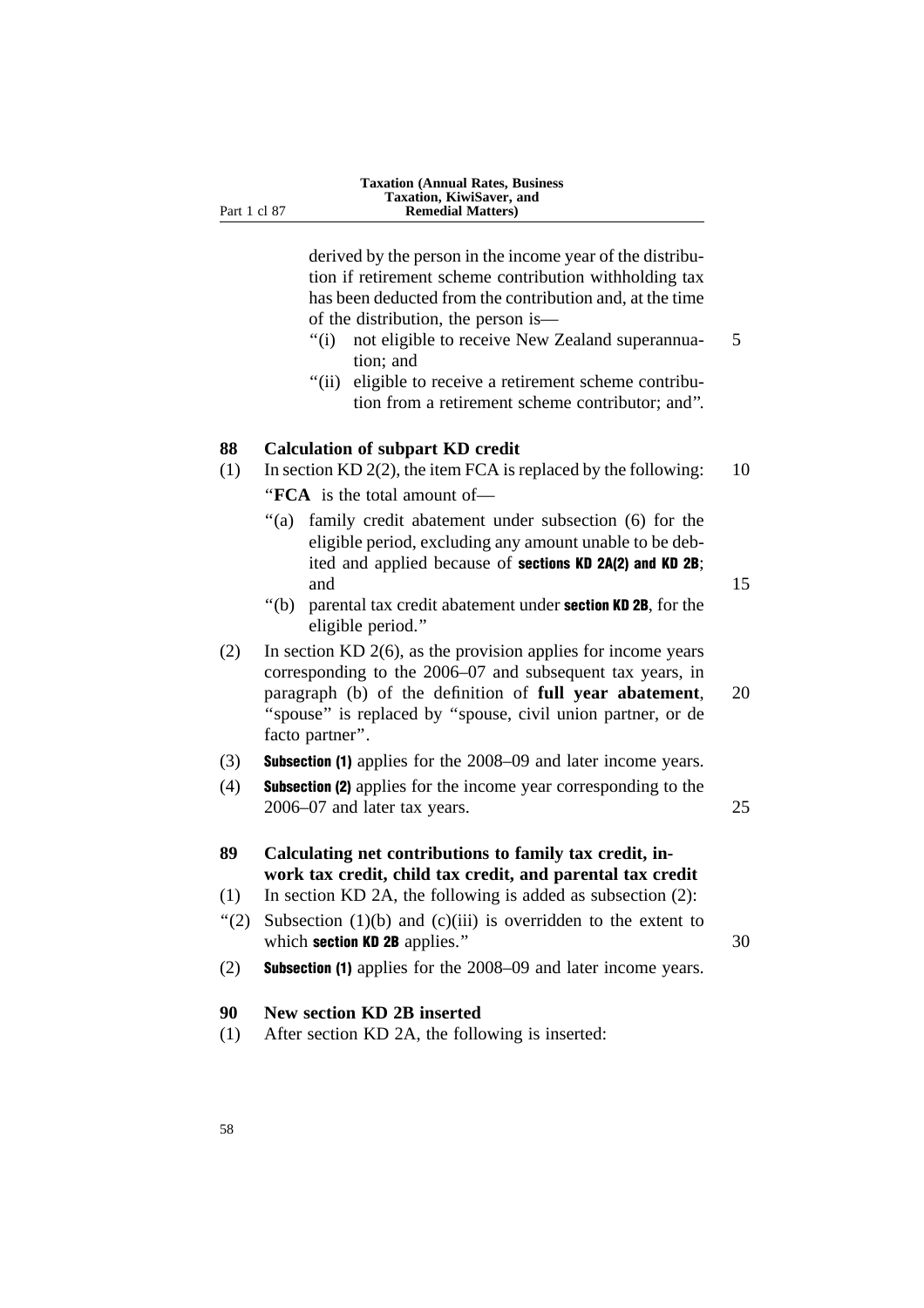# ''**KD 2B Parental tax credit abatement: lump sum at end of tax year**

- ''(1) This section applies when a qualifying person elects to receive a parental tax credit in a lump sum in the year in which the relevant birth occurs and that birth occurs within 56 days of 5 the end of the tax year.
- ''(2) Despite section KD 2A, for an eligible period in which a person is entitled to a parental tax credit, an amount of tax credit abatement calculated using the following formula is treated as a debit and applied to a person's parental tax credit 10 for the tax year:

full-year abatement  $\times \frac{56}{365}$  - abatement used.

- $\cdot$  (3) In the formula,  $-$  15
	- ''(a) **full-year abatement** means the same as **full-year abatement** in section KD 2(6):
	- ''(b) **abatement used** means an amount of family credit abatement calculated under section KD 2(6) for an eligible period ending on the last day of the tax year, to the 20 extent to which the abatement would be applied to reduce tax credits for that period under section KD  $2A(1)(c)(i)$  and (ii)."
- (2) Subsection (1) applies for the 2008–09 and later income years.

# **91 Effect of extra interim instalment on entitlement to tax** 25 **credit**

- (1) In section KD 7A(1)(b)(i), "fortnight" is replaced by "fortnight or a week, as the case may be,''.
- (2) In section KD 7A(1)(b)(ii), "week" is replaced by "fortnight" or a week, as the case may be,". 30
- (3) After section KD 7A(1), the following is inserted:
- "(1B) For the purposes of section KD  $4(2)(c)$ , a person is entitled to a credit of tax for a tax year of the amount calculated using—
	- $\degree$ (a) the formula in subsection (2), if the person has received instalments described in subsection  $(1)(c)(i)$ : 35
	- ''(b) the formula in subsection (3), if the person has received instalments described in subsection  $(1)(c)(ii)$ ."
- (4) In section KD 7A(2), the words before the formula are replaced by "The formula referred to in **subsection** (1B)(a) is—".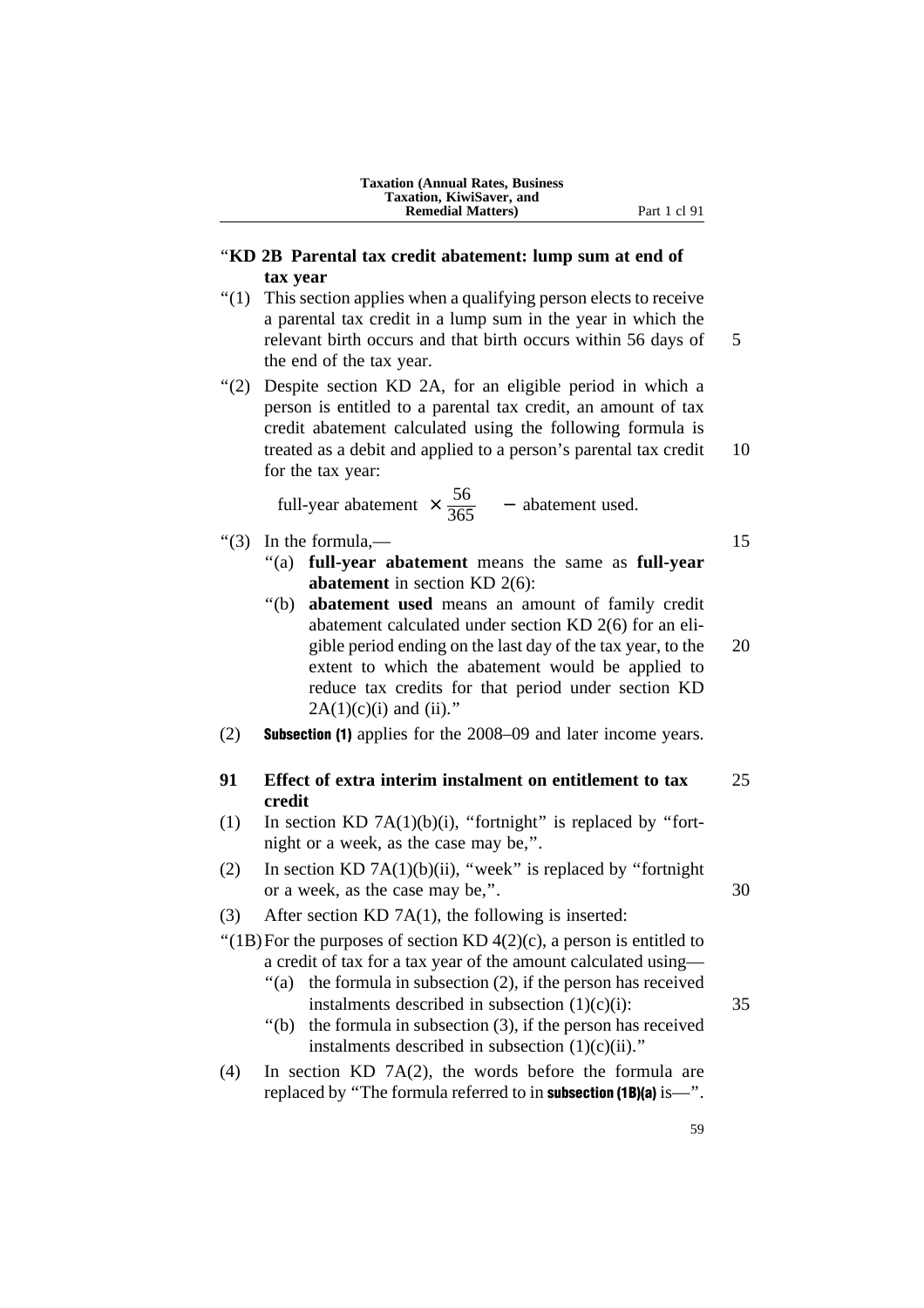- (5) In section KD 7A(3), the words before the formula are replaced by "The formula referred to in subsection (1B)(b) is—".
- (6) Subsections (1) to (5) apply for the 2008–09 and later income years.

# **92 Determination of amount of credit in certain cases** 5 In section LB  $1(1)$ ,—

- (a) in paragraph (c), ''so calculated'' is replaced by ''so calculated (section MZ 12 (Determination of credit: modifying maximum ratios) modifies this paragraph)''.
- (b) in paragraph (d), ''so calculated'' is replaced by ''so 10 calculated (section MZ 12 modifies this paragraph)''.
- (c) in paragraph (e), "subsection  $(5)$ " is replaced by "subsection  $(5)$  (section MZ 12 modifies this paragraph)".

## **93 Credit of tax for imputation credit**

- (1) In section LB 2(2), ''income year'' is replaced by ''income 15 year (section MZ 13 (Credit of tax for imputation credits and dividend withholding payment credits: modifying amount) modifies this subsection)''.
- (2) After section LB 2(7), the following is inserted:
- ''(8) An amount is treated as if it were assessable income for the 20 purpose of determining a taxpayer's entitlement to a credit under this section if the amount would but for section EX 47 be assessable income of the taxpayer from an interest in an attributing interest in a foreign investment fund.''

# **94 New section LB 3 inserted** 25

After section LB 2, the following is inserted:

# ''**LB 3 Credit of retirement scheme contribution withholding tax for imputation credit**

''(1) If a retirement scheme contributor attaches an imputation credit to a retirement scheme contribution for a person in an 30 income year, the retirement scheme contributor is entitled to a credit of retirement scheme contribution withholding tax equal to the lesser of the following amounts:

''(a) the amount of the imputation credit: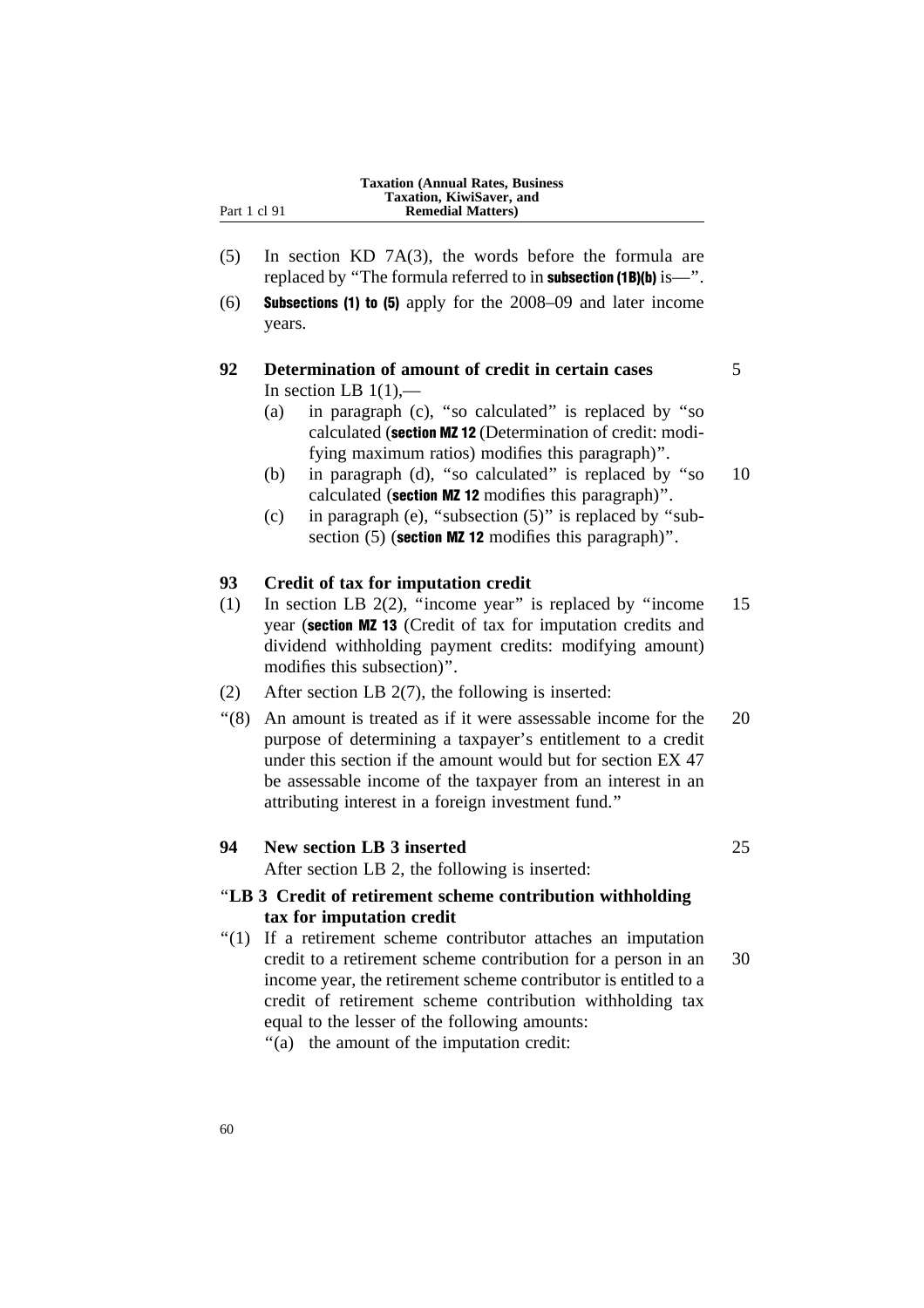|         | <b>Taxation (Annual Rates, Business)</b><br>Taxation, KiwiSaver, and<br><b>Remedial Matters</b> )<br>Part 1 cl 95                                                                                                                                                                                                                                                                               |
|---------|-------------------------------------------------------------------------------------------------------------------------------------------------------------------------------------------------------------------------------------------------------------------------------------------------------------------------------------------------------------------------------------------------|
|         | the liability of the retirement scheme contributor for<br>" $(b)$<br>retirement scheme contribution withholding tax on the<br>retirement scheme contribution.                                                                                                                                                                                                                                   |
| (2)     | If the amount of the imputation credit exceeds the liability of<br>the retirement scheme contributor for retirement scheme con-<br>tribution withholding tax on the retirement scheme<br>contribution,-                                                                                                                                                                                         |
|         | "(a)<br>the amount of the excess is treated as an imputation<br>credit attached to a distribution from the retirement<br>scheme contributor to the person; and<br>the person responsible for withholding the retirement<br>" $(b)$<br>scheme contribution withholding tax must, within 30<br>days of the contribution, give a notice to the person<br>showing the amount of the excess credit." |
| 95      | New sections LD 1B and LD 1C inserted<br>After section LD 1, the following is inserted:                                                                                                                                                                                                                                                                                                         |
|         | "LD 1B Tax deductions from certain accident compensation<br>payments: credit allowed to caregiver                                                                                                                                                                                                                                                                                               |
| " $(1)$ | This section applies if-<br>a claimant under the Injury Prevention, Rehabilitation,<br>" $(a)$<br>and Compensation Act 2001-<br>is paid an amount under section $81(1)(b)$ of that<br>"(i)                                                                                                                                                                                                      |
|         |                                                                                                                                                                                                                                                                                                                                                                                                 |
|         | Act for a period; and<br>"(ii) pays a caregiver for providing attendant care to<br>them for the period; or                                                                                                                                                                                                                                                                                      |
|         | the Accident Compensation Corporation pays a<br>" $(b)$<br>caregiver, on behalf of a claimant, an amount under<br>section $81(1)(b)$ of that Act for a period, for providing<br>attendant care to the claimant.                                                                                                                                                                                 |
|         | "(2) The caregiver is allowed a credit against the caregiver's<br>income tax liability for the tax year corresponding to the                                                                                                                                                                                                                                                                    |
| " $(3)$ | caregiver's income year that includes the period.<br>The amount of the credit allowed under <b>subsection (2)</b> is calcu-<br>lated using the following formula:                                                                                                                                                                                                                               |

61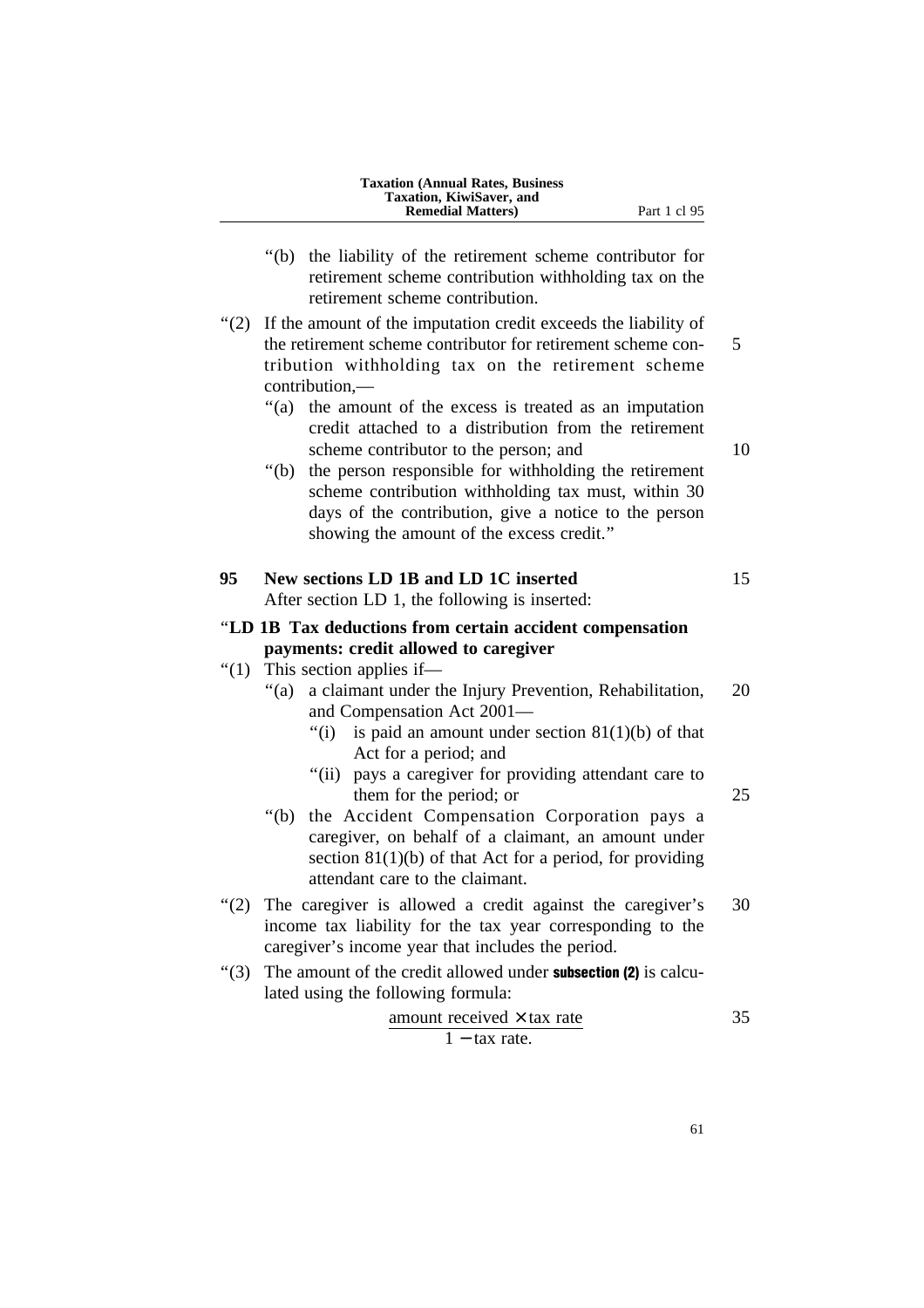# ''(4) In the formula,—

- ''(a) **amount received** is the amount paid to the caregiver for providing attendant care to the claimant for the period, to the extent to which the amount is equal to or less than the amount paid for the period, after any deduction of 5 tax under this Act, described in subsection (1)(a)(i) or (b):
- ''(b) **tax rate** is the rate at which tax is deducted from the amount paid under section 81(1)(b) of the Injury Prevention, Rehabilitation, and Compensation Act 2001.

# ''**LD 1C Tax deductions from certain accident compensation** 10 **payments: credit allowed to claimant**

- ''(1) This section applies if—
	- ''(a) a claimant under the Injury Prevention, Rehabilitation, and Compensation Act 2001 is paid an amount under section  $81(1)(b)$  of that Act for a period; and 15
	- ''(b) the claimant pays a caregiver for providing attendant care to them for the period; and
	- "(c) for the period, the amount paid to the caregiver, described in paragraph (b), is less than the amount paid to the claimant, after any deduction of tax under this Act, 20 described in paragraph (a).
- "(2) The tax credits under section LD  $1(2)$  for the tax deductions relating to the amount are limited to the amount calculated using the following formula:

total tax deductions – 
$$
\frac{\text{amount paid} \times \text{tax rate}}{1 - \text{tax rate}}
$$
 25

- $\cdot$ (3) In the formula,—
	- ''(a) **total tax deductions** is the total deductions of tax for the amount paid to the claimant under section  $81(1)(b)$  30 of the Injury Prevention, Rehabilitation, and Compensation Act 2001 for the period:
	- ''(b) **amount paid** is the amount paid to the caregiver, described in subsections (1)(b) and (c):
	- ''(c) **tax rate** is the rate at which tax is deducted from the 35 amount paid to the claimant under section 81(1)(b) of the Injury Prevention, Rehabilitation, and Compensation Act 2001.''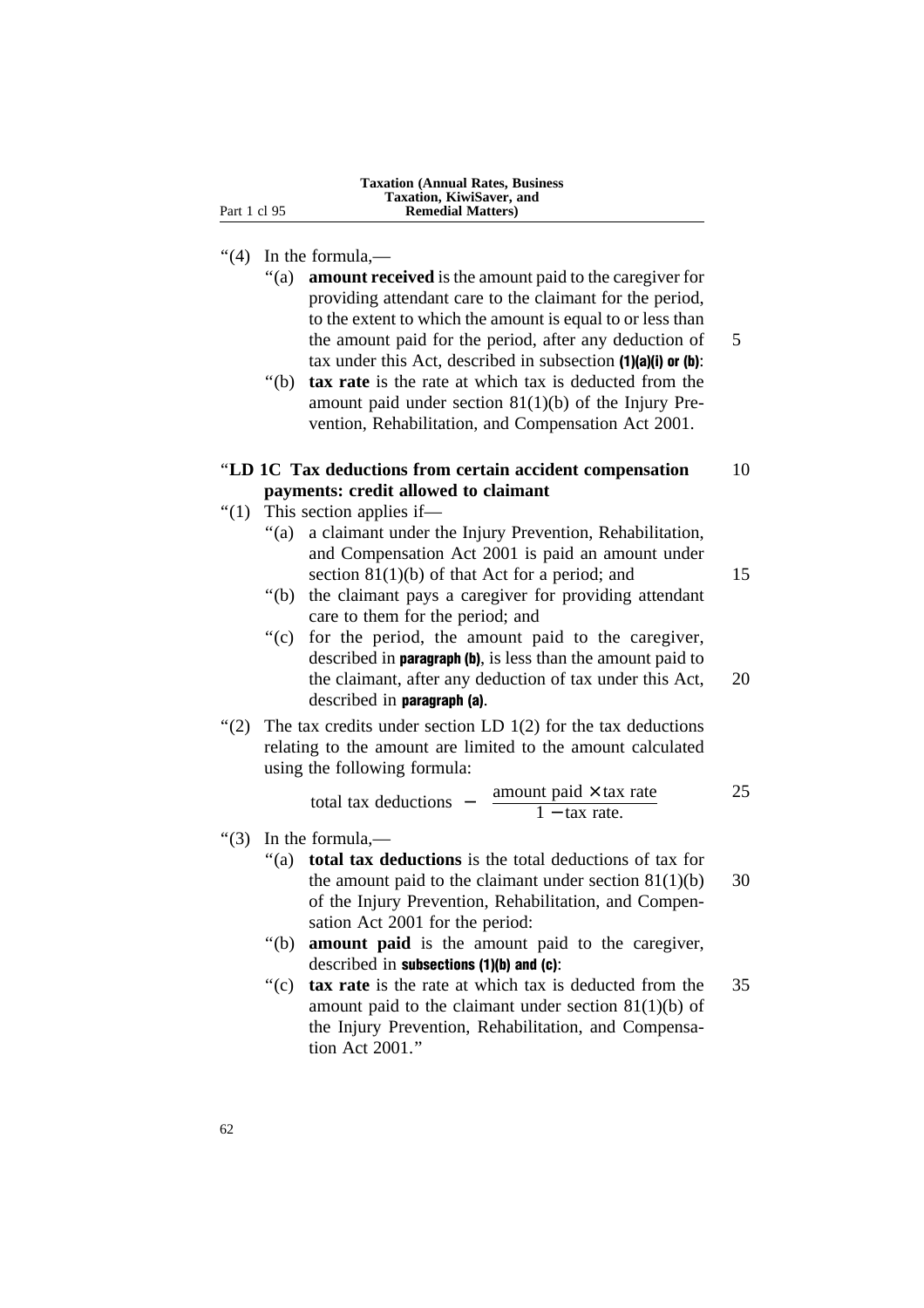| <b>Taxation (Annual Rates, Business)</b> |
|------------------------------------------|
| Taxation, KiwiSaver, and                 |
| <b>Remedial Matters</b> )                |

#### **96 New section LD 4 inserted**

After section LD 3A, the following is inserted:

#### ''**LD 4 Credit of retirement scheme contribution withholding tax for Maori authority credit**

 $\degree$ (1) If a retirement scheme contributor attaches a Maori authority 5 credit to a retirement scheme contribution for a person in an income year, the retirement scheme contributor is entitled to a credit of retirement scheme contribution withholding tax equal to the lesser of the following amounts:

"(a) the amount of the Maori authority credit: 10

**Part 1 cl 98** 

- ''(b) the liability of the retirement scheme contributor for retirement scheme contribution withholding tax on the retirement scheme contribution.
- "(2) If the amount of the Maori authority credit exceeds the liability of the retirement scheme contributor for retirement scheme 15 contribution withholding tax on the retirement scheme contribution,—
	- ''(a) the amount of the excess is treated as a Maori authority credit attached to a taxable Maori authority distribution from the retirement scheme contributor to the person; 20 and
	- ''(b) the person responsible for withholding the retirement scheme contribution withholding tax must within 30 days of the contribution give a notice to the person showing the amount of the excess credit." 25

# **97 Credit of tax for dividend withholding payment credit in hands of shareholder**

In section LD  $8(1)(a)$ , "in assessable income" is replaced by "in assessable income (section MZ 13 (Credit of tax for imputation credits and dividend withholding payment credits: modi- 30 fying amount) modifies this paragraph)''.

#### **98 Credits in respect of dividends to non-resident investors**

- (1) In section LE 2(2), in the formula, " $67/120$ " is replaced by " $7/10$ ".
- (2) The following is added to section LE 2: 35
- "(13) Section MZ 14 (Credits for non-resident investors) modifies subsections  $(2)$ ,  $(9)$  and  $(10)$ ."

63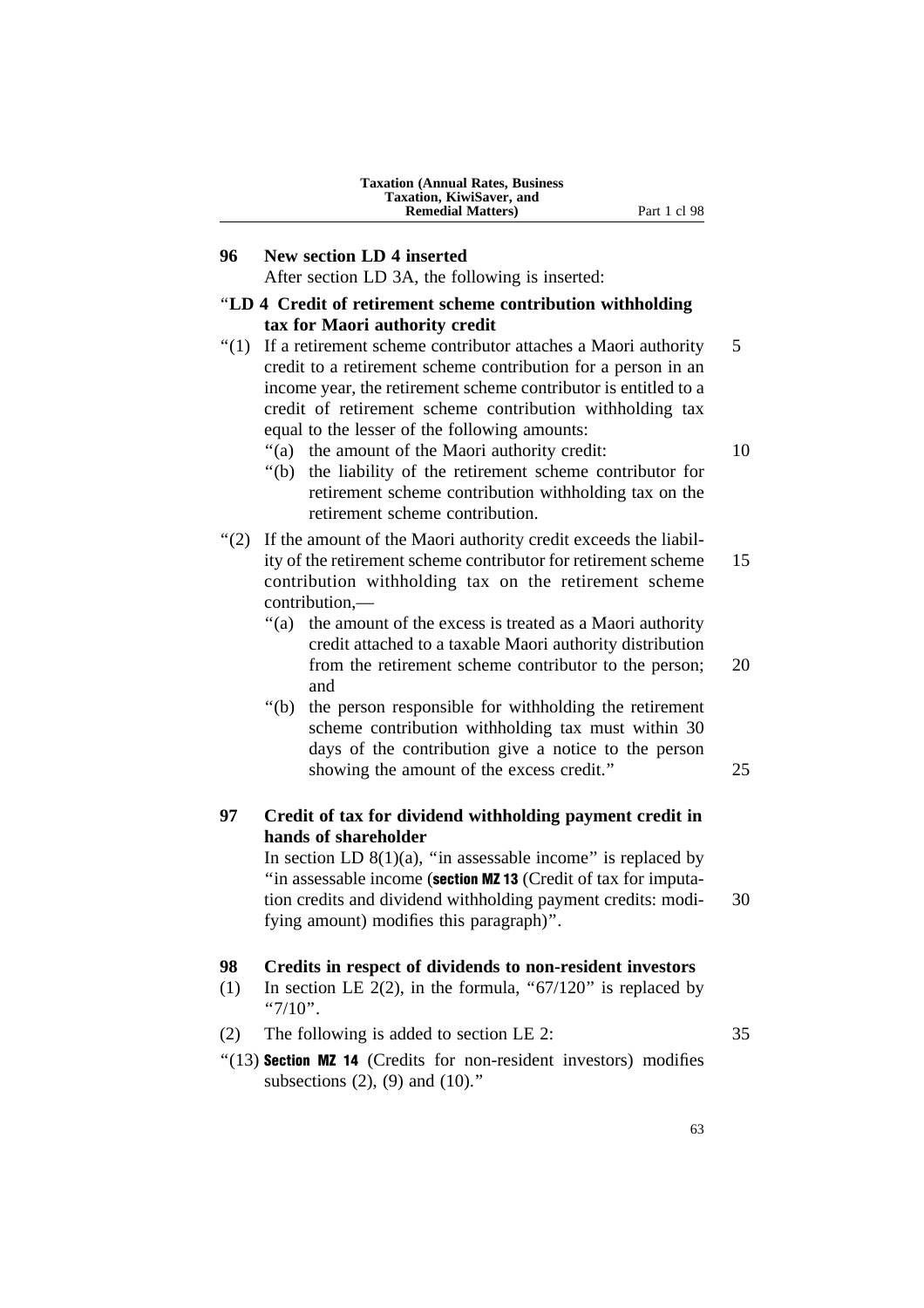| Part 1 cl 98      | <b>Taxation (Annual Rates, Business)</b><br>Taxation, KiwiSaver, and<br><b>Remedial Matters</b> )                                                                                                           |
|-------------------|-------------------------------------------------------------------------------------------------------------------------------------------------------------------------------------------------------------|
| (3)               | <b>Subsection (1)</b> applies for the 2008–09 and later income years.                                                                                                                                       |
| 99                | <b>Special rules for holding companies</b>                                                                                                                                                                  |
|                   | In section LE $3(6)$ , in item <b>T</b> , "income year" is replaced by<br>"income year (section MZ 14 (Credits for non-resident inves-<br>tors) modifies this item".                                        |
| <b>100</b><br>(1) | New subpart LH inserted<br>After subpart LG, the following is inserted:                                                                                                                                     |
|                   | "Subpart LH-Business expenditure tax credits                                                                                                                                                                |
|                   | "LH 1 Tax credit relating to expenditure for research and<br>development                                                                                                                                    |
|                   | "Tax credit                                                                                                                                                                                                 |
| " $(1)$           | A person has a tax credit for a tax year under this section if the<br>person is eligible under section LH 2(1) and meets the require-<br>ments of <b>section LH 2(2)</b> for the corresponding income year. |
|                   | "Amount of tax credit                                                                                                                                                                                       |
| " $(2)$           | The amount of the tax credit is given by <b>section LH 3</b> .                                                                                                                                              |
|                   | "Depreciation loss                                                                                                                                                                                          |
| " $(3)$           | <b>Section LH 10</b> provides special rules for determining the depre-<br>ciation loss some persons have for the purposes of this<br>subpart.                                                               |
|                   | "Administration requirements                                                                                                                                                                                |
| "(4)              | Despite <b>subsection</b> (1), a person does not have a tax credit for a<br>tax year under this section unless they have complied with<br>section 68D or 68E of the Tax Administration Act 1994.            |
|                   | "Treatment of tax credit in core provisions: tax paid or tax<br>withheld                                                                                                                                    |
| $\degree(5)$      | For the purposes of sections BC 9 and BC 10, the person's tax<br>credit under this section is treated as a credit for tax paid or tax<br>withheld.                                                          |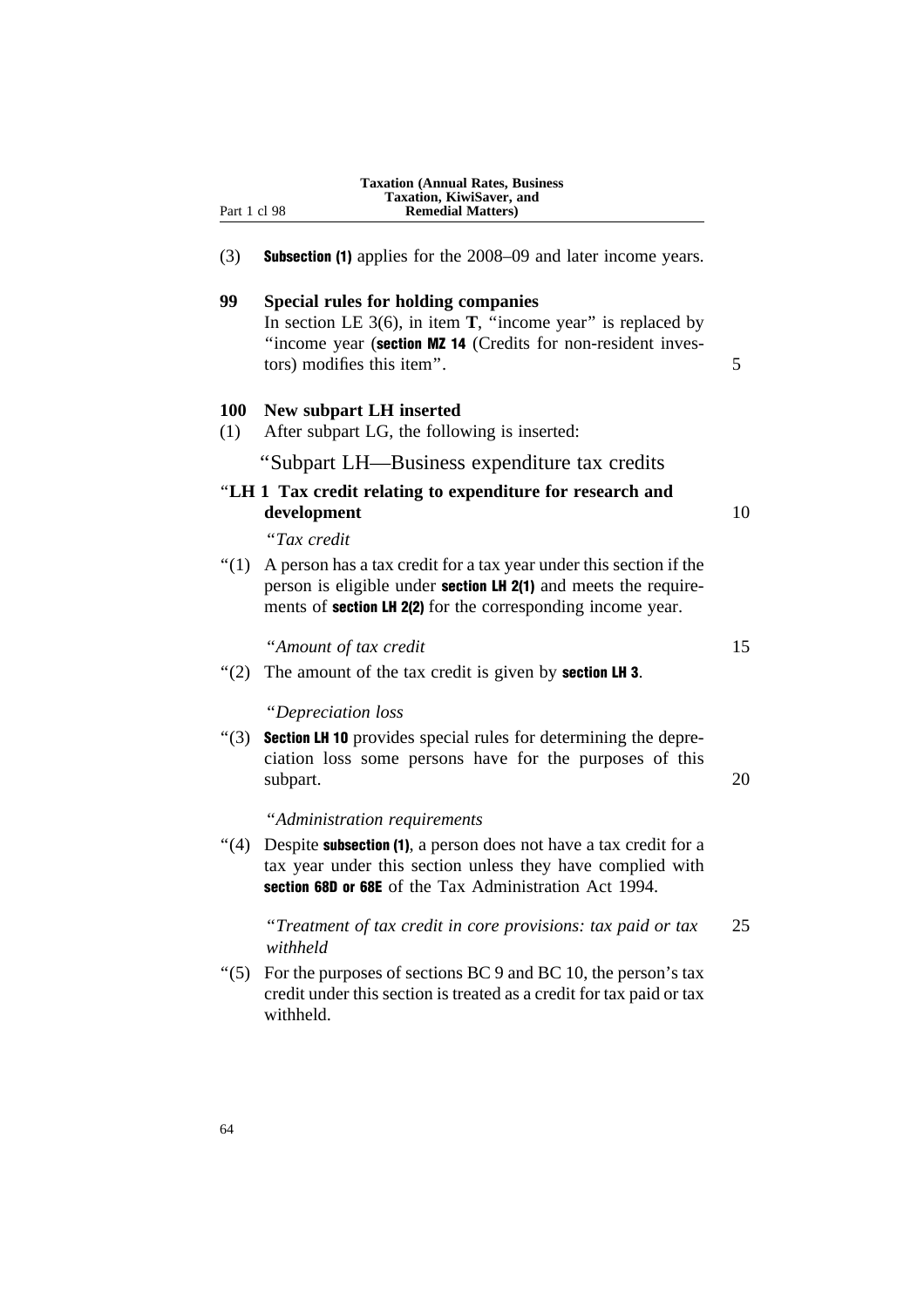| <b>Taxation (Annual Rates, Business)</b> |
|------------------------------------------|
| Taxation, KiwiSaver, and                 |
| <b>Remedial Matters</b> )                |

''*Dealing with surplus credits*

- "(6) For the purposes of sections BC  $10(2)(a)$  and (b), if the person has surplus credits from a tax credit under this section for the tax year, the Commissioner must—
	- "(a) first, use the tax credit to satisfy the person's income tax 5 liability for a tax year that is before the tax year:
	- ''(b) second, use the tax credit to satisfy the person's income tax liability for a tax year that is after the tax year, applying this paragraph to tax years in numerical order:
	- "(c) third, pay the person's provisional tax for a tax year that 10 is after the tax year, applying this paragraph to tax years in numerical order:
	- ''(d) fourth, pay an amount that is payable by the person under an Inland Revenue Act:
	- "(e) fifth, treat the tax credit as tax paid in excess, and 15 refundable or transferable to the extent to which section MD 1 and Part 10B of the Tax Administration Act 1994 apply.

''Defined in this Act: corresponding income year, depreciation loss, income tax  $\frac{1}{20}$  liability, surplus credit, tax, tax year 20

# ''**LH 2 Expenditure by person for purposes of research and development**

''*Eligible person*

| " $(1)$ | A person is eligible for a tax credit at a time in an income year |                |                                                                |    |  |
|---------|-------------------------------------------------------------------|----------------|----------------------------------------------------------------|----|--|
|         | if, at the time,—                                                 |                |                                                                |    |  |
|         | "(a)                                                              |                | the person—                                                    |    |  |
|         |                                                                   |                | "(i) carries on a business in New Zealand through a            |    |  |
|         |                                                                   |                | fixed establishment in New Zealand:                            |    |  |
|         |                                                                   |                | "(ii) is an industry research co-operative; and                |    |  |
|         |                                                                   |                | "(b) the person is not—                                        | 30 |  |
|         |                                                                   |                | "(i) a Crown Research Institute, a tertiary institution,       |    |  |
|         |                                                                   |                | or a district health board:                                    |    |  |
|         |                                                                   | $\degree$ (ii) | controlled by entities referred to in <b>subparagraph</b> (i): |    |  |
|         |                                                                   |                | "(iii) an associate under section OD $8(3)$ of an entity       |    |  |
|         |                                                                   |                | referred to in subparagraph (i).                               | 35 |  |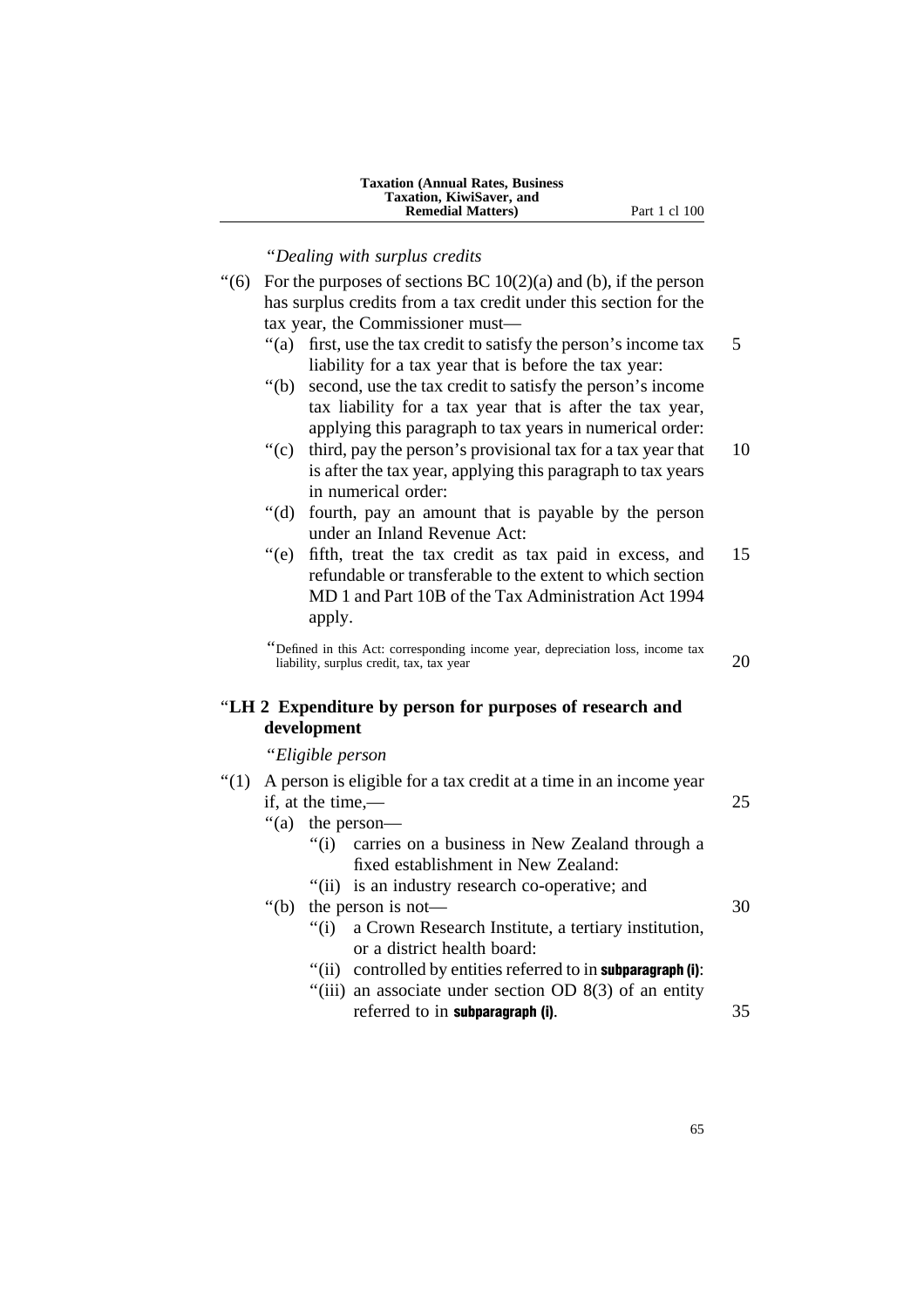''*Requirements for tax credit*

- "(2) A person has a tax credit for a tax year if—
	- "(a) the person carries on research and development activities related to—
		- $''(i)$  the person's business, if **subparagraph (ii)** does not 5 apply:
		- "(ii) the businesses of persons who are industry members under section LH 8, if the person is an industry research co-operative; and
	- "(b) the person— 10

- "(i) controls the research and development activities; and
- "(ii) bears the financial and technical risk of the research and development activities; and
- "(iii) owns the results of the research and development 15 activities, if any; and
- ''(c) in a period in the corresponding income year, the person is eligible for a tax credit and has—
	- ''(i) expenditure on the research and development activities: 20
	- "(ii) an amount of depreciation loss for depreciable property used in the research and development activities; and

# ''(d) the expenditure or the amount of depreciation loss—

- $''(i)$  is of a kind listed in **section LH 6(1)**; and 25
- "(ii) is not of a kind listed in **section LH 6(2)**; and
- ''(e) the expenditure or the amount of depreciation loss—
	- ''(i) is a deduction of the person allocated to the corresponding income year:
	- "(ii) would be a deduction of the person allocated to 30 the corresponding income year if the person derived income other than exempt income:
	- ''(iii) is expenditure subject to the capital limitation that is incurred by the person in developing depreciable property and would be a deduction of 35 the person allocated to the corresponding income year if section DB 26(1) (Research or development) applied; and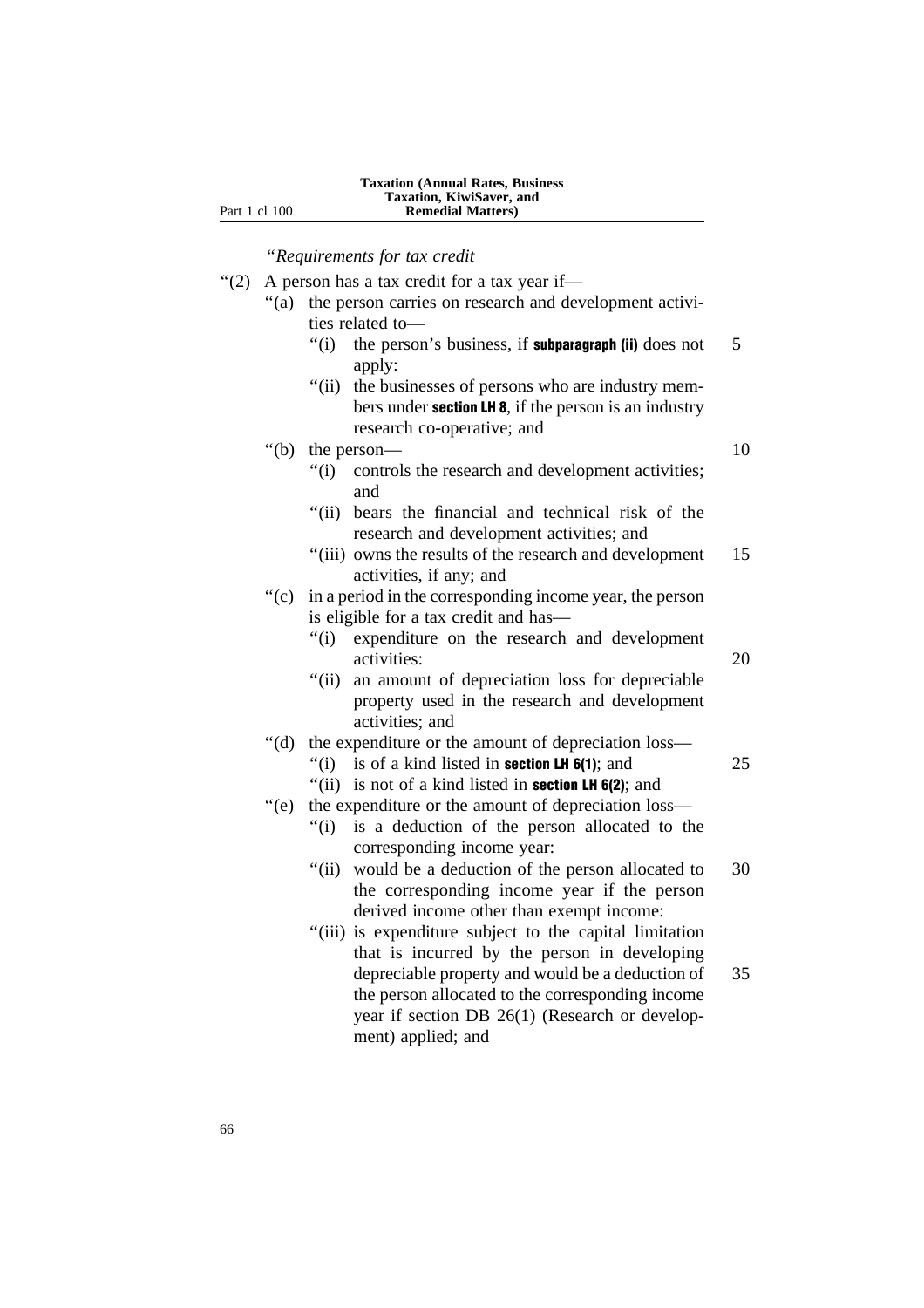- 
- "(f) the amount of the expenditure or depreciation loss that under subsection (3) may contribute to the person's tax credit meets the requirements of subsection (4).

''*Amount of expenditure or depreciation loss contributing to tax credit* 5

- ''(3) The amount of expenditure or depreciation loss that may contribute to the person's tax credit for the tax year is determined by the amount (the **eligible amount**) of the expenditure or depreciation loss that—
	- $\degree$ (a) meets the requirements of **subsection (2)(d) and (e)**; and 10
	- ''(b) affects the person's net income or net loss for the tax year after allowing for adjustments under subpart CH (Adjustments) other than adjustments under section CH 1 (Adjustment for closing values of trading stock, livestock, and excepted financial arrangements) if the 15 expenditure or amount of depreciation loss is incurred on an item and the item is processed or transformed into products in the research and development activities; and
	- $'(c)$  meets the requirements of **section LH 9**, if the expenditure or amount of depreciation loss relates to internal 20 software development.

# ''*Minimum amount of eligible amounts*

- "(4) For the person to have a tax credit for the tax year for an eligible amount, the eligible amount must be—
	- "(a) a payment to a listed research provider not associated 25 with the person:
	- ''(b) part of a total amount of eligible amounts for the corresponding income year equal to or more than the amount calculated using the formula—

$$
\$20,000 \times \frac{\text{days}}{\text{year days}} \tag{30}
$$

''*Definition of items in formula*

- ''(5) In the formula,—
	- ''(a) **days** is the number of days in the corresponding income 35 year for which the person is eligible for a tax credit:
	- ''(b) **year days** is the number of days in the corresponding income year.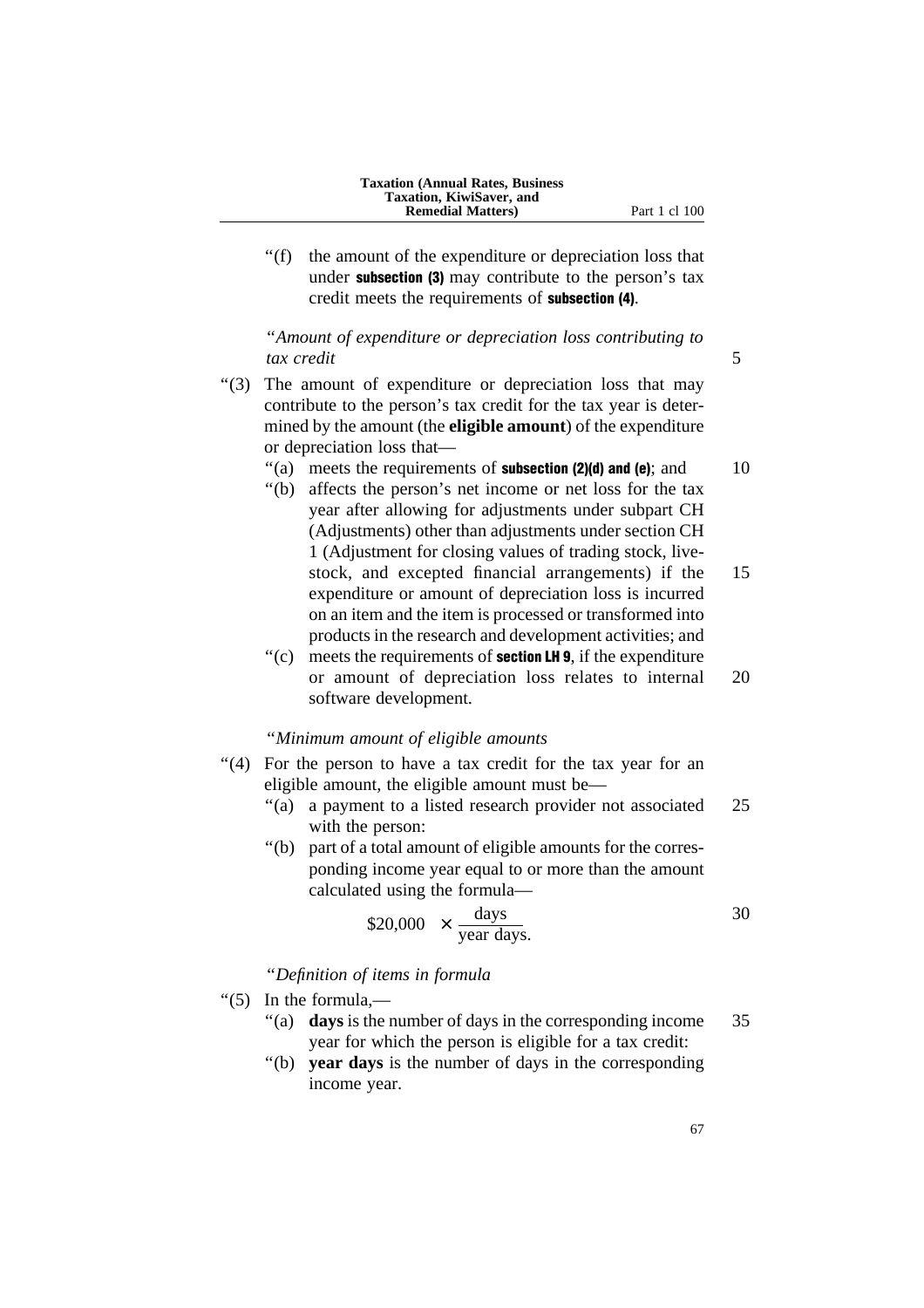''*Partnership carrying on research and development activities*

''(6) If persons carry on research and development activities as partners in a partnership, the partnership is treated for the purposes of **subsections (1), (2)(a)(i), and (4)** as an entity carrying  $\overline{5}$ on the research and development activities.

''Defined in this Act: associated person, business, corresponding income year, Crown Research Institute, deduction, depreciable property, depreciation loss, district health board, exempt income, industry research co-operative, listed research provider, research and development activities, tax year, tertiary 10 institution

#### ''**LH 3 Amount of tax credit**

#### ''*Formula*

 $"(1)$  The amount of the tax credit under **section LH 1** corresponding to an amount of expenditure or depreciation loss for research 15 and development activities of a person is calculated for a tax year using the following formula:

 $0.15 \times$  eligible amount.

''*Eligible amount*

''(2) **Eligible amount** is the eligible amount under section LH 2 of 20 the expenditure or depreciation loss for the tax year.

# ''**LH 4 Research and development activities and related terms**

''*Research and development activities* 25

# ''(1) **Research and development activities** of a person are— "(a) systematic, investigative, and experimental activities

- that seek to resolve scientific or technological uncertainty or that involve an appreciable element of novelty and that are carried on for the purposes of — 30
	- ''(i) acquiring new knowledge:
	- "(ii) creating new or improved materials, products, devices, processes, or services:
- ''(b) other activities that are commensurate with, required for, and integral to, the carrying on of the activities 35 referred to in paragraph (a).

<sup>&#</sup>x27;'Defined in this Act: depreciation loss, research and development activities, tax year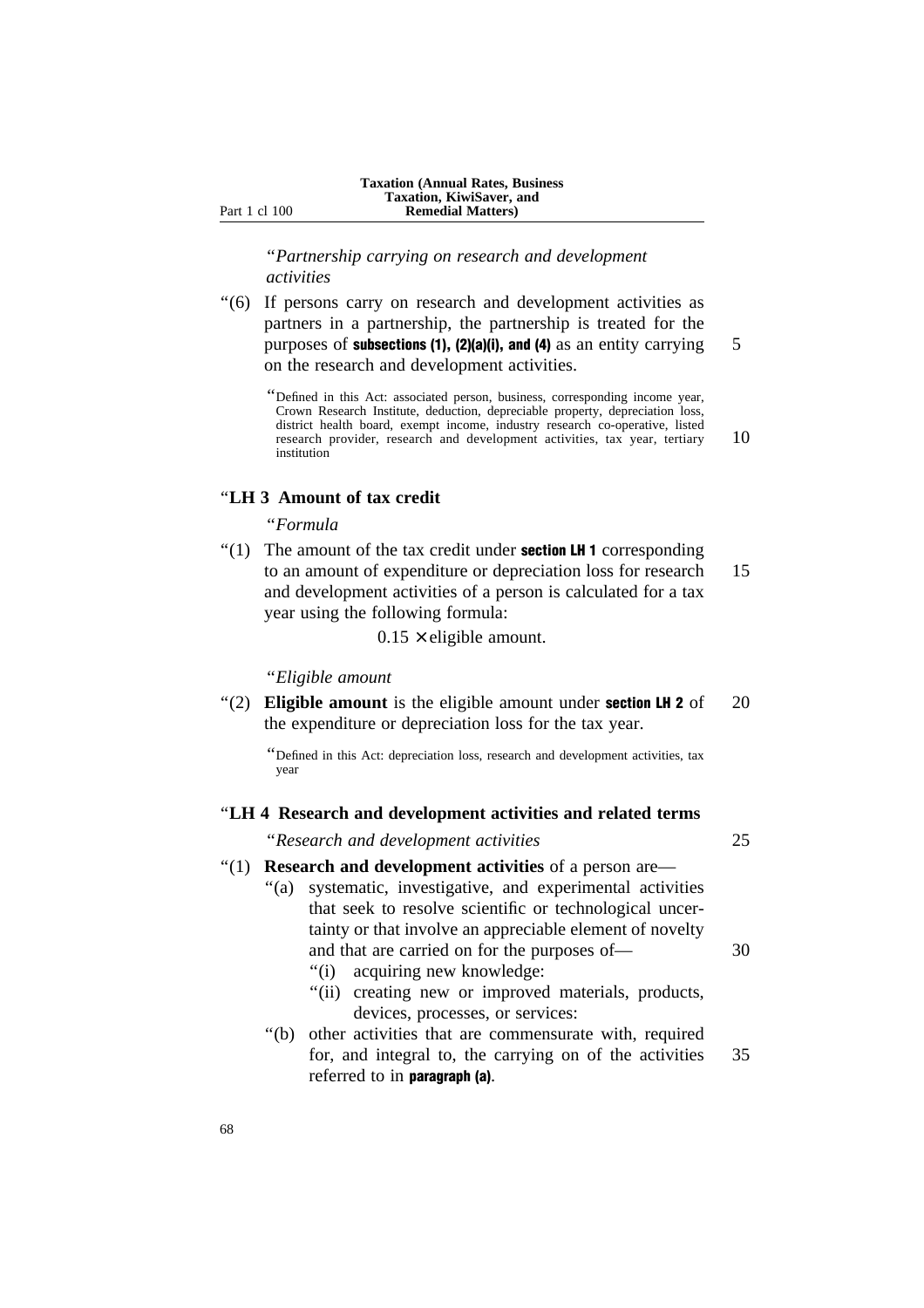**Taxation (Annual Rates, Business Taxation, KiwiSaver, and Remedial Matters)** Part 1 cl 100

''*Systematic, investigative, and experimental activities*

- ''(2) **Systematic, investigative, and experimental activities** of a person are activities that are—
	- ''(a) planned activities directed towards a particular purpose and following a logical progression of work involving 5 hypothesis, experiment, observation, and evaluation; and
	- ''(b) not excluded by section LH 5.

''*Scientific or technological uncertainty*

''(3) **Scientific or technological uncertainty** means uncertainty 10 concerning the scientific or technological possibility of a thing, or the achievement of the thing in practice, created by an absence of relevant knowledge from the knowledge that is publicly available or deducible by a competent professional working in the field. 15

''*Novelty*

''(4) In this subpart, **novelty** means a development of technology or a new use of existing technology, by comparison with the knowledge of the technology that is publicly available on a reasonably accessible worldwide basis. 20

''*Technology*

- ''(5) In this subpart, **technology** is the practical application of scientific principles and knowledge.
	- ''Defined in this Act: novelty, research and development activities, scientific or technological uncertainty, systematic, investigative, and experimental activities, 25 technology

# ''**LH 5 Activities excluded from being systematic, investigative, and experimental activities**

The following activities are not systematic, investigative, and experimental activities: 30

- ''(a) prospecting for, exploring for, drilling for, or producing, minerals, petroleum, natural gas, or geothermal energy:
- ''(b) research in social sciences, arts, or humanities:
- ''(c) market research, market testing, market development, 35 or sales promotion (including consumer surveys):
	- 69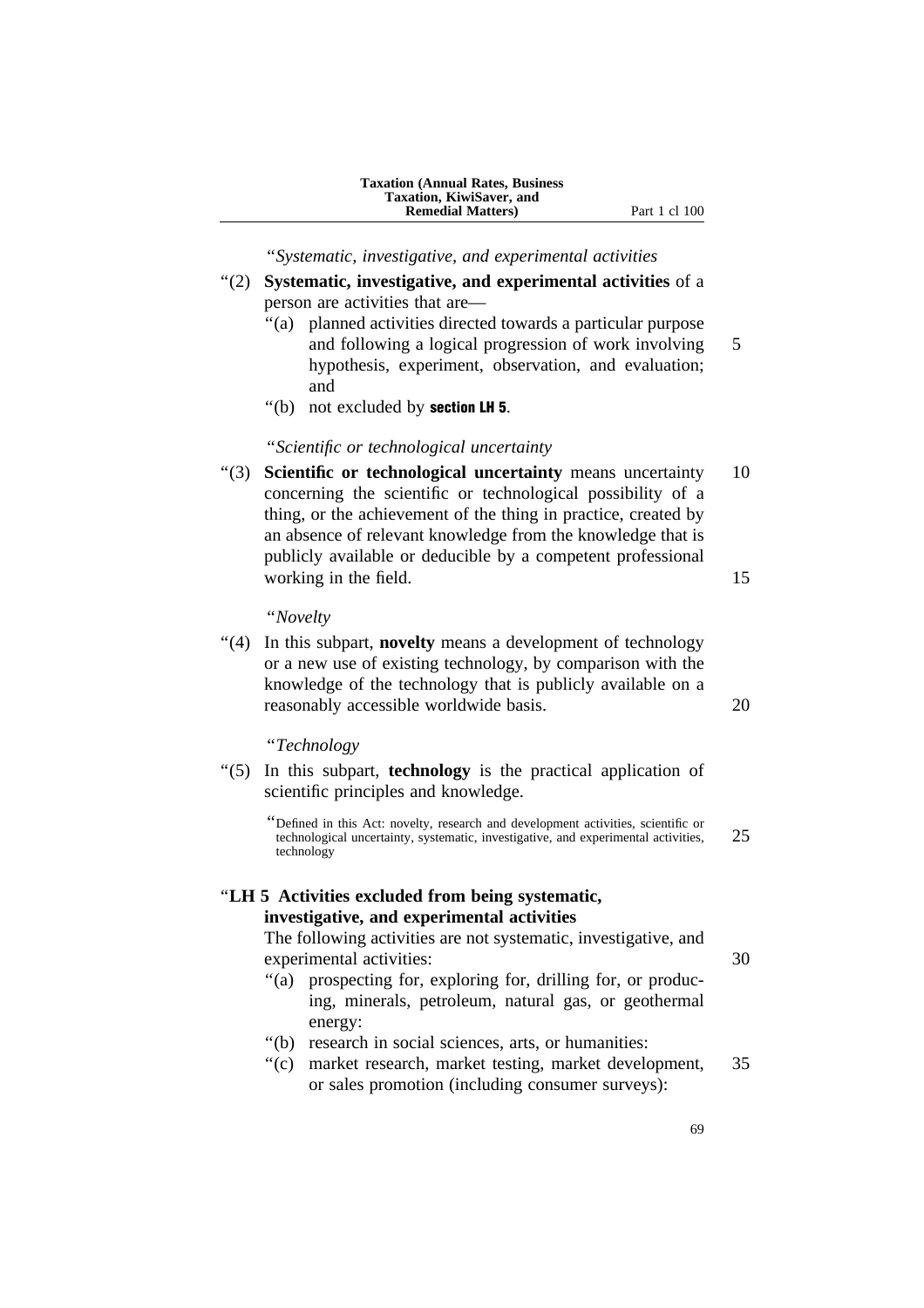| Part 1 cl 100                                                                                                                                                                                                                |           | <b>Taxation (Annual Rates, Business</b><br>Taxation, KiwiSaver, and<br><b>Remedial Matters</b> )                                                                                                                                                                                                                                                   |    |
|------------------------------------------------------------------------------------------------------------------------------------------------------------------------------------------------------------------------------|-----------|----------------------------------------------------------------------------------------------------------------------------------------------------------------------------------------------------------------------------------------------------------------------------------------------------------------------------------------------------|----|
|                                                                                                                                                                                                                              |           |                                                                                                                                                                                                                                                                                                                                                    |    |
|                                                                                                                                                                                                                              | " $(d)$ " | quality control or routine testing of materials, products,                                                                                                                                                                                                                                                                                         |    |
|                                                                                                                                                                                                                              |           | devices, processes, or services:                                                                                                                                                                                                                                                                                                                   |    |
|                                                                                                                                                                                                                              | ``(e)     | making cosmetic or stylistic changes to materials, pro-                                                                                                                                                                                                                                                                                            |    |
|                                                                                                                                                                                                                              |           | ducts, devices, processes, or services:                                                                                                                                                                                                                                                                                                            |    |
|                                                                                                                                                                                                                              | " $(f)$   | routine collection of information:                                                                                                                                                                                                                                                                                                                 | 5  |
|                                                                                                                                                                                                                              | " $(g)$   | commercial, legal, and administrative aspects of patent-<br>ing, licensing, or other activities:                                                                                                                                                                                                                                                   |    |
|                                                                                                                                                                                                                              | " $(h)$   | activities involved in complying with statutory require-<br>ments or standards:                                                                                                                                                                                                                                                                    |    |
|                                                                                                                                                                                                                              | " $(i)$   | management studies or efficiency surveys:                                                                                                                                                                                                                                                                                                          | 10 |
|                                                                                                                                                                                                                              | " $(j)$   | the reproduction of a commercial product or process by<br>a physical examination of an existing system or from                                                                                                                                                                                                                                     |    |
|                                                                                                                                                                                                                              |           | plans, blueprints, detailed specifications, or publicly<br>available information:                                                                                                                                                                                                                                                                  |    |
|                                                                                                                                                                                                                              | " $(k)$   | pre-production activities, such as demonstration of<br>commercial viability, tooling-up, and trial runs.                                                                                                                                                                                                                                           | 15 |
|                                                                                                                                                                                                                              |           | "LH 6 Eligibility of types of expenditure and depreciation loss                                                                                                                                                                                                                                                                                    |    |
|                                                                                                                                                                                                                              |           | "Eligible types of expenditure and depreciation loss                                                                                                                                                                                                                                                                                               |    |
| " $(1)$<br>In order to give rise to a tax credit under <b>section LH 1</b> for a<br>person for research and development activities of the person,<br>expenditure or depreciation loss must be 1 or more of the<br>following: |           |                                                                                                                                                                                                                                                                                                                                                    | 20 |
|                                                                                                                                                                                                                              | " $(a)$   | salary, wages, allowances, bonuses, commissions, extra                                                                                                                                                                                                                                                                                             |    |
|                                                                                                                                                                                                                              |           | salary, overtime, holiday pay, and long service pay of<br>an employee, for time in which the employee conducts<br>the research and development activities:                                                                                                                                                                                         | 25 |
|                                                                                                                                                                                                                              | " $(b)$   | depreciation losses for property, to the extent to which                                                                                                                                                                                                                                                                                           |    |
|                                                                                                                                                                                                                              |           | the property is used or available for use in conducting                                                                                                                                                                                                                                                                                            |    |
|                                                                                                                                                                                                                              |           | the research and development activities, that is—                                                                                                                                                                                                                                                                                                  |    |
|                                                                                                                                                                                                                              |           | used wholly or mainly in conducting the research<br>" $(i)$<br>and development activities; and                                                                                                                                                                                                                                                     | 30 |
|                                                                                                                                                                                                                              | " $(c)$   | " $(ii)$<br>not in a pool with other depreciable property, or<br>in a pool of depreciable property used wholly in<br>conducting research and development activities:<br>expenditure on employee training, recruitment, reloca-<br>tion, and travel, to the extent to which it is incurred<br>directly for the research and development activities: | 35 |
|                                                                                                                                                                                                                              |           |                                                                                                                                                                                                                                                                                                                                                    |    |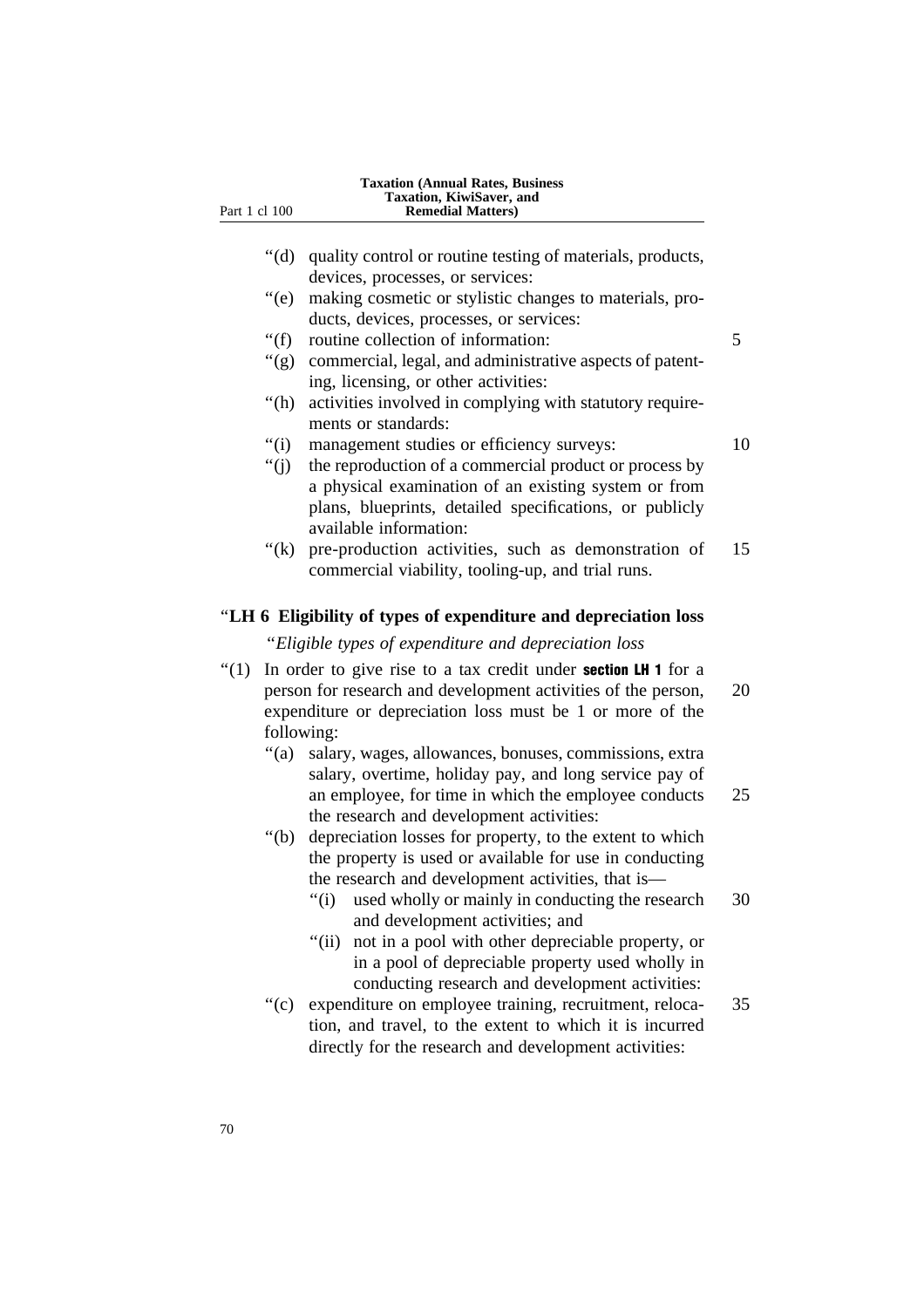|         | <b>Taxation (Annual Rates, Business)</b><br>Taxation, KiwiSaver, and<br><b>Remedial Matters)</b><br>Part 1 cl 100                                                                                                                                                                                                                                                                                                                                                                                                                                                                                                                                                                                                                                                          |  |
|---------|----------------------------------------------------------------------------------------------------------------------------------------------------------------------------------------------------------------------------------------------------------------------------------------------------------------------------------------------------------------------------------------------------------------------------------------------------------------------------------------------------------------------------------------------------------------------------------------------------------------------------------------------------------------------------------------------------------------------------------------------------------------------------|--|
|         | " $(d)$<br>expenditure on materials incorporated into a trial model<br>or preliminary version of a product or plant in the<br>research and development activities:                                                                                                                                                                                                                                                                                                                                                                                                                                                                                                                                                                                                         |  |
|         | " $(e)$<br>expenditure relating to administration, personnel,<br>repairs and maintenance, cleaning and security, rates,<br>utilities, insurance and leasing of buildings, plant, or<br>equipment, to the extent to which the expenditure is<br>incurred for the research and development activities:                                                                                                                                                                                                                                                                                                                                                                                                                                                                       |  |
|         | " $(f)$<br>expenditure on items consumed in the research and<br>development activities:                                                                                                                                                                                                                                                                                                                                                                                                                                                                                                                                                                                                                                                                                    |  |
|         | " $(g)$ "<br>the amount by which expenditure on items processed or<br>transformed into products in the research and develop-<br>ment activities exceeds the amount of-<br>the sale proceeds of the products sold other than<br>" $(i)$                                                                                                                                                                                                                                                                                                                                                                                                                                                                                                                                     |  |
|         | to an associated person:<br>the market value of the products not sold or sold<br>"(ii)"<br>to an associated person:                                                                                                                                                                                                                                                                                                                                                                                                                                                                                                                                                                                                                                                        |  |
|         | payments to another person for conducting the research<br>" $(h)$<br>and development activities on behalf of the person.                                                                                                                                                                                                                                                                                                                                                                                                                                                                                                                                                                                                                                                   |  |
| " $(2)$ | "Excluded types of expenditure and depreciation loss<br>The following expenditure and depreciation losses do not give<br>rise to a tax credit under <b>section LH 1</b> for a tax year for a person<br>for research and development activities of the person:<br>expenditure under a financial arrangement:<br>"(a)<br>an amount of depreciation loss under section $EE$ 11(3)<br>" $(b)$<br>to (5) (Calculation rule: income year in which item<br>disposed of) or section EE 32 (Items no longer used):<br>expenditure on property or services, other than a right to<br>$\degree$ (c)<br>use property, purchased directly or indirectly by the<br>person (the <b>purchaser</b> ) from an associated person (an<br>associate), to the extent to which the amount exceeds |  |
|         | the amount of expenditure or depreciation loss—<br>" $(i)$<br>meeting the requirements of section LH 2(2)(d) and<br>$(e)$ ; and                                                                                                                                                                                                                                                                                                                                                                                                                                                                                                                                                                                                                                            |  |
|         | " $(ii)$<br>incurred by an associate in obtaining the goods or<br>services from a person who is not associated with<br>the associate or the purchaser and does not obtain<br>the property or services from a person associated<br>with the associate or the purchaser:                                                                                                                                                                                                                                                                                                                                                                                                                                                                                                     |  |
|         | 71                                                                                                                                                                                                                                                                                                                                                                                                                                                                                                                                                                                                                                                                                                                                                                         |  |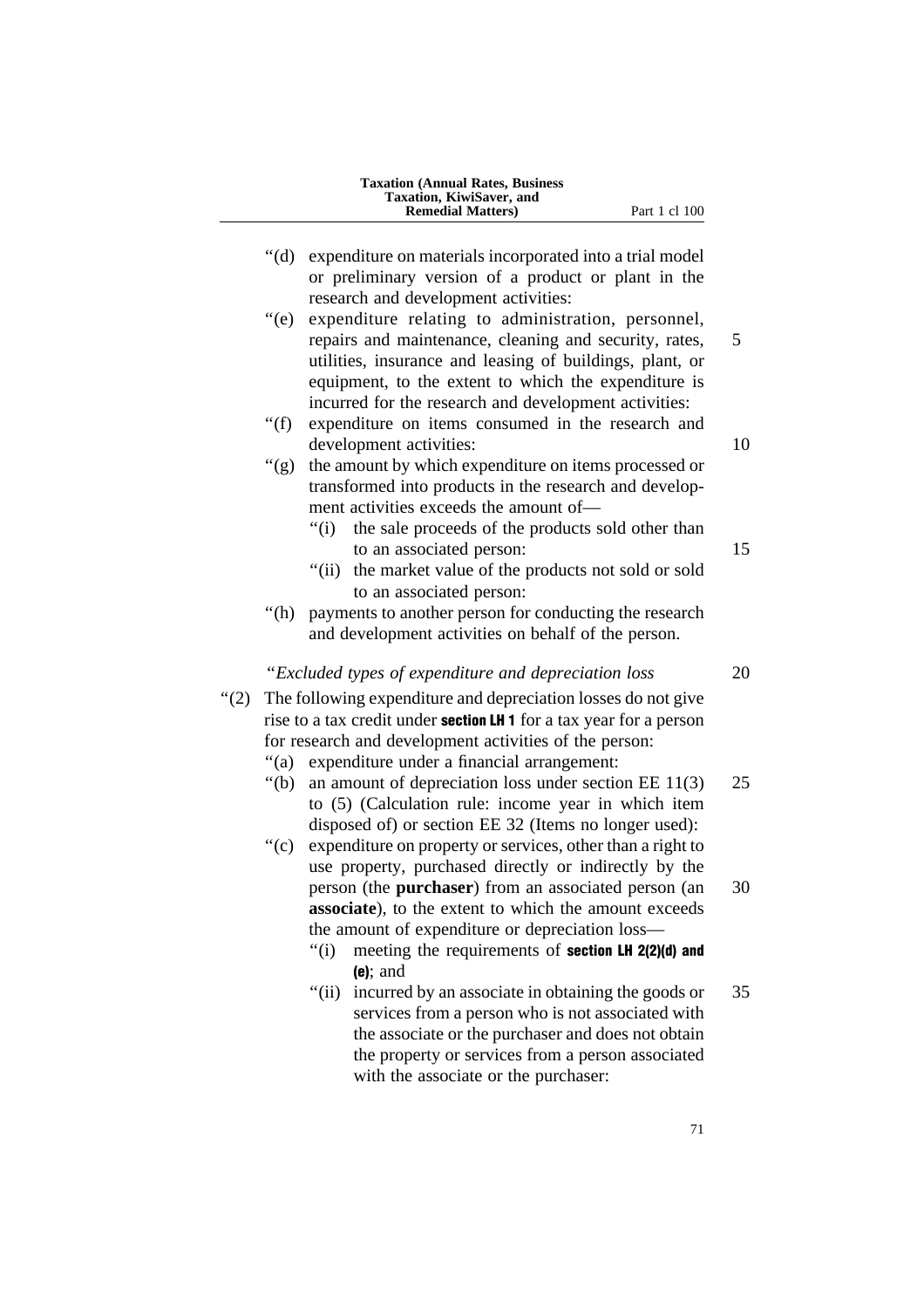| Part 1 cl 100 | <b>Taxation (Annual Rates, Business</b><br>Taxation, KiwiSaver, and<br><b>Remedial Matters</b> )                                                                                                                                                                                                                                                                                                              |  |
|---------------|---------------------------------------------------------------------------------------------------------------------------------------------------------------------------------------------------------------------------------------------------------------------------------------------------------------------------------------------------------------------------------------------------------------|--|
| " $(d)$       | expenditure on a right to use property of an associated<br>person, to the extent to which the amount exceeds the                                                                                                                                                                                                                                                                                              |  |
| $\degree$ (e) | market value of the right:<br>an amount of depreciation loss for depreciable property<br>created by the research and development activities:                                                                                                                                                                                                                                                                  |  |
| " $(f)$       | an amount of depreciation loss for depreciable property<br>purchased by the person from an associated person, to<br>the extent to which the depreciation loss arises from an<br>excess of the purchase price over the adjusted tax value<br>of the property for the associated person at the time:                                                                                                            |  |
| " $(g)$       | expenditure or an amount of depreciation loss incurred<br>in purchasing, leasing, or obtaining a right to use core<br>technology:                                                                                                                                                                                                                                                                             |  |
| " $(h)$       | expenditure or an amount of depreciation loss incurred<br>in internal software development to the extent to which<br>it exceeds the eligible amount for the person under<br>section LH 9:                                                                                                                                                                                                                     |  |
| " $(i)$       | expenditure or an amount of depreciation loss incurred<br>in research and development activities performed<br>outside New Zealand other than as part of a research<br>and development project:                                                                                                                                                                                                                |  |
| " $(i)$       | expenditure or an amount of depreciation loss, allocated<br>to the corresponding income year, incurred in research<br>and development activities conducted outside New<br>Zealand as part of a research and development project,<br>to the extent to which the expenditure or depreciation<br>loss exceeds one-tenth of the eligible amount under<br>section LH 2 of the expenditure or depreciation loss for |  |
|               | the tax year, allocated to the corresponding income<br>year, incurred on research and development activities<br>conducted in New Zealand as part of the research and<br>development project:                                                                                                                                                                                                                  |  |
| " $(k)$       | expenditure or an amount of depreciation loss in rela-<br>tion to which a grant is provided to the person by a<br>public authority or local authority:                                                                                                                                                                                                                                                        |  |
| " $(l)$       | expenditure or an amount of depreciation loss met from<br>funds that, as a condition of a grant to the person by a<br>public authority or local authority, are required to be<br>provided or paid to the person or contributed by the                                                                                                                                                                         |  |
|               | person:<br>"(m) donations:                                                                                                                                                                                                                                                                                                                                                                                    |  |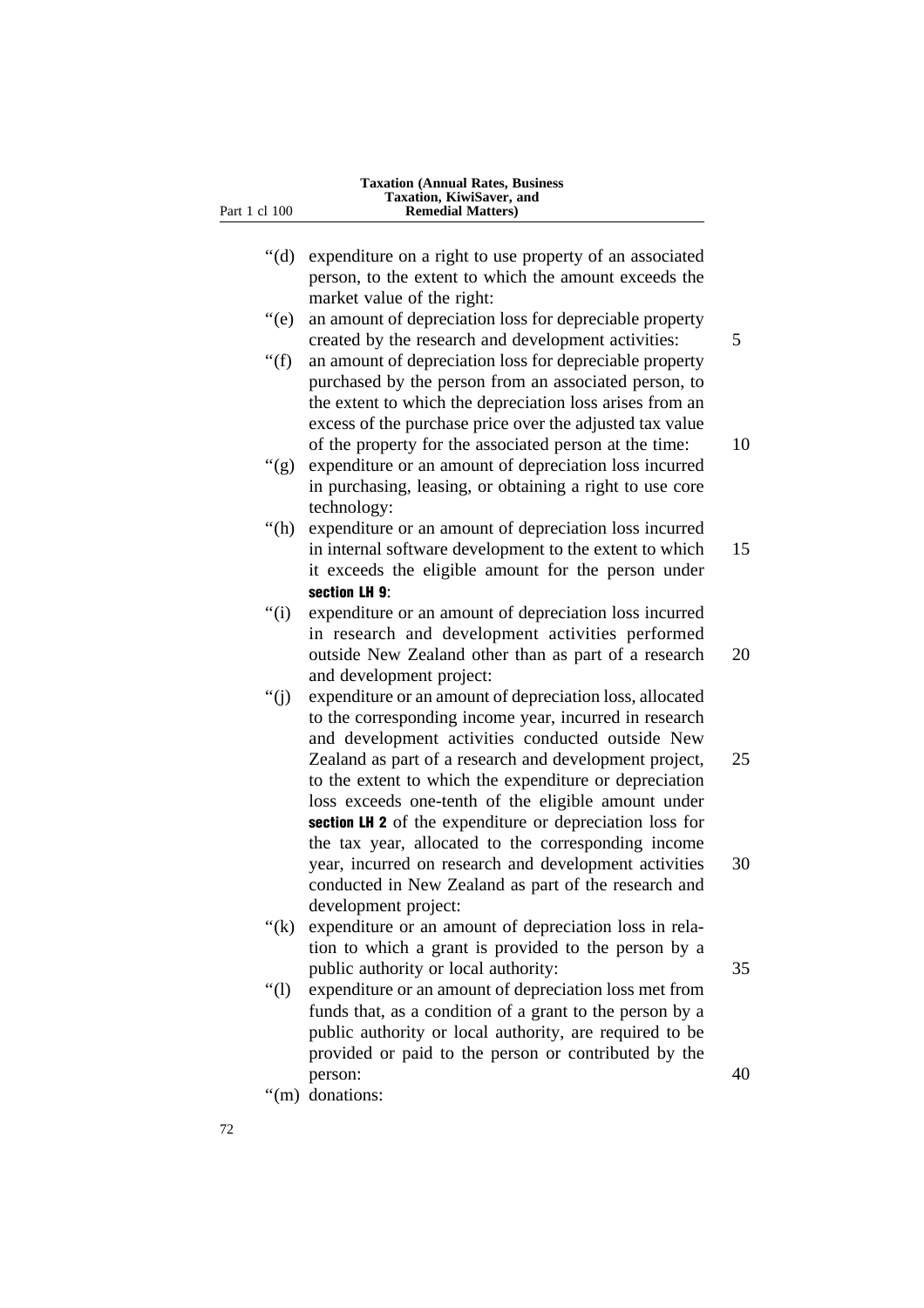| <b>Taxation (Annual Rates, Business)</b> |
|------------------------------------------|
| Taxation, KiwiSaver, and                 |
| <b>Remedial Matters</b> )                |

- "(n) professional fees incurred in determining whether activities are research and development activities or whether the person or expenditure is eligible:
- ''(o) expenditure or an amount of depreciation loss incurred in purchasing, leasing, or obtaining a right to use intan- 5 gible property:
- ''(p) expenditure or an amount of depreciation loss of an industry research co-operative that is funded by a person who is not eligible under **section LH 2(1)(a)(i) or (b)** for a tax credit. 10

# ''*Meaning of core technology*

- ''(3) For research and development activities of a person, **core technology** is knowledge or anything produced by the application of knowledge that is—
	- ''(a) a product of activities of which the research and 15 development activities are an extension, continuation, development, or completion:
	- ''(b) the basis for new knowledge that is to be obtained as a purpose of the research and development activities:
	- "(c) the basis for new or improved materials, products, 20 devices, processes, or services, that are to be created as a purpose of the research and development activities.

#### ''*Meaning of research and development project*

- ''(4) For a person, **research and development project** means a process— 25
	- ''(a) consisting of co-ordinated research and development activities controlled by the person; and
	- ''(b) having start and finish dates; and
	- ''(c) undertaken collectively to achieve a specified objective within constraints of time, cost, and other resources: 30 and
	- ''(d) of which the person bears the financial and technical risk and owns the results, if any; and
	- "(e) for which the person incurs on research and development activities conducted in New Zealand more than 35 half of the total amount of expenditure and depreciation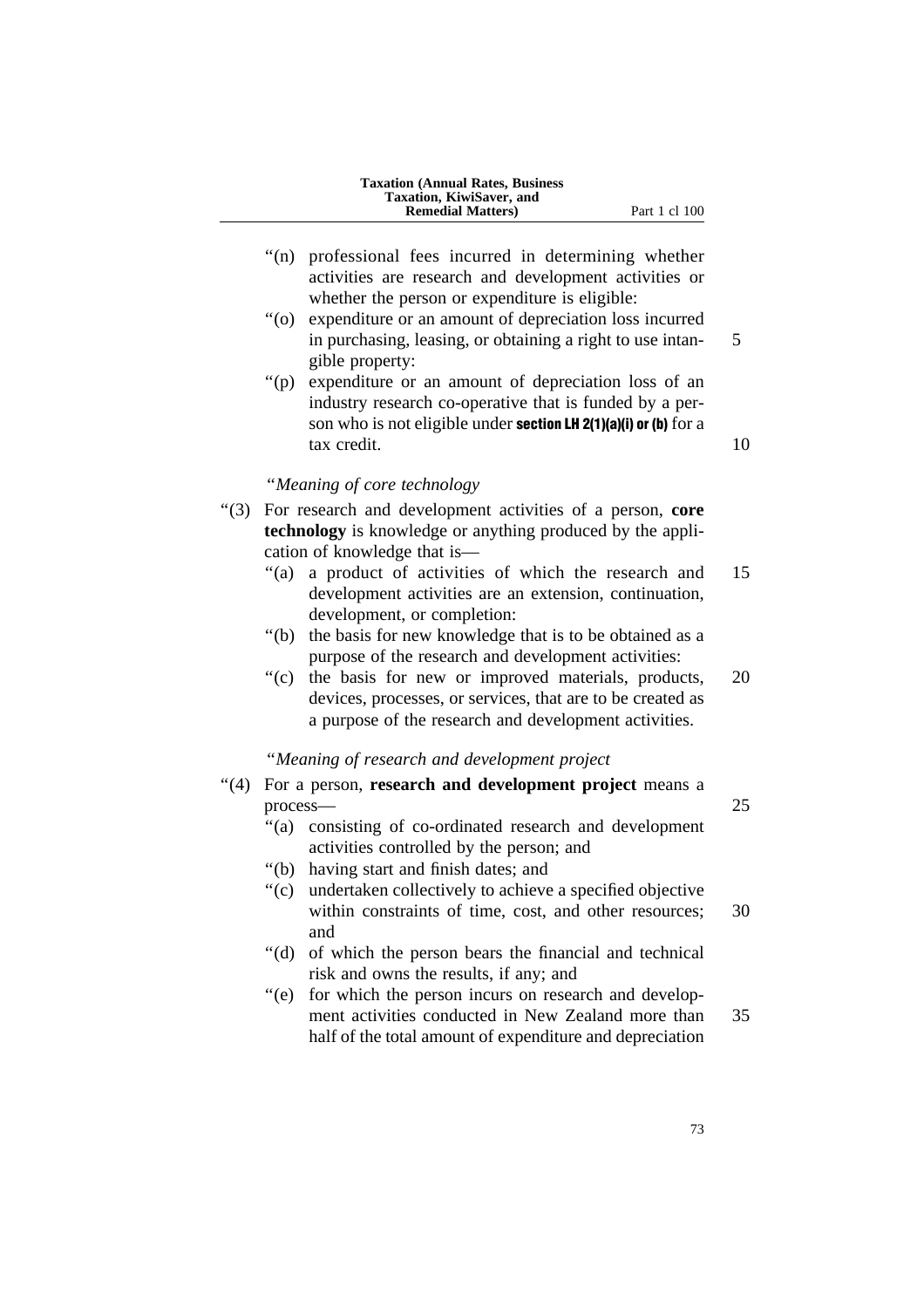loss that would be an eligible amount under section LH 2 in the absence of subsection (2)(j).

''Defined in this Act: associated person, core technology, corresponding income year, depreciable property, depreciation loss, employee, interest, local authority, pool, public authority, research and development activities, research and develop- 5 ment project, tax year

# ''**LH 7 Listed research providers**

''*Application to be listed research provider*

| A person (the applicant) may apply to be a listed research         |                                                                                                                                                                                                                                        |                                                                                                                                                                                                                                                                                                                                                                                                                                                                                                                                                                                                                                                                                                                                                                                                                                                                                                                                                                         |  |  |
|--------------------------------------------------------------------|----------------------------------------------------------------------------------------------------------------------------------------------------------------------------------------------------------------------------------------|-------------------------------------------------------------------------------------------------------------------------------------------------------------------------------------------------------------------------------------------------------------------------------------------------------------------------------------------------------------------------------------------------------------------------------------------------------------------------------------------------------------------------------------------------------------------------------------------------------------------------------------------------------------------------------------------------------------------------------------------------------------------------------------------------------------------------------------------------------------------------------------------------------------------------------------------------------------------------|--|--|
| provider by giving notice to the Commissioner that the<br>10       |                                                                                                                                                                                                                                        |                                                                                                                                                                                                                                                                                                                                                                                                                                                                                                                                                                                                                                                                                                                                                                                                                                                                                                                                                                         |  |  |
| applicant-                                                         |                                                                                                                                                                                                                                        |                                                                                                                                                                                                                                                                                                                                                                                                                                                                                                                                                                                                                                                                                                                                                                                                                                                                                                                                                                         |  |  |
| " $(a)$                                                            |                                                                                                                                                                                                                                        |                                                                                                                                                                                                                                                                                                                                                                                                                                                                                                                                                                                                                                                                                                                                                                                                                                                                                                                                                                         |  |  |
|                                                                    |                                                                                                                                                                                                                                        |                                                                                                                                                                                                                                                                                                                                                                                                                                                                                                                                                                                                                                                                                                                                                                                                                                                                                                                                                                         |  |  |
| " $(b)$                                                            |                                                                                                                                                                                                                                        |                                                                                                                                                                                                                                                                                                                                                                                                                                                                                                                                                                                                                                                                                                                                                                                                                                                                                                                                                                         |  |  |
|                                                                    |                                                                                                                                                                                                                                        | 15                                                                                                                                                                                                                                                                                                                                                                                                                                                                                                                                                                                                                                                                                                                                                                                                                                                                                                                                                                      |  |  |
| $\degree$ (c)                                                      |                                                                                                                                                                                                                                        |                                                                                                                                                                                                                                                                                                                                                                                                                                                                                                                                                                                                                                                                                                                                                                                                                                                                                                                                                                         |  |  |
| " $(d)$ "                                                          |                                                                                                                                                                                                                                        | 20                                                                                                                                                                                                                                                                                                                                                                                                                                                                                                                                                                                                                                                                                                                                                                                                                                                                                                                                                                      |  |  |
|                                                                    |                                                                                                                                                                                                                                        |                                                                                                                                                                                                                                                                                                                                                                                                                                                                                                                                                                                                                                                                                                                                                                                                                                                                                                                                                                         |  |  |
|                                                                    | whether the applicant is complying with the<br>requirements of paragraphs (a) to (d); and<br>the amounts derived and incurred by the appli-<br>cant in carrying out research and development<br>activities on behalf of other persons. | 25                                                                                                                                                                                                                                                                                                                                                                                                                                                                                                                                                                                                                                                                                                                                                                                                                                                                                                                                                                      |  |  |
|                                                                    |                                                                                                                                                                                                                                        |                                                                                                                                                                                                                                                                                                                                                                                                                                                                                                                                                                                                                                                                                                                                                                                                                                                                                                                                                                         |  |  |
| (2)<br>meets the requirements of <b>subsection</b> (1)(a) and (b). |                                                                                                                                                                                                                                        | 30                                                                                                                                                                                                                                                                                                                                                                                                                                                                                                                                                                                                                                                                                                                                                                                                                                                                                                                                                                      |  |  |
|                                                                    |                                                                                                                                                                                                                                        |                                                                                                                                                                                                                                                                                                                                                                                                                                                                                                                                                                                                                                                                                                                                                                                                                                                                                                                                                                         |  |  |
| " $(a)$                                                            |                                                                                                                                                                                                                                        | 35                                                                                                                                                                                                                                                                                                                                                                                                                                                                                                                                                                                                                                                                                                                                                                                                                                                                                                                                                                      |  |  |
|                                                                    | ``(e)                                                                                                                                                                                                                                  | is capable of carrying out research and development<br>activities on behalf of other persons; and<br>has in New Zealand the facilities needed to carry out the<br>research and development activities; and<br>will charge market prices for carrying out the research<br>and development activities; and<br>will be available to carry out research and development<br>activities on behalf of persons not associated with the<br>applicant; and<br>will keep records sufficient to show—<br>``(i)<br>" $(ii)$<br>"Listing of applicant<br>The Commissioner may list an applicant as a listed research<br>provider if the Commissioner is satisfied that the applicant<br>"Period of listing<br>A person listed under <b>subsection (2)</b> continues to be a listed<br>research provider until the person is removed from the list-<br>under subsection (4), following a request by the person:<br>"(b) under <b>subsection (5)</b> , by a notice of the Commissioner. |  |  |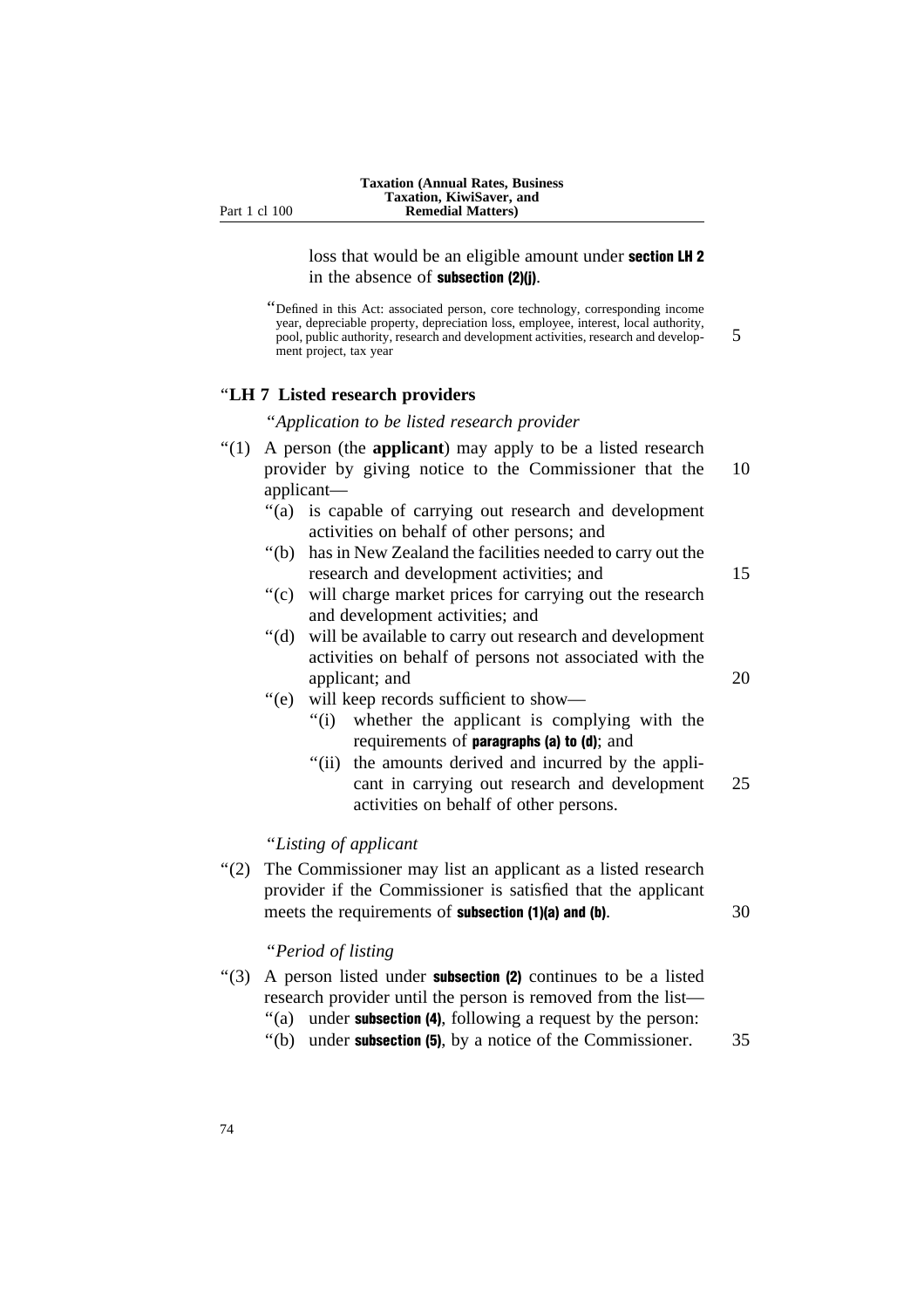''*Application by listed research provider to be removed from list*

''(4) If a listed research provider gives notice to the Commissioner that the person wishes to be removed from the list of listed research providers, the person is removed from the list from 5 the later of the following:

- ''(a) the date specified in the notice:
- ''(b) the date on which the Commissioner receives the notice.

## ''*Commissioner may remove person from list of listed* 10 *research providers*

- ''(5) If the Commissioner is satisfied that a person is not meeting the requirements of subsection (1)(a) to (e), the Commissioner may give the person a notice that the person is not a listed research provider and the person is removed from the list from 15 the later of the following:
	- ''(a) the date specified in the notice:
	- ''(b) the date 1 month after the date of the notice.

''Defined in this Act: associated person, Commissioner, listed research provider, notice, research and development activities 20

#### ''**LH 8 Industry research co-operatives**

An **industry research co-operative** is a person who carries on research and development activities mainly on behalf of other persons (the **industry members**), each of whom—

- "(a) carries on a business activity in New Zealand through a 25 fixed establishment in New Zealand; and
- "(b) would be eligible for a tax credit under **section LH 1** if—
	- "(i) the person carried on the research and development activities; and
	- " $(iii)$  section LH 2(4) did not apply; and  $30$
- ''(c) contributes to the financing of the research and development activities by payments made—
	- ''(i) to the industry research co-operative:
	- "(ii) as a levy imposed under section 4 of the Commodity Levies Act 1990. 35

<sup>&#</sup>x27;'Defined in this Act: business, industry research co-operative, research and development activities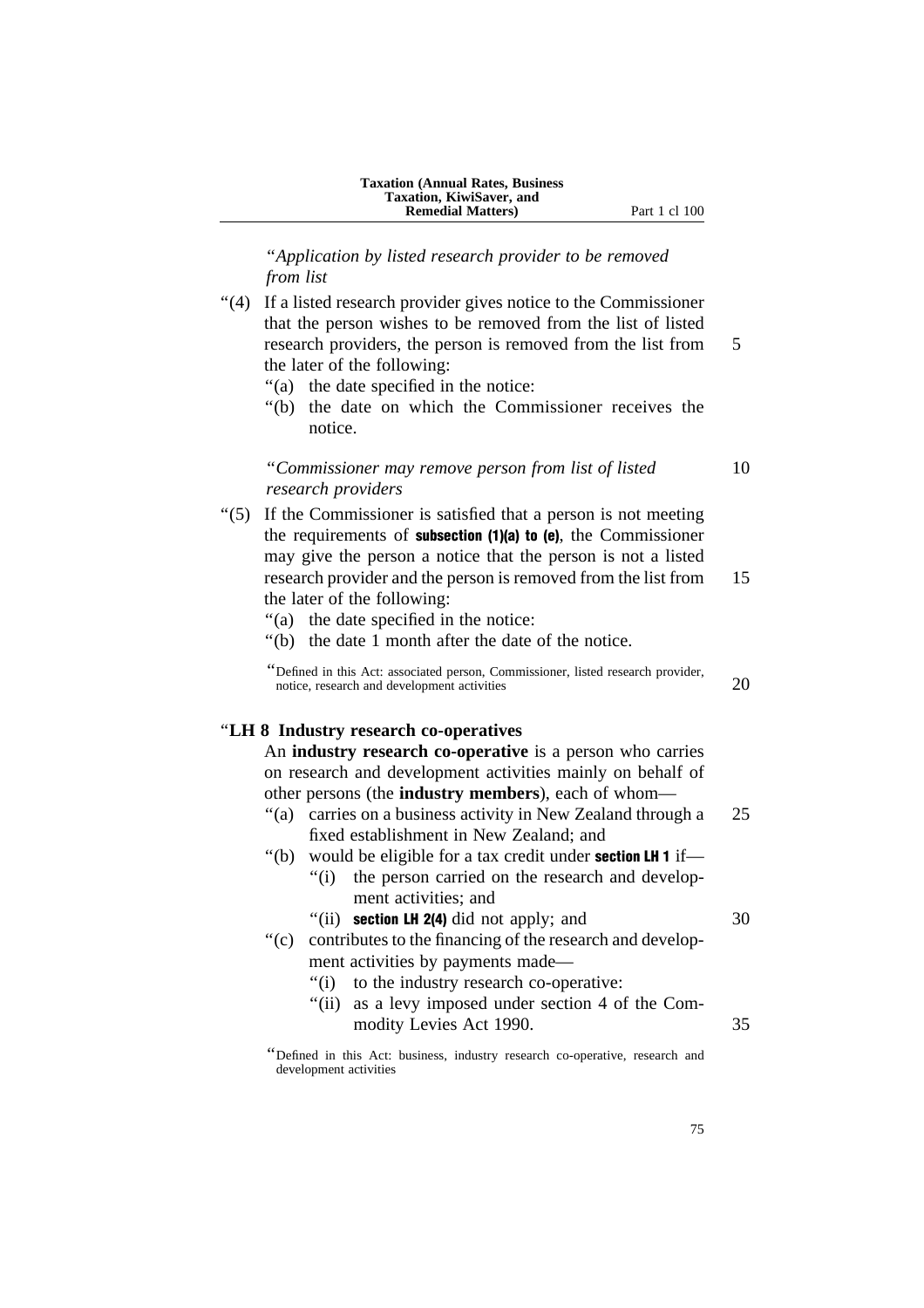## ''**LH 9 Limits on eligible amount for internal software development**

''*When this section applies*

''(1) This section applies for a person (the **developer**) and an income year of the person (the **developer's year**) if, in the 5 absence of this section, the person would have under section LH 2 for the income year an eligible amount of expenditure or depreciation loss relating to internal software development.

''*Eligible amount for developer's year*

- "(2) A developer has for the developer's year an eligible amount 10 under section LH 2 equal to-
	- "(a) the amount given by **subsection (3)** for the developer's year, if the developer has no associated internal software developer in the developer's year; or
	- "(b) the amount given by **subsection (6)** for the developer's  $15$ year, if—
		- "(i) the developer has throughout the developer's year an associated internal software developer with the same income year as the developer; and "(ii) **paragraph (c)** does not apply; or  $20$ 
			-
	- $'(c)$  the amount given by **subsection (12) or (13)** for the developer's year, if the developer has throughout the developer's year an associated internal software developer with an income year that is different from the developer's income year; or 25
	- $''$ (d) the total of amounts given by **subsection (3), (6), (12), or (13)** for each of the periods making up the developer's year, if **paragraphs (a) to (c)** do not apply.

## ''*Developer having no associated internal software developer for period* 30

- 
- ''(3) If a developer has no associated internal software developer in a period that is part or all of the developer's year, the developer has for the period an eligible amount under section LH 2 equal to the smaller of—
	- "(a) the eligible amount that the person would have for the 35 period in the absence of this section:
	- ''(b) the amount for the period calculated using the formula—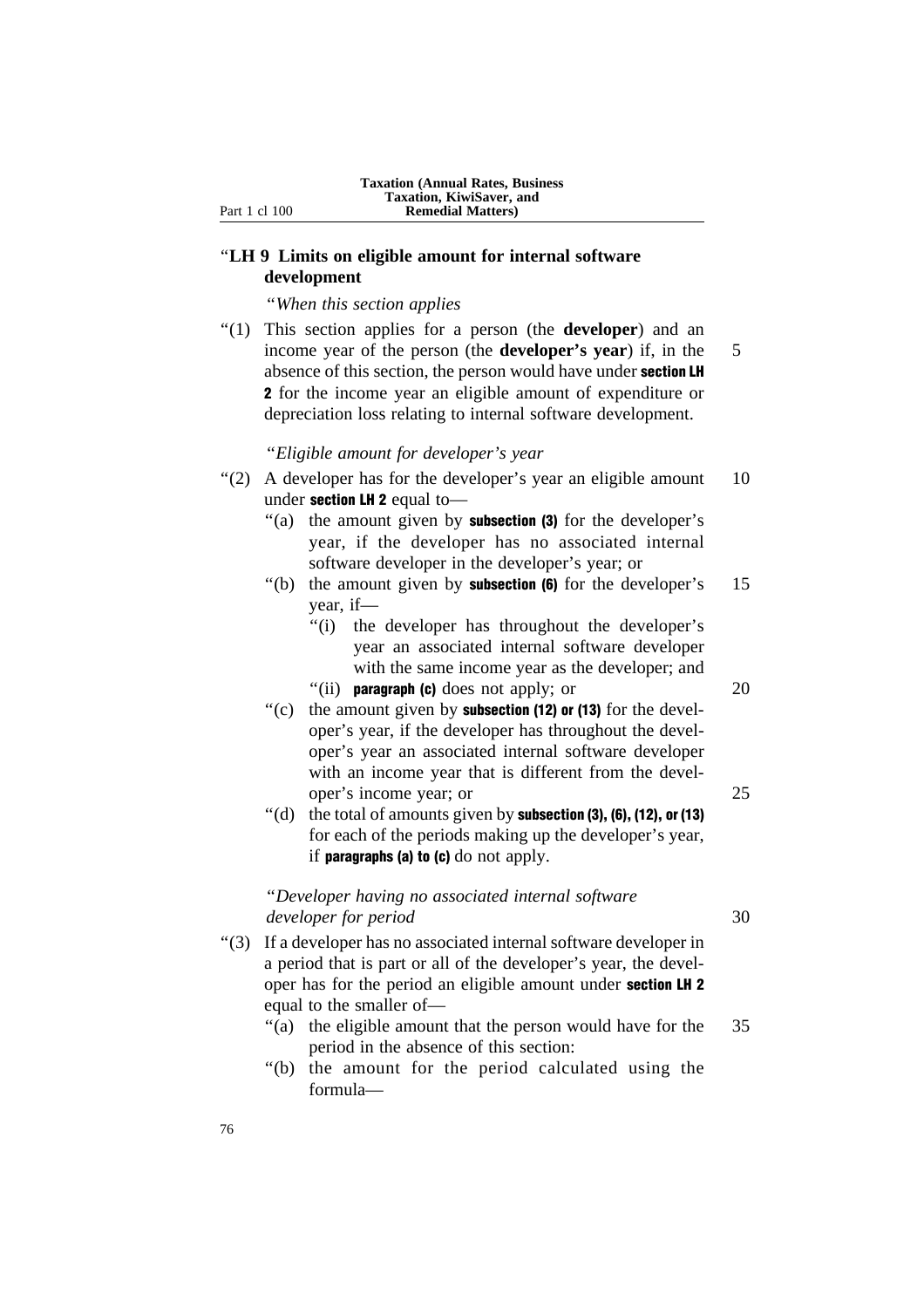#### **Taxation (Annual Rates, Business Taxation, KiwiSaver, and Remedial Matters)** Part 1 cl 100

# limit  $\times$  days year days.

''*Definition of items in formula*

- $\cdot$  (4) In the formula in **subsection (3)(b)**,  $\qquad \qquad$  5 ''(a) **limit** is an amount equal to— "(i)  $$2,000,000$ , if subparagraph (ii) does not apply; or ''(ii) a greater amount determined by the Minister
	- under subsection (15):
	- "(b) **days** is the number of days in the period: 10
	- "(c) **vear days** is the number of days in the tax year corresponding to the developer's year.

## ''*Developer having associated internal software developer with same income year for period*

" $(5)$  **Subsection (6)** applies to a developer if, throughout a period 15 that is part or all of the developer's year, the developer has an associated internal software developer with the same income year as the developer and has no associated internal software developer with a different income year.

## ''*Eligible amount* 20

- $'(6)$  The developer has an eligible amount under **section LH 2** for the period equal to the smallest of—
	- "(a) the eligible amount under **section LH 2** that the developer would have for the period in the absence of this section:
	- $"$ (b) the amount calculated in **subsection (7)** for the developer 25 for the period:
	- "(c) the part, allocated by the internal software development group to the developer, of the amount given by subsection (9) as being available for allocation by the internal software development group for the tax year. 30

## ''*Maximum amount for developer for period*

 $\lq(7)$  The amount referred to in **subsection (6)(b)** as the amount for the developer for the period is the amount calculated using the formula—

$$
limit \times \frac{days}{year \ days.}
$$

77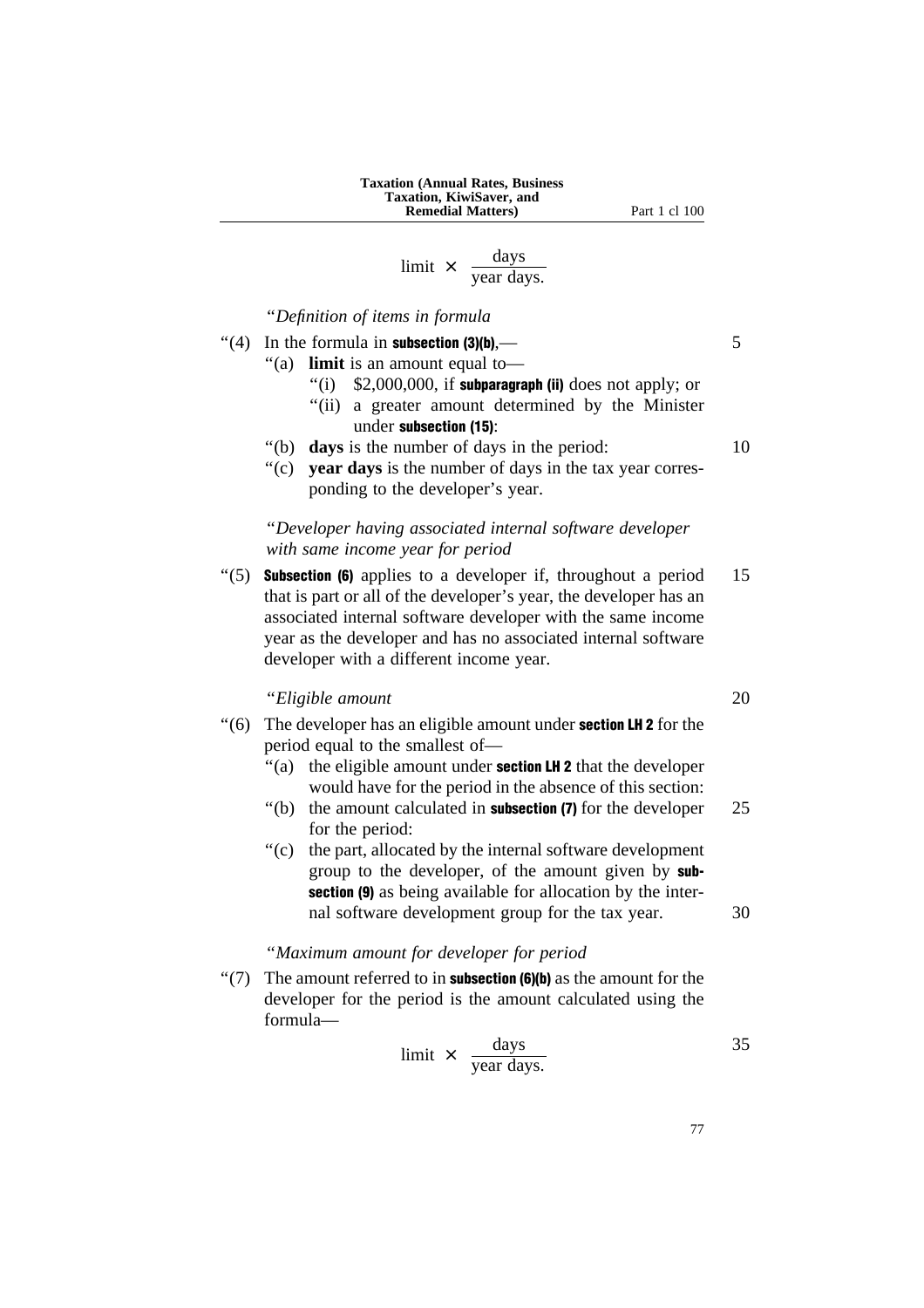''*Definition of items in formula*

- $\degree$ (8) In the formula in **subsection (7)**,—
	- ''(a) **limit** is an amount equal to—
		- "(i)  $$2,000,000$ , if subparagraph (ii) does not apply; or
		- "(ii) a greater amount determined by the Minister 5 under subsection (15):
	- ''(b) **days** is the number of days in the period:
	- "(c) **vear days** is the number of days in the tax year corresponding to the developer's year.

## ''*Amount available for allocation by internal software* 10 *development group*

- "(9) The amount referred to in **subsection (6)(c)** that may be allocated by the internal software development group to members of the group for the tax year corresponding to the developer's year is the lesser of — 15
	- "(a) the total of the eligible amounts that the members of the group would have in the absence of this section for income years corresponding to the tax year:
	- "(b) the amount for the tax year calculated using the formula— 20

$$
group limit \times \frac{days}{year days.}
$$

''*Definition of items in formula*

- $\degree$ (10) In the formula in **subsection (9)(b)**,— 25
	- ''(a) **group limit** is an amount equal to—
		- $''(i)$  \$2,000,000, if subparagraph (ii) does not apply; or
		- "(ii) a greater amount determined by the Minister under subsection (15):
		- ''(b) **days** is the number of days in the tax year correspond- 30 ing to the developer's year for which there are 2 or more members of the internal software development group:
		- ''(c) **year days** is the number of days in the tax year corresponding to the developer's year.

## ''*Developer having associated internal software developer* 35 *with different income year*

 $''(11)$  Subsection (12) or (13) applies to a developer if, throughout a period that is part or all of the developer's year, a developer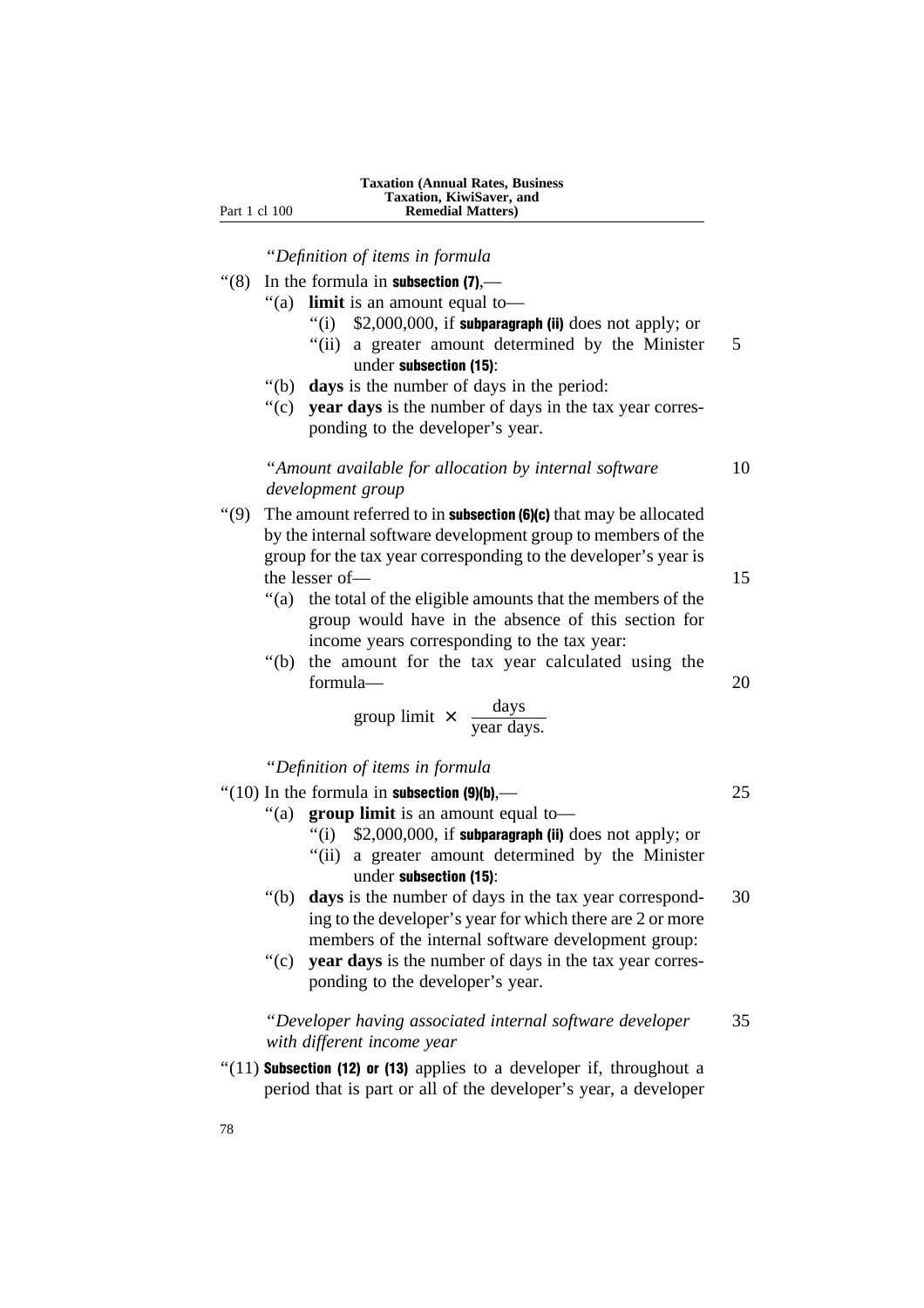has an associated internal software developer with a different income year from the developer.

#### ''*Eligible amount for period less than year*

" $(12)$  If the period is less than the developer's year, the developer has an eligible amount under **section LH 2** equal to zero. 5

## ''*Eligible amount for period of developer's year*

- "(13) If the period is the developer's year, the developer has an eligible amount under **section LH 2** for the corresponding tax year equal to the lesser of—
	- $\degree$ (a) the eligible amount under **section LH 2** that the developer 10 would have for the period in the absence of this section:
	- ''(b) the part, allocated by the internal software development group to the developer, of the amount given by subsection (14) as being available for allocation by the internal software development group for the tax year. 15

''*Amount available for allocation by internal software development group*

- "(14) The amount referred to in **subsection (13)(b)** that may be allocated by the internal software development group to members of the group for the tax year corresponding to the developer's 20 year is the lesser of—
	- ''(a) the total of the eligible amounts that the members of the group would have in the absence of this section for income years corresponding to the tax year:
	- ''(b) an amount equal to— 25
		-
		- $''(i)$  \$2,000,000, if subparagraph (ii) does not apply; or
		- "(ii) a greater amount determined by the Minister under subsection (15).

#### ''*Minister may determine amount of limit*

''(15) The Minister may, by notice published in the *Gazette*, deter- 30 mine an amount of more than \$2,000,000 to be appropriate for the purposes of subsections (4)(a)(ii), (8)(a)(ii), (10)(a)(ii) and (14)(b)(ii) for a person or internal software development group who need not be named in the notice and an income year or period, if the Minister is satisfied that— 35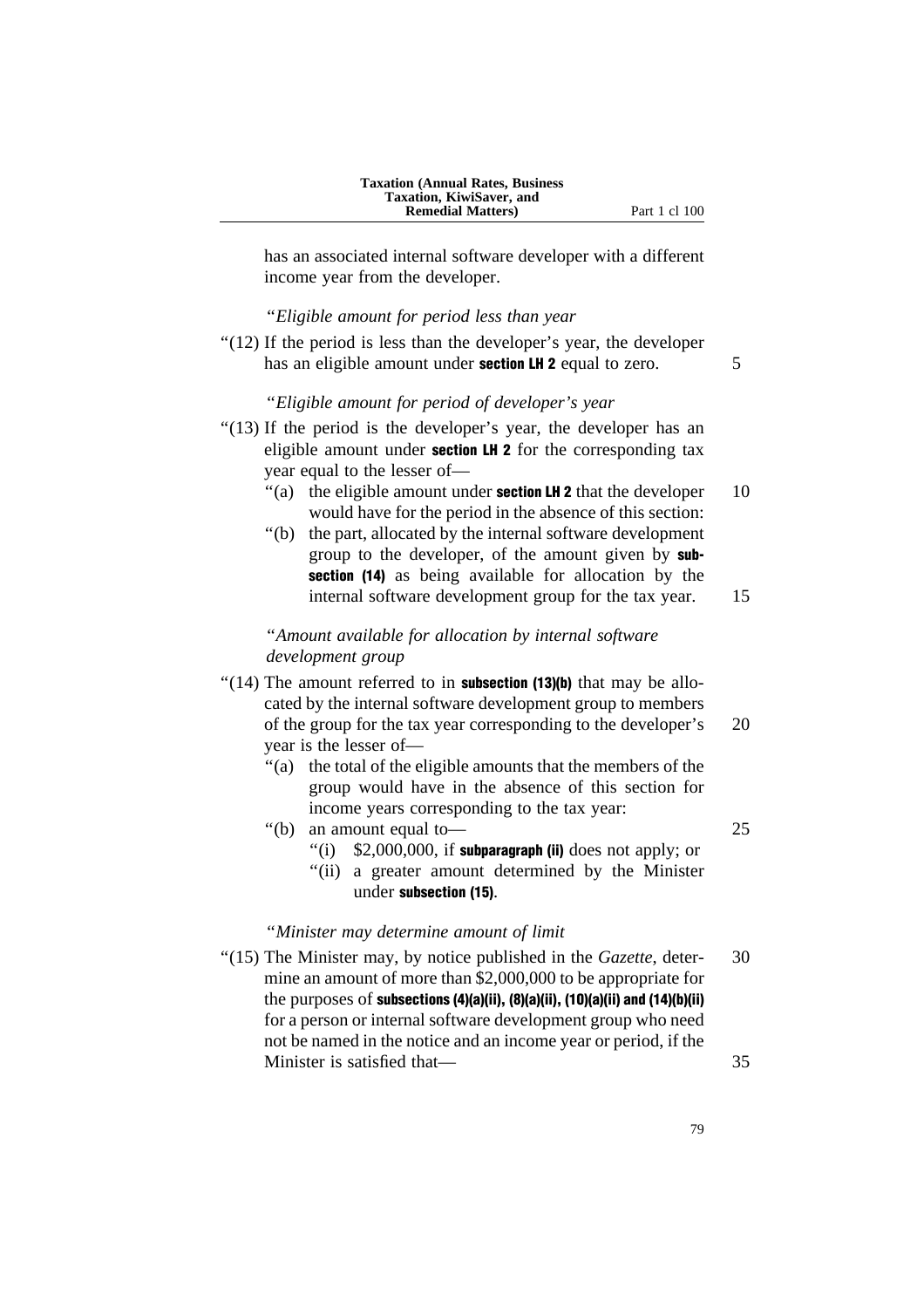- ''(a) the internal software development will be exploited mainly for the benefit of the New Zealand economy; and
- ''(b) New Zealand will derive a substantial net benefit from the internal software development: and 5
- ''(c) the person or the internal software development controller of the group has a commitment to retain the value of their business in New Zealand.

## ''**LH 10 Depreciation loss for depreciable property: some special rules for tax credit**

''*When this section applies*

''(1) This section applies to a person who owns an item of depre- 15 ciable property for which there has never been a deduction allowed for depreciation loss under section DA 1 (General permission), because the person derives exempt income.

#### ''*Depreciation loss for tax credit*

- ''(2) For the purposes of calculating the amount of depreciation 20 loss the person has for the item under section EE 1(2) (What this subpart does), the person is treated as:
	- "(a) acquiring the item on the later of the 2 following days:
		- ''(i) the first day of the 2008–09 income year:
		- "(ii) the day on which they acquire the item; and 25
	- ''(b) allowed a deduction for depreciation loss for the item, for the income years ending after the relevant day on which the person is treated as acquiring it under this section.

#### ''*Market value and 20% loading* 30

- $\lq(3)$  An item treated as acquired by a person under **subsection (2)(a)(i)** is treated as—
	- ''(a) acquired for its market value; and
	- "(b) meeting the requirements in section EE  $26(2)(b)(i)$  to (iv) (Annual rate for item acquired in person's 1995–96 35 or later income year) for using the 1.2 factor, unless the item—

<sup>&#</sup>x27;'Defined in this Act: associated internal software developer, depreciation loss, income year, internal software development, internal software development con- 10 troller, internal software development group, Minister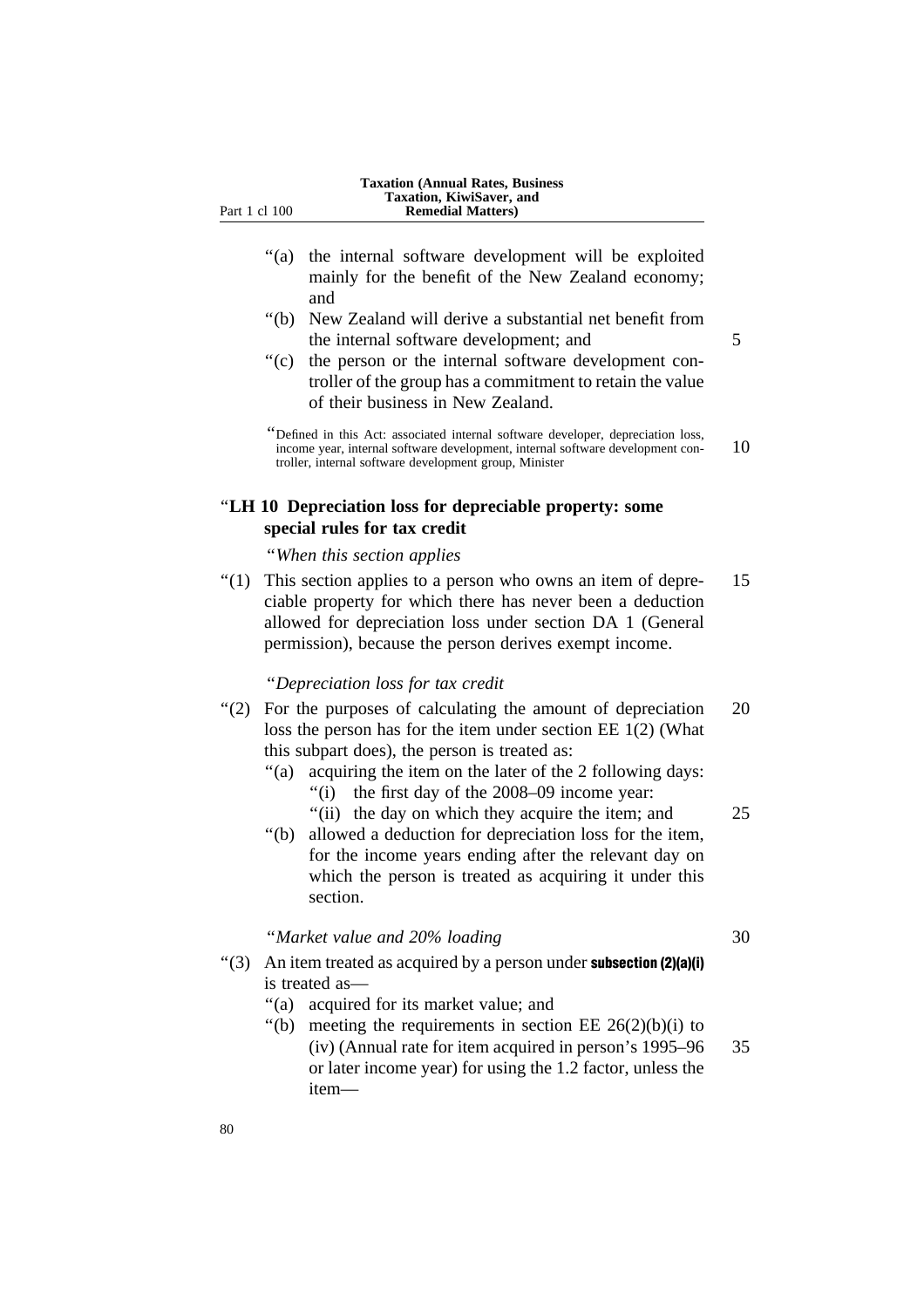|      |                    | Taxation, KiwiSaver, and<br><b>Remedial Matters</b> )                                                                                        | Part 1 cl 100 |    |
|------|--------------------|----------------------------------------------------------------------------------------------------------------------------------------------|---------------|----|
|      |                    |                                                                                                                                              |               |    |
|      | " $(i)$            | did not meet those requirements when, but for<br>subsection (2)(a)(i), the person acquired the item; or                                      |               |    |
|      | "(ii)              | was acquired by the person, but for <b>subsection</b>                                                                                        |               |    |
|      |                    | (2)(a)(i), before the first day of the 1995–96 income<br>year.                                                                               |               | 5  |
|      |                    | "No allowable deduction: general permission                                                                                                  |               |    |
| "(4) | DA 1.              | Nothing in this section allows a deduction under section                                                                                     |               |    |
|      |                    | "Defined in this Act: acquire, deduction, depreciable property, depreciation loss,<br>exempt income, income year, own                        |               | 10 |
|      | "LH 11 Definitions |                                                                                                                                              |               |    |
|      | In this subpart—   |                                                                                                                                              |               |    |
|      | another person-    | "associated internal software developer, for a person who is<br>carrying on internal software development at a time, means                   |               | 15 |
|      | time; and          | "(a) who is carrying on internal software development at the                                                                                 |               |    |
|      |                    | "(b) for whom the internal software development controller<br>is the same as the internal software development con-<br>troller of the person |               | 20 |
|      |                    | "internal coftware development means the estimity of                                                                                         |               |    |

**Taxation (Annual Rates, Business**

**internal software development** means the activity of developing software, being an action to which **paragraph** (a) of the definition in section LH 4(1) of **research and development activities** applies, other than with the main purpose of sale, rent, license, hire, or lease to 2 or more persons who are— 25

- "(a) not associated with the person under section OD  $8(3)$ (Further definitions of associated persons); and
- "(b) not associated with each other under section OD  $8(3)$

''**internal software development controller**, for a person who is carrying on internal software development, means a 30 group of 1 or more persons—

''(a) having the power to govern, directly or indirectly, the financial and operating policies of the person to obtain benefits from the person's activities; and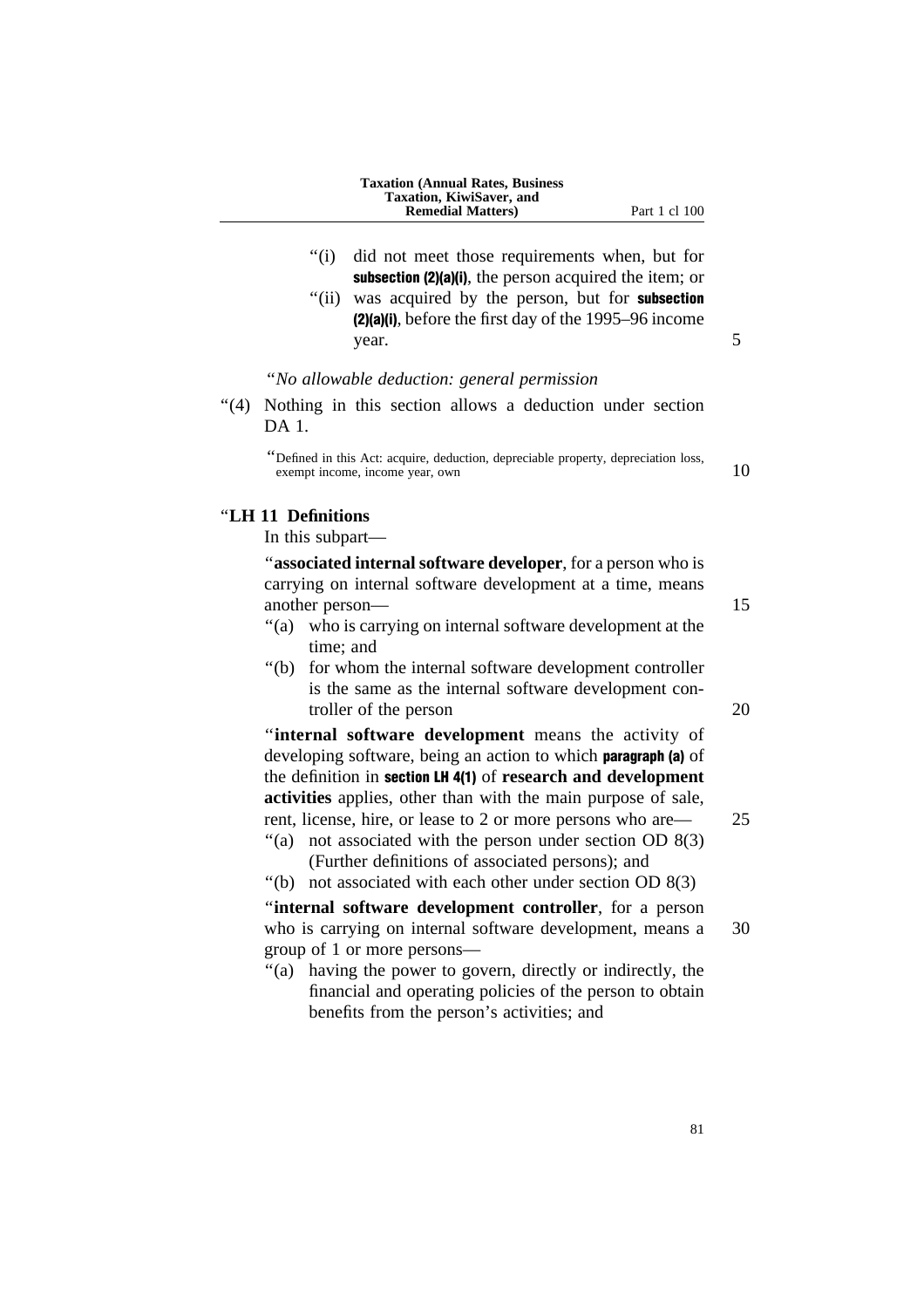''(b) having no other person or persons with the power to govern, directly or indirectly, the financial and operating policies of the group to obtain benefits from the group's activities

''**internal software development group**, for an internal 5 software development controller (the **controller**) and a tax year, means a group of entities of which each entity is a member at a time, in the entity's income year corresponding to the tax year, when—

- "(a) the controller is the internal software development con- 10 troller of the entity; and
- "(b) the entity is carrying on internal software development; and
- ''(c) the entity has an associated internal software developer.

(2) Subsection (1) applies for the 2008–09 and later income years.

#### **101 Estimation method**

- (1) Section MB 6(5), except the heading, is replaced by the 20 following:
- " $(5)$  If, under section MB 17 $(5)$ , a taxpayer changes the way they determine the amount of provisional tax after the date of an instalment, they must estimate their residual income tax for their corresponding income year, and must pay provisional tax 25 on whichever of the following relevant instalment dates for the income year occur after 30 days from their last ratio instalment date:—

''(a) C and F for changes to a 6-monthly GST taxable period:

''(b) B, D, and F for other changes.'' 30

(2) Subsection (1) applies for provisional tax payments for the 2008–09 and later tax years.

## **102 GST ratio method**

(1) After section MB 7(3), the following is inserted:

<sup>&</sup>quot;Defined in this Act: associated person, deduction, income year, internal software  $15$ development, internal software development controller, internal software development group, research and development activities, tax year''.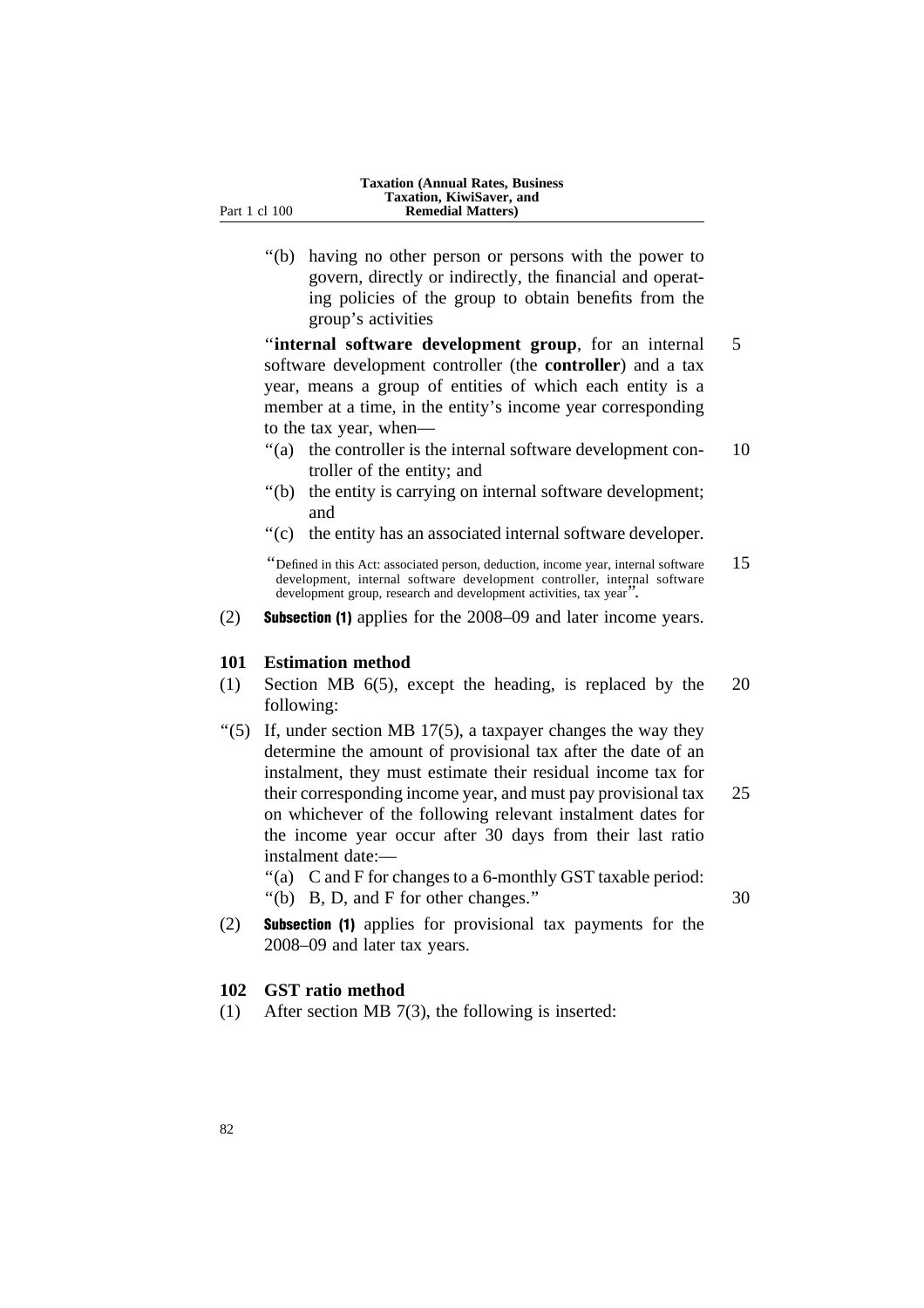''*When amounts based on tax year immediately before preceding year*

- "(3B)If subsection (3) does not apply because there is no assessment for the year before the preceding year referred to in that subsection, and the absence of assessment is due to an exten- 5 sion of time to file the return for that year before the preceding year, the GST ratio is the percentage based on the assessments for the most recent tax year and corresponding income year for which there is an assessment.''
- (2) Subsection (1) applies for provisional tax payments for the 10 2008–09 and later income years.

#### **103 Provisional tax payable in instalments**

- (1) In section MB 8(6), "section MB 6 or MB 9, as applicable" is replaced by ''section MB 9''.
- (2) Subsection (1) applies for provisional tax payments for the 15 2008–09 and later income years.

## **104 Who may use GST ratio?**

- (1) In section MB  $15(2)$ ,—
	- (a) in the words before the paragraphs, ''preceding tax year'' is replaced by ''preceding tax year and corres- 20 ponding income year'':
	- (b) in paragraph (b), ''whole tax year'' is replaced by ''whole income year''.
- (2) In section MB  $15(8)(a)$ , "in writing" is replaced by "in writing or by telephone''. 25
- (3) Subsections (1) and (2) apply for provisional tax payments for the 2008–09 and later income years.

#### **105 Changing determination method**

- (1) In section MB 17(2), "Subsection (3) or (4)" is replaced by "Subsection  $(4)$  or  $(5)$ ". 30
- (2) In section MB 17(4), " $(5)$  as if the election to use the GST ratio had not been made'' is replaced by ''(5). They are treated as never electing to use the GST ratio method and, for the purposes of section 120KE(5) of the Tax Administration Act 1994, as never changing the way they determine an amount of 35 provisional tax under this section''.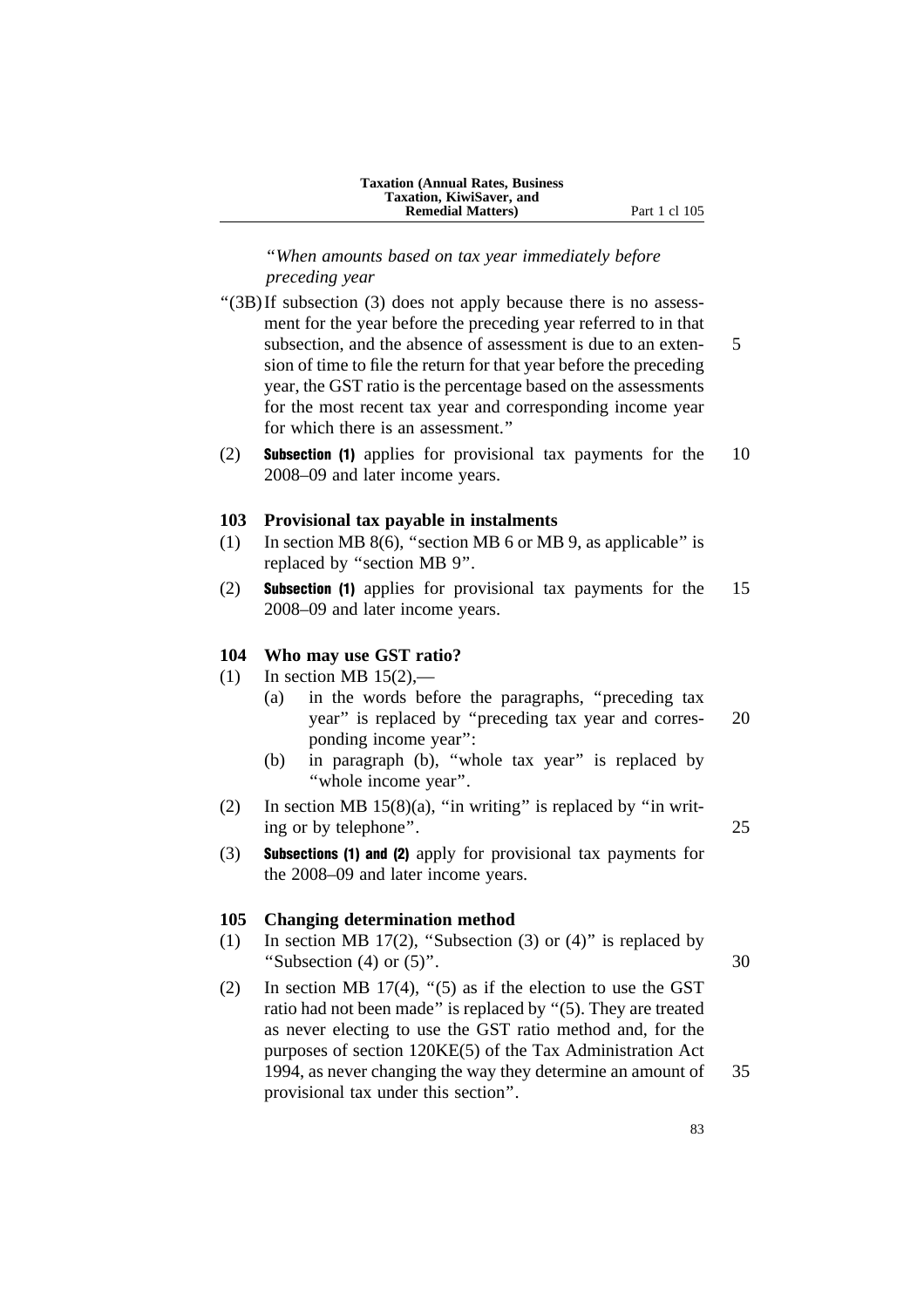| <b>Taxation (Annual Rates, Business)</b> |
|------------------------------------------|
| Taxation, KiwiSaver, and                 |
| <b>Remedial Matters</b> )                |

(3) Subsections (1) and (2) apply for provisional tax payments for the 2008–09 and later income years.

#### **106 Disposal of assets**

Part 1 cl 105

- $(1)$  In section MB 18(2),—
	- (a) the words ''income year. The adjustment must be made 5 to both'' are replaced by ''income year by subtracting the value, including GST, of the relevant asset from''; and
	- (b) paragraphs (a) and (b) are replaced by the following:
	- ''(a) the total taxable supplies for a taxable period, in propor- 10 tion to the output tax which is attributed under section 20(4) of that Act to that taxable period for the supply of the asset:
	- ''(b) the base amount of total taxable supplies for the corresponding income year under section MB 7(2), in propor- 15 tion to the output tax which is attributed under section 20(4) of that Act to a taxable period in that income year for the supply of the asset.''
- (2) Subsection (1) applies for provisional tax payments for the 2008–09 and later income years. 20

## **107 Refund of excess tax**

- (1) In section MD 1(4)(a), "family support and family plus" is replaced by ''tax credits for families''.
- (2) Subsection (1) applies for the 2007–08 and later income years.

| 108 | Credits arising to imputation credit account                                                                                | 25 |
|-----|-----------------------------------------------------------------------------------------------------------------------------|----|
| (1) | In section ME 4(1)(ab), "49.25%" is replaced by "42.86%".                                                                   |    |
| (2) | After section ME $4(1)(ad)$ , the following is added:                                                                       |    |
|     | "(ae) the amount of any qualifying company election tax paid<br>by the company for the imputation year.".                   |    |
| (3) | After section ME $4(1)(i)$ , the following is inserted:                                                                     | 30 |
|     | "(ib) the amount of any tax credit under <b>section LH 1</b> to which<br>the company is entitled for the imputation year.". |    |
| (4) | After section ME $4(2)(ad)$ , the following is inserted:                                                                    |    |
|     | "(ae) in the case of a credit referred to in <b>subsection (1)(ae)</b> , on                                                 |    |

the date the qualifying company election tax is paid:''. 35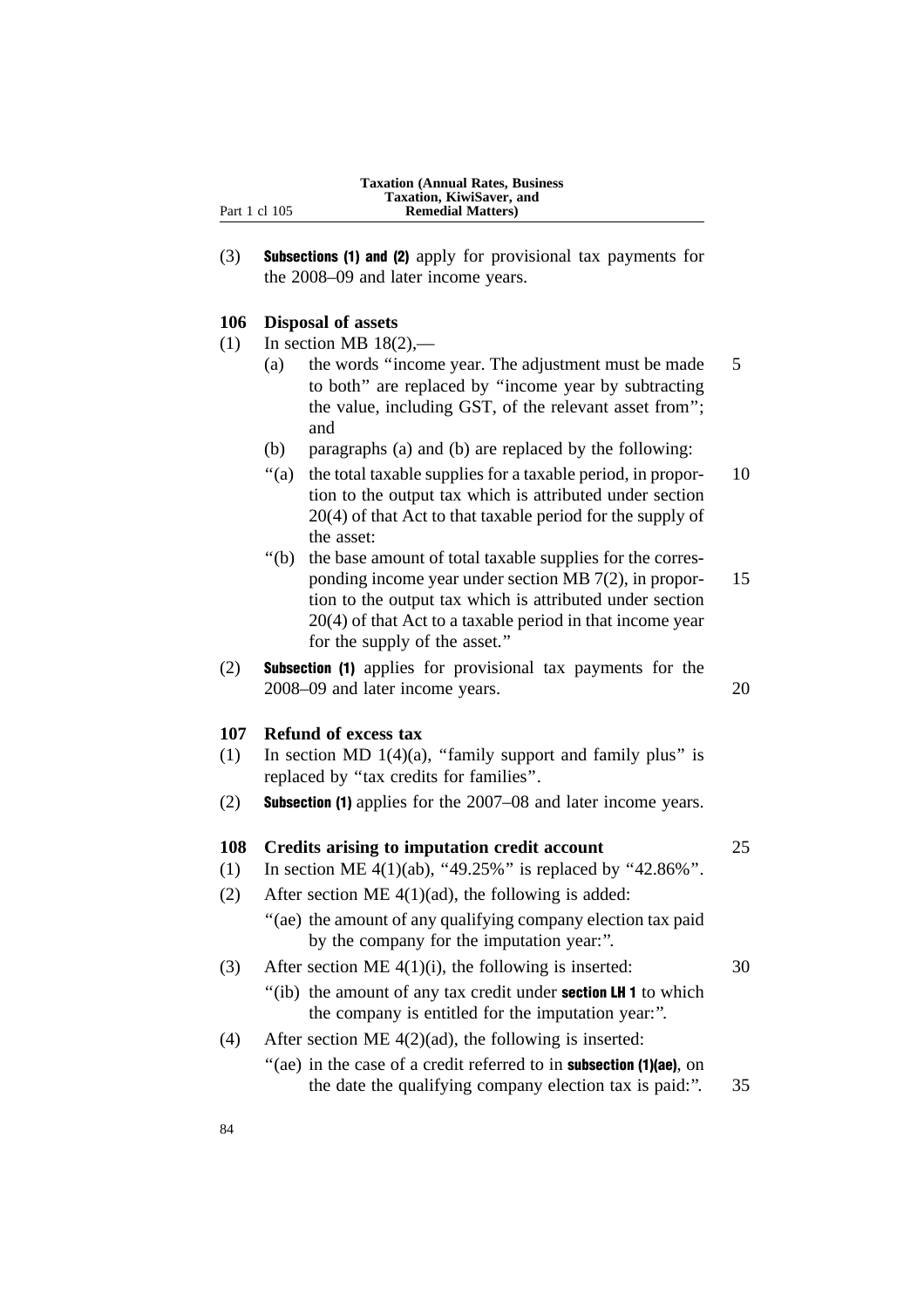| <b>Taxation (Annual Rates, Business)</b> |
|------------------------------------------|
| Taxation, KiwiSaver, and                 |
| <b>Remedial Matters)</b>                 |
|                                          |

- Part 1 cl 111
- (5) After section ME  $4(2)(g)$ , the following is inserted:
	- " $(gb)$  in the case of a credit referred to in **subsection (1)(ib)**, on the date that the Commissioner receives the return of income for the imputation year for which the company claims the tax credit under **section LH 1**: $"$ .  $\qquad \qquad$  5
- $(6)$  Subsections (1), (3) and (5) apply for the 2008–09 and later income years.

## **109 Debits arising to imputation credit account**

- (1) In section ME  $5(1)(c)$ , item **b** is replaced by the following:
	- ''b is the basic rate of income tax, expressed as a percent- 10 age, stated in schedule 1, part A, clause 5 and applying at the time the acquisition occurs:''.
- (2) Subsection (1) applies for the 2008–09 and later income years.

## **110 Allocation rules for imputation credits**

The following is added to section ME 8: 15

''(6) Sections MZ 10 (Allocation of imputation credits and dividend withholding payment credits: modifying maximum credit ratio) and MZ 11 (Benchmark dividends: credit ratio change) modify this section.''

## **111 Credits arising to imputation credit account of group** 20

- (1) After section ME  $11(1)(i)$ , the following is inserted:
	- "(ib) the amount of any tax credit under **section LH 1** to which a member of the consolidated imputation group is entitled for the imputation year:''.
- (2) After section ME  $11(2)(d)$ , the following is inserted: 25
	- "(db) in the case of a credit referred to in **subsection** (1)(ib), on the date that the Commissioner receives the return of income for the imputation year for which the company claims the tax credit under section LH 1:''.
- (3) Subsections (1) and (2) apply for the 2008–09 and later income 30 years.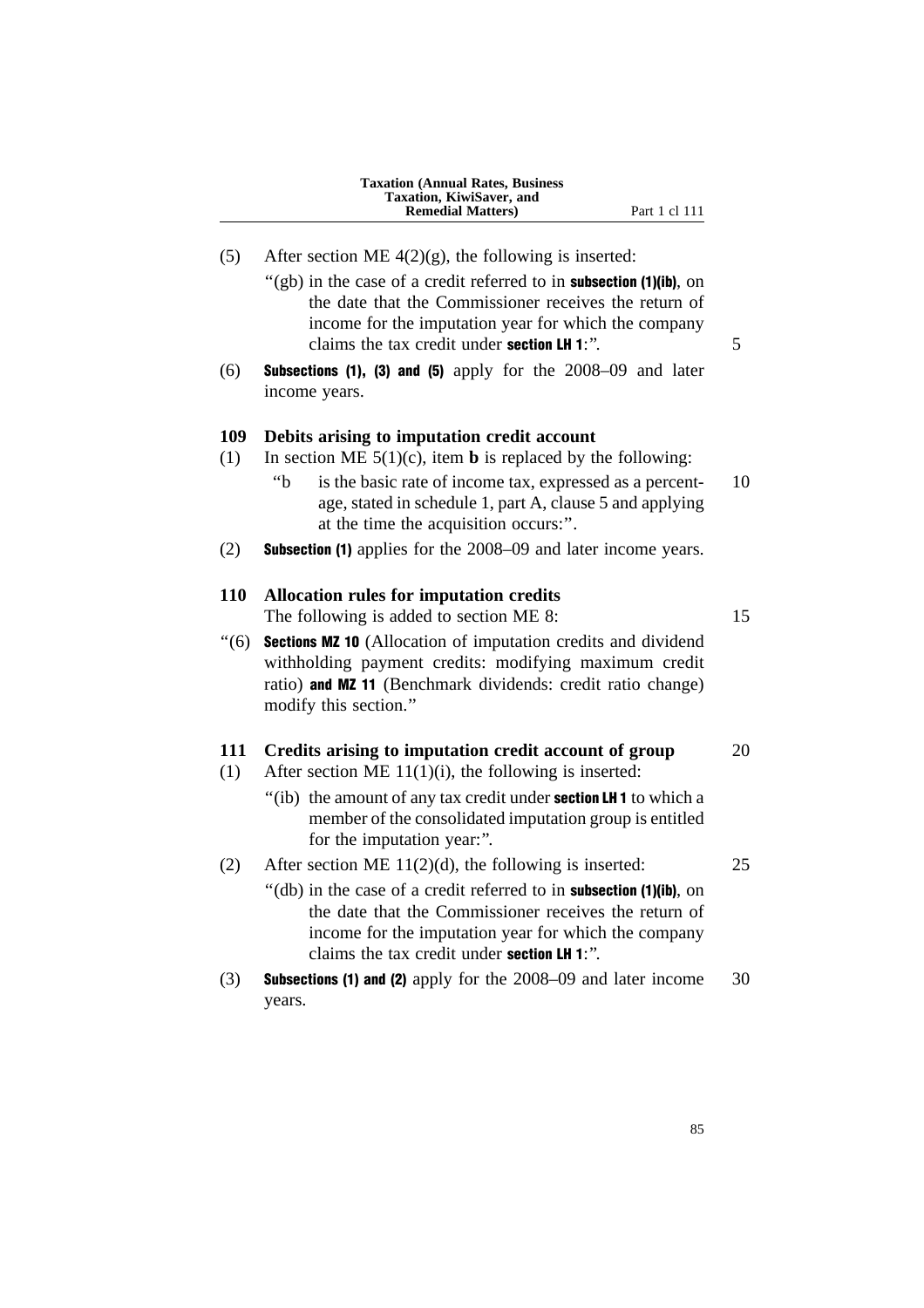| Part 1 cl 112 | Taxation, KiwiSaver, and<br><b>Remedial Matters</b> )                                                                                         |
|---------------|-----------------------------------------------------------------------------------------------------------------------------------------------|
| 112           | Amount of imputation credit to be attached to cash<br>distribution                                                                            |
|               | The following is added to section ME 31:                                                                                                      |
| " $(3)$       | <b>Section MZ 17</b> (Attaching imputation credits and notional dis-<br>tributions: modifying amounts) modifies subsection (1)."              |
| 113           | Notional distribution deemed to be dividend<br>The following is added to section ME 33:                                                       |
| " $(4)$       | <b>Section MZ 17</b> (Attaching imputation credits and notional dis-<br>tributions: modifying amounts) modifies subsection (1)."              |
| 114           | Amount of imputation credit to be attached to cash<br>distribution<br>The following is added to section ME 36:                                |
| " $(3)$       | <b>Section MZ 17</b> (Attaching imputation credits and notional dis-<br>tributions: modifying amounts) modifies subsection (1)."              |
| 115           | Notional distribution deemed to be dividend or taxable<br><b>Maori authority distribution</b><br>The following is added to section ME 38:     |
| " $(3)$       | <b>Section MZ 17</b> (Attaching imputation credits and notional dis-<br>tributions: modifying amounts) modifies subsection (1)."              |
| 116           | Branch equivalent tax account of company<br>The following is added to section MF 3:                                                           |
| " $(3)$       | <b>Section MZ 18</b> (BETA reductions) modifies this section."                                                                                |
| 117           | Credits and debits arising to branch equivalent tax<br>account of company                                                                     |
| (1)           | In section MF $4(3)(a)$ "controlled foreign company" is<br>replaced by "CFC that is not an unqualified grey list CFC<br>under section EX 22". |
| (2)           | The following is added to section MF 4:                                                                                                       |
| " $(7)$       | <b>Section MZ 18</b> (BETA reductions) modifies the amounts of<br>credits, debits, and balances arising under this section."                  |

**Taxation (Annual Rates, Business**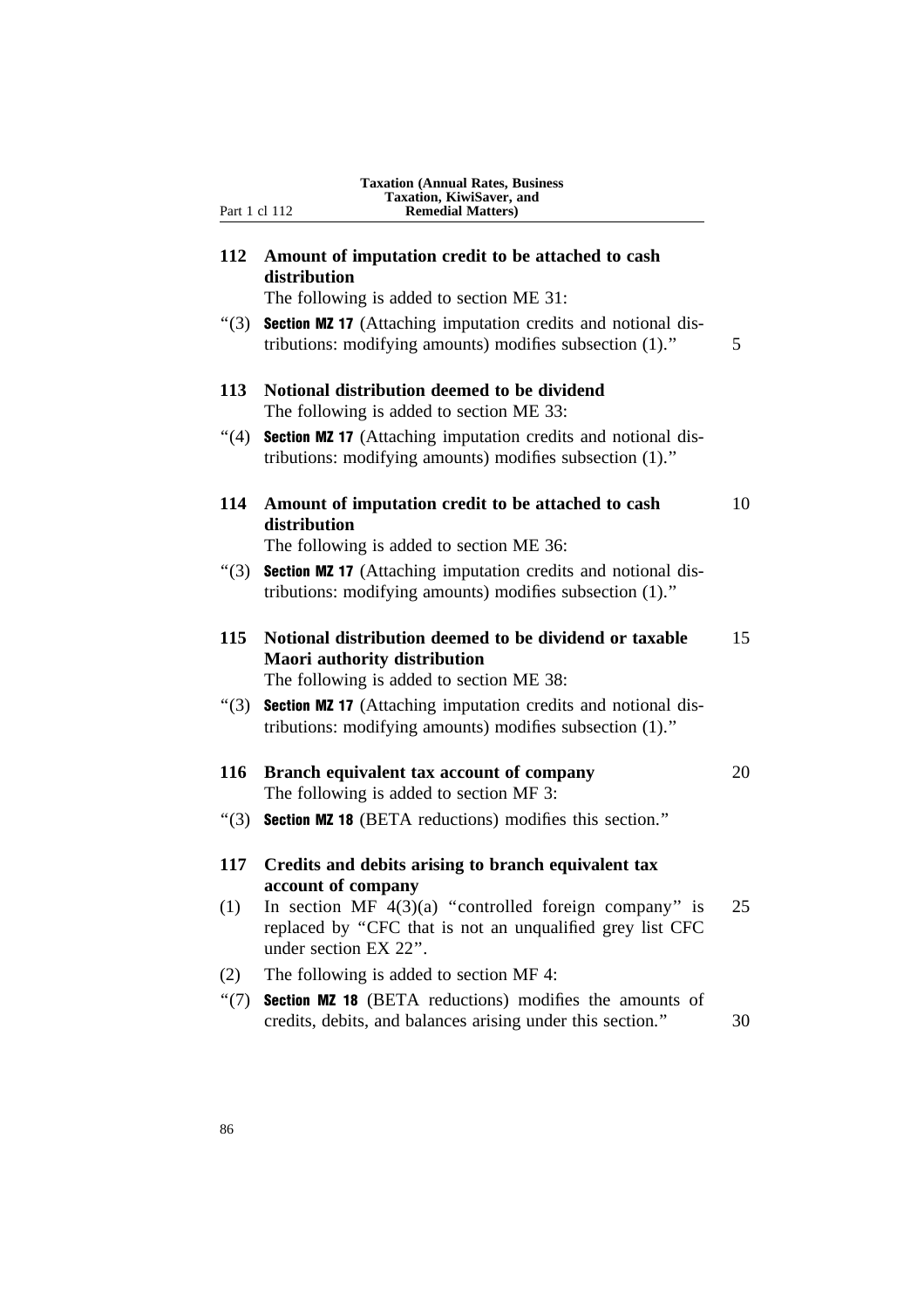| <b>Taxation (Annual Rates, Business)</b> |
|------------------------------------------|
| <b>Taxation, KiwiSaver, and</b>          |
| <b>Remedial Matters</b> )                |

## **118 Use of credit to reduce dividend withholding payment, or use of debit to satisfy income tax liability**

- (1) After section MF 5(5), the following is inserted:
- ''(5B)An election made for a company (the **first company**) by the first company or any other company under section MF  $5(4)$  for 5 an income year is invalid to the extent to which the total of all those elections and any other elections for the first company under section MF 10(4) for the year is greater than an amount calculated for the first company for the year using the formula in section MF  $4(1)(a)$  (but treating item **e** as zero). 10

 $\degree$ (5C) An amount of election that is invalid under **subsection (5B)**—

- "(a) is not recorded as a credit in the branch equivalent tax account of the company that makes the election:
- ''(b) is not an amount of debit balance for which the election is made: 15
- ''(c) does not relate to the election.''
- (2) Subsection (1) applies for a person for the 2005–06 and later income years, unless the person has, for the relevant income year, taken a tax position in a return of income furnished to the Commissioner before **17 May 2007** that ignores the existence of 20 subsection (1).
- (3) If subsection (1) does not apply to a person for an income year because of subsection (2), the person may treat subsection (1) as not existing.

## **119 Debits and credits arising to group branch equivalent** 25 **tax account**

- (1) In section MF  $8(4)(a)$  "controlled foreign company" is replaced by ''CFC that is not an unqualified grey list CFC under section EX 22 (Unqualified grey list CFCs)''.
- (2) The following is added to section MF 8: 30
- ''(7) Section MZ 18 (BETA reductions) modifies this section.''
- **120 Use of consolidated group credit to reduce dividend withholding payment, or use of group or individual debit to satisfy income tax liability**

## (1) After section MF 10(4), the following is inserted: 35 ''(4B)An election made for a consolidated group under section MF  $10(3)$  by any company described in section MF  $10(3)(a)$  to (c)

87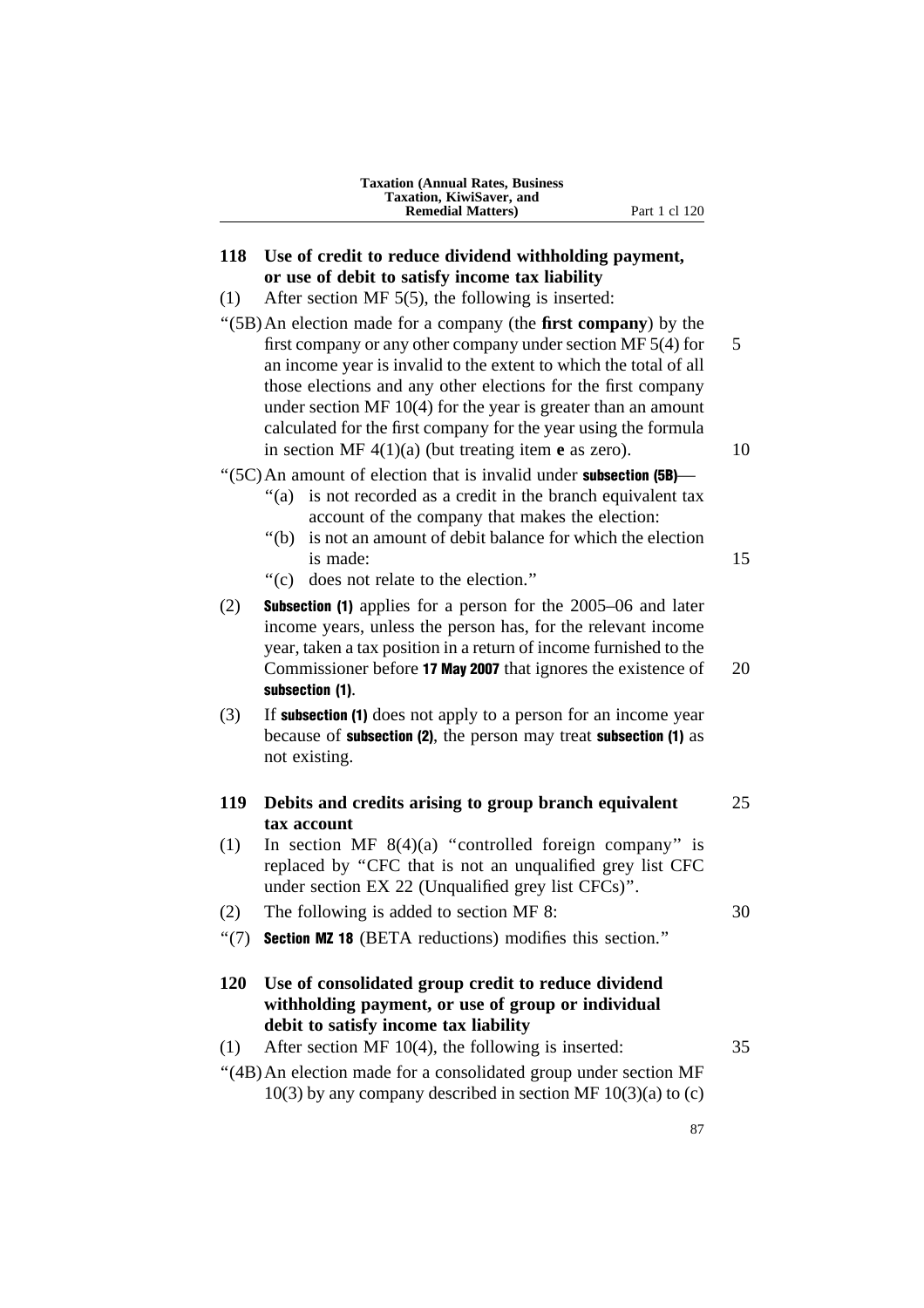for an income year is invalid to the extent to which the total of all those elections is greater than an amount calculated for the consolidated group for the year using the formula in section MF 8(2)(a) (but treating item **e** as zero).

''(4C)An election made for a company (the **first company**) by any 5 consolidated group under section MF 10(4) for an income year is invalid to the extent to which the total of all those elections and any other elections for the first company under section MF 5(4) for the year is greater than an amount calculated for the first company for the year using the formula in 10 section MF 4(1)(a) (but treating item **e** as zero).

- $''(4D)$  An amount of election that is invalid under **subsections (4B) or**  $(4C)$ —
	- "(a) is not recorded as a credit in the branch equivalent tax account of the company or consolidated group, as the 15 case may be, that makes the election:
	- ''(b) is not an amount of debit balance for which the election is made:
	- ''(c) does not relate to the election.''
- (2) Subsection (1) applies for a person for the 2005–06 and later 20 income years, unless the person has, for the relevant income year, taken a tax position in a return of income furnished to the Commissioner before 17 May 2007 that ignores the existence of subsection (1).
- (3) If subsection (1) does not apply to a person for an income year 25 because of subsection (2), the person may treat subsection (1) as not existing.

## **121 Allocation rules for dividend withholding payment credits**

The following is inserted after section MG 8(4): 30

''(5) Sections MZ 10 (Allocation of imputation credits and dividend withholding payment credits: modifying maximum credit ratio) and MZ 11 (Benchmark dividends: credit ratio change) modify this section.''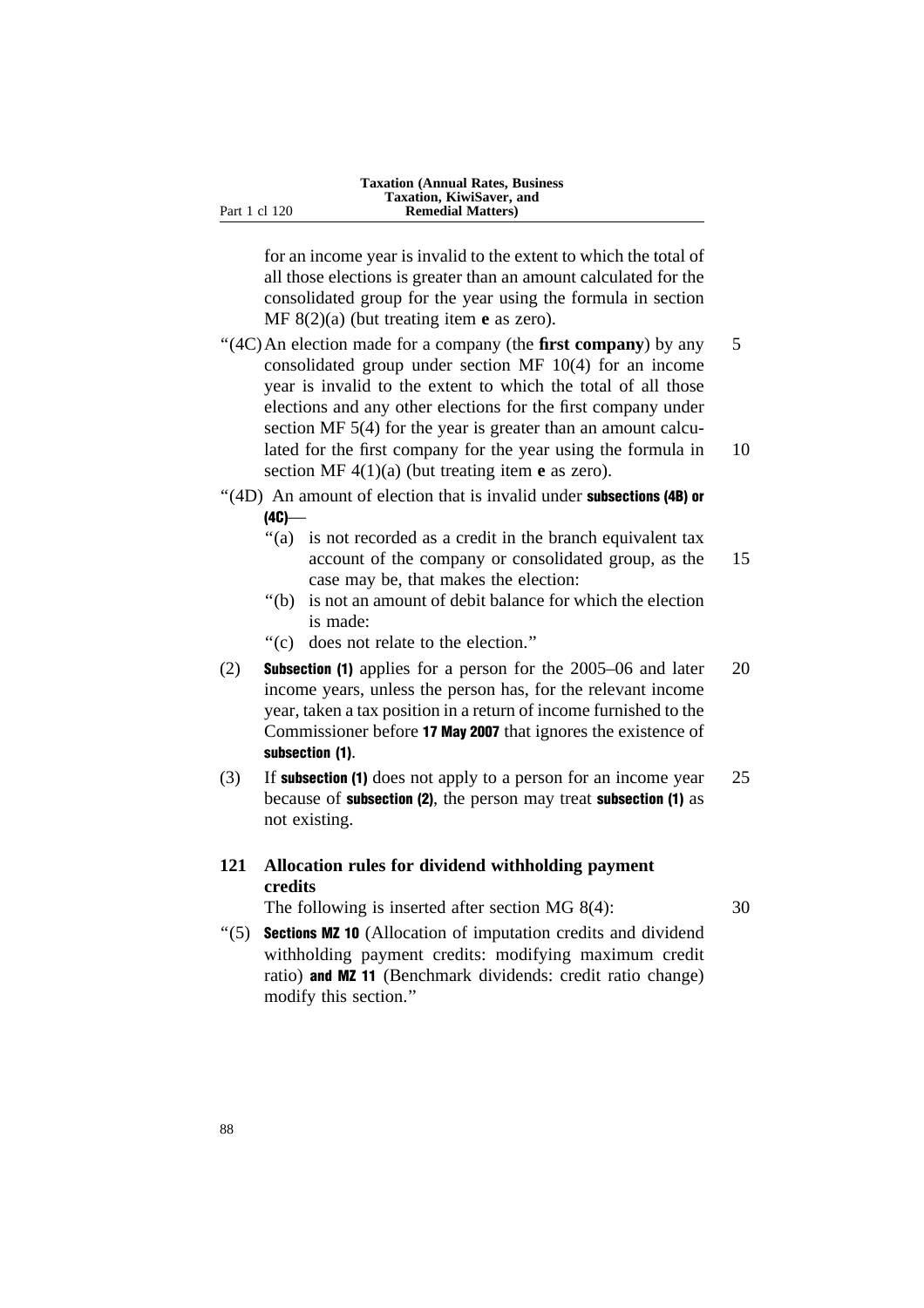|                 | <b>Taxation (Annual Rates, Business</b><br>Taxation, KiwiSaver, and<br><b>Remedial Matters)</b><br>Part 1 cl 128                                                |    |
|-----------------|-----------------------------------------------------------------------------------------------------------------------------------------------------------------|----|
| 122             | Dividend with both imputation credit and dividend<br>withholding payment credit attached<br>The following is added to section MG 10:                            |    |
| " $(3)$         | <b>Sections MZ 10</b> (Allocation of imputation credits and dividend<br>withholding payment credits: modifying maximum credit<br>ratio) modifies this section." | 5  |
| 123             | Conduit tax relief account<br>The following is added to section MI 3:                                                                                           |    |
| (3)             | <b>Section MZ 19</b> (Conduit tax relief account reductions) modifies<br>this section."                                                                         | 10 |
| 124             | Credits arising to conduit tax relief account<br>The following is added to section MI 4:                                                                        |    |
| $\cdot\cdot(3)$ | <b>Section MZ 19</b> (Conduit tax relief account reductions) modifies<br>this section."                                                                         |    |
| 125             | Debits arising to conduit tax relief account<br>The following is added to section MI 5:                                                                         | 15 |
| (8)             | <b>Section MZ 19</b> (Conduit tax relief account reductions) modifies<br>this section."                                                                         |    |
| 126             | Consolidated group conduit tax relief account<br>The following is added to section MI 15:                                                                       | 20 |
| " $(2)$         | Section MZ 19 (Conduit tax relief account reductions) modifies<br>this section."                                                                                |    |
| 127             | Credits arising to group conduit tax relief account<br>The following is added to section MI 17:                                                                 |    |
| $\cdot\cdot(3)$ | <b>Section MZ 19</b> (Conduit tax relief account reductions) modifies<br>this section."                                                                         | 25 |
| <b>128</b>      | Debits arising to group conduit tax relief account<br>The following is added to section MI 18:                                                                  |    |
| $\cdot\cdot(5)$ | <b>Section MZ 19</b> (Conduit tax relief account reductions) modifies<br>this section."                                                                         | 30 |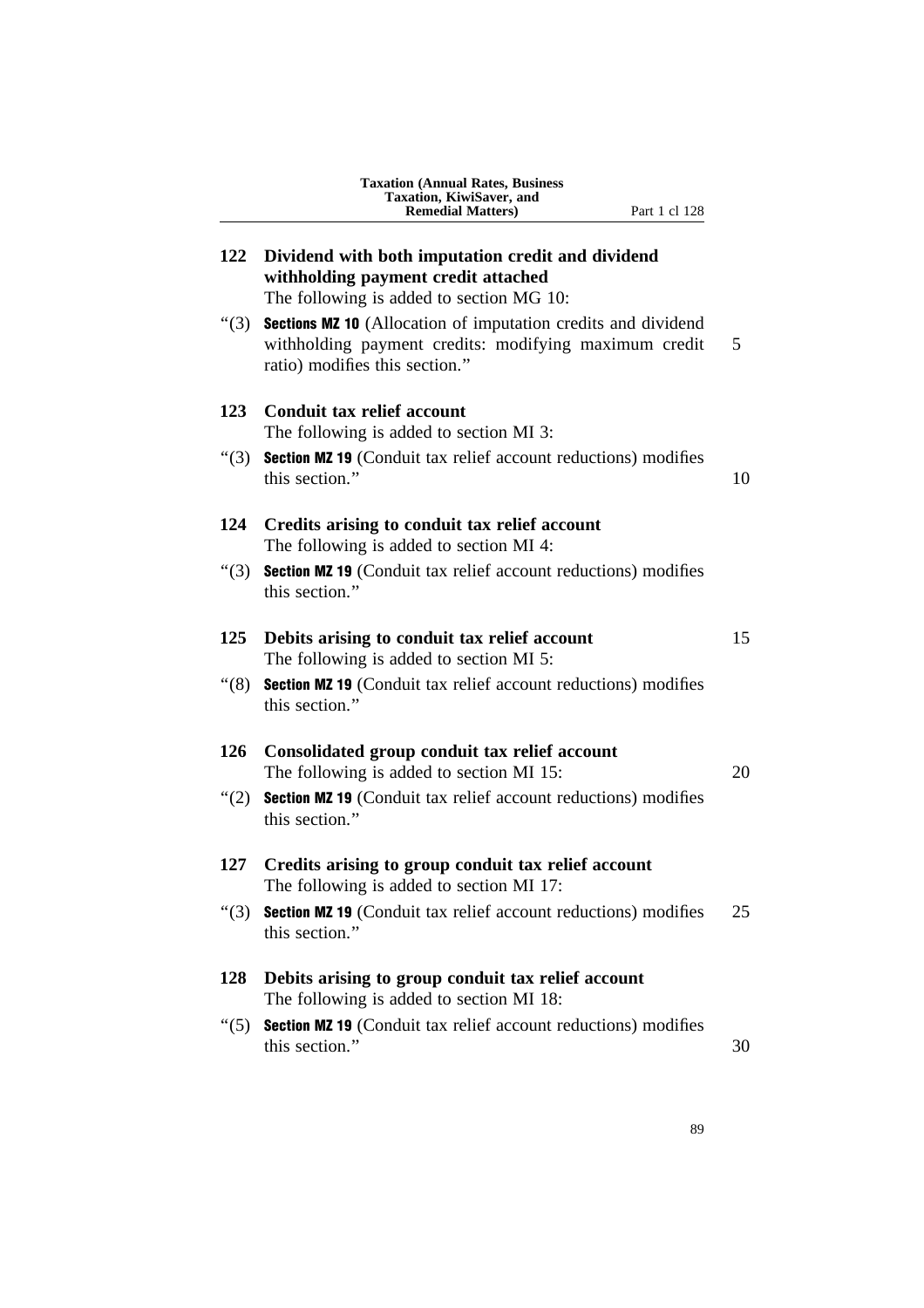| Taxation, KiwiSaver, and<br>Part 1 cl 129<br><b>Remedial Matters</b> ) |                                                                                                                                                                                                                                                                                                                                                                                                                              |    |
|------------------------------------------------------------------------|------------------------------------------------------------------------------------------------------------------------------------------------------------------------------------------------------------------------------------------------------------------------------------------------------------------------------------------------------------------------------------------------------------------------------|----|
|                                                                        |                                                                                                                                                                                                                                                                                                                                                                                                                              |    |
| 129                                                                    | <b>Credits arising to Maori authority credit account</b>                                                                                                                                                                                                                                                                                                                                                                     |    |
| (1)                                                                    | After section MK $4(1)(g)$ , the following is inserted:                                                                                                                                                                                                                                                                                                                                                                      |    |
|                                                                        | "(gb) the amount of any tax credit under <b>section LH 1</b> to which<br>the Maori authority is entitled for the imputation year:".                                                                                                                                                                                                                                                                                          |    |
| (2)                                                                    | After section MK $4(2)(d)$ , the following is inserted:                                                                                                                                                                                                                                                                                                                                                                      | 5  |
|                                                                        | "(db) in the case of a credit referred to in subsection (1)(gb), on<br>the date that the Commissioner receives the return of<br>income for the imputation year for which the Maori<br>authority claims the tax credit under section LH 1:".                                                                                                                                                                                  |    |
| (3)                                                                    | <b>Subsections (1) and (2)</b> apply for the 2008–09 and later income<br>years.                                                                                                                                                                                                                                                                                                                                              | 10 |
| 130                                                                    | New sections MZ 10 to MZ 19 added                                                                                                                                                                                                                                                                                                                                                                                            |    |
| (1)                                                                    | The following is added to subpart MZ:                                                                                                                                                                                                                                                                                                                                                                                        |    |
|                                                                        | "MZ 10 Allocation of imputation credits and dividend                                                                                                                                                                                                                                                                                                                                                                         |    |
|                                                                        | withholding payment credits: modifying maximum                                                                                                                                                                                                                                                                                                                                                                               | 15 |
|                                                                        | credit ratio                                                                                                                                                                                                                                                                                                                                                                                                                 |    |
| " $(1)$                                                                | This section applies—                                                                                                                                                                                                                                                                                                                                                                                                        |    |
|                                                                        | for a company paying a dividend in the period—<br>" $(a)$<br>beginning the first day of the company's 2008–09<br>" $(i)$<br>income year; and                                                                                                                                                                                                                                                                                 | 20 |
|                                                                        | finishing on 31 March 2010; and<br>"(ii)                                                                                                                                                                                                                                                                                                                                                                                     |    |
|                                                                        | to the company's imputation credits and dividend with-<br>" $(b)$<br>holding payment credits, to the extent of the credit<br>balances for its imputation credit account and dividend<br>withholding payment account which arise from income,<br>expenditure, memorandum account debits, credits, and<br>balances, refunds, tax, tax credits, transfers, withhold-<br>ings, or other items dealt with, arising, or calculated | 25 |
|                                                                        | using an old company tax rate.                                                                                                                                                                                                                                                                                                                                                                                               |    |
| " $(2)$                                                                | Where the amount of the imputation credits or dividend with-<br>holding payment credits that may be attached to the dividend<br>is limited by a ratio calculated in accordance with a formula<br>stated in section ME 8(1), MG 8(1), or MG $10(1)$ ,—                                                                                                                                                                        | 30 |
|                                                                        | " $(a)$<br>the company may choose to treat item a of section ME<br>8(1) as 33%, and in that item the words "that is concur-<br>rent with the imputation year" are treated as omitted:                                                                                                                                                                                                                                        | 35 |

**Taxation (Annual Rates, Business**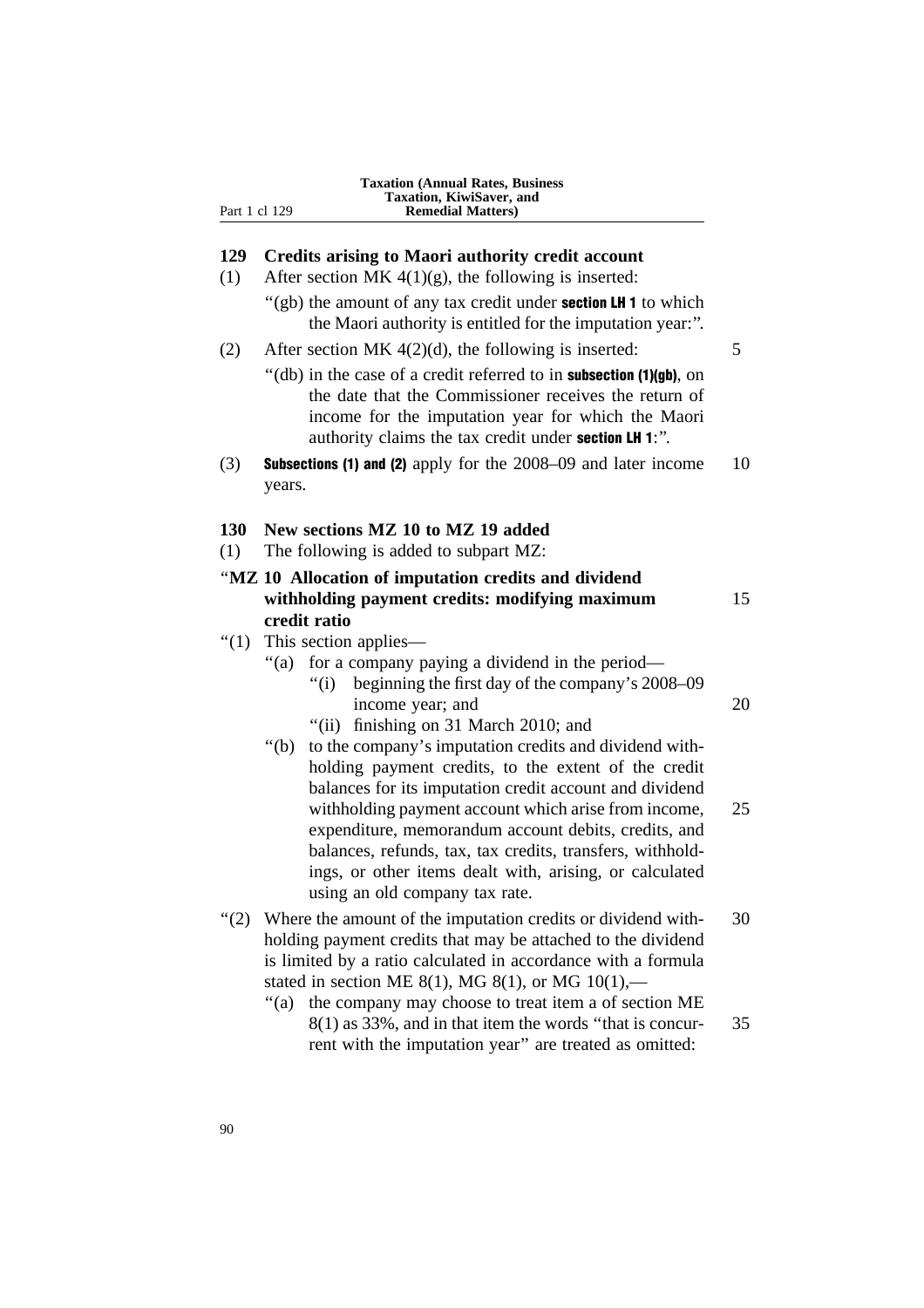|         | <b>Taxation (Annual Rates, Business</b><br>Taxation, KiwiSaver, and                                                                                                                                                                                                                                           |    |
|---------|---------------------------------------------------------------------------------------------------------------------------------------------------------------------------------------------------------------------------------------------------------------------------------------------------------------|----|
|         | <b>Remedial Matters)</b><br>Part 1 cl 130                                                                                                                                                                                                                                                                     |    |
|         | " $(b)$<br>the company may choose to treat item a of section MG<br>8(1) as 33%, and in that item the words "that is concur-                                                                                                                                                                                   |    |
|         | rent with the imputation year" are treated as omitted:<br>" $(c)$<br>the company may choose to treat item a of section MG<br>$10(1)$ as 33%, and in that item the words "that is con-<br>current with the imputation year" are treated as omitted.                                                            | 5  |
|         | "MZ 11 Benchmark dividends: credit ratio change                                                                                                                                                                                                                                                               |    |
| " $(1)$ | This section applies—                                                                                                                                                                                                                                                                                         |    |
|         | for a company paying a dividend in the period—<br>" $(a)$<br>beginning the first day of the company's 2008–09<br>" $(i)$<br>income year; and                                                                                                                                                                  | 10 |
|         | "(ii) finishing on 31 March 2010; and<br>in relation to a dividend that is a subsequent dividend<br>" $(b)$ "<br>for the purposes of sections ME $8(2)$ to (4), or MG $8(2)$                                                                                                                                  |    |
|         | to $(4)$ .<br>$\degree$ (c)<br>in relation to a benchmark dividend that—<br>was one to which section MZ 10 applied; or<br>" $(i)$<br>has a relevant ratio of 33/67, due to reasons other<br>"(ii)<br>than the application of <b>section MZ 10</b> .                                                           | 15 |
| " $(2)$ | The imputation ratio or dividend withholding payment ratio of<br>the subsequent dividend is treated as the same as the relevant<br>ratio for the relevant benchmark dividend, if, but for this<br>section, the ratio of the subsequent dividend is less than the<br>ratio of the benchmark dividend because,— | 20 |
|         | in the case of a benchmark dividend described in sub-<br>"(a)<br>section (1)(c)(i), section MZ 10 does not apply to the subse-<br>quent dividend, due to the absence of a relevant credit<br>balance described in section MZ 10(1)(b):                                                                        | 25 |
|         | "(b) in the case of a benchmark dividend described in sub-<br>section (1)(c)(ii), the subsequent dividend has a ratio of<br>30/70.                                                                                                                                                                            | 30 |
|         | "MZ 12 Determination of credit: modifying maximum ratios                                                                                                                                                                                                                                                      |    |
| " $(1)$ | This section applies—                                                                                                                                                                                                                                                                                         |    |
|         | for a person deriving a dividend in the period—<br>" $(a)$<br>"(i) beginning on the first day of the person's<br>2008-09 income year; and<br>"(ii) finishing on 31 March 2010; and                                                                                                                            | 35 |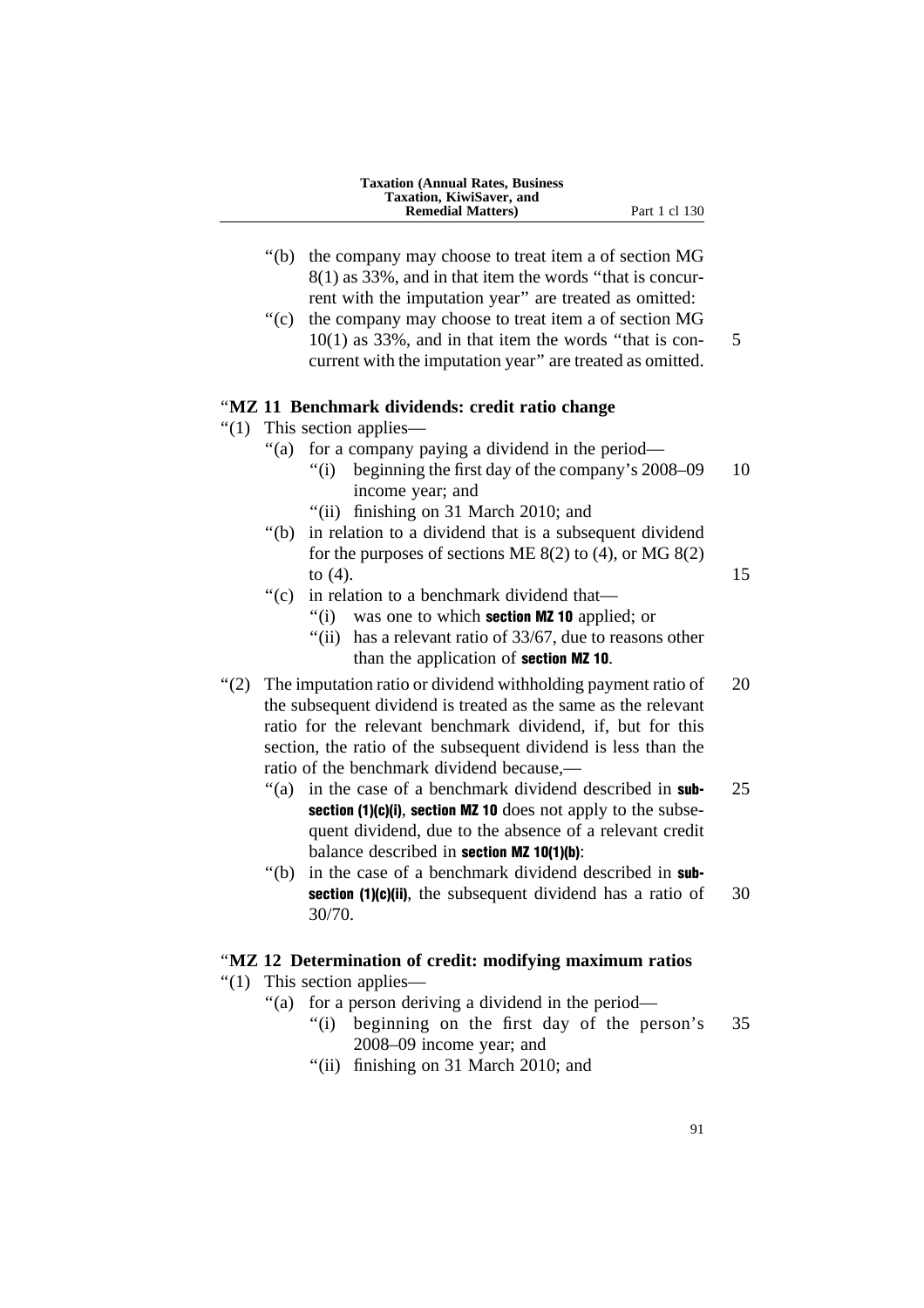| Part 1 cl 130 | Taxation, KiwiSaver, and<br><b>Remedial Matters)</b>                                                                                                                                                                                                                                                                                                                                                                                                                                                   |
|---------------|--------------------------------------------------------------------------------------------------------------------------------------------------------------------------------------------------------------------------------------------------------------------------------------------------------------------------------------------------------------------------------------------------------------------------------------------------------------------------------------------------------|
|               | " $(b)$<br>to the dividend, and to imputation credits and dividend<br>withholding payment credits attached to the dividend,<br>for which-<br>"(i)<br>the imputation ratio is greater than 30/70 and less<br>than or equal to $33/67$ ; or<br>"(ii) the dividend withholding payment ratio is greater<br>than $30/70$ and less than or equal to $33/67$ ; or<br>"(iii) the combined imputation and dividend withhold-<br>ing payment ratio is greater than 30/70 and less<br>than or equal to $33/67$ . |
| (2)           | For the purposes of section LB 1, where the amount of the<br>imputation credits or dividend withholding payment credits is<br>limited by a ratio calculated in accordance with a formula<br>stated in section ME $8(1)$ , MG $8(1)$ , or MG $10(1)$ , the relevant<br>ratio is treated as 33/67.                                                                                                                                                                                                       |
| " $(1)$       | "MZ 13 Credit of tax for imputation credits and dividend<br>withholding payment credits: modifying amount<br>This section applies—                                                                                                                                                                                                                                                                                                                                                                     |
|               | for a person deriving a dividend in the period—<br>" $(a)$<br>"(i) beginning on the first day of the person's<br>2008-09 income year; and<br>"(ii) finishing on 31 March 2010; and                                                                                                                                                                                                                                                                                                                     |
|               | " $(b)$<br>to the dividend, and to imputation credits and dividend<br>withholding payment credits attached to the dividend,<br>for which-<br>the imputation ratio is greater than 30/70 and less<br>" $(i)$<br>than or equal to $33/67$ ; or<br>" $(ii)$<br>the dividend withholding payment ratio is greater                                                                                                                                                                                          |
|               | than $30/70$ and less than or equal to $33/67$ ; or<br>"(iii) the combined imputation and dividend withhold-<br>ing payment ratio is greater than 30/70 and less<br>than or equal to $33/67$ ; and<br>``(c)<br>if the person is a new tax rate person in the period for                                                                                                                                                                                                                                |
| " $(2)$       | the dividend.<br>For imputation credits or dividend withholding payment<br>credits attached to the dividend, described in <b>subsection</b> (1)(b)(i)<br>or (ii), the amount of the tax credit that the person is entitled<br>to under whichever of section LB $2(2)$ or LD $8(2)$ is relevant is<br>calculated using the following formula:                                                                                                                                                           |

**Taxation (Annual Rates, Business**

92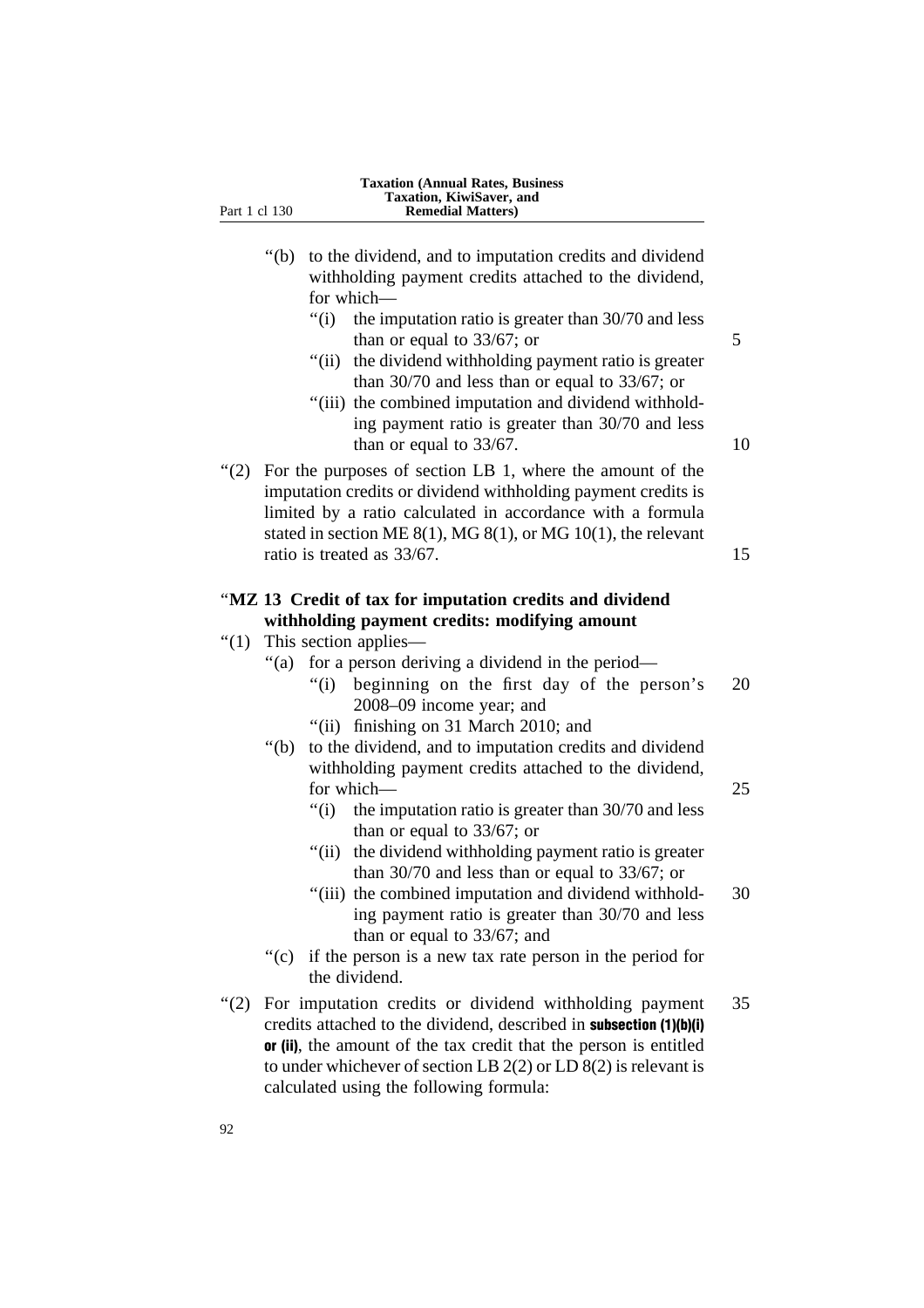**Taxation (Annual Rates, Business Taxation, KiwiSaver, and Remedial Matters**) Part 1 cl 130

#### dividend and credits  $\times$  0.30.

- ''(3) In the formula in subsection (2), **dividend and credits** means whichever is relevant of the imputation credits or the dividend withholding credits included in the person's assessable income for the purposes of sections LB  $2(1)$  or LD  $8(1)$ , 5 together with the dividend to which the relevant credits are attached. "(4) For imputation credits and dividend withholding payment credits attached to the dividend, described in subsection (1)(b)(iii), the total amount of the tax credits (the **tax credit** 10 **total**) that the person is entitled to under sections LB 2(2) and LD 8(2) is calculated using the following formula: dividend and credits  $\times$  0.30. ''(5) In the formula in subsection (4), **dividend and credits** means the imputation credits and the dividend withholding credits 15 included in the person's assessable income for the purposes of sections LB 2(1) and LD 8(1), together with the dividend to which the credits are attached. ''(6) For the purposes of the person's entitlement to a tax credit under whichever of section LB  $2(2)$  or LD  $8(2)$  is relevant, the 20 imputation credits and dividend withholding payment credits are reduced to the tax credit total by reducing imputation credits before dividend withholding payment credits. ''**MZ 14 Credits for non-resident investors**  $''(1)$  This section applies— 25 "(a) for a company paying or deriving a dividend with imputation credits attached in the period— ''(i) beginning on the first day of the company's 2008–09 income year; and "(ii) finishing on 31 March 2010; and  $30$ ''(b) to a dividend and imputation credits, to the extent to which, in the absence of subpart LE,— "(i) the combined imputation and dividend withholding payment ratio imputation ratio is greater than 30/70 and less than or equal to 33/67; or 35 "(ii) the imputation ratio is greater than 30/70 and less than or equal to 33/67; and "(c) section LE  $2(1)$  or LE  $3(2)$  apply to the company.
	- 93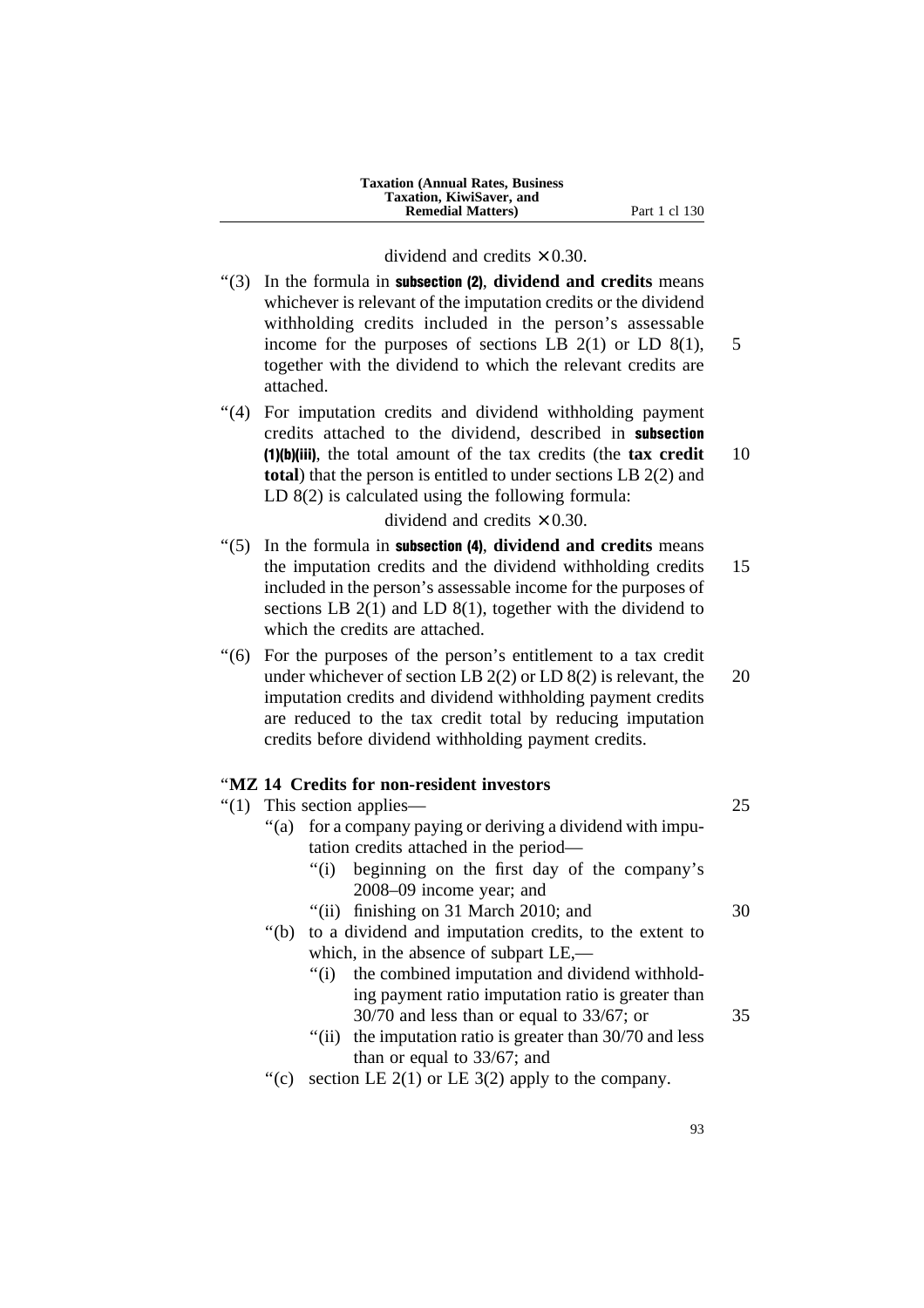|               | <b>Taxation (Annual Rates, Business)</b><br>Taxation, KiwiSaver, and |
|---------------|----------------------------------------------------------------------|
| Part 1 cl 130 | <b>Remedial Matters</b> )                                            |

- ''(2) If the dividend and imputation credits have a ratio, described in subsection  $(1)(b)(i)$  or (ii) that is equal to 33/67, then any tax credit that the company is entitled to is calculated using the formula in LE 2(2), treating 7/10 as 67/120.
- $\degree$ (3) If the dividend and imputation credits have a ratio, described  $\frac{5}{5}$ in **subsection (1)(b)(i) or (ii)** that is less than  $33/67$ , then, to the extent to which a part of the dividend and imputation credits has a ratio of 33/67 due to the application of **section MZ 10**, any tax credit that the company is entitled to is calculated using the formula in LE  $2(2)$ , treating  $7/10$  as  $67/120$ . 10
- $''(4)$  To the extent to which **subsection (2) or (3)** apply, for the purposes of applying relevant provisions in sections ME 8, MG 8, and GC 22 under section LE 2(9) and (10), those provisions apply using the ratio 33/67 and the old company tax rates.
- "(5) If the company derives a dividend to which this section 15 applies, item **T** in section LE 3(6) is treated as 33%, to the extent to which a part of the supplementary dividend for the dividend was calculated using the formula in section LE 2, treating 7/10 as 67/120.

#### ''**MZ 15 Fully credited: modifying the actual ratio** 20

## ''(1) This section applies—

- ''(a) for a person in the period—
	- ''(i) beginning on the first day of the person's 2008–09 income year; and
	- "(ii) finishing on 31 March 2010; and  $25$
- ''(b) to a dividend for which, in the absence of this section, the actual ratio under section CD  $32(26)(b)$  is greater than 30/70 and less than or equal to 33/67.
- $(2)$  For the purposes of calculating, under section CD 32(26), the part of the dividend that is fully credited, the actual ratio under 30 section CD 32(26)(b) is treated as 30/70.

## ''**MZ 16 Dividends from qualifying companies: modifying for tax rate change**

- ''(1) This section applies—
	- ''(a) for a qualifying company paying a dividend in the 35 period—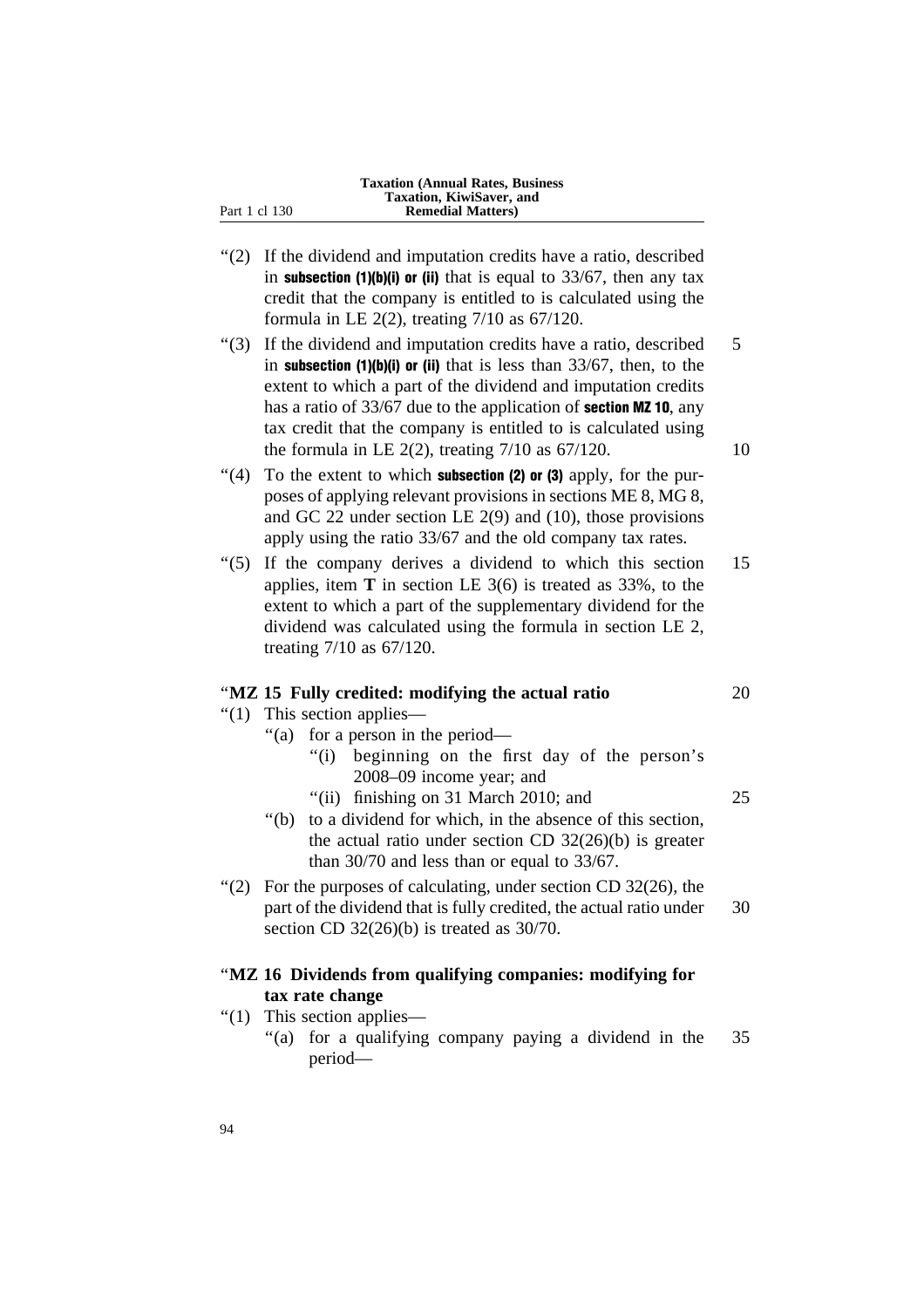| <b>Taxation (Annual Rates, Business)</b> |
|------------------------------------------|
| Taxation, KiwiSaver, and                 |
| <b>Remedial Matters</b> )                |

- ''(i) beginning the first day of the company's 2008–09 income year; and
- ''(ii) finishing on 31 March 2010; and
- ''(b) to the extent to which section MZ 10 applies for the dividend. 5
- "(2) For the purposes of calculating, under section HG  $13(1)(a)$ , the extent to which the dividend is exempt income of the shareholder, item **c** of section HG 13(1)(a)(i) is treated as 0.33.
- $\degree$ (3) For the purposes of determining, under section HG 13(3)(a), 10 the maximum imputation credit which may be attached to the dividend by virtue of section ME  $8(1)$ , section ME  $8(1)$  is modified by section MZ 10.
- $\lq(4)$  For the purposes of determining, under section HG 13(4)(a), the maximum dividend withholding payment credit which 15 may be attached to the dividend by virtue of sections MG 8(1) and MG  $10(1)$ , those sections are modified by **section MZ 10**.

## ''**MZ 17 Attaching imputation credits and notional distributions: modifying amounts**

- $''(1)$  This section applies— 20
	- "(a) for a statutory producer board or a co-operative company that determines to pay a cash distribution or make a notional distribution in the period—
		- ''(i) beginning the first day of the board's or company's 2008–09 income year; and 25
		- ''(ii) finishing on 31 March 2010; and
	- ''(b) to the board's or company's imputation credits, to the extent of the credit balance for the relevant imputation credit account that arises from income, expenditure, memorandum account debits, credits, and balances, 30 refunds, tax, tax credits, transfers, withholdings, or other items dealt with, arising, or calculated using an old company tax rate.
- "(2) For the purposes of a statutory producer board calculating, under section ME  $31(1)$ , the aggregate imputation credits  $35$ attaching to a cash distribution, the statutory producer board may choose to treat item b of section ME 31(1) as 33%.

**Part 1 cl 130**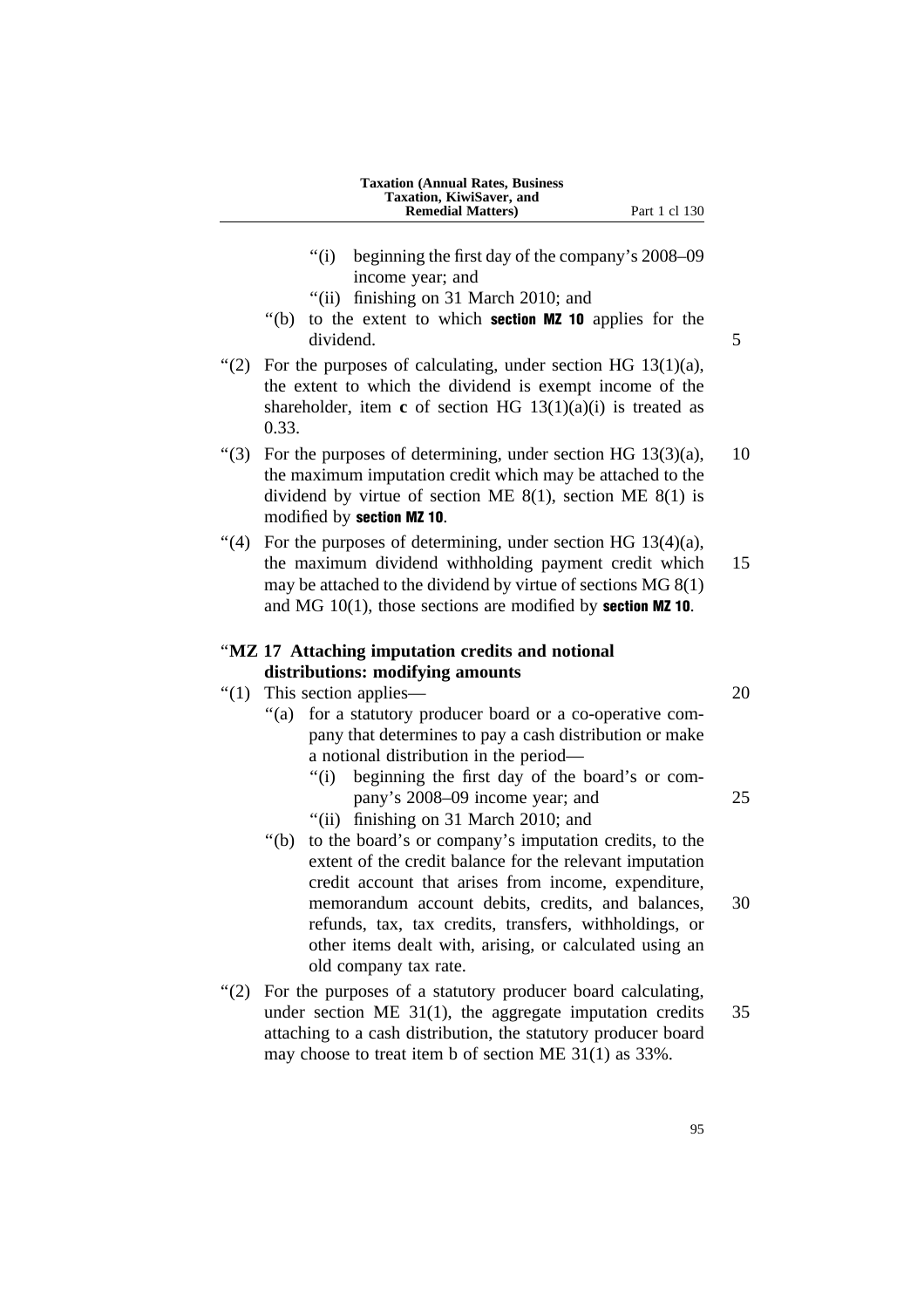|               | Taxation, KiwiSaver, and  |
|---------------|---------------------------|
| Part 1 cl 130 | <b>Remedial Matters</b> ) |

''(3) For the purposes of a statutory producer board calculating, under section ME 33(1), the amount of the notional distribution deemed a dividend, the statutory producer board may choose to treat item b of section ME 33(1) as 33%.

**Taxation (Annual Rates, Business**

- $\degree$ (4) For the purposes of a co-operative company calculating, under 5 section ME 36(1), the aggregate imputation credits attaching to the cash distribution, the co-operative company may choose to treat item b of section ME 36(1) as 33%, if it is not a Maori authority.
- $\degree$ (5) For the purposes of a co-operative company calculating, under 10 section ME 38(1), the amount of the notional distribution deemed a dividend, the co-operative company may choose to treat item b of section ME 38(1) as 33%, if it is not a Maori authority.

## ''**MZ 18 BETA reductions** 15

- ''(1) This section applies to—
	- "(a) credits and debits that are in the branch equivalent tax account of a company or a consolidated group before the first day of their 2008–09 income year:
	- ''(b) credits and debits which arise to the branch equivalent 20 tax account of a company or a consolidated group on or after the first day of their 2008–09 income year, if the credits and debits relate to their 2007–08 or earlier income years.
- "(2) The credits and debits are reduced by multiplying them by  $25$ 30/33.

## ''**MZ 19 Conduit tax relief account reductions**

- ''(1) This section applies to—
	- ''(a) credits and debits that are in the conduit tax relief account of a company or a consolidated group before 30 the first day of their 2008–09 income year:
	- ''(b) credits and debits which arise to the conduit tax relief account of a company or a consolidated group on or after the first day of their 2008–09 income year, if the credits and debits relate to their 2007–08 or earlier 35 income years.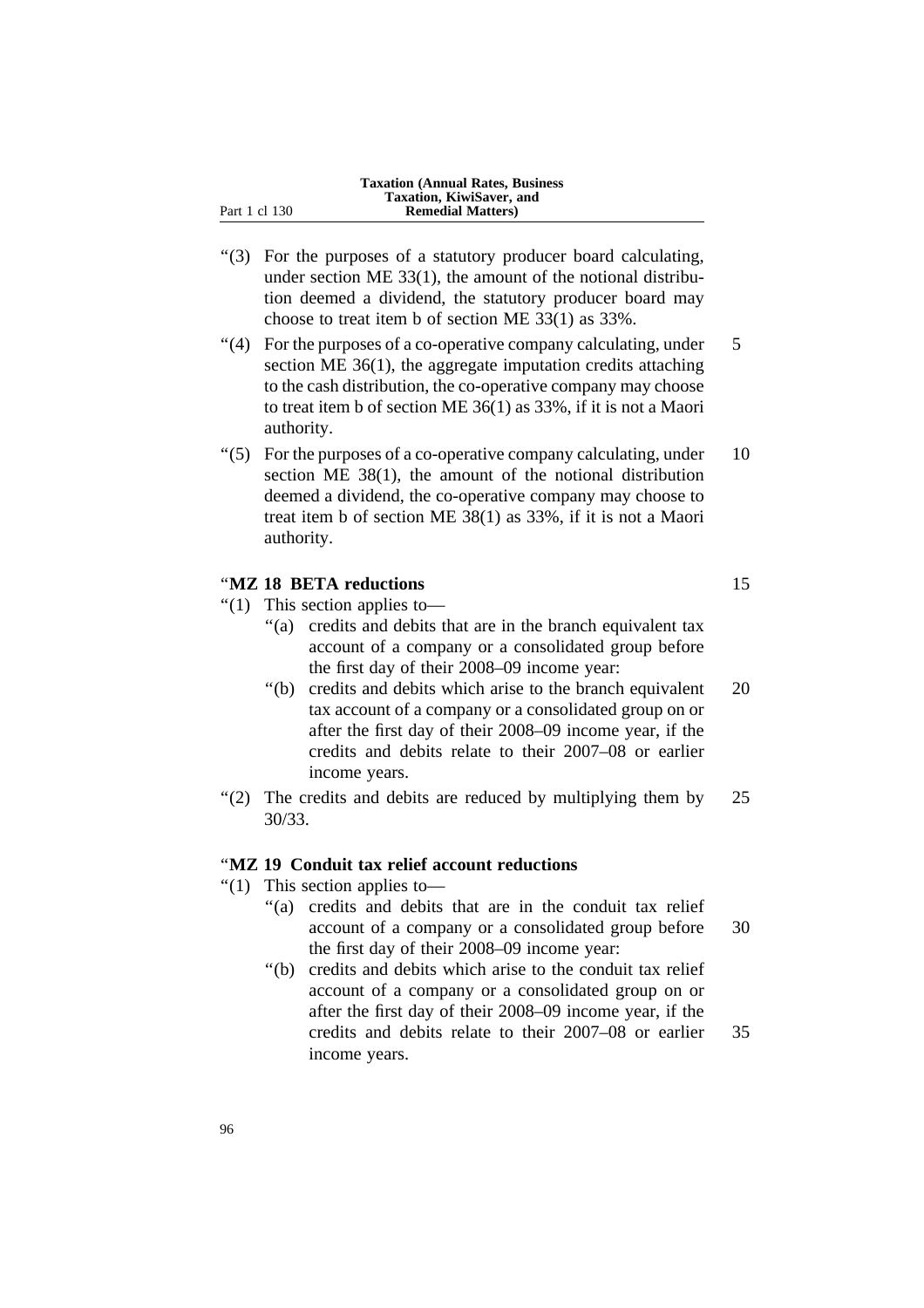| <b>Taxation (Annual Rates, Business)</b> |
|------------------------------------------|
| <b>Taxation, KiwiSaver, and</b>          |
| <b>Remedial Matters</b> )                |

"(2) The credits and debits are reduced by multiplying them by 30/33.'' (2) Subsection (1) applies for the 2008–09 and later income years. **131 Private use of motor vehicle: when schedular value not used** 5 (1) In section ND 1U(1), "clause 6" is replaced by "clause 5". (2) In section ND 1U(2), in the words before paragraph (a), "clause 2" is replaced by "clause 4". (3) In section ND 1U(3), "clause 2" is replaced by "clause 4". (4) Subsections (1) to (3) apply for a person's liability for fringe 10 benefit tax for a period beginning on or after 1 April 2006. **132 Private use of motor vehicle: when schedular value used** (1) In section ND 1V(1), "clause  $6$ " is replaced by "clause  $5$ ". (2) Subsection (1) applies for a person's liability for fringe benefit tax for a period beginning on or after 1 April 2006. 15 **133 New subpart NEB inserted** After subpart NEA, the following is inserted: ''Subpart NEB—Retirement scheme contribution withholding tax ''**NEB 1 Retirement scheme contribution withholding tax** 20 **imposed** ''*Retirement scheme contribution subject to withholding tax* ''(1) A retirement scheme contribution made to a retirement savings scheme is subject to retirement scheme contribution withholding tax at the rate stated in schedule 1 part A, clause  $11 \t 25$ (Basic rates of income tax, specified superannuation contribution withholding tax, and retirement scheme contribution withholding tax).

''*Amount of retirement scheme contribution*

"(2) For the purposes of the RSCWT rules, unless the context 30 otherwise requires, the amount of a retirement scheme contribution is the total of—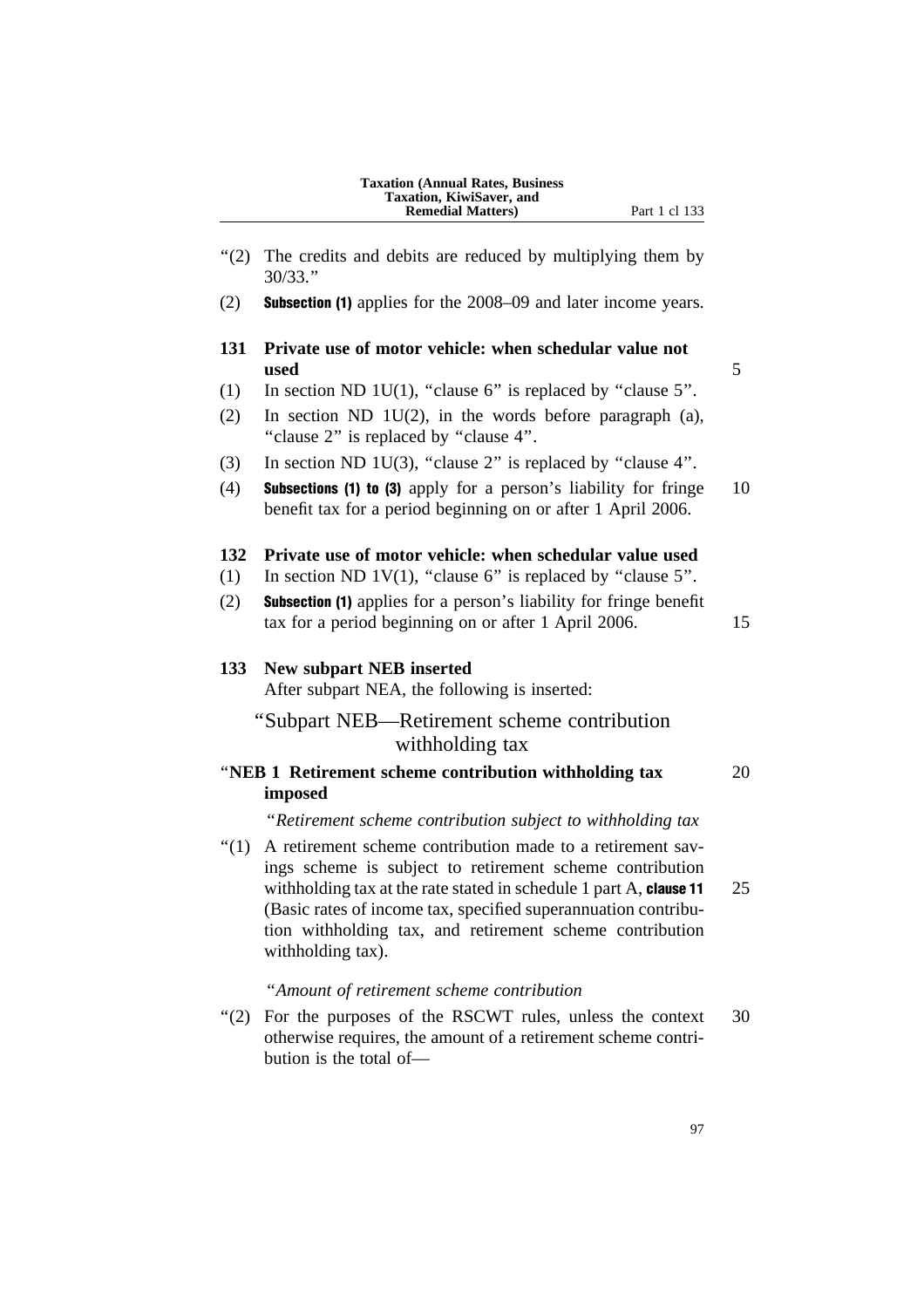- ''(a) the amount received as the retirement scheme contribution by the retirement savings scheme and not deducted under section NEB 2 on behalf of the retirement scheme contributor; and
- ''(b) the amount of retirement scheme contribution with- 5 holding tax payable under the RSCWT rules on the retirement scheme contribution.

''Defined in this Act: retirement savings scheme, retirement scheme contribution, retirement scheme contribution withholding tax, retirement scheme prescribed rate, RSCWT rules  $\frac{10}{3}$  and  $\frac{10}{3}$  and  $\frac{10}{3}$  and  $\frac{10}{3}$ 

## ''**NEB 2 Retirement scheme contribution withholding tax to be deducted**

## ''*Responsibility of retirement scheme contributor to deduct*

"(1) A retirement scheme contributor who pays to a retirement savings scheme an amount that represents a retirement 15 scheme contribution for a person must, at the time of the payment, deduct from the amount an amount of retirement scheme contribution withholding tax determined under **section** NEB 1.

## ''*Appointment of retirement savings scheme as agent* 20

''(2) A retirement scheme contributor who pays a retirement scheme contribution to a retirement savings scheme may appoint the retirement savings scheme as agent to make the deduction required by subsection (1).

''Defined in this Act: retirement savings scheme, retirement scheme contribution, 25 retirement scheme contribution withholding tax, retirement scheme contributor

## ''**NEB 3 Payment and notice of deductions**

#### ''*Payment and notice*

- ''(1) A retirement scheme contributor or retirement savings scheme who deducts retirement scheme contribution withholding tax 30 from a retirement scheme contribution must, not later than the 20th of the month following the month in which the deduction is made,—
	- ''(a) pay the amount of the deduction to the Commissioner; and 35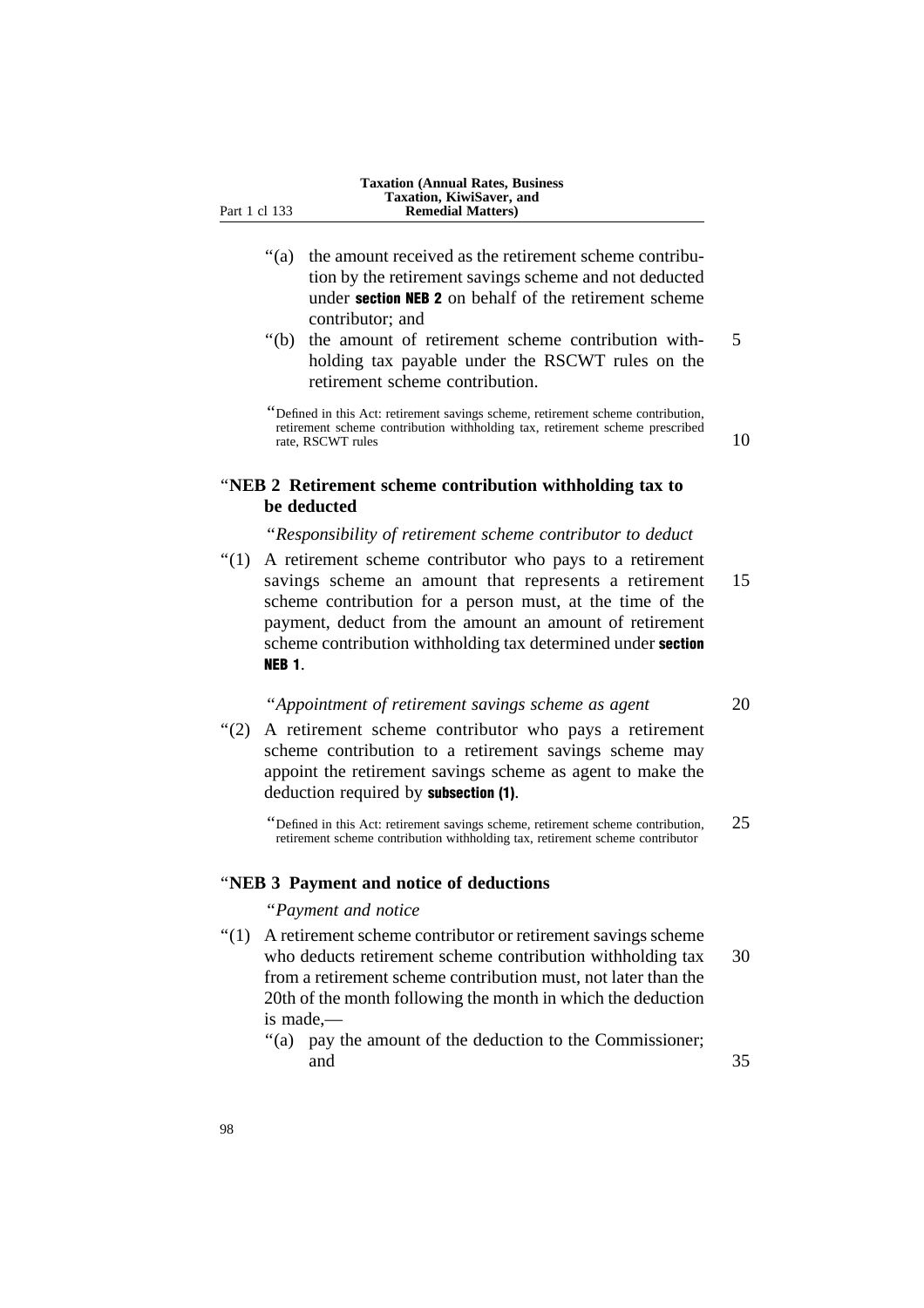| <b>Taxation (Annual Rates, Business)</b> |
|------------------------------------------|
| Taxation, KiwiSaver, and                 |
| <b>Remedial Matters</b> )                |

''(b) give to the Commissioner, in a notice in a form acceptable to the Commissioner, a figure for the amount of retirement scheme contribution withholding tax being paid for the month of the deduction other than by the use of imputation credits and Maori authority credits. 5

#### ''*Amalgamating company*

''(2) If an amalgamating company ceases to exist on an amalgamation, subsection (1) applies from the time of the amalgamation as if retirement scheme contribution withholding tax deductions payable by the amalgamating company in the year pre- 10 ceding the year in which the amalgamation takes place were payable by the amalgamated company.

''Defined in this Act: Commissioner, imputation credit, Maori authority credit, notice, retirement savings scheme, retirement scheme contribution, retirement scheme contribution withholding tax, retirement scheme contributor, tax file 15 number

## ''**NEB 4 Failure to deduct**

''*Debt owing to Commissioner*

- "(1) If a retirement scheme contributor or retirement savings scheme fails to deduct retirement scheme contribution with- 20 holding tax from a retirement scheme contribution for a person as required by **section NEB 1**, an amount calculated using the formula in subsection  $(2)$  is a debt-
	- ''(a) payable to the Commissioner by the retirement scheme contributor; and 25
	- ''(b) becoming due and payable on the 20th of the month following the month in which the retirement scheme contribution was made.

''*Formula for amount of debt*

- ''(2) The amount of the debt is calculated using the formula— 30
	- $\frac{\text{tax rate}}{1 \text{tax rate}}$  × contribution to scheme tax already paid.
- 99

**Part 1 cl 133**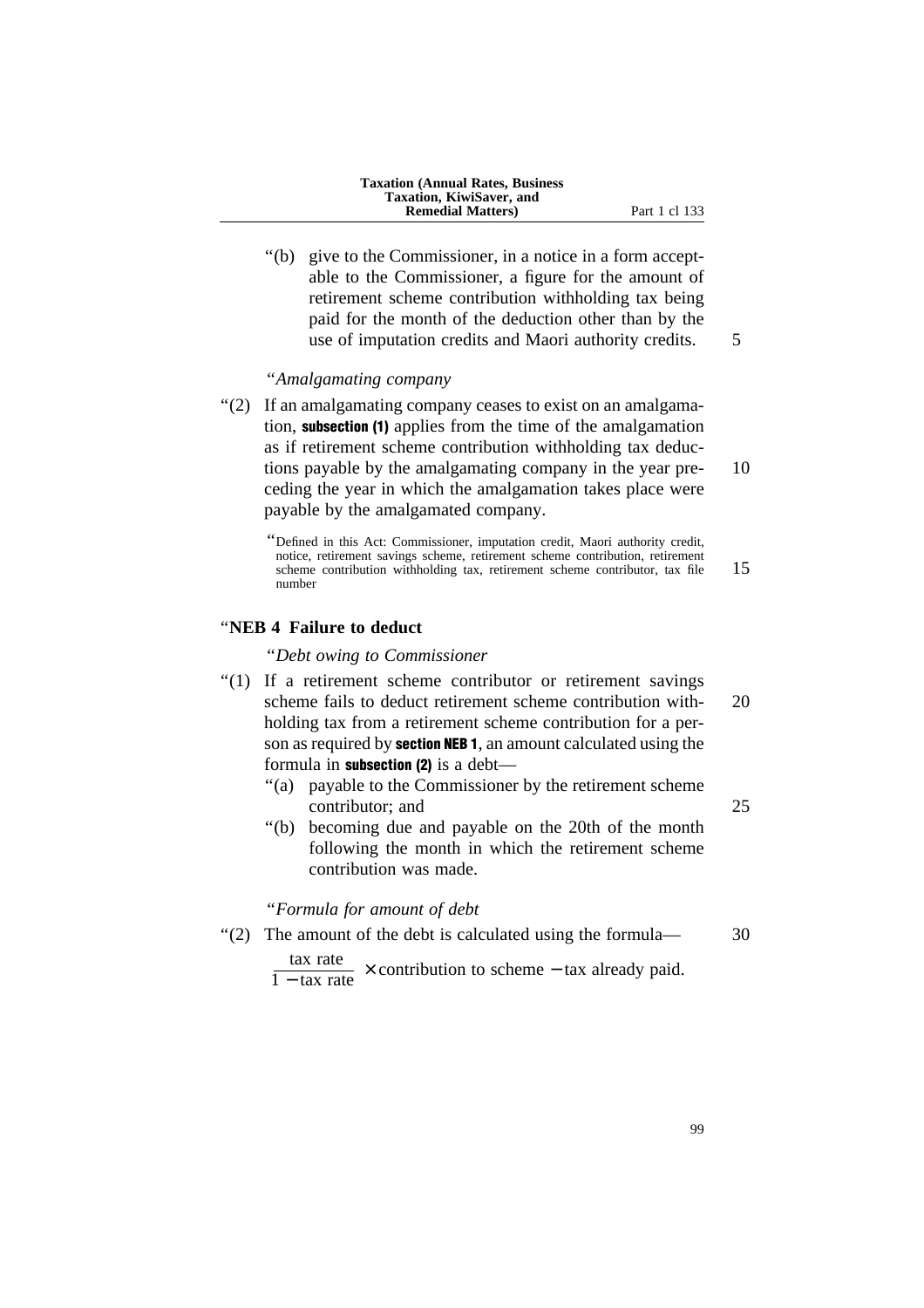''*Definition of items in formula*

 $\cdot$ (3) The items in the formula are defined in **subsections (4) to (6)**.

''*Tax rate*

"(4) **Tax rate** is the rate of retirement scheme contribution withholding tax for the person stated in schedule 1 part A, clause  $11 \quad 5$ (Basic rates of income tax, specified superannuation contribution withholding tax, and retirement scheme contribution withholding tax).

## ''*Contribution to scheme*

''(5) **Contribution to scheme** is the amount of the retirement 10 scheme contribution received by the retirement savings scheme, excluding the amount of retirement scheme contribution withholding tax.

#### ''*Tax already paid*

''(6) **Tax already paid** is any amount of retirement scheme contri- 15 bution withholding tax for the contribution that has already been paid.

''Defined in this Act: Commissioner, retirement savings scheme, retirement scheme contribution, retirement scheme contribution withholding tax, retirement scheme contributor 20

#### ''**NEB 5 Retirement savings schemes**

''*Eligibility to be retirement savings scheme*

- ''(1) An entity is eligible to be a retirement savings scheme for a person if—
	- "(a) the entity is a portfolio investment entity; and 25
	- ''(b) under the rules (the **distribution rules**) governing the distribution by the entity of funds in which the person has an interest, the availability of distributions to the person is restricted before the person reaches an age of retirement specified in the rules; and  $30$
	- "(c) under the distribution rules, the person is not permitted to make a withdrawal before the age of retirement other than a withdrawal—
		- ''(i) for the repayment by the person of a student loan as defined in the Students Loan Scheme Act 35 1992: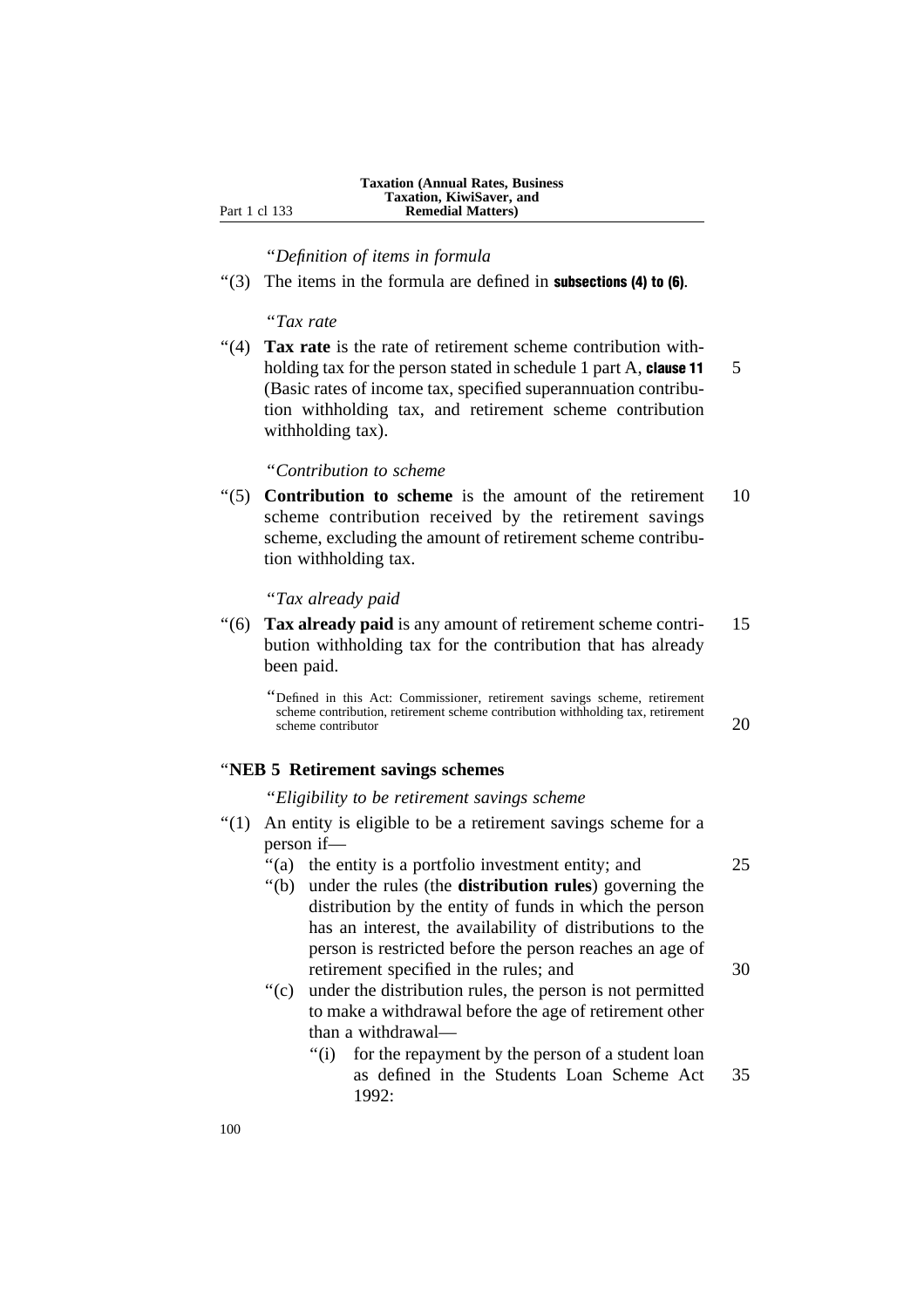|         | <b>Taxation (Annual Rates, Business)</b><br>Taxation, KiwiSaver, and<br><b>Remedial Matters</b> )<br>Part 1 cl 133                                                                                                                           |    |
|---------|----------------------------------------------------------------------------------------------------------------------------------------------------------------------------------------------------------------------------------------------|----|
|         | "(ii) that the person would be permitted to make if the<br>scheme were a KiwiSaver scheme under the<br>KiwiSaver Act 2006; and<br>"(d) the Commissioner approves the distribution rules as                                                   |    |
|         | being fair and reasonable.                                                                                                                                                                                                                   | 5  |
|         | "Retirement savings scheme for person                                                                                                                                                                                                        |    |
| " $(2)$ | An entity is a retirement savings scheme for a person for an<br>income year if, in the income year,—<br>"(a) the entity is eligible to be a retirement savings scheme                                                                        |    |
|         | for the person under <b>subsection</b> (1); and                                                                                                                                                                                              | 10 |
|         | "(b) the entity holds funds from a retirement scheme contri-<br>bution for the person.                                                                                                                                                       |    |
|         | Defined in this Act: Commissioner, income year, portfolio investment entity,<br>retirement savings scheme, retirement scheme contribution, retirement scheme<br>contributor                                                                  | 15 |
|         | "NEB 6 Retirement scheme contributors                                                                                                                                                                                                        |    |
|         | "Eligibility to be retirement scheme contributor"                                                                                                                                                                                            |    |
| " $(1)$ | An entity is eligible to be a retirement scheme contributor for                                                                                                                                                                              |    |
|         | a person if-                                                                                                                                                                                                                                 |    |
|         | "(a)<br>the entity is—<br>"(i) the trustee of a widely-held trust that is a unit<br>trust:                                                                                                                                                   | 20 |
|         | "(ii) a company other than a close company:                                                                                                                                                                                                  |    |
|         | "(iii) a Maori authority; and<br>the person is a unit holder, shareholder, or member, of<br>" $(b)$<br>the entity.                                                                                                                           | 25 |
|         | "Retirement scheme contributor for person                                                                                                                                                                                                    |    |
| " $(2)$ | An entity is a retirement scheme contributor for a person for<br>an income year if,—                                                                                                                                                         |    |
|         | in the income year, the entity is eligible to be a retire-<br>" $(a)$<br>ment scheme contributor under <b>subsection</b> (1); and                                                                                                            | 30 |
|         | " $(b)$<br>in or before the income year, the entity makes a pay-<br>ment intended to be a retirement scheme contribution<br>for the person.                                                                                                  |    |
|         | "Defined in this Act: close company, company, income year, Maori authority,<br>retirement savings scheme, retirement scheme contribution, retirement scheme<br>contributor, shareholder, trustee, unit holder, unit trust, widely-held trust | 35 |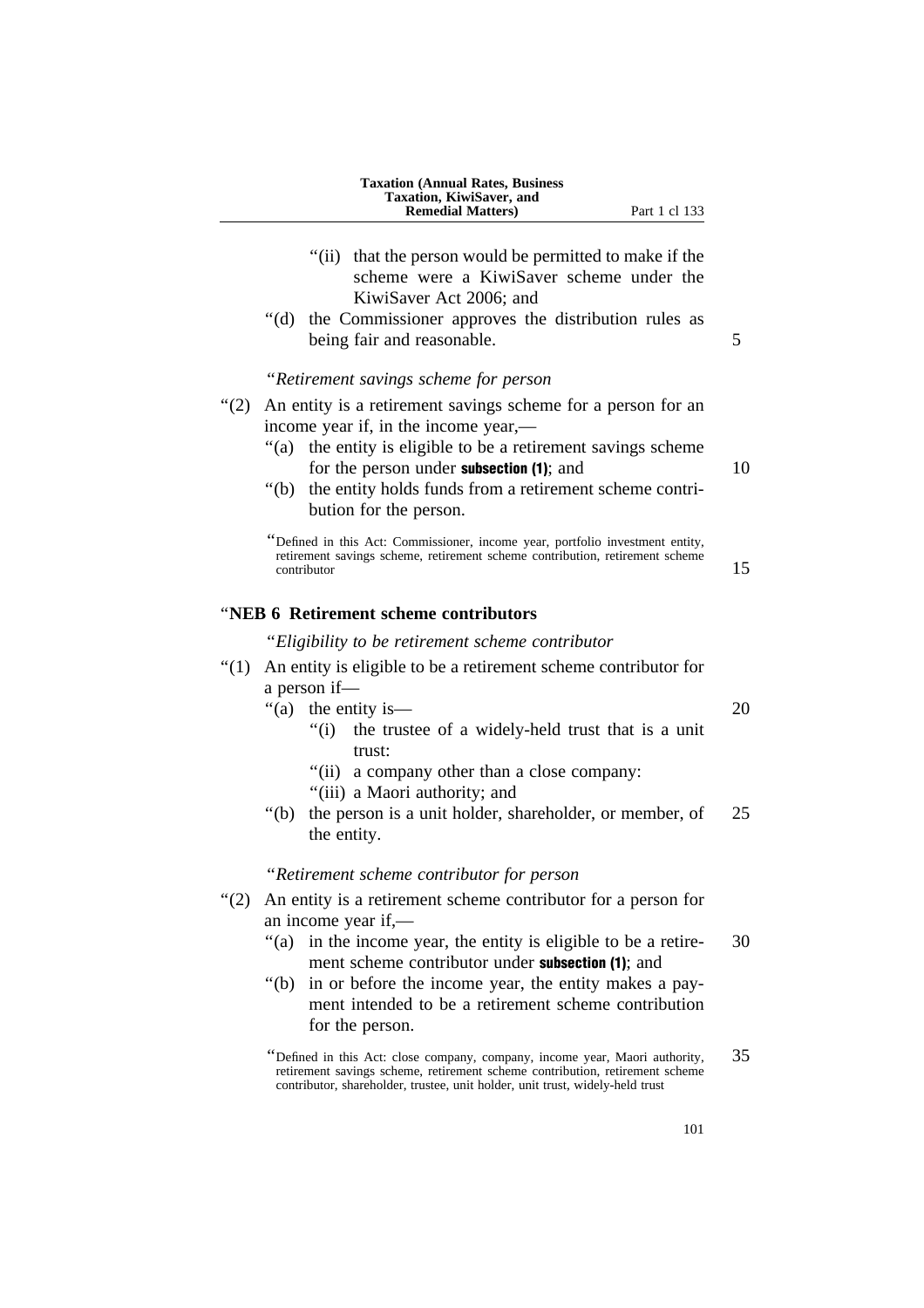## ''**NEB 7 Application of other provisions to retirement scheme contribution withholding tax**

''*Section GC 20 and sections 170(2), 171, and 172 of the Tax Administration Act 1994*

- $\degree$ (1) For the purposes of the RSCWT rules, section GC 20 (Agree- 5 ments not to make resident withholding tax deductions to be void) and sections 170(2), 171, and 172 of the Tax Administration Act 1994, as far as they are applicable and with any necessary modifications, apply as if—
	- ''(a) a reference to a resident withholding tax deduction were 10 a reference to a deduction of retirement scheme contribution withholding tax:
	- ''(b) a reference to the RWT rules were a reference to the RSCWT rules.

#### ''*Other provisions, except for RSCWT rules* 15

''(2) The provisions of this Act and of the Tax Administration Act 1994 other than the provisions affected by subsection (1), as far as they are applicable and with any necessary modifications, apply as if retirement scheme contribution withholding tax were income tax levied under section BB 1 (Imposition of 20 income tax).

''*Relationship with other RSCWT rules*

 $\cdot$ (3) Subsections (1) and (2) are subject to the other RSCWT rules.

''Defined in this Act: income tax, resident withholding tax deduction, retirement scheme contribution withholding tax, RSCWT rules, RWT rules''. 25

## **134 Resident withholding tax deductions from dividends deemed to be dividend withholding payment credits**

(1) In section NF 8(1), ''LD 9'' is replaced by ''LD 9, excluding sections LB  $1(1)(d)$  and  $(e)$ ".

#### (2) Subsection (1) applies— 30

- (a) for the  $2008-09$  and later income years, unless **paragraph** (b) applies:
- (b) on and after 1 April 2008 for a portfolio tax rate entity that does not choose to be subject to section HL 22.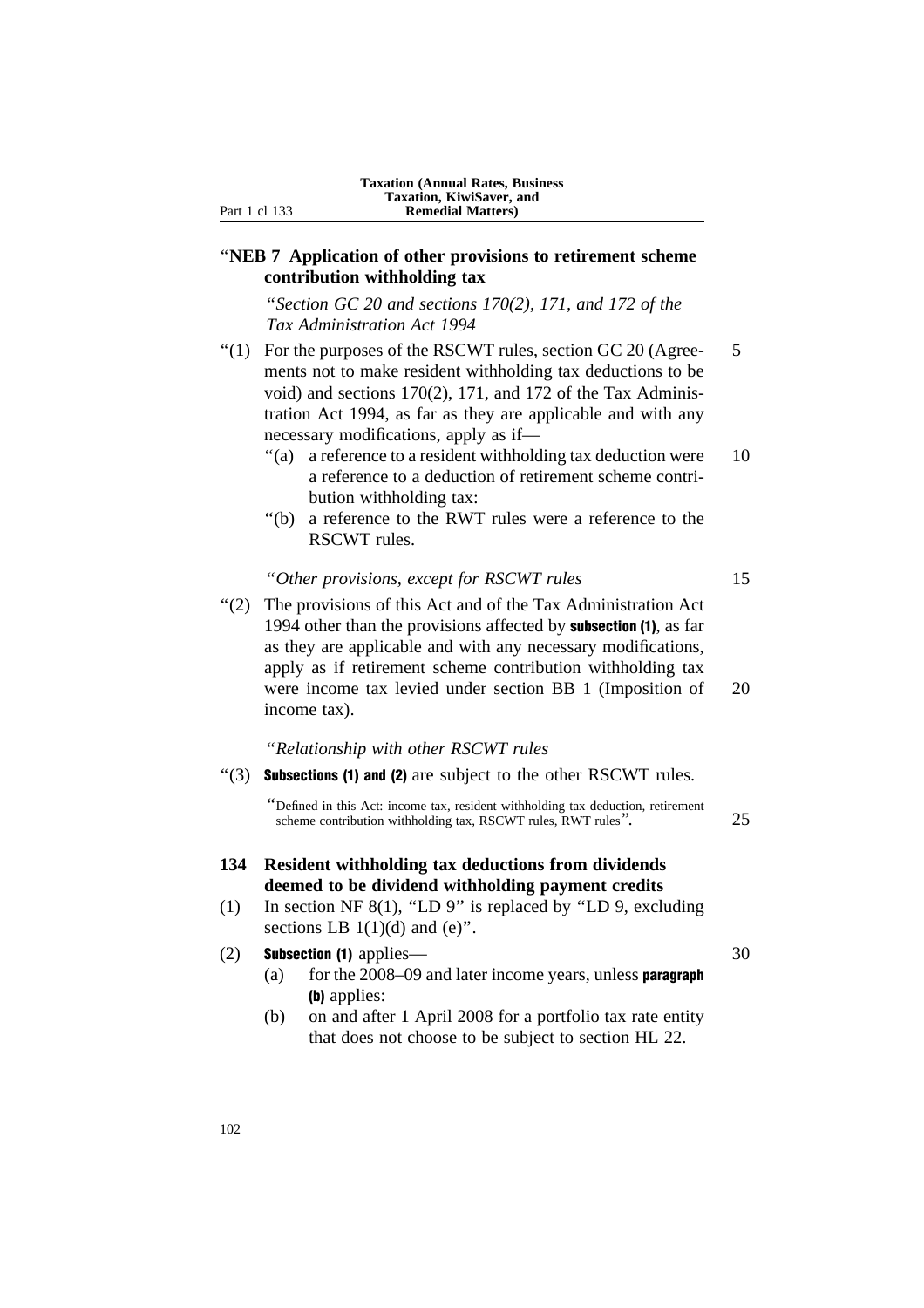## **135 Definitions**

- (1) This section amends section OB 1.
- (2) In the definition of **applicable basic tax rate**,—
	- (a) in paragraph (a), ''(Basic rates of income tax and specified superannuation contribution withholding  $\text{tax}$ )" is 5 replaced by ''(Basic rates of income tax, specified superannuation contribution withholding tax, and retirement scheme contribution withholding tax)'':
	- (b) in paragraph (b), ''(Basic rates of income tax and specified superannuation contribution withholding tax)" is 10 omitted.
- (3) After the definition of **at all relevant times**, the following is inserted:

"**attendant care** is defined in schedule 1, clause 12 of the Injury Prevention, Rehabilitation, and Compensation Act 15  $2001$ ".

- (4) In the definition of **basic rates**, ''(Basic rates of income tax and specified superannuation contribution withholding tax)'' is replaced by ''(Basic rates of income tax, specified superannuation contribution withholding tax, and retirement scheme 20 contribution withholding tax)''.
- (5) In the definition of **child**, paragraph (b), ''Tax credits for family support and family plus" is replaced by "Tax credits for families''.
- (6) In the definition of **child**, paragraph (b)(iii), ''family tax 25 credit'' is replaced by ''minimum family tax credit''.
- (7) In the definition of **civil union partner**, ''Tax credits for family support and family plus" is replaced by "Tax credits for families''.
- (8) After the definition of **core acquisition price**, the following is 30 inserted:

''**core technology** is defined in section LH 6(3) (Eligibility of types of expenditure and depreciation loss)''.

(9) After the definition of **District Committee**, the following is inserted: 35 ''**district health board** means a district health board estab-

lished by or under section 19 of the New Zealand Public Health and Disability Act 2000''.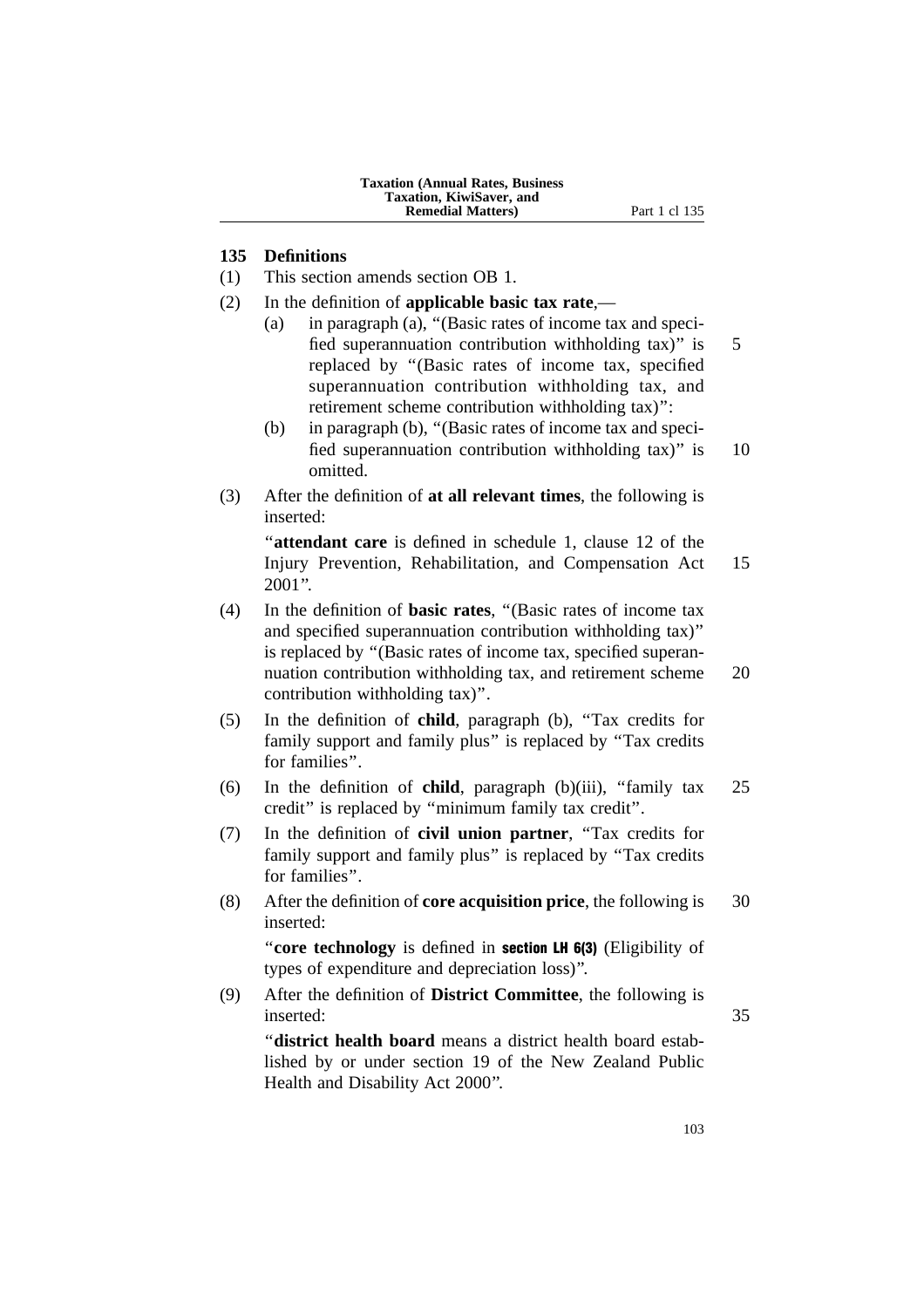- (10) In the definition of **elected period**, ''Tax credits for family support and family plus'' is replaced by ''Tax credits for families''.
- (11) In the definition of **eligible period**, paragraph (f), ''ringfenced family support recipient" is replaced by "ring-fenced 5 family tax credit recipient''.
- (12) In the definition of **employer's contributions to superannuation savings**, paragraph (a)(ii), ''(Basic rates of income tax and specified superannuation contribution withholding tax)'' is replaced by ''(Basic rates of income tax, specified superan- 10 nuation contribution withholding tax, and retirement scheme contribution withholding tax)''.
- (13) In the definition of **employment**, paragraph (d), ''Tax credits for family support and family plus'' is replaced by ''Tax credits for families". 15
- (14) In the definition of **employment**, paragraph (e), ''family tax credit'' is replaced by ''minimum family tax credit''.
- (15) After the definition of **fair dividend rate method**, the following is inserted:

"fair value method is defined in section EW 15C(6) (IFRS 20 method: requirements) for the purposes of that section''.

- (16) The definition of **family plus** is repealed.
- (17) In the definition of **family support credit**, ''family support credit'' is replaced by ''family tax credit''.
- (18) The definition of **family tax credit** existing before this Act is 25 repealed.
- (19) The definition of **Financial Reporting Standard No 13 1995 (Accounting for Research and Development Activities)** is repealed.
- (20) In the definition of **fully conduit tax relief credited**, item **T**, 30 ''(Basic rates of income tax and specified superannuation contribution withholding tax)'' is replaced by ''(Basic rates of income tax, specified superannuation contribution withholding tax, and retirement scheme contribution withholding  $\text{tax})$ ". 35
- (21) After the definition of **identical share**, the following is inserted: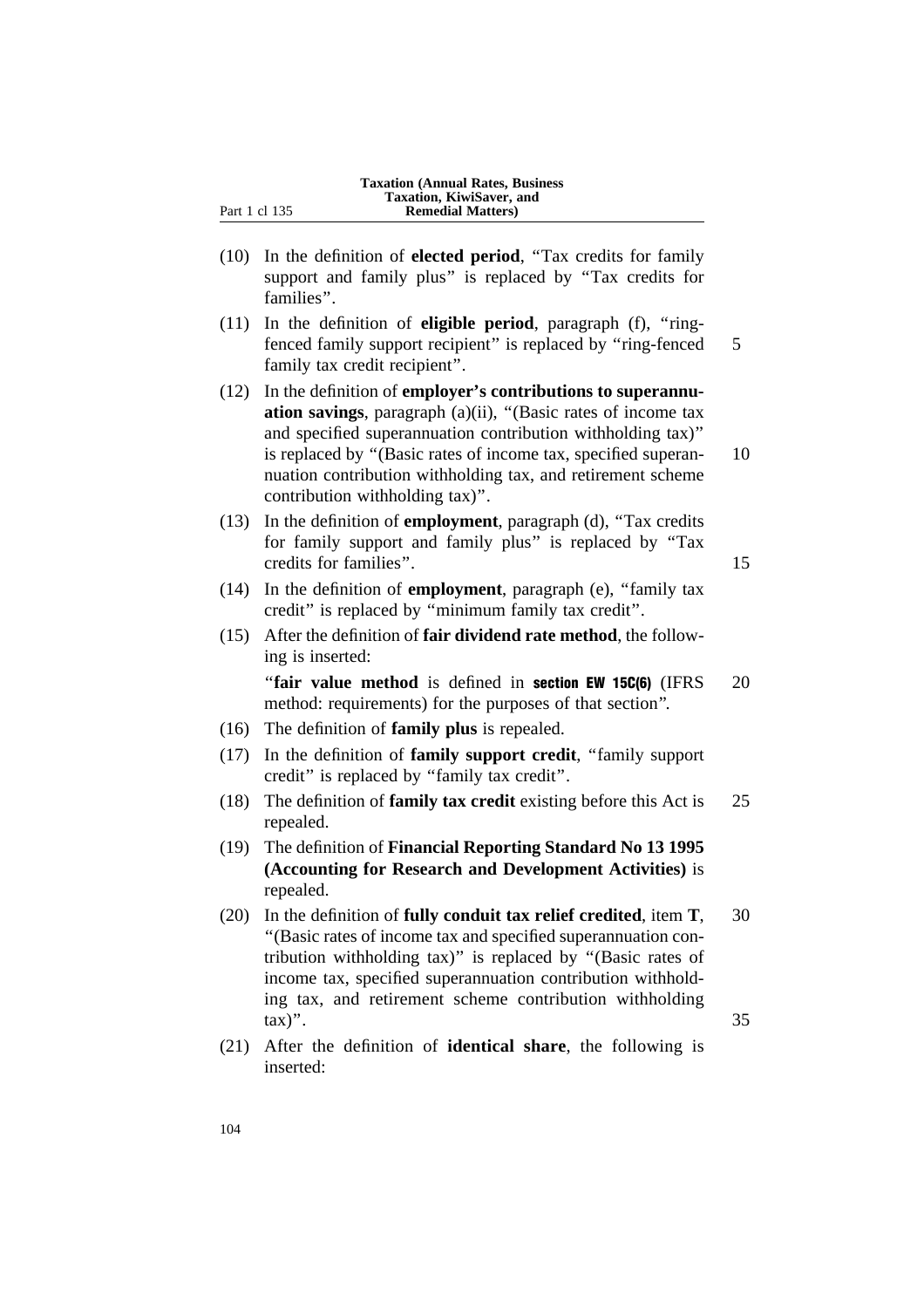| <b>Taxation (Annual Rates, Business)</b> |
|------------------------------------------|
| Taxation, KiwiSaver, and                 |
| <b>Remedial Matters</b> )                |

''**IFRS** means a New Zealand Equivalent to International Financial Reporting Standard, approved by the Accounting Standards Review Board, and as amended from time to time or an equivalent standard issued in its place

**"impaired credit adjustment** is defined in **section EW 15C(6)** 5 (IFRS method: requirements) for the purposes of that section''.

(22) After the definition of **indirect income interest**, the following is inserted:

**"industry research co-operative** means a person who is an 10 industry research co-operative under **section LH 8** (Industry research co-operatives)''.

(23) After the definition of **intermediary**, the following is inserted:

"internal software development is defined in section LH 11 15 (Definitions) for the purposes of **subpart LH** (Business expenditure tax credits)

''**internal software development controller** is defined in section LH 11 (Definitions) for the purposes of subpart LH (Business expenditure tax credits) 20

''**internal software development group** is defined in section LH 11 (Definitions) for the purposes of subpart LH (Business expenditure tax credits)''.

- (24) In the definition of **investor**, paragraph (c), ''in the company'' is replaced by "in the company:", and the following is added: 25
	- ''(d) for a portfolio investment entity that is a portfolio investment-linked life fund, a person whose benefits under the relevant life insurance policy are directly linked to the value of investments held in a portfolio investment-linked life fund''. 30
- (25) The definition of **in-work payment** is replaced by the following:

''**in-work tax credit** means the component of the subpart KD credit given by section KD 2AAA (In-work tax credit)''.

(26) After the definition of **listed PAYE intermediary claim** 35 **form**, the following is inserted: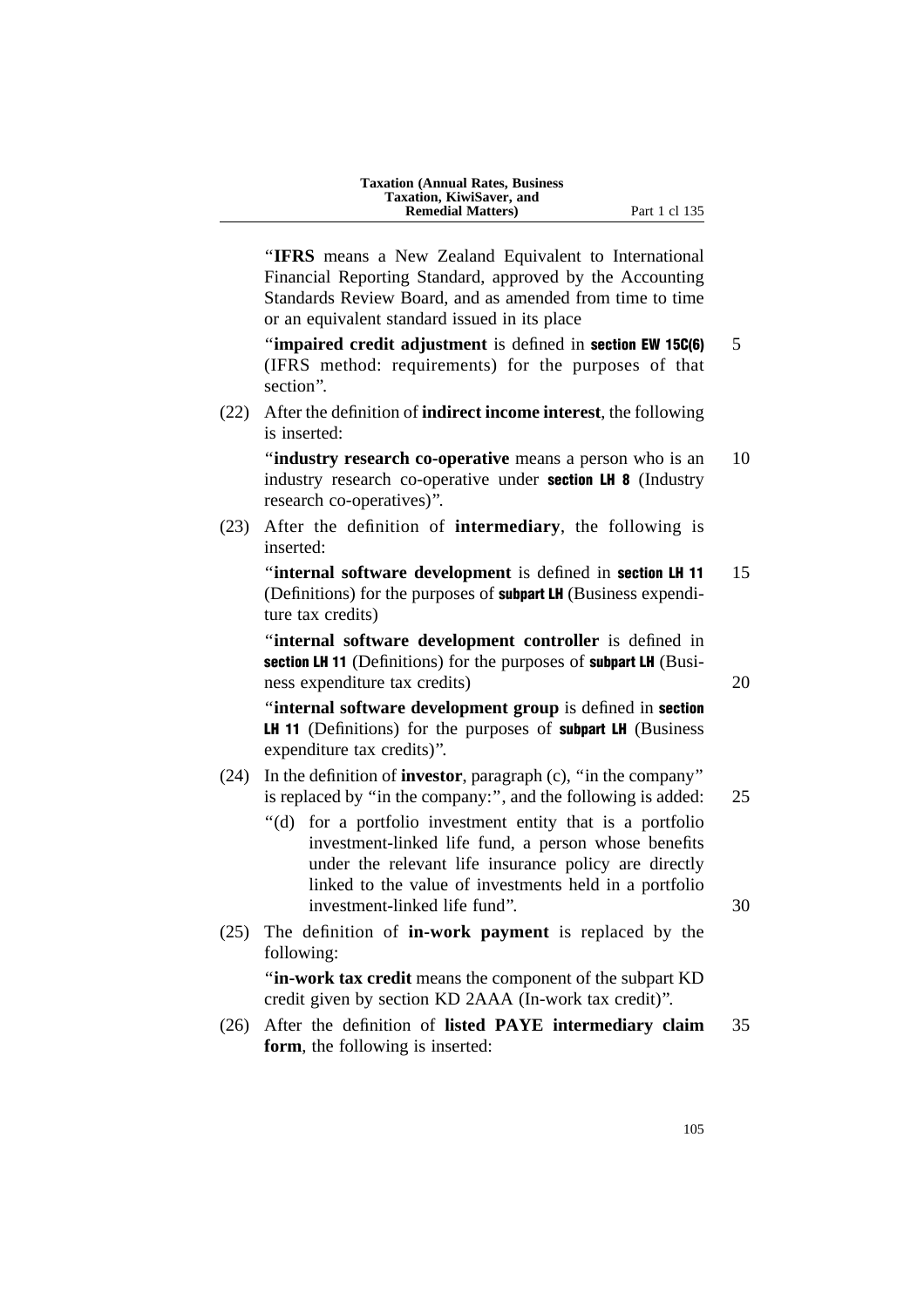''**listed research provider** means a person who is listed as a listed research provider under section LH 7 (Listed research providers)''.

- (27) In the definition of **Maori authority rules**, paragraph (a)(vi), ''(Basic rates of income tax and specified superannuation con- 5 tribution withholding tax)'' is replaced by ''(Basic rates of income tax, specified superannuation contribution withholding tax, and retirement scheme contribution withholding  $\text{tax})$ ".
- (28) After the definition of **minibus**, the following is inserted: 10 ''**minimum family tax credit** means a credit allowed by section KD 3 (Calculation of minimum family tax credit)''.
- (29) The definition of **net specified income** is replaced by the following:

''**net specified income**, for subpart KD, a person, and a speci- 15 fied period, means an amount calculated using the following formula:

modified  $\times \frac{52}{\text{ weeks}} - \frac{\text{modified lia}}{\text{bility}}$ income  $\times \frac{52}{\text{ weeks}}$  – modified that + received – paid 20

'' where—

- ''(a) **mod income** is an amount of net income under section KD 1, calculated ignoring sections KD  $1(1)(a)$  and (b), for the tax year that contains the specified period to the extent to which the amount is attributable to the weeks 25 for which the person is a full-time earner in the specified period:
- ''(b) **weeks** is the number of weeks for which the person is a full-time earner in the specified period:
- "(c) **mod liability** is the person's unadjusted income tax 30 liability for the year, calculated using their modified net income as their net income and subtracting only their rebate under section KC 1 (Low income rebate):
- "(d) **received** is the amount of income in section KD  $1(1)(a)$ for the year: 35
- ''(e) **paid** is the amount of deduction allowed in section KD  $1(1)(b)$  for the year".
- (30) After the definition of **new start grant**, the following is inserted: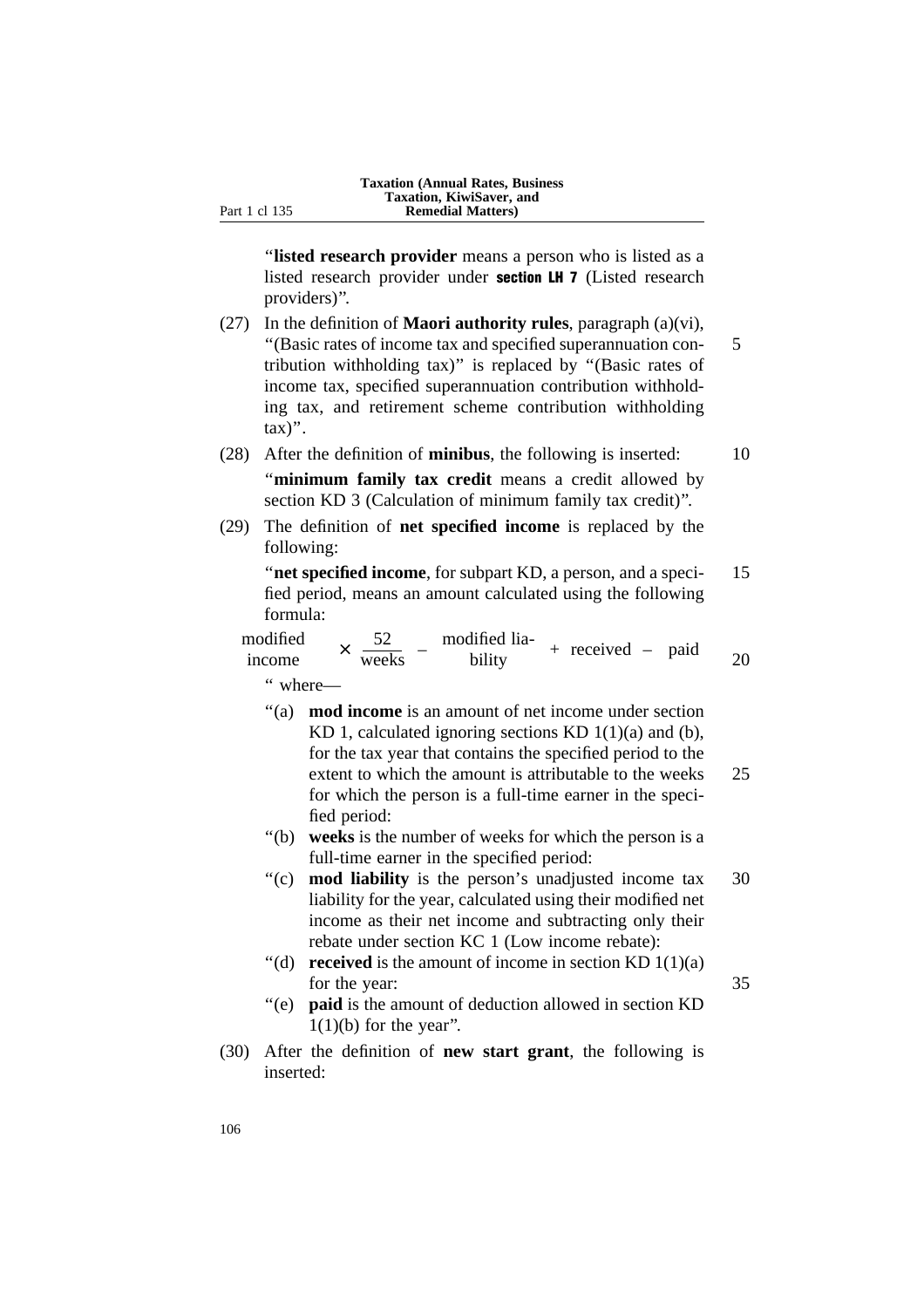| <b>Taxation (Annual Rates, Business)</b> |
|------------------------------------------|
| <b>Taxation, KiwiSaver, and</b>          |
| <b>Remedial Matters</b> )                |

#### ''**new tax rate person**,—

- ''(a) means a person who uses a 30% basic rate that applies for the 2008–09 and later income years:
- ''(b) includes a portfolio tax rate entity''.
- (31) After the definition of **nil period**, the following is inserted: 5 ''**Niue International Trust Fund** means the trust governed by the Deed concerning the Niue International Trust Fund dated 25 October 2006 and signed by Her Majesty the Queen in right of New Zealand and the Governments of Niue and Australia". (10) 10
- (32) After the definition of **non-filing taxpayer**, the following is inserted:

''**non-integral fee** means a fee that, for the purposes of financial reporting, is not an integral part of the effective interest rate of a financial arrangement". 15

(33) After the definition of **notional offshore investment amount**, the following is inserted:

"**novelty** is defined in **section LH 4(4)** (Research and development activities and related terms) for the purposes of that subpart". 20

(34) After the definition of **NRWT rules**, the following is inserted: ''**NZIAS 2** means New Zealand Equivalent to International Accounting Standard 2, approved by the Accounting Standards Review Board and as amended from time to time, or an equivalent standard issued in its place 25

''**NZIAS 8** means New Zealand Equivalent to International Accounting Standard 8, approved by the Accounting Standards Review Board and as amended from time to time, or an equivalent standard issued in its place

''**NZIAS 39** means New Zealand Equivalent to International 30 Accounting Standard 39, approved by the Accounting Standards Review Board and as amended from time to time, or an equivalent standard issued in its place

''**NZIAS 41** is defined in section EB 6(3) (Cost) for the purposes of that section''. 35

- 
- (35) After the definition of **offshore permit area**, the following is inserted:

107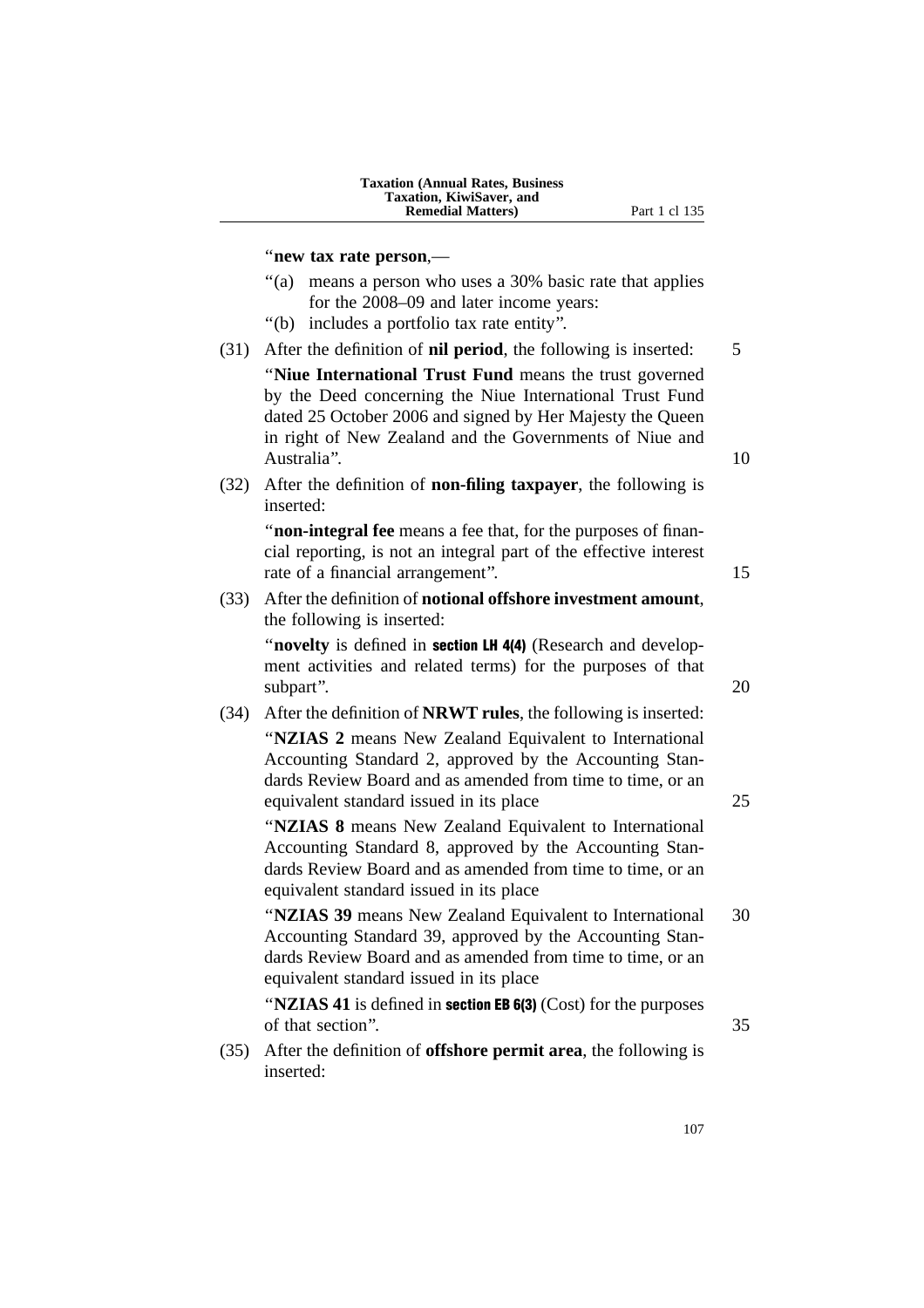''**old company tax rate** means a 33% basic rate that applied before the 2008–09 income year''.

(36) The definition of **petroleum mining operations** is replaced by the following:

"**petroleum mining operations** is defined in **section CT 6B** 5 (Meaning of petroleum mining operations)''.

- (37) In the definition of **portfolio investment entity**, paragraph (c), ''fund'' is replaced by ''fund:'', and the following is added:
	- ''(d) portfolio investment-linked life fund''. 10

(38) After the definition of **portfolio investment entity**, the following is inserted:

''**portfolio investment-linked life fund** means a fund in which—

- "(a) investments are held subject to a life insurance policy, 15 under which benefits are directly linked to the value of the investments held in the fund; and
- ''(b) has become a portfolio investment entity under section HL 12 (Becoming portfolio investment entity); and
- ''(c) has not ceased to be a portfolio investment entity under 20 section HL 14 (Ceasing to be portfolio investment entity)''.
- (39) In the definition of **portfolio listed company**, paragraph (d), "entity)" is replaced by "entity); and", and the following is added: 25

''(e) is not a portfolio investment-linked life fund''.

- (40) In the definition of **portfolio tax rate entity**, paragraph (d), "fund" is replaced by "fund; and", and the following is added:
	- "(e) is not a portfolio investment-linked life fund". 30
- (41) In the definition of **qualifying person**, paragraphs (a)(iii) and (c), ''family tax credit'' is replaced by ''minimum family tax credit'' in each place where it appears.
- (42) In the definition of **refundable credit**, paragraph (d), ''election)'' is replaced by ''election); or'' and the following is 35 added: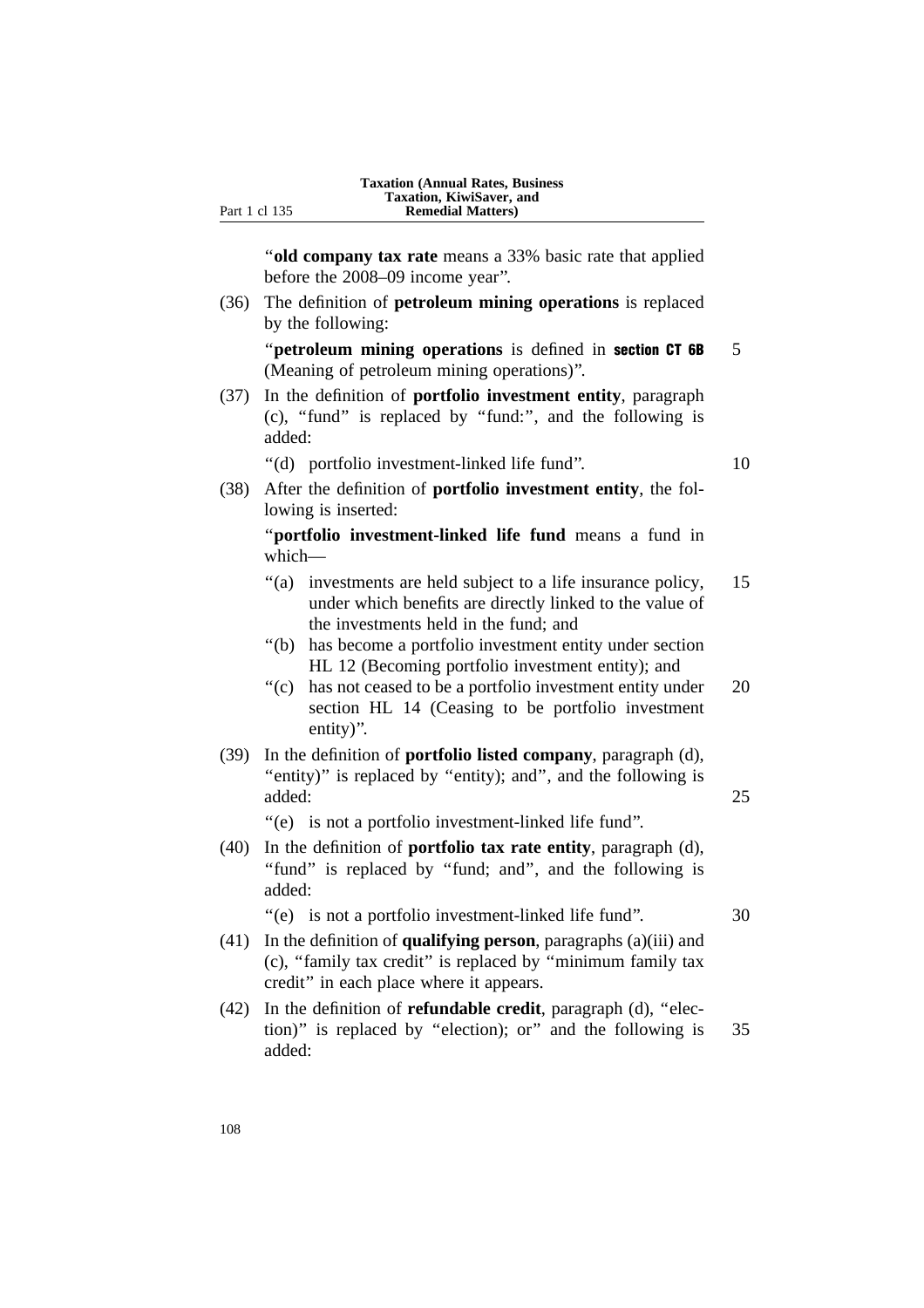| <b>Taxation (Annual Rates, Business)</b><br>Taxation, KiwiSaver, and<br><b>Remedial Matters</b> ) |
|---------------------------------------------------------------------------------------------------|
|---------------------------------------------------------------------------------------------------|

- $"$ (e) for a tax credit under **section LH 1** (Tax credit relating to expenditure for research and development)''.
- (43) In the definition of **refundable rebate**, ''Tax credits for family support and family plus'' is replaced by ''Tax credits for families". 5
- (44) After the definition of **research**, the following is inserted:

''**research and development activities** is defined in section LH 4(1) (Research and development activities and related terms) ''**research and development project** is defined in section LH

6(4) (Eligibility of types of expenditure and depreciation 10 loss)''.

- (45) In the definition of **resident**, ''Tax credits for family support and family plus'' is replaced by ''Tax credits for families''.
- (46) In the definition of **residual income tax**,—
	- (a) in the words before paragraph (a), ''Tax credits for 15 family support and family plus'' is replaced by ''Tax credits for families'':
	- (b) after paragraph (j), the following is inserted:
	- "(ib) the amount of any tax credit under **section LH 1** (Tax credit relating to expenditure for research and develop- 20 ment) credited against the income tax:''.
- (47) After the definition of **retained earnings**, the following is inserted:

''**retirement savings scheme** for a person means an entity satisfying the requirements of **section NEB 5** (Retirement sav- 25) ings schemes)

''**retirement scheme contribution** for a person means a contribution that is made—

- ''(a) as an amount of—
	- "(i) money:  $30$
	- ''(ii) imputation credits:
	- "(iii) Maori authority credits; and
- ''(b) to an entity that is eligible to be a retirement savings scheme; and
- $'(c)$  by an entity that is eligible to be a retirement scheme 35 contributor; and
- ''(d) for the benefit of the person; and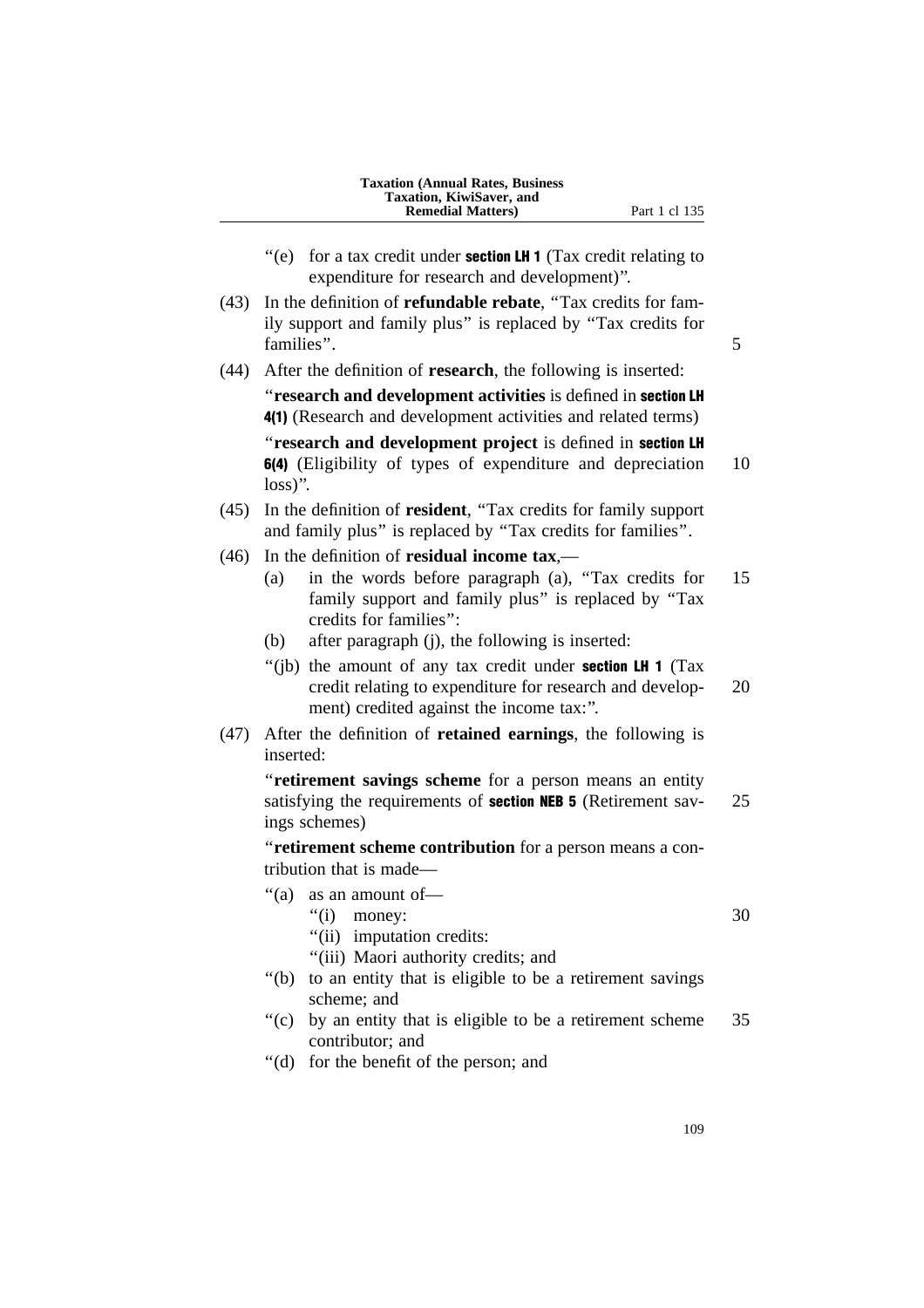''(e) because the person is a member of, or has an ownership interest in, the entity that is eligible to be a retirement scheme contributor

''**retirement scheme contribution withholding tax** means retirement scheme contribution withholding tax payable 5 under the RSCWT rules

''**retirement scheme contributor** means an entity satisfying the requirements of section NEB 6 (Retirement scheme contributors)

''**retirement scheme prescribed rate**, for a person and a 10 retirement scheme contribution made for the person at a time in an income year (the **contribution year**), means,—

"(a) if the person is not a resident at the time, a rate of 39%; or

## ''(b) if the person is a resident at the time, a rate of— 15

- $''(i)$  19.5% if the person had, in the income year ending before the contribution year, taxable income of \$38,000 or less; or
- "(ii) 33% if the person had, in the income year ending before the contribution year, taxable income of 20 more than \$38,000 and less than or equal to \$60,000; or
- "(iii) 39%, if the person had, in the income year ending before the contribution year, taxable income of more than \$60,000". 25
- (48) After the definition of **royalty**, the following is inserted:

''**RSCWT rules** means—

- ''(a) the following provisions:
	- $''(i)$  section CX 42B (Contributions to retirement savings scheme): 30
		-
	- "(ii) subpart NEB (Retirement scheme contribution withholding tax):
- ''(b) section 48B and Part 9 of the Tax Administration Act 1994''.
- (49) After the definition of **schedular taxable income**, the follow- 35 ing is inserted:

''**scientific or technological uncertainty** is defined in section LH 4(3) (Research and development activities and related terms)''.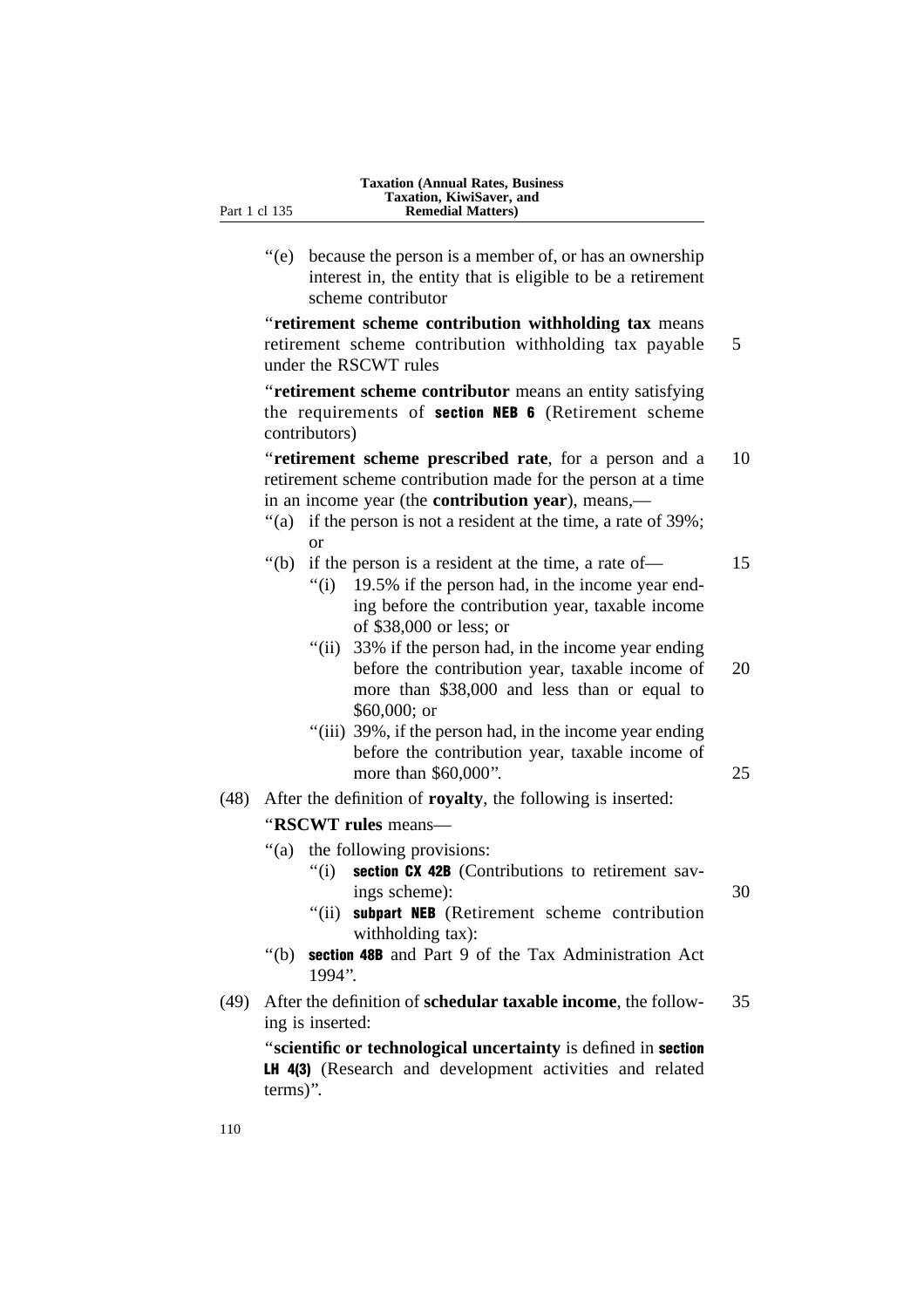(50) In the definition of **separated person**, paragraph (b), ''Tax credits for family support and family plus'' is replaced by ''Tax credits for families''. (51) After the definition of **social assistance suspensory loan**, the following is inserted:  $\frac{5}{5}$ ''**sound commercial reason** is defined in section EW 26(6) (Change of spreading method) for the purposes of that section''. (52) In the definition of **specified period**, paragraph (a), ''Tax credits for family support and family plus'' is replaced by 10 ''Tax credits for families''. (53) In the definition of **spouse**, ''Tax credits for family support and family plus'' is replaced by ''Tax credits for families''. (54) After the definition of **surplus refundable credits**, the following is inserted: 15 ''**systematic, investigative, and experimental activities** is defined in **section LH 4(2)** (Research and development activities and related terms)''. (55) After the definition of **taxpayer**, the following is inserted: ''**technology** is defined in section LH 4(5) (Research and 20 development activities and related terms) for the purposes of that subpart''. (56) After the definition of **terminating share**, the following is inserted: ''**tertiary institution** means a body established under section 25 162 of the Education Act 1989''. (57) After the definition of **time of the sale**, the following is inserted: ''**Tokelau International Trust Fund** means the trust governed by the Deed concerning the Tokelau International Trust 30 Fund dated 10 November 2004 and signed by Her Majesty the Queen in right of New Zealand and the Government of Tokelau''. (58) Subsections (15), (19), (21), (32), (34) and (51) apply for— (a) the  $2007-08$  and later income years, unless **paragraph (b)**  $35$ applies; or (b) the first income year for which a person adopts IFRSs for the purposes of financial reporting and later income 111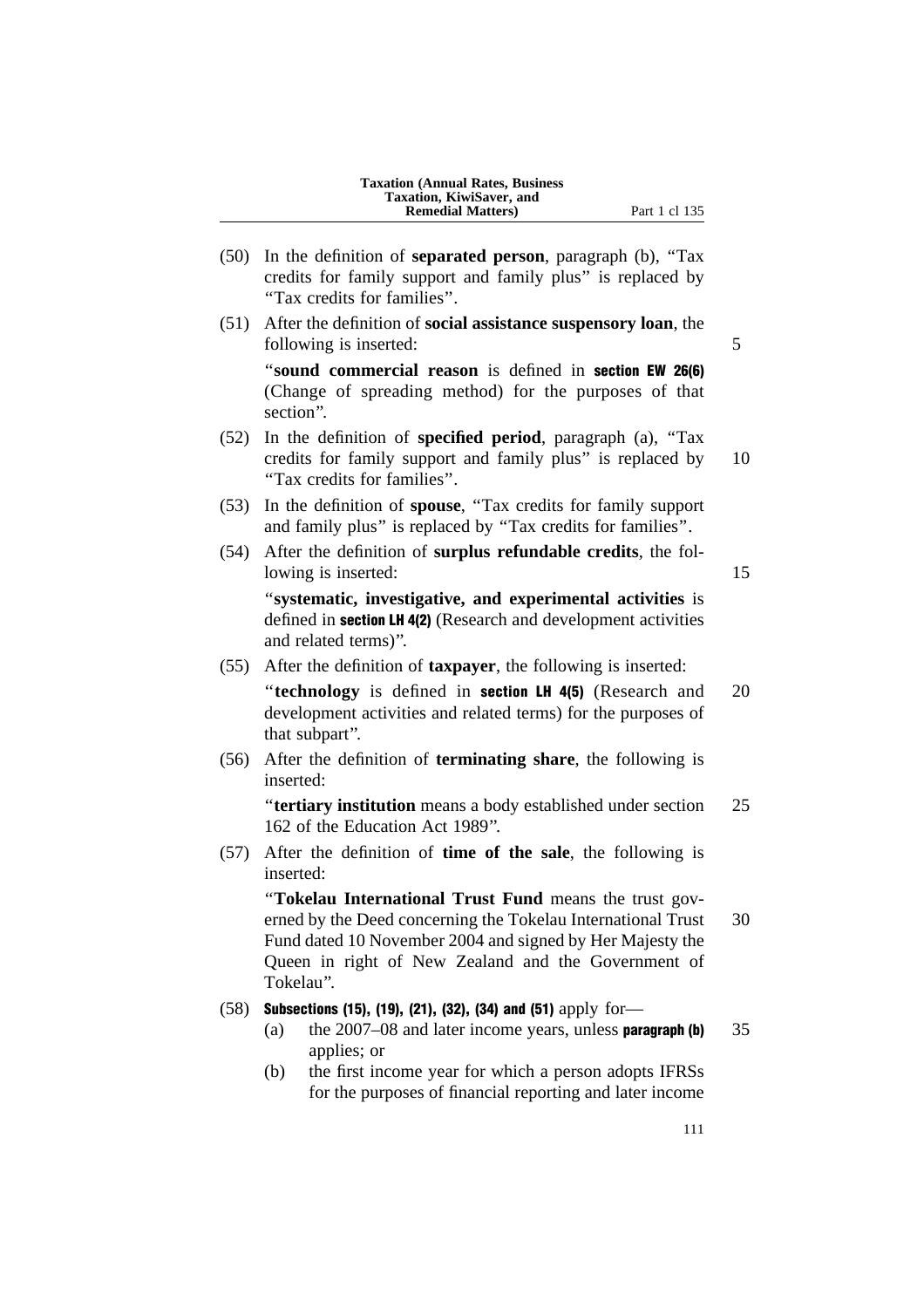years, if that first income year is before the 2007–08 income year.

- (59) Subsections (5), (6), (7), (10), (11), (13), (14), (16), (17), (18), (25), (28), (41), (43), (45), (46)(a), (50), (52), (53), apply for the 2007–08 and later income years. 5
- $(60)$  Subsections (8), (9), (22), (23), (26), (29), (30), (33), (42), (44), (46)(b), (49), (50), (54), (55), and (56) apply for the 2008–09 and later income years.

# **136 Meaning of source deduction payment: shareholderemployees of close companies** 10

- (1) The heading to section OB 2 is replaced by ''**Meaning of source deduction payment**''.
- (2) In section OB 2(1), "GC 14D" is replaced by "GC 14D, or an amount paid by a claimant under the Injury Prevention, Rehabilitation, and Compensation Act 2001 to a caregiver for 15 providing attendant care to the claimant.''

# **137 Meaning of income tax**

In section OB  $6(1)(d)(i)$ , "retirement scheme contribution withholding tax," is inserted after "specified superannuation contribution withholding tax,". 20

# **138 Further definitions of associated persons**

- (1) In section OD  $8(1)$ , "DT 2," is omitted.
- (2) In section OD 8(3), in the words before paragraph (a), ''and section NH 7" is replaced by "sections LH 2, LH 11, and NH 7".
- (3) Subsection (2) applies for the 2008–09 and later income years. 25
- **139 Schedule 1—Basic rates of income tax and specified superannuation contribution withholding tax**
- (1) In the heading to schedule 1, ''**and specified superannuation contribution withholding tax**'' is replaced by ''**, specified superannuation contribution withholding tax, and retire-** 30 **ment scheme contribution withholding tax**''.
- (2) After schedule 1, part A, clause 10, the following is added: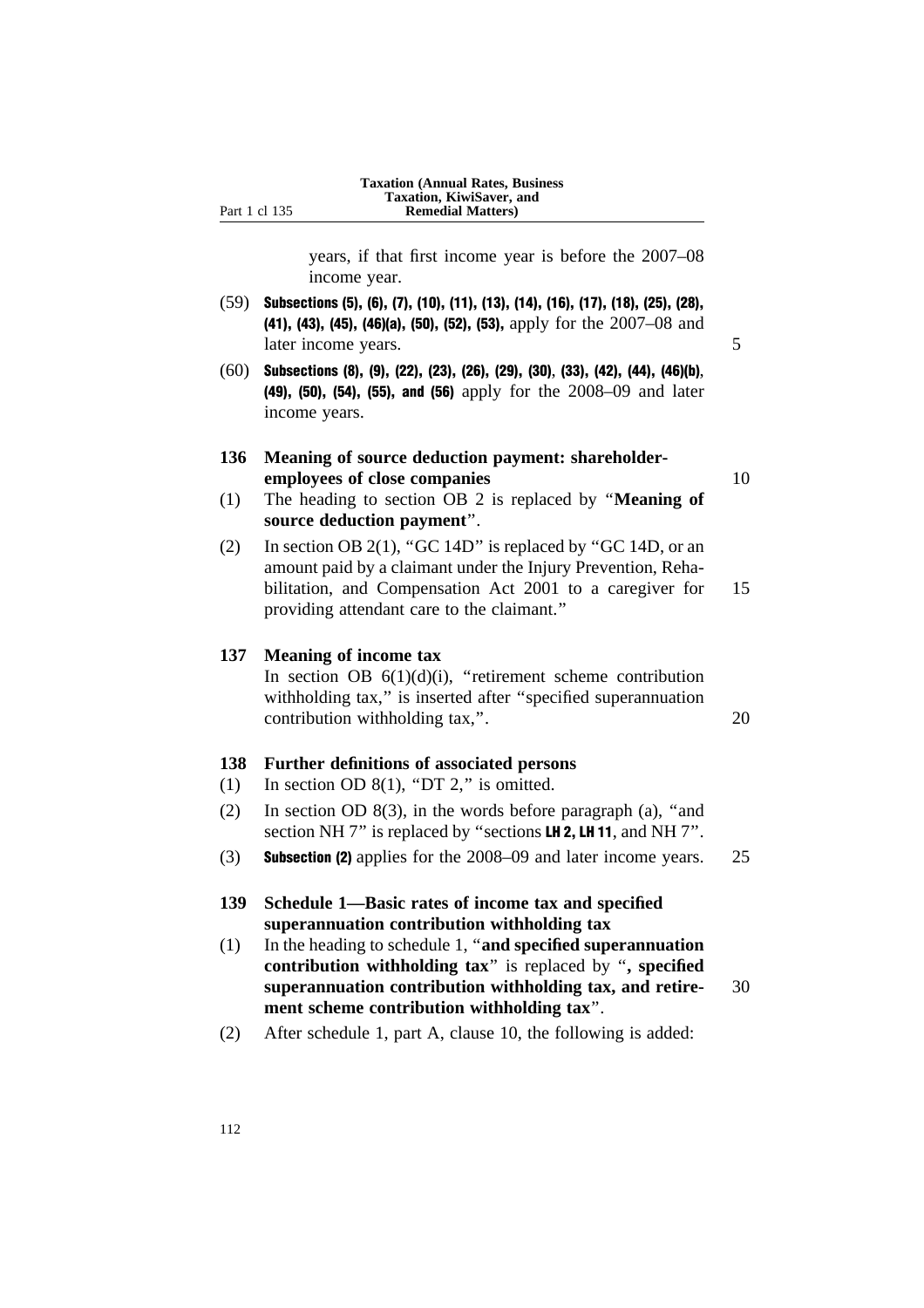## ''**11 Retirement savings contribution withholding tax**

On the amount of a retirement scheme contribution, before deduction of retirement scheme contribution withholding tax, made in an income year by a retirement scheme contributor for a person, the retirement scheme contribution withholding 5 tax for every \$1 of the amount is—

- ''(a) 19.5 cents, if that rate is—
	- ''(i) the retirement scheme prescribed rate for the person and the retirement scheme contribution; and
	- "(ii) before the retirement scheme contribution is 10 made, provided by the person to the person responsible for making the deduction in a notice satisfying section 28C of the Tax Administration Act 1994; or
- "(b) 33 cents, if **paragraph (a)** does not apply and that rate is  $\frac{15}{15}$ 
	- ''(i) equal to or greater than the retirement scheme prescribed rate for the person and the retirement scheme contribution; and
	- "(ii) before the retirement scheme contribution is made, provided by the person to the person 20 responsible for making the deduction in a notice satisfying **section 28C** of the Tax Administration Act 1994; or
- "(c) 39 cents, if **paragraphs (a) and (b)** do not apply."

# *KiwiSaver-related amendments to Income Tax Act 2004* 25

| 140 | <b>Income Tax Act 2004</b><br><b>Sections 141 to 144</b> amend the Income Tax Act 2004.                                                                                                                                         |    |
|-----|---------------------------------------------------------------------------------------------------------------------------------------------------------------------------------------------------------------------------------|----|
| 141 | New section CS 10B inserted<br>After section CS 10, the following is inserted:                                                                                                                                                  |    |
|     | "CS 10B Exclusion of permitted withdrawals from KiwiSaver<br>schemes and complying superannuation funds<br>Section CS 1 does not apply to a permitted withdrawal from a<br>KiwiSaver scheme or a complying superannuation fund. | 30 |
|     | "Defined in this Act: complying superannuation fund, KiwiSaver scheme, permit-<br>ted withdrawal".                                                                                                                              | 35 |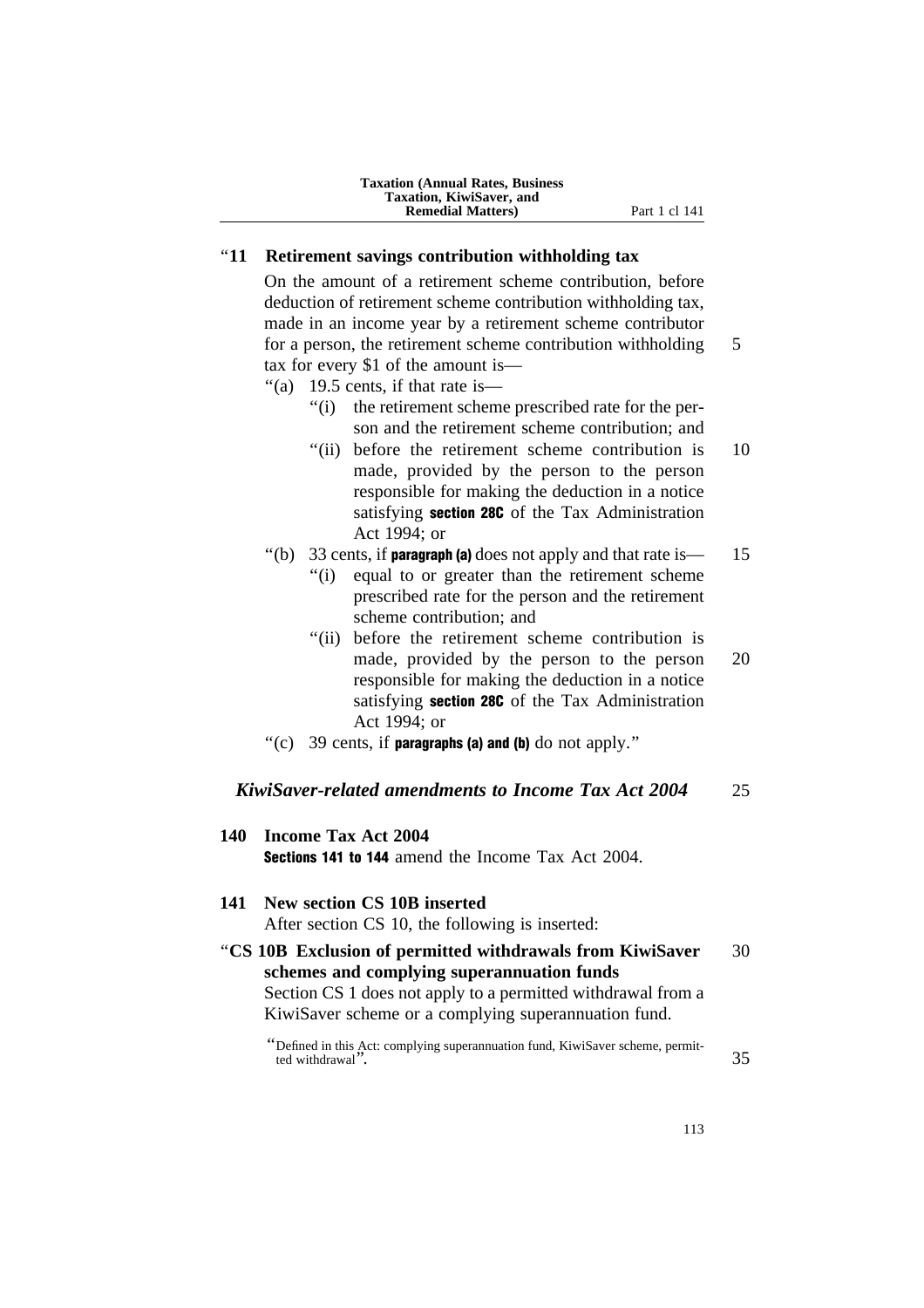|         | <b>Taxation (Annual Rates, Business</b><br>Taxation, KiwiSaver, and<br>Part 1 cl 142<br><b>Remedial Matters)</b>                                                                                                                                                                                                                                                                  |    |
|---------|-----------------------------------------------------------------------------------------------------------------------------------------------------------------------------------------------------------------------------------------------------------------------------------------------------------------------------------------------------------------------------------|----|
| 142     | Contributions to employees' superannuation schemes<br>After section DC $6(1)$ , the following is inserted:                                                                                                                                                                                                                                                                        |    |
|         | "Exclusion                                                                                                                                                                                                                                                                                                                                                                        |    |
|         | "(1B) The employer is denied a deduction for a contribution, to the<br>extent of the amount of the tax credit under section KJ 1 (Tax<br>credits relating to employers contributing to KiwiSaver<br>schemes and complying superannuation funds) for the PAYE<br>period to which the contribution relates."                                                                        | 5  |
| 143     | New subpart KJ inserted<br>After subpart KH, the following is inserted:                                                                                                                                                                                                                                                                                                           | 10 |
|         | "Subpart KJ—KiwiSaver scheme and complying<br>superannuation fund tax credits                                                                                                                                                                                                                                                                                                     |    |
|         | "KJ 1 Tax credits relating to employers contributing to<br>KiwiSaver schemes and complying superannuation<br>funds                                                                                                                                                                                                                                                                | 15 |
|         | "Tax credit                                                                                                                                                                                                                                                                                                                                                                       |    |
| " $(1)$ | An employer who meets the requirements in <b>section KJ 2</b> for a<br>PAYE period has an amount of tax credit for the PAYE<br>period.                                                                                                                                                                                                                                            |    |
|         | "Amount of tax credit                                                                                                                                                                                                                                                                                                                                                             | 20 |
| " $(2)$ | The amount of the tax credit is calculated under <b>section KJ 3</b> .                                                                                                                                                                                                                                                                                                            |    |
|         | "Rules                                                                                                                                                                                                                                                                                                                                                                            |    |
| " $(3)$ | <b>Section KJ 4</b> provides some rules for using the tax credit.<br><b>Section KJ 5</b> provides a special rule for certain shortpaid and<br>unpaid amounts of compulsory employer contribution. Section<br>KJ 6 provides a special rule for when employees opt out of a<br>KiwiSaver scheme. Section KJ 7 provides a special rule to treat<br>a group of persons as 1 employer. | 25 |
|         | "Defined in this Act: amount, complying superannuation fund, compulsory<br>employer contribution, employer, employee, PAYE period, KiwiSaver scheme                                                                                                                                                                                                                               | 30 |
|         | "KJ 2 Employer requirements<br>For the purposes of section KJ 1(1), the requirements are that the<br>employer—                                                                                                                                                                                                                                                                    |    |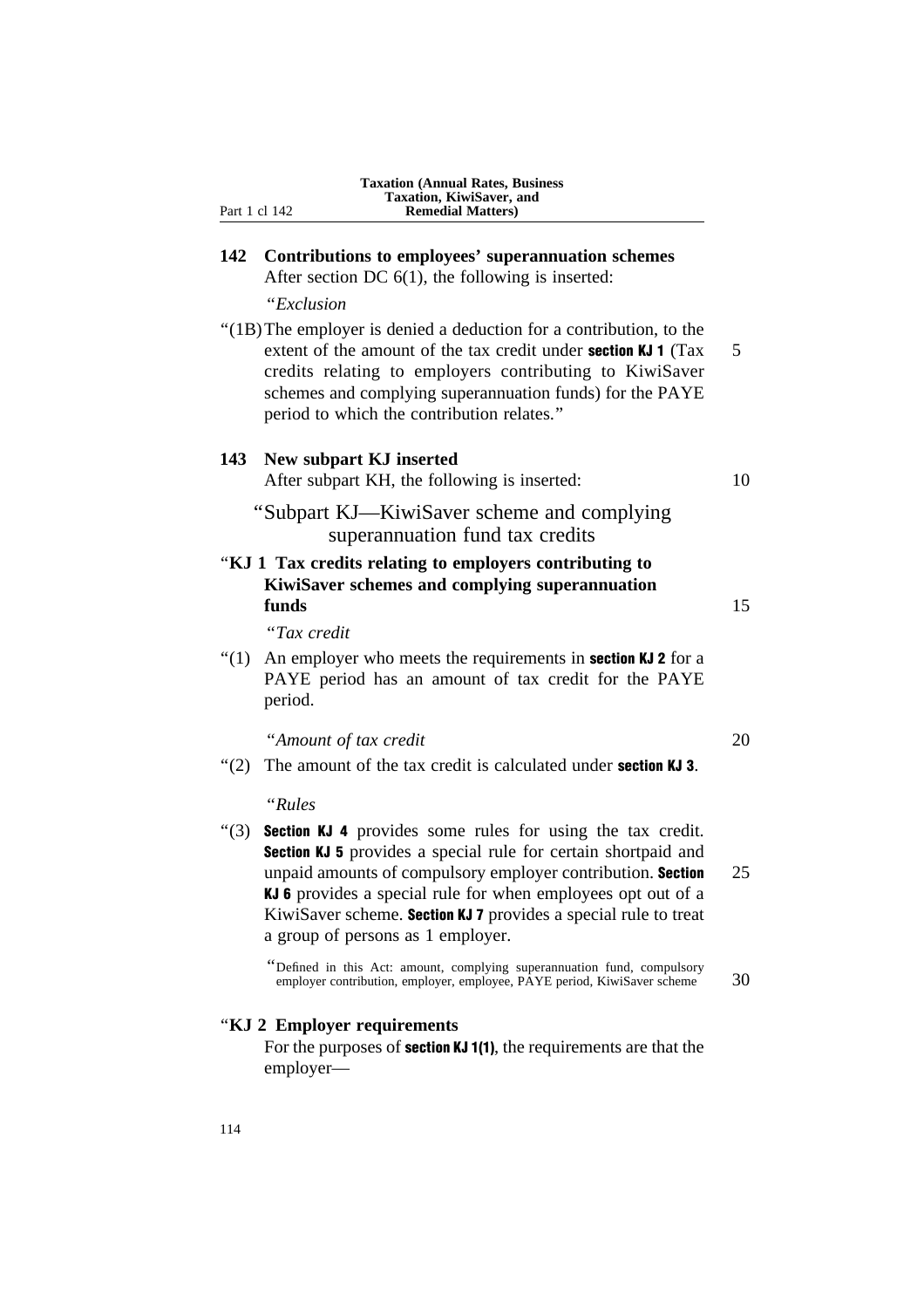| <b>Taxation (Annual Rates, Business)</b> |
|------------------------------------------|
| Taxation, KiwiSaver, and                 |
| <b>Remedial Matters</b> )                |

- "(a) pays an amount of employer contribution, and the employee is—
	- ''(i) aged 18 or over; and
	- ''(ii) is not entitled to withdraw an amount from a fund or scheme under schedule 1, clause 4(3) (which 5 relates to lock-in of funds) of the KiwiSaver scheme rules in the KiwiSaver Act 2006 or a rule the same as that clause; and
- ''(b) claims the amount of their entitlement to a tax credit under this subpart for an employee, in an employer 10 monthly schedule or remittance certificate they furnish, unless they meet a requirement in paragraph (c); and
- "(c) if **paragraph (b)** does not apply,—
	- ''(i) has an amount of compulsory employer contribution unpaid, specified in a notice under **section** 15 101I(5) of the KiwiSaver Act 2006; or
	- "(ii) has an amount of short payment under Part 3, subpart 3 of that Act.

''Defined in this Act: amount, compulsory employer contribution, employer, employer contribution, employer monthly schedule, employee, remittance 20 certificate

# ''**KJ 3 Tax credit amount**

- ''(1) For the PAYE period, the amount of the tax credit is equal to the lesser of—
	- ''(a) the employer contributions for the employee for the 25 period; and
	- ''(b) the amount given by the following formula:

 $$20 \times$  weeks in PAYE period.

''(2) In the formula, **weeks in PAYE period** means the number of weeks (with fractions of a week expressed as a decimal) in the 30 PAYE period to which payments of the employee's salary or wages relate, to the extent to which those payments relate to an amount of employer contribution under Part 3, subpart 3A of the KiwiSaver Act 2006 for that employee.

''Defined in this Act: amount, employer contribution, PAYE period 35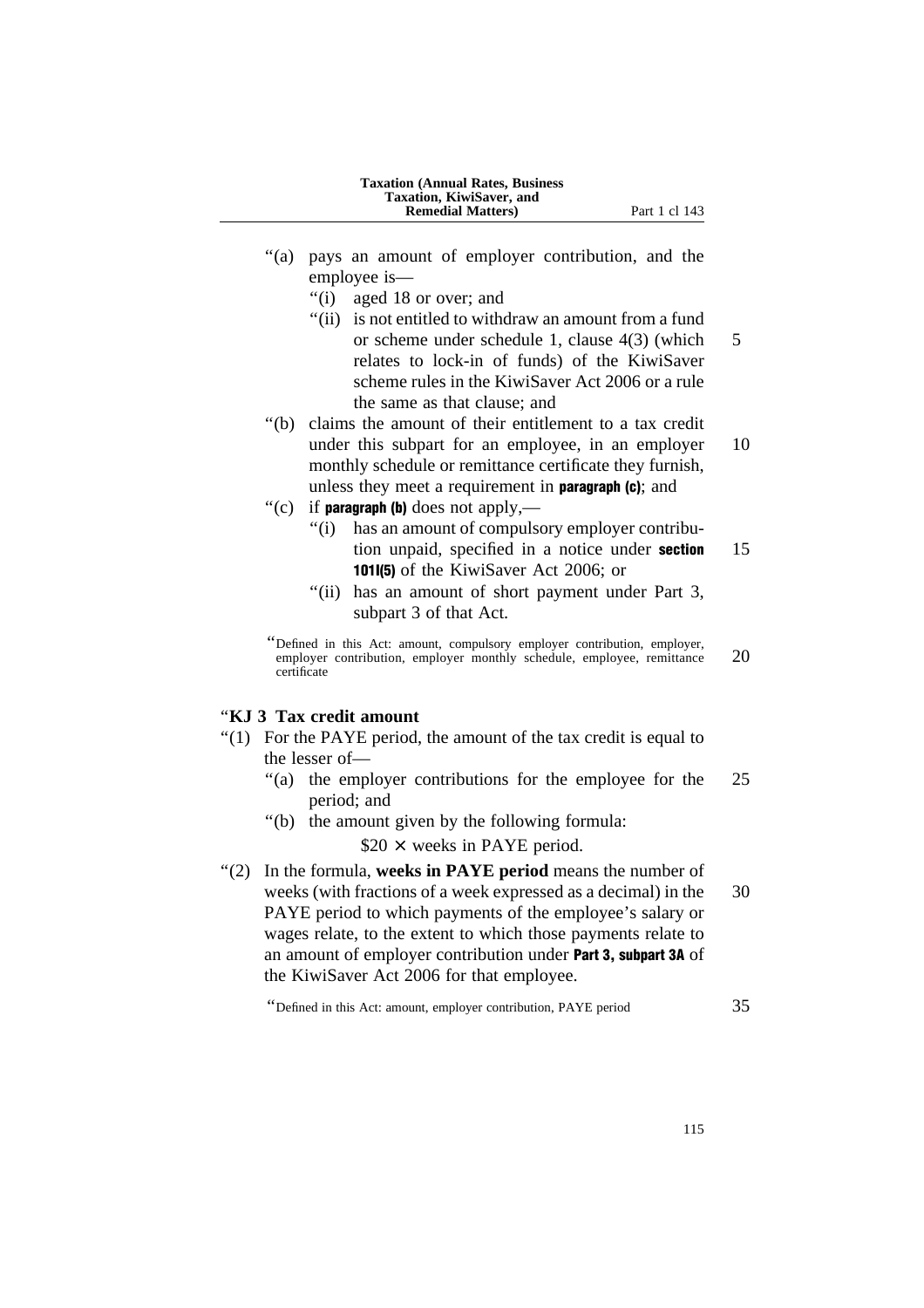### ''**KJ 4 Using the tax credit**

''*Timing*

- ''(1) The tax credit arises—
	- "(a) if **section KJ 2(b)** applies to the employer, on the last day for the payment of tax deductions prescribed in section 5 NC 15 for the PAYE period:
	- "(b) if **section KJ 2(c)** applies to the employer, on the day the Commissioner—
		- $''(i)$  receives the notice under **section 101I(5)** of the KiwiSaver Act 2006; or 10
		- "(ii) decides that the employer has an amount of short payment under Part 3, subpart 3 of that Act.

''*Use*

''(2) The tax credit is used in the following order:

"(a) first, either— 15

- ''(i) used by the Commissioner to pay the amount of short payment under Part 3, subpart 3 of the KiwiSaver Act 2006 that relates to a compulsory employer contribution for the PAYE period; or
- "(ii) paid by the Commissioner to the fund provider of 20 the complying superannuation fund to meet the amount of compulsory employer contributions unpaid, specified in a notice under section 101I(5) of that Act:
- ''(b) second, used by the Commissioner to pay an amount 25 that is payable by the employer to the Commissioner under an Inland Revenue Act for the PAYE period:
- ''(c) third, used by the Commissioner to pay an amount that is payable by the employer to the Commissioner under an Inland Revenue Act: 30
- ''(d) fourth, treated as tax paid in excess and refundable under section MD 1.

## ''*Treatment of tax credit used*

- $'(3)$  An amount of tax credit used or paid under **subsection (2)(a)** is treated as an amount of compulsory employer contribution— 35
	- ''(a) received by the Commissioner for the PAYE period, for the purposes of calculating an amount of short payment under Part 3, subpart 3 of the KiwiSaver Act 2006; or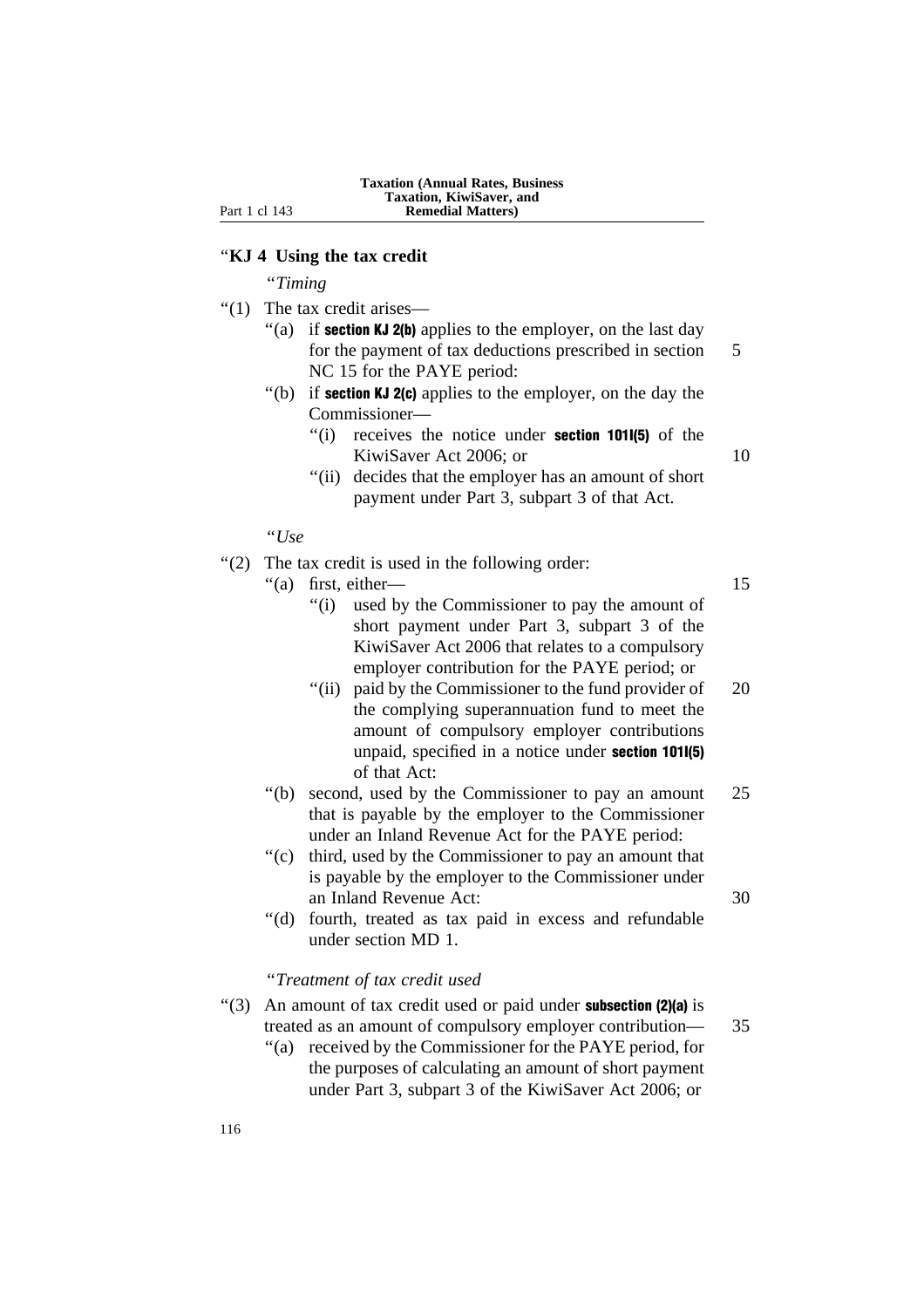''(b) consequentially reducing a relevant amount of compulsory employer contributions remaining unpaid, for the purposes of section 101K of that Act.

''Defined in this Act: amount, Commissioner, compulsory employer contribution, employer, PAYE period, tax deduction 5

# ''**KJ 5 Treatment when short payment and unpaid amount of compulsory employer contributions found after tax credit used**

- ''(1) This section applies, for an amount of tax credit, if—
	- "(a) the amount of tax credit is used by the Commissioner, 10 under 1 or both of **section KJ 4(2)(b) and (c)**, to pay an amount payable that is described in those paragraphs; and
	- ''(b) after the amount of tax credit has been used by the Commissioner under those paragraphs, there is, for the 15 period to which the amount of tax credit relates,—
		- ''(i) an amount of short payment under Part 3, subpart 3 of the KiwiSaver Act 2006:
		- "(ii) compulsory employer contributions unpaid, specified in a notice under **section 101I(5)** of that 20 Act.
- ''(2) To the extent to which the amount of tax credit for the period is not greater than the total amounts described in subsections (1)(b)(i) and (ii) for the period to which the amount of tax credit relates,— 25
	- ''(a) the amount of tax credit is treated as not used under section  $KJ$  4(2)(b) or (c); and
	- ''(b) an amount payable that would, but for this section, be paid under **section KJ 4(2)(b) or (c)** using the amount of tax credit is treated as being unpaid; and  $30$
	- $'(c)$  the amount of tax credit is used under **section KJ 4(2)(a)**, instead.

''Defined in this Act: amount, Commissioner, compulsory employer contribution, employer

# ''**KJ 6 Employees who opt out** 35

''(1) This section applies when an employee opts out under the KiwiSaver Act 2006.

117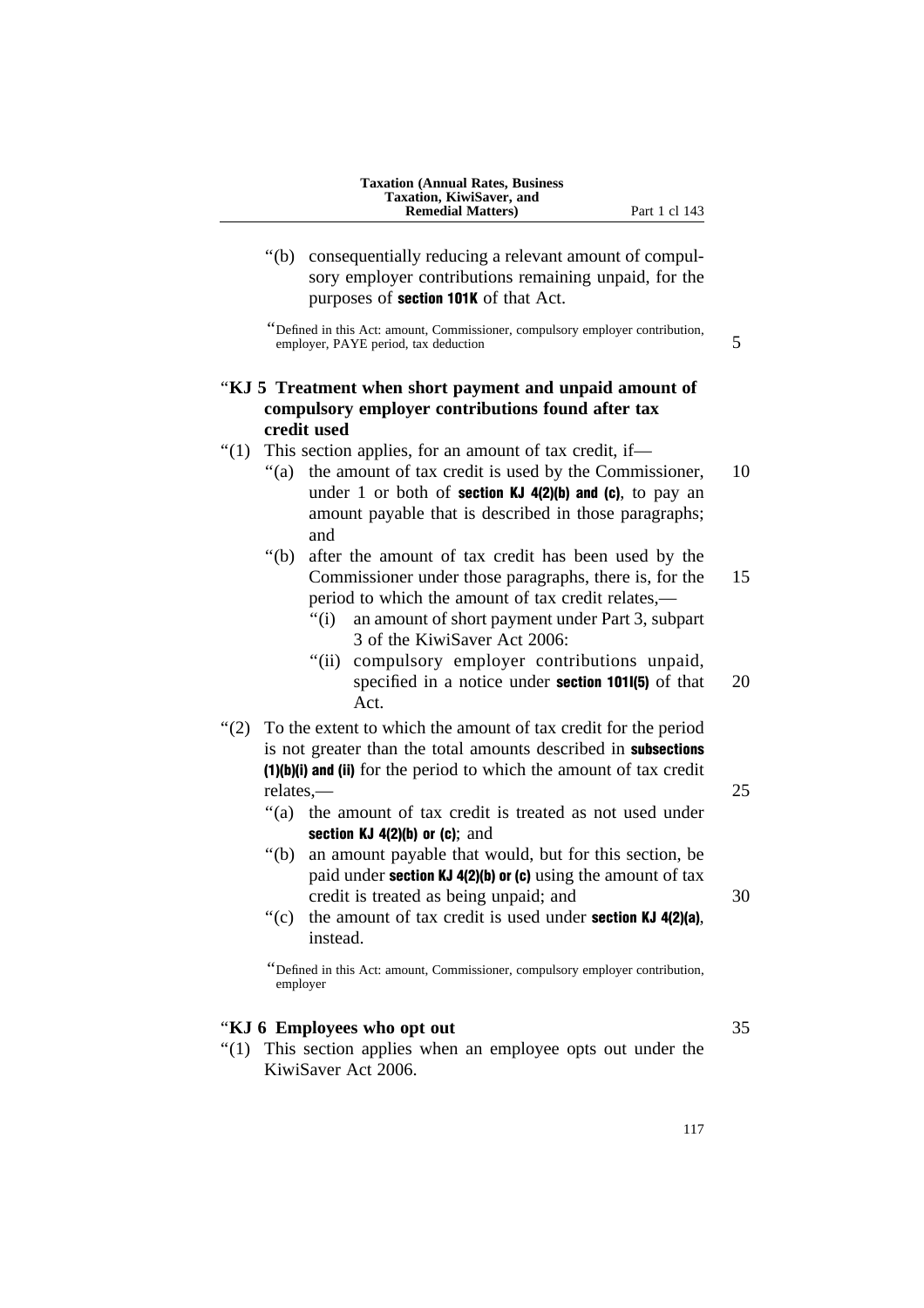''(2) The amount of tax credit for an employer contribution for the employee's salary or wages is treated as an amount of tax credit paid in excess of that properly payable under this subpart.

''Defined in this Act: employee, salary or wages 5

# ''**KJ 7 Group of persons 1 employer**

For the purposes of sections KJ 1 to KJ 6, a group of persons described in one of the following paragraphs is treated as 1 employer:

- "(a) 2 or more companies, if those companies are a group of 10 companies; and
- ''(b) all partners in a partnership; and
- ''(c) all persons in whom property has become vested or to whom the control of property has passed in the case of each estate of a deceased person or each trust or each 15 company in liquidation or each assigned estate or each other case where property is vested or controlled in a fiduciary capacity.

''Defined in this Act: employer, company, group of companies''.

# **144 Definitions** 20

- (1) This section amends section OB 1.
- (2) In the definition of **complying fund rules**,—
	- (a) in paragraph (b), ''described in'' is replaced by ''described in regulations made under section 229(1) of the KiwiSaver Act 2006 and'': 25
	- (b) paragraphs (i) and (j) are replaced by the following:
	- ''(i) require the deduction from an employee's salary or wages of an amount that is equal to or greater than the amount required to be deducted, if subpart 1 of Part 3 of the KiwiSaver Act is treated as applying (with neces- 30 sary modifications) to the employee and their employer; and
	- ''(j) prevent a person over the New Zealand superannuation qualification age from joining; and''.
	- (c) paragraph (k) is repealed: 35
	- (d) in paragraph (l), ''section 196'' is replaced by ''sections 101G and 196''.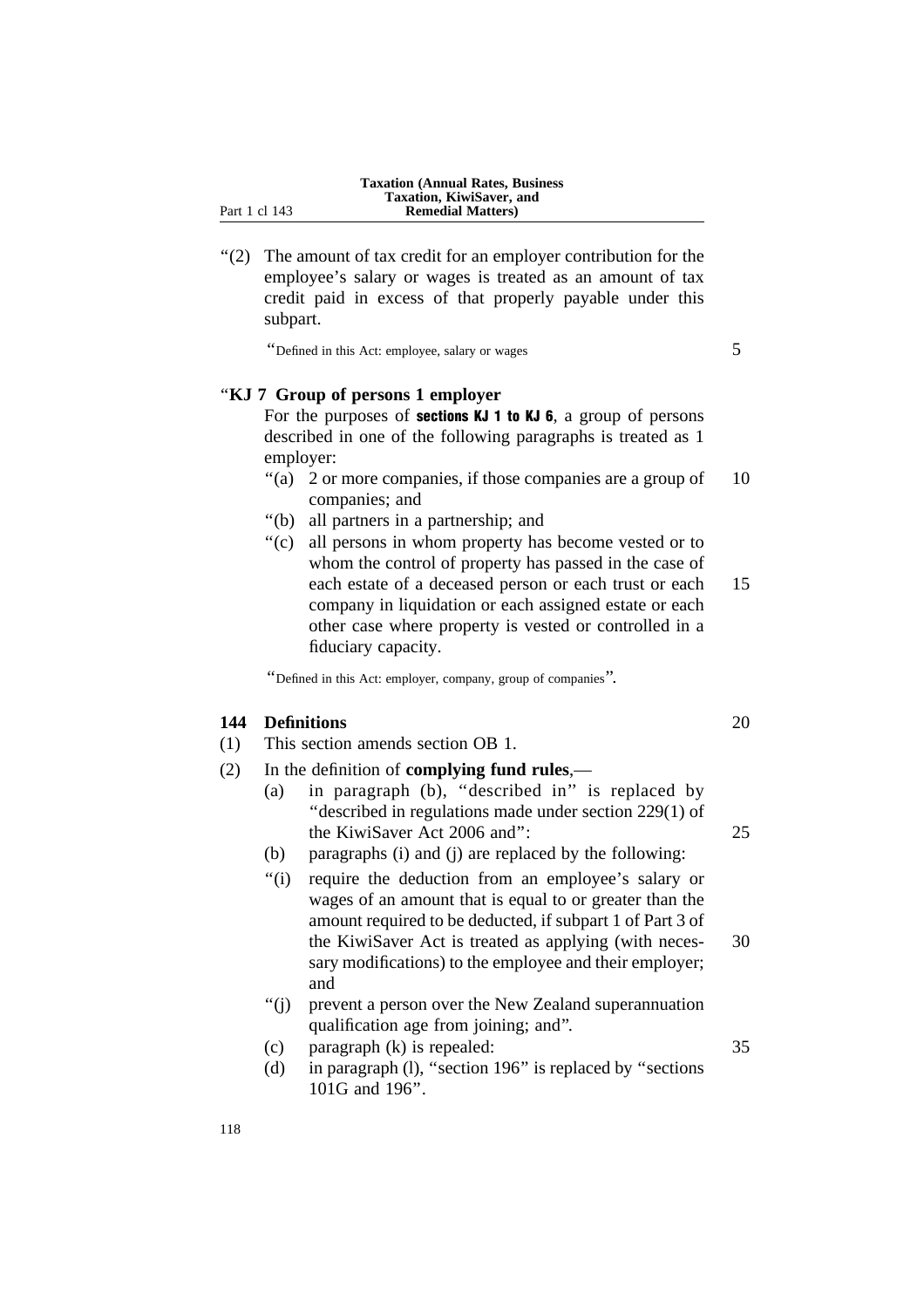| <b>Taxation (Annual Rates, Business)</b> |
|------------------------------------------|
| Taxation, KiwiSaver, and                 |
| <b>Remedial Matters</b> )                |

(3) After the definition of **complying fund rules**, the following is inserted:

''**compulsory employer contribution** has the same meaning as in the KiwiSaver Act 2006''.

- (4) Paragraph (a) of the definition of **employee's superannua-** 5 **tion accumulation**, "wages" is replaced by the following:
	- ''(a) employer contributions''.
- (5) After the definition of **employer**, the following is inserted: ''**employer contribution** has the same meaning as in the KiwiSaver Act 2006". 10
- (6) The definition of **PAYE period** is replaced by the following: "**PAYE period** has the same meaning as in section NC 15(8) (Payment of tax deductions to Commissioner)''.

# **Part 2 Amendments to Tax Administration Act 1994** 15

# *General amendments to Tax Administration Act 1994*

# **145 Tax Administration Act 1994** Sections 146 to 195 amend the Tax Administration Act 1994.

## **146 Interpretation**

(1) In section 3(1), after the definition of **business**, the following 20 is inserted:

''**business group amnesty** means an amnesty declared by the Commissioner under section 226B''.

- (2) In section 3(1), in the definition of **response period**, paragraphs (c) and (d) are replaced by the following: 25
	-
	- ''(c) if the notice is a notice of proposed adjustment that is issued by a disputant and the initiating notice is either a notice of disputable decision issued by the Commissioner or a notice revoking or varying a disputable decision that is not an assessment,— 30
		- ''(i) the 4-month period starting on the date of issue of the initiating notice, unless subparagraph (ii) applies; or

119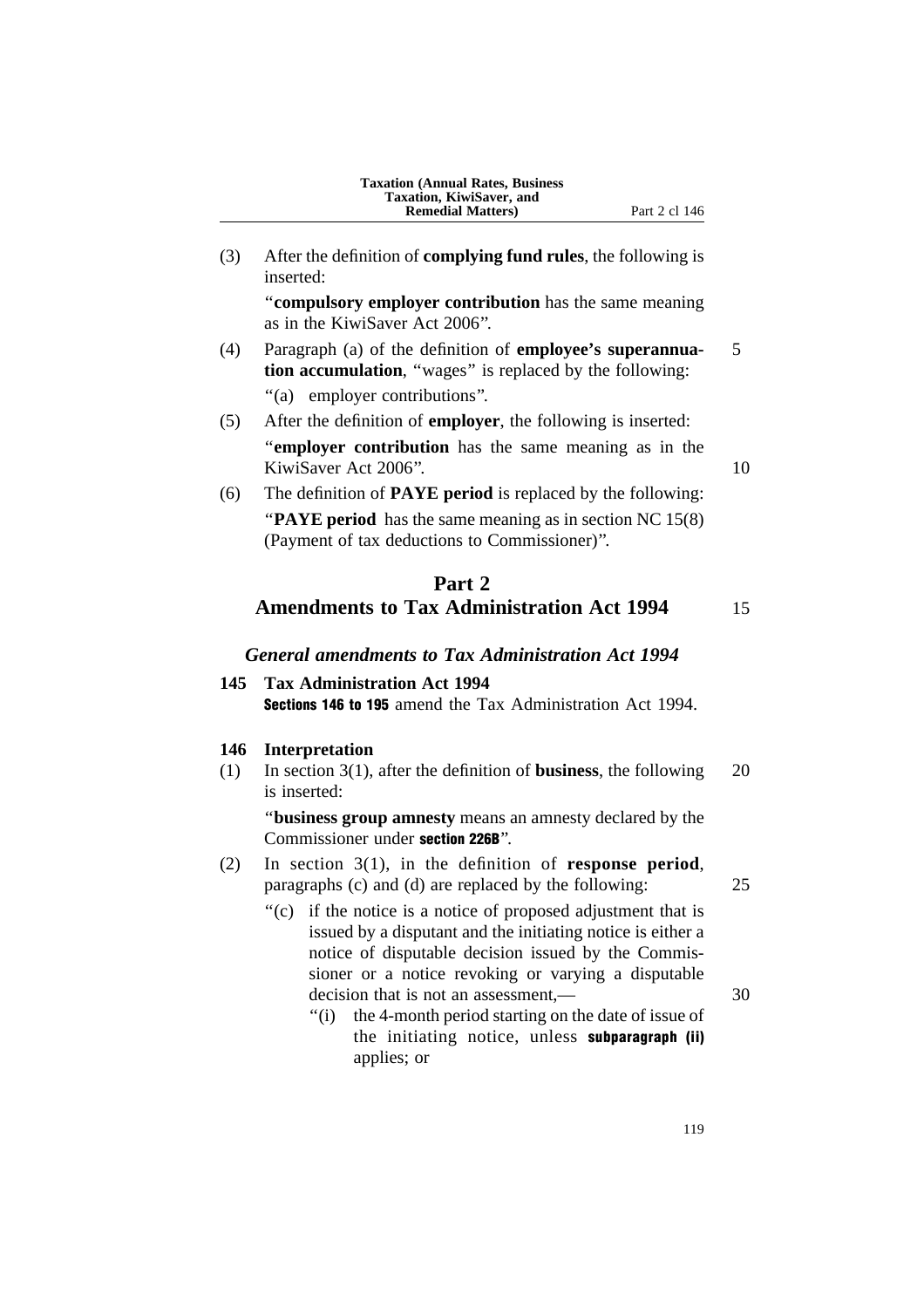|     |            |               | "(ii) the 1 year period starting on the date of issue of<br>the initiating notice, if the notice of proposed<br>adjustment relates solely to a claim for an amount<br>of tax credit under section LH 1 of the Income Tax<br>Act 2004:                              | 5        |
|-----|------------|---------------|--------------------------------------------------------------------------------------------------------------------------------------------------------------------------------------------------------------------------------------------------------------------|----------|
|     | " $(d)$ "  |               | if the notice is a notice of proposed adjustment that is                                                                                                                                                                                                           |          |
|     |            |               | issued by a taxpayer under section 89DA and the initiat-                                                                                                                                                                                                           |          |
|     |            |               | ing notice is a notice of assessment issued by the                                                                                                                                                                                                                 |          |
|     |            | $t$ axpayer,— |                                                                                                                                                                                                                                                                    |          |
|     |            | " $(i)$       | the 4-month period starting on the date on which<br>the taxpayer's notice of assessment is received at                                                                                                                                                             | 10       |
|     |            |               | an office of the Department, unless subparagraph                                                                                                                                                                                                                   |          |
|     |            |               | (ii) or (iii) apply; or                                                                                                                                                                                                                                            |          |
|     |            | " $(ii)$      | the 1 year period starting on the date on which the                                                                                                                                                                                                                |          |
|     |            |               | taxpayer's notice of assessment is received at an<br>office of the Department, if the notice of pro-<br>posed adjustment relates solely to a claim for an<br>amount of tax credit under section LH 1 of the<br>Income Tax Act 2004 and subparagraph (iii) does     | 15       |
|     |            |               | not apply; or                                                                                                                                                                                                                                                      | 20       |
|     |            |               | "(iii) the period starting on the date on which the tax-<br>payer's notice of assessment is received at an<br>office of the Department and ending on the last<br>day of the 1 year period that starts on the latest                                                |          |
|     |            |               | date on which the statement under section 68E<br>relating to the taxpayer's assessment may be fur-<br>nished, if the notice of proposed adjustment<br>relates solely to a claim for an amount of tax<br>credit under section LH 1 of the Income Tax Act<br>2004:". | 25<br>30 |
| (3) | following: |               | In section $3(1)$ , the definition of <b>tax agent</b> is replaced by the                                                                                                                                                                                          |          |

''**tax agent** means a person who—

- "(a) is eligible under **section 34B(2)** to be a tax agent; and
- ''(b) is listed by the Commissioner as a tax agent— 35
	- "(i) before the date on which the Taxation (Annual Rates, Business Taxation, KiwiSaver, and Remedial Matters) Act 2007 receives the Royal assent: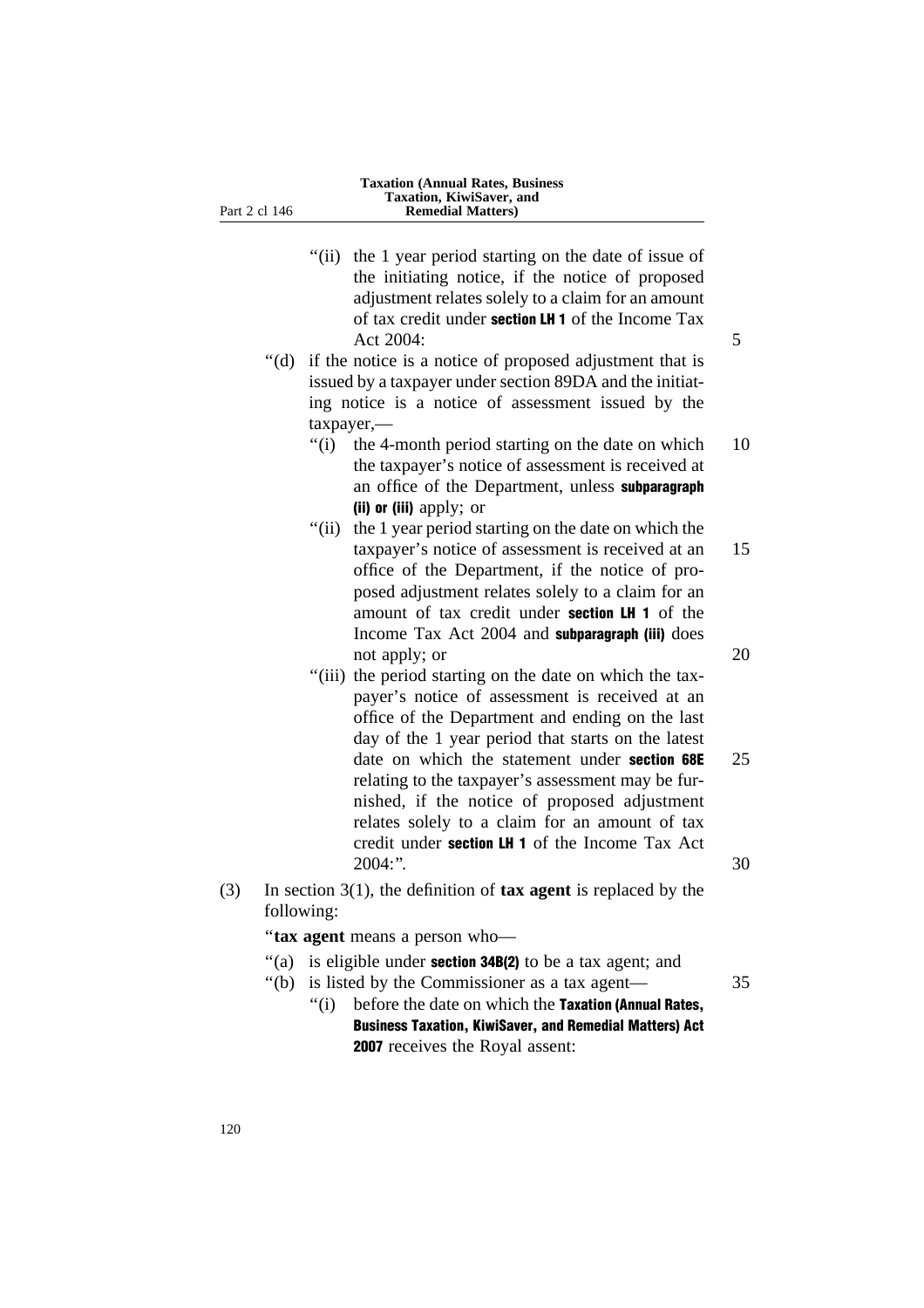|            | <b>Taxation (Annual Rates, Business</b><br>Taxation, KiwiSaver, and<br><b>Remedial Matters</b> )<br>Part 2 cl 147                                                                                                                                                                                                                                                             |
|------------|-------------------------------------------------------------------------------------------------------------------------------------------------------------------------------------------------------------------------------------------------------------------------------------------------------------------------------------------------------------------------------|
|            | " $(ii)$<br>on or after the date on which the Taxation (Annual<br>Rates, Business Taxation, KiwiSaver, and Remedial Mat-<br>ters) Act 2007 receives the Royal assent, after the<br>person applies under <b>section 34B</b> to be listed by the<br>Commissioner; and                                                                                                           |
|            | "(c) is not later removed by the Commissioner from the list<br>of tax agents".                                                                                                                                                                                                                                                                                                |
| (4)        | <b>Subsection (2)</b> applies for the 2008–09 and later income years.                                                                                                                                                                                                                                                                                                         |
| 147<br>(1) | <b>Keeping of business records</b><br>In the heading to section 22, "business records" is replaced<br>by "business and other records".                                                                                                                                                                                                                                        |
| (2)        | After section $22(2)(c)$ , the following is inserted:                                                                                                                                                                                                                                                                                                                         |
|            | "(cb) is a person to whom the RSCWT rules apply and who<br>makes any retirement scheme contribution to a retire-<br>ment savings scheme:".                                                                                                                                                                                                                                    |
| (3)        | After section $22(2)(e)$ , the following is inserted:                                                                                                                                                                                                                                                                                                                         |
|            | "(eb) is claiming a tax credit under <b>section LH 1</b> of the Income<br>Tax Act 2004:<br>"(ec) is a listed research provider under <b>section LH 7</b> of that                                                                                                                                                                                                              |
|            | Act:".                                                                                                                                                                                                                                                                                                                                                                        |
| (4)        | After section $22(2)(kb)$ , the following is inserted:                                                                                                                                                                                                                                                                                                                        |
|            | "(kc) the person's claim for an amount of tax credit under<br>section LH 1 of the Income Tax Act 2004; and                                                                                                                                                                                                                                                                    |
|            | "(kd) the person's compliance with <b>section LH 7(1)(e)</b> of that<br>Act, if the person is a listed research provider under<br>section LH 7 of that Act; and".                                                                                                                                                                                                             |
| (5)        | After section $22(2)(1)$ , the following is inserted:                                                                                                                                                                                                                                                                                                                         |
|            | "(lb) every retirement scheme contribution, and the taxable<br>value of that contribution, made by the person to any<br>retirement savings scheme, those records to include,<br>without limiting the generality of the preceding provi-<br>sions of this paragraph, details of the recipient of the<br>retirement scheme contribution and the occasion of<br>making it; and". |
| (6)        | In section $22(7)(d)(iii)(C)$ , "the trust." is replaced by "the<br>trust:", and the following is added:                                                                                                                                                                                                                                                                      |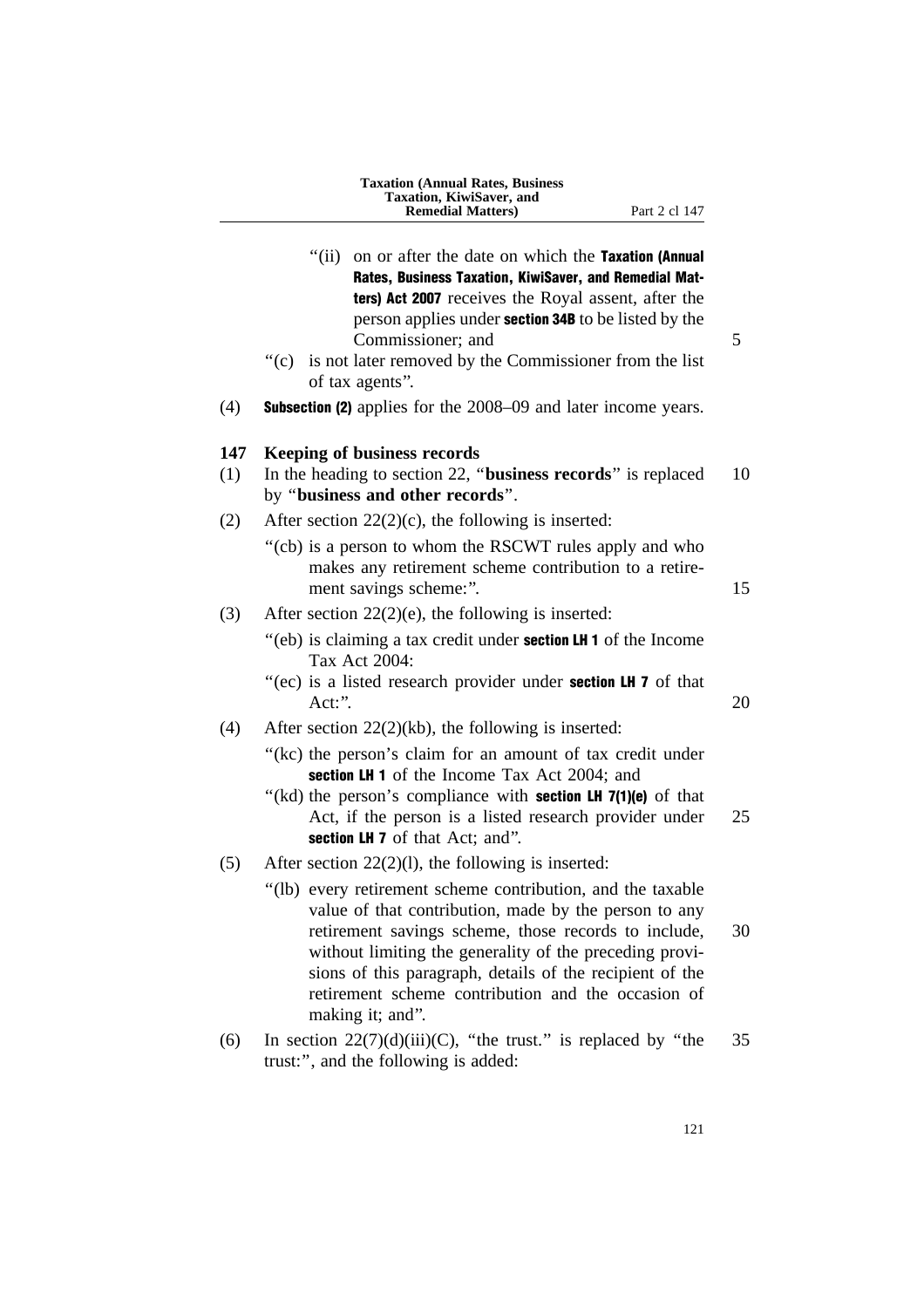- $'(e)$  for the purposes of **subsection (2)(kc)**, other documents evidencing research and development activities.''
- (7) Subsections (1) to (6) apply for the 2008–09 and later income years.

# **148 New section 28C inserted** 5

After section 28B, the following is inserted:

''**28C Person advising retirement savings scheme of retirement scheme prescribed rate**

> A person who gives a notice that the retirement scheme prescribed rate for the person and an income year is less than 39% 10 must include the person's tax file number in the notice.''

**149 Shareholder dividend statement to be provided by company**

After section 29(1)(ia), the following is inserted:

- ''(ib) the amount, if any, of the dividend paid to a retirement 15 savings scheme as a retirement scheme contribution for the shareholder:
- "(ic) the name of the retirement savings scheme to which any retirement scheme contribution was paid:
- "(id) the amount, if any, of imputation credit used to satisfy a  $20$ liability of the company for retirement scheme contribution withholding tax:
- "(ie) the amount, if any, of imputation credit remaining after the company has used an imputation credit in satisfying a liability for retirement scheme contribution withhold- 25 ing tax:''.

# **150 Maori authority to give notice of amounts distributed** After section  $31(1)(e)$ , the following is inserted:

- ''(eb) the amount, if any, of the distribution paid to a retirement savings scheme as a retirement scheme contribu- 30 tion for the shareholder:
- ''(ec) the name of the retirement savings scheme to which any retirement scheme contribution was paid:
- ''(ed) the amount, if any, of Maori authority credit used to satisfy a liability of the company for retirement scheme 35 contribution withholding tax: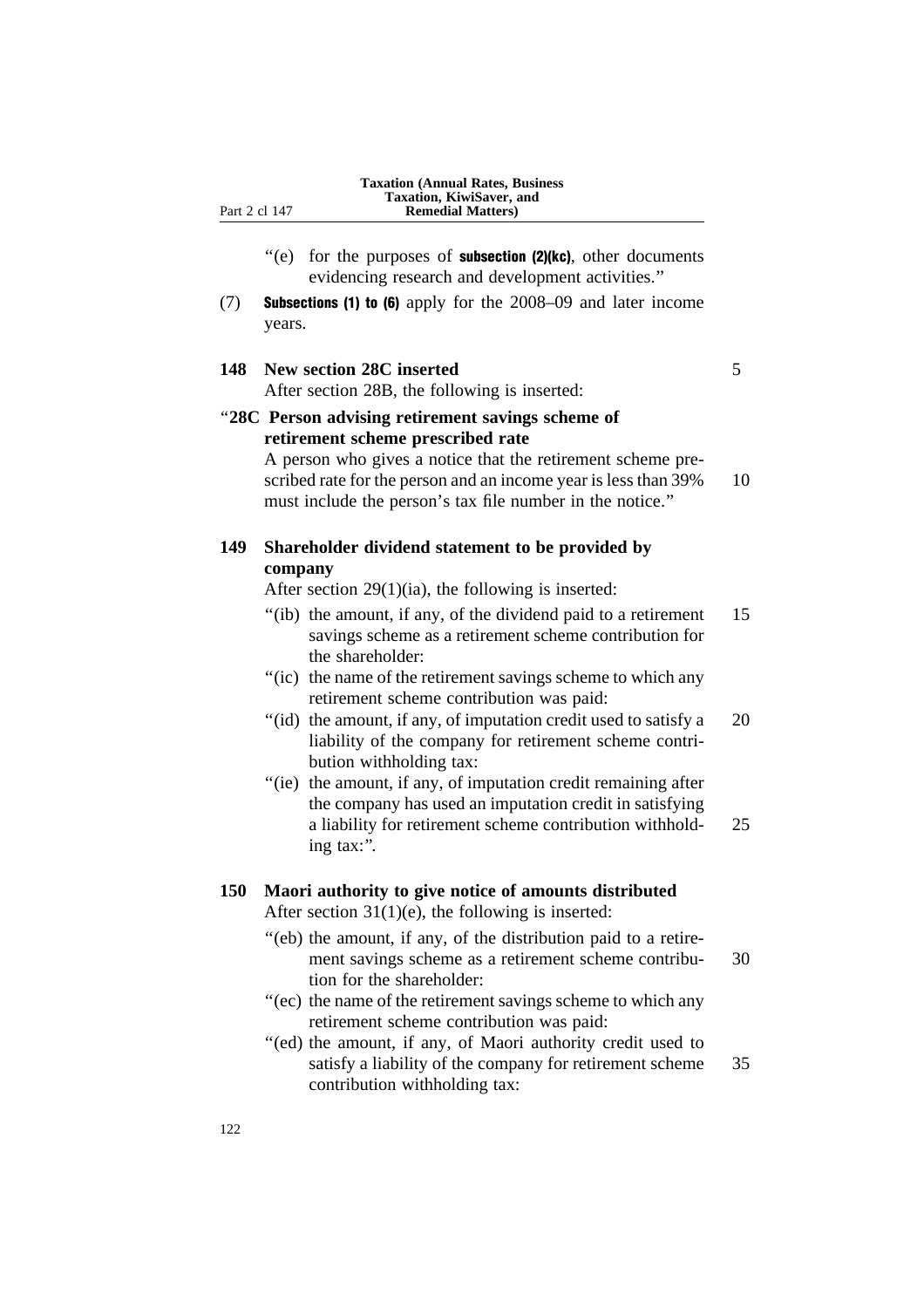| <b>Taxation (Annual Rates, Business)</b> |
|------------------------------------------|
| Taxation, KiwiSaver, and                 |
| <b>Remedial Matters</b> )                |

''(ee) the amount, if any, of Maori authority credit remaining

Part 2 cl 152

after the company has used an imputation credit in satisfying a liability for retirement scheme contribution withholding tax:".

# **151 Annual returns of income not required** 5

- (1) After section  $33A(1)(a)(iii)$ , the following is inserted:
	- "(iiic) an amount paid under section  $81(1)(b)$  of the Injury Prevention, Rehabilitation, and Compensation Act 2001 to a claimant under that Act; or''.
- (2) In section  $33A(1)(a)(iv)$ , "(iiib)" is replaced by "(iiic)". 10
- (3) Section  $33A(2)(cb)(i)$  is replaced by the following:
	- ''(i) a withholding payment, if it is not—
		- ''(A) an amount or proportion of a withholding payment for which the Commissioner has made a determination under regulation 7 of 15 the Income Tax (Withholding Payments) Regulations 1979:
		- ''(B) income that is an amount paid under section 81(1)(b) of the Injury Prevention, Rehabilitation, and Compensation Act 20 2001 to a claimant under that Act:''.
- (4) After section 33A(2)(cb), the following is inserted:
	- ''(d) is entitled to an amount of tax credit under section LH 1 of the Income Tax Act 2004; or''.
- (5) Subsection (4) applies for the 2008–09 and later income years. 25

#### **152 New section 33C inserted**

After section 33B, the following is inserted:

# ''**33C Return not required for certain providers of attendant care**

A natural person who derives income in an income year for 30 providing attendant care to a claimant under section 81(1)(b) of the Injury Prevention, Rehabilitation, and Compensation Act 2001, either from a payment by the claimant or from a payment on behalf of the claimant by the Accident Compensation Corporation, is not required to furnish a return of income 35 for the corresponding tax year if—

123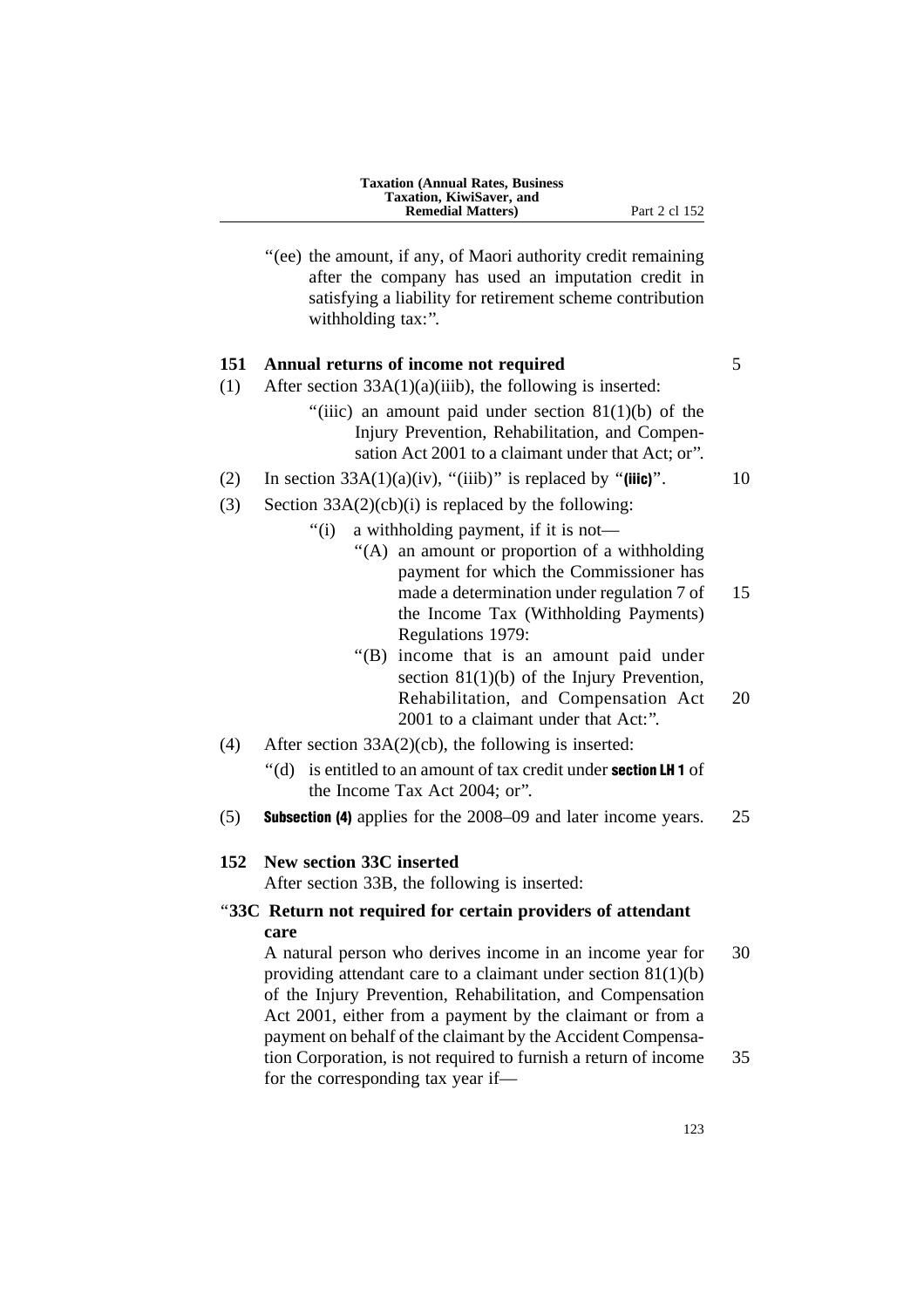| Part 2 cl 152 | <b>Taxation (Annual Rates, Business</b><br>Taxation, KiwiSaver, and<br><b>Remedial Matters</b> )                                                                                                                                        |
|---------------|-----------------------------------------------------------------------------------------------------------------------------------------------------------------------------------------------------------------------------------------|
|               | " $(a)$<br>the taxable income of the natural person does not<br>exceed \$9,500 for the tax year; and                                                                                                                                    |
|               | tax is deducted at the rate of 15% from relevant<br>" $(b)$<br>amounts paid under section $81(1)(b)$ of the Accident<br>Compensation Corporation; and                                                                                   |
|               | ``(c)<br>the natural person is not required to furnish a return of<br>income under section 33A(1) for the tax year, ignoring<br>income from providing attendant care for the purposes<br>of that section."                              |
|               | 153 New section 34B inserted<br>After section 34, the following is inserted:                                                                                                                                                            |
|               | "34B Commissioner to list tax agents"                                                                                                                                                                                                   |
| " $(1)$       | The Commissioner must compile and maintain a list of per-<br>sons who are tax agents.                                                                                                                                                   |
| (2)           | A person is eligible to be a tax agent if the person-<br>prepares the returns of income required to be furnished<br>" $(a)$<br>for 10 or more taxpayers; and                                                                            |
|               | is 1 of the following:<br>" $(b)$<br>a practitioner in a professional public practice:<br>"(i)<br>"(ii) a person in a business or occupation of preparing<br>returns of income:<br>"(iii) the Maori Trustee.                            |
| " $(3)$       | A person who is not a tax agent and who is eligible to be a tax<br>agent may give a notice to the Commissioner in a form<br>approved by the Commissioner—<br>stating that the person wishes to be listed as a tax agent;<br>"(a)<br>and |
|               | providing the information required by <b>subsection</b> (11), if<br>" $(b)$<br>the person is not a natural person; and<br>providing any other information required by the<br>" $(c)$                                                    |
| "(4)          | Commissioner.<br>The Commissioner may request further information from the<br>person (the applicant) making the application and obtain<br>information relating to the applicant from other persons                                      |
| " $(5)$       | before deciding whether to list the applicant as a tax agent.<br>The Commissioner must list the applicant as a tax agent if the<br>Commissioner is satisfied by the available information that—                                         |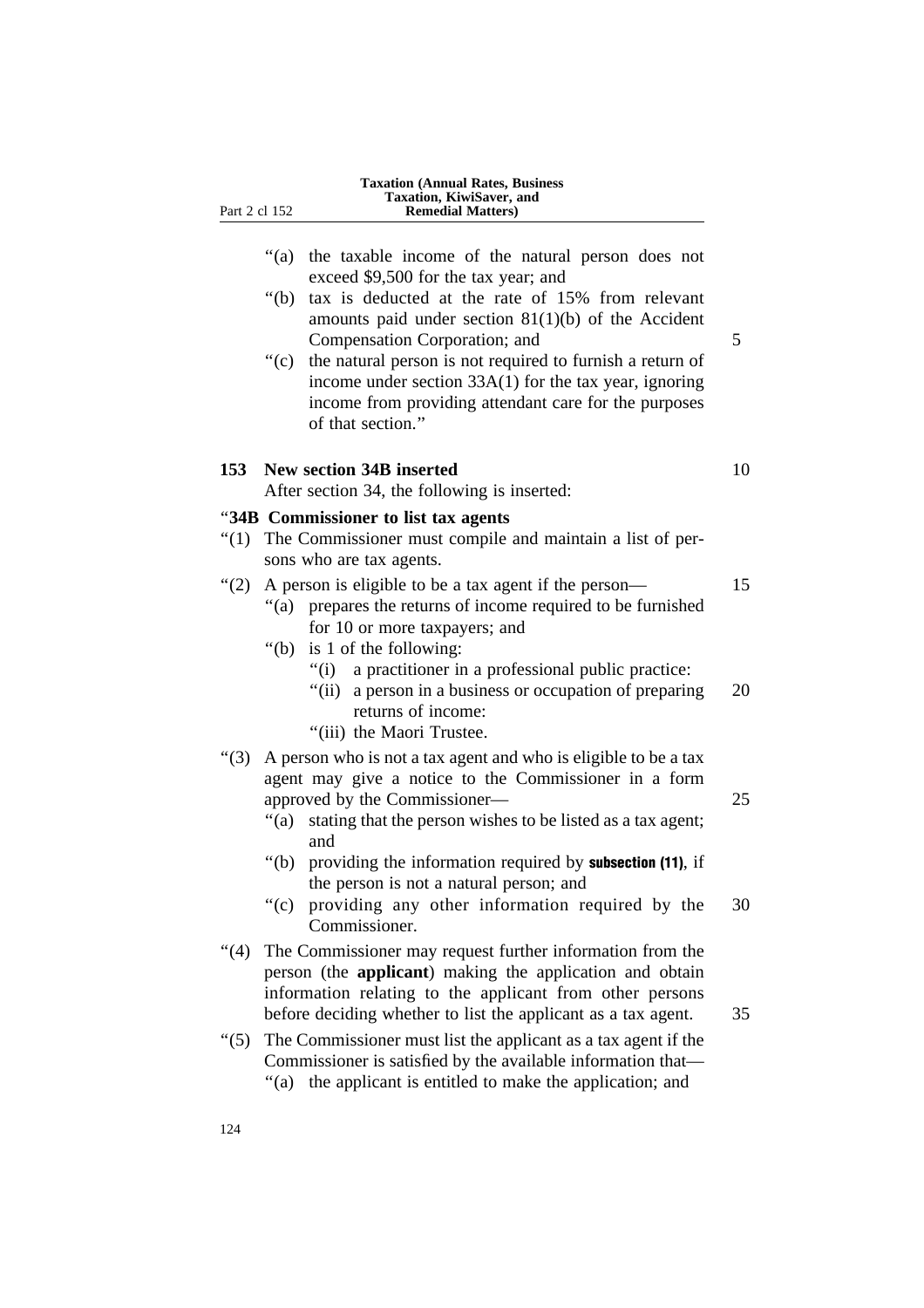|                 | <b>Taxation (Annual Rates, Business</b><br>Taxation, KiwiSaver, and<br><b>Remedial Matters)</b><br>Part 2 cl 153                                                                                                                                                                                                                          |          |
|-----------------|-------------------------------------------------------------------------------------------------------------------------------------------------------------------------------------------------------------------------------------------------------------------------------------------------------------------------------------------|----------|
|                 | " $(b)$<br>listing the applicant as a tax agent would not adversely<br>affect the integrity of the tax system.                                                                                                                                                                                                                            |          |
| (6)             | An applicant is listed as a tax agent from the date given in the<br>Commissioner's notice informing the applicant of the Com-<br>missioner's decision to list the applicant as a tax agent.                                                                                                                                               | 5        |
| $\cdot\cdot(7)$ | The Commissioner must refuse to list an applicant as a tax<br>agent if the Commissioner is satisfied that-<br>``(a)<br>the applicant is not entitled to make the application:<br>listing the applicant as a tax agent would adversely<br>" $(b)$<br>affect the integrity of the tax system.                                               | 10       |
| (8)             | The Commissioner may remove a person from the list of tax<br>agents if the Commissioner is satisfied that—<br>"(a)<br>the applicant is not eligible to be a tax agent:<br>continuing to list the applicant as a tax agent would<br>" $(b)$ "<br>adversely affect the integrity of the tax system.                                         | 15       |
| (9)             | Before refusing to put a person on the list of tax agents, or<br>removing a person from the list, the Commissioner must—<br>give notice to the person of the Commissioner's reasons<br>" $(a)$<br>for the proposed decision:                                                                                                              |          |
|                 | " $(b)$<br>consider any arguments against the proposed decision<br>that are provided by the person within—<br>the period of 30 days beginning from the day of<br>" $(i)$<br>the notice, if subparagraph (ii) does not apply; or<br>the period of less than 30 days allowed by the<br>"(ii)<br>Commissioner, if the Commissioner considers | 20<br>25 |
|                 | such a period is necessary to protect the integrity<br>of the tax system.                                                                                                                                                                                                                                                                 |          |
|                 | "(10) A person listed as a tax agent is removed from the list on the<br>date of the Commissioner's notice that informs the person of<br>the Commissioner's decision to remove the person from the<br>list.                                                                                                                                | 30       |
|                 | "(11) An entity that is not a natural person must provide to the<br>Commissioner the information described in subsection (12) if<br>the entity—                                                                                                                                                                                           |          |
|                 | makes an application under subsection (3):<br>"(a)<br>is a tax agent who-<br>" $(b)$<br>has not made an application under subsection (3)<br>``(i)<br>and has not previously provided information to<br>the Commissioner as required by this subsection:                                                                                   | 35       |

125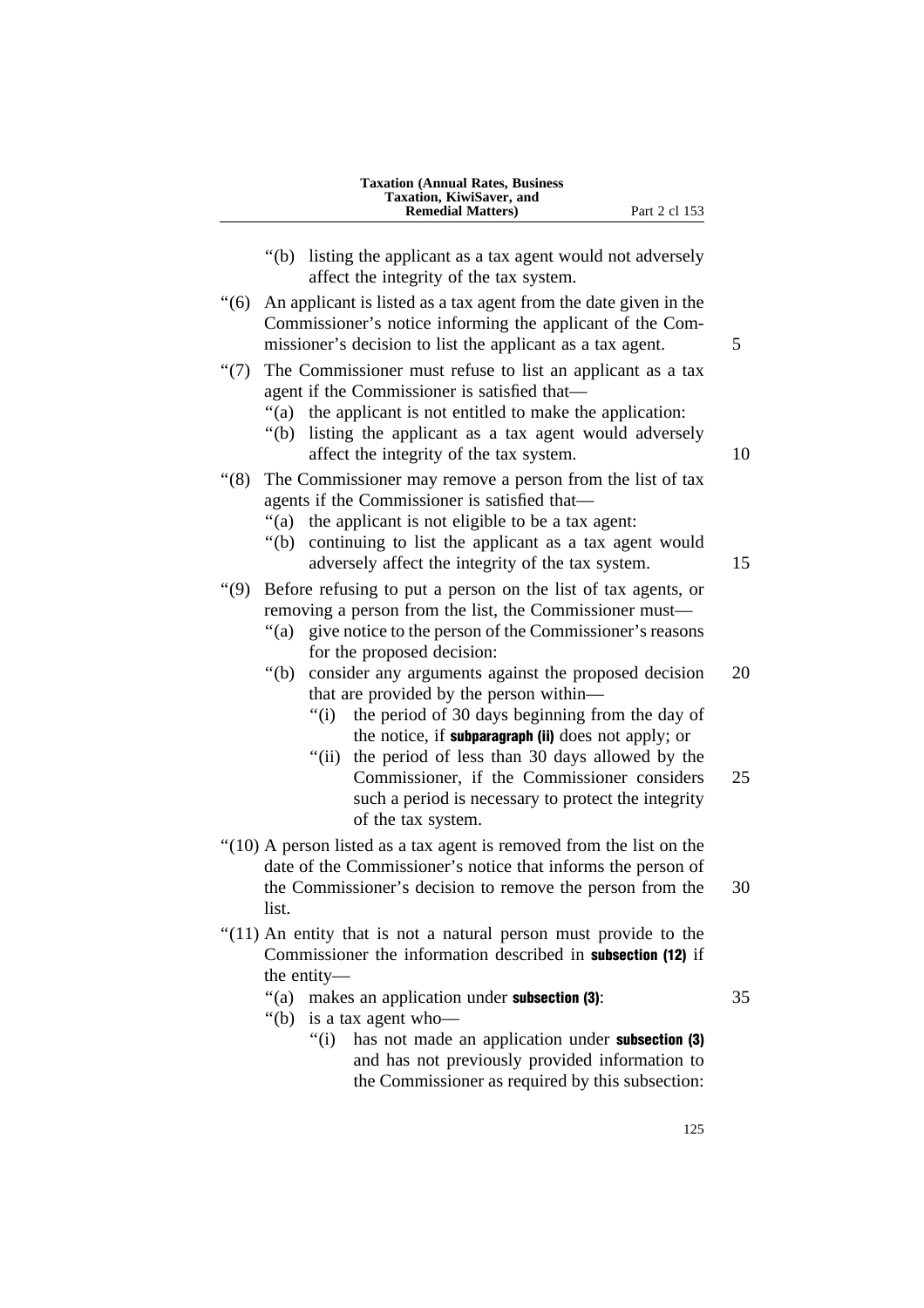- "(ii) has previously provided information to the Commissioner as required by this subsection and that information is inaccurate.
- $"(12)$  The information that **subsection (11)** requires an entity to provide to the Commissioner consists of the names of the follow- 5 ing persons—
	- ''(a) each person responsible for the filing of the entity's tax returns, if the entity is a body corporate:
	- ''(b) each shareholder of the entity, if the entity is a closelyheld company: 10
	- ''(c) each partner in the entity, if the entity is a partnership:
	- "(d) each member of the entity, if the entity is an unincorporated body.
- $(13)$  An entity that is a tax agent and is required by **subsection (11)** to provide information to the Commissioner must provide the 15 information by—
	- "(a) the day 12 months after the day on which the Taxation (Annual Rates, Business Taxation, KiwiSaver, and Remedial Matters) Act 2007 receives the Royal assent, if the entity has not made an application under **subsection** (3) and has not 20 previously provided information to the Commissioner as required by subsection (11):
	- ''(b) the end of the 3-month period beginning from the first day on which the information most recently provided to the Commissioner as required by subsection (11) is 25 inaccurate.''

# **154 Dates by which annual returns to be furnished**

After section 37(4A), the following is inserted:

''(4B)If the Commissioner extends under subsection (4) the time for a person listed as a tax agent to furnish a return of income for a 30 taxpayer and the person ceases to be a tax agent before the extension of time would have expired, the Commissioner must extend the taxpayer's time for furnishing the return to a date of 31 March on or after the date that would have applied if the person had continued to be a tax agent.'' 35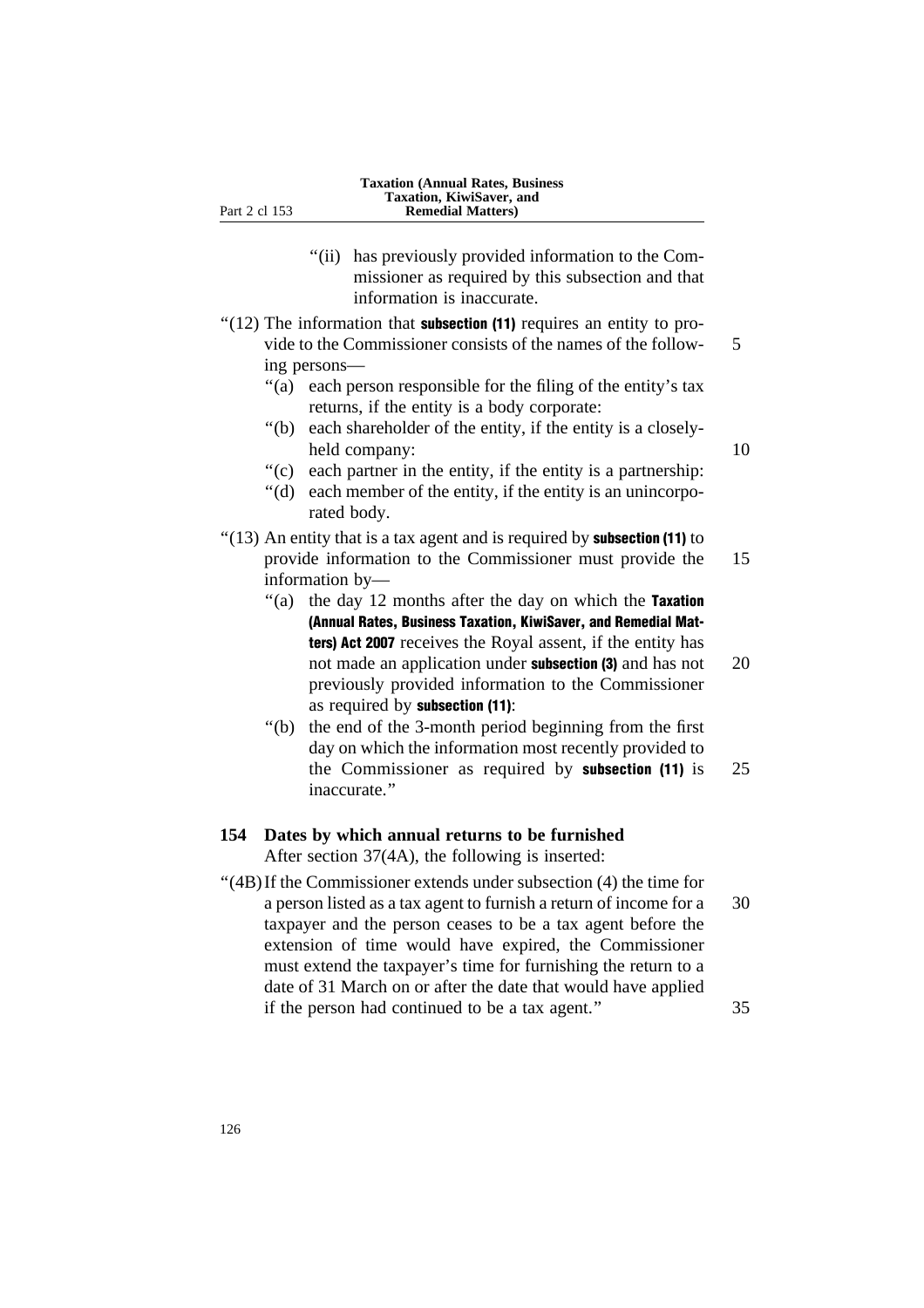|       | <b>Taxation (Annual Rates, Business</b><br>Taxation, KiwiSaver, and<br><b>Remedial Matters)</b><br>Part 2 cl 157                                                                                                                                                                                                                                                                                                                                |          |  |
|-------|-------------------------------------------------------------------------------------------------------------------------------------------------------------------------------------------------------------------------------------------------------------------------------------------------------------------------------------------------------------------------------------------------------------------------------------------------|----------|--|
| 155   | Annual returns by persons who receive subpart KD<br>credit                                                                                                                                                                                                                                                                                                                                                                                      |          |  |
| (1)   | In section $41(3)(b)$ , "family tax credit" is replaced by "mini-<br>mum family tax credit".                                                                                                                                                                                                                                                                                                                                                    |          |  |
| (2)   | <b>Subsection (1)</b> applies for the 2007–08 and later income years.                                                                                                                                                                                                                                                                                                                                                                           | 5        |  |
| 156   | Non-active companies may be excused from filing<br>returns                                                                                                                                                                                                                                                                                                                                                                                      |          |  |
| (1)   | After section $43A(2)(d)(ii)$ , the following is inserted:<br>"(iib) give rise to an amount of tax credit under <b>section</b>                                                                                                                                                                                                                                                                                                                  |          |  |
|       | <b>LH 1</b> of the Income Tax Act 2004; or".                                                                                                                                                                                                                                                                                                                                                                                                    | 10       |  |
| (2)   | <b>Subsection (1)</b> applies for the 2008–09 and later income years.                                                                                                                                                                                                                                                                                                                                                                           |          |  |
| 157   | New section 48B inserted<br>After section 48, the following is inserted:                                                                                                                                                                                                                                                                                                                                                                        |          |  |
|       | "48B Reconciliation statement for retirement scheme                                                                                                                                                                                                                                                                                                                                                                                             |          |  |
| ``(1) | contribution withholding tax<br>If a retirement scheme contributor has made a retirement<br>scheme contribution to a retirement savings scheme for a<br>person in an income year, the retirement scheme contributor,<br>or the retirement savings scheme acting on behalf of the<br>retirement scheme contributor, must deliver to the Commis-<br>sioner a reconciliation statement for the income year showing<br>the information required by— | 15<br>20 |  |
|       | subsection (2), relating to the person; and<br>"(a)<br>"(b) <b>subsection (3)</b> , relating to the retirement scheme<br>contributor.                                                                                                                                                                                                                                                                                                           | 25       |  |
| (2)   | The reconciliation statement must show the following infor-<br>mation for the income year relating to the person referred to in                                                                                                                                                                                                                                                                                                                 |          |  |
|       | subsection (1):<br>the total amount of retirement scheme contribution<br>" $(a)$<br>withholding tax payable on retirement scheme contri-<br>butions; and                                                                                                                                                                                                                                                                                        | 30       |  |
|       | " $(b)$<br>the total amount of imputation credits and Maori autho-<br>rity credits used in meeting the liability for retirement<br>scheme contribution withholding tax; and                                                                                                                                                                                                                                                                     |          |  |
|       | " $(c)$<br>the total amount of retirement scheme contribution<br>withholding tax paid or payable other than by using<br>imputation credits and Maori authority credits; and                                                                                                                                                                                                                                                                     | 35       |  |
|       |                                                                                                                                                                                                                                                                                                                                                                                                                                                 |          |  |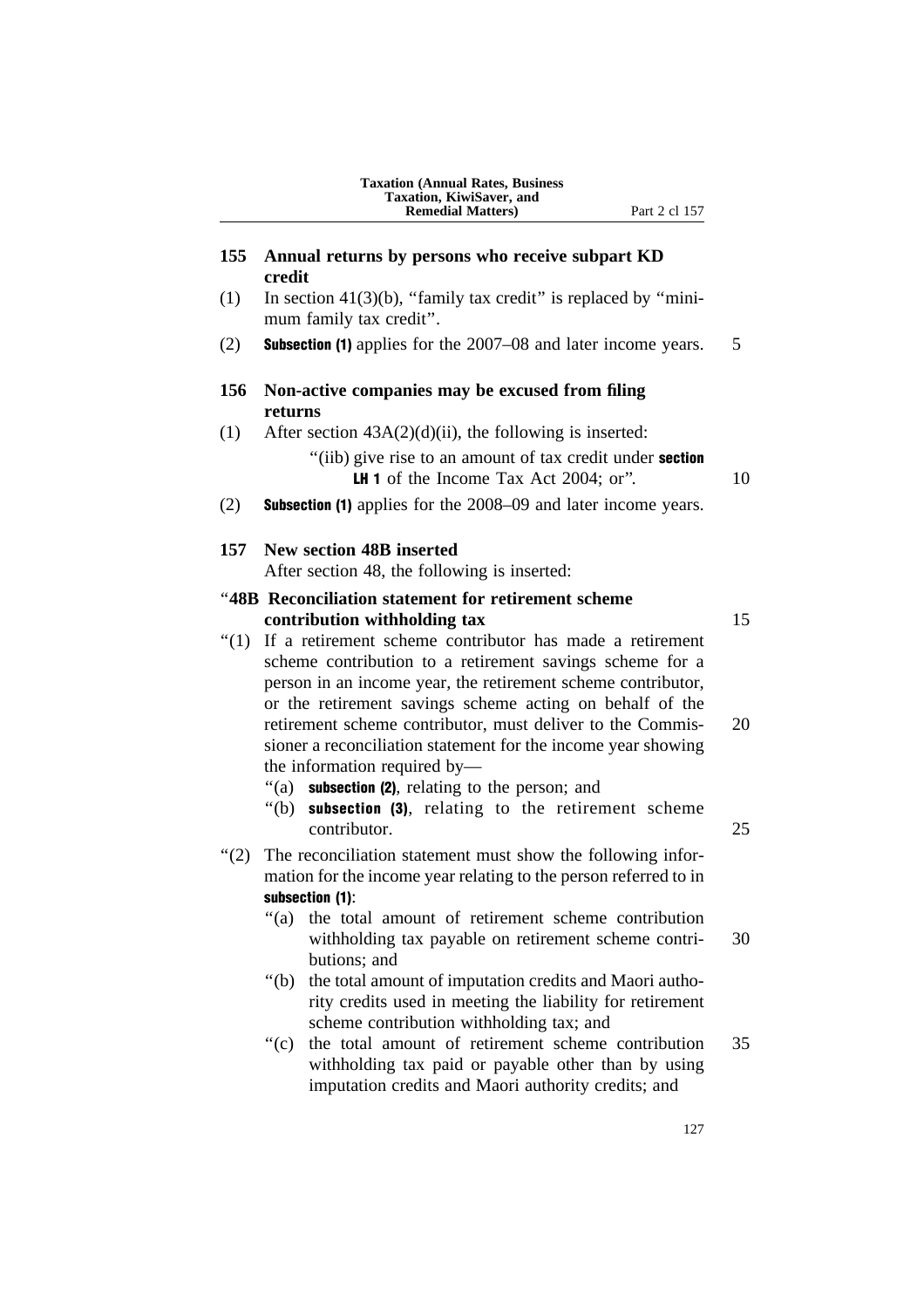| the amount of each retirement scheme contribution; and                                                                                                                                                                  | " $(d)$ "     |
|-------------------------------------------------------------------------------------------------------------------------------------------------------------------------------------------------------------------------|---------------|
| the rate used to calculate the retirement scheme contri-<br>bution withholding tax on the retirement scheme contri-                                                                                                     | $\degree$ (e) |
| bution; and                                                                                                                                                                                                             |               |
| the retirement scheme contribution withholding tax for<br>the retirement scheme contribution; and                                                                                                                       | " $(f)$       |
| the amount of imputation credits attached to the retire-<br>ment scheme contribution; and                                                                                                                               | " $(g)$       |
| the amount of imputation credits used to meet the liabil-<br>ity for retirement scheme contribution withholding tax<br>on the retirement scheme contribution; and                                                       | " $(h)$       |
| the amount of Maori authority credits attached to the<br>retirement scheme contribution; and                                                                                                                            | ``(i)         |
| the amount of Maori authority credits used to meet the<br>liability for retirement scheme contribution withholding<br>tax on the retirement scheme contribution; and                                                    | " $(i)$       |
| the amount of retirement scheme contribution with-<br>holding tax remaining owing on the retirement scheme<br>contribution after the use of imputation credits and<br>Maori authority credits; and                      | " $(k)$       |
| the amount of retirement scheme contribution with-<br>holding tax on the retirement scheme contribution paid<br>other than by the use of imputation credits and Maori<br>authority credits; and                         | ``(1)         |
| the tax file number, if a rate of less than 39% is used to<br>" $(m)$<br>calculate the retirement scheme contribution withhold-<br>ing tax on a retirement scheme contribution; and                                     |               |
| the amount of the imputation credits or Maori authority<br>credits attached to the retirement scheme contribution<br>that are not used to meet the liability for retirement<br>scheme contribution withholding tax; and | " $(n)$       |
| any other particulars the Commissioner may require.                                                                                                                                                                     | $\degree$ (0) |
| The reconciliation statement must show the following infor-<br>mation for the income year relating to the retirement scheme                                                                                             | "(3)          |
| contributor referred to in subsection (1):<br>the total amount of retirement scheme contributions for<br>which retirement scheme contribution withholding tax                                                           | " $(a)$       |

is payable; and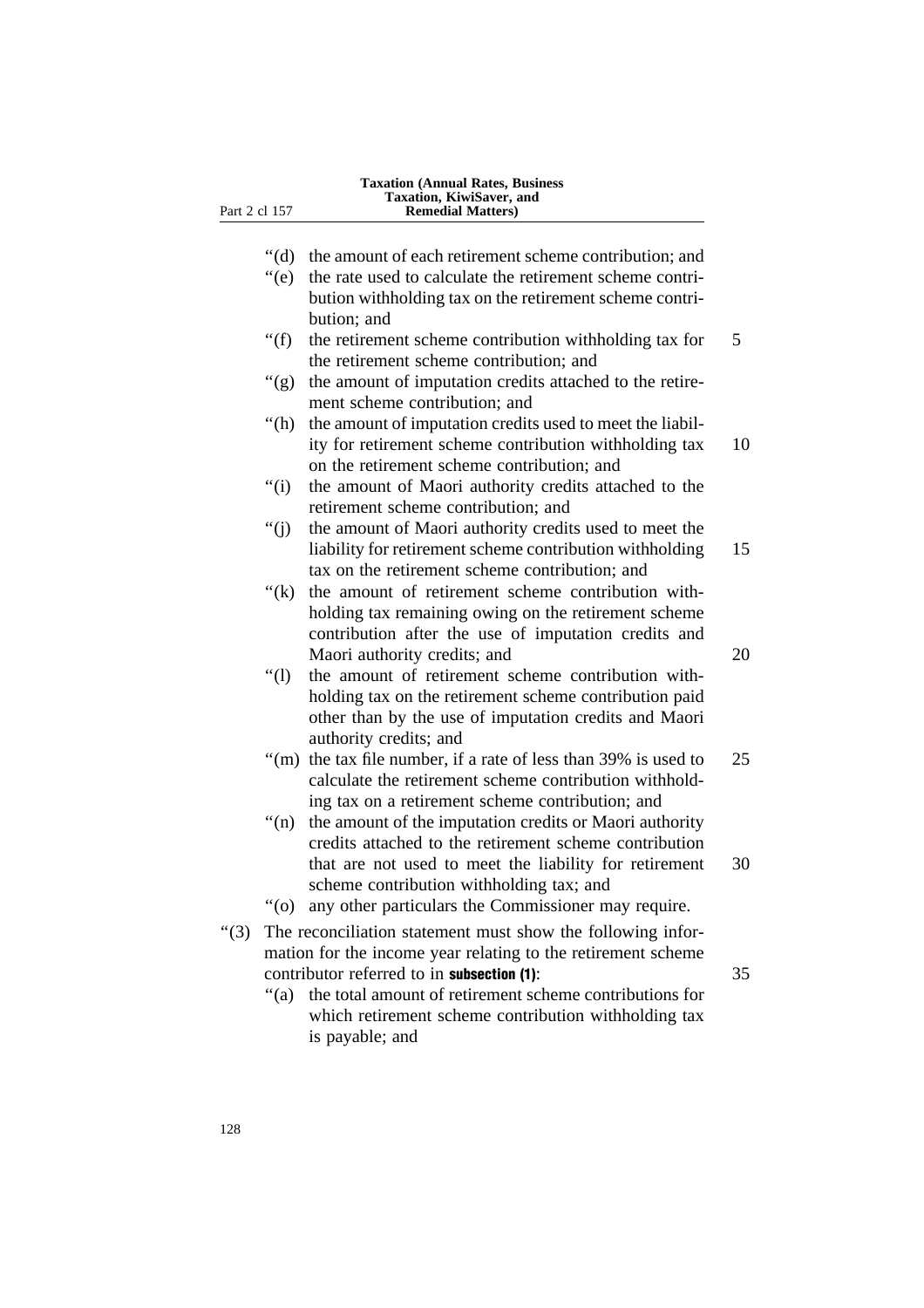|              | <b>Taxation (Annual Rates, Business</b><br>Taxation, KiwiSaver, and                                                                                                                                                                               |    |
|--------------|---------------------------------------------------------------------------------------------------------------------------------------------------------------------------------------------------------------------------------------------------|----|
|              | <b>Remedial Matters</b> )<br>Part 2 cl 158                                                                                                                                                                                                        |    |
|              | " $(b)$<br>the total amount of retirement scheme contribution<br>withholding tax payable on retirement scheme contri-                                                                                                                             |    |
|              | butions; and<br>$\mathrm{``(c)}$<br>the total amount of imputation credits used in meeting<br>the liability for retirement scheme contribution with-                                                                                              | 5  |
|              | holding tax; and<br>" $(d)$ "<br>the total amount of Maori authority credits used in<br>meeting the liability for retirement scheme contribution                                                                                                  |    |
|              | withholding tax; and<br>the total amount of retirement scheme contribution<br>$\degree$ (e)<br>withholding tax paid or payable other than by using<br>imputation credits and Maori authority credits.                                             | 10 |
| (4)          | The reconciliation statement required by <b>subsection</b> (1) for an<br>income year must be received by the Commissioner on or<br>before the end of the second month following the end of the<br>income year."                                   | 15 |
| 158<br>(1)   | New sections 68D and 68E inserted<br>Before section 69, the following is inserted:                                                                                                                                                                |    |
|              | "68D Statements in relation to research and development tax                                                                                                                                                                                       |    |
|              | credits: single persons                                                                                                                                                                                                                           | 20 |
| $\degree(1)$ | This section applies to a person who-<br>is not a member of an internal software development<br>" $(a)$<br>group; and                                                                                                                             |    |
|              | " $(b)$<br>is not a partner in a partnership to which section 68E<br>applies.                                                                                                                                                                     | 25 |
| (2)          | The person must furnish, in the form and electronic format<br>prescribed by the Commissioner, a statement in relation to<br>research and development tax credits under section LH 1 of the<br>Income Tax Act 2004 that they claim for a tax year. |    |
| " $(3)$      | The statement described in <b>subsection (2)</b> must be furnished to<br>the Commissioner—<br>only in the electronic format prescribed by the Commis-<br>" $(a)$<br>sioner; and                                                                   | 30 |
|              | " $(b)$<br>no later than the last day for furnishing a return of<br>income for the relevant tax year under section 37.                                                                                                                            | 35 |
| " $(4)$      | A person is treated as complying with this section for the<br>purposes of <b>section LH 1(4)</b> of the Income Tax Act 2004 before<br>the last day for furnishing a statement under subsection (3).                                               |    |

129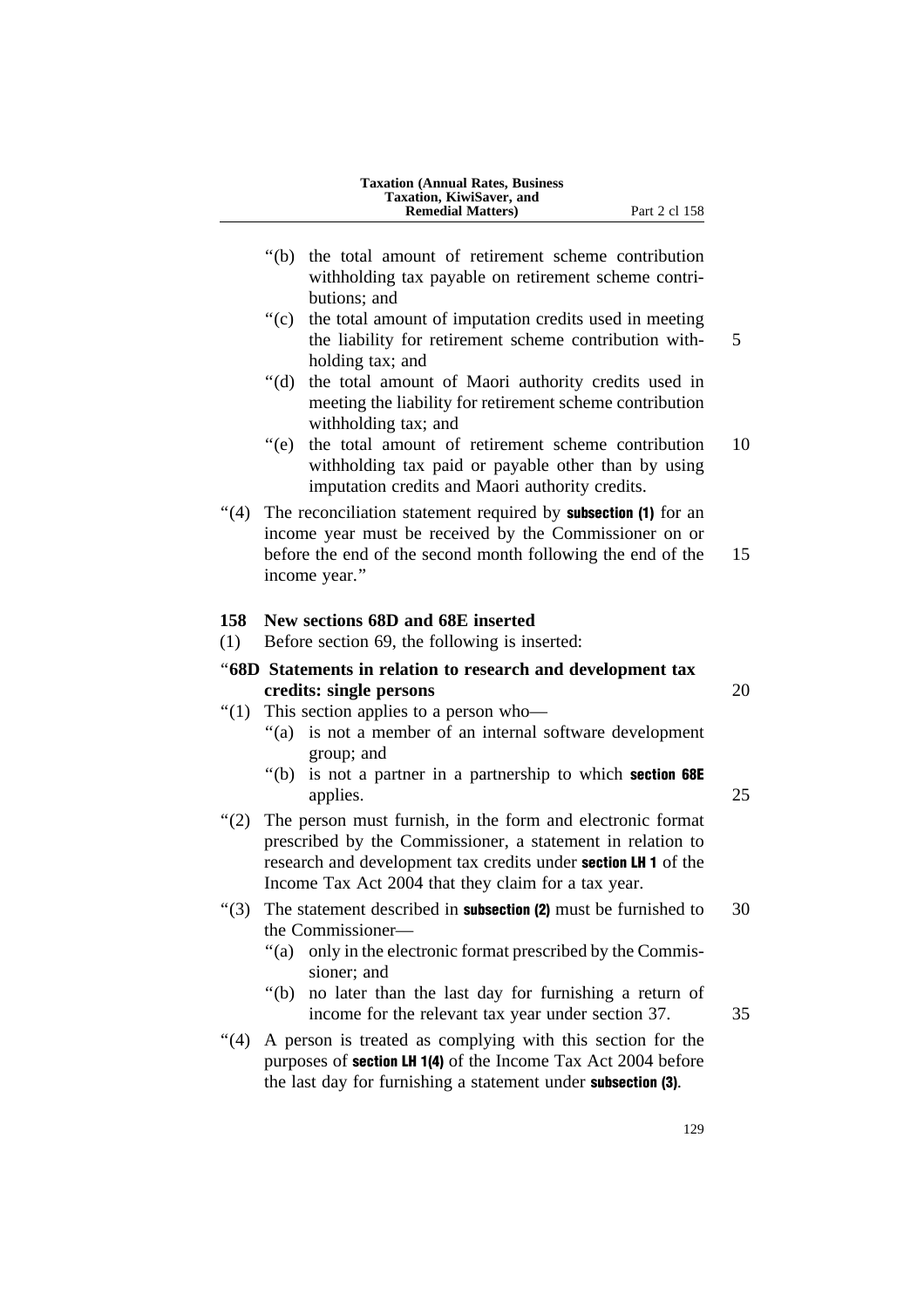# ''**68E Statements in relation to research and development tax credits: internal software development groups and partnerships**

- ''(1) This section applies to—
	- "(a) an internal software development group: 5
	- ''(b) a partnership that chooses to apply this section.

''(2) The nominated member of an internal software development group or the partnership must furnish, in the electronic format prescribed by the Commissioner, a statement in relation to research and development tax credits under **section LH 1** of the 10 Income Tax Act 2004 that the members of the internal software development group or partners of the partnership claim for a tax year.

# $'(3)$  The statement described in **subsection (2)** must be furnished to the Commissioner no later than— 15

- ''(a) the latest day for furnishing a return of income or joint return of income for the relevant tax year under section 37 for any member of the internal software development group or for the partnership; or
- $"$ (b) such further time beyond the day described in **paragraph**  $20$ (a) as the Commissioner may allow, but only if the case is one of simple oversight.
- "(4) A member of an internal software development group and a partner in a partnership are treated as complying with this section for purposes of **section LH 1(4)** of the Income Tax Act 25 2004 before the last day for furnishing a statement under subsection (3)."
- (2) Subsection (1) applies for the 2008–09 and later income years.

## **159 Particulars to be included in income statement**

- (1) In section  $80E(2)(ea)$ , "family support and family plus" is 30 replaced by ''Working for Families tax credits''.
- (2) Subsection (1) applies for the 2007–08 and later income years.

# **160 Officers to maintain secrecy**

- (1) Before section 81(4)(g), the following is inserted:
	- "(fc) communicating to a person who is a member,  $35$ employee, or agent, of the New Zealand Customs Service, information that—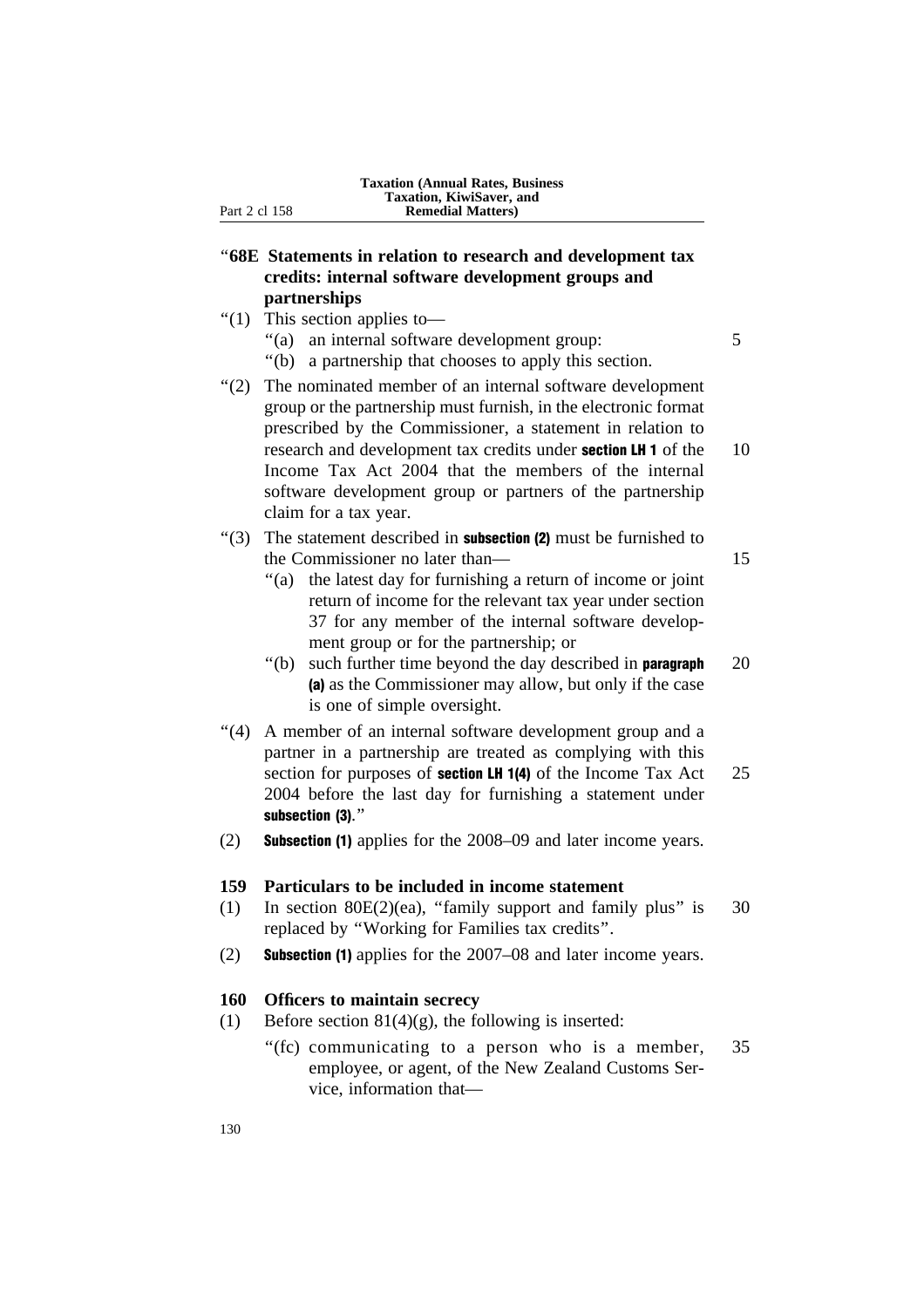|         | <b>Taxation (Annual Rates, Business</b><br>Taxation, KiwiSaver, and<br><b>Remedial Matters)</b><br>Part 2 cl 161                                                                               |    |
|---------|------------------------------------------------------------------------------------------------------------------------------------------------------------------------------------------------|----|
|         | " $(i)$<br>the person is authorised by the New Zealand Cus-<br>toms Service to receive; and                                                                                                    |    |
|         | " $(ii)$<br>relates to a person who is liable to pay financial<br>support under the Child Support Act 1991; and<br>"(iii) the Commissioner considers is not undesirable to                     | 5  |
|         | disclose and is reasonably necessary for the pur-<br>poses specified in sections 280K and 280L of the<br>Customs and Excise Act 1996:".                                                        |    |
| (2)     | After section $81(4)(lb)$ , the following is inserted:                                                                                                                                         |    |
|         | "(lc) communicating to a taxpayer whose return of income is<br>being or has been prepared by another person as an<br>agent of the taxpayer—                                                    | 10 |
|         | whether the person is listed as a tax agent:<br>" $(i)$<br>" $(ii)$<br>any decision of the Commissioner removing the                                                                           |    |
|         | person from the list of tax agents or refusing to<br>list the person as a tax agent:".                                                                                                         | 15 |
| 161     | Disclosure of information concerning actions of tax<br>advisor                                                                                                                                 |    |
| (1)     | The heading to section 81B is replaced by "Disclosure of<br>information concerning tax advisor or person acting as tax<br>agent".                                                              | 20 |
| (2)     | In section 81B, the following is added as subsection $(2)$ :                                                                                                                                   |    |
| " $(2)$ | Despite section 81, if the Commissioner removes a person                                                                                                                                       |    |
|         | from the list of tax agents or refuses to list the person as a tax<br>agent the Commissioner may supply-<br>to an association or group-<br>"(a)                                                | 25 |
|         | "(i)<br>of which the person is, or purports to be, a mem-<br>ber as a person who is in a business of preparing                                                                                 |    |
|         | tax returns for other people; and<br>whose members are subject to a professional<br>"(ii)"<br>code of conduct and a disciplinary process that<br>enforces compliance with the code of conduct: | 30 |
|         | " $(b)$<br>information about—                                                                                                                                                                  |    |
|         | the decision of the Commissioner:<br>" $(i)$                                                                                                                                                   |    |
|         | "(ii)<br>an action or omission of the person influencing<br>the decision."                                                                                                                     | 35 |
|         |                                                                                                                                                                                                |    |

131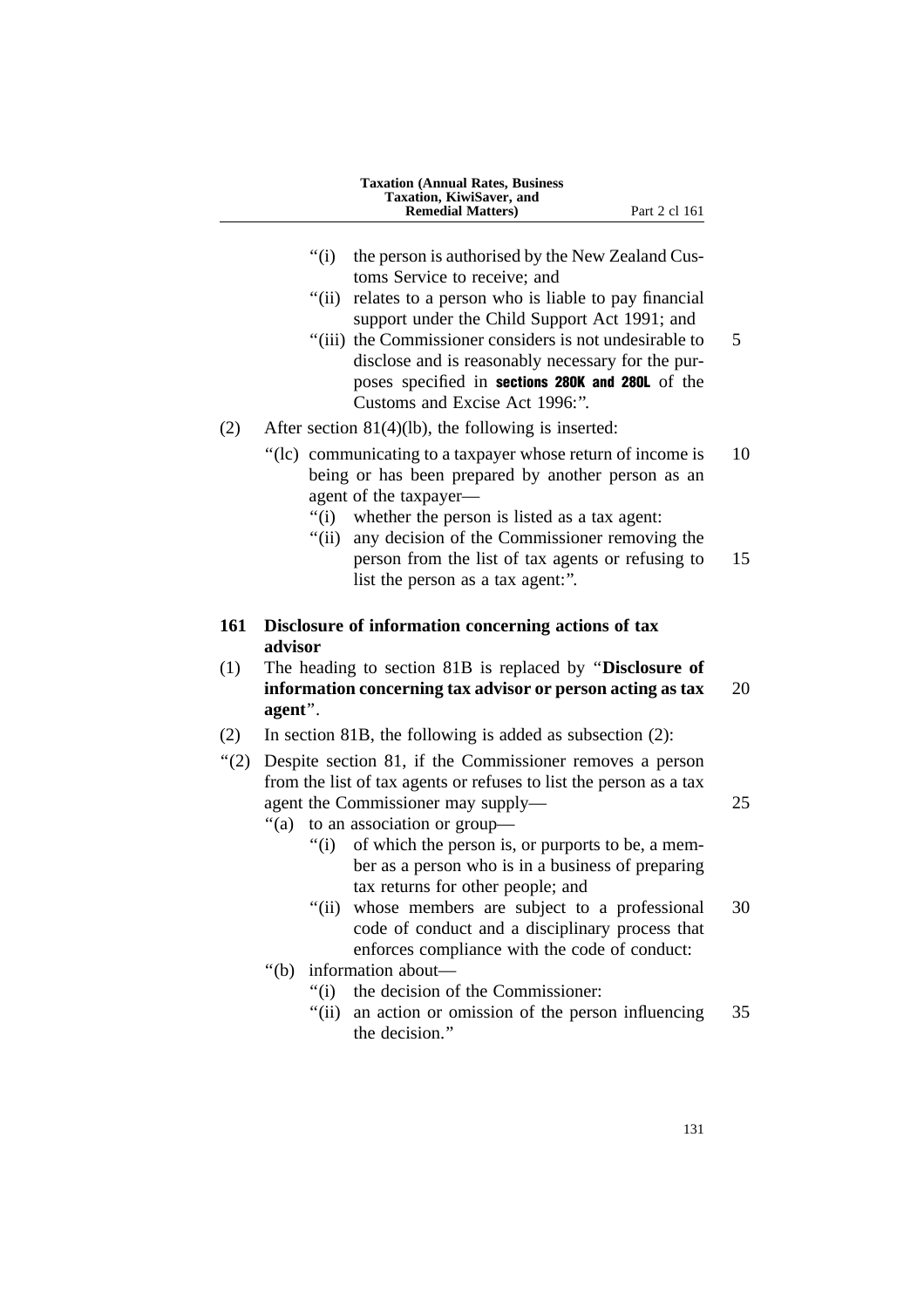**162 Disclosure of information in relation to family income assistance**

- $(1)$  In section 85G,—
	- (a) in the heading: ''**family income assistance**'' is replaced by ''**Working for Families tax credits**'': 5
	- (b) in subsection  $(1)(a)$ , "family support credit" is replaced by "family tax credit".
- (2) Subsection (1) applies for the 2007–08 and later income years.
- **163 Where Commissioner accepts adjustment proposed by disputant** 10

Section 89J, other than the heading, is replaced by the following:

- ''(1) If the Commissioner accepts or is deemed to accept an adjustment proposed by a disputant, and section 89L does not apply, the Commissioner must include or take account of the adjust- 15 ment in—
	- ''(a) a notice of assessment issued to the disputant; and
	- ''(b) any further notice of assessment or further amended assessment issued to the disputant.
- $\degree$ (2) Despite **subsection (1)**, the Commissioner may issue a notice of 20 assessment or an amended assessment that does not include or take into account an adjustment that the Commissioner has accepted, or is deemed to have accepted, if the Commissioner considers that the disputant in relation to the adjustment—
	- ''(a) was fraudulent: 25
		-
- ''(b) wilfully misled the Commissioner:
- ''(c) omitted to supply the Commissioner with relevant information<sup>"</sup>

## **164 Determinations relating to financial arrangements**

After section  $90AC(1)(b)$ , the following is inserted:  $30$ 

- 
- ''(ba) the alternative method that may be applied to determine the income derived or expenditure incurred for a financial arrangement or class of financial arrangements under **section EW 15C(5)** of the Income Tax Act 2004:".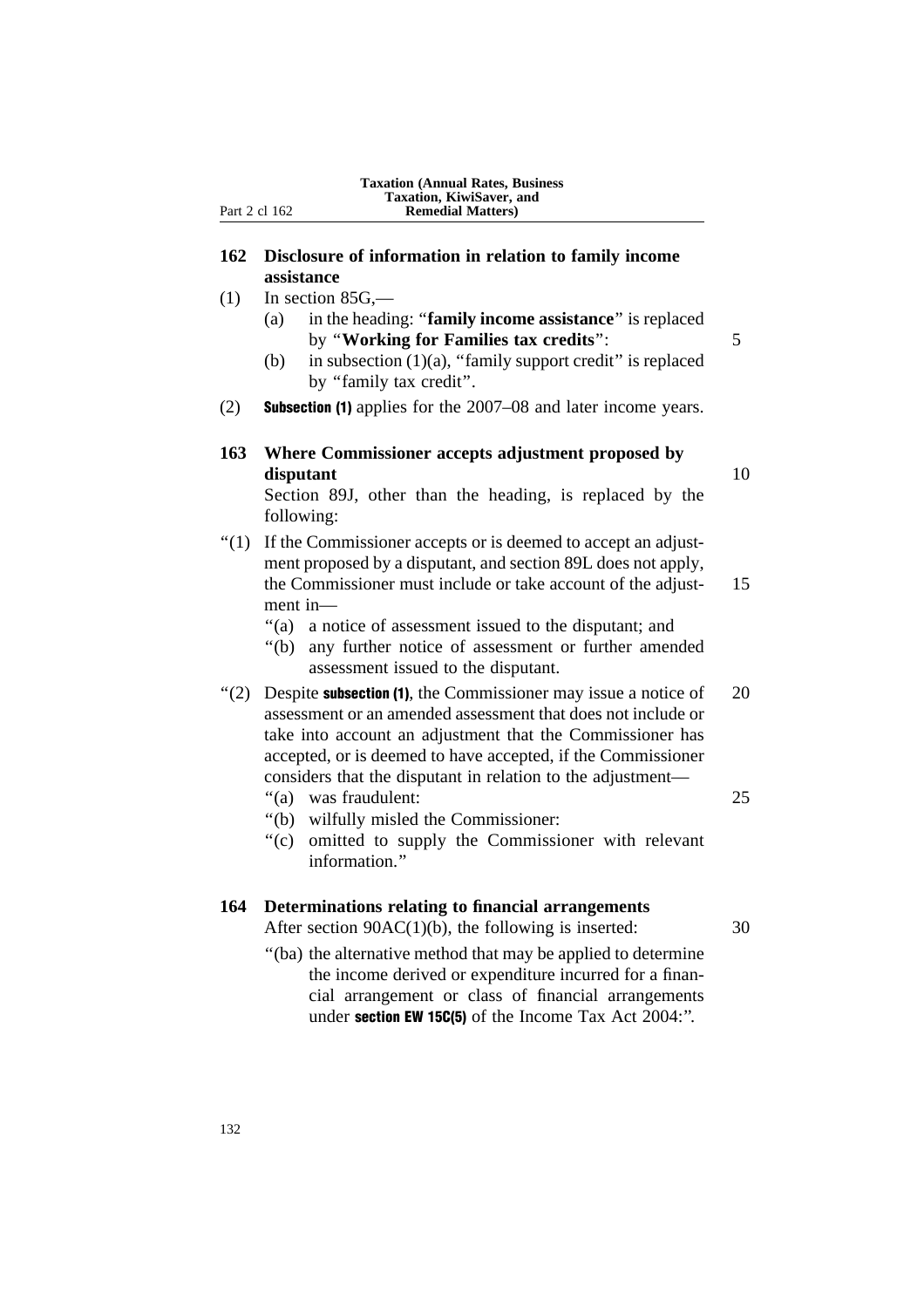# **165 Determination on type of interest in FIF and use of fair dividend rate method**

Section 91AAO(2) is repealed.

#### **166 New section 91AAP inserted**

(1) After section 91AAO, the following is inserted: 5

# ''*Determinations relating to research and development tax credits*

# ''**91AAP Determinations relating to requirements for research and development tax credits**

- $\degree$ (1) For the purposes of a person or group of persons claiming a 10 tax credit under section LH 1 of the Income Tax Act 2004, if the person or group of persons applies in writing requesting a determination under this section, the Commissioner may determine whether—
	- $\degree$ (a) a person meets the eligibility requirements in **section LH 2** 15 of that Act:
	- ''(b) expenditure or depreciation loss meets the requirements of the definition of **eligible amount** in section LH 3 of that Act:
	- "(c) an activity meets the requirements of the definition of 20 **research and development activities** in section LH 4 of that Act.
- $'(2)$  An application under **subsection (1)** must be made in accordance with relevant regulations, or, if there are no relevant regulations, in accordance with a procedure that the Commissioner 25 prescribes.
- $"(3)$  Subject to this section, a determination made under **subsection** (1) is treated as made under that subsection, and as valid, on and after the date on which the Commissioner signs it.
- $\degree$ (4) A determination made under **subsection (1)** is binding on the 30 Commissioner and the person or group of persons who request it.
- " $(5)$  A determination under **subsection (1)** is void, and treated as not existing, from the earliest of—
	- "(a) the date on which legislation comes into force which, to 35 the detriment of the person or group of persons relying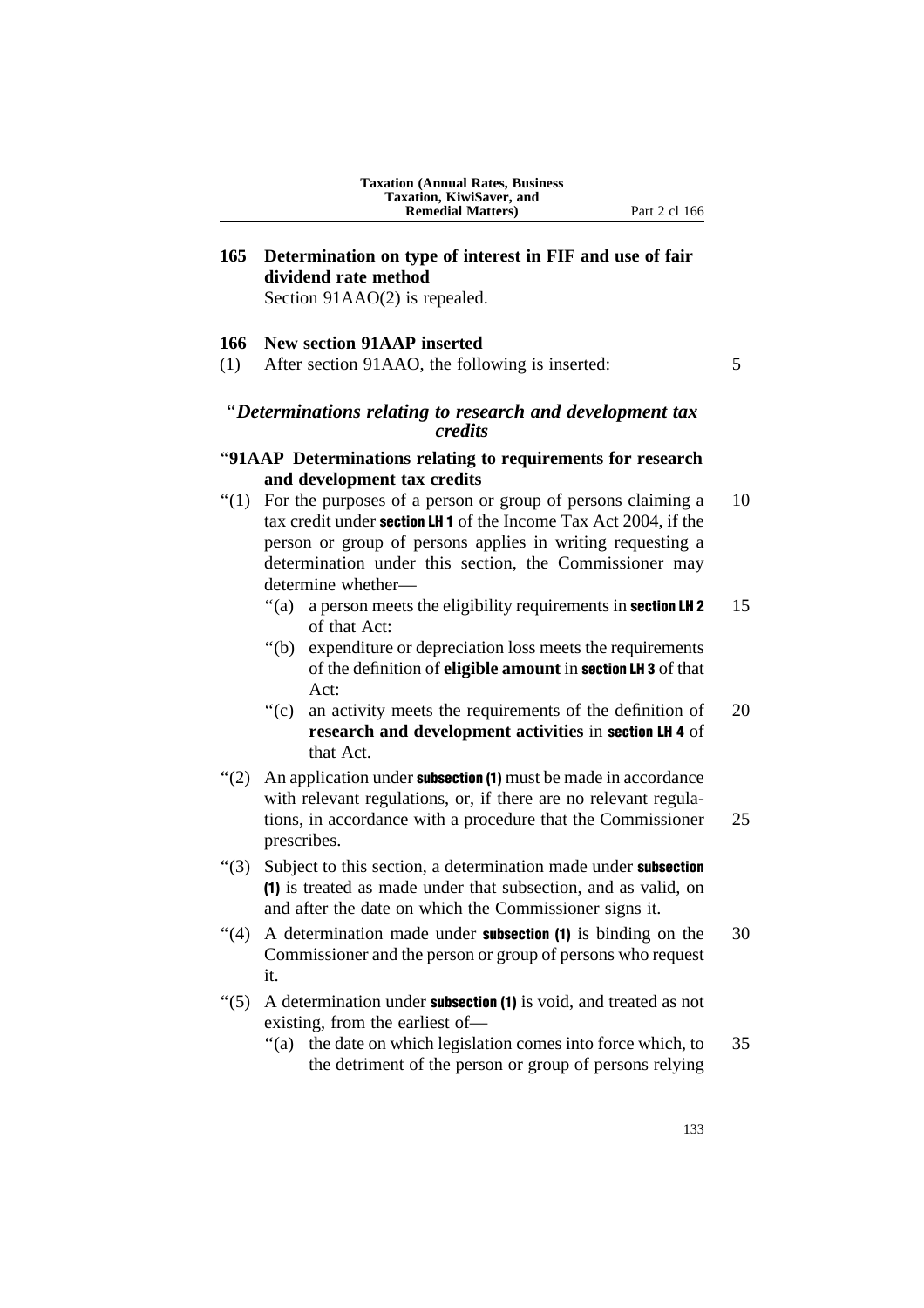on the determination, repeals or amends law relevant to the determination:

- ''(b) the date on which a material misrepresentation or omission occurs, whether intentional or not:
- "(c) the date on which the Commissioner sends a notice to 5 the person or group of persons that the Commissioner has withdrawn the determination.
- $\degree$ (6) Despite subsection (5)(c), a determination that the Commissioner has withdrawn is valid, and treated as existing, to the extent that an activity that the determination relates is started 10 before the date on which the notice of withdrawal is sent.
- ''(7) The person or group of persons who request a determination under subsection (1) may dispute or challenge the determination under Parts 4A and 8A.''
- (2) Subsection (1) applies for the 2008–09 and later income years. 15

# **167 Taxation laws in respect of which binding rulings may be made**

- (1) In section  $91C(1)(f)$ , in the words before subparagraph (i), "paragraphs (a) to (e)" is replaced by "paragraphs (a) to (eb)''. 20
- (2) In section  $91C(1)(f)(i)$ , "paragraph (e)" is replaced by "paragraph (e) or (eb)''.
- (3) The following is added to section 91C:
- ''(4) Despite subsection (1), the Commissioner may not make a binding ruling on the following provisions and matters: 25
	- "(a) whether a person meets the eligibility requirements in section LH 2 of the Income Tax Act 2004:
	- ''(b) whether expenditure or depreciation loss meets the requirements of the definition of **eligible amount** in section LH 3 of that Act: 30
	- ''(c) whether an activity meets the requirements of the definition of **research and development activities** in section LH 4 of that Act."
- (4) Subsections (1) and (2) apply for the 2005–06 and later income years. 35
- (5) Subsection (3) applies for the 2008–09 and later income years.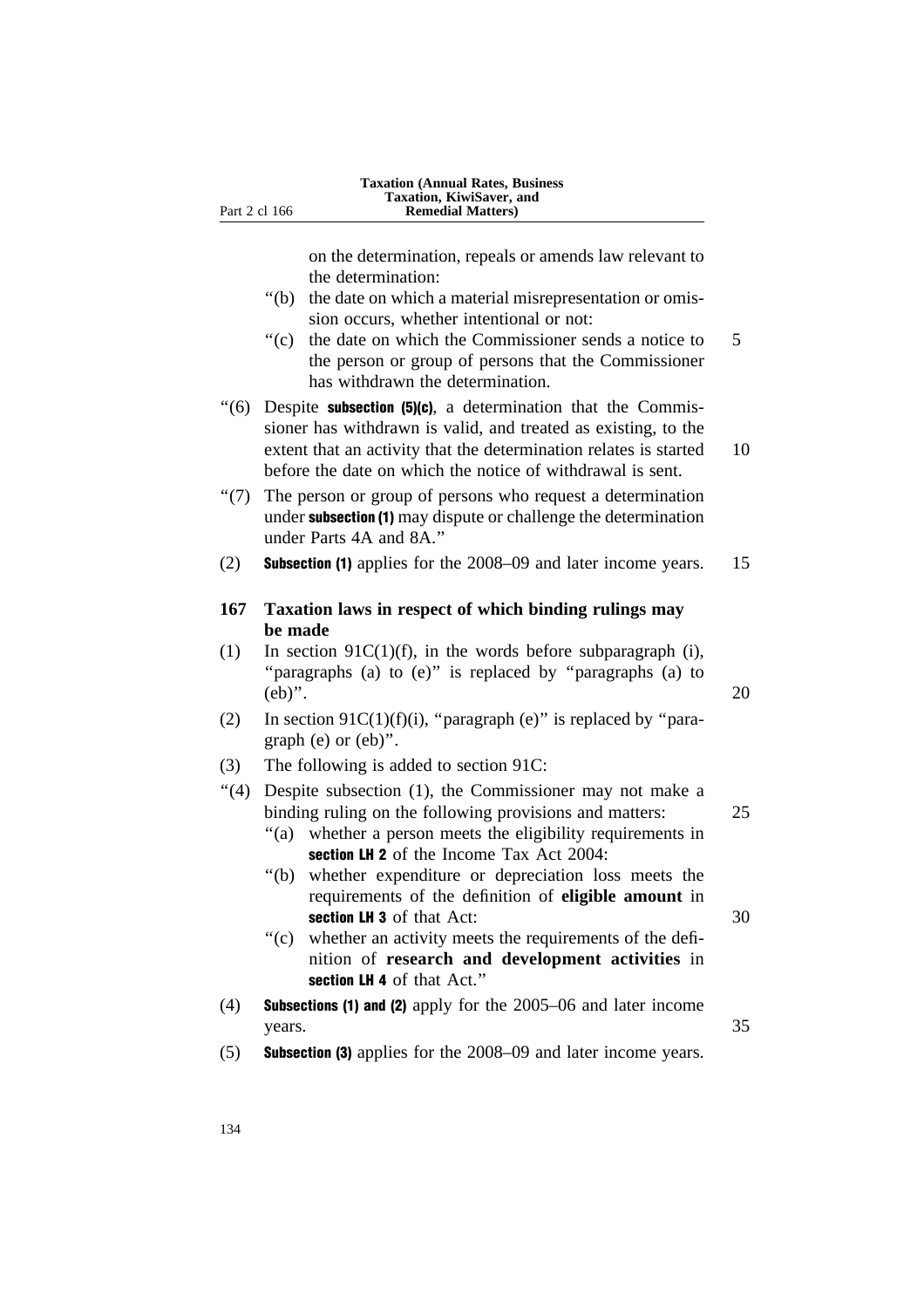| <b>Taxation (Annual Rates, Business)</b> |
|------------------------------------------|
| <b>Taxation, KiwiSaver, and</b>          |
| <b>Remedial Matters</b> )                |

# **168 New section 98B inserted**

After section 98, the following is inserted:

# ''**98B Assessment of retirement scheme contribution withholding tax**

- "(1) The Commissioner may, for any person who is chargeable  $5$ with retirement scheme contribution withholding tax under section NEB 2 of the Income Tax Act 2004, make an assessment of the amount of the retirement scheme contribution on which, in the Commissioner's judgment, retirement scheme contribution withholding tax ought to be imposed and an 10 assessment of the amount of that tax.
- ''(2) The person is liable to pay the tax so assessed except to the extent that the person establishes in proceedings challenging the assessment that the assessment is excessive or that the person is not chargeable with the tax assessed. 15
- " $(3)$  Sections 109, 111, and 113 shall apply, so far as may be, with respect to an assessment made under subsection (1) of this section as if—
	- "(a) in those sections, the term "taxpayer" included a person who is chargeable with retirement scheme contribution 20 withholding tax; and
	- "(b) in section 113, the term "tax already assessed" included retirement scheme contribution withholding tax already assessed under subsection (1) of this section.
- ''(4) An assessment made under this section shall be subject to 25 challenge in the same manner as an assessment of income tax imposed under section BB 1 of the Income Tax Act 2004, and Part VIIIA of this Act shall apply accordingly.''

#### **169 Time bar for amendment of income tax assessment**

- (1) After section 108(1A), the following is inserted: 30
- ''(1B)Despite subsection (1), the Commissioner may not amend an assessment so as to increase an amount of research and development tax credit under **section LH 1** of the Income Tax Act 2004 if—
	- "(a) a taxpayer furnishes an income tax return for the 35 2008–09 or a later tax year; and
	- "(b) 1 year has passed from the end of the tax year in which the taxpayer provides the tax return; and

Part 2 cl 169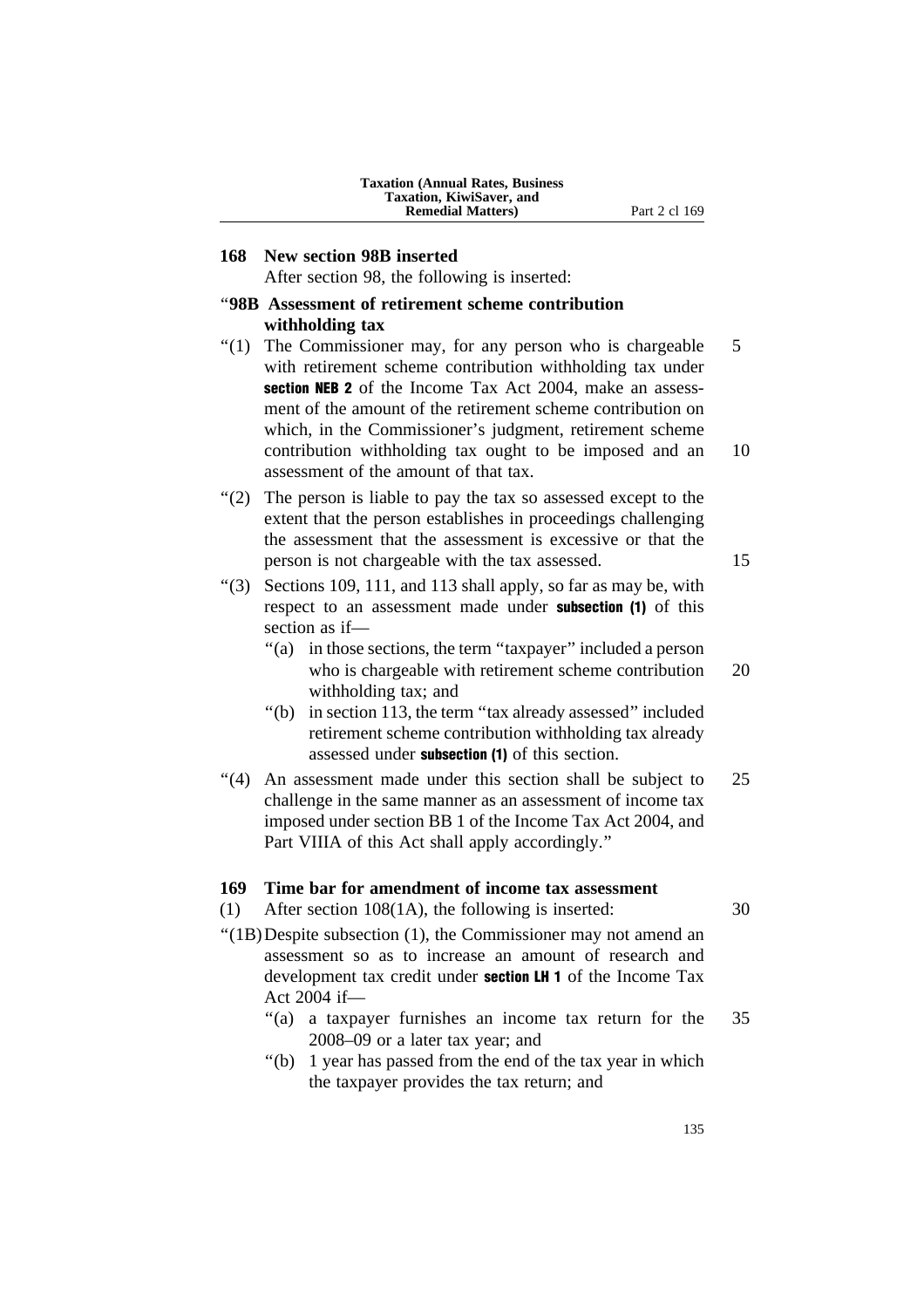- - "(c) the taxpayer has not issued a notice of proposed adjustment to the Commissioner for an amount of research and development tax credit for the relevant tax year within the relevant response period.''
- (2) Subsection (1) applies for the 2008–09 and later income years. 5

# **170 Extension of time bars**

- (1) In section  $108B(3)(d)$ , "section 108" is replaced by "section  $108(1)$ ".
- (2) Subsection (1) applies for the 2008–09 and later income years.

## **171 Commissioner may at any time amend assessments** 10

- (1) In section 113(1), ''section 89N'' is replaced by ''sections 89N and 113D''.
- (2) Subsection (1) applies for the 2008–09 and later income years.

## **172 New section 113D inserted**

(1) After section 113C, the following is inserted: 15

# ''**113D Amended assessments for research and development tax credits**

If a taxpayer has issued a notice of proposed adjustment for their claim for an amount of research and development tax credit under **section LH 1** of the Income Tax Act 2004 within the 20 relevant response period, the Commissioner may not amend an assessment so as to increase the amount of tax credit by more than the adjustment proposed in the notice of proposed adjustment.''

(2) Subsection (1) applies for the 2008–09 and later income years. 25

# **173 Provisional tax and rules on use of money interest**

- (1) Section 120KE(6) is replaced by the following:
- ''(6) A taxpayer is not entitled to use of money interest for overpaid tax under section 120D until the later of—
	- ''(a) the day after the date— 30

- "(i) on which they notify the Commissioner under section MB 17(2); or
- "(ii) set out in section MB  $17(3)$  (as the case may be):
- ''(b) the day after their last ratio instalment date.''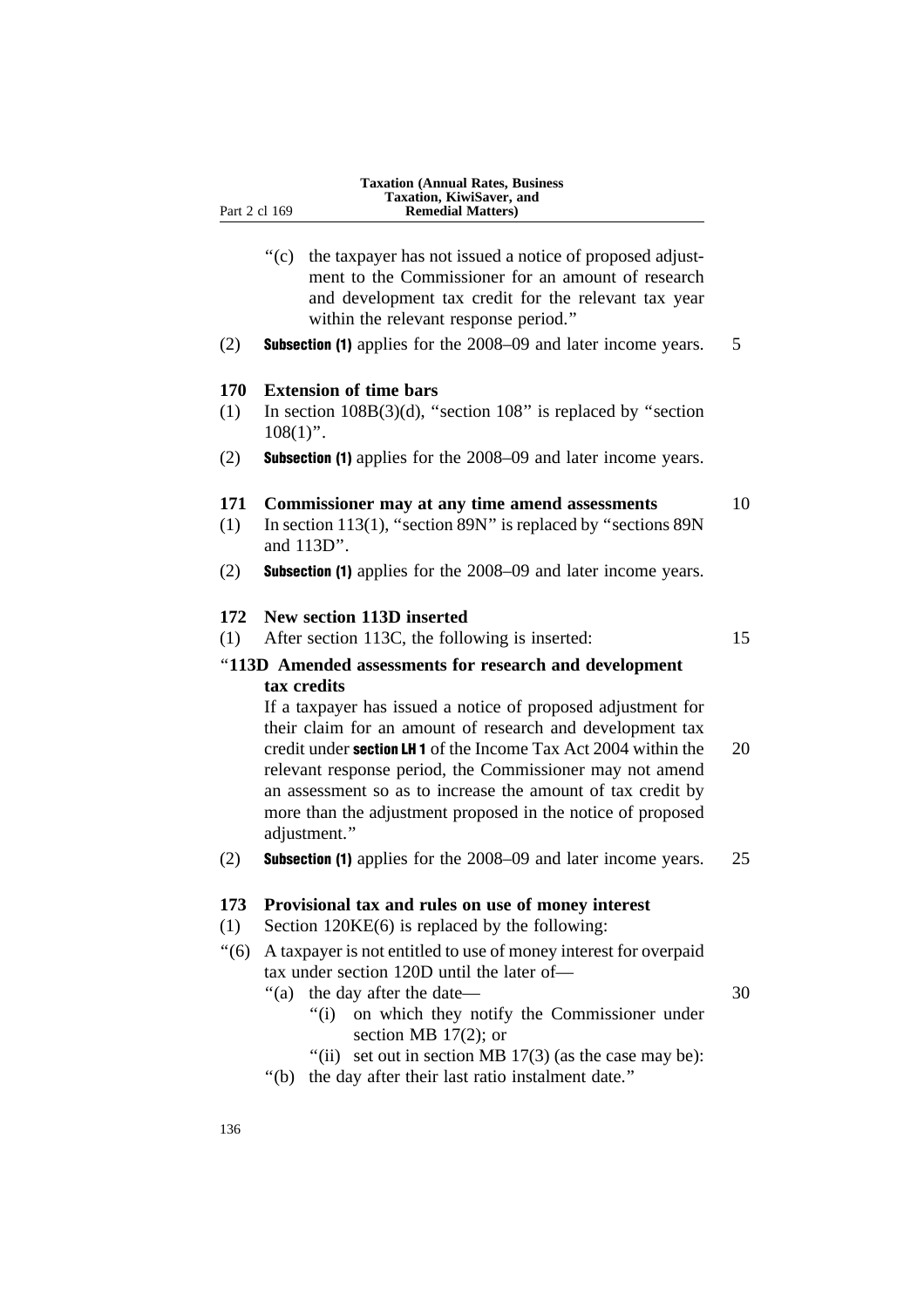| <b>Taxation (Annual Rates, Business)</b> |
|------------------------------------------|
| <b>Taxation, KiwiSaver, and</b>          |
| <b>Remedial Matters</b> )                |

(2) Subsection (1) applies for the 2008–09 and later income years.

# **174 Late filing penalties**

(1) In the heading to section 139A, ''**penalties**'' is replaced by ''**penalty for certain returns**''.

## (2) After section 139A(5), the following is added:  $5$

- ''(6) In the case of a late filing penalty for failing to file an employer monthly schedule by the due date, the Commissioner must—
	- ''(a) give notice to the taxpayer that a late filing penalty will be payable for a further failure to file an employer 10 monthly schedule on time, if the taxpayer has filed on time all employer monthly schedules due for filing in the period—
		- "(i) beginning with the later of 1 April 2008 and the day 12 months before the due date; and 15
		- ''(ii) ending before the due date; or
	- ''(b) give notice to the taxpayer that the penalty is payable, if the taxpayer has not filed on time all employer monthly schedules due for filing in the period referred to in  $\mathbf{p}$ aragraph (a)." 20
- (3) Subsections (1) and (2) apply for employer monthly schedules due on or after 1 April 2008.

# **175 New section 139AAA inserted**

(1) After section 139A, the following is inserted:

# ''**139AAA Late filing penalty for GST returns** 25

''(1) This section applies to a tax return (a **GST return**) required to be furnished by a registered person under sections 16 to 18 of the Goods and Services Tax Act 1985.

### ''(2) A registered person is liable to pay a late filing penalty if—

- "(a) the registered person does not complete and provide a 30 GST return by the due date for filing the GST return; and
- ''(b) the registered person has failed to file on time a GST return due in the period—
	- ''(i) beginning with the later of 1 April 2008 and the 35 day 12 months before the due date; and
	- ''(ii) ending before the due date; and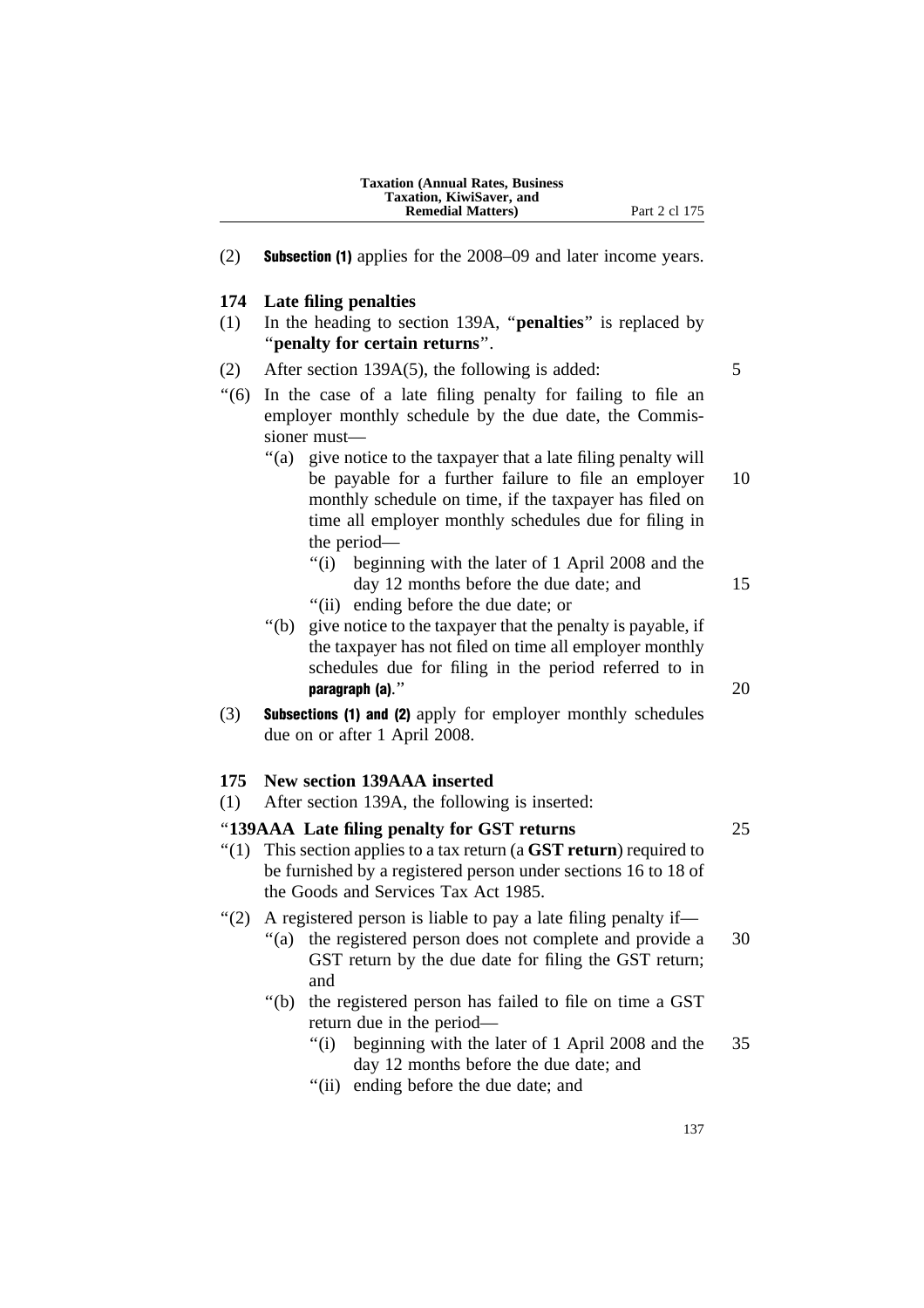| Part 2 cl 175 |                  | <b>Taxation (Annual Rates, Business</b><br>Taxation, KiwiSaver, and<br><b>Remedial Matters)</b>                                                                                                                                                                 |
|---------------|------------------|-----------------------------------------------------------------------------------------------------------------------------------------------------------------------------------------------------------------------------------------------------------------|
|               | " $(c)$          | the Commissioner notifies the registered person that the<br>penalty is payable.                                                                                                                                                                                 |
| " $(3)$       |                  | The late filing penalty for a GST return for a registered person                                                                                                                                                                                                |
|               | $is-$<br>" $(a)$ | \$250, if the registered person accounts for tax payable<br>on an invoice basis on the due date for filing the GST<br>return; or                                                                                                                                |
|               | " $(b)$          | \$50, if the registered person accounts for tax payable on<br>a payments basis on the due date for filing the GST<br>return.                                                                                                                                    |
| " $(4)$       | " $(a)$          | The Commissioner must-<br>give notice to the registered person that a late filing<br>penalty will be payable for a further failure to file a GST<br>return on time, if the registered person has filed on time<br>all GST returns due for filing in the period— |
|               |                  | beginning with the later of 1 April 2008 and the<br>" $(i)$<br>day 12 months before the due date; and<br>"(ii) ending before the due date; or                                                                                                                   |
|               | " $(b)$          | give notice to the registered person that the penalty is<br>payable, if the registered person has not filed on time all<br>GST returns due for filing in the period referred to in<br>paragraph (a)."                                                           |
| (2)           |                  | <b>Subsection (1)</b> applies for a tax return required to be furnished<br>under sections 16 to 18 of the Goods and Services Tax Act<br>1985 and due on or after 1 April 2008.                                                                                  |
| 176<br>(1)    |                  | Late payment penalty<br>Section 139B(3) and (3A) are replaced by the following:                                                                                                                                                                                 |
| (3)           |                  | An initial late penalty imposed on a taxpayer under subsection<br>(2A) is added under subsection (3A) to the unpaid tax to which it<br>relates if-                                                                                                              |
|               | " $(a)$          | the taxpayer has failed to pay on time an amount of tax<br>due for payment in the period—<br>beginning with the later of 1 April 2008 and the<br>" $(i)$<br>day 2 years before the due date; and                                                                |
|               | " $(b)$          | ending before the due date:<br>"(ii)<br>the taxpayer has paid on time all amounts of tax due for<br>payment in the period referred to in paragraph (a) and—                                                                                                     |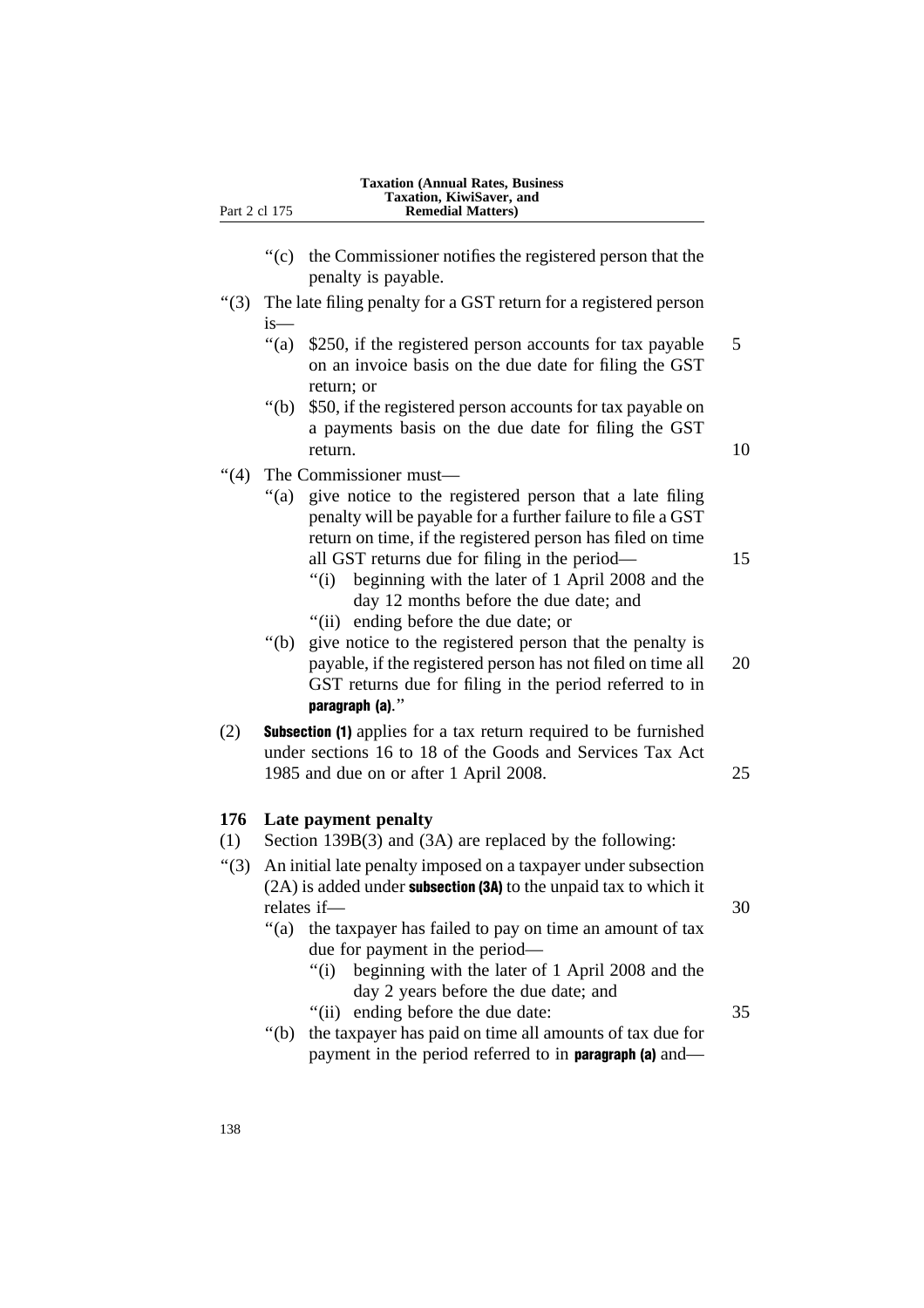| <b>Taxation (Annual Rates, Business)</b> |  |
|------------------------------------------|--|
| <b>Taxation, KiwiSaver, and</b>          |  |
| <b>Remedial Matters</b> )                |  |

- Part 2 cl 178
- ''(i) the Commissioner gives the taxpayer a notice setting a further date for payment of the unpaid tax; and
- "(ii) the taxpayer does not pay the unpaid tax before the date that is the earlier of the further date and 5 the date that is 1 month after the date of the notice.
- ''(3A) If this subsection applies for an initial late penalty,—
	- "(a) the part of the initial late penalty imposed under subsection  $(2A)(a)$  is added to the unpaid tax to which it 10 relates on the day after the due date for payment of the unpaid tax:
	- "(b) the part of the initial late penalty imposed under subsection  $(2A)(b)$  is added to the unpaid tax to which it relates at the end of the 6th day after the day referred to 15 in paragraph (a).''
- (2) Subsection (1) applies for unpaid tax due for payment on or after 1 April 2008.

# **177 Late payment penalty and provisional tax**

- (1) In section 139C(2), in the definition of **provisional tax pay-** 20 **able**, the following is inserted after paragraph (aa):
	- "(ab) for an instalment date and a taxpayer to whom section MB 10 of the Income Tax Act 2004 applies, means the lesser of—
		- ''(i) the amount calculated under section MB 10 of 25 that Act:
		- ''(ii) the amount calculated as payable under section MB 10 of that Act, if the GST ratio is substituted for a GST ratio which is calculated using the taxpayer's residual income tax for the tax year 30 and taxable supplies for the corresponding income year:''.
- (2) Subsection (1) applies for the 2008–09 and later income years.

# **178 Imputation penalty tax payable where end of year debit balance** 35

(1) The following is added to section 140B: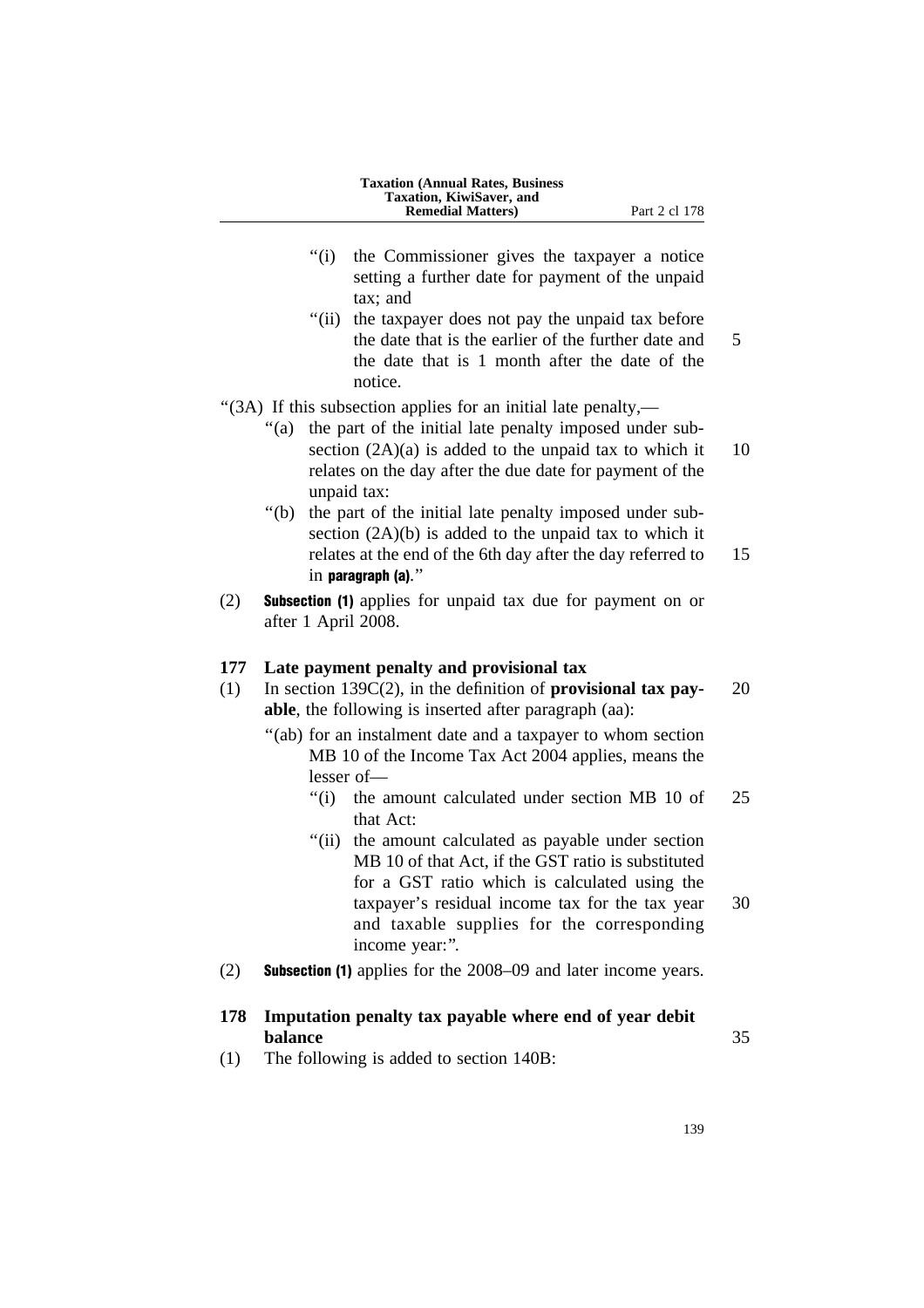- "(3) The amount given by subsection (2) for the year ending 31 March 2010 is reduced by the amount of imputation penalty tax payable under section 140BB.''
- (2) Subsection (1) applies for the 2008–09 and later income years.

## **179 New section 140BB inserted** 5

(1) After section 140B, the following is inserted:

# ''**140BB Imputation penalty tax payable in some circumstances**

- "(1) This section applies when a company has an end of year debit balance under section ME 2 of the Income Tax Act 2004 for 10 its imputation credit account as at 31 March 2010, if the company is treated, for the purposes of this section, as only having:
	- ''(a) credits and balances to the extent to which they arise from income, expenditure, memorandum account deb- 15 its, credits, and balances, refunds, tax, tax credits, transfers, withholdings, or other items dealt with, arising, or calculated using an old company tax rate; and
	- ''(b) debits and balances to the extent to which the company has, as provided by **section MZ 10** of the Income Tax Act  $20$ 2004, attached imputation credits in excess of the 30/70 imputation ratio or the 30/70 combined imputation and dividend withholding payment ratio.
- "(2) The company is liable for a special tax known as imputation penalty tax. 25
- ''(3) The amount of imputation penalty tax is 10% of the positive difference between zero and the end of year debit balance described in subsection (1).''
- (2) Subsection (1) applies for the 2008–09 and later income years.

# **180 Dividend withholding payment penalty tax payable** 30 **where end of year debit balance**

- (1) The following is added to section 140C:
- "(3) The amount given by subsection (2) for the year ending 31 March 2010 is reduced by the amount of dividend withholding payment penalty tax payable under section 140CA.'' 35
- (2) Subsection (1) applies for the 2008–09 and later income years.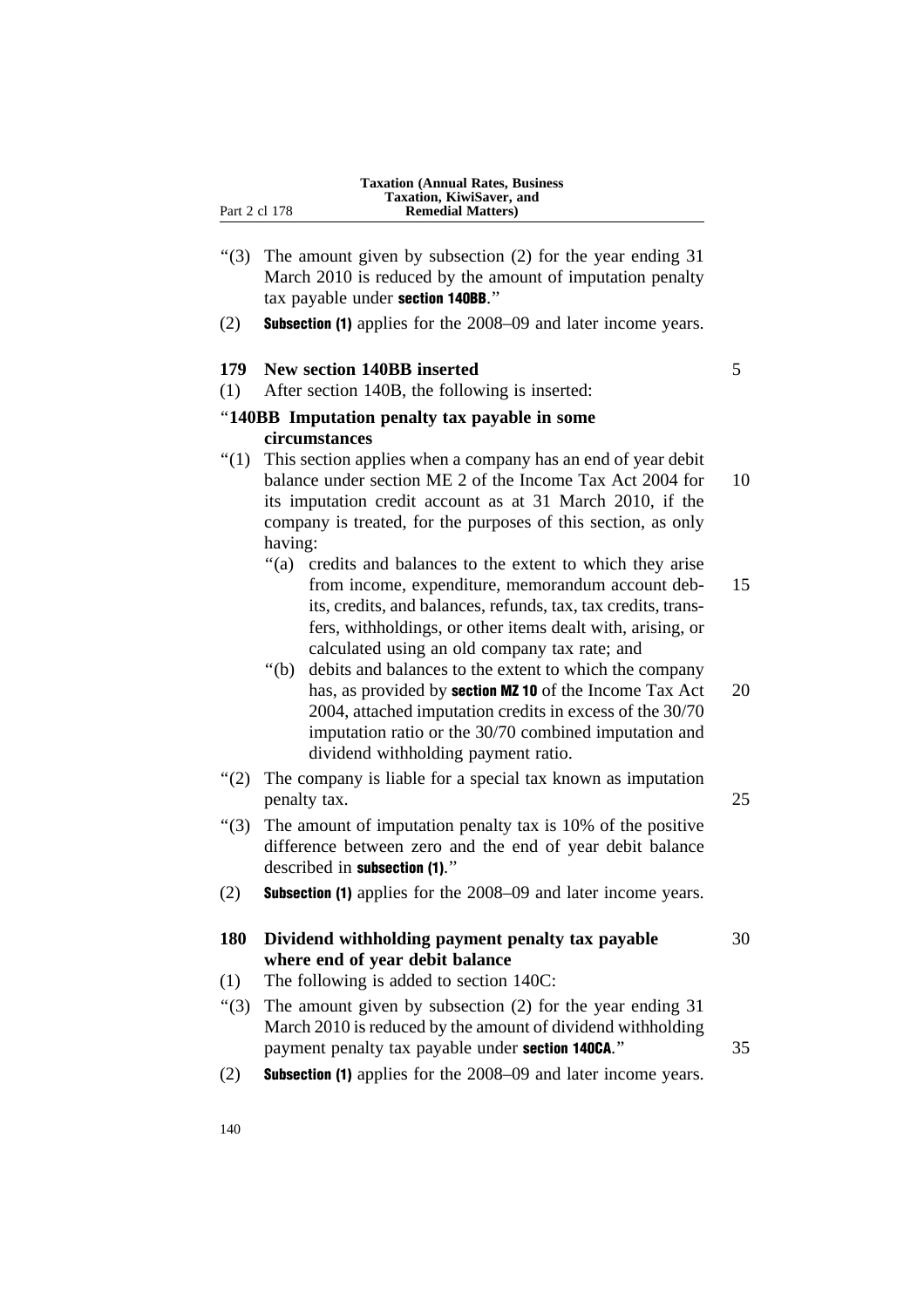## **181 New section 140CA inserted**

(1) After section 140C, the following is inserted:

# ''**140CA Dividend withholding payment penalty tax payable in some circumstances**

- $''(1)$  This section applies when a company has an end of year debit 5 balance under section MG 1 of the Income Tax Act 2004 for its dividend withholding payment account as at 31 March 2010, if the company is treated, for the purposes of this section, as only having:
	- ''(a) credits and balances to the extent to which they arise 10 from income, expenditure, memorandum account debits, credits, and balances, refunds, tax, tax credits, transfers, withholdings, or other items dealt with, arising, or calculated using an old company tax rate; and
	- ''(b) debits and balances to the extent to which the company 15 has, as provided by **section MZ 10** of the Income Tax Act 2004, attached imputation credits in excess of the 30/70 dividend withholding payment ratio or the 30/70 combined imputation and dividend withholding payment ratio. 20
- "(2) The company is liable for a special tax known as dividend withholding payment penalty tax.
- ''(3) The amount of imputation penalty tax is 10% of the positive difference between zero and the end of year debit balance described in **subsection (1)**." 25
- (2) Subsection (1) applies for the 2008–09 and later income years.

# **182 Tax shortfalls**

- (1) In section  $141(7)(b)$ , "or a reduction in tax to pay" is inserted after ''refund of tax''.
- (2) In section 141(7), in the words after paragraph (c), "or reduc-  $30$ tion,'' is inserted after ''increased refund,''.
- (3) After section 141(7), the following is inserted:
- ''(7B)The Commissioner may exercise the discretion under subsection (7) in relation to a taxpayer and an associated person having a different return period if— 35
	- "(a) subsection (7) would apply to the taxpayer in the absence of this subsection if the associated person's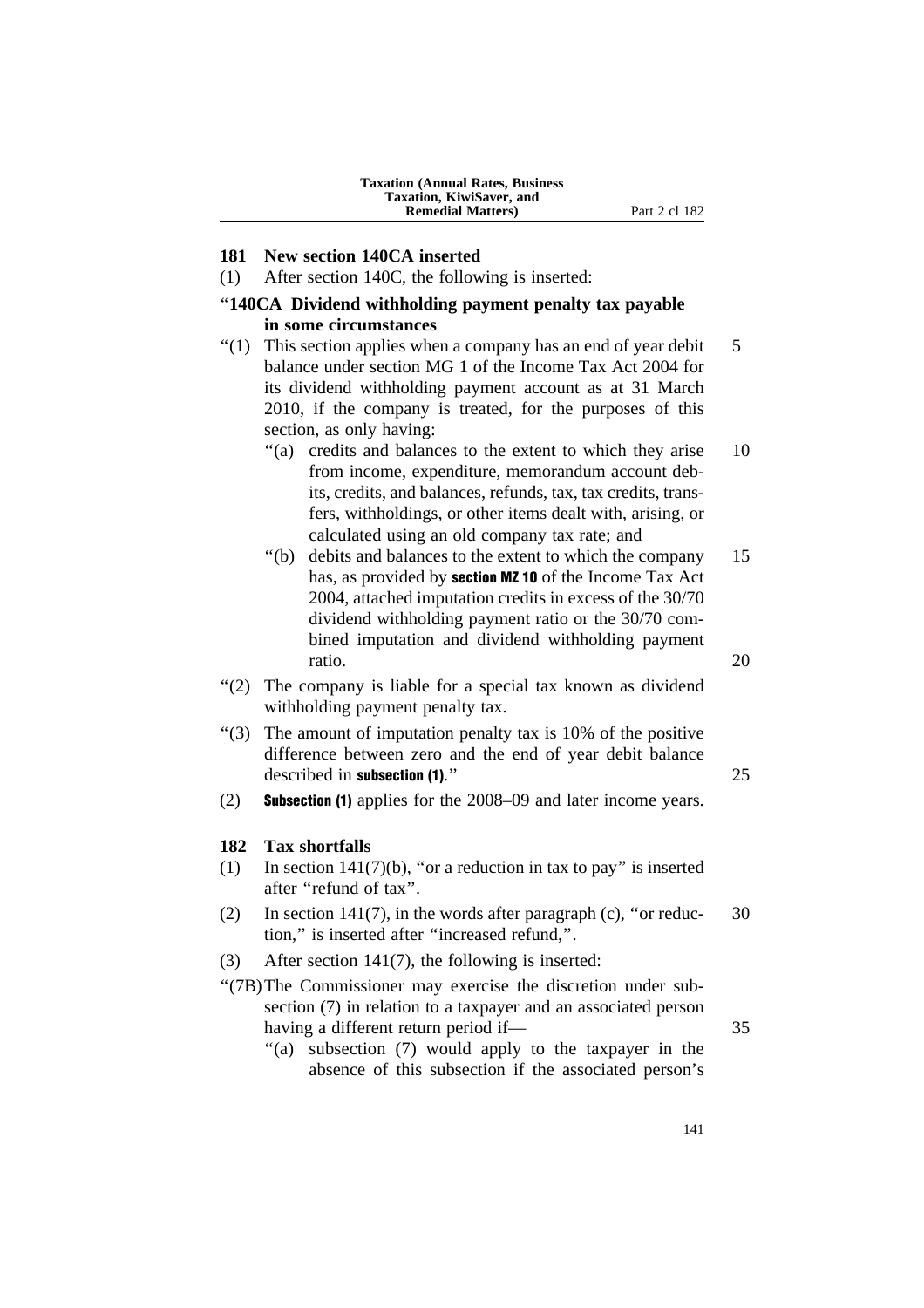return period were the same as the taxpayer's return period; and

- "(b) the taxpayer's return period affected by the adjustment referred to in subsection (7)(a) overlaps the associated person's return period affected by the adjustment 5 referred to in subsection (7)(b); and
- $'(c)$  the taxpayer's tax position is not an abusive tax position

|     |           | and does not involve evasion or a similar act."                                                                           |    |
|-----|-----------|---------------------------------------------------------------------------------------------------------------------------|----|
| (4) |           | After section $141(7)$ , the following is inserted:                                                                       |    |
|     |           | "(7C) Subsection (7D) applies if-                                                                                         | 10 |
|     | " $(a)$   | the Commissioner makes an adjustment to a taxpayer's<br>tax position $(\text{taryayer A})$ for a tax credit under section |    |
|     |           | LH 1 of the Income Tax Act 2004 relating to internal                                                                      |    |
|     |           | software development, as that term is defined in section                                                                  |    |
|     |           | <b>LH 11</b> of that Act; and                                                                                             | 15 |
|     | " $(b)$   | the adjustment described in <b>paragraph</b> (a) results in a tax<br>shortfall; and                                       |    |
|     | ``(c)     | the Commissioner makes an adjustment to another tax-                                                                      |    |
|     |           | payer's tax position (taxpayer B) for a tax credit under                                                                  |    |
|     |           | section LH 1 of that Act for internal software develop-                                                                   | 20 |
|     |           | ment as defined in section LH 11 of that Act; and                                                                         |    |
|     | " $(d)$ " | the adjustment described in <b>paragraph</b> (c) is for the same                                                          |    |
|     |           | tax year as the adjustment described in <b>paragraph</b> (a); and                                                         |    |
|     | ``(e)     | for taxpayer B, an entitlement to an amount of refund                                                                     |    |
|     |           | or increased refund of tax (the <b>refund amount</b> ) results                                                            | 25 |
|     |           | from the adjustment described in <b>paragraph</b> (c); and                                                                |    |
|     | " $(f)$   | for the period to which the adjustments described in                                                                      |    |
|     |           | paragraphs (a) and (c) relate, taxpayer A and taxpayer B                                                                  |    |
|     |           | are members of the same internal software development                                                                     |    |
|     |           | group, as that term is defined in <b>section LH 11</b> of that Act;<br>and                                                | 30 |
|     | " $(g)$   | the tax credits described in <b>paragraphs</b> (a) and (c) relate to                                                      |    |
|     |           | expenditure or depreciation loss under subpart LH                                                                         |    |
|     |           | incurred while taxpayer A and taxpayer B are members                                                                      |    |
|     |           | of the same internal software development group, as                                                                       | 35 |
|     |           | that term is defined in <b>section LH 11</b> of that Act.                                                                 |    |
|     |           | "(7D) If this subsection applies because of <b>subsection (7C)</b> of this Act,                                           |    |
|     |           | then, for the purposes of imposing a penalty, the Commis-                                                                 |    |
|     |           | sioner may treat an amount that is less than or equal to tax-                                                             |    |

payer B's refund amount, described in **subsection (7C)(e)**, as an 40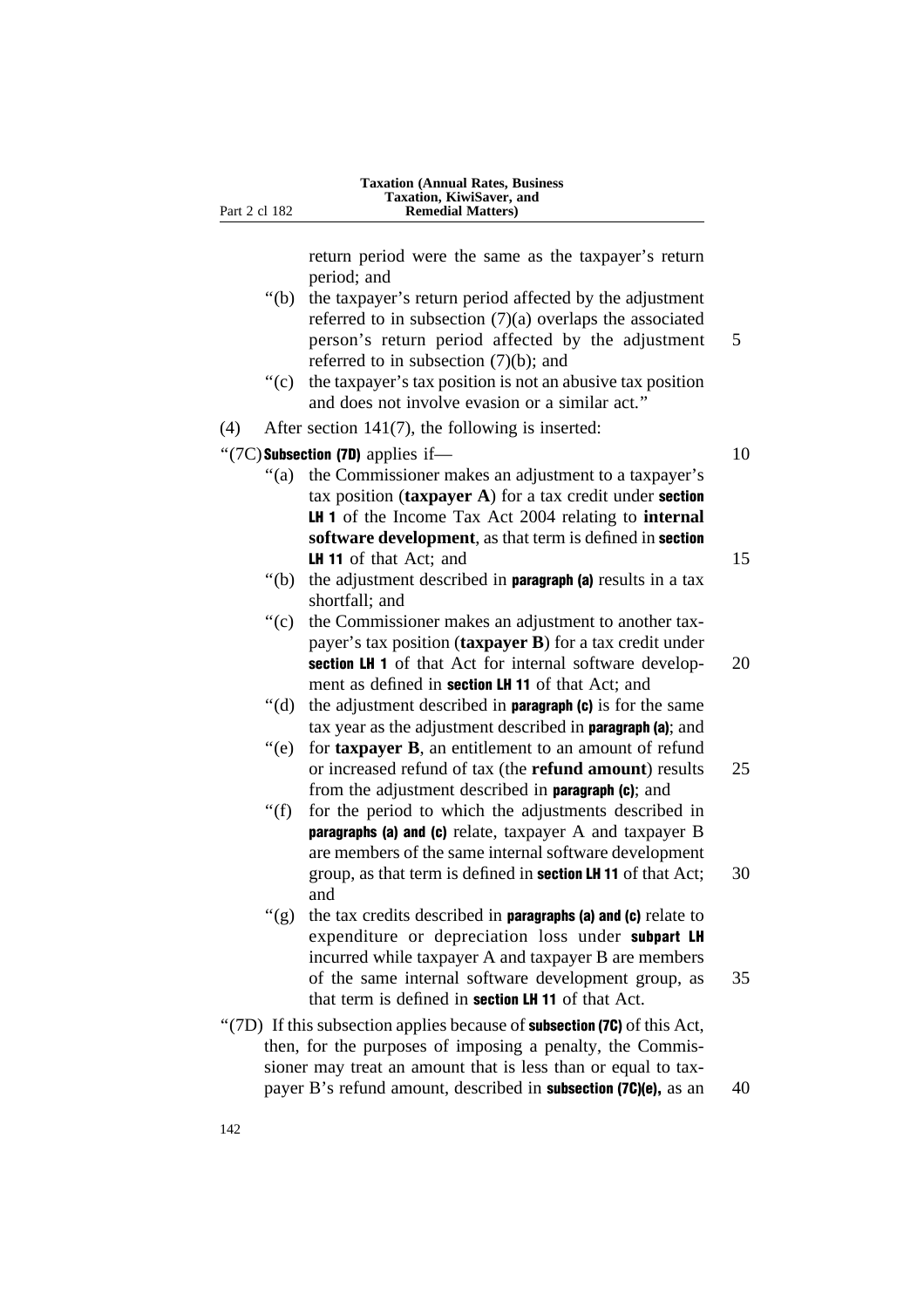amount of tax paid by taxpayer A. Treating the amount as tax paid by taxpayer A for the purposes of imposing a penalty reduces taxpayer A's shortfall.''

- (5) Subsection (3) applies for tax positions taken on or after 1 April 2008. 5
- (6) Subsection (4) applies for the 2008–09 and later income years.

# **183 Not taking reasonable care**

- (1) After section 141A(2), the following is inserted:
- ''(2B)A taxpayer who, in taking a tax position, relies on an action or advice of a tax advisor engaged by the taxpayer takes reasona- 10 ble care in relying on the action or advice except if the taxpayer—
	- ''(a) is the employer of the tax advisor:
	- ''(b) does not provide to the tax advisor adequate information relating to the tax position: 15
	- "(c) does not provide to the tax advisor adequate instructions relating to the tax position:
	- ''(d) has reason to believe that the action or advice is incorrect:
	- "(e) has previously had a tax shortfall for the same type of 20 tax arising from a corresponding tax position in an earlier return and does not take reasonable care to avoid the further tax shortfall.''
- (2) Subsection (1) applies for tax positions taken on or after 1 April 2008. 25

# **184 Unacceptable tax position**

- (1) After section 141B(1B), the following is inserted:
- ''(1C)A taxpayer does not take an unacceptable tax position if—
	- "(a) the taxpayer adopts IFRSs for the purposes of financial reporting before the 2007–08 income year; and 30

- "(b) the taxpayer's tax position relates to a period—
	- ''(i) starting on and including the first day of the first income year for which a person adopts IFRSs for the purposes of financial reporting; and
	- "(ii) finishing on and including the last day of the 35 2006–07 income year; and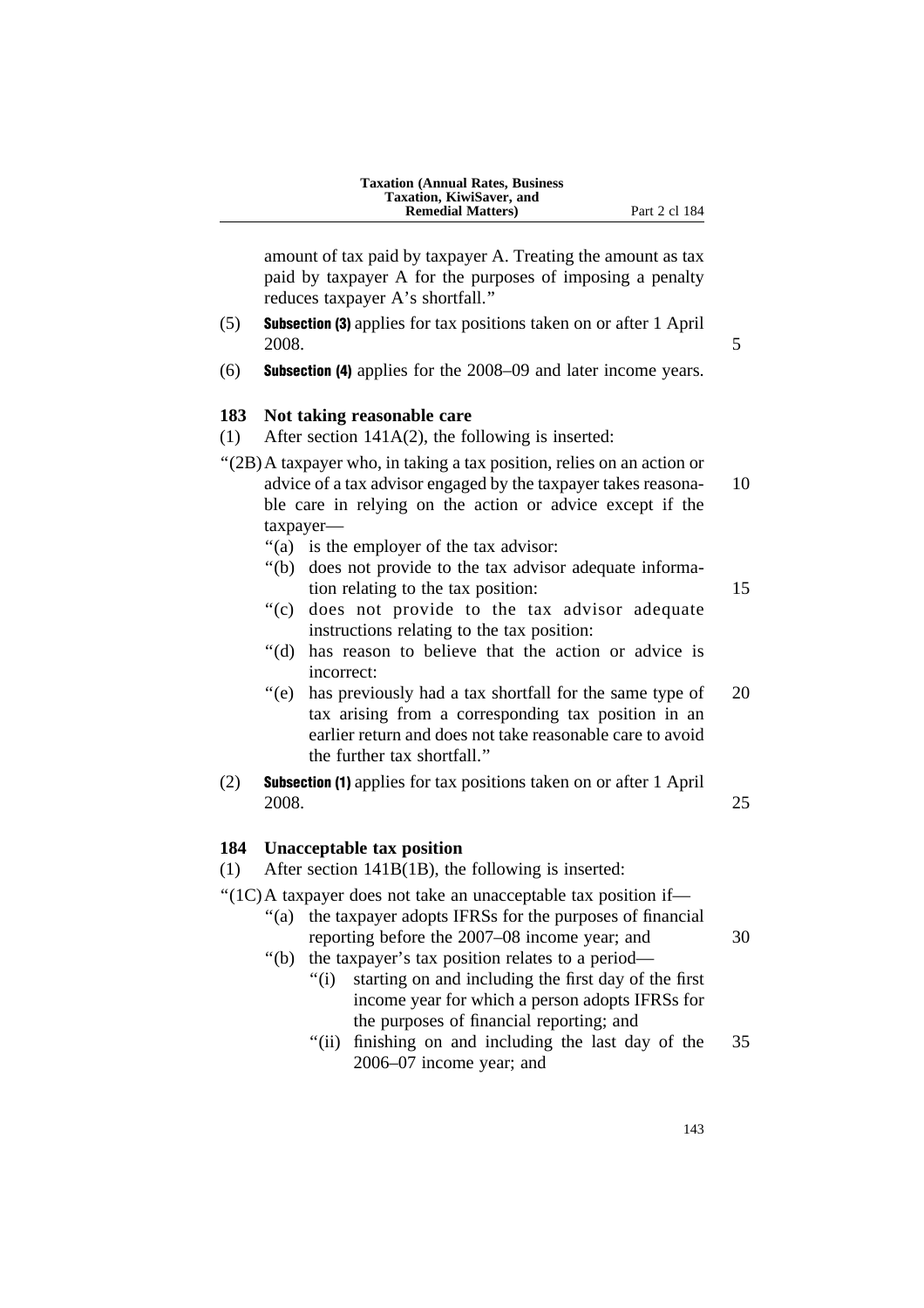| Part 2 cl 184 | Taxation, KiwiSaver, and<br><b>Remedial Matters)</b>                                                                                                                                                                             |    |
|---------------|----------------------------------------------------------------------------------------------------------------------------------------------------------------------------------------------------------------------------------|----|
|               | $\degree$ (c)<br>a tax shortfall for a return period wholly in the period<br>described in <b>paragraph</b> (b) arises from actual or potential<br>accounting under IFRSs; and                                                    |    |
|               | " $(d)$ "<br>the tax shortfall is due to accounting which, if viewed<br>objectively, passes the standard of being about as likely<br>as not to represent acceptable accounting practice under<br>IFRSs; and                      | 5  |
|               | $\degree$ (e)<br>the taxpayer has fully-disclosed the IFRS-related tax<br>position."                                                                                                                                             |    |
| (2)           | Section $141B(2)$ is replaced by the following:                                                                                                                                                                                  | 10 |
| " $(2)$       | A taxpayer is liable to pay a shortfall penalty if the taxpayer<br>takes an unacceptable tax position in relation to income tax<br>and the tax shortfall arising from the taxpayer's tax position is<br>more than both-          |    |
|               | "(a)<br>\$50,000:<br>1% of the taxpayer's total tax figure for the relevant<br>"(b)<br>return period."                                                                                                                           | 15 |
| (3)           | <b>Subsection (2)</b> applies for tax positions taken on or after 1 April<br>2008.                                                                                                                                               |    |
| 185           | <b>Abusive tax position</b>                                                                                                                                                                                                      | 20 |
| (1)<br>(4)    | Section $141D(4)$ is replaced by the following:<br>This section applies to a taxpayer if the taxpayer has taken an<br>unacceptable tax position."                                                                                |    |
| (2)           | <b>Subsection (1)</b> applies for tax positions taken on or after 1 April<br>2008.                                                                                                                                               | 25 |
| 186<br>(1)    | <b>Evasion or similar act</b><br>After section $141E(2)$ , the following is inserted:                                                                                                                                            |    |
|               | "(2B) No person shall be chargeable with a shortfall penalty under<br>subsection $(1)(b)$ for taking a tax position if the person is<br>chargeable with a shortfall penalty under section 141ED for<br>taking the tax position." | 30 |
| (2)           | <b>Subsection (1)</b> applies for tax positions taken on or after 1 April<br>2008.                                                                                                                                               |    |
| 187           | <b>New section 141ED inserted</b>                                                                                                                                                                                                |    |
| (1)           | After section 141EC, the following is inserted:                                                                                                                                                                                  | 35 |

**Taxation (Annual Rates, Business**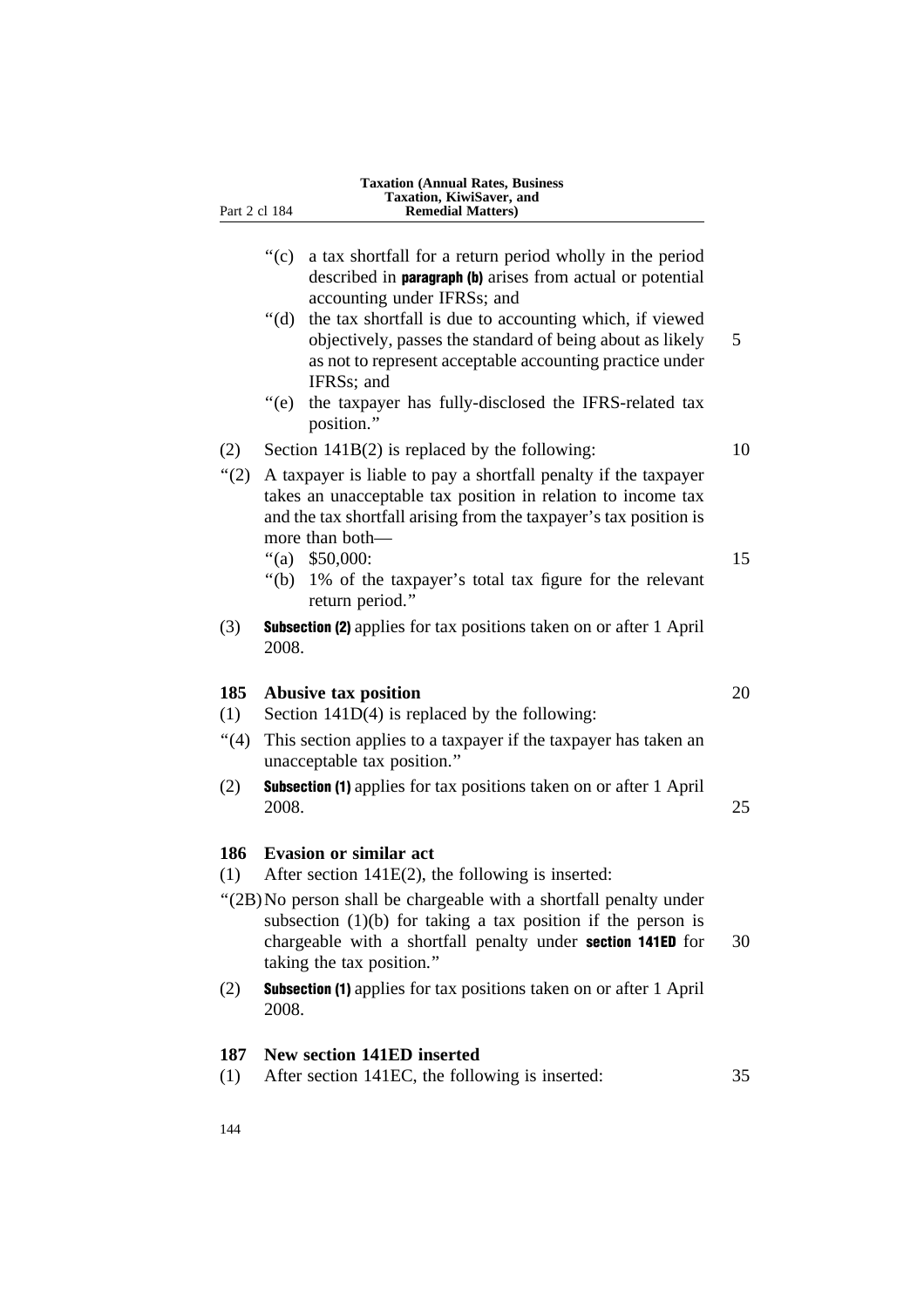# ''**141ED Notifying but not paying PAYE liability**

- "(1) A taxpayer is liable to pay a shortfall penalty (referred to as a shortfall penalty for ''notifying but not paying PAYE liability'') if—
	- "(a) the taxpayer— 5
		- ''(i) completes an employer monthly schedule showing an amount (the **original amount**) payable by the taxpayer to the Commissioner for the return period; and
		- "(ii) provides the employer monthly schedule to the 10 Commissioner by the due date; and
		- ''(iii) fails to pay the original amount and any penalty under this section (the **due amount**) to the Commissioner by the due date; and
	- ''(b) the Commissioner gives a notice to the taxpayer that the 15 taxpayer is liable to pay a penalty.
- ''(2) The penalty payable for notifying but not paying PAYE liability is—
	- ''(a) 20% of the due amount on the day that the Commissioner issues a notice under **subsection (1)(b)**, if the tax- $20$ payer on the 30th day after the day of the notice has—
		- ''(i) failed to agree with the Commissioner an arrangement to pay the due amount; and
		- ''(ii) failed to pay the due amount; or
	- ''(b) 20% of the due amount on the day that the Commis- 25 sioner issues the notice, if the taxpayer before the day of the notice has—
		- ''(i) agreed with the Commissioner an arrangement to pay the due amount; and
		- "(ii) failed to honour the agreement; or 30
	- "(c) 10% of the due amount on the day that the Commissioner issues the notice, if—
		- ''(i) the taxpayer on or before the 30th day after the day of the notice pays the due amount; and
		- $\degree$ (ii) **paragraph (b)** does not apply.  $35$
- ''(3) A taxpayer may be liable to pay more than 1 shortfall penalty for notifying but not paying PAYE liability arising from an employer monthly schedule.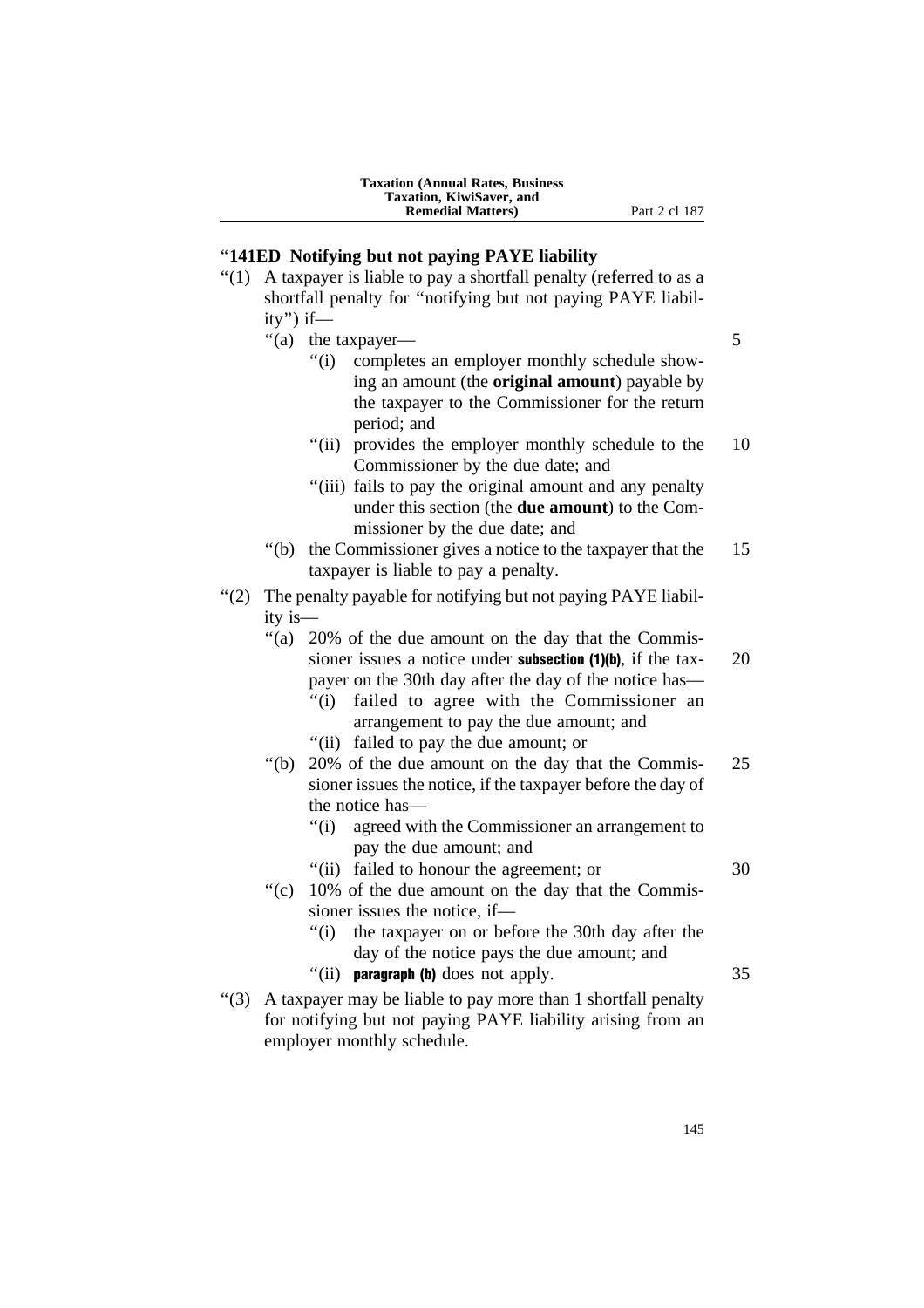- $\degree$ (4) The amount given by **subsection (2)** for a shortfall penalty on a due amount is added to the due amount for the purposes of a further shortfall penalty.
- ''(5) The maximum amount of shortfall penalties under this section that may be added to the original amount is 150% of the 5 original amount.
- ''(6) A taxpayer is not liable to pay a shortfall penalty for notifying but not paying PAYE liability if the Commissioner withdraws the notice referred to in subsection (1)(b).
- "(7) A taxpayer is not liable to pay a shortfall penalty for notifying  $10$ but not paying PAYE liability arising from an employer monthly schedule and a notice referred to in subsection (1)(b) if the Commissioner—
	- $\degree$ (a) gives the notice referred to in **subsection (1)(b)** within the 30-day period beginning from the day on which the 15 Commissioner gives an earlier notice relating to the employer monthly schedule; and
	- ''(b) the Commissioner does not withdraw the earlier notice.''
- (2) Subsection (1) applies for tax positions taken on or after 1 April 20 2008.

# **188 Reduction in penalty for voluntary disclosure of tax shortfall**

- (1) Section  $141G(3)(a)$  is replaced by the following:
	- ''(a) for pre-notification disclosure is— 25 ''(i) 100%, if the shortfall penalty is for not taking reasonable care or for taking an unacceptable tax position; or
		- "(ii)  $75\%$ , if subparagraph (i) does not apply:".
- (2) **Subsection (1)** is treated as coming into force on **17 May 2007**.  $30$

# **189 Reduction where temporary shortfall**

- (1) Section  $141I(3)(d)$  is replaced by the following:
	- ''(d) the Commissioner is satisfied that, before the end of the 2-year period beginning after the day on which the taxpayer took the tax position, the tax shortfall will be 35 remedied—
		- "(i) as a result of actions taken by the taxpayer: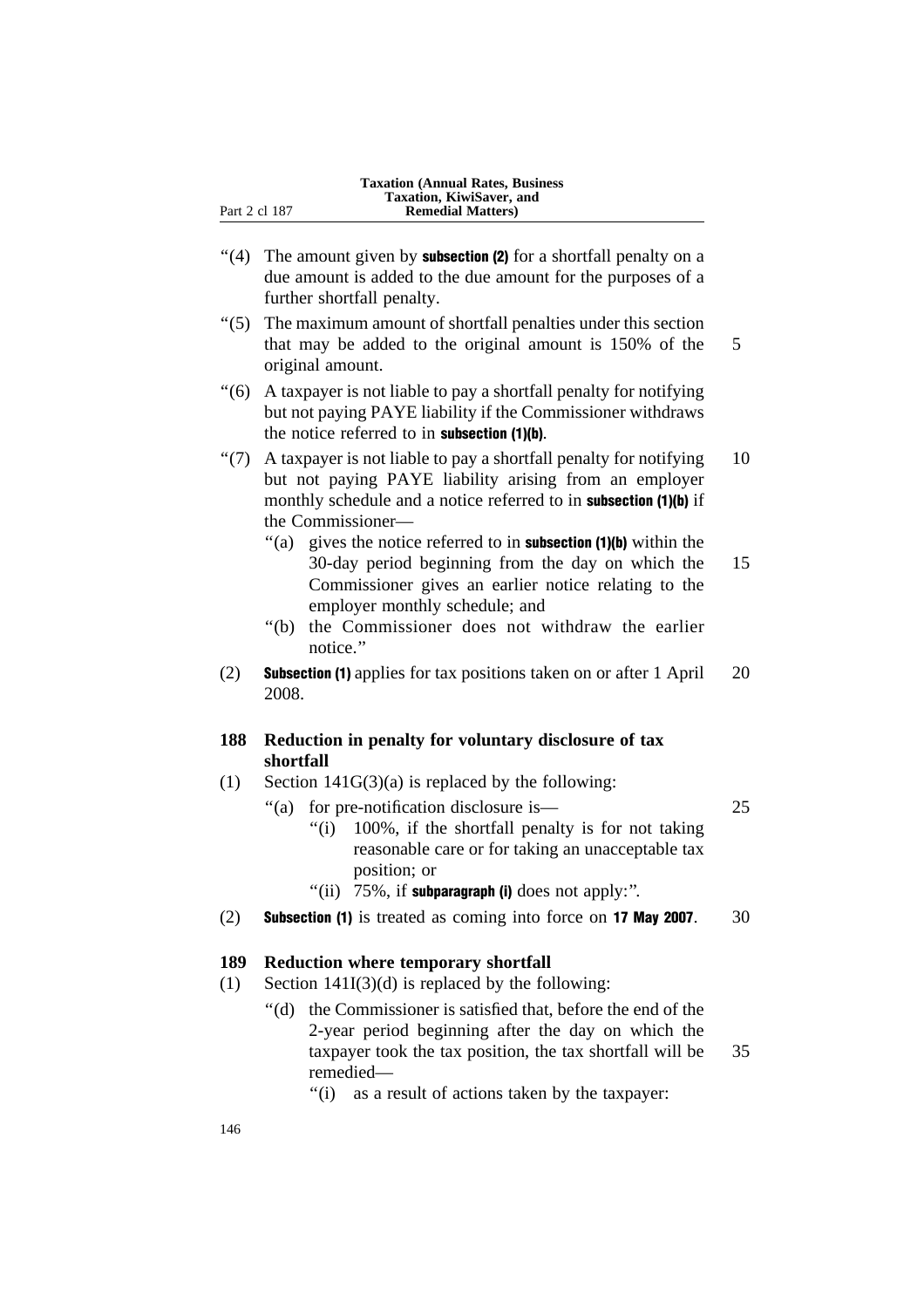"(ii) by the operation of law or circumstances."

(2) Subsection (1) applies for tax positions taken on or after 1 April 2008.

### **190 Limitation on reduction of shortfall penalty**

- (1) Section 141J(d) is replaced by the following:  $5$ 
	- ''(d) is reduced by—
		- "(i) 100%, if the shortfall penalty is for not taking reasonable care or for taking an unacceptable tax position and the tax shortfall is temporary and voluntarily disclosed in accordance with section 10 141G before notification of audit; or
		- "(ii)  $75\%$ , if subparagraph (i) does not apply:".
- (2) Subsection (1) is treated as coming into force on 17 May 2007.

#### **191 Section 141KB repealed**

- (1) Section 141KB is repealed. 15
- (2) Subsection (1) applies for tax positions taken on or after 1 April 2008.

### **192 Due date for payment of late filing penalty**

- (1) In section 142(1), ''or a return required by sections 16 to 18 of the Goods and Services Tax Act 1985" is inserted after "an 20 employer monthly schedule''.
- (2) After section 142(1A), the following is inserted:
- ''(1B)The due date for the payment of a late filing penalty for a return required by sections 16 to 18 of the Goods and Services Tax Act 1985 for a taxable period is— 25
	- "(a) the 28th day of the month following the end of the taxable period, if **paragraph** (b) or  $(c)$  do not apply; or
	- ''(b) the 15th day of January, if the month following the end of the taxable period is December; or
	- "(c) the 7th day of May, if the month following the end of 30 the taxable period is April.''
- (3) Subsections (1) and (2) apply for a tax return required to be furnished under sections 16 to 18 of the Goods and Services Tax Act 1985 and due on or after 1 April 2008.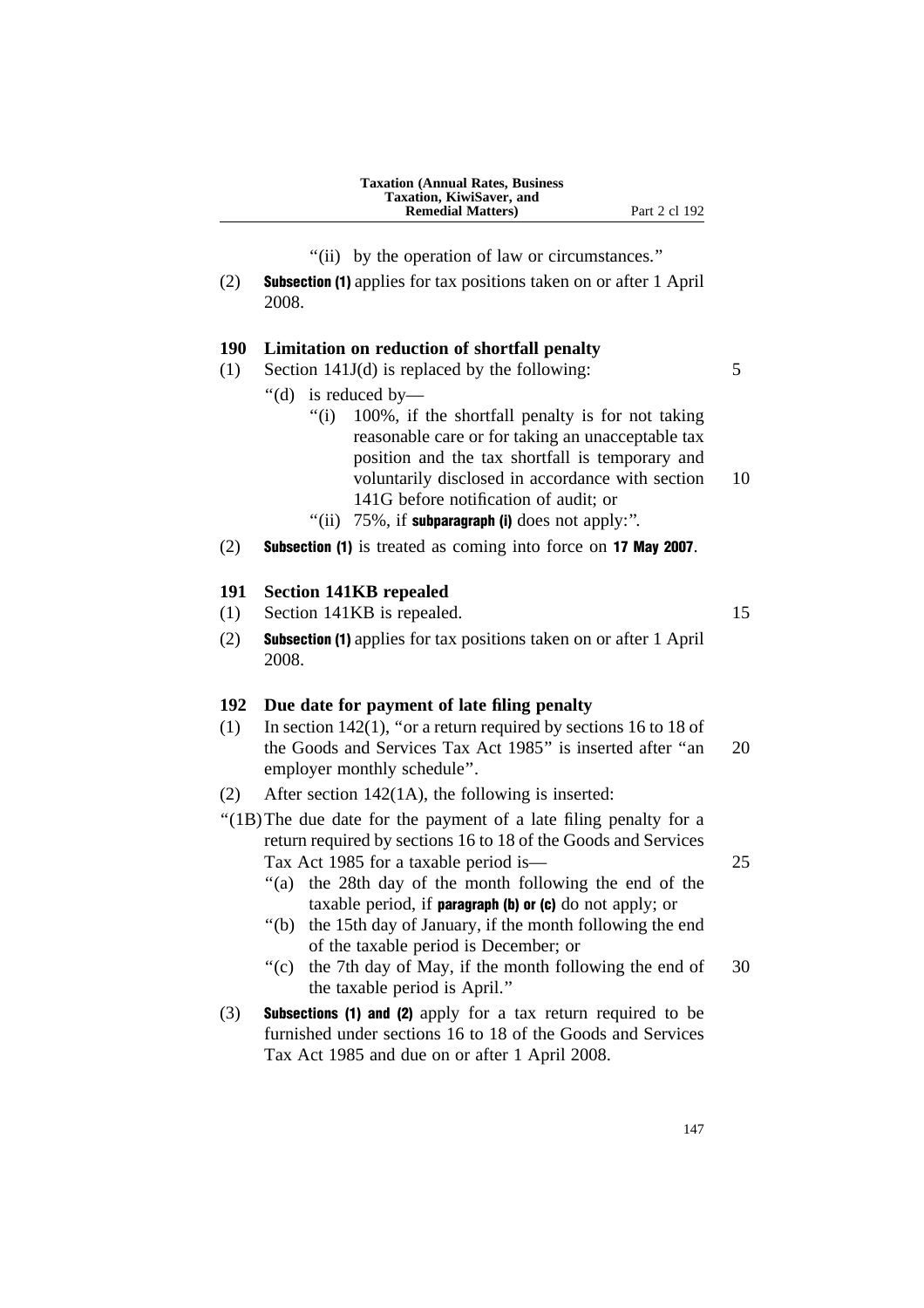|            | <b>Taxation (Annual Rates, Business</b><br>Taxation, KiwiSaver, and<br>Part 2 cl 193<br><b>Remedial Matters</b> )                                                                                                                                                                                                                                                                                                                                                                  |
|------------|------------------------------------------------------------------------------------------------------------------------------------------------------------------------------------------------------------------------------------------------------------------------------------------------------------------------------------------------------------------------------------------------------------------------------------------------------------------------------------|
| 193        | <b>Knowledge offences</b><br>In section $143A(5)(f)$ , "2006." is replaced by "2006:" and the<br>following is added:<br>"(g) a deduction of retirement scheme contribution with-<br>holding tax."                                                                                                                                                                                                                                                                                  |
| 194<br>(1) | <b>Imposition of civil and criminal penalties</b><br>In section $149(2)$ , ", other than under <b>section 141ED</b> ," is<br>inserted after "shortfall penalty".                                                                                                                                                                                                                                                                                                                   |
| (2)        | In section 149 $(5)$ , ", other than under <b>section 141ED</b> ," is<br>inserted after "shortfall penalty".                                                                                                                                                                                                                                                                                                                                                                       |
| (3)        | <b>Subsections (1) and (2)</b> apply for tax positions taken on or after 1<br>April 2008.                                                                                                                                                                                                                                                                                                                                                                                          |
| 195        | New section 226B inserted<br>After section 226, the following is inserted:                                                                                                                                                                                                                                                                                                                                                                                                         |
|            | "226B Business group amnesties                                                                                                                                                                                                                                                                                                                                                                                                                                                     |
| $\cdot(1)$ | The Commissioner may declare an amnesty (a business<br>group amnesty) under this section in relation to a group of<br>persons, each of whom carries on a type of activity as a main<br>business (the <b>affected business</b> ), if the Commissioner con-<br>siders that declaring the amnesty is consistent with—<br>"(a) protection of the integrity of the tax system; and<br>collection over time of the highest net revenue that is<br>" $(b)$<br>practicable within the law. |
| (2)        | The Commissioner, when declaring a business group<br>amnesty, must announce the days that begin and end the<br>period for which the business group amnesty is available.                                                                                                                                                                                                                                                                                                           |
| " $(3)$    | The Commissioner may change a day that begins or ends the<br>period for which a business group amnesty is available by an<br>announcement made on or before the day.                                                                                                                                                                                                                                                                                                               |
| (4)        | A person is eligible to benefit from a business group amnesty<br>if the person—<br>is carrying on the affected business when the amnesty<br>"(a)<br>becomes available; and<br>has carried on the affected business throughout the<br>" $(b)$                                                                                                                                                                                                                                       |
|            | period of 3 income years ending before the income year<br>in which the amnesty becomes available; and                                                                                                                                                                                                                                                                                                                                                                              |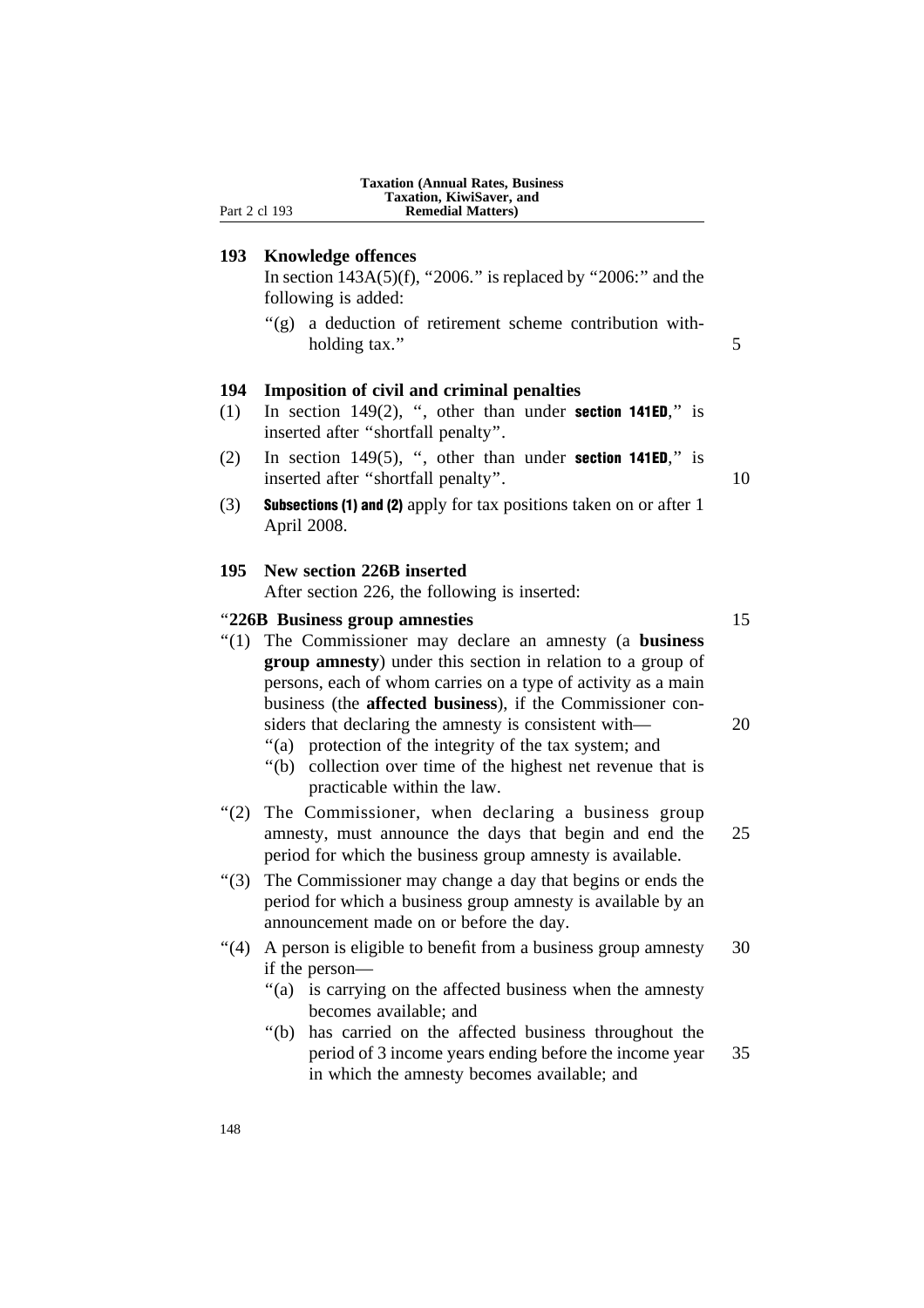| <b>Taxation (Annual Rates, Business)</b> |
|------------------------------------------|
| Taxation, KiwiSaver, and                 |
| <b>Remedial Matters</b> )                |

- "(c) has not previously benefited from a business group amnesty; and
- ''(d) has not been notified of a pending tax audit or investigation before the amnesty becomes available.

"(5) During the period for which a business group amnesty is 5 available, a person may give a notice to the Commissioner in a form prescribed by the Commissioner—

- "(a) stating that the person wishes to benefit from the amnesty; and
- ''(b) stating that the person is carrying on the affected busi- 10 ness; and
- ''(c) stating the period for which, and the place at which, the person has carried on the affected business as a business; and
- ''(d) providing a statement of assets and liabilities for the 15 income year ending before the income year in which the business group amnesty becomes available; and
- ''(e) providing any other information required by the Commissioner.
- $\degree$ (6) A person who is eligible under **subsection (4)** and gives a notice 20 under subsection (5) is a person (an **affected person**) who benefits from the amnesty.
- ''(7) The Commissioner may, as if the business group amnesty were not declared,—
	- "(a) investigate the financial affairs of an affected person for 25 the period of—
		- ''(i) the income year ending before the income year in which the Commissioner declares the amnesty; and
		- "(ii) the income year in which the Commissioner 30 declares the amnesty; and
	- ''(b) make an assessment or amended assessment of the affected person for the income years referred to in paragraph (a).
- $\degree$ (8) After an affected person gives a notice under **subsection (5)**, the 35 Commissioner must not, in relation to income years before the income years referred to in **subsection** (7)(a),—
	- ''(a) begin an investigation of the income and deductions of the affected person relating to the affected business: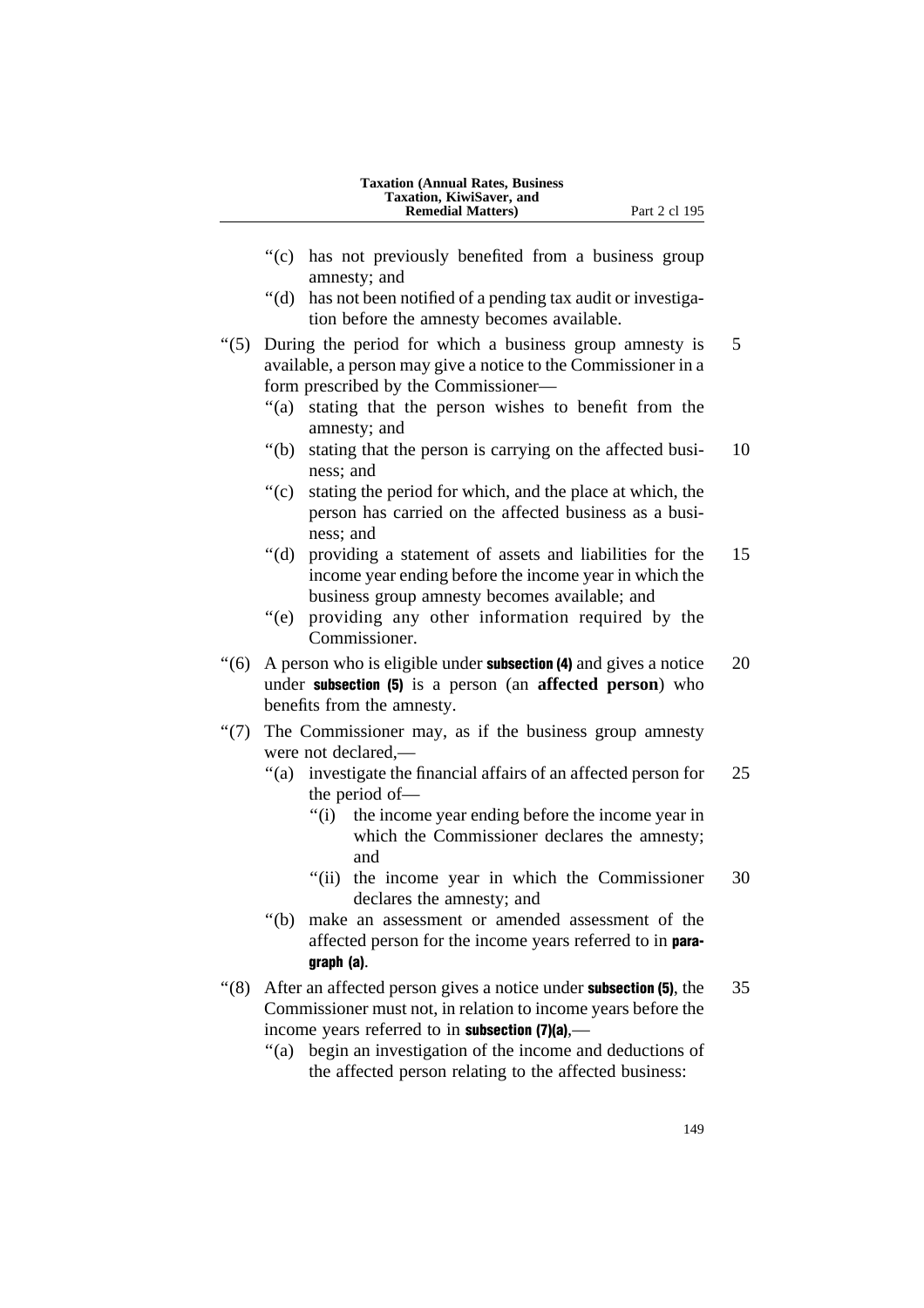| "(b) make an assessment or amended assessment of the         |   |
|--------------------------------------------------------------|---|
| affected person based on figures for income and deduc-       |   |
| tions relating to the affected business that differ from     |   |
| the declared income and deductions relating to the           |   |
| affected business, except if <b>subsection</b> (10) applies. | 5 |

- $''(9)$  After an affected person gives a notice under **subsection (5)**, the Commissioner must not begin under this or another Act a prosecution of the affected person for an action or omission before or in giving the notice if—
	- ''(a) the affected person provides information relating to the 10 action or omission to the Commissioner; and
	- ''(b) subsection (10) does not apply.
- "(10) The Commissioner may make an assessment, make an amended assessment, or bring a prosecution, that would otherwise be contrary to **subsection (8) or (9)**, if the assessment or  $15$ prosecution arises from an investigation of which the person is given notice, and that the Commissioner begins, before the affected person gives the notice under subsection (5).
- ''(11) The Commissioner must report in writing to the Minister on the results of a business group amnesty in a report accompa- 20 nying a report under section 141L.
- ''(12) The Minister must lay a copy of the report before the House of Representatives at the same time as the report under section 141L.''

### *KiwiSaver-related amendments to Tax Administration Act* 25 *1994*

### **196 Tax Administration Act 1994** Sections 197 to 199 amend the Tax Administration Act 1994.

### **197 Interpretation**

| In section 3(1), in the definition of $\text{tax}$ — |  |
|------------------------------------------------------|--|
|------------------------------------------------------|--|

(a) the following is inserted after paragraph  $(a)(iii)(CB)$ :

''(CC) an amount of short payment under Part 3, subpart 3 of the KiwiSaver Act 2006 that relates to a compulsory employer contribution: 35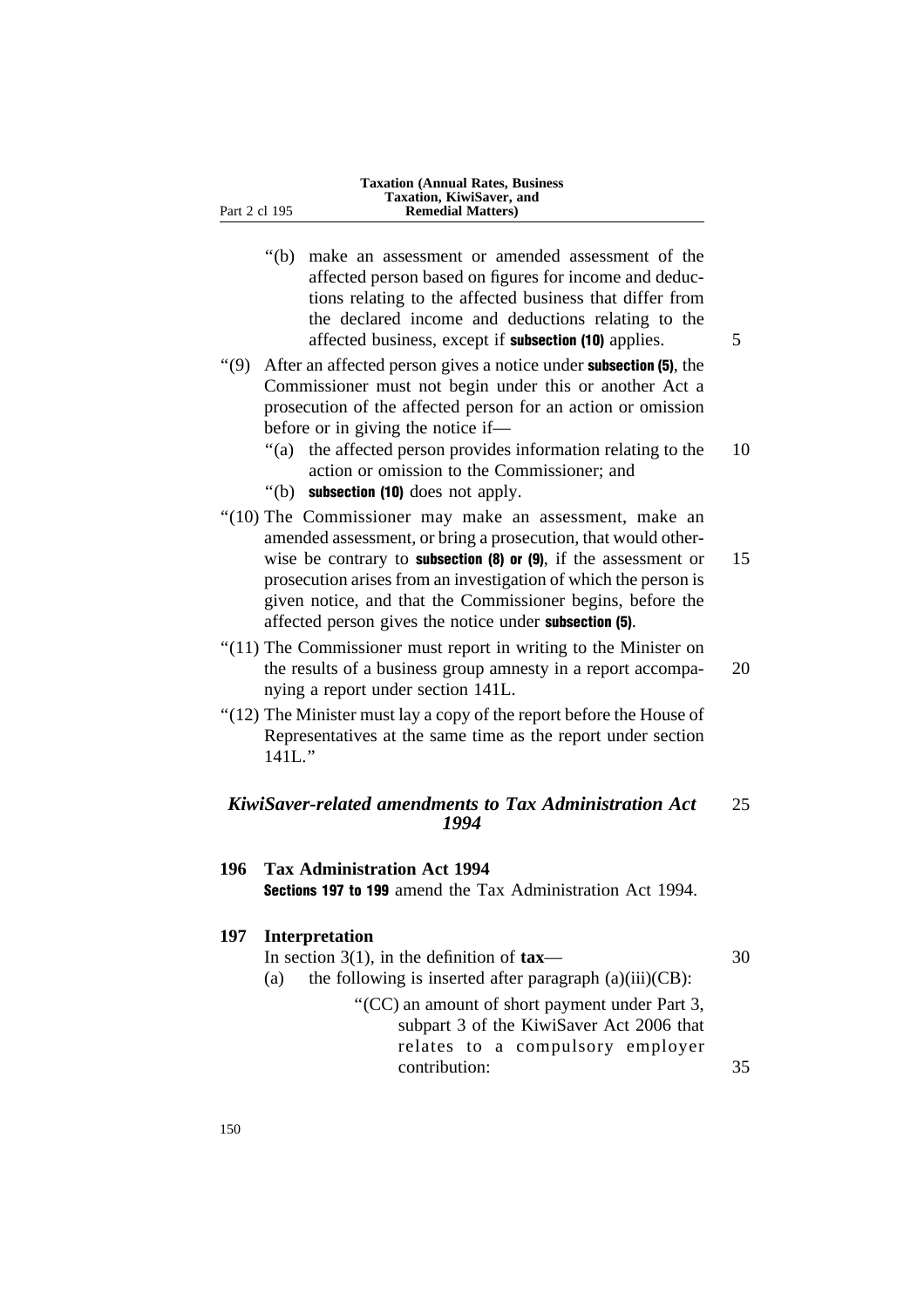''(CD) an amount of compulsory employer contributions unpaid, specified in a notice under section 101I(5) of the KiwiSaver Act  $2006$ <sup>\*</sup> (b) the following is inserted after paragraph  $(a)(vii)$ : 5 "(viii) an amount of short payment under Part 3, subpart 3 of the KiwiSaver Act 2006 that does not relate to a compulsory employer contribution:'': (c) the following is inserted after paragraph  $(d)(iii)(C)$ : ''(CB) an amount of short payment under Part 3, 10 subpart 3 of the KiwiSaver Act 2006 that relates to a compulsory employer contribution: ''(CC) an amount of compulsory employer contributions unpaid, specified in a notice 15 under section 101I(5) of the KiwiSaver Act 2006:'': (d) the following is inserted after paragraph  $(d)(viii)$ : "(viiib) an amount of short payment under Part 3, subpart 3 of the KiwiSaver Act 2006 that does not 20 relate to a compulsory employer contribution:''. **198 Construction of certain provisions** The following is inserted after section 4A(3)(bb): ''(bc) amounts of compulsory employer contributions that must be paid under **Part 3, subpart 3A** of the KiwiSaver 25 Act 2006 to the Commissioner, including an amount of compulsory employer contributions unpaid, specified in a notice under section 101I(5) of that Act; or''. **199 Persons excluded**

The following is inserted after section 120B(b): 30

"(bb) an employer in relation to amounts of compulsory employer contributions that must be paid under **Part 3**, subpart 3A of the KiwiSaver Act 2006 to the Commissioner, including an amount of compulsory employer contributions unpaid, specified in a notice under **section** 35 101I(5) of that Act; or''.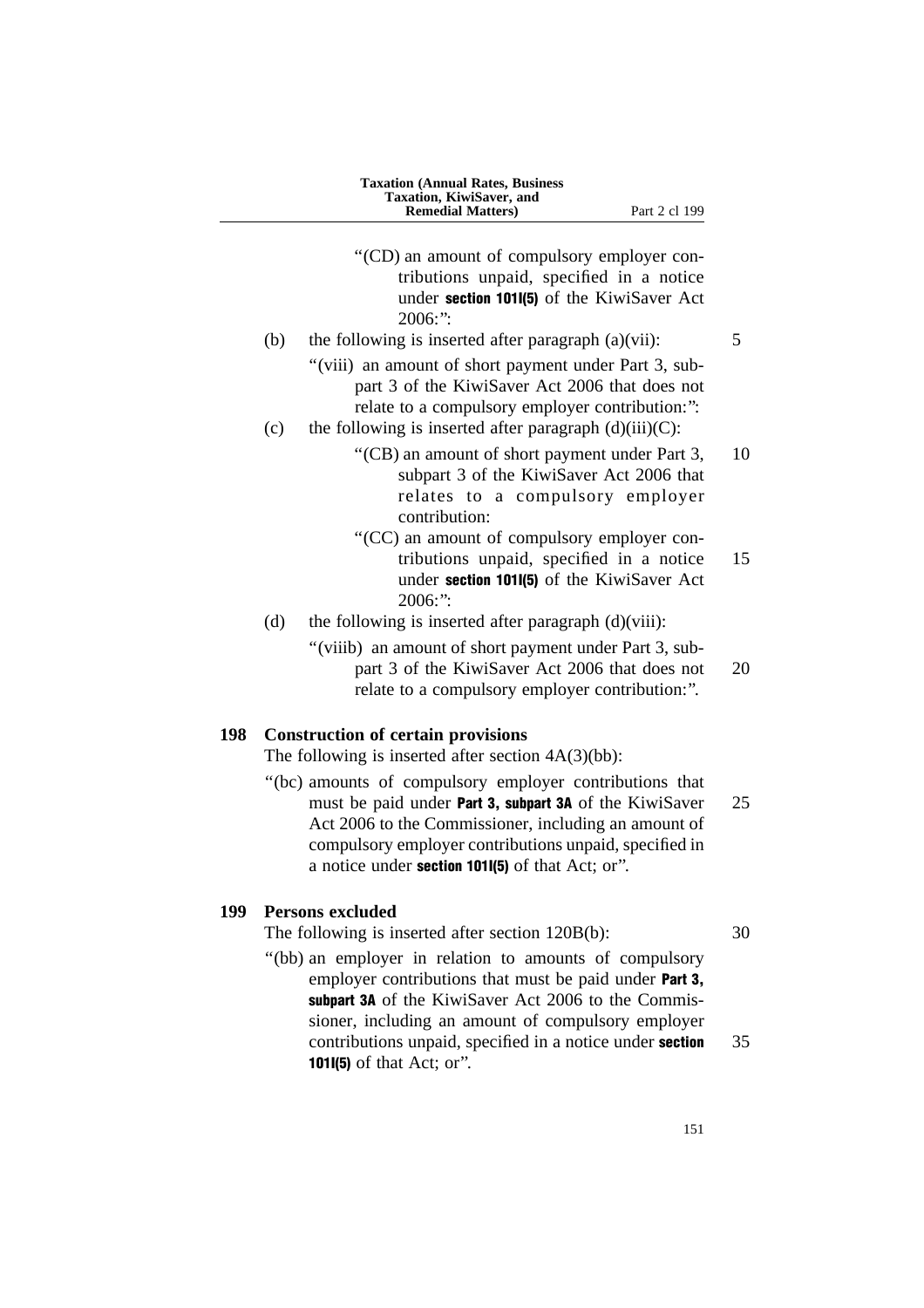## **Part 3**

### **Amendments to other Acts and Regulations**

### *Amendments to KiwiSaver Act 2006*

| 200 | <b>KiwiSaver Act 2006</b><br><b>Sections 201 to 237</b> amend the KiwiSaver Act 2006.                                                                       | 5  |
|-----|-------------------------------------------------------------------------------------------------------------------------------------------------------------|----|
| 201 | Interpretation                                                                                                                                              |    |
| (1) | This section amends section $4(1)$ .                                                                                                                        |    |
| (2) | The definition of <b>deduction rate</b> is replaced by the following:                                                                                       |    |
|     | "deduction rate means the rate at which deductions must be<br>made under section 66 or 66A, as the case may be".                                            | 10 |
| (3) | After the definition of <b>employer</b> , the following is inserted:                                                                                        |    |
|     | "employer contribution-                                                                                                                                     |    |
|     | " $(a)$<br>means a specified superannuation contribution made by<br>an employer for an employee's KiwiSaver scheme or<br>complying superannuation fund; and | 15 |
|     | includes a compulsory employer contribution under sub-<br>" $(b)$<br>part 3A of Part 3; and                                                                 |    |
|     | $\degree$ (c)<br>does not include a compulsory employer contribution<br>for the purposes of section 99".                                                    |    |
| (4) | The following is added to the definition of salary or wages:                                                                                                | 20 |
|     | "(c) section 101B(4) applies in subpart 3A of Part 3".                                                                                                      |    |
| (5) | After the definition of salary or wages, the following is<br>inserted:                                                                                      |    |
|     | "specified superannuation contribution has the same mean-<br>ing as in section OB 1 of the Income Tax Act 2004".                                            | 25 |
| 202 | <b>Application</b><br>In section $6(1)(a)$ , "personally present" is replaced by<br>"living".                                                               |    |
| 203 | <b>Temporary employment</b>                                                                                                                                 |    |
| (1) | In section $12(1)(b)$ , "or less." is replaced by "or less; or", and<br>the following is added:                                                             | 30 |
|     | "(c) the employment is described in section $28(1)(a)(ii)$ of                                                                                               |    |

the Holidays Act 2003.''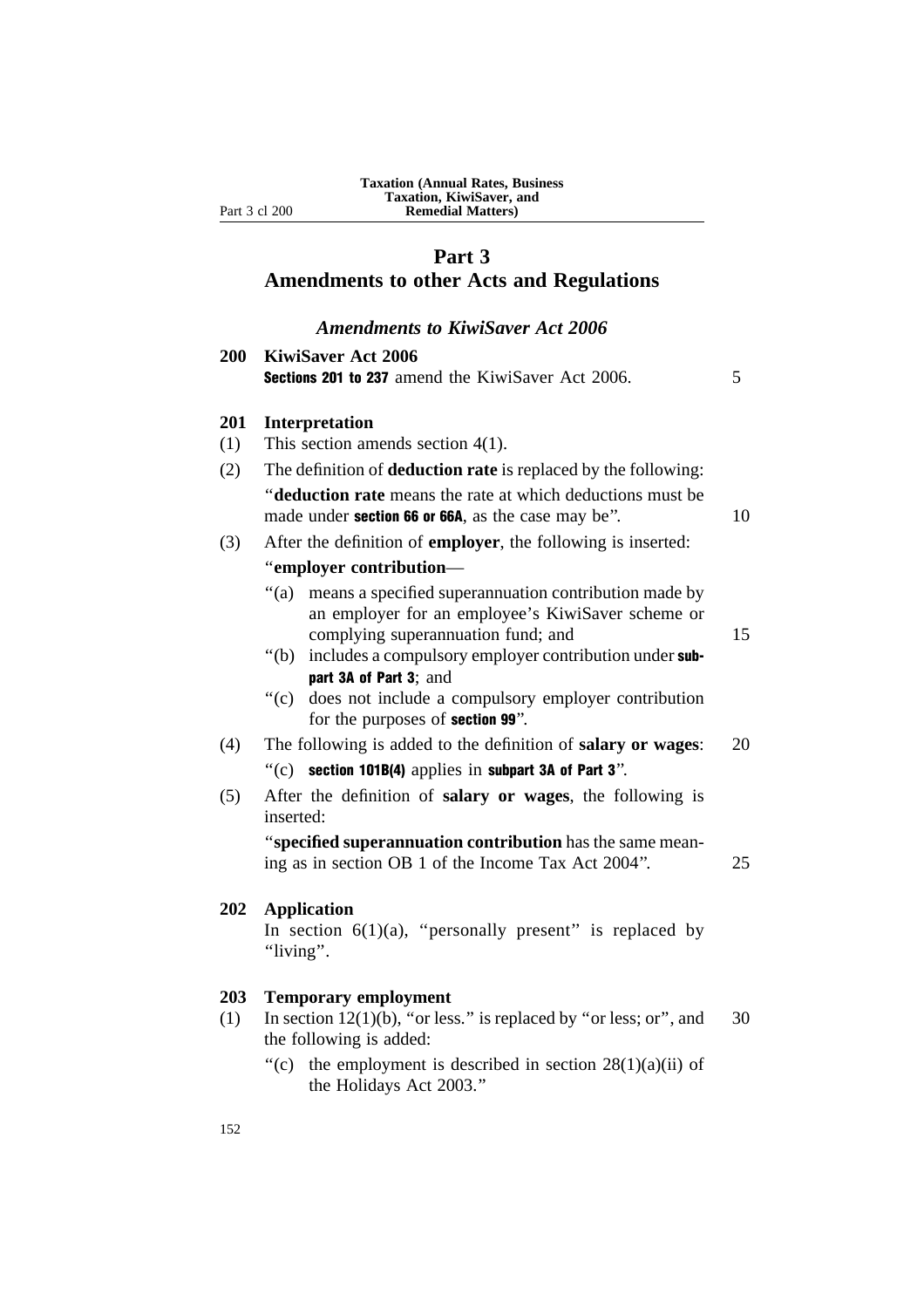|            | <b>Taxation (Annual Rates, Business</b><br>Taxation, KiwiSaver, and<br><b>Remedial Matters)</b><br>Part 3 cl 208                                                                              |    |
|------------|-----------------------------------------------------------------------------------------------------------------------------------------------------------------------------------------------|----|
| (2)        | Section $12(2)(b)$ is replaced by the following:                                                                                                                                              |    |
|            | in the case of employment which was temporary under<br>" $(b)$<br>subsection $(1)(b)$ , on the 28th day after the employee<br>started the employment."                                        |    |
| 204        | How to opt out<br>The following is added to section 17:                                                                                                                                       | 5  |
| (6)        | For the purposes of sections 17 to 20, a PAYE intermediary<br>(within the meaning of section OB 1 of the Income Tax Act<br>2004) acting under subpart NBA of that Act is treated as an        |    |
|            | employer."                                                                                                                                                                                    | 10 |
| 205        | <b>Extension of opt-out period</b><br>In section 18(2), "opt-out notice" is replaced by "opt-out<br>notice, if it is received by the Commissioner or the employer".                           |    |
| 206<br>(1) | <b>Commissioner must supply information pack</b><br>In section $40(1)$ , "must supply" is replaced by "must initially<br>supply".                                                             | 15 |
| (2)        | In section 40(2), "on request" is replaced by "on any reasona-<br>ble request".                                                                                                               |    |
| <b>207</b> | <b>Employer may choose scheme for employees</b><br>In section 46(2), "new" is omitted.                                                                                                        | 20 |
| 208        | Effect of employer choice of KiwSaver scheme<br>Sections $48(1)$ and (2) are replaced by the following:                                                                                       |    |
| " $(1)$    | This section applies when—<br>``(a)<br>an employer's choice of KiwiSaver scheme is effective<br>under section 47; and                                                                         | 25 |
|            | " $(b)$<br>an employee of the employer has not directly contracted<br>to be a member of a KiwiSaver scheme with the pro-                                                                      |    |
|            | vider of a scheme; and<br>``(c)<br>the employee is an employee—<br>to whom the automatic enrolment rules apply; or<br>" $(i)$                                                                 | 30 |
|            | "(ii) who opted in under section $34(1)(b)$ ; and<br>" $(d)$<br>more than 3 months have passed since the Commis-<br>sioner received the first contribution in respect of the<br>employee; and |    |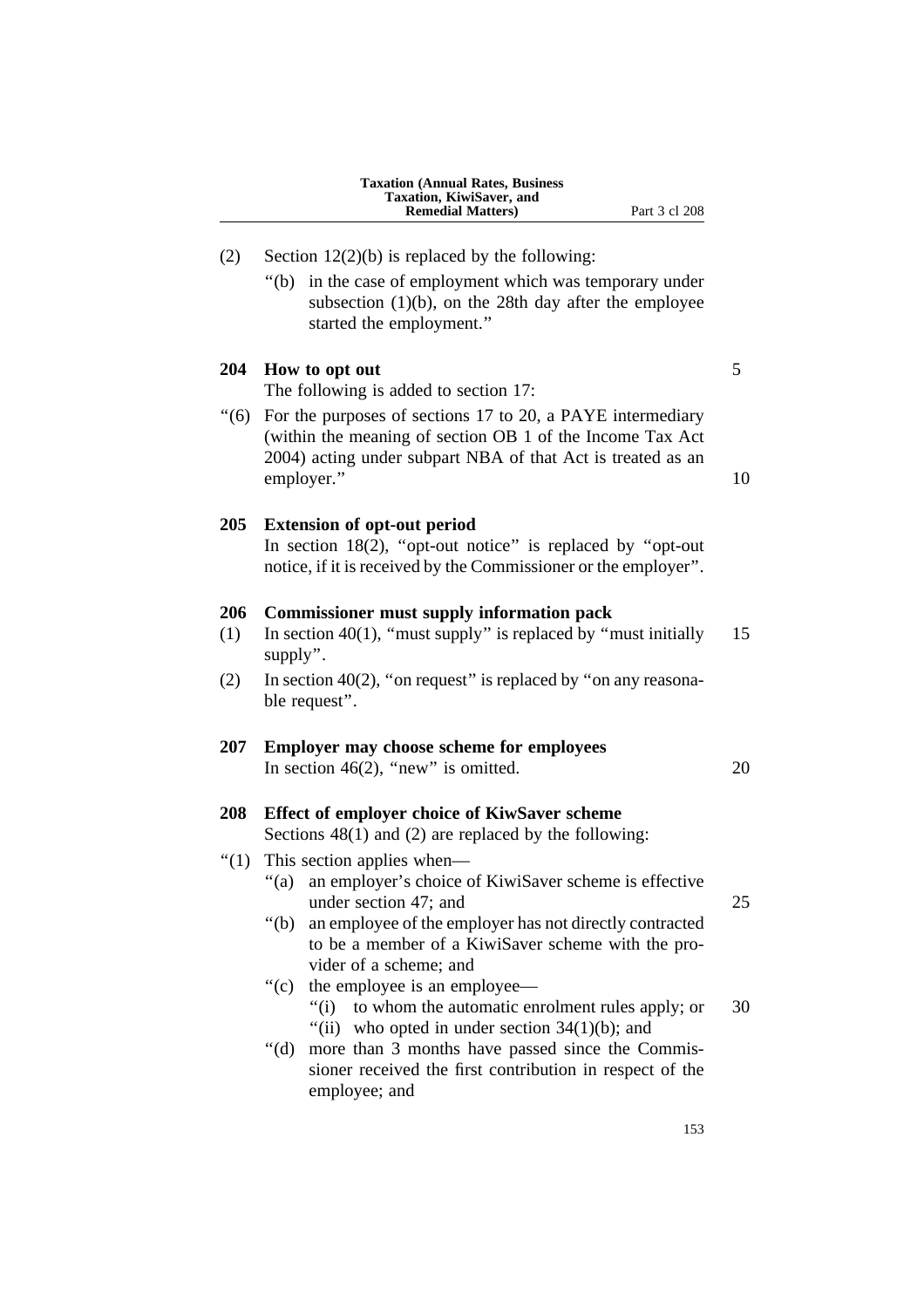|               | <b>Taxation (Annual Rates, Business)</b><br>Taxation, KiwiSaver, and |  |
|---------------|----------------------------------------------------------------------|--|
| Part 3 cl 208 | <b>Remedial Matters</b> )                                            |  |
|               |                                                                      |  |

- "(e) there is no relevant dispute under section 212 or 213 in relation to Part 2 or 3.
- ''(2) On the first day that this section applies, the employee is treated as having—
	- "(a) offered to be a member of the employer's chosen 5 KiwiSaver scheme; and
	- ''(b) subscribed for securities in that scheme.''

### **209 Commissioner provisionally allocates certain people to default KiwiSaver schemes and sends investment statement** 10

- (1) Section 50(1) is replaced by the following:
- "(1) This section applies, in respect of a person who is an employee of an employer and their employment with that employer, when the Commissioner has received from the employer, 15
	- "(a) notice under section 23 of the person's automatic enrolment; or
	- ''(b) notice under section 34(3) of a person's opt-in under section 34(1)(b).''
- (2) In section 50(3), the words before the paragraphs are replaced  $20$ by ''As soon as practicable, the Commissioner must, in respect of the person's employment with the employer,—''.

### **210 Completion of allocation to default KiwiSaver scheme if person does not choose KiwiSaver scheme**

- (1) In section  $51(4)(a)$ , "3 months" is replaced by "as soon as 25 practicable after 3 months''.
- (2) In section 51(5), "Part 1 or 2" is replaced by "Part 2 or 3".

### **211 Involuntary transfer**

In section 57(3), "section 44" is replaced by "section 44, but excluding section 44(b) (which relates to allocation to an 30 employer's chosen KiwiSaver scheme)''.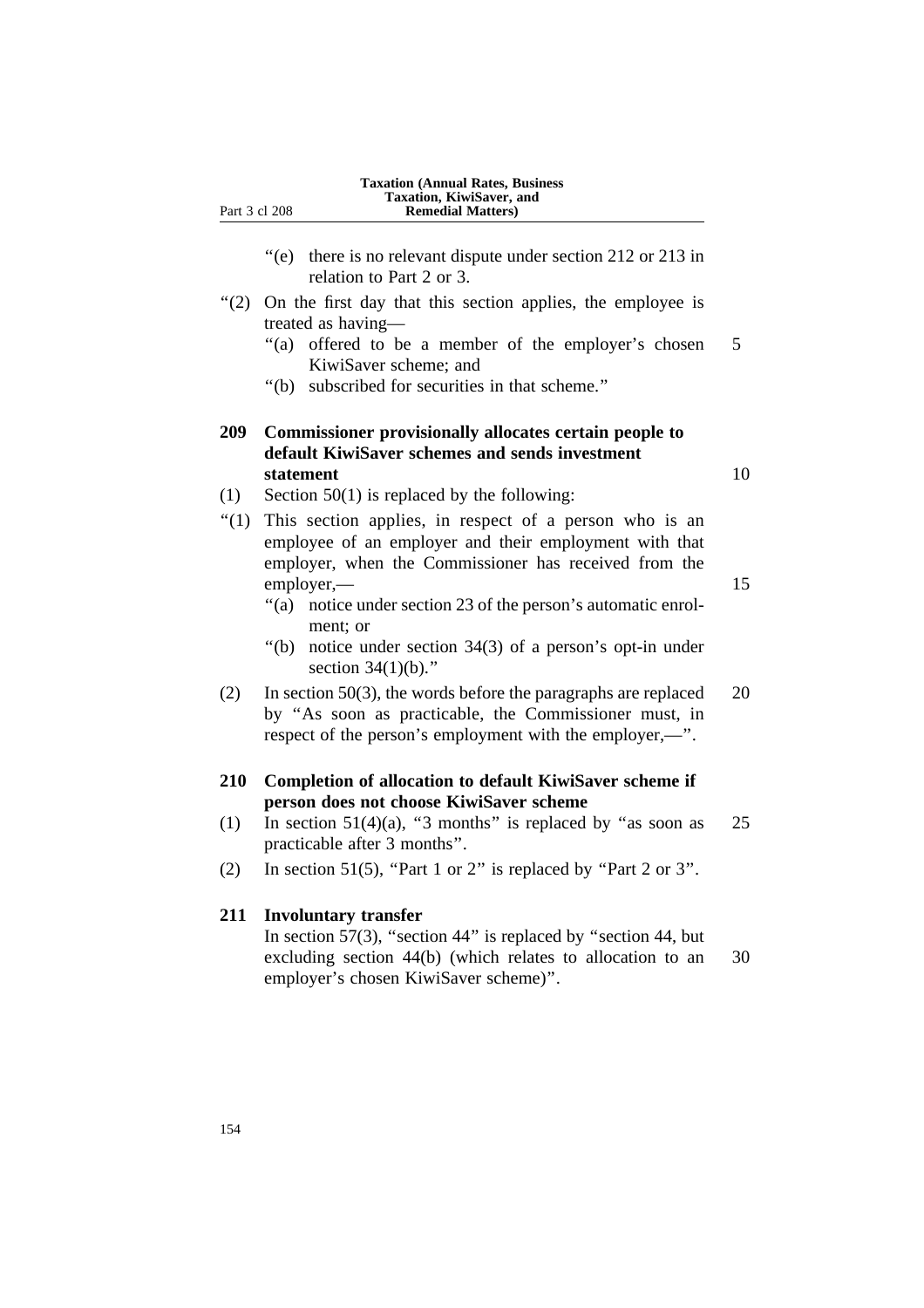| <b>Taxation (Annual Rates, Business)</b> |
|------------------------------------------|
| Taxation, KiwiSaver, and                 |
| <b>Remedial Matters</b> )                |

### **212 Section 66 replaced**

Section 66 is replaced by the following:

### ''**66 Obligation to make deductions: general rule** The employer must make deductions of contributions from each payment of the employee's gross salary or wages of an 5 amount equal to the contribution rate, unless section 66A applies. ''**66A Obligation to make deductions: transitional rule** "(1) This section applies for a payment of the employee's gross salary or wages for a pay period that is in the period starting 10 on 1 April 2008 and finishing on 31 March 2012 if— ''(a) the employee is employed by the employer on 1 April 2008; and ''(b) the employee is a member of a KiwiSaver scheme on 1 April 2008; and 15 ''(c) the employer has agreed before 1 April 2008 with the employee to make employer contributions in respect of the payment of the employee's salary or wages for the KiwiSaver scheme; and ''(d) the employee has chosen, before 1 April 2008, that 20 employer contributions count towards the contribution rate. "(2) The employer must make deductions of contributions from the payment of gross salary or wages equal to the greater of— ''(a) the minimum amount required to be deducted from the 25

- payment, given by clause 1 of schedule 4; and
- ''(b) an amount equal to the transitional contribution rate, given by clause 2 of schedule 4, minus the gross amount of employer contributions paid in respect of that payment of salary or wages, to the extent to which the employer 30 contributions—
	- "(i) vest in the employee, as provided by the trust deed of the scheme, immediately after the contributions are made; and
	- "(ii) are greater than the minimum amount of 35 employer contributions, given by **clause 3 of sched**ule 4, for that payment of salary or wages; and
	- ''(iii) are agreed, by the employee and the employer, to count towards the transitional contribution rate.''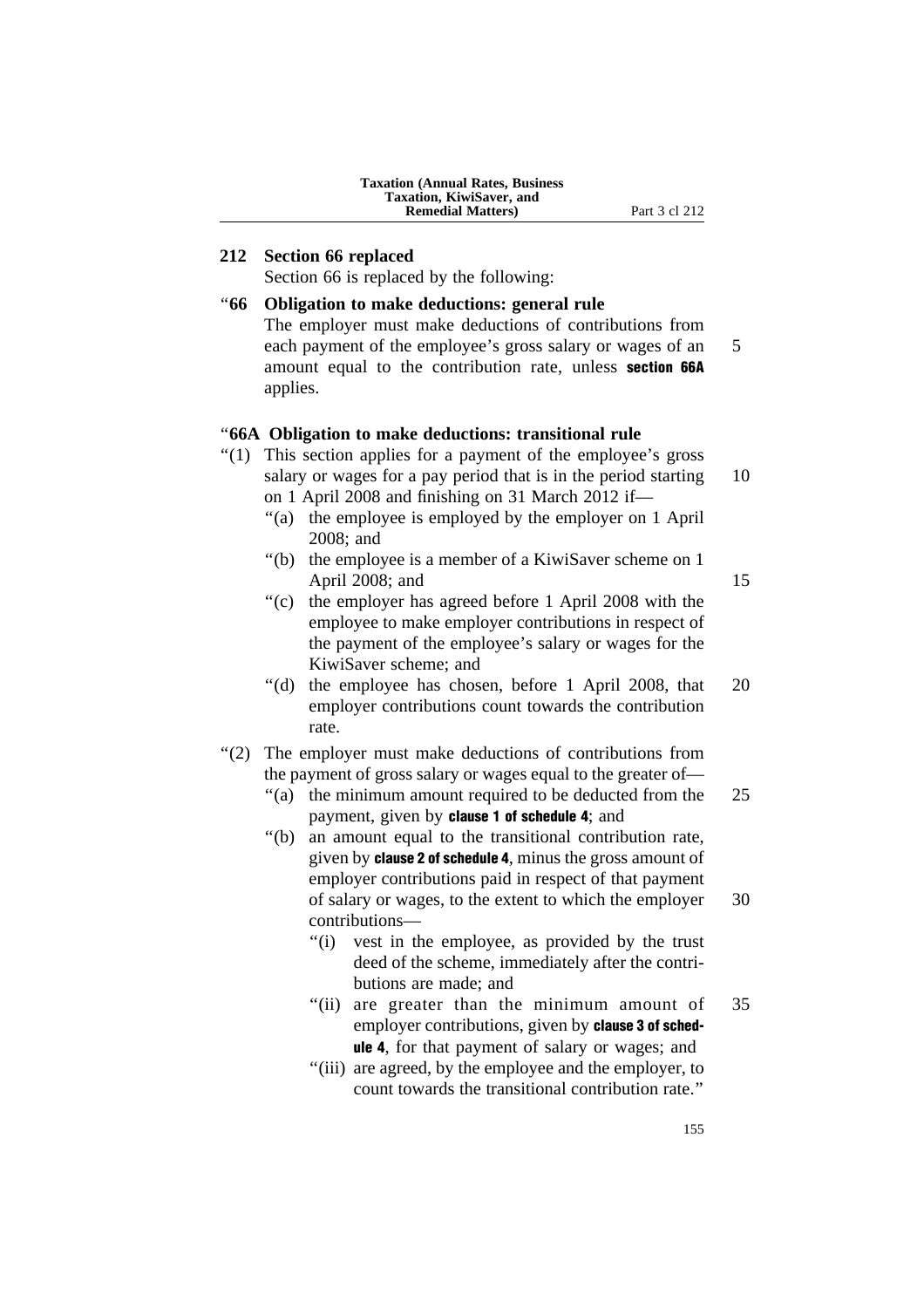| <b>Taxation (Annual Rates, Business)</b> |
|------------------------------------------|
| Taxation, KiwiSaver, and                 |
| <b>Remedial Matters</b> )                |

Part 3 cl 213

| 213          | Refund by Commissioner of amounts paid in excess of<br>required amount of deduction or if employee opts out<br>In section 80(1), "the person from whose" is replaced by "a<br>person in relation to whom a contribution was made, or from<br>whose".                                                                        | 5  |
|--------------|-----------------------------------------------------------------------------------------------------------------------------------------------------------------------------------------------------------------------------------------------------------------------------------------------------------------------------|----|
| 214          | Refund by provider of amounts paid in excess of<br>required amount of contribution<br>In section $81(1)$ , "the Commissioner the amount" is replaced<br>by "the Commissioner no more than the amount".                                                                                                                      |    |
| 215          | <b>Section 93 replaced</b>                                                                                                                                                                                                                                                                                                  | 10 |
|              | Section 93 is replaced by the following:                                                                                                                                                                                                                                                                                    |    |
| "93<br>``(1) | <b>Employer contributions paid via Commissioner</b><br>An employer must pay an amount of employer contribution to<br>the Commissioner.                                                                                                                                                                                      |    |
| (2)          | The payment of an amount of employer contribution must be<br>accompanied by a remittance certificate.                                                                                                                                                                                                                       | 15 |
| " $(3)$      | The contribution must be paid to the Commissioner within the<br>time prescribed in section NC 15 of the Income Tax Act 2004<br>for the payment of tax deductions relating to the payment of<br>salary or wages to which the contribution relates, as if the<br>contribution were a tax deduction.                           | 20 |
| (4)          | The employer must include details of contributions paid in<br>respect of each employee on the employer monthly schedule<br>for the payments of salary or wages to which the contribution<br>relates.                                                                                                                        | 25 |
| " $(5)$      | For the purposes of the Tax Administration Act 1994, to the<br>extent to which an employer fails to comply with <b>subsection</b> (4)<br>in respect of an amount of employer contribution that the<br>employer must pay to the Commissioner, that amount is<br>treated as a short payment for the PAYE period for which the | 30 |
| 216          | failure occurs."<br>Short payments by employers if not enough money<br>remitted to Commissioner to cover all of employees'<br>deductions and employer contributions                                                                                                                                                         |    |
|              | In section $98(3)(d)$ , "subpart 1." is replaced by "subpart 1;<br>and", and the following is added:                                                                                                                                                                                                                        | 35 |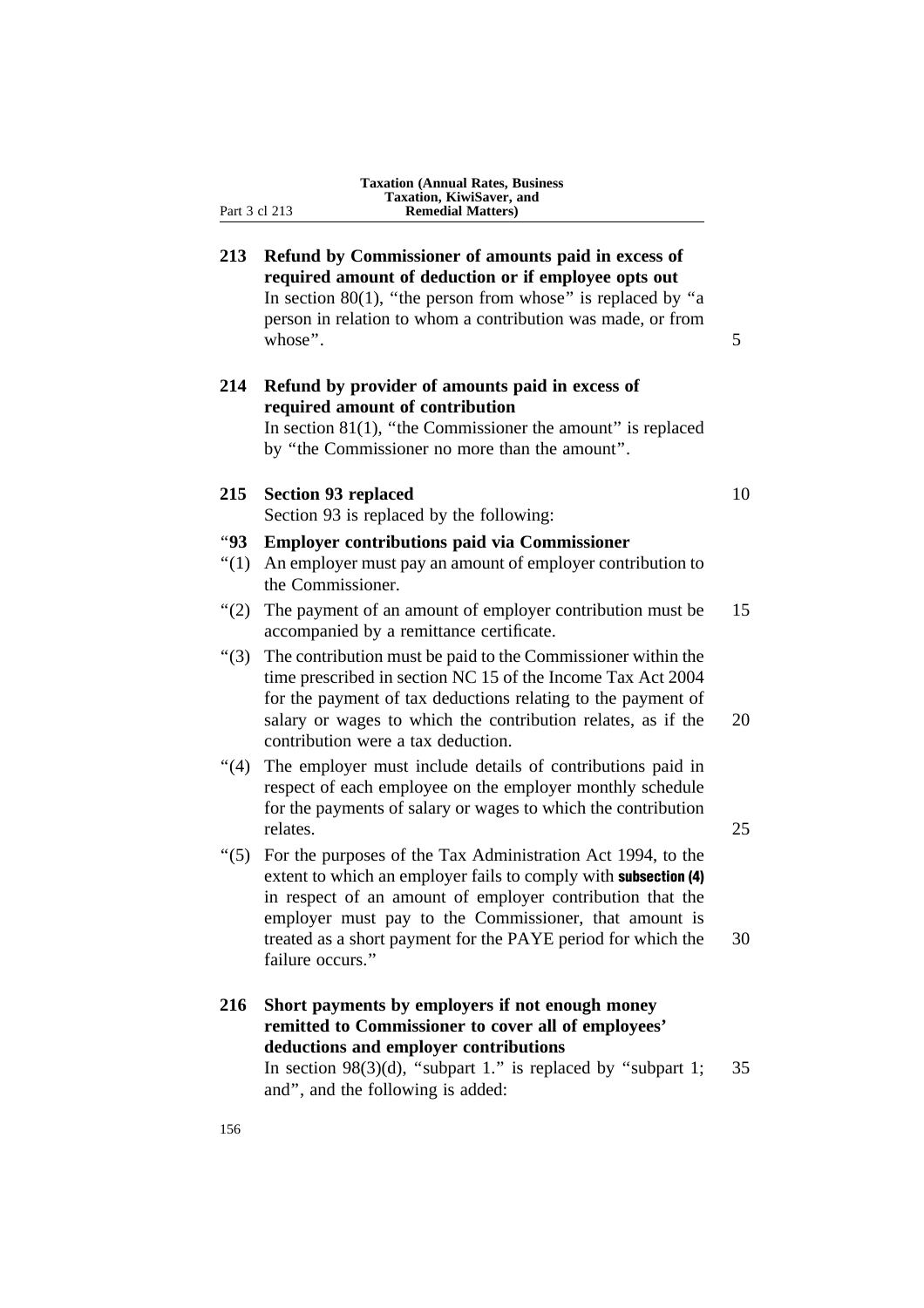| <b>Taxation (Annual Rates, Business)</b> |
|------------------------------------------|
| Taxation, KiwiSaver, and                 |
| <b>Remedial Matters</b> )                |

- Part 3 cl 218
- ''(e) employer contributions that are not compulsory employer contributions.''

#### **217 New section 98B inserted**

After section 98, the following is inserted:

- ''**98B Quantifying short payments for the purposes of Income** 5 **Tax Act 2004 and Tax Administration Act 1994** For the purposes of the Income Tax Act 2004 and the Tax Administration Act 1994, an employer is treated as having an amount of short payment for a PAYE period equal to the difference between— 10 "(a) the amount of employer contribution that is treated as
	- received by the Commissioner under section 98(2) of this Act for the PAYE period; and
	- ''(b) the amount, for the PAYE period, of employer contribution shown on either or both of a remittance certifi- 15 cate or an employer monthly schedule in accordance with this subpart."
- **218 Short payments if not enough employer contribution remitted to cover all employees**
- (1) In section 99(2), the words before the formula are replaced by 20 the following:
- ''(2) For the purposes of this subpart, the amount of employer contribution (gross of any specified superannuation contribution withholding tax payable under the SSCWT rules) that the Commissioner is treated as receiving for any 1 employee is 25 given by the following formula:''.
- (2) The following is added to section 99:
- ''(4) For the purposes of this section, employer contribution does not include compulsory employer contribution to the extent of the employer's entitlement to a tax credit under **section KJ 1** of 30 the Income Tax Act 2004 in relation to the contribution.''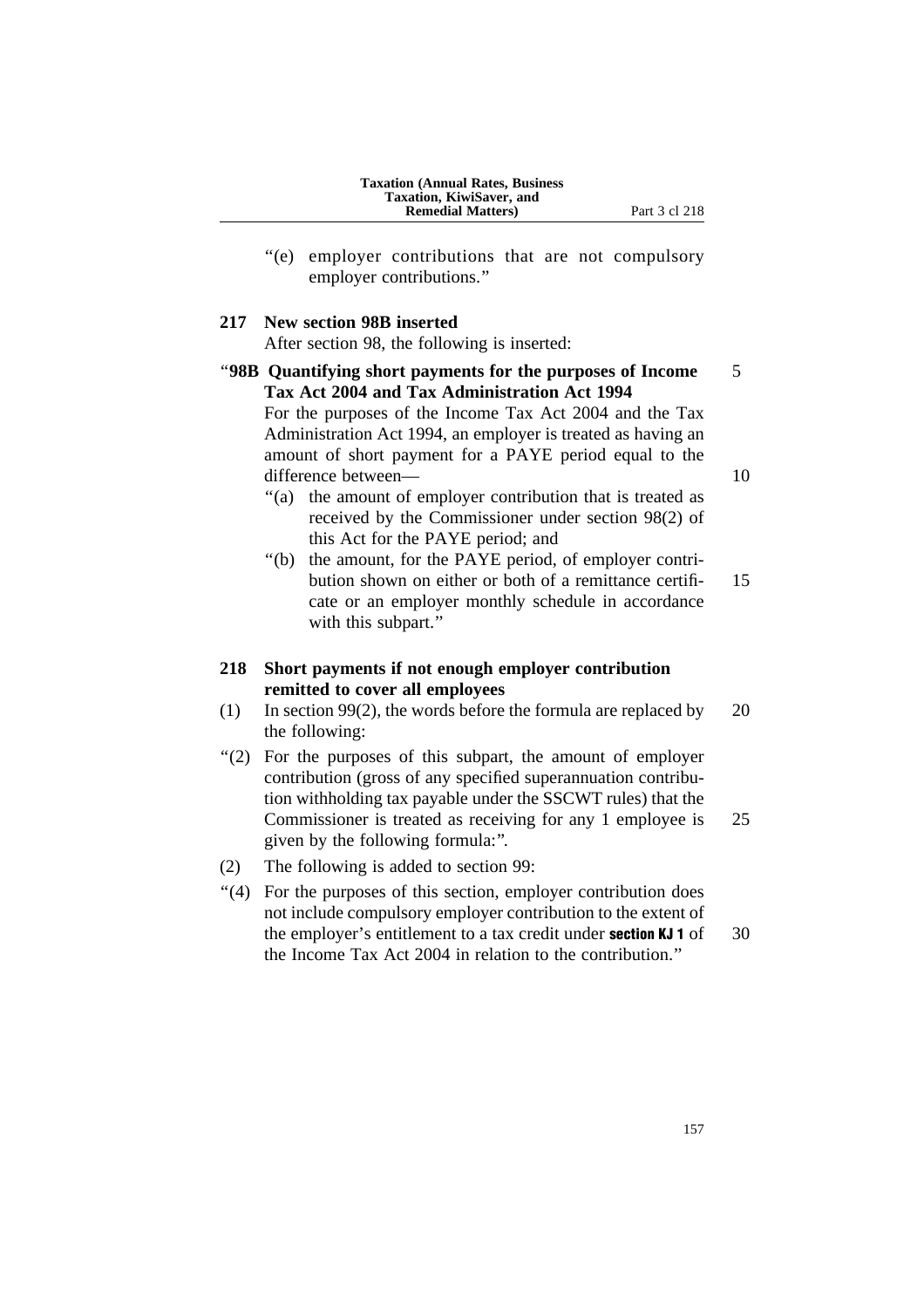| <b>Taxation (Annual Rates, Business)</b> |
|------------------------------------------|
| <b>Taxation, KiwiSaver, and</b>          |
| <b>Remedial Matters</b> )                |

# **219 New subpart 3A of Part 3 inserted** After subpart 3 of Part 3, the following is inserted:

''Subpart 3A—Compulsory employer contributions to KiwiSaver schemes and complying superannuation funds 5

### ''**101B Outline, and a definition**

Part 3 cl 219

- $''(1)$  An employer must pay, in accordance with **section 101E**, an amount of employer contribution (a **compulsory employer contribution**) calculated under section 101D for an employee, to the extent to which the employee meets the requirements in 10 section 1010 for a period to which a payment of salary or wages relates.
- $"(2)$  Sections 101F and 101G provide some rules for employer contributions, including compulsory employer contributions. Also, subpart 3 provides rules for employer contributions to 15 KiwiSaver schemes.
- ''(3) The rest of the subpart provides rules relating to compulsory employer contributions to complying superannuation funds.
- ''(4) In this subpart, **salary or wages** means salary or wages defined in section  $4(1)$ , but excluding a payment of a type 20 referred to in—
	- ''(a) paragraph (b)(x) of the definition of **salary or wages** in section OB 1 of the Income Tax Act 2004 (which relates to parental leave payments paid under Part 7A of the Parental Leave and Employment Act 1987): 25
	- ''(b) paragraph (b)(xii) to (xvi) of the definition of **salary or wages** in section OB 1 of the Income Tax Act 2004 (which relate to certain ACC payments).

### ''**101C Employee's requirements**

For the purposes of **section 101B(1)**, the requirements are that 30 the employee—

- ''(a) is a member of a KiwiSaver scheme or a complying superannuation fund for which the employer deducts or is required to deduct amounts from the salary or wages of the employee; and 35
- ''(b) is aged 18 or over; and
- ''(c) is not entitled to withdraw an amount from a fund or scheme under clause 4(3) of the KiwiSaver scheme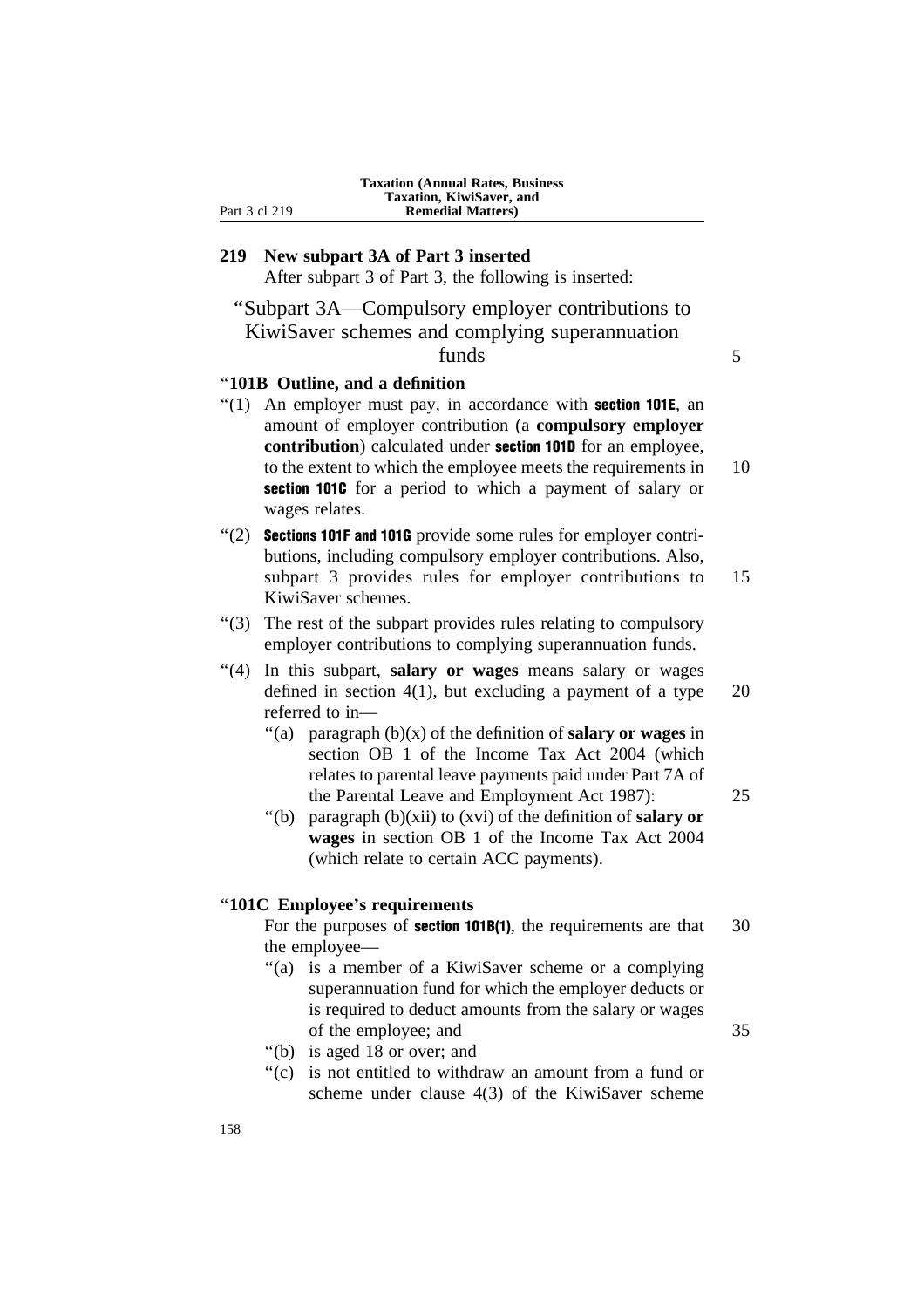rules (which relates to lock-in of funds) or a rule the same as that clause.

### ''**101D Compulsory employer contribution amount: general rule**

''(1) The amount of a compulsory employer contribution is calcu- 5 lated using the following formula:

> (payment of gross salary or wages × compulsory rate) − other contributions − db increase.

- ''(2) In the formula,—
	- "(a) **payment of gross salary or wages** means a payment of 10 gross salary or wages from which the employer deducts or is required to deduct an amount for the employee's KiwiSaver scheme or complying superannuation fund:
	- ''(b) **compulsory rate** means, for the payment of salary or wages, 15
		- ''(i) 1%, if the payment is made for a pay period that is in the year starting on 1 April 2008:
		- "(ii) 2%, if the payment is made for a pay period that is in the year starting on 1 April 2009:
		- "(iii) 3%, if the payment is made for a pay period that 20 is in the year starting on 1 April 2010:
		- "(iv) 4%, if the payment is made for a pay period that is in a year starting on or after 1 April 2011:
	- ''(c) **other contributions** means specified superannuation contributions that the employer makes for the employee 25 for the period to which the payment of salary or wages relates, if—
		- "(i) the employee is employed by the employer before 1 April 2008; and
		- "(ii) the employer provides to the employee access to 30 a registered superannuation scheme as at 17 May 2007; and
		- "(iii) the employer makes or has agreed with the employee to make the specified superannuation contributions for the employee before 1 April 35 2008 to the registered superannuation scheme; and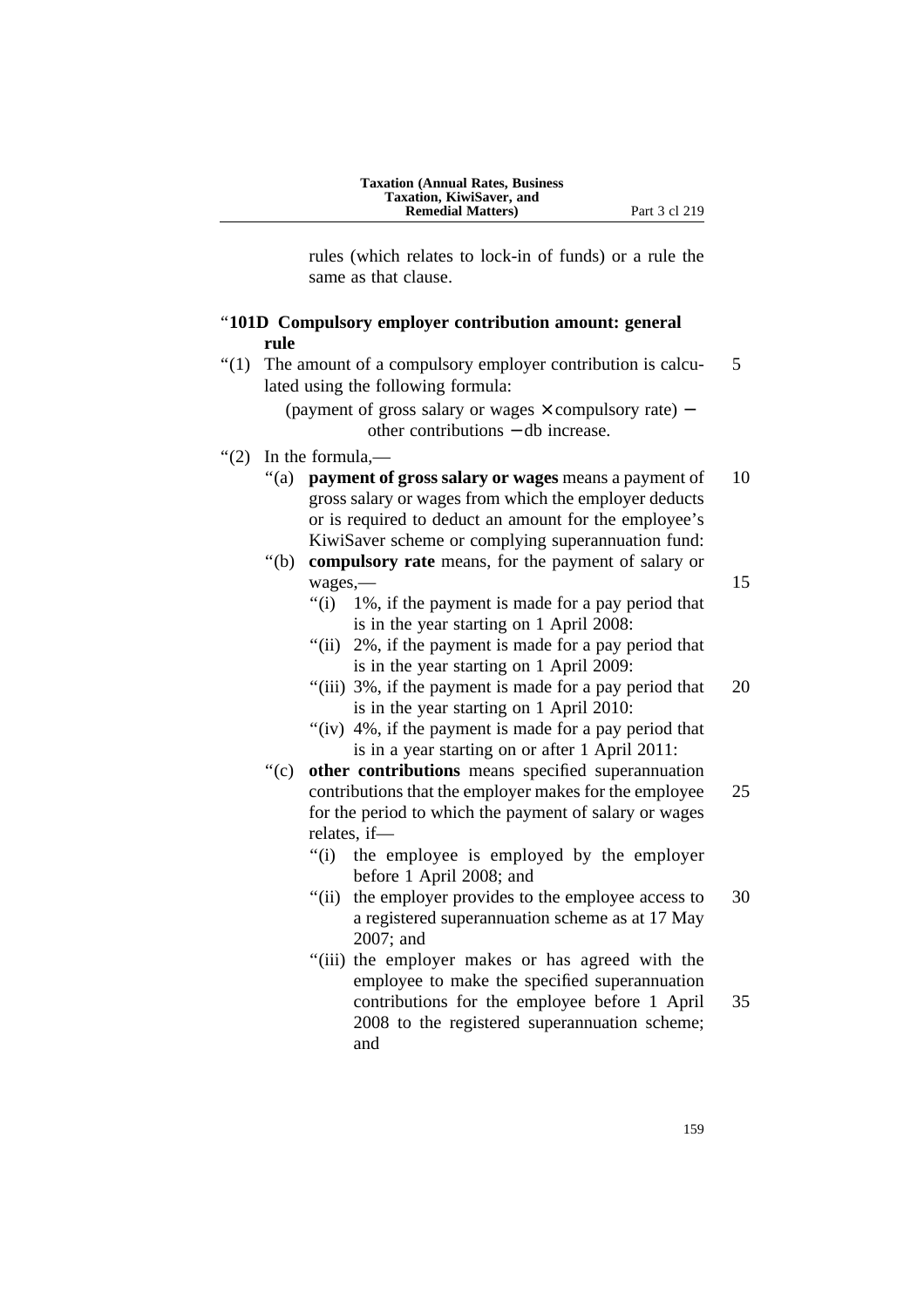- "(iv) the specified superannuation contributions vest in the employee immediately after the contributions
- are paid: ''(d) **db increase** means the amount, calculated over the period to which the payment of salary or wages relates, 5 that is the increase in value of the employee's accrued benefits to be provided by a registered superannuation scheme, if—
	- ''(i) the scheme is a defined benefit scheme; and
	- "(ii) the increase in value is attributable to employer 10 contributions; and
	- "(iii) the amount is not accounted for in **paragraph** (c); and
	- "(iv) the amount is determined actuarially; and
	- $''(v)$  the requirements of **paragraphs (c)(i) to (iii)** are met; 15 and
	- "(vi) the amount vests in the employee as it accrues.

### ''**101E Payment**

- ''(1) If the employer and employee agree the proportions of the amount of compulsory employer contribution for a payment 20 of salary or wages is for an employee's KiwiSaver scheme and complying superannuation funds, the agreed proportion of compulsory employer contributions is for the relevant scheme or fund, as agreed.
- "(2) If the employer and employee can not agree what proportion 25 of the amount of compulsory employer contribution is for an employee's KiwiSaver scheme or complying superannuation fund, the amount is—
	- ''(a) first, for the employee's KiwiSaver scheme, up to the maximum required to meet an employer's compulsory 30 employer contribution obligations:
	- ''(b) second for the employee's complying superannuation funds, pro-rata, to the extent to which an amount remains after applying **paragraph (a)**.

### ''**101F Rules: employers** 35

''(1) If an amount of employer contribution for a payment of salary or wages is for the employee's KiwiSaver scheme, the amount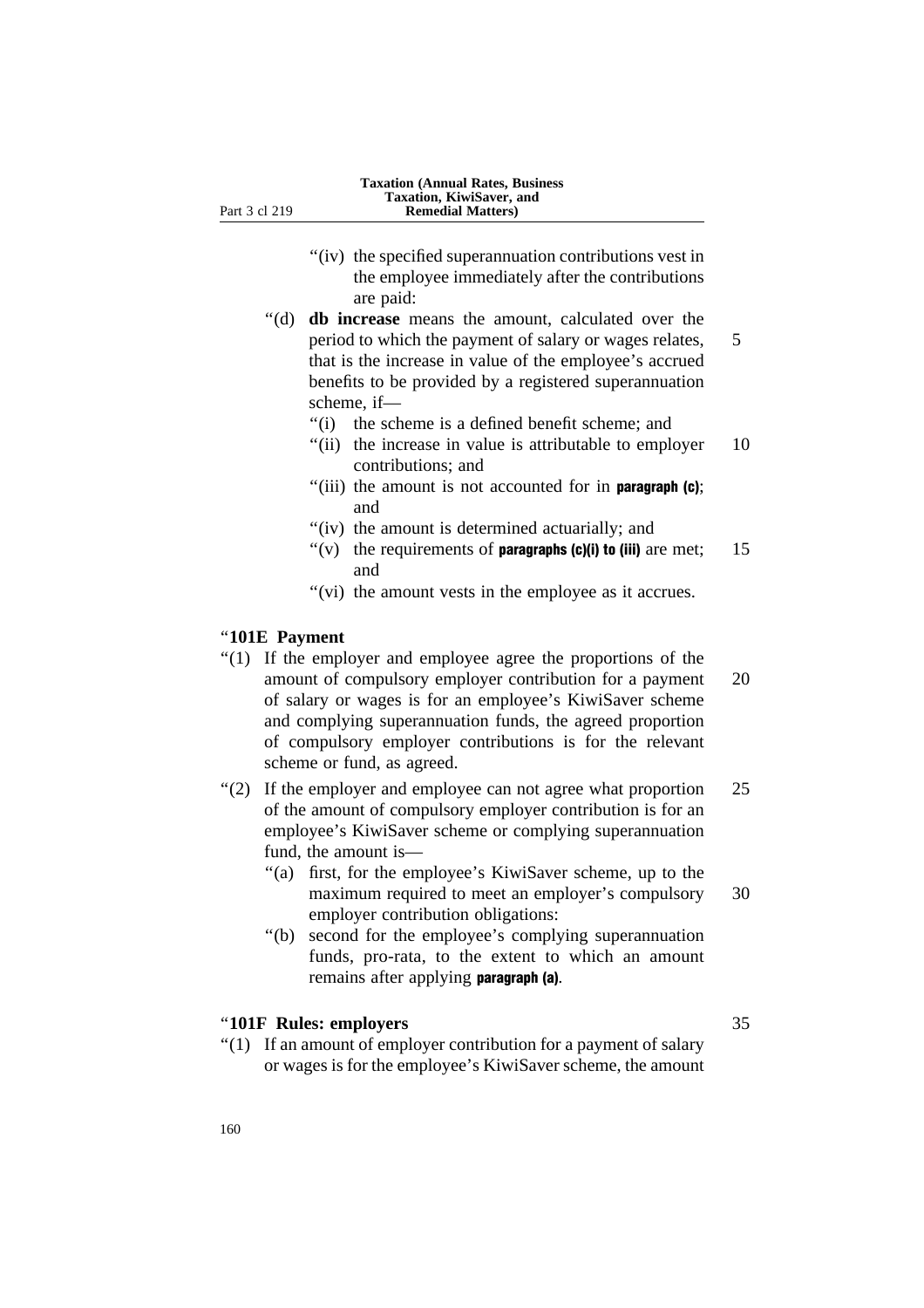must be paid by the employer to the Commissioner. The amount is subject to the rules provided in subpart 3.

''(2) If an amount of compulsory employer contribution for a payment of salary or wages is for the employee's complying superannuation fund, the amount must be paid by the 5 employer to the fund's provider no later than one month after the payment of salary or wages.

### ''**101G Rules: providers**

- ''(1) A provider must credit the amount of compulsory employer contribution they receive on a pro rata basis across the invest- 10 ment products to which a member has subscribed or has been allocated.
- ''(2) The contribution must vest in the member immediately after it is paid to the provider, despite any provision to the contrary.

### ''*Complying superannuation funds* 15

### ''**101H Failure to pay: provider notice**

- ''(1) This section applies if the provider of a complying superannuation fund has reason to believe that an employer has failed to pay to the provider amounts of compulsory employer contribution in accordance with this subpart. 20
- "(2) The provider must immediately take reasonable steps to get the employer to pay to the provider the amounts of compulsory employer contribution.
- ''(3) If the employer does not pay the amounts of compulsory employer contribution to the provider within one month of 25 this section first applying for the amounts, and the total of the amounts is more than \$500, the provider must immediately give a notice to the Government Actuary that the provider believes that employer has failed to pay the amounts.

### $\degree$ (4) A notice under **subsection (3)** must show the following:  $\degree$  30

- ''(a) the name of the employer; and
- ''(b) the amounts of compulsory employer contributions unpaid; and
- ''(c) the employer's name, address and tax file number (if known); and 35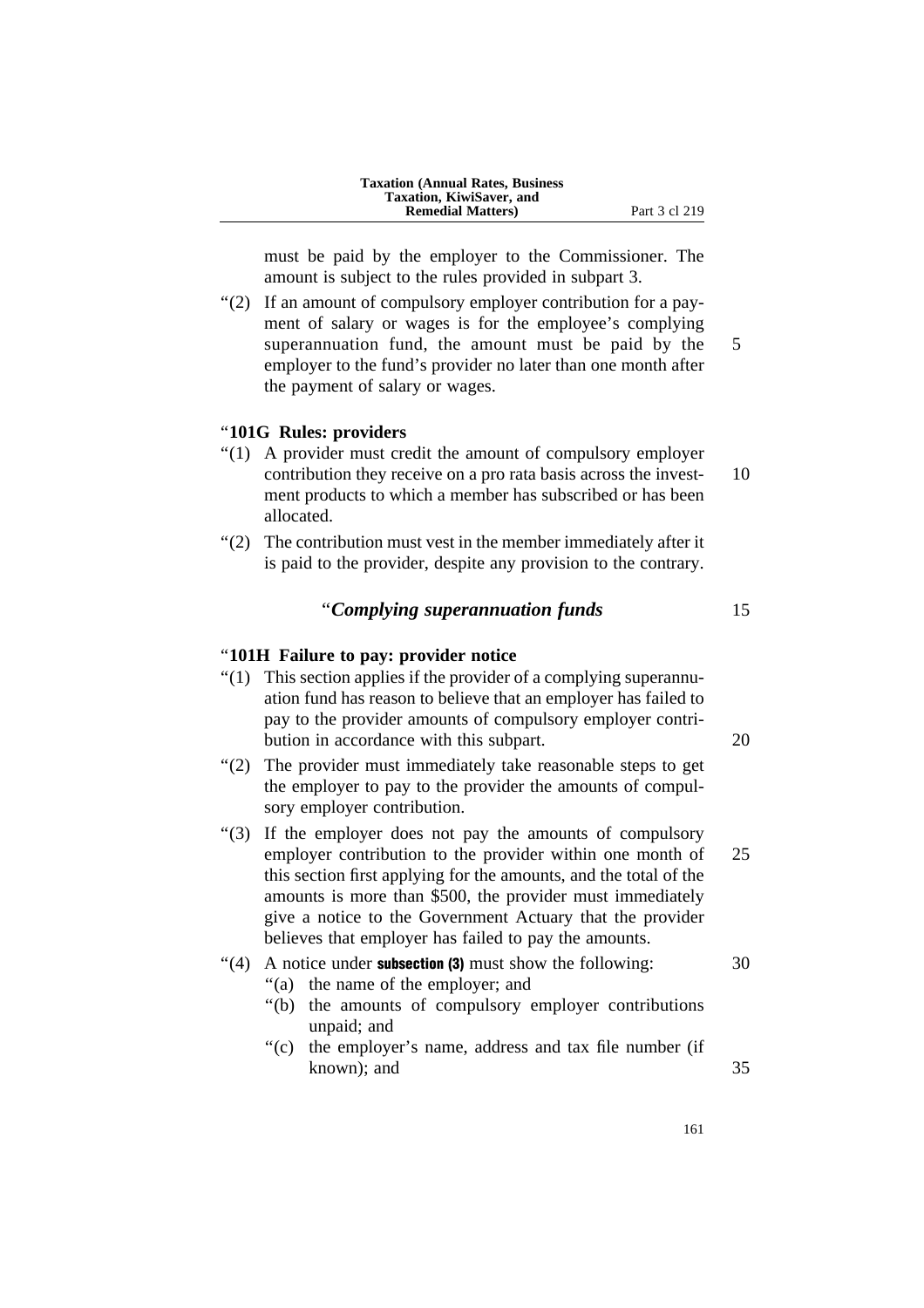- ''(d) specify the relevant employees to whom the failure to pay relates, their tax file numbers, and addresses; and
- ''(e) the pay periods and relevant amounts for the employees to whom the failure to pay relates; and
- "(f) other information required by the Government 5 Actuary.''

### **220 New sections 101I to 101K inserted**

The following is added to subpart 3A of Part 3:

### ''**101I Failure to pay: Government Actuary's duties**

- $"(1)$  If the Government Actuary receives a notice under **section** 10 101H(3), the Government Actuary must decide the amount of compulsory employer contribution that an employer to which the notice relates has failed to pay for the relevant calendar months.
- "(2) The Government Actuary may use any power (with necessary 15 modifications for complying superannuation funds) that the Government Actuary has in respect of KiwiSaver schemes in the performance of the duty to decide imposed by **subsection** (1).
- ''(3) As soon as practicable, the Government Actuary must give a 20 notice to the employer showing the information described in subsection (4).
- $"$ (4) A notice under subsection (3) must—
	- ''(a) require the payment of the amount (the **liable amount**) that the Government Actuary has decided, under sub-<br>25 section (1) that an employer has failed to pay to the provider; and
	- "(b) specify the relevant calendar months and related amounts; and
	- ''(c) specify that the employer must pay the liable amount 30 within 28 days after the notice is given; and
	- ''(d) specify the employer's name, address and tax file number (if known); and
	- ''(e) specify the relevant employees to whom the failure to pay relates, their tax file numbers, and addresses; and 35

''(f) specify the pay periods and relevant amounts for the employees to whom the failure to pay relates; and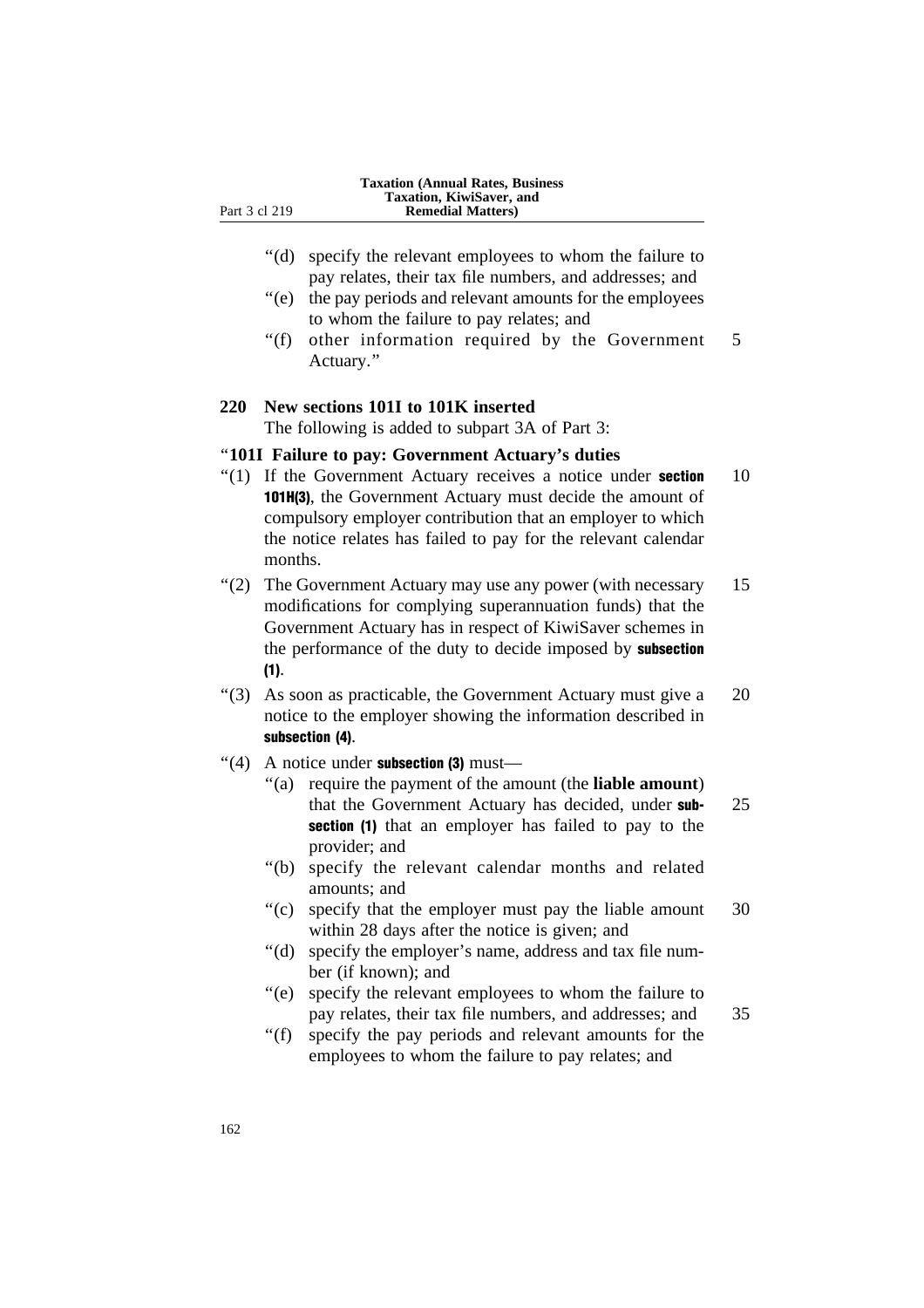| <b>Taxation (Annual Rates, Business)</b> |  |
|------------------------------------------|--|
| Taxation, KiwiSaver, and                 |  |
| <b>Remedial Matters</b> )                |  |

- ''(g) inform the employer that failure to comply with the notice will result in the Commissioner receiving notice of the failure to comply; and
- ''(h) show other information required by the Commissioner.
- $\degree$ (5) If the employer does not pay the liable amount in the period 5 specified in **subsection (4)(c)** and the employer has not objected to the Government Actuary's decision under subsection (1) within the time allowed under section 186, the Government Actuary must immediately—
	- "(a) give to the Commissioner a notice showing the infor- 10 mation described in subsection (6); and
	- ''(b) send to the provider a copy of the notice.
- $"(6)$  A notice under **subsection (5)** must—
	- ''(a) state that the employer has failed to comply with notices under section 101H(3) and subsection  $(3)$ ; and  $15$

- "(b) show the information described in **subsection** (4); and
- ''(c) specify the extent to which an amount of compulsory employer contributions remains unpaid for the liable amount; and
- "(d) specify the relevant employees to whom the unpaid 20 amounts relate, their tax file numbers, and addresses; and
- ''(e) specify the pay periods and relevant amounts for the employees to whom the unpaid amounts relate.
- "(7) If the Government Actuary makes a decision, upon an 25 employer's objection to the Government Actuary's decision under **subsection** (1), and the decision is that the employer to which the notice under **section 101H(3)** relates has failed to pay an amount of compulsory employer contribution for the relevant calendar months, the employer is treated as having not 30 objected, and the Government Actuary must immediately give the Commissioner the notice described in subsection (5).

### ''**101J Failure to pay: Commissioner**

 $''(1)$  If the Commissioner receives a notice under **section 101I(5)**, the amount of compulsory employer contributions unpaid for the 35 liable amount, specified in that notice, is treated as an amount due and payable by the employer to the Commissioner on the 20th working day after the Commissioner receives the notice under section 101I(5).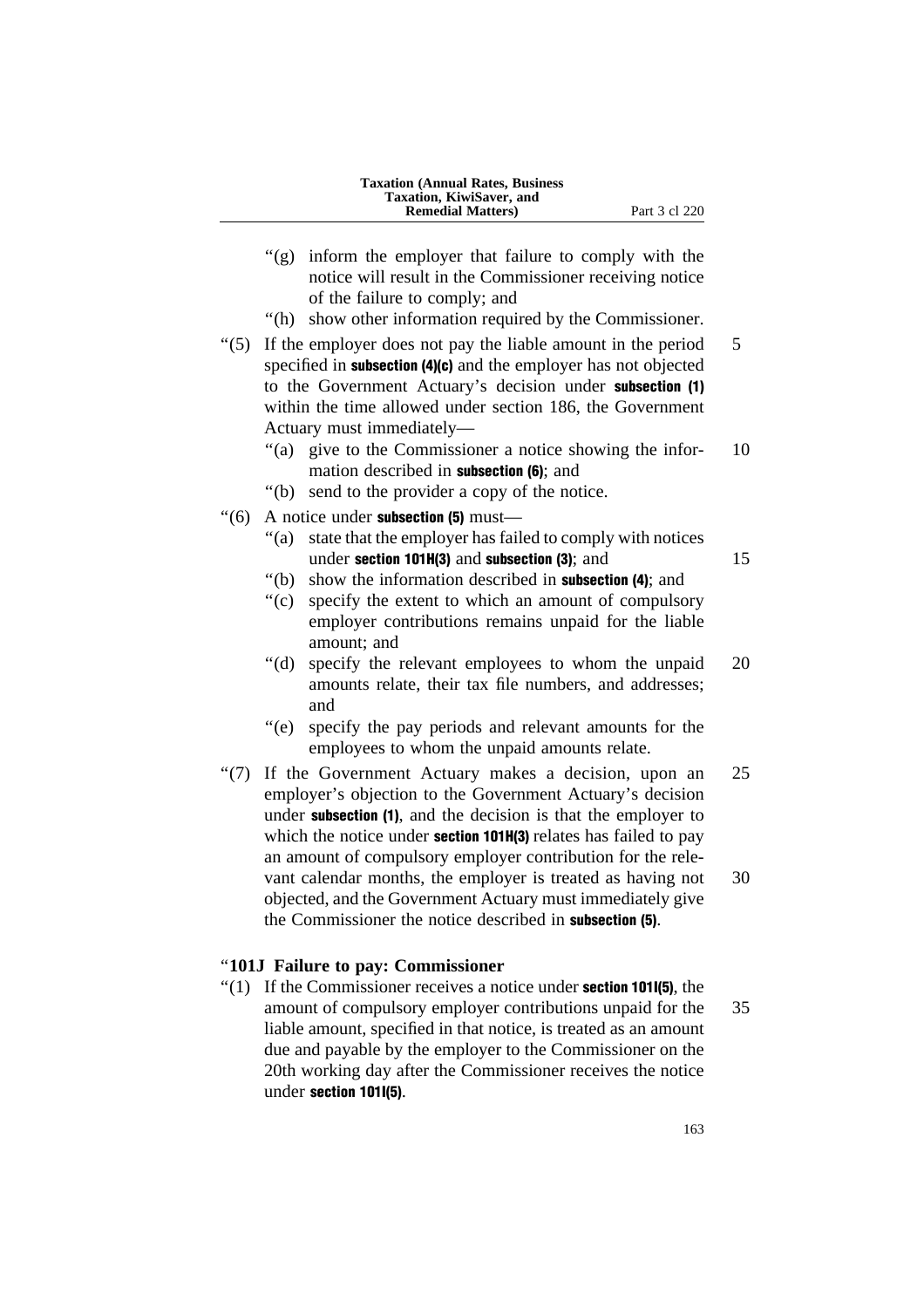"(2) The Commissioner must send the employer a notice of the amount due and payable, and the due date, specified in subsection (1).

### ''**101K Recovered amounts**

An amount of compulsory employer contribution for an 5 employee's complying superannuation fund that is received by the Government Actuary or the Commissioner by virtue of this subpart must be paid by them to the relevant provider. The relevant amount of compulsory employer contributions remaining unpaid for the relevant liable amount is consequen- 10 tially reduced.''

### **221 Who may apply for contributions holiday**

In section 102(b)(ii), "scheme." is replaced by "scheme; or", and the following is added:

> "(iii) the date that the person is first a member of a 15 complying superannuation fund.''

### **222 New section 117B inserted**

After section 117, the following is inserted:

### ''**117B Restrictions on transactions**

- "(1) This section applies for a KiwiSaver scheme, to a transaction  $20$ related to the KiwiSaver scheme, if the scheme has less than 20 members, treating all interests in the scheme held by persons associated under section OD 8(3) of the Income Tax Act 2004 as being held by 1 person.
- ''(2) A transaction between a scheme's provider, and a person 25 associated (under section OD 8(3) of the Income Tax Act 2004) with either a provider or a member must use arm's length amounts of consideration.

### $"$ (3) Despite subsection  $(2)$ ,—

- "(a) the KiwiSaver scheme must not have more than 5% of it 30 assets in investments related to or managed by—
	- "(i) a provider (other than in their capacity of provider):
	- "(ii) a member: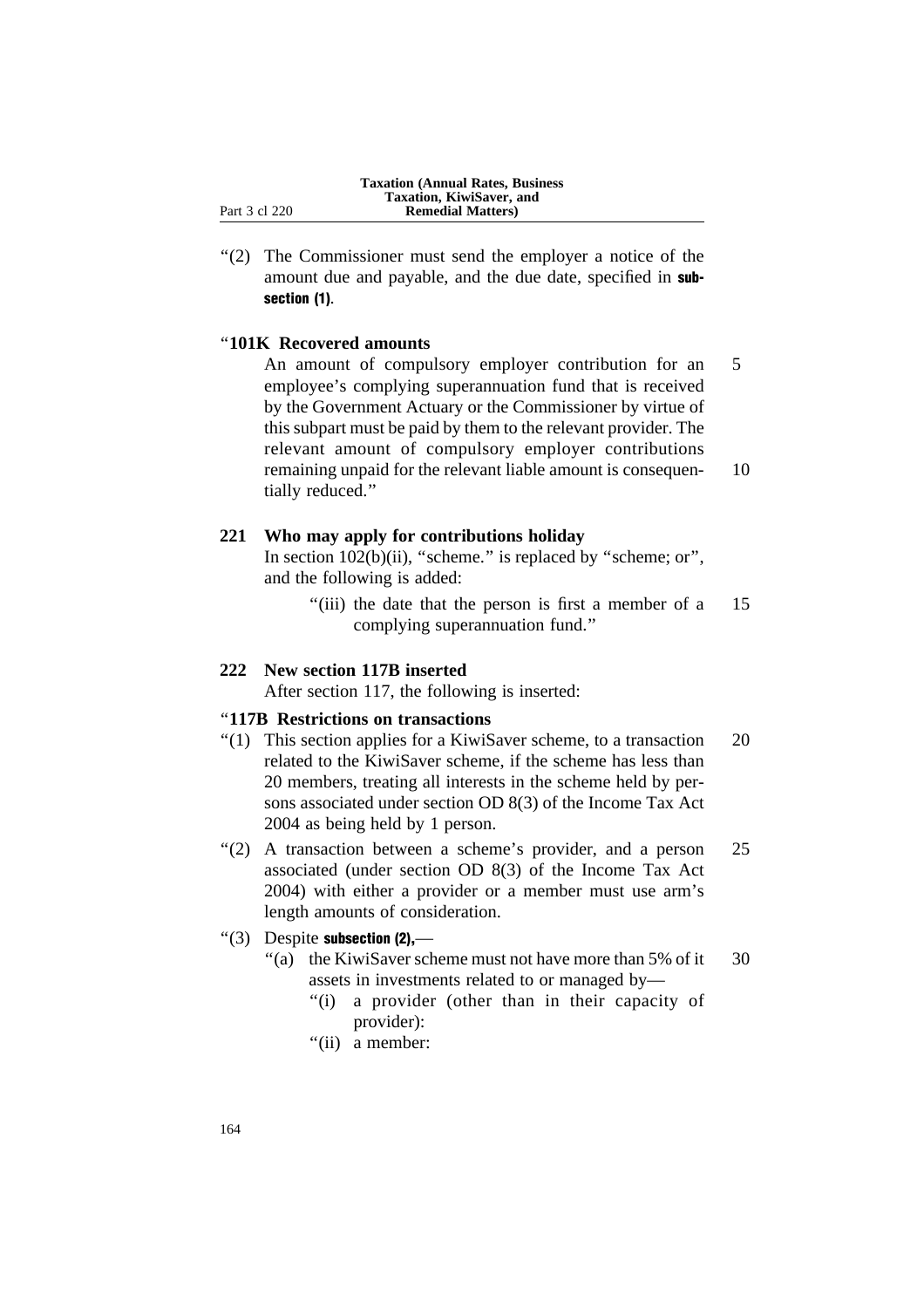|     | <b>Taxation (Annual Rates, Business</b><br>Taxation, KiwiSaver, and<br><b>Remedial Matters</b> )<br>Part 3 cl 225                                                                                                                                                                                                                                            |    |
|-----|--------------------------------------------------------------------------------------------------------------------------------------------------------------------------------------------------------------------------------------------------------------------------------------------------------------------------------------------------------------|----|
|     | "(iii) a person associated (under section OD $8(3)$ of the<br>Income Tax Act 2004) with a provider or a mem-<br>ber; and<br>" $(b)$<br>the provider must not lend money or provide financial<br>assistance to-<br>" $(i)$<br>a member:<br>"(ii) a person associated (under section OD $8(3)$ of the<br>Income Tax Act 2004) with a provider or a<br>member." | 5  |
| 223 | Further modifications to application of section 8 to 11 of<br><b>Superannuation Schemes Act 1989</b><br>In section $121(3)(a)$ , "registered superannuation scheme" is<br>replaced by "KiwiSaver scheme".                                                                                                                                                    | 10 |
| 224 | <b>Requirement for annual report</b><br>The following is added to section 123:                                                                                                                                                                                                                                                                               | 15 |
| (6) | The trustees must send to the Government Actuary a copy of<br>the completed report within 28 days after its completion, and,<br>if only abridged accounts are contained in the report, a copy of<br>the annual accounts."                                                                                                                                    |    |
| 225 | New section 128B inserted<br>Before the heading above section 129, the following is<br>inserted:                                                                                                                                                                                                                                                             | 20 |
|     | "128B Terms relating to compulsory employer contributions                                                                                                                                                                                                                                                                                                    |    |
|     | implied into trust deed<br>"(1) The terms relating to compulsory employer contributions are<br>implied into a trust deed that establishes-<br>" $(a)$<br>a KiwiSaver scheme in relation to the KiwiSaver<br>scheme:                                                                                                                                          | 25 |
|     | "(b) a complying superannuation fund in relation to the<br>complying superannuation fund.                                                                                                                                                                                                                                                                    | 30 |
| (2) | The law relating to the compulsory employer contributions-<br>applies despite anything to the contrary in a trust deed<br>"(a)<br>of a scheme or fund; and<br>" $(b)$<br>are enforceable by a trustee, and by a member, of the<br>scheme or fund.                                                                                                            | 35 |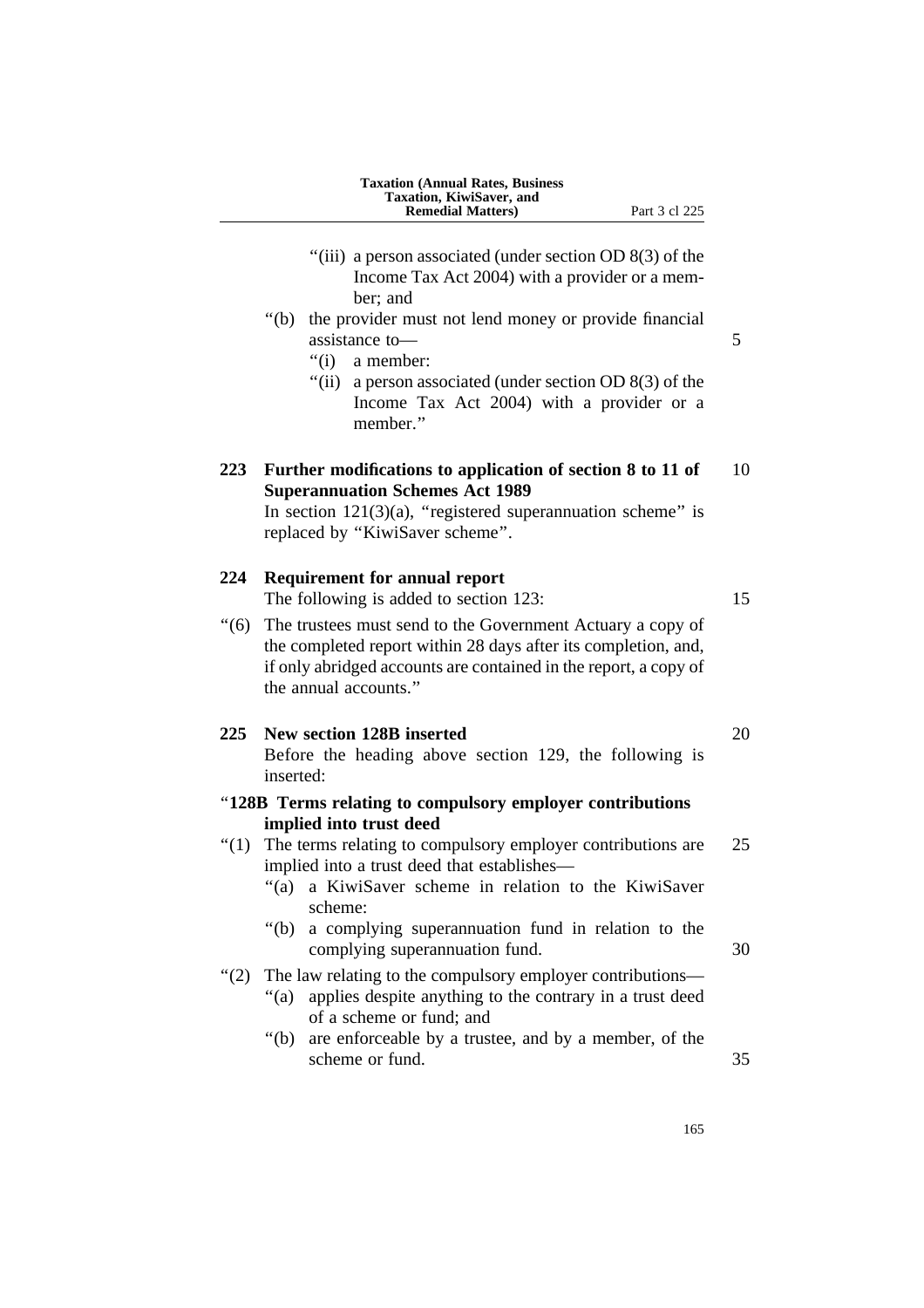|               | <b>Taxation (Annual Rates, Business)</b><br>Taxation, KiwiSaver, and |
|---------------|----------------------------------------------------------------------|
| Part 3 cl 225 | <b>Remedial Matters</b> )                                            |
|               |                                                                      |

| " $(3)$ | If an employer may make specified superannuation contribu-<br>tions which meet the requirements described in subparagraphs<br>(i) to (iii) of the definition of other contributions in section<br>101D(2)(c), and the employer chooses that the specified superan- |    |
|---------|--------------------------------------------------------------------------------------------------------------------------------------------------------------------------------------------------------------------------------------------------------------------|----|
|         | nuation contributions should meet the requirement described<br>in subparagraph (iv) of that definition, then the contributions vest<br>in the relevant employee immediately after the contributions<br>are made-                                                   | 5  |
|         | "(a) if the relevant provider agrees that the contributions<br>will vest in the relevant employee immediately after the<br>contributions are made; and                                                                                                             | 10 |
|         | "(b) despite anything to the contrary in a trust deed of a<br>scheme or a fund."                                                                                                                                                                                   |    |
| 226     | Amendment of trust deed governing KiwiSaver scheme                                                                                                                                                                                                                 |    |
| (1)     | In the heading to section 129, "or participation agreement"<br>is inserted after "trust deed".                                                                                                                                                                     | 15 |
| (2)     | In section $129(1)$ , "trust deed of the scheme" is replaced by<br>"trust deed of the scheme, or to a participation agreement<br>related to the trust deed,".                                                                                                      |    |
| (3)     | Section $129(4)$ is repealed.                                                                                                                                                                                                                                      | 20 |
| 227     | Objections and appeals against decisions of Government<br><b>Actuary</b>                                                                                                                                                                                           |    |
|         | In section 186(5), "High Court" is replaced by "High Court,<br>unless the objection related to a decision under section 1011".                                                                                                                                     |    |
| 228     | Certain sections of Securities Act 1978 modified in<br>relation to KiwiSaver scheme<br>In section $210(2)(b)(ii)$ , "member's interest" is replaced by                                                                                                             | 25 |
|         | "member's accumulation" in each place where it appears.                                                                                                                                                                                                            |    |
| 229     | Duty of Commissioner under section 50 modified in<br>certain cases in which section 210 applies                                                                                                                                                                    | 30 |
| (1)     | In section $211(1)(b)$ , "member's interest" is replaced by<br>"member's accumulation".                                                                                                                                                                            |    |
| (2)     | In section $211(2)$ , "member's interest" is replaced by "mem-<br>ber's accumulation".                                                                                                                                                                             |    |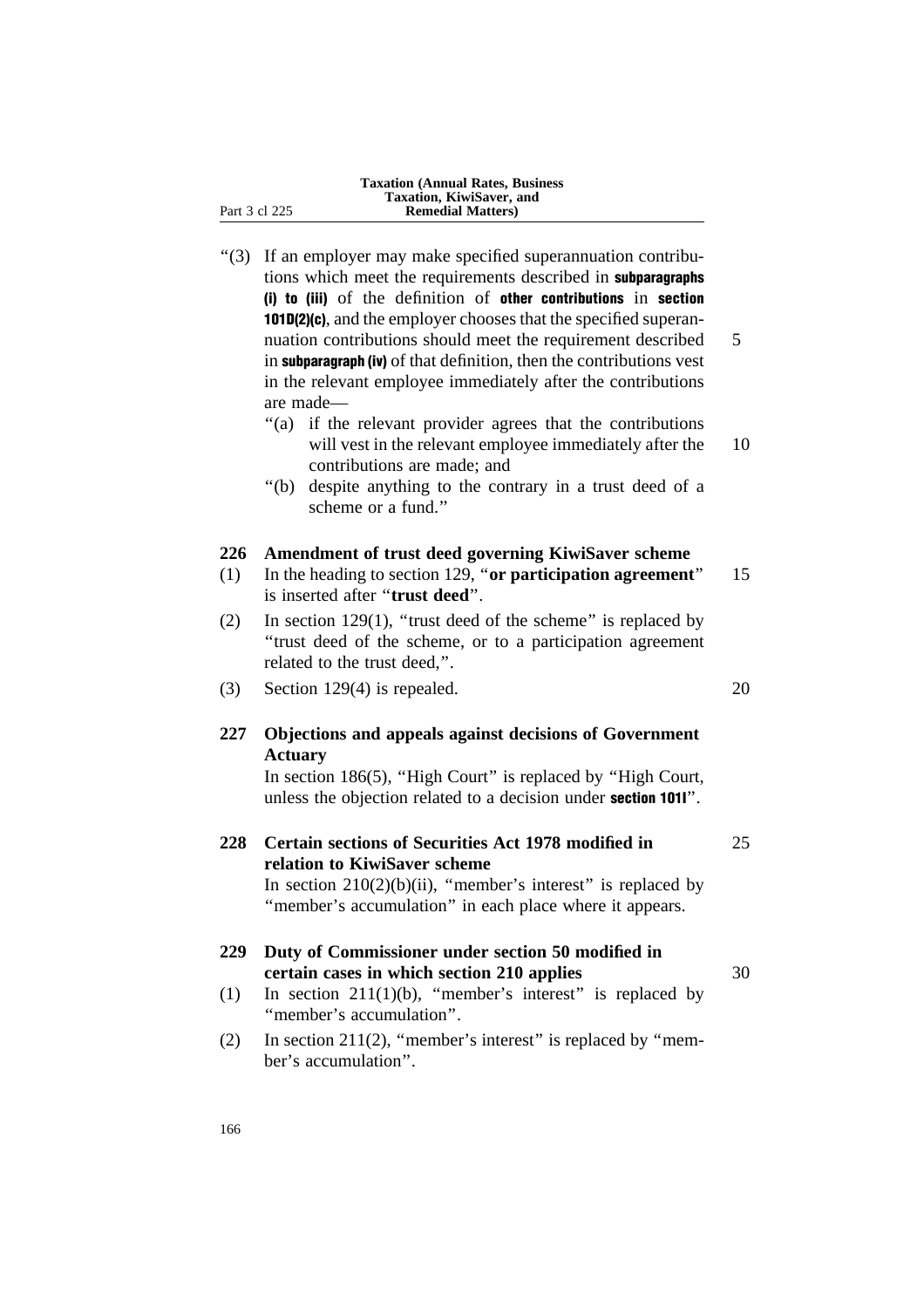| <b>Taxation (Annual Rates, Business)</b> |
|------------------------------------------|
| Taxation, KiwiSaver, and                 |
| <b>Remedial Matters</b> )                |

### **230 Penalty for employer to fail to provide information**

Section  $215(2)(a)$  is replaced by the following:

- "(a) nil if the Commissioner has not given notice to the employer, within the preceding 12 months, that—
	- "(i) a penalty may be imposed on the employer if the 5 employer does not provide information as required by Part 2 or 3:
	- "(ii) the employer has been liable under subsection (1) in the preceding 12 months; and''.

### **231 Section 216 repealed** 10

Section 216 is repealed.

### **232 Refunds made by direct credit to bank account**

- (1) In section 221(1), ''A refund'' is replaced by ''A refund by the Commissioner''.
- (2) In section 221(2), "a refund" is replaced by "the refund".  $15$
- (3) In section 221(3), "a refund" is replaced by "the refund".

### **233 Fee subsidies**

In section  $225(2)$ , "or of section  $226$ " is omitted.

### **234 Crown contribution**

Sections  $226(1)(b)$  is replaced by the following:  $20$ 

- ''(b) in any other case, as soon as practicable after 3 months after the Commissioner—
	- ''(i) is given notice that the person is a member of the KiwiSaver scheme:
	- "(ii) otherwise knows that the person is a member of 25 the KiwiSaver scheme.''

### **235 Regulations relating to mortgage diversion facility**

(1) In section 229(1), ''a mortgage diversion facility that allows contributions to be withdrawn from KiwiSaver schemes and applied towards the payment of amounts secured by mort- 30 gages'' is replaced by ''mortgage diversion facilities that allow contributions in respect of a person to be withdrawn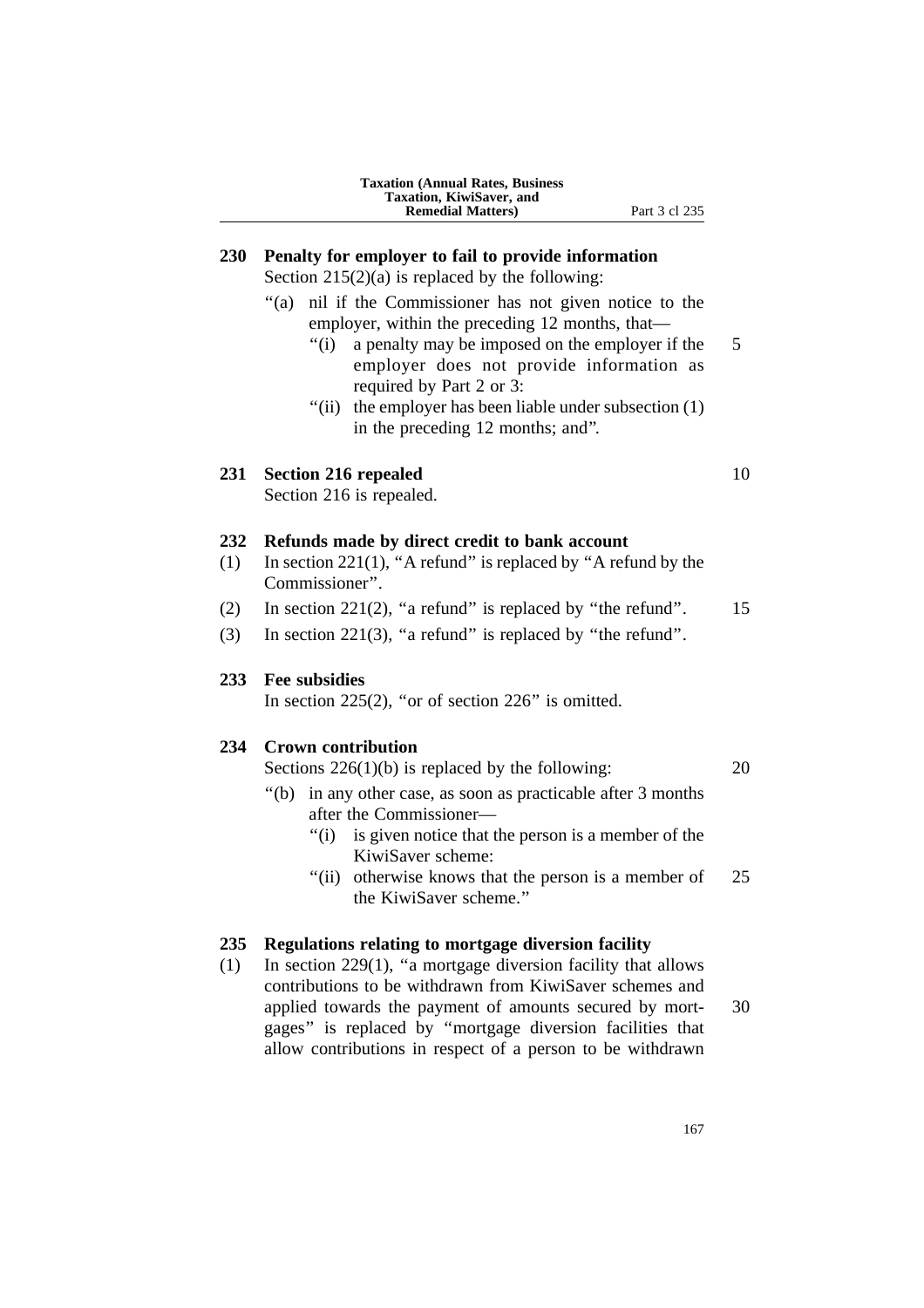from the person's KiwiSaver scheme and complying superannuation funds to pay amounts secured by certain mortgages relating to that person''.

- (2) In section 229(2), in the words before the paragraphs, ''the mortgage diversion facility that is provided for in the regula- 5 tions'' is replaced by ''any mortgage diversion facility provided for in regulations''.
- (3) In section 229(2)(b), ''KiwiSaver'' is replaced by ''KiwiSaver and complying superannuation fund''.
- (4) Section  $229(2)(c)(ii)$  is replaced by the following: 10
	- ''(ii) the date that the relevant KiwiSaver scheme provider or complying superannuation fund provider received the first contribution in respect of that person's membership to the relevant scheme or fund:". 15
- $(5)$  In section 229(2)(f), "are retained automatically in the person's KiwSaver account'' is replaced by ''are not diverted from the person's KiwiSaver scheme and complying superannuation funds''.
- (6) Section  $229(2)(i)$  is replaced by the following: 20
	- ''(i) the amount diverted from a person's KiwiSaver scheme and complying superannuation funds is a fixed dollar amount, and is capped at not more than the total of—
		- "(i) half of the person's contribution rate for their KiwiSaver scheme; and 25
		- "(ii) half of the person's contributions to their complying superannuation funds, but limited to 4% of their annual gross base salary or wages for each complying superannuation fund:''.

### **236 Schedule 1—KiwiSaver scheme rules** 30

- (1) In clause  $4(3)$ , "equal to that" is replaced by "not more than the''.
- (2) In clause 12(2), the words after "member's accumulation" are omitted.
- (3) In clause  $12(3)(a)$ , "being unable" is replaced by "being 35 totally and permanently unable''.
- (4) In clause 13(1), the words after ''the trustees'' are omitted.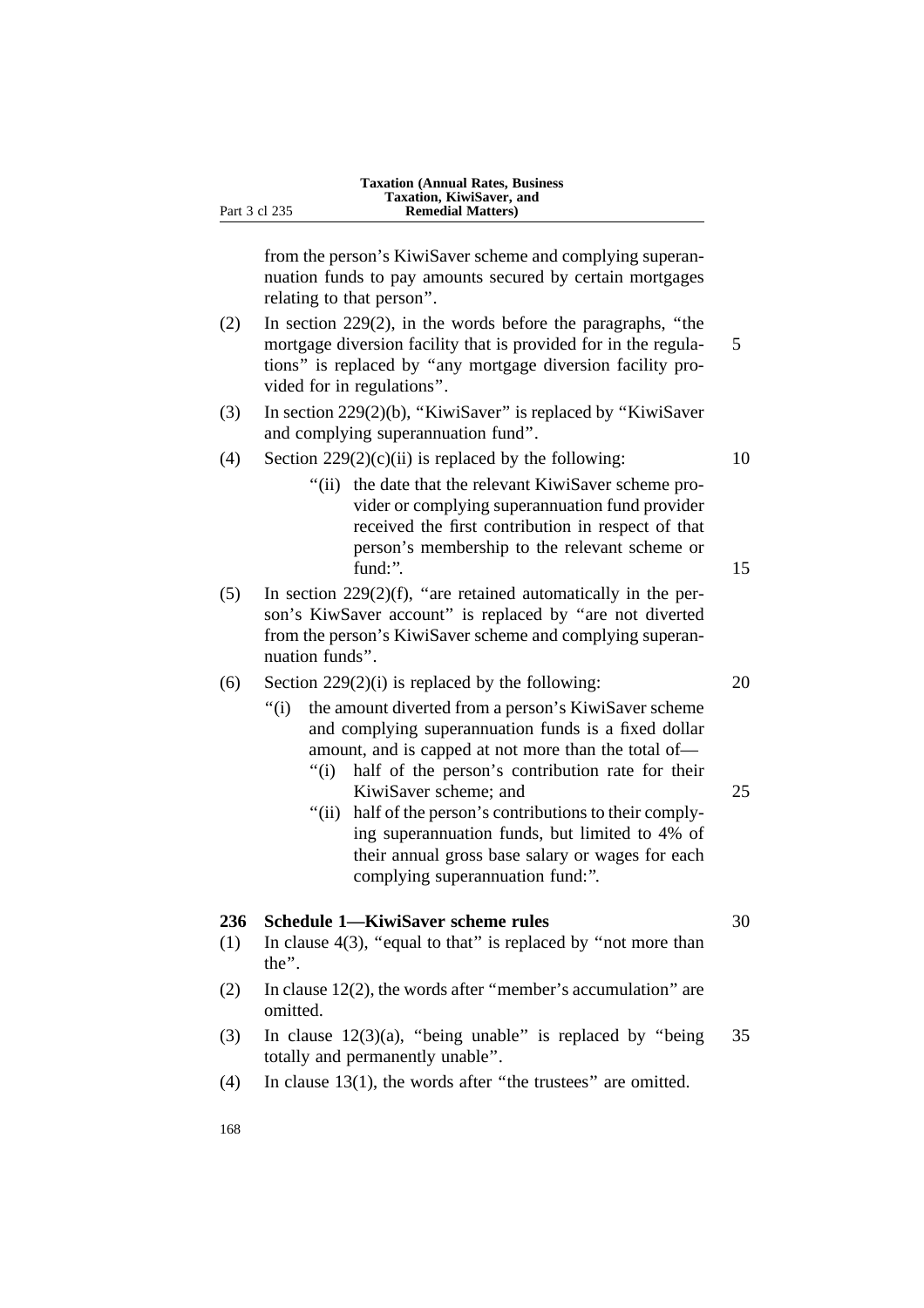- (5) After clause 13(1), the following is inserted:
- ''(1B)The application for a withdrawal under clause 10 must include a completed statutory declaration in respect of the member's assets and liabilities.''

### **237 New schedule 4—Transitional contribution rates** 5 The following is added to the KiwiSaver Act 2006:

### s 66A **Schedule 4**

### **Transitional rates**

| $\mathbf{1}$ |     | The minimum amount required to be deducted from the pay-<br>ment of salary or wages is—                                              |    |
|--------------|-----|--------------------------------------------------------------------------------------------------------------------------------------|----|
|              | (a) | 2% of the payment, if the payment is made for a pay<br>period that is in the 2 years starting on 1 April 2008:                       | 10 |
|              | (b) | 3% of the payment, if the payment is made for a pay<br>period that is in the year starting on 1 April 2010:                          |    |
|              | (c) | 4% of the payment, if the payment is made for a pay<br>period that is in a year starting on or after 1 April<br>2011.                | 15 |
| 2            |     | The transitional contribution rate is-                                                                                               |    |
|              | (a) | if the payment is made for pay periods that are in<br>the 2 years starting on 1 April 2008,-                                         | 20 |
|              |     | 4% of the payment; or<br>(i)                                                                                                         |    |
|              |     | 8% of the payment if the employee gives<br>(ii)<br>their employer a notice requiring contribu-<br>tions to be deducted at that rate: |    |
|              | (b) | if the payment is made for a pay period that is in the<br>year starting on 1 April 2010,—<br>6% of the payment; or<br>(i)            | 25 |
|              |     | 8% of the payment if the employee gives<br>(ii)<br>their employer a notice requiring contribu-<br>tions to be deducted at that rate: | 30 |
|              | (c) | if the payment is made for a pay period that is in the<br>year starting on 1 April 2011, 8% of the payment.                          |    |
| 3            |     | The minimum amount of employer contribution is-                                                                                      |    |
|              | (a) | 2% of the payment, if the payment is made for a pay<br>period that is in the 2 years starting on 1 April 2008:                       | 35 |
|              | (b) | 3% of the payment, if the payment is made for a pay<br>period that is in the year starting on 1 April 2010:                          |    |
|              |     |                                                                                                                                      |    |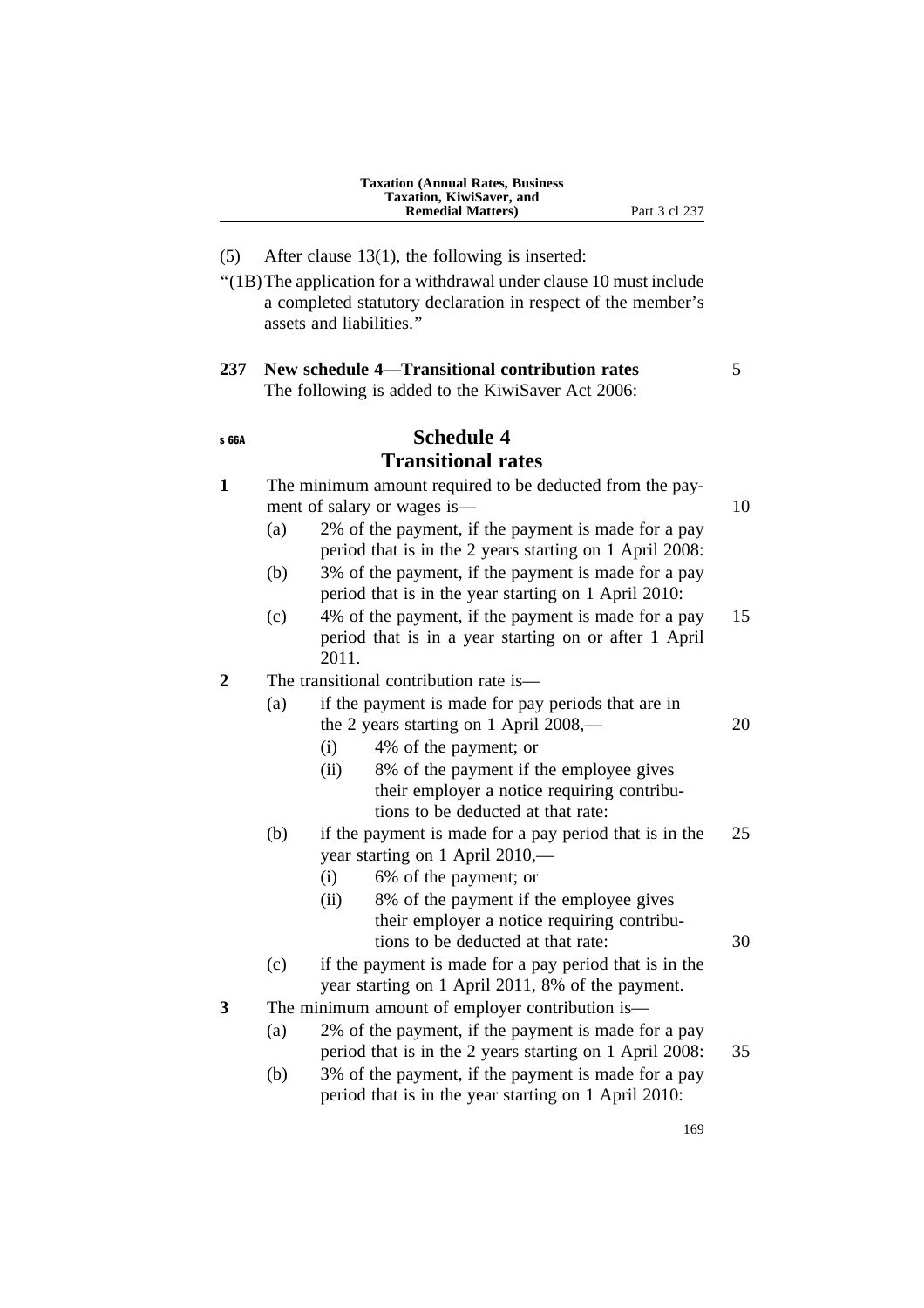**Schedule 4***—continued*

(c) 4% of the payment, if the payment is made for a pay period that is in a year starting on or after 1 April 2011.''

### *Superannuation Schemes Act 1989*

| 238                    | <b>Superannuation Schemes Act 1989</b><br>Sections 239 and 240 amend the Superannuation Schemes Act<br>1989.                                                                                                                                                                                                                                                                                                                                                                                                                                                                                  | 5              |
|------------------------|-----------------------------------------------------------------------------------------------------------------------------------------------------------------------------------------------------------------------------------------------------------------------------------------------------------------------------------------------------------------------------------------------------------------------------------------------------------------------------------------------------------------------------------------------------------------------------------------------|----------------|
| 239                    | When Government Actuary may approve transfers<br>without consent of members and beneficiaries<br>After section $9BAA(1)$ , the following is inserted:                                                                                                                                                                                                                                                                                                                                                                                                                                         | 10             |
|                        | "(1B) This section applies despite anything to the contrary in a<br>scheme's trust deed."                                                                                                                                                                                                                                                                                                                                                                                                                                                                                                     |                |
| 240                    | Dealing with applications for complying superannuation<br>funds                                                                                                                                                                                                                                                                                                                                                                                                                                                                                                                               |                |
| (1)                    | Section $35(1)(e)$ is replaced by the following:<br>any relevant participation agreement is—<br>$\degree$ (e)<br>an agreement entered into on or before 1 July<br>" $(i)$<br>2007:<br>" $(ii)$<br>an agreement (the successor participation<br>agreement) entered into after 1 July 2007, if and<br>to the extent that, due to commercial necessity, it<br>succeeds and replaces a participation agreement<br>(the prior agreement) entered into on or before 1<br>July 2007 or entered into after 1 July 2007 as a<br>successor participation agreement for an earlier<br>prior agreement:". | 15<br>20<br>25 |
| (2)<br>$\cdot\cdot(5)$ | The following is added to section 35:<br>For the purposes of this section, participation agreement<br>includes a trust deed."                                                                                                                                                                                                                                                                                                                                                                                                                                                                 |                |
|                        | <b>KiwiSaver Regulations 2006</b>                                                                                                                                                                                                                                                                                                                                                                                                                                                                                                                                                             | 30             |

**241 KiwiSaver Regulations 2006** Sections 242 and 243 amend the KiwiSaver Regulations 2006.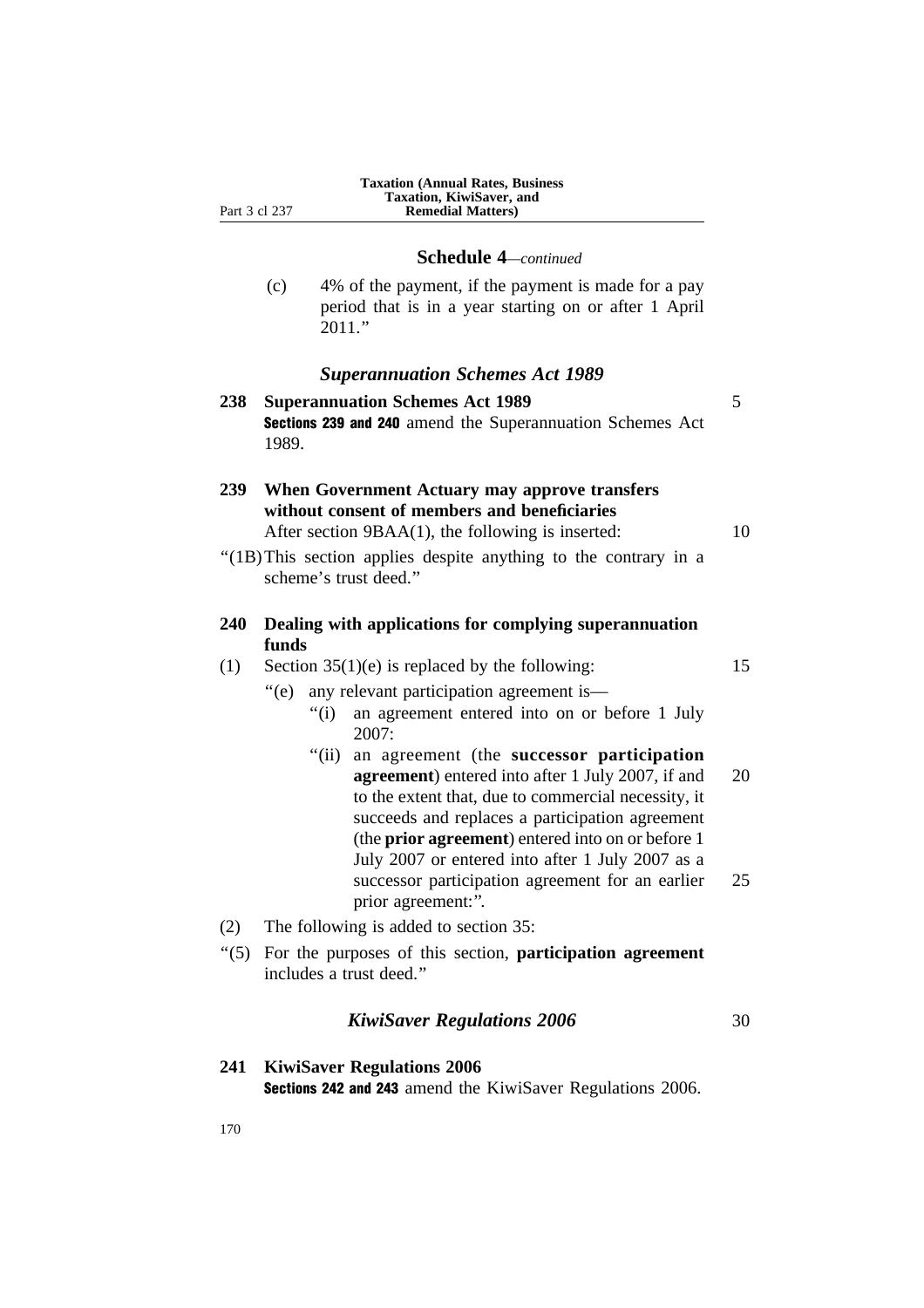#### **Taxation (Annual Rates, Business Taxation, KiwiSaver, and Remedial Matters)** Part 3 cl 247

### **242 Regulation 6 replaced**

Regulation 6 is replaced by the following:

''**6 Purpose of annual return regulations** Regulations 8 and 9 provide for the annual return required under section 125 of the Act." 5

### **243 Regulation 7 repealed**

Regulation 7 is repealed.

### *Estate and Gift Duties Act 1968*

### **244 Exemption for gifts to charities and certain bodies**

- (1) In section 73(2)(l) of the Estate and Gift Duties Act 1968, 10 "1996." is replaced by "1996:" and the following is added:
	- ''(m) any gift to the trustee of the Tokelau International Trust Fund, as defined in section OB 1 of the Income Tax Act 2004, for the purposes of that trust.''
- (2) In section 73(2)(m) of the Estate and Gift Duties Act 1968, 15 "trust." is replaced by "trust:" and the following is added:
	- "(n) any gift to the trustee of the Niue International Trust Fund, as defined in section OB 1 of the Income Tax Act 2004, for the purposes of that trust.''

### *Goods and Services Tax Act 1985* 20

### **245 Goods and Services Tax Act 1985**

Sections 246 to 251 amend the Goods and Services Tax Act 1985.

### **246 Interpretation**

- (1) This section amends section 2(1). 25
- (2) In the definition of **tax invoice**, ''section 24'' is replaced by ''sections 24 and 24BA''.

### **247 Value of supply of goods and services**

In section 10(7), as amended by section YA 2 and schedule 21 of the Income Tax Act 2004, ''sections CX 23'' is replaced by 30 ''sections CX 18''.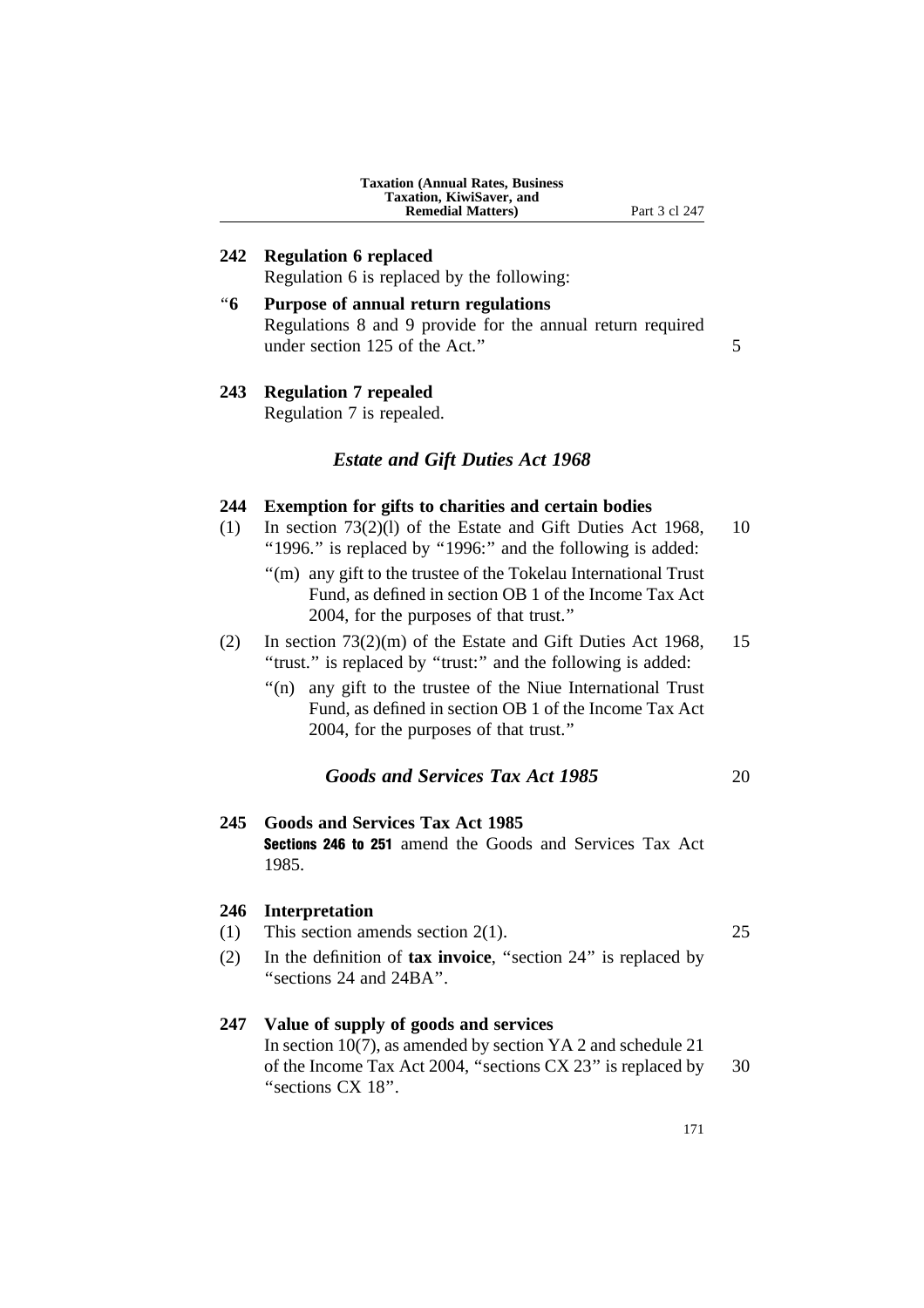### **248 Zero-rating of goods**

- (1) In section 11(1)(l), the words before the subparagraphs, and subparagraphs (i) and (ii) are replaced by the following:
	- ''(l) The goods supplied are consumable stores intended for use on  $-$  5
		- ''(i) an aircraft on a flight, or going, to a destination outside New Zealand; or
		- "(ii) a fishing ship outside, or going outside, New Zealand fisheries waters; or
		- "(iib) a ship, other than a pleasure craft, carrying con- 10 sumable stores to a foreign-going ship, or to a fishing ship, if the fishing ship meets the requirements in **subparagraph** (ii); or".
- (2) In section 11(9), in the definition of **consumable stores**, paragraph (a), "intend to consume" is replaced by "have available 15 to consume''.
- (3) In section 11(9), the definition of **foreign-going ship** is replaced by the following:

''**foreign-going ship** means a ship on a voyage, or going, to a destination outside New Zealand, other than a pleasure craft 20 or a fishing ship:''.

### **249 Special returns**

- (1) In section 17(1), in the words before the paragraphs, '', on or before the 28th day of the month following the month within which the sale was made," is omitted. 25
- (2) After section 17(1), the following is inserted:

 $''(1B)$ A return that a person is required to furnish to the Commissioner under subsection (1) must be furnished on or before—

- ''(a) the 28th of the month following the end of the month in which the relevant sale was made, if **paragraph (b) or (c)**  $d$ o  $30$ not apply; or
- ''(b) the 15th day of January, if November is the month in which the relevant sale was made; or
- ''(c) the 7th day of May, if March is the month in which the relevant sale was made.'' 35
- (3) Subsections (1) and (2) apply for taxable periods ending on or after 30 November 2007.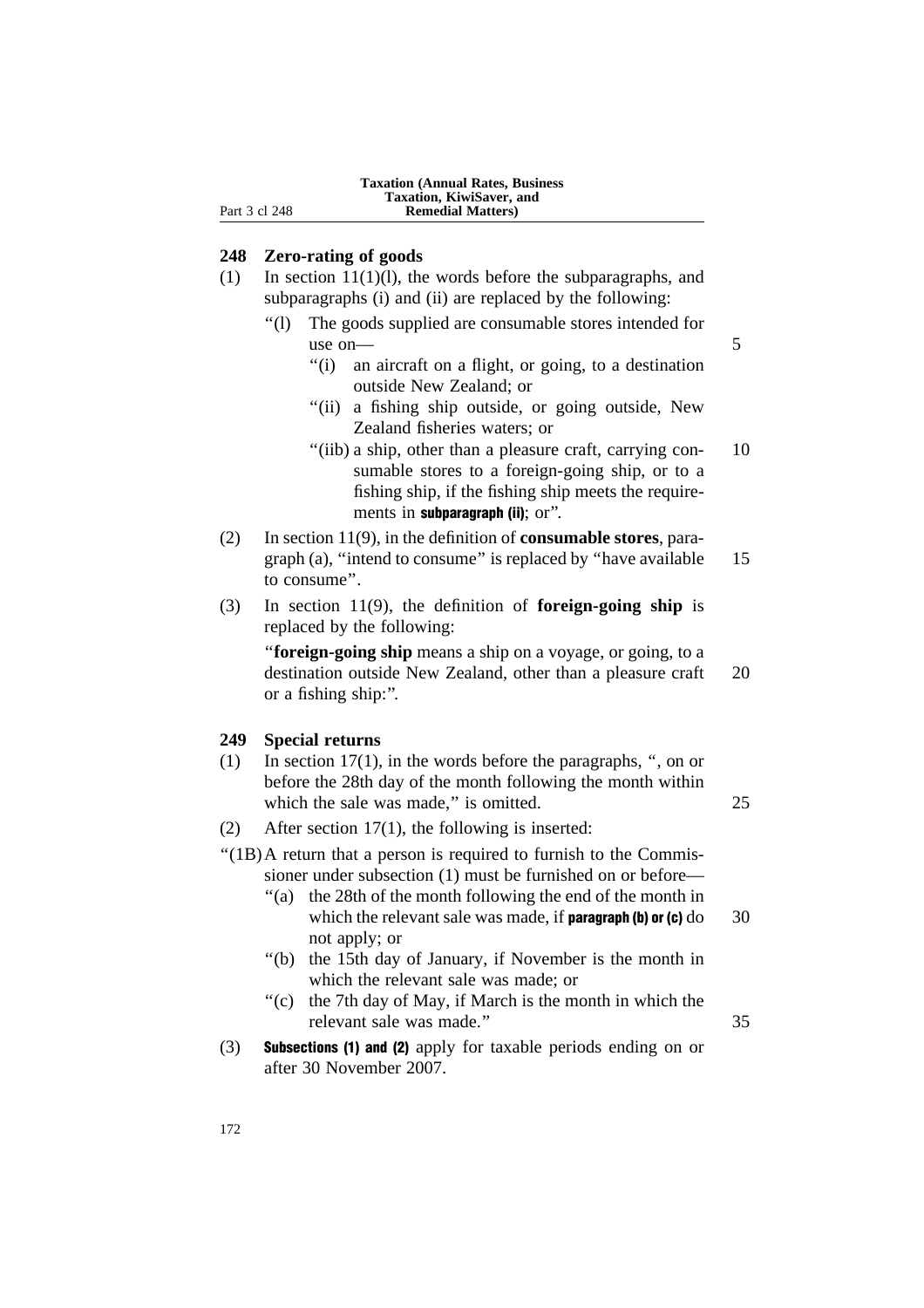|                 | <b>Taxation (Annual Rates, Business</b><br>Taxation, KiwiSaver, and<br><b>Remedial Matters</b> )<br>Part 3 cl 251                                                                                                                                                                                                                                                                                                                                                                                                                                                                                                                                                                                                                                                                                                                     |                |
|-----------------|---------------------------------------------------------------------------------------------------------------------------------------------------------------------------------------------------------------------------------------------------------------------------------------------------------------------------------------------------------------------------------------------------------------------------------------------------------------------------------------------------------------------------------------------------------------------------------------------------------------------------------------------------------------------------------------------------------------------------------------------------------------------------------------------------------------------------------------|----------------|
| <b>250</b>      | <b>Calculation of tax payable</b><br>In section $20(2)(a)$ , "sections 24 and 25" are replaced by<br>"sections 24, 24BA, and 25".                                                                                                                                                                                                                                                                                                                                                                                                                                                                                                                                                                                                                                                                                                     |                |
| 251             | <b>New section 24BA inserted</b><br>After section 24, the following is inserted:                                                                                                                                                                                                                                                                                                                                                                                                                                                                                                                                                                                                                                                                                                                                                      | 5              |
|                 | "24BA Shared tax invoices<br>"(1) A shared invoice is a tax invoice, if the invoice contains the<br>following particulars—<br>the words "tax invoice" in a prominent place:<br>$\degree$ (a)<br>the name and registration number of the principal<br>" $(b)$<br>supplier:<br>$\degree$ (c)<br>the name and address of the recipient:<br>" $(d)$ "<br>the date upon which the tax invoice is issued:<br>a description of the goods and services supplied:<br>$\degree$ (e)<br>" $(f)$<br>the consideration for the supply, inclusive of tax<br>charged, and-<br>" $(i)$<br>the tax charged, and the consideration for the<br>supply, excluding tax charged; or<br>where the amount of tax charged is the tax frac-<br>" $(ii)$<br>tion of the consideration, a statement that the<br>consideration includes a charge in respect of the | 10<br>15<br>20 |
| (2)             | tax.<br>A tax invoice under this section is treated as provided by each<br>supplier.                                                                                                                                                                                                                                                                                                                                                                                                                                                                                                                                                                                                                                                                                                                                                  |                |
| $\cdot\cdot(3)$ | Where a tax invoice to which this section applies has been<br>issued in respect of a supply, the principal supplier must<br>maintain sufficient records to enable the name, address, and<br>registration number, if any, of the supply's supplier to be<br>ascertained.                                                                                                                                                                                                                                                                                                                                                                                                                                                                                                                                                               | 25             |
| " $(4)$         | For the purposes of this section—<br>" <b>principal supplier</b> means, for a shared invoice,—                                                                                                                                                                                                                                                                                                                                                                                                                                                                                                                                                                                                                                                                                                                                        | 30             |

- "(a) the supplier responsible for issuing the invoice, unless paragraph (b) applies:
- ''(b) the representative member of a group of companies for the purposes of section 55 35

''**shared invoice** means a single invoice for goods and services (other than goods deemed to be supplied pursuant to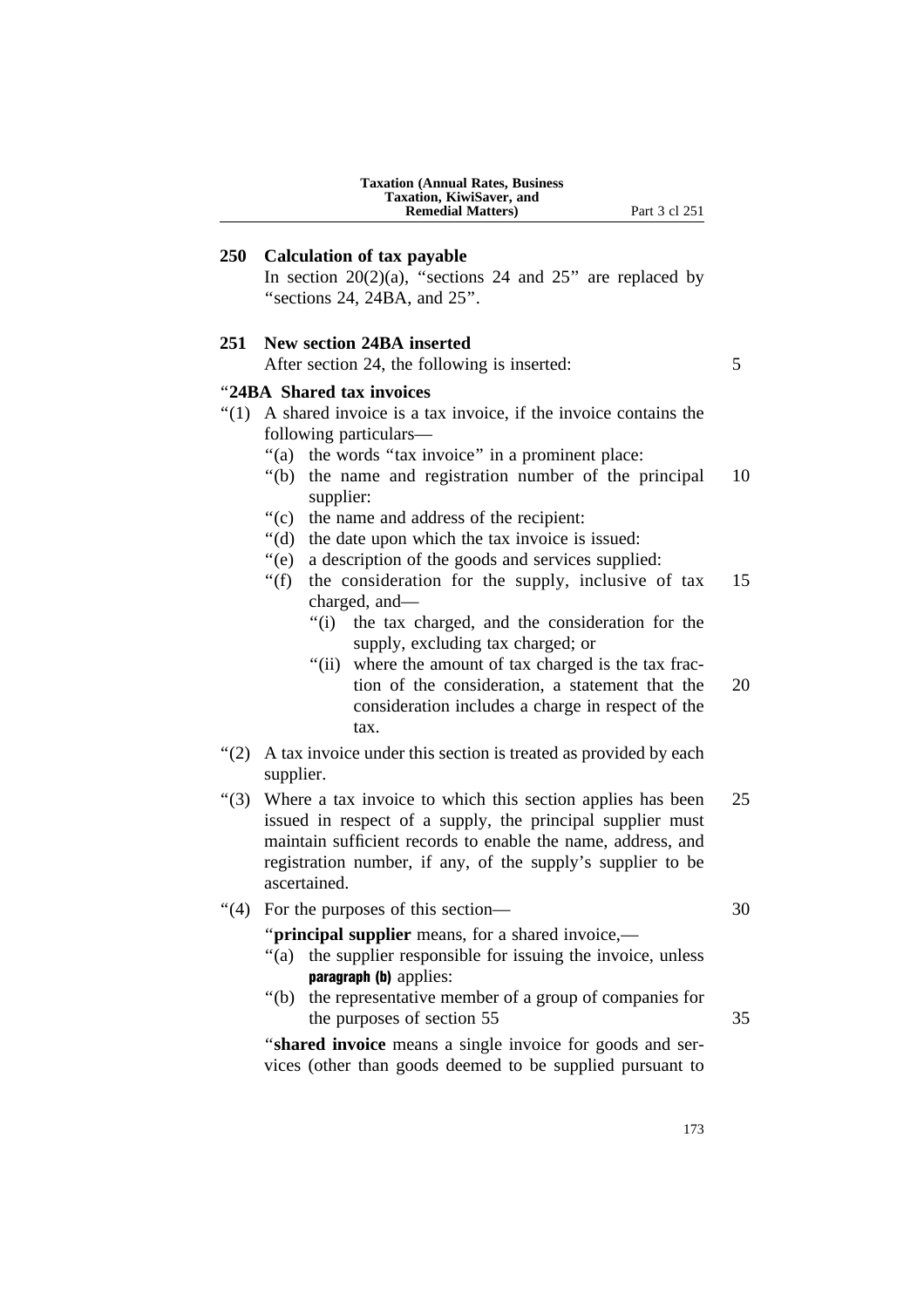section  $5(2)$ ) supplied by 2 or more suppliers, if the suppliers use a single invoice because they—

- ''(a) have statutory obligations which make it practical to use a single invoice:
- ''(b) are part of the same group of companies for the pur- 5 poses of section 55.''

### *Income Tax Act 1994*

| 252 Income Tax Act 1994                                   |  |  |  |  |
|-----------------------------------------------------------|--|--|--|--|
| <b>Sections 253 to 258</b> amend the Income Tax Act 1994. |  |  |  |  |

|  | 253 Public and local authorities' exempt income |  |  |
|--|-------------------------------------------------|--|--|
|--|-------------------------------------------------|--|--|

Section CB  $3(b)(ii)(A)$  is replaced by the following:

''(A) any council-controlled organisation, other than a council-controlled organisation operating a hospital as a charitable activity on behalf of the local authority:". 15

### **254 Non-profit bodies' and charities' exempt income**

- (1) In section CB  $4(1)(n)$ , "trust." is replaced by "trust:" and the following is added:
	- ''(o) any amount derived by the trustee of the Tokelau International Trust Fund." 20
- (2) In section CB  $4(1)(0)$ , "Fund." is replaced by "Fund:" and the following is added:
	- ''(p) any amount derived by the trustee of the Niue International Trust Fund.''

### (3) Section CB  $4(3)(a)$  and (b) are replaced by the following: 25

- ''(a) a council-controlled organisation, other than a councilcontrolled organisation operating a hospital as a charitable activity:
- ''(b) a local authority in respect of income derived from a council-controlled organisation, other than from a 30 council-controlled organisation operating a hospital as a charitable activity on behalf of the local authority.''
- (4) Subsection (1) applies for the 1999–2000 and later income years.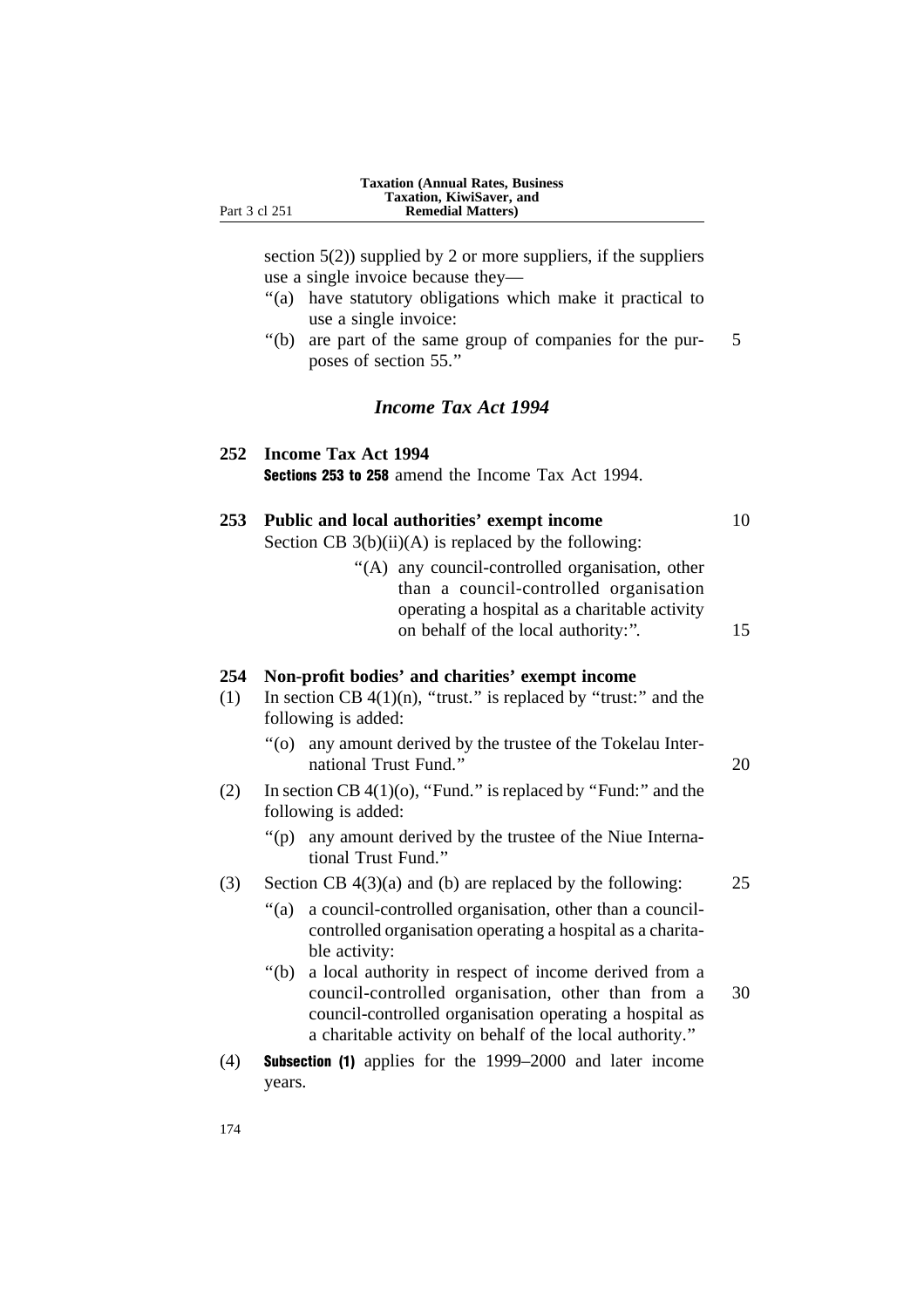| <b>Taxation (Annual Rates, Business)</b> |
|------------------------------------------|
| Taxation, KiwiSaver, and                 |
| <b>Remedial Matters</b> )                |

(5) Subsection (2) applies for the 2003–04 and later income years.

### **255 Other exempt income**

- (1) In section CB 9(i), ''grant.'' is replaced by ''grant:'' and the following is added:
	- $''(i)$  any amount derived as a distribution from the trustee of 5 the Tokelau International Trust Fund.''
- (2) In section CB  $9(i)$ , "Fund." is replaced by "Fund:" and the following is added:
	- $f(k)$  any amount derived as a distribution from the trustee of the Niue International Trust Fund." 10

- (3) Subsection (1) applies for the 1999–2000 and later income years.
- (4) Subsection (2) applies for the 2003–04 and later income years.

| 256 | Use of credit to reduce dividend withholding payment, |    |
|-----|-------------------------------------------------------|----|
|     | or use of debit to satisfy income tax liability       | 15 |

(1) After section MF 5(5), the following is inserted:

''(5B)An election made in respect of a company (the **first company**) by the first company or any other company under section MF 5(4) for an income year is invalid to the extent that the total of all those elections and any other elections in respect of the first 20 company under section MF 10(4) for the year is greater than an amount calculated for the first company for the year using the formula in section MF 4(1)(a) (but treating item **e** as nil).

 $\cdot$ (5C) An amount of election that is invalid under **subsection** (5B)—

- "(a) is not recorded as a credit in the branch equivalent tax 25 account of the company that makes the election:
- ''(b) is not an amount of debit balance in respect of which the election is made:
- ''(c) does not relate to the election.''
- (2) Subsection (1) applies for a person for the 1997–98 and later 30 income years, unless the person has, for the relevant income year, taken a tax position in a return of income furnished to the Commissioner before 17 May 2007 that ignores the existence of subsection (1).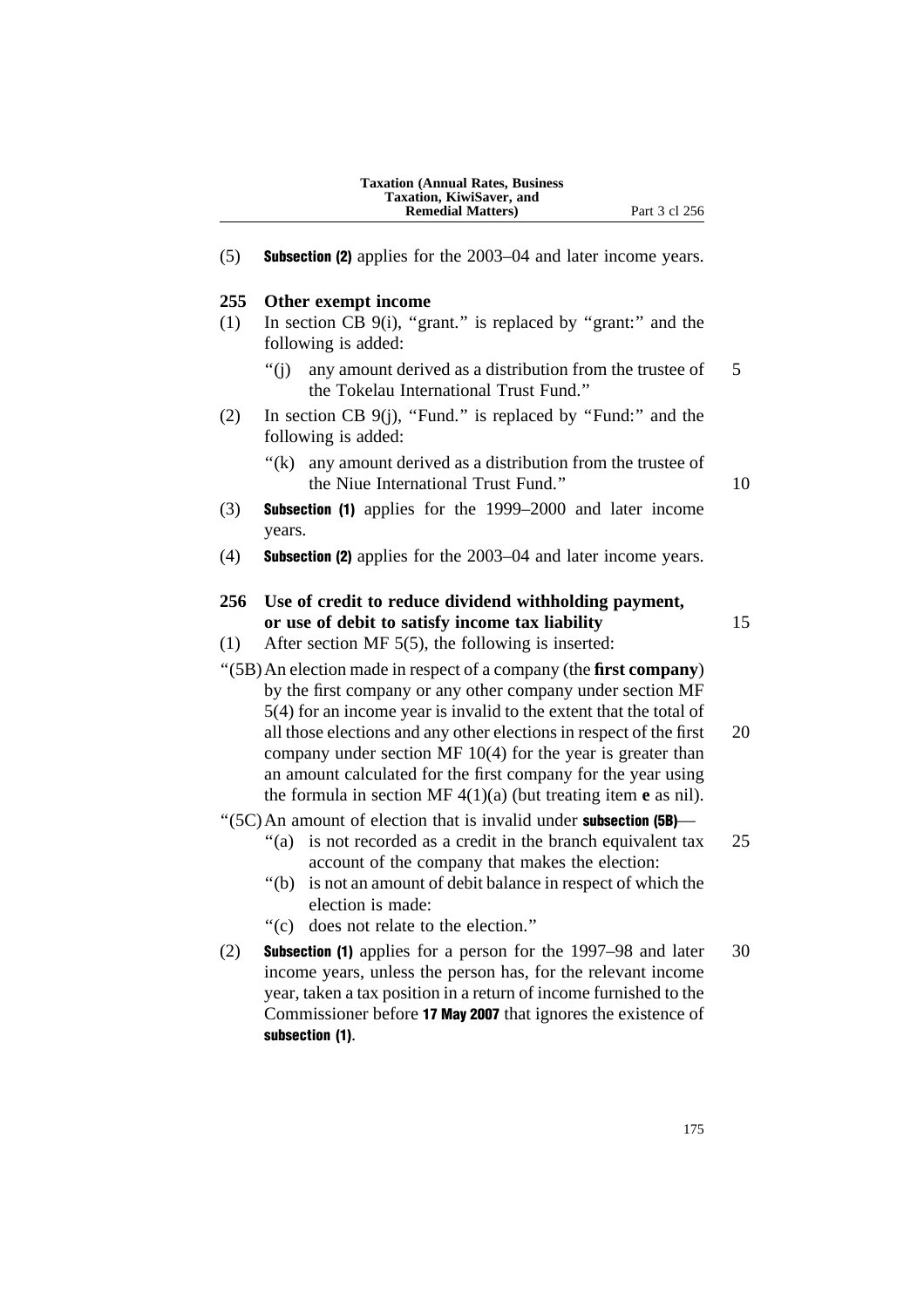(3) If subsection (1) does not apply to a person for an income year because of subsection (2), the person may treat subsection (1) as not existing.

### **257 Use of consolidated group credit to reduce dividend withholding payment, or use of group or individual** 5 **debit to satisfy income tax liability**

- (1) After section MF 10(4), the following is inserted:
- "(4B) An election made in respect of a consolidated group under section MF 10(3) by any company described in section MF  $10(3)(a)$  to (c) for an income year is invalid to the extent that  $10$ the total of all those elections is greater than an amount calculated for the consolidated group for the year using the formula in section MF 8(2)(a) (but treating item **e** as nil).
- ''(4C)An election made in respect of a company (the **first company**) by any consolidated group under section MF 10(4) for an 15 income year is invalid to the extent that the total of all those elections and any other elections in respect of the first company under section MF 5(4) for the year is greater than an amount calculated for the first company for the year using the formula in section MF 4(1)(a) (but treating item **e** as nil). 20

### $"$ (4D) An amount of election that is invalid under subsections (4B) or  $(4C)$ —

- "(a) is not recorded as a credit in the branch equivalent tax account of the company or consolidated group (as the case may be) that makes the election: 25
- ''(b) is not an amount of debit balance in respect of which the election is made:
- ''(c) does not relate to the election.''
- (2) Subsection (1) applies for a person for the 2005–06 and later income years, unless the person has, for the relevant income 30 year, taken a tax position in a return of income furnished to the Commissioner before 17 May 2007 that ignores the existence of subsection (1).
- (3) If subsection (1) does not apply to a person for an income year because of **subsection (2)**, the person may treat **subsection (1)** as  $35$ not existing.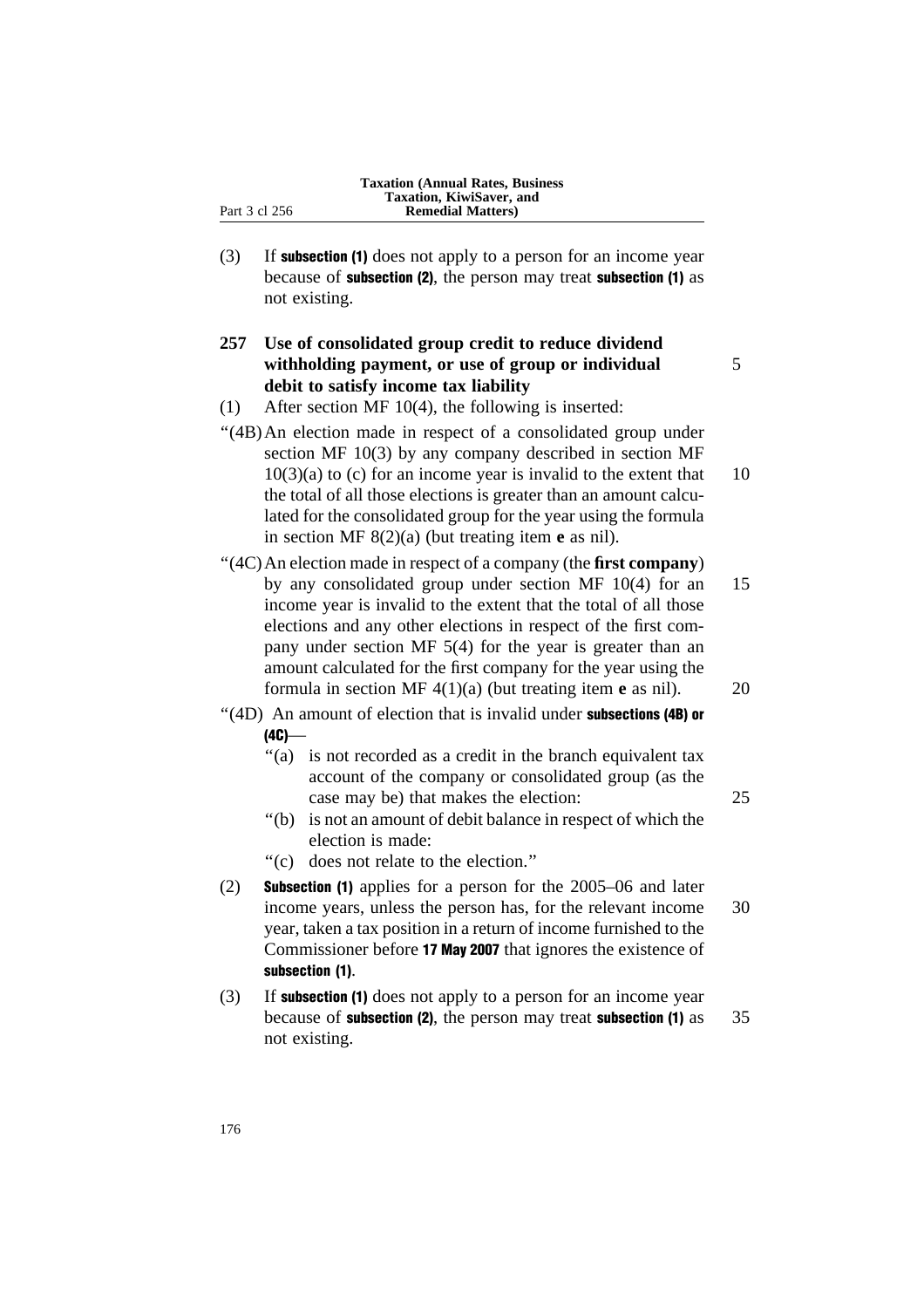### **258 Definitions**

- (1) This section amends section OB 1.
- (2) After the definition of **New Zealand tax**, the following is inserted:

''**Niue International Trust Fund** means the trust governed 5 by the Deed concerning the Niue International Trust Fund dated 25 October 2006 and signed by Her Majesty the Queen in right of New Zealand and the Governments of Niue and Australia''.

- (3) In the definition of **taxable bonus issue**, paragraph (b) is 10 replaced by the following:
	- ''(b) any bonus issue that the company elects in accordance with section CF  $8(a)$  (or with section  $3(3)(a)(i)$  of the Income Tax Act 1976) to be a bonus issue that will be treated as a dividend for the purposes of this Act, if the 15 bonus issue—
		- "(i) is issued fully paid from the reserves of the company:
		- "(ii) would not be exempt income under section CB 10(2) to (5), if a dividend:''. 20
- (4) After the definition of **timing regime**, the following is inserted:

''**Tokelau International Trust Fund** means the trust governed by the Deed concerning the Tokelau International Trust Fund dated 10 November 2004 and signed by Her Majesty the 25 Queen in right of New Zealand and the Government of Tokelau''.

(5) Subsection (3) applies for an issue of shares made on or after 16 November 2004.

### **Taxation Review Authorities Act 1994** 30

**259 Taxation Review Authorities Act 1994** Sections 260 and 261 amend the Taxation Review Authorities Act 1994.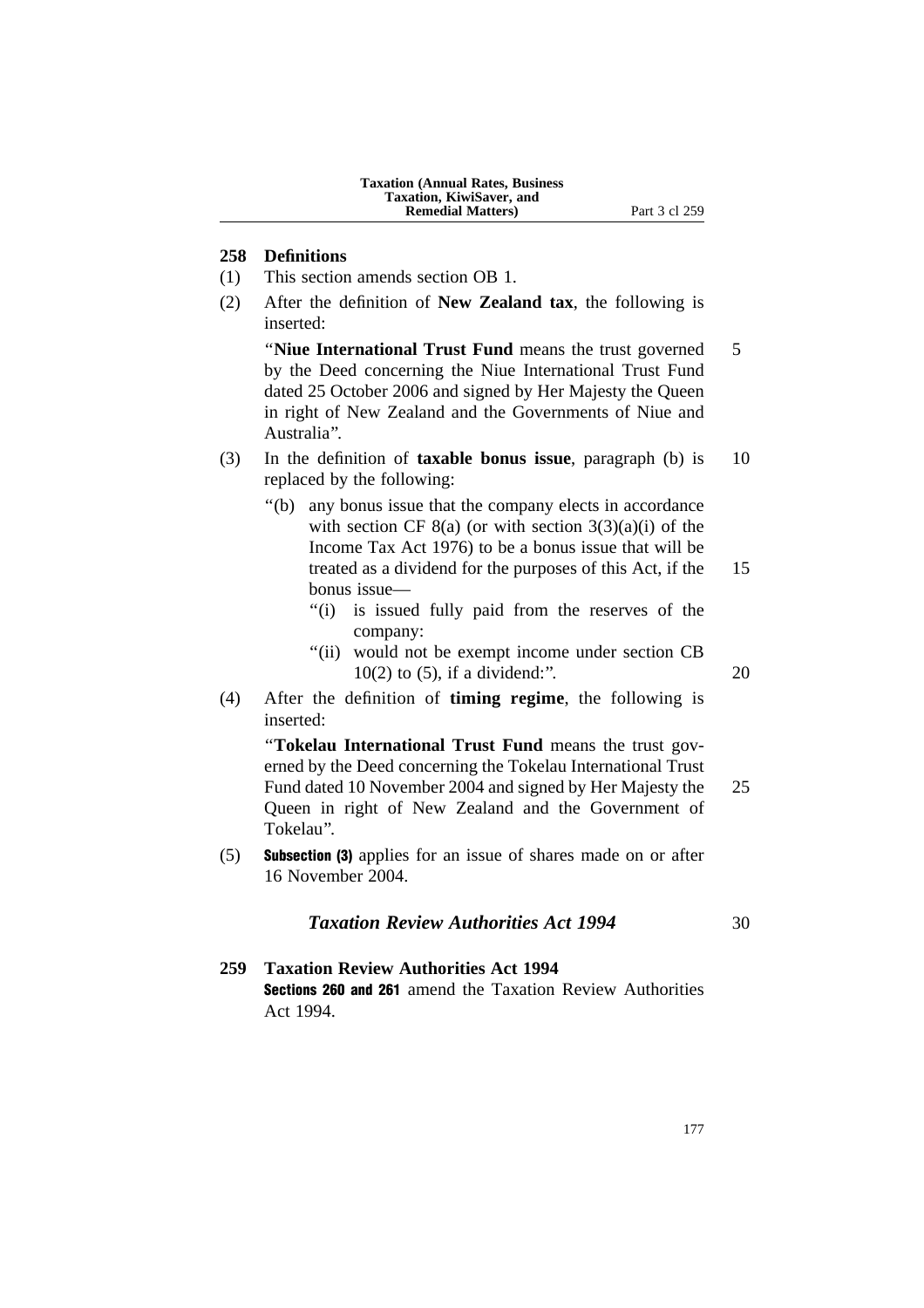| <b>Taxation (Annual Rates, Business)</b> |
|------------------------------------------|
| Taxation, KiwiSaver, and                 |
| <b>Remedial Matters</b> )                |

**260 New section 22B inserted**

After section 22, the following is inserted:

### ''**22B Power to order costs for filing fees**

An Authority may order the Commissioner to pay to an objector or a disputant an amount of costs not more than the filing 5 fee paid by the objector or disputant under the relevant regulation.''

### **261 Regulations**

Part 3 cl 260

In section  $30(2)(d)$ , "this Act." is replaced by "this Act:", and the following is added: 10

''(e) prescribing the circumstances in which any fees paid or to be paid in respect of the filing of any proceedings brought under this Act may be refunded, remitted, or waived, in whole or in part.''

### *Taxation (Depreciation, Payment Dates Alignment, FBT,* 15 *and Miscellaneous Provisions) Act 2006*

### **262 Taxation (Depreciation, Payment Dates Alignment, FBT, and Miscellaneous Provisions) Act 2006** Sections 18, 19, 26, 47, 49, 127, 192, 215, and 216 of the

Taxation (Depreciation, Payment Dates Alignment, FBT, and 20 Miscellaneous Provisions) Act 2006 are repealed.

### *Customs and Excise Act 1996*

**263 New sections 280J, 280K, and 280L inserted** After section 280I of the Customs and Excise Act 1996, the following is inserted: 25

### ''**280J Defined terms for sections 280K and 280L**

In sections 280K and 280L, unless the context otherwise requires,—

''**Commissioner** means the Commissioner of Inland Revenue as defined in section 3(1) of the Tax Administration Act 1994 30

''**Department** means the Inland Revenue Department

''**financial support debt** means an amount owing to the Commissioner of—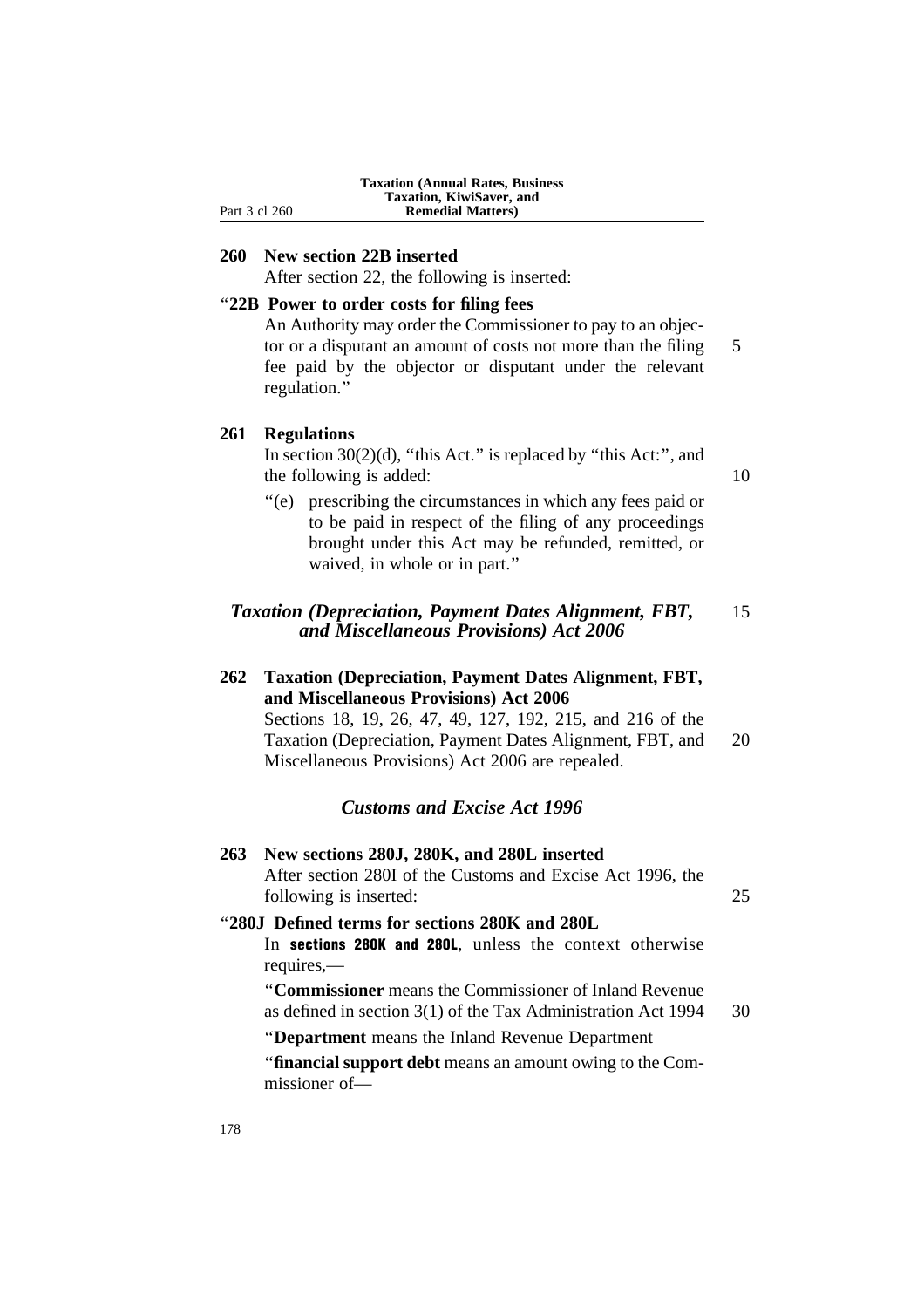- 
- ''(a) financial support as defined in section 2 of the Child Support Act 1991:
- ''(b) a penalty or interest under the Child Support Act 1991

''**identifying information** means personal information that identifies an individual 5

''**officer of the Department** has the meaning given to it by section 3(1) of the Tax Administration Act 1994

''**serious default** means the state of having an amount of financial support debt due and owing to the Commissioner of Inland Revenue and satisfying criteria agreed by the Commis- 10 sioner and the Privacy Commissioner in consultation with the Chief Executive.

### ''**280K Disclosure of arrival and departure information for purposes of Child Support Act 1991**

- $(1)$  The purpose of this section is to facilitate the exchange of 15 information between the Customs and the Department for the purpose of assisting the Commissioner to—
	- "(a) locate any person who is in serious default in the payment of any financial support debt; and
	- ''(b) take appropriate debt recovery action against that 20 person.
- ''(2) For the purpose of this section, the Commissioner may supply any identifying information to the Chief Executive.
- ''(3) If, in relation to a person who is in serious default, identifying information is supplied in accordance with **subsection (2)**, the 25 Chief Executive may compare that information with any arrival and departure information held by the Customs that may relate to that person.
- ''(4) If the Customs has arrival or departure information relating to a person who is in serious default, the Chief Executive may, 30 for the purpose of this section, supply to the Commissioner any of the following information held by the Customs:
	- "(a) the person's name:
	- ''(b) the person's date of birth:
	- "(c) the person's tax file number: 35

''(d) the time and date on which the person arrived in New Zealand or, as the case may be, departed from New Zealand: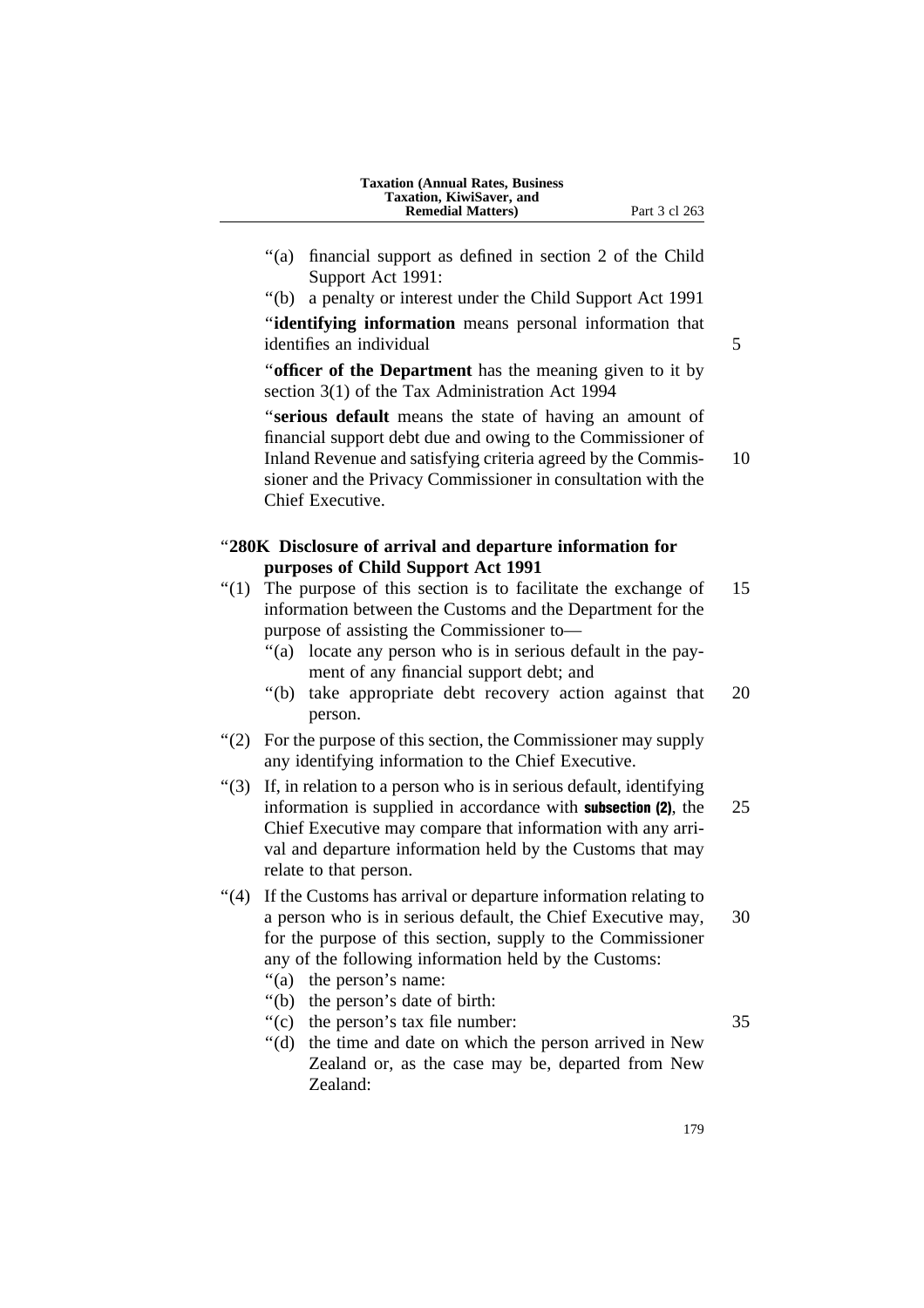- ''(e) information provided by the person when arriving in New Zealand or, as the case may be, departing from New Zealand.
- ''(5) The Chief Executive and the Commissioner may, for the purpose of this section, determine by written agreement 5 between them—
	- ''(a) the frequency with which information may be supplied:
	- ''(b) the form in which information may be supplied:
	- ''(c) the method by which information may be supplied.

### ''**280L Direct access to arrival and departure information for** 10 **purposes of Child Support Act 1991**

- ''(1) The purpose of this section is to facilitate the Department's access to information stored in a database for the purpose of assisting the Commissioner to—
	- ''(a) locate any person who is in serious default in the pay- 15 ment of any financial support debt:
	- ''(b) take appropriate debt recovery action against that person.
- "(2) The Chief Executive may, for the purpose of this section, allow the Commissioner to access a database in accordance 20 with a written agreement entered into by the Chief Executive and the Commissioner.
- ''(3) In accessing a database for the purpose of this section, the Commissioner—
	- "(a) may only search for arrival or departure information 25 relating to preselected persons who are of interest to the Commissioner; and
	- ''(b) must not search for—
		- ''(i) any information other than arrival or departure information: 30
			-
		- "(ii) any information about a person who is not in serious default.
- "(4) The Commissioner must take all reasonable steps to ensure that—
	- ''(a) only persons with appropriate powers delegated to them 35 by the Commissioner—
		- ''(i) have access to the database; and
		- ''(ii) use the database; and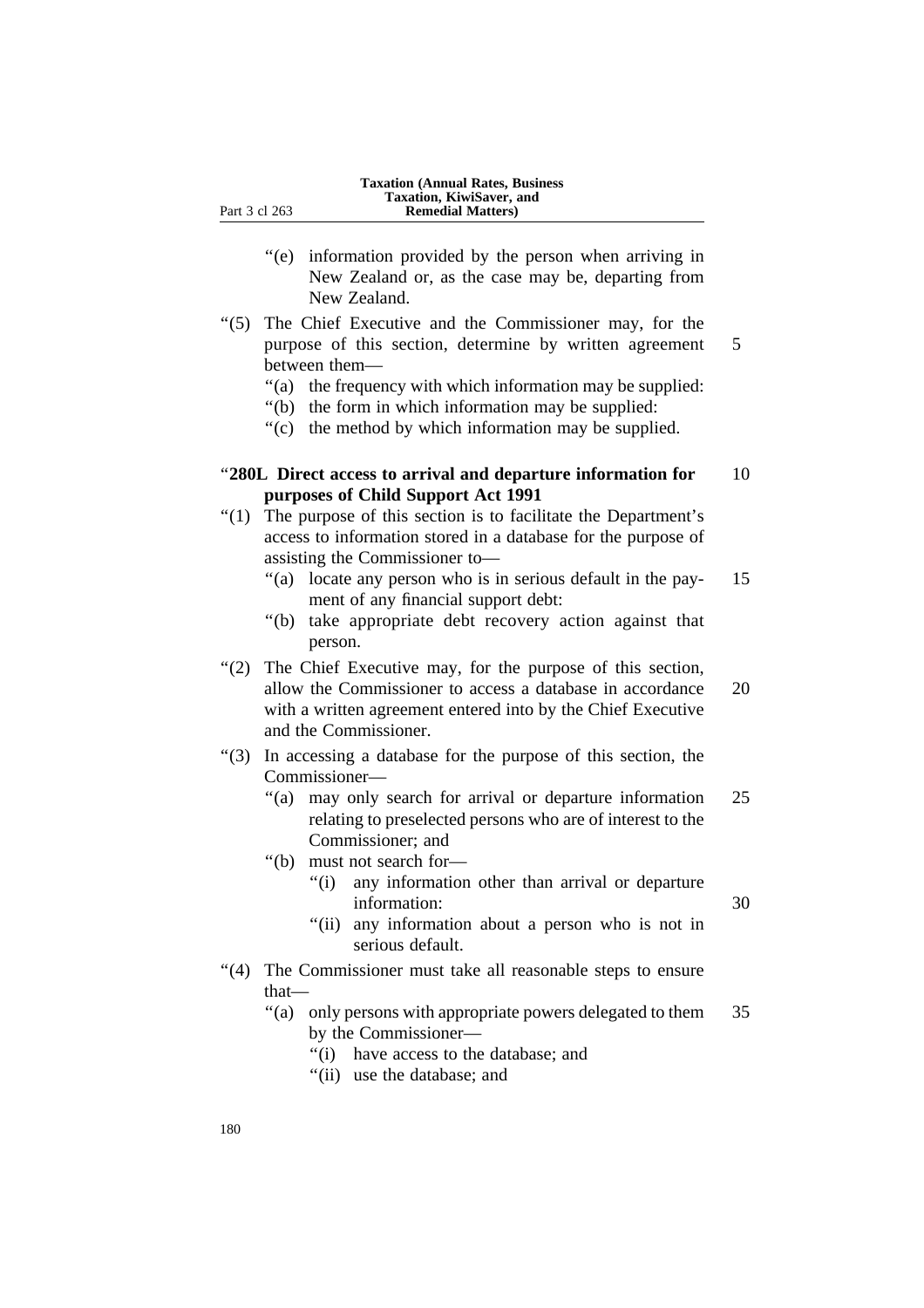|         | <b>Taxation (Annual Rates, Business)</b><br>Taxation, KiwiSaver, and<br><b>Remedial Matters</b> )<br>Part 3 cl 267                                                                                                                                                                                                                                                                 |    |
|---------|------------------------------------------------------------------------------------------------------------------------------------------------------------------------------------------------------------------------------------------------------------------------------------------------------------------------------------------------------------------------------------|----|
|         | " $(b)$<br>a record is kept of-<br>every occasion on which persons access a<br>" $(i)$<br>database; and<br>"(ii) the reason for accessing the database; and<br>"(iii) the identity of the person who accessed the<br>database; and                                                                                                                                                 | 5  |
|         | $\degree$ (c)<br>every person who accesses a database for the purpose of<br>this section complies with <b>subsection (3)</b> .                                                                                                                                                                                                                                                     |    |
| " $(5)$ | In this section,—                                                                                                                                                                                                                                                                                                                                                                  |    |
|         | "access a database includes remote access to a database                                                                                                                                                                                                                                                                                                                            | 10 |
|         | " <b>database</b> means any information recording system used by<br>the Customs to store arrival or departure information."                                                                                                                                                                                                                                                        |    |
|         | <b>Housing Restructuring and Tenancy Matters Act 1992</b>                                                                                                                                                                                                                                                                                                                          |    |
| 264     | <b>Amendments to Housing Restructuring and Tenancy</b><br>Matters Act 1992 made in schedule 2<br>The amendments to the Housing Restructuring and Tenancy<br>Matters Act 1992 specified in schedule 2 are made in the man-<br>ner shown in that schedule.                                                                                                                           | 15 |
|         | <b>Privacy Act 1993</b>                                                                                                                                                                                                                                                                                                                                                            |    |
| 265     | <b>Privacy Act 1993</b><br>Sections 266 and 267 amend the Privacy Act 1993.                                                                                                                                                                                                                                                                                                        | 20 |
| 266     | Notice of adverse action proposed<br>After section 103(1B), the following is inserted:                                                                                                                                                                                                                                                                                             |    |
|         | "(1C)Nothing in subsection (1) prevents the Commissioner of<br>Inland Revenue from immediately taking action to recover<br>amounts relating to financial support under the Child Support<br>Act 1991 owed to the Commissioner by an individual who is<br>identified in information supplied to the Commissioner under<br>section 280K or 280L of the Customs and Excise Act 1996." | 25 |
| 267     | <b>Schedule 3—Information matching provisions</b><br>In schedule 3, in the entry for the Customs and Excise Act<br>1996, ", 280K, and 280L" is added after "280D".                                                                                                                                                                                                                 | 30 |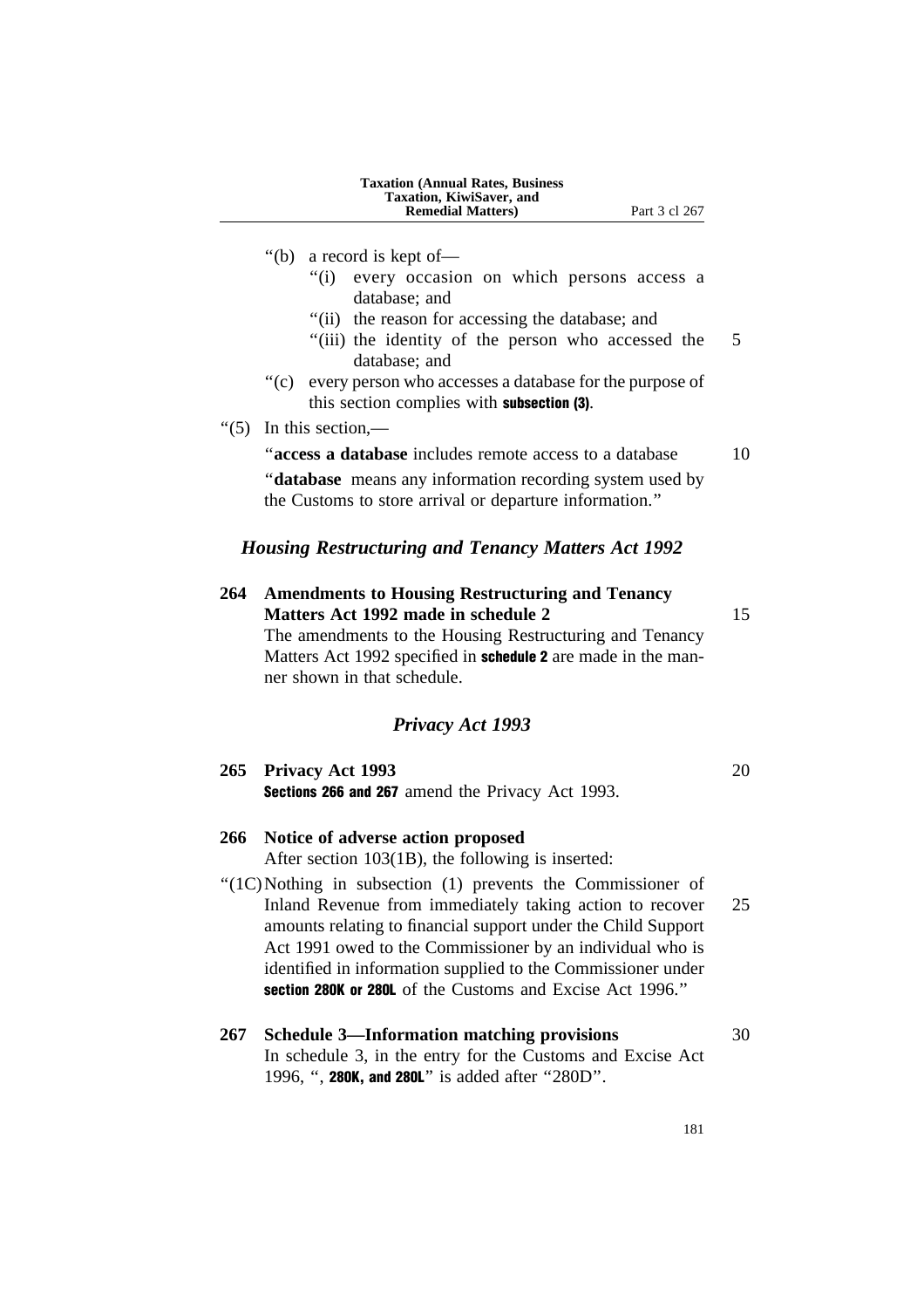### *Rates Rebate Act 1973*

### **268 Amendments to Rates Rebate Act 1973 made in schedule 2**

The amendments to the Rates Rebate Act 1973 specified in schedule 2 are made in the manner shown in that schedule. 5

### *Social Security Act 1964*

### **269 Amendments to Social Security Act 1964 made in schedule 2**

The amendments to the Social Security Act 1964 specified in schedule 2 are made in the manner shown in that schedule. 10

### *Goods and Services Tax (Grants and Subsidies) Order 1992*

### **270 Schedule—Goods and Services Tax (Grants and Subsidies) Order 1992**

(1) The following is added to the schedule of the Goods and Services Tax (Grants and Subsidies) Order 1992: 15

- ''6 The Commissioner of Inland Revenue crediting, transferring, refunding, dealing with, or otherwise paying, a person's tax credit under the Income Tax Act 2004 or the Tax Administration Act 1994, if that tax credit is one to which the person is entitled under **section LH 1** of the Income Tax Act 2004." 20
- (2) Subsection (1) applies for the 2008–09 and later income years.

### *Health Entitlement Cards Regulations 1993*

**271 Amendments to Health Entitlement Cards Regulations 1993 made in schedule 2**

The amendments to the Health Entitlement Cards Regulations 25 1993 specified in schedule 2 are made in the manner shown in that schedule.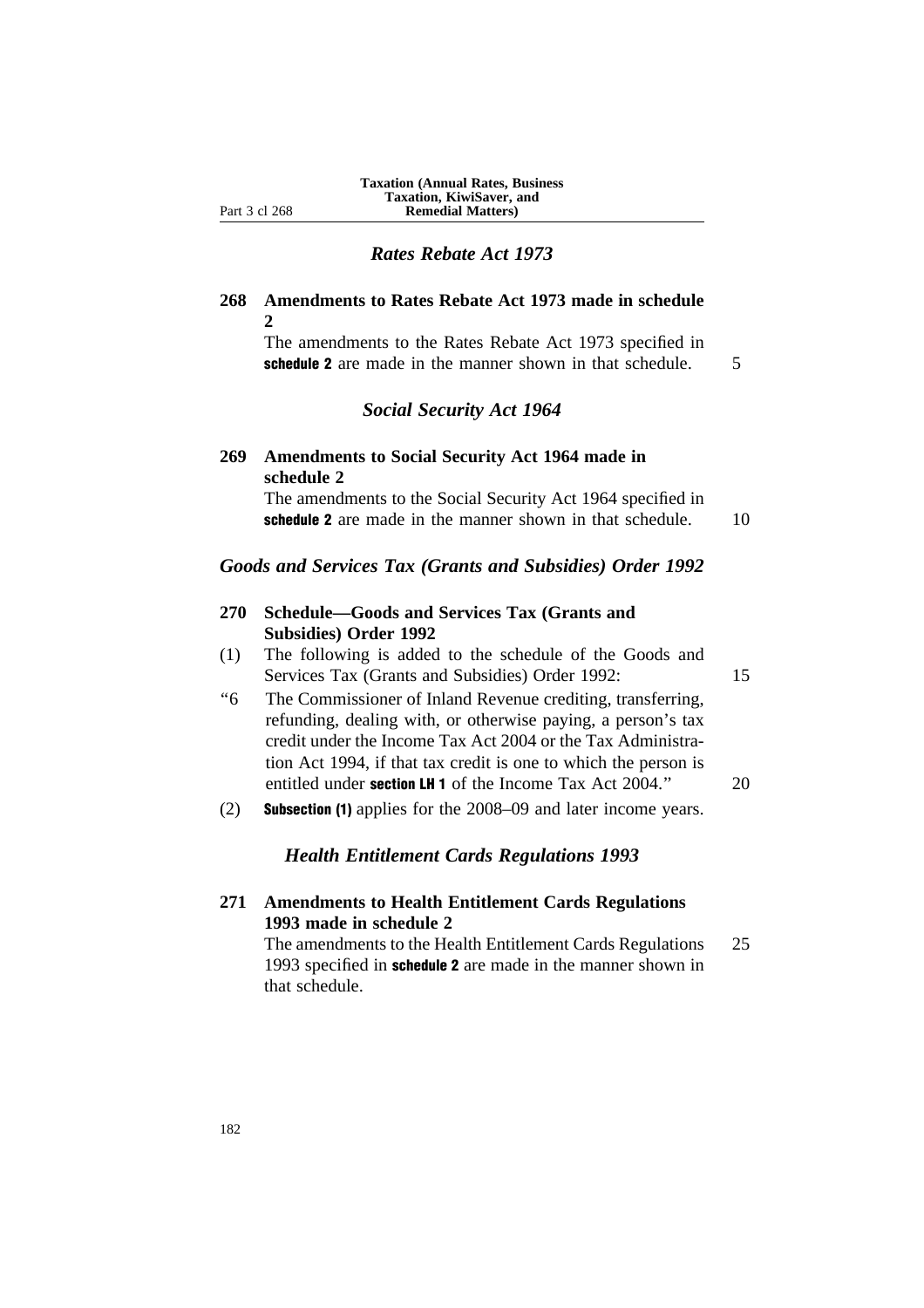**Taxation (Annual Rates, Business Taxation, KiwiSaver, and Remedial Matters)** Part 3 cl 275

# *Income Tax (Withholding Payments) Regulations 1979*

**272 Schedule—Tax deductions from withholding payments** The following is added to the schedule of the Income Tax (Withholding Payments) Regulations 1979:

| "Part F                                                                                                                                                                                                        |                          |    |
|----------------------------------------------------------------------------------------------------------------------------------------------------------------------------------------------------------------|--------------------------|----|
| <b>Class of payment</b>                                                                                                                                                                                        | Rate of tax<br>deduction |    |
| An amount paid under section $81(1)(b)$ of the<br>Injury Prevention, Rehabilitation, and Compensa-<br>tion Act 2001 to a claimant under that Act or to a<br>caregiver on behalf of a claimant under that Act". | 15c per \$1              | 10 |

## *Social Security (Temporary Additional Support) Regulations 2005*

**273 Amendments to Social Security (Temporary Additional Support) Regulations 2005 made in schedule 2** 15 The amendments to the Social Security (Temporary Additional Support) Regulations 2005 specified in schedule 2 are made in the manner shown in that schedule.

## *Student Allowances Regulations 1998*

# **274 Amendments to Student Allowances Regulations 1998** 20 **made in schedule 2**

The amendments to the Student Allowances Regulations 1998 specified in **schedule 2** are made in the manner shown in that schedule.

## *Holidays Act 2003* 25

# **275 Meaning of gross earnings**

In section  $14(c)$ (ii) of the Holidays Act 2003, "employment." is replaced by "employment:", and the following is added:

> ''(iii) any payment of any employer contribution to a superannuation scheme for the benefit of the 30 employee.''

> > 183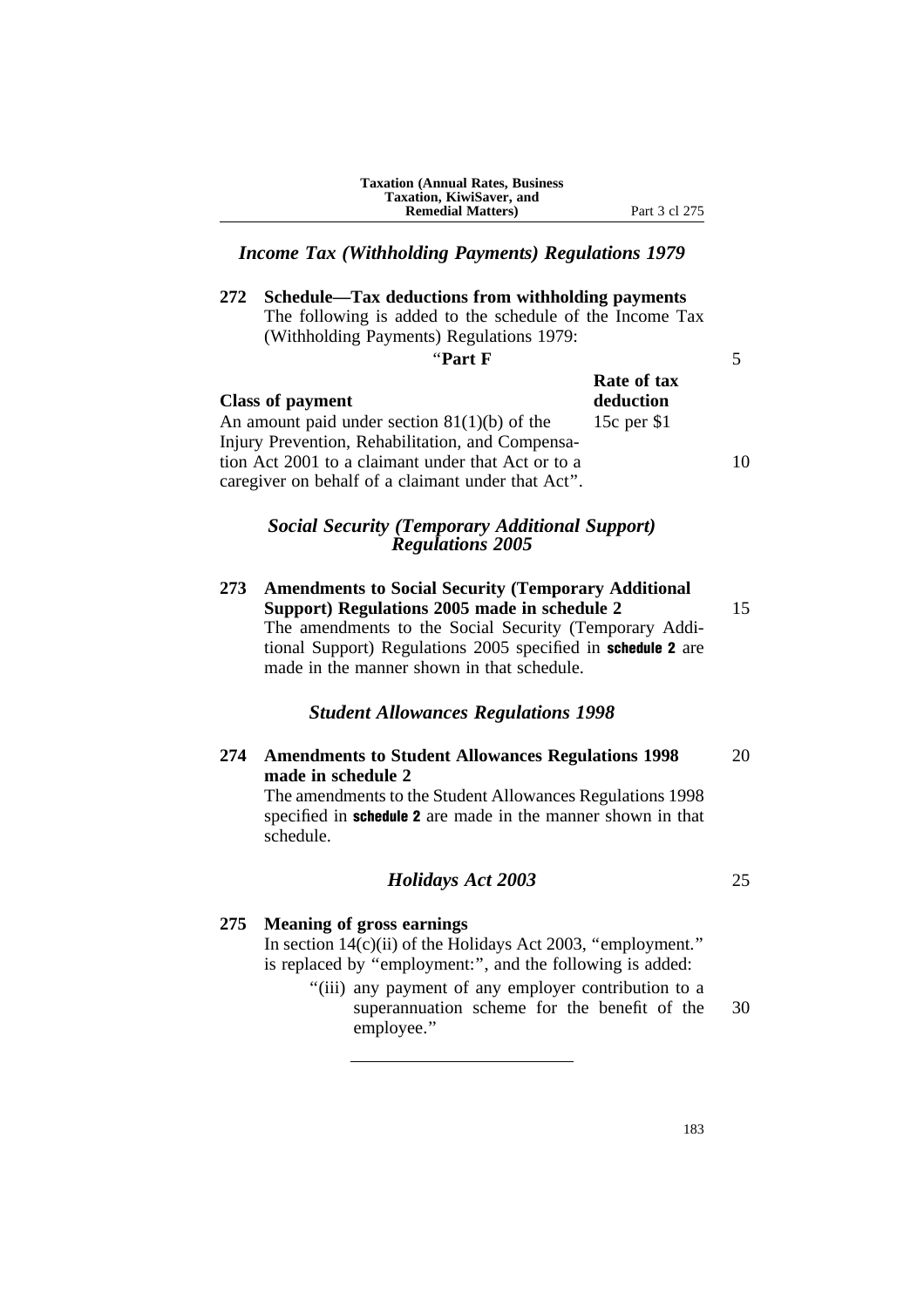# s 86 **Schedule 1 Amendments to subpart KD of the Income Tax Act 2004**

## **Subpart KD**

Subpart KD, heading: "**Tax credits for family support and family** 5 **plus**'' is replaced by ''**Tax credits for families**''.

## **Section KD 1A**

Section KD 1A, heading: "**Family support and family plus**" is replaced by ''**Working for Families tax credits**''.

Section KD 1A(1): "family support and family plus" is replaced by  $10$ ''a Working for Families tax credit, consisting of the family tax credit, the in-work tax credit or the child tax credit continued under section KD 2AAAB, the parental tax credit, and the minimum family tax credit, after abatement (if any)''. Section KD 1A(2): repeal. 15

#### **Section KD 2**

Section KD 2(2), formula: the formula is replaced by "FTC + IWTCorCTC + PTC − FCA''.

Section KD 2(2), in the item FSC: "FSC" is replaced by "FTC".

Section KD 2(2), in the item FSC: "family support credit" is 20 replaced by ''family tax credit''.

# Section KD 2(2), in the item **IWP** or **CTC**: ''**IWP** or **CTC**'' is replaced by ''**IWTCorCTC**''.

Section KD 2(2), in the item **IWP** or **CTC**, paragraphs (a) and (b)(i):

"in-work payment" is replaced by "in-work tax credit" in each 25 place where it appears.

Section KD 2(3): "family support credit" is replaced by "family tax credit''.

Section KD 2(6), in the formula: "NRFFS" is replaced by ''NRFFTC''. 30

Section KD 2(6), in the item NRFFS: "NRFFS" is replaced by ''NRFFTC''.

Section KD 2(6), in the item NRFFS: "ring-fenced family support recipient" is replaced by "ring-fenced family tax credit recipient". Section KD 2(6B) "**ring-fenced family support recipient**" is 35 replaced by ''**ring-fenced family tax credit recipient**''.

# **Section KD 2AAA**

Section KD 2AAA, heading: ''**In-work payment**'' is replaced by ''**In-work tax credit**''.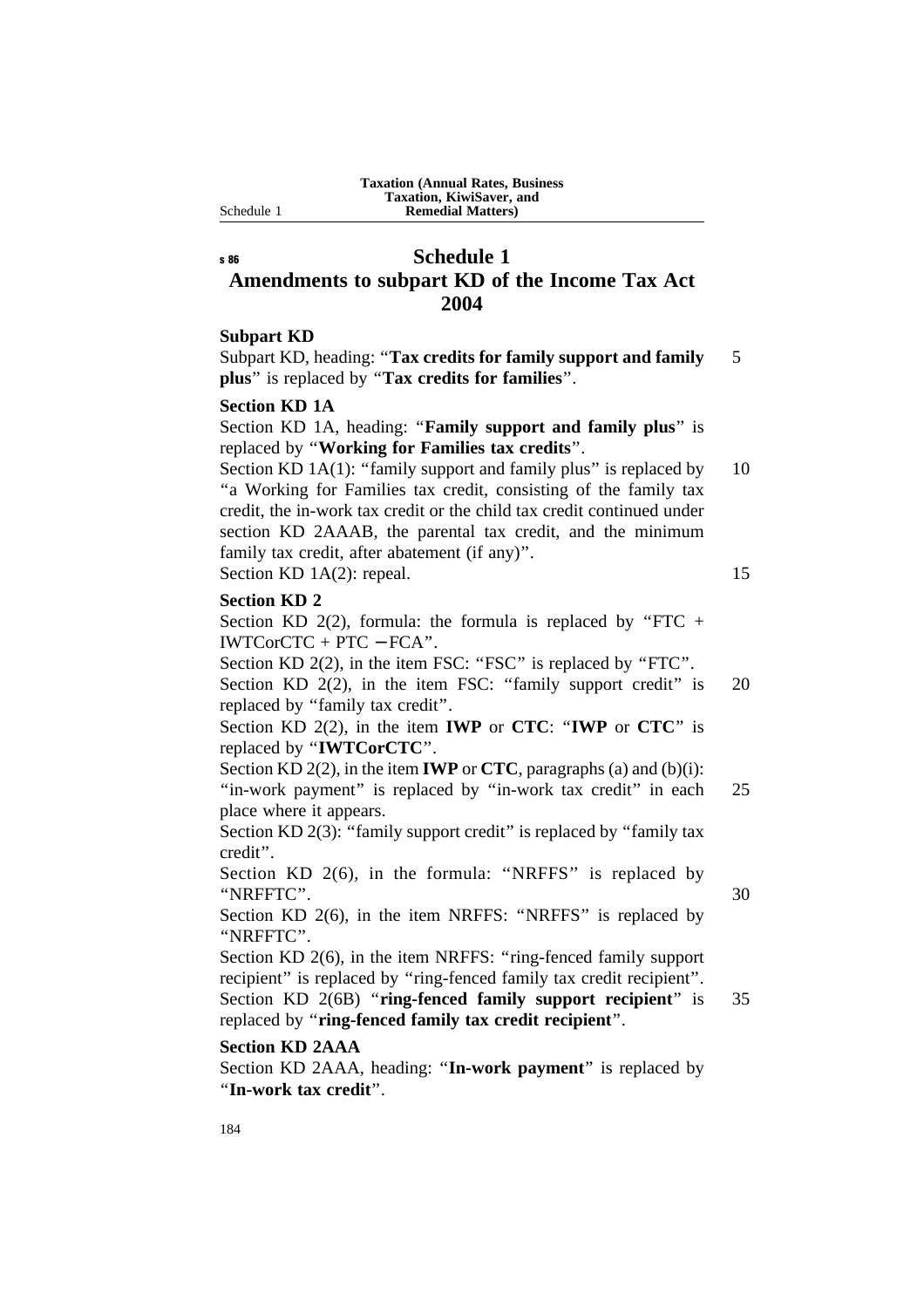| <b>Taxation (Annual Rates, Business)</b> |
|------------------------------------------|
| Taxation, KiwiSaver, and                 |
| <b>Remedial Matters</b> )                |

### **Section KD 2AAA***—continued*

Section KD 2AAA(1): "in-work payment" is replaced by "in-work tax credit''.

Section KD 2AAA(2), in the words before the formula and in the item **children**, paragraph (b): "in-work payment" is replaced by "in-work tax credit" in each place where it appears.

#### **Section KD 2AAAB** 5

Section KD 2AAAB(b): "in-work payment" is replaced by "inwork tax credit''.

#### **Section KD 2AA**

Section KD 2AA(3): "family support credit" is replaced by "family tax credit". 10

Section KD 2AA(3A): "in-work payment" is replaced by "in-work" tax credit''.

#### **Section KD 2A**

Section KD 2A, heading: ''**family support credit, in-work payment**'' is replaced by ''**family tax credit, in-work tax credit**''. 15 Section KD 2A, in the words before paragraph (a) and in paragraph (a): ''the family support credit, in-work payment'' is replaced by ''the family tax credit, the in-work tax credit'' in each place where it appears.

Section KD  $2A(c)(i)$ : "family support credit" is replaced by "family 20 tax credit''.

Section KD  $2A(c)(ii)$ : "in-work payment" is replaced by "in-work tax credit''.

## **Section KD 3**

Section KD 3, heading: "**family tax credit**" is replaced by 25 ''**minimum family tax credit**''.

#### **Section KD 3A**

Section KD 3A, heading: "family tax credit" is replaced by ''**minimum family tax credit**''.

## **Section KD 5** 30

Section KD  $5(4)(c)(ii)$ : "family support credit" is replaced by "family tax credit".

Section KD  $5(4)(c)(iib)$ : "in-work payment" is replaced by "inwork tax credit''.

Section KD  $5(4)(c)(iv)$ : "family tax credit" is replaced by 35 "minimum family tax credit".

**Schedule 1** 

185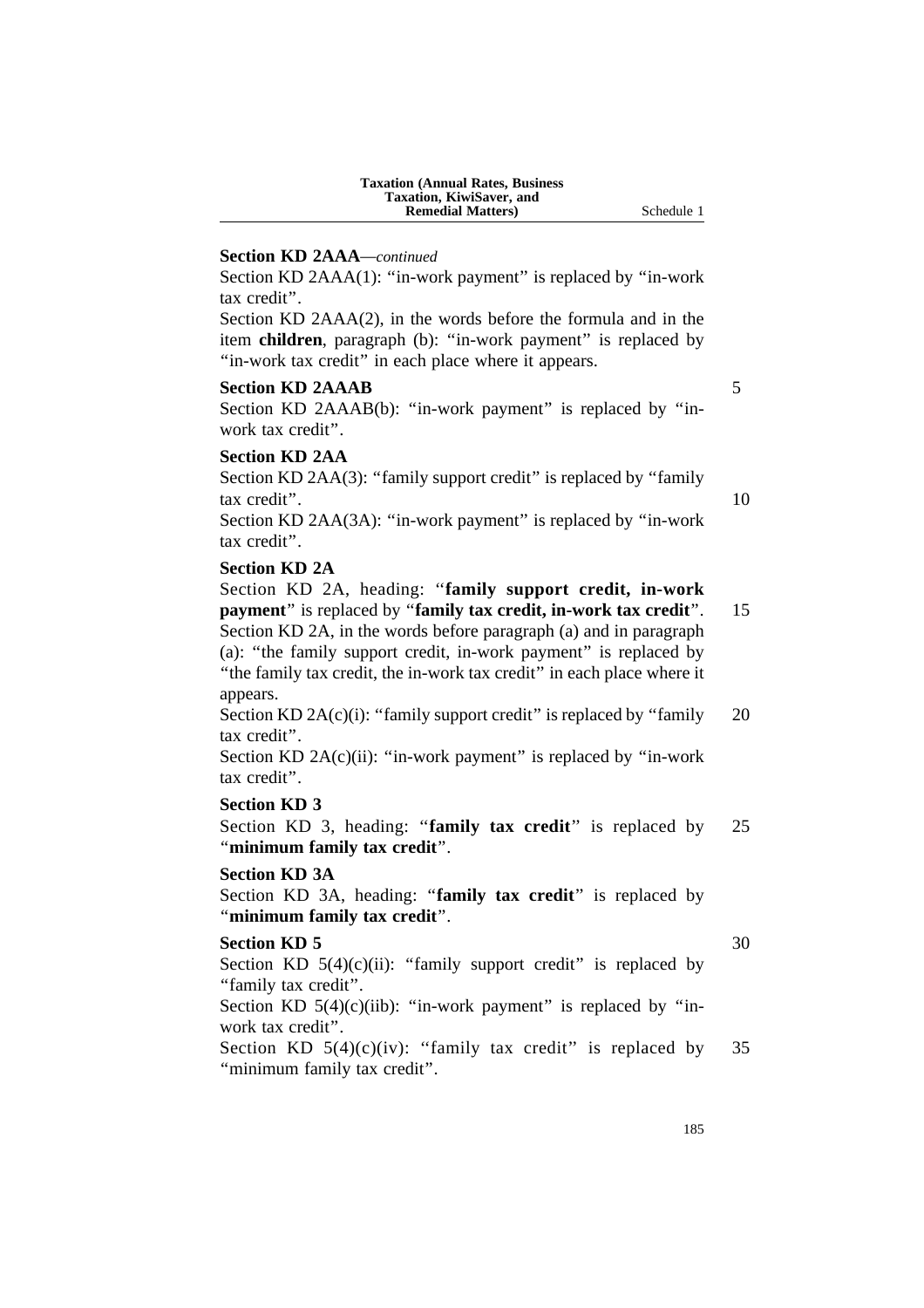| <b>Taxation (Annual Rates, Business)</b> |
|------------------------------------------|
| Taxation, KiwiSaver, and                 |
| <b>Remedial Matters</b> )                |

Schedule 1

### **Section KD 5***—continued*

Section KD 5(6A)(b)(ii): "family support credit, in-work payment, child tax credit, parental tax credit, family credit abatement, and family tax credit" is replaced by "family tax credit, in-work tax credit, child tax credit, parental tax credit, family credit abatement, and minimum family tax credit''.

# **Section KD 5C** 5

Section KD 5C, heading: ''**family support amounts, abatement threshold amounts, amounts of in-work payment and parental tax credit, and amount of family tax credit**'' is replaced by ''**family tax credit amounts, abatement threshold amounts, amounts of in-work tax credit and parental tax credit, and** 10 **amount of minimum family tax credit**''.

Section KD  $5C(1)(a)$ : "family support credits" is replaced by ''family tax credits''.

Section KD  $5C(1)(c)$ : "in-work payment" is replaced by "in-work tax credit''. 15

Section KD  $5C(1)(d)$ : "family tax credit" is replaced by "minimum family tax credit''.

Section KD 5C(4): "in-work payment" is replaced by "in-work tax credit''.

## **Section KD 6** 20

Section KD  $6(1A)(b)$ : "family support credit" is replaced by ''family tax credit''.

## **Section KD 7**

Section KD 7(2B): "family support credit" is replaced by "family tax credit''. 25

# **Section KD 7A**

Section KD  $7A(1)(a)$ : "family tax credit" is replaced by "minimum family tax credit''.

Section KD 7A(2), in the item a, paragraph (b): "family tax credit" is replaced by "minimum family tax credit". 30 Section KD 7A(3), in the item a, paragraph (b): "family tax credit" is replaced by ''minimum family tax credit''.

186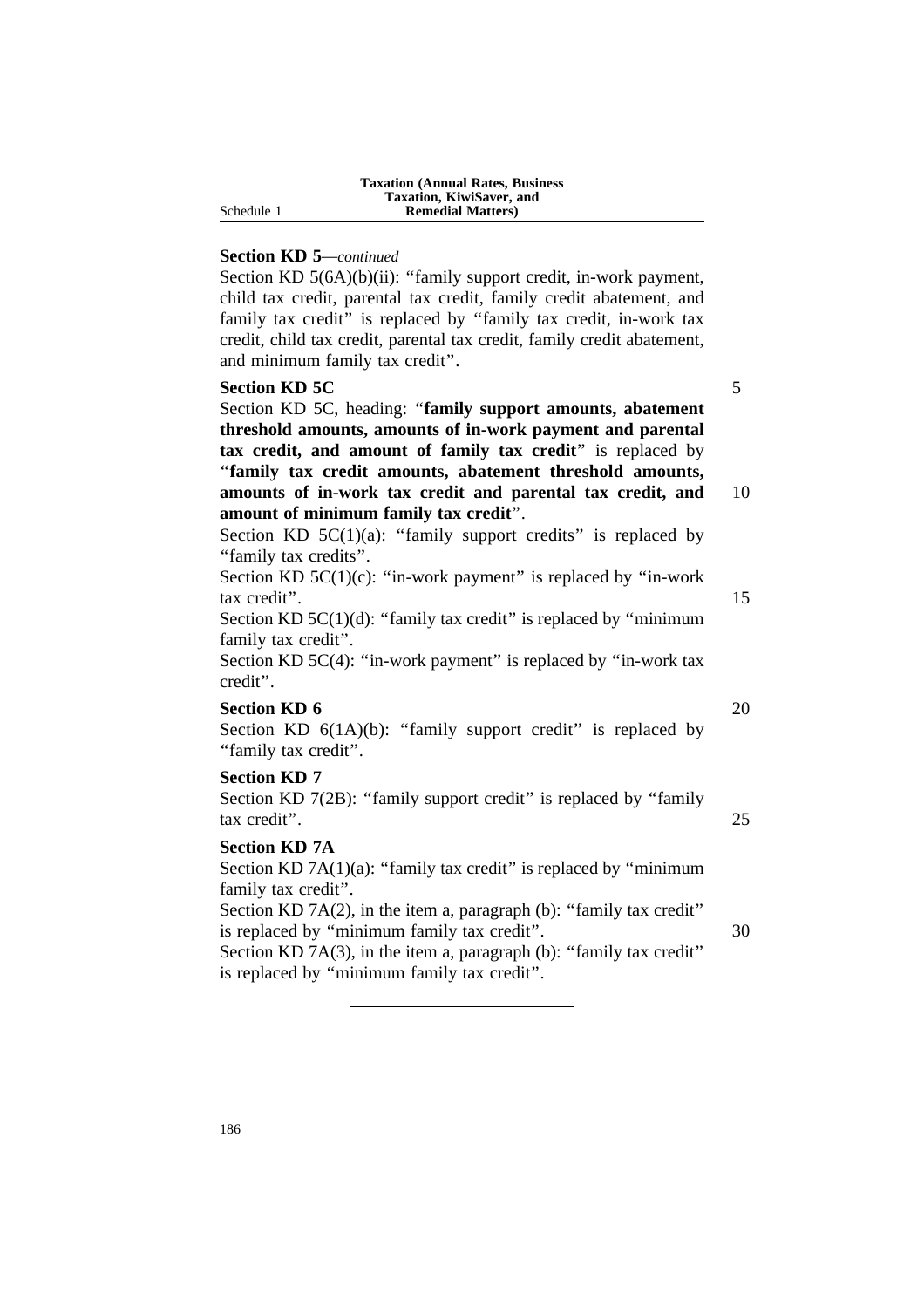**Schedule 2** ss 264, 268, 269, 271, 273, and 274

**Amendments to other Acts and Regulations**

# *Public Acts*

# **Housing Restructuring and Tenancy Matters Act 1992** 5 **(1992 No 76)**

Section  $46(2)(c)$ , in the words before the subparagraphs and in subparagraph (i): "family support" is replaced by "family tax credits'' in each place where it appears.

Section  $46(3)(b)$ , in the words before the subparagraphs and in 10 subparagraph (i): "family support" is replaced by "family tax credits'' in each place where it appears.

Schedule 2, clause 4, heading: "**family support**" is replaced by ''**family tax credit**''.

Schedule 2, clause 5, heading: "**family support**" is replaced by 15 ''**family tax credit**''.

Schedule 2, clause 5: "child support" is replaced by "family tax credit''.

Schedule 2, clause  $9(c)$ : "family tax credit" is replaced by ''minimum family tax credit''. 20

Schedule 2, clause  $10(a)(ii)$ : "in-work payment" is replaced by "inwork tax credit''.

# **Rates Rebate Act 1973 (1973 No 5)**

Section 2(1), definition of **income**, paragraph (d)(vi): "family support" is replaced by "family tax credit". 25

### **Social Security Act 1964 (1964 No 136)**

Schedule 18, clause 1, definition of **base rate**, paragraphs (b) and (d): ''family support'' is replaced by ''family tax credit'' in each place where it appears.

Schedule 18, clause 1, definition of **base rate**, paragraphs (e)(ii) and 30  $(g)(ii)$ : "family support" is replaced by "family tax credit" in each place where it appears.

# *Regulations*

## **Health Entitlement Cards Regulations 1993 (SR 1993/169)**

Regulation 2, definition of **family credit income**, paragraph (b): 35 ''family tax credit'' is replaced by ''minimum family tax credit''.